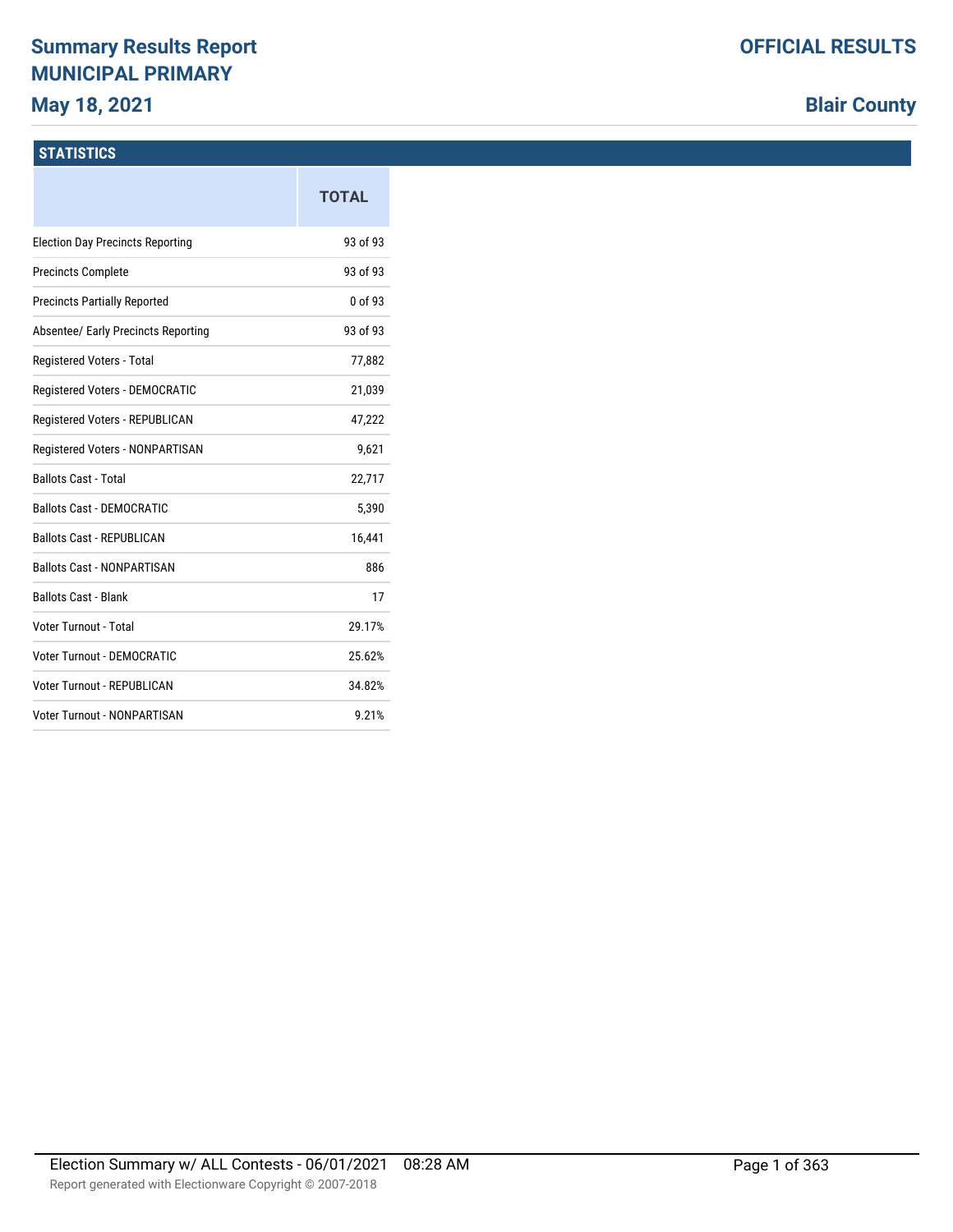#### **DEM JUSTICE OF THE SUPREME COURT**

|                               | <b>TOTAL</b> |
|-------------------------------|--------------|
| <b>MARIA MCLAUGHLIN</b>       | 4,474        |
| Write-In: Patricia McCullough | 11           |
| Write-In: Kevin Brobson       | 8            |
| Write-In: Paula Patrick       | 7            |
| Write-In: Scatter 1           | 5            |
| Write-In: Joe Eckels          | 1            |
| Write-In: Wade Kagarise       | 1            |
| Write-In: Allan Pruey         | 1            |
| Write-In: Matt Michrina       | 1            |
| Write-In: Bryan Neft          | 1            |
| Write-In: Lou Schmitt         | 1            |
| Write-In: Blank               | 1            |
| Write-In: Kia Hansard         | 1            |
| Write-In: Daniel Milliron     | 1            |
| Write-In: John Smith          | 1            |
| Write-In: Thomas Chaplin      | 1            |
| Write-In: Tim Sulivan         | 1            |
| Write-In: Shane Irwin         | 1            |
| <b>Write-In Totals</b>        | 44           |
| Not Assigned                  | 0            |
| <b>Total Votes Cast</b>       | 4,518        |
| Overvotes                     | 1            |
| Undervotes                    | 871          |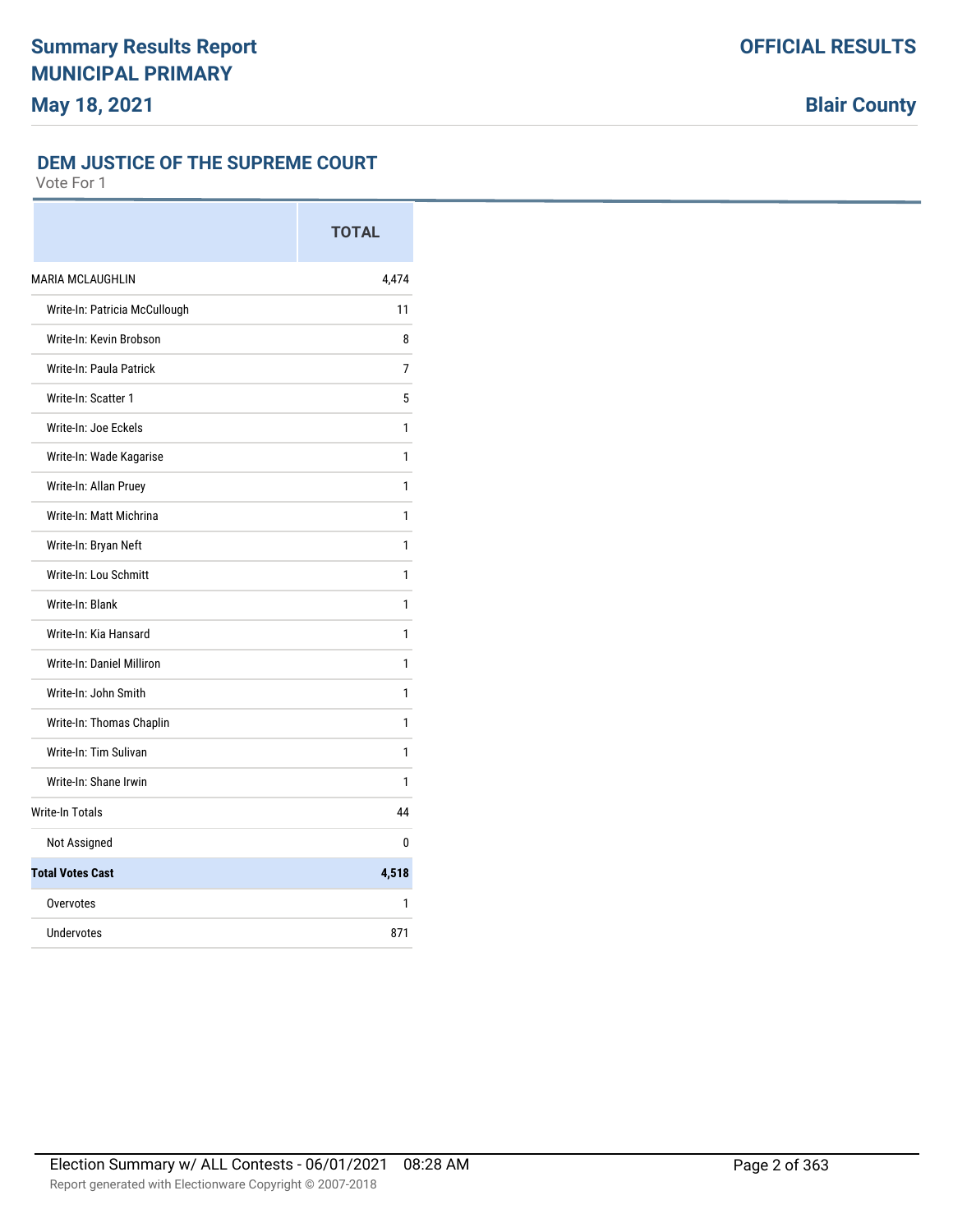#### **DEM JUDGE OF THE SUPERIOR COURT**

|                          | <b>TOTAL</b>   |
|--------------------------|----------------|
| <b>JILL BECK</b>         | 2,735          |
| <b>TIMIKA LANE</b>       | 1,020          |
| <b>BRYAN NEFT</b>        | 898            |
| Write-In: Megan Sullivan | 12             |
| Write-In: Blank          | 4              |
| Write-In: Scatter 1      | 2              |
| Write-In: Kevin Brobson  | $\overline{2}$ |
| Write-In: Regan England  | 1              |
| Write-In: John Bonham    | 1              |
| Write-In: Wade Kagarise  | 1              |
| Write-In: Allan Pruey    | 1              |
| Write-In: Robert Jones   | 1              |
| Write-In: Paula Patrick  | 1              |
| Write-In: Mike Emerick   | 1              |
| <b>Write-In Totals</b>   | 27             |
| Not Assigned             | 0              |
| <b>Total Votes Cast</b>  | 4,680          |
| Overvotes                | 56             |
| Undervotes               | 654            |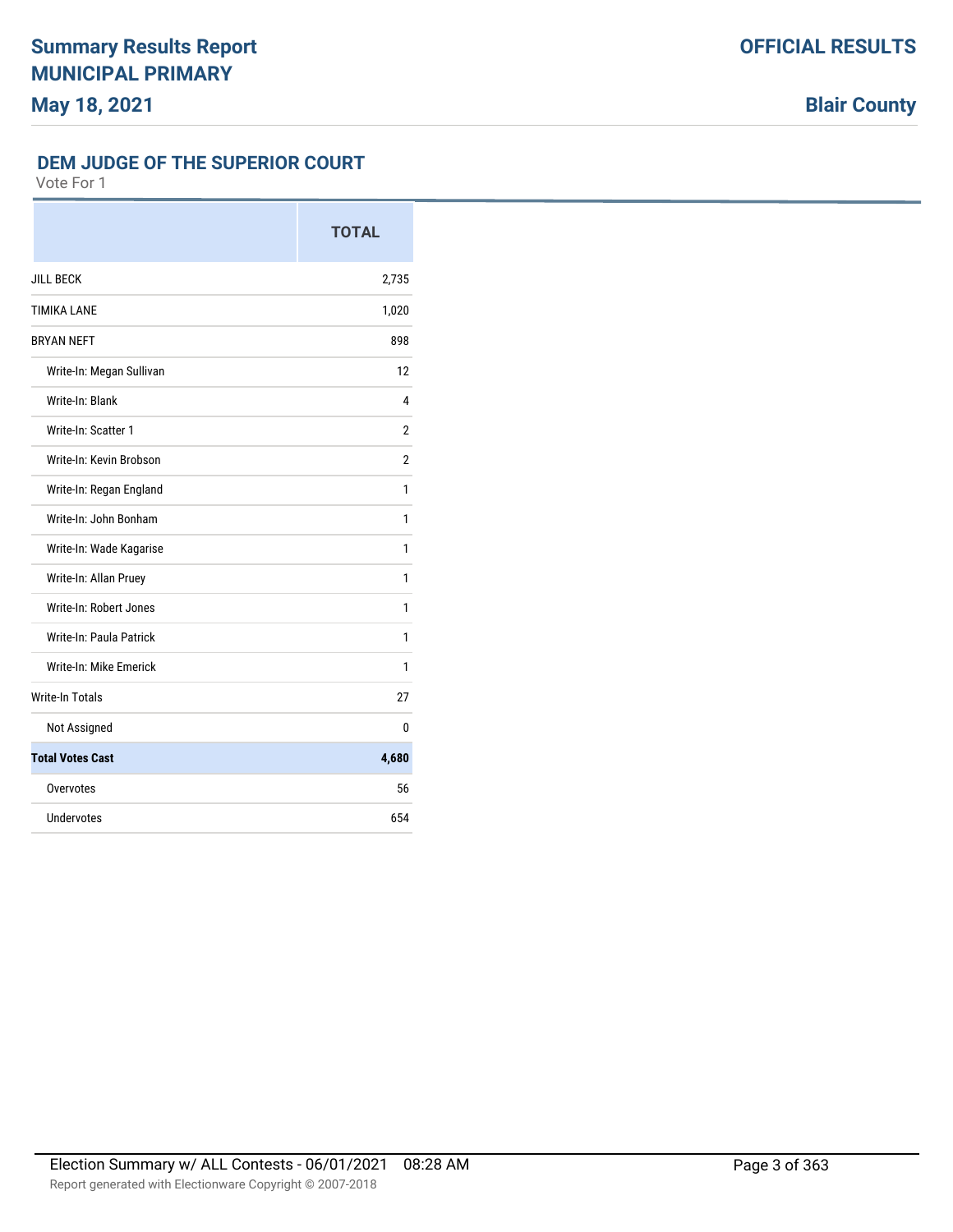### **DEM JUDGE OF THE COMMONWEALTH COURT**

|                                | <b>TOTAL</b> |
|--------------------------------|--------------|
| AMANDA GREEN HAWKINS           | 3,202        |
| DAVID LEE SPURGEON             | 2,460        |
| <b>LORI A DUMAS</b>            | 1,501        |
| SIERRA STREET                  | 985          |
| Write-In: Stacy Marie Wallace  | 19           |
| Write-In: Drew Crompton        | 16           |
| Write-In: Blank                | 2            |
| Write-In: Scatter 1            | 2            |
| Write-In: John Paul Jones      | 1            |
| Write-In: Regan England        | 1            |
| Write-In: Arnold Becker        | 1            |
| Write-In: Allan Pruey          | 1            |
| Write-In: Wade Kagarise        | 1            |
| Write-In: Kierra Irwin         | 1            |
| Write-In: Shane Irwin          | 1            |
| Write-In: Amanda Green Hawkins | 1            |
| <b>Write-In Totals</b>         | 47           |
| Not Assigned                   | 0            |
| <b>Total Votes Cast</b>        | 8,195        |
| Overvotes                      | 8            |
| <b>Undervotes</b>              | 2,577        |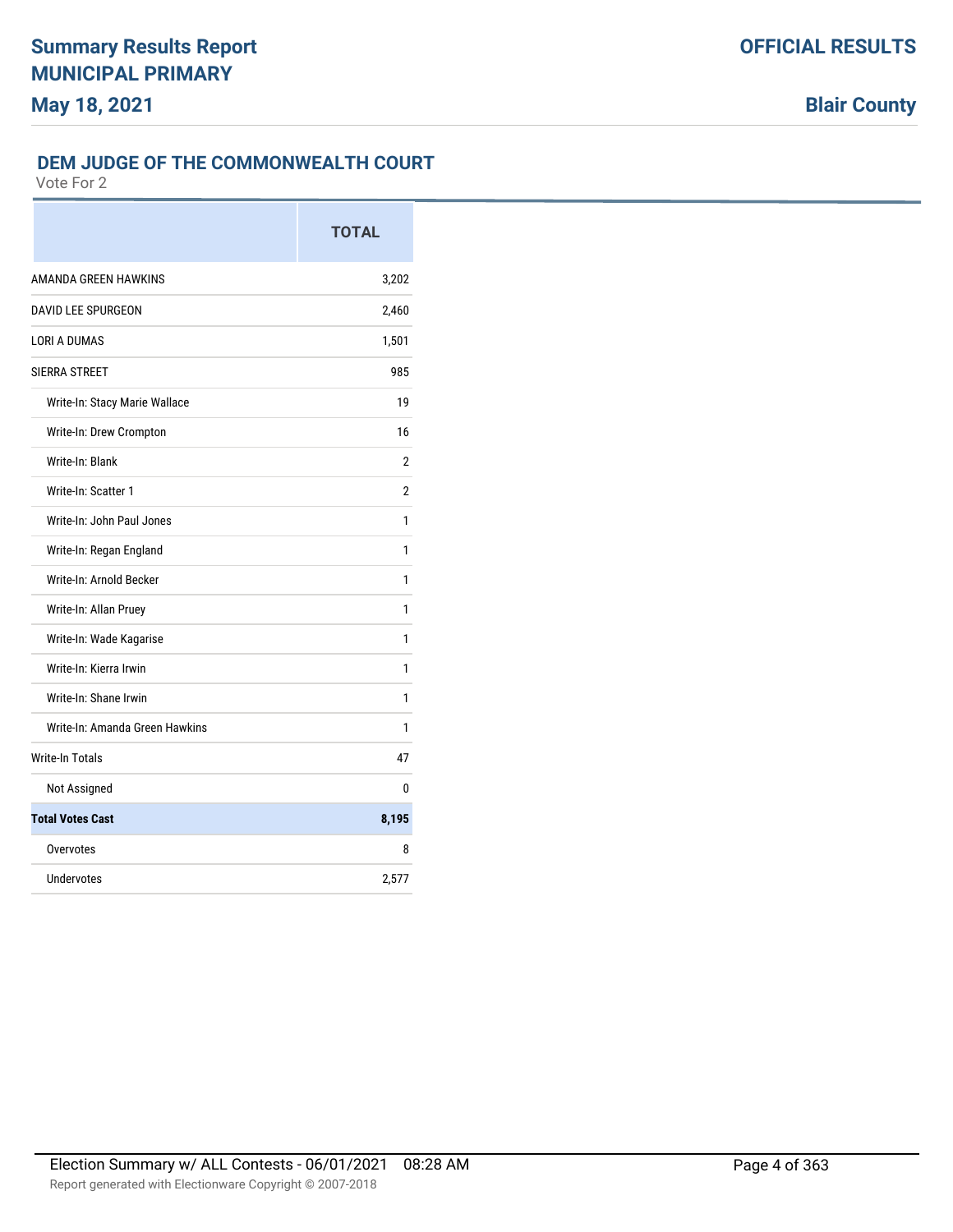**Blair County**

### **DEM DISTRICT ATTORNEY**

|                                | <b>TOTAL</b> |
|--------------------------------|--------------|
| Write-In: Pete Weeks           | 328          |
| Write-In: Blank                | 61           |
| Write-In: Scatter 1            | 16           |
| Write-In: Larry Krasner        | 8            |
| Write-In: Richard Consiglio    | 8            |
| Write-In: Carlos Vega          | 4            |
| Write-In: Jim Murphy           | 2            |
| Write-In: Jordan Rhone         | 2            |
| Write-In: David Weeks          | 2            |
| Write-In: Sean Burke           | 2            |
| Write-In: Tyrel Merritts       | 2            |
| Write-In: Thomas Dickey        | 2            |
| Write-In: Montgomery           | 1            |
| Write-In: Megan Irwin          | 1            |
| Write-In: Wade Kagarise        | 1            |
| Write-In: Robert Donaldson     | 1            |
| Write-In: Joe DeAntonio        | 1            |
| Write-In: Daniel Wassmer       | 1            |
| Write-In: David Consiglio Jr   | 1            |
| Write-In: Jacki Bernard        | 1            |
| Write-In: Joseph Grappone      | 1            |
| Write-In: Christian Kerstetter | 1            |
| Write-In: Ted Krol             | 1            |
| Write-In: Brian Baum           | 1            |
| Write-In: Mitch Cooper         | 1            |
| Write-In: Laura Burke          | 1            |
| Write-In: Donald Hoffman       | 1            |
| Write-In: Not Pete Weeks       | 1            |
| Write-In: Anthony Sabatino     | 1            |
| Write-In: Thomas Hooper        | 1            |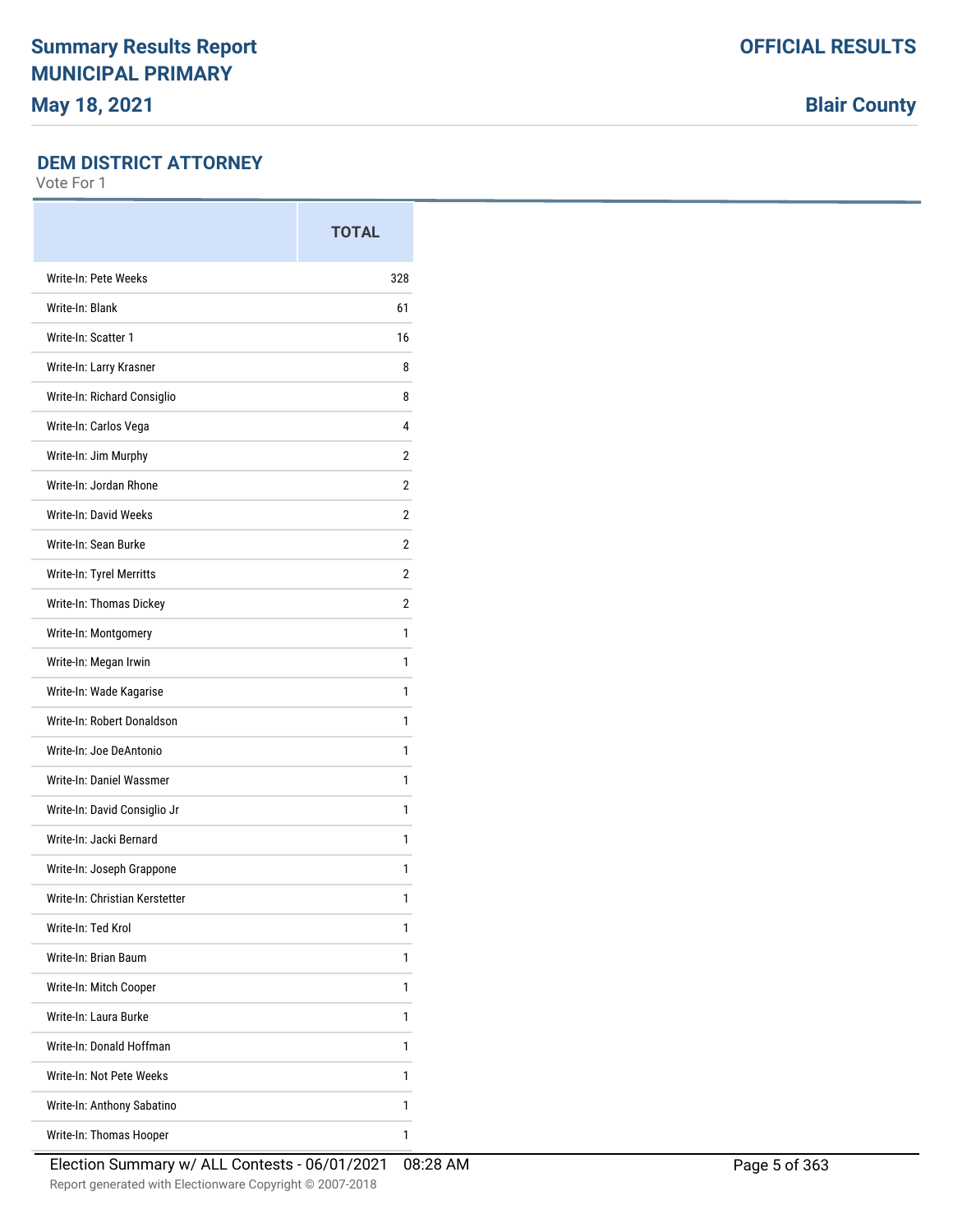**Blair County**

### **DEM DISTRICT ATTORNEY**

|                             | <b>TOTAL</b> |
|-----------------------------|--------------|
| Write-In: Guido Santella    | 1            |
| Write-In: Adam Banks        | 1            |
| Write-In: Timothy Baker     | 1            |
| Write-In: Sam Thurau        | 1            |
| Write-In: Allan Pruey       | 1            |
| Write-In: Joe Eckels        | 1            |
| Write-In: Bridgette Jackson | 1            |
| Write-In: Edward Zang       | 1            |
| Write-In: Thomas Sinclair   | 1            |
| Write-In: Derek Brown       | 1            |
| Write-In: Trista Pyeatt     | 1            |
| Write-In: Calvin Amato      | 1            |
| Write-In: Jim Ott           | 1            |
| Write-In: Schawnne Kilgus   | 1            |
| Write-In: Mary Johnson      | 1            |
| Write-In: John Peters       | 1            |
| Write-In: Alyssa Zimmerman  | 1            |
| Write-In: Catherine Miller  | 1            |
| Write-In: Donna Gority      | 1            |
| Write-In: Dave Wendle       | 1            |
| Write-In: Shane Irwin       | 1            |
| Write-In: Regan England     | 1            |
| Write-In: Jack McMannis     | 1            |
| Write-In: Mark Frye         | 1            |
| Write-In: Larry Dennis      | 1            |
| Write-In: Matthew Callan    | 1            |
| Write-In: Michelle Grove    | 1            |
| Write-In: John Hirt         | 1            |
| Write-In: Obama             | 1            |
| Write-In: Mark Zearfaus     | 1            |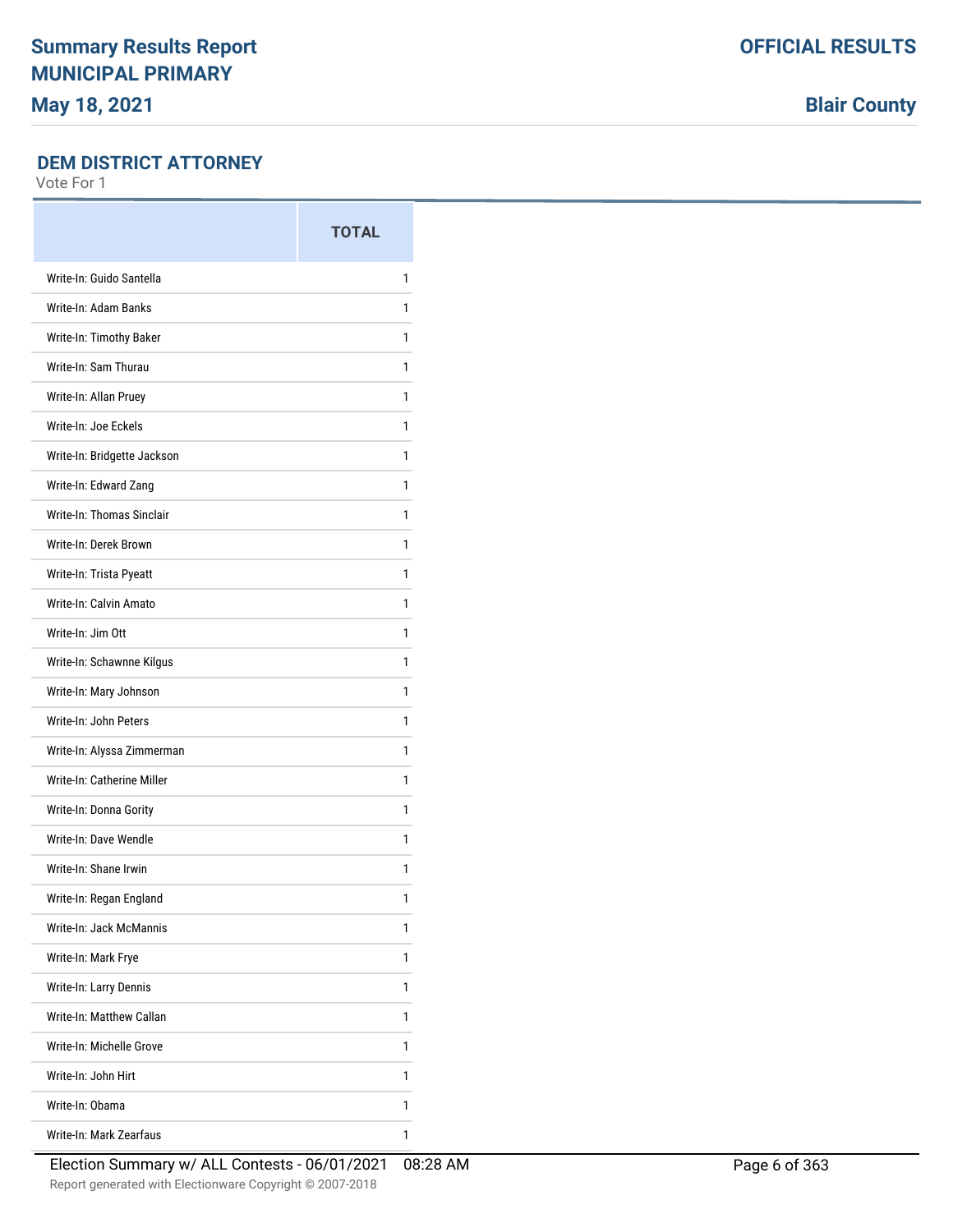**Blair County**

#### **DEM DISTRICT ATTORNEY**

|                            | <b>TOTAL</b> |
|----------------------------|--------------|
| Write-In: Meek Mill        | 1            |
| Write-In: Shawn Bonkey     | 1            |
| Write-In: Ellis            | 1            |
| Write-In: Sophia Gordon    | 1            |
| Write-In: James Adams      | 1            |
| Write-In: Amy Webster      | 1            |
| Write-In: Jessica Fischer  | 1            |
| Write-In: John Adams       | 1            |
| Write-In: Chester Caldwell | 1            |
| Write-In: Dave Gorman      | 1            |
| Write-In: Lynn Cheney      | 1            |
| Write-In: Wendy Grot       | 1            |
| Write-In: Alfred Torso     | 1            |
| Write-In: John Sisto       | 1            |
| Write-In: Bob Donaldson    | 1            |
| Write-In: Craig Grassmeyer | 1            |
| Write-In: Adam Schitt      | 1            |
| Write-In: Rachel Kuntz     | 1            |
| Write-In: Sherri Elle      | 1            |
| Write-In: Steven Wicks     | 1            |
| Write-In: Edward Tang      | 0            |
| <b>Write-In Totals</b>     | 505          |
| Not Assigned               | 0            |
| <b>Total Votes Cast</b>    | 505          |
| Overvotes                  | 0            |
| <b>Undervotes</b>          | 4,885        |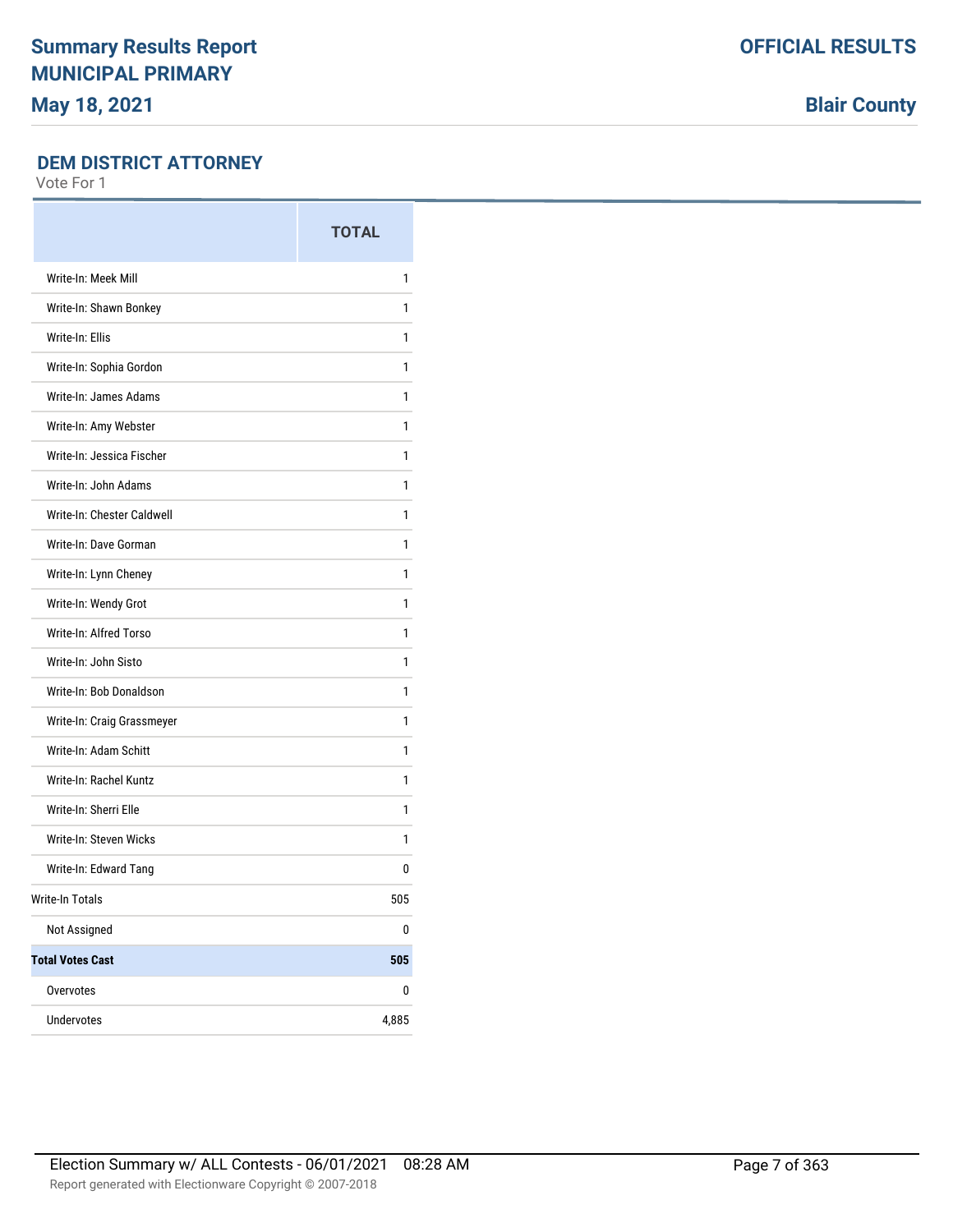### **DEM PROTHONOTARY AND CLERK OF COURTS**

|                            | <b>TOTAL</b> |
|----------------------------|--------------|
| Write-In: Robin Patton     | 323          |
| Write-In: Bill Straesser   | 59           |
| Write-In: Blank            | 47           |
| Write-In: Scatter 1        | 13           |
| Write-In: Lucinda Dodson   | 3            |
| Write-In: Smith            | 2            |
| Write-In: Calvin Amato     | 2            |
| Write-In: Sarah Steinburg  | 2            |
| Write-In: Lori Patton      | 2            |
| Write-In: Kristi Waltz     | 1            |
| Write-In: Patrick Miller   | 1            |
| Write-In: Ted Geisel       | 1            |
| Write-In: Zach Schell      | 1            |
| Write-In: Sandra Huber     | 1            |
| Write-In: Schaetter        | 1            |
| Write-In: Derek Brown      | 1            |
| Write-In: Nikki Coleman    | 1            |
| <b>Write-In: Patricks</b>  | 1            |
| Write-In: Thomas Irwin     | 1            |
| Write-In: Linda Burkett    | 1            |
| Write-In: Robert Houseman  | 1            |
| Write-In: John Hirt        | 1            |
| Write-In: Sarah Seymour    | 1            |
| Write-In: Emily Padamonsky | 1            |
| Write-In: Meek Mill        | 1            |
| Write-In: Shawn Bunkey     | 1            |
| Write-In: Maryanne Burger  | 1            |
| Write-In: Carol Taylor     | 1            |
| Write-In: Fred Rodkey      | 1            |
| Write-In: Belinda Bisko    | 1            |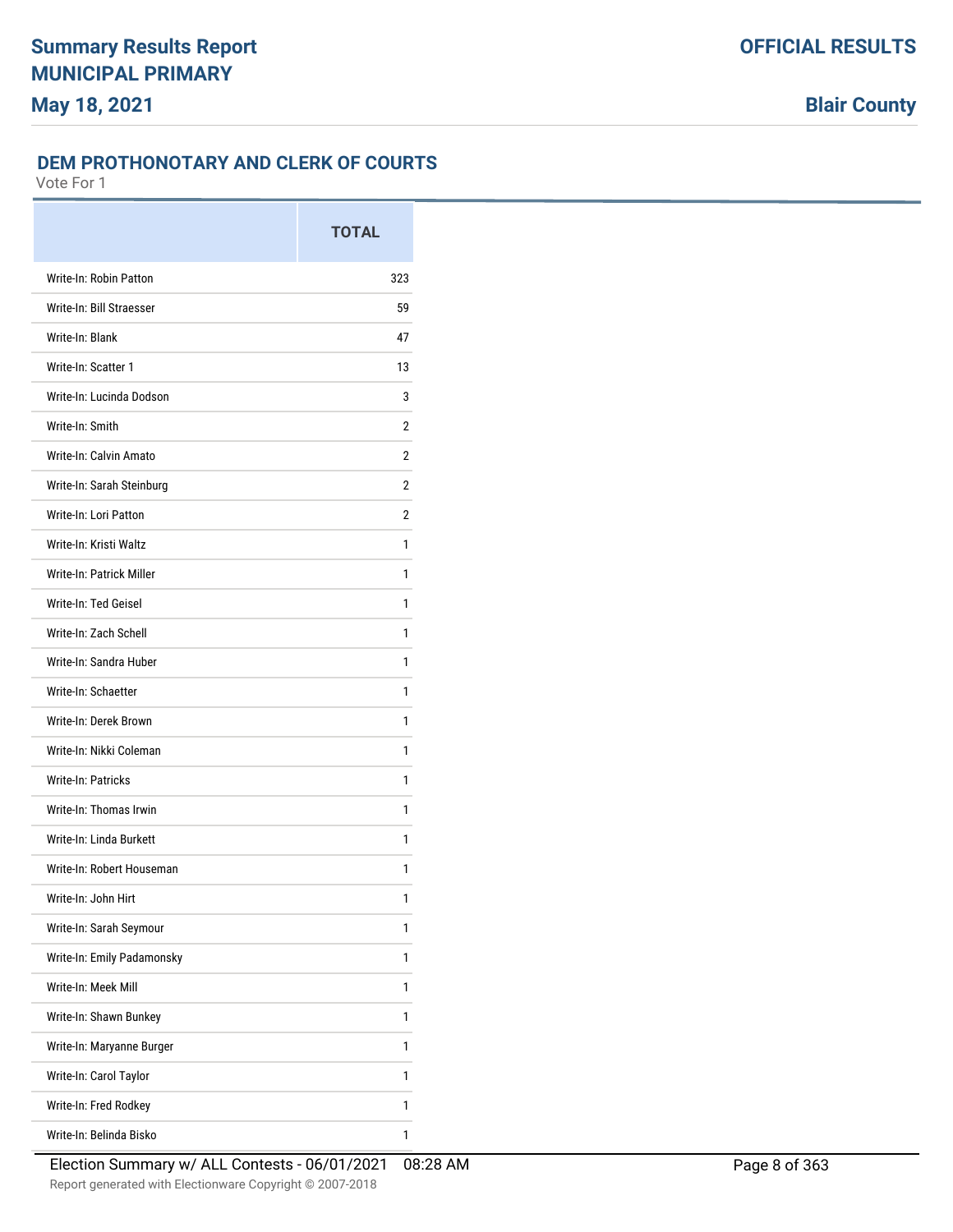### **DEM PROTHONOTARY AND CLERK OF COURTS**

|                            | <b>TOTAL</b> |
|----------------------------|--------------|
| Write-In: Joe Eckels       | 1            |
| Write-In: Adam Banks       | 1            |
| Write-In: Stephen Lawson   | 1            |
| Write-In: Patton           | 1            |
| Write-In: Rachel Wagner    | 1            |
| Write-In: Joe Dodson       | 1            |
| Write-In: Daniel Heinmyer  | 1            |
| Write-In: Carey Price      | 1            |
| Write-In: Tim Dieter       | 1            |
| Write-In: Joseph Harteis   | 1            |
| Write-In: Robin Butter     | 1            |
| Write-In: Dwight Straess   | 1            |
| Write-In: Tyrel Meritts    | 1            |
| Write-In: Shane Irwin      | 1            |
| Write-In: Laura Palmer     | 1            |
| Write-In: Jill Beck        | 1            |
| Write-In: Wendy Zolnak     | 1            |
| Write-In: Edward Griesel   | 1            |
| Write-In: Bubba Bukoski    | 1            |
| Write-In: Regan England    | 1            |
| Write-In: John Adams       | 1            |
| Write-In: Chester Caldwell | 1            |
| Write-In: Stephen Grot     | 1            |
| Write-In: Anita Tuchanik   | 1            |
| Write-In: Craig Grassmeyer | 1            |
| Write-In: Lacey Ceschini   | 1            |
| Write-In: Julie Patton     | 1            |
| Write-In: Rachel Kuntz     | 1            |
| Write-In: Alice Oswald     | 1            |
| Write-In: Mike Straesser   | 1            |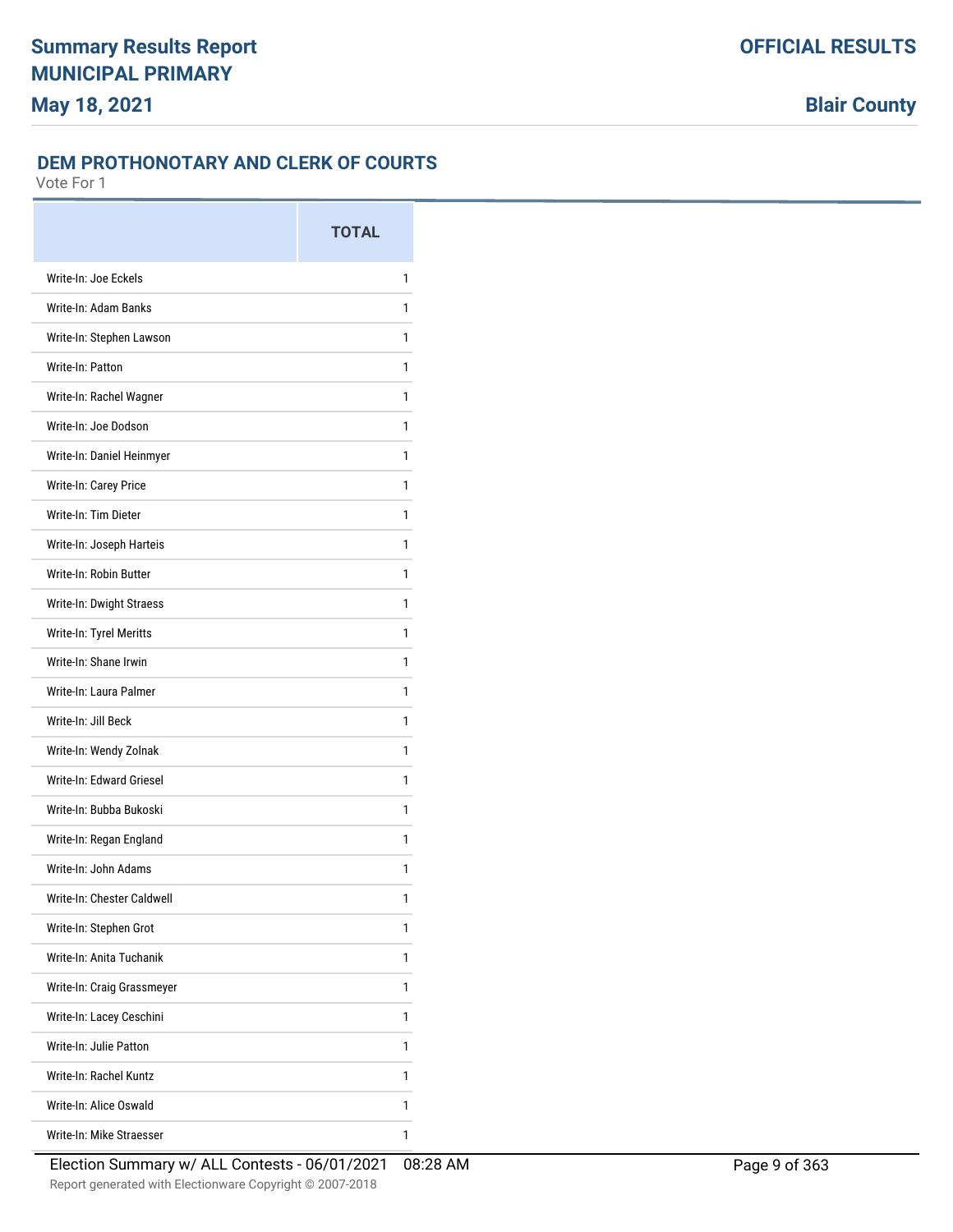## **DEM PROTHONOTARY AND CLERK OF COURTS**

|                             | <b>TOTAL</b> |
|-----------------------------|--------------|
| Write-In: Obama             | 1            |
| Write-In: Lori Miller       | 1            |
| Write-In: Bill Sagites      | 1            |
| Write-In: Don Hoffman       | 1            |
| Write-In: Anthony Sabatino  | 1            |
| Write-In: Bridgette Jackson | 1            |
| Write-In: Vincent Burr II   | 1            |
| Write-In: William Straesser | 1            |
| Write-In: Patty Ross        | 1            |
| Write-In: Loretta Mangia    | 1            |
| Write-In: Nicholas Pyeatt   | 1            |
| Write-In: Bill Straiser     | 0            |
| Write-In: Sandra Beech      | 0            |
| <b>Write-In Totals</b>      | 515          |
| Not Assigned                | 0            |
| <b>Total Votes Cast</b>     | 515          |
| Overvotes                   | 0            |
| Undervotes                  | 4,875        |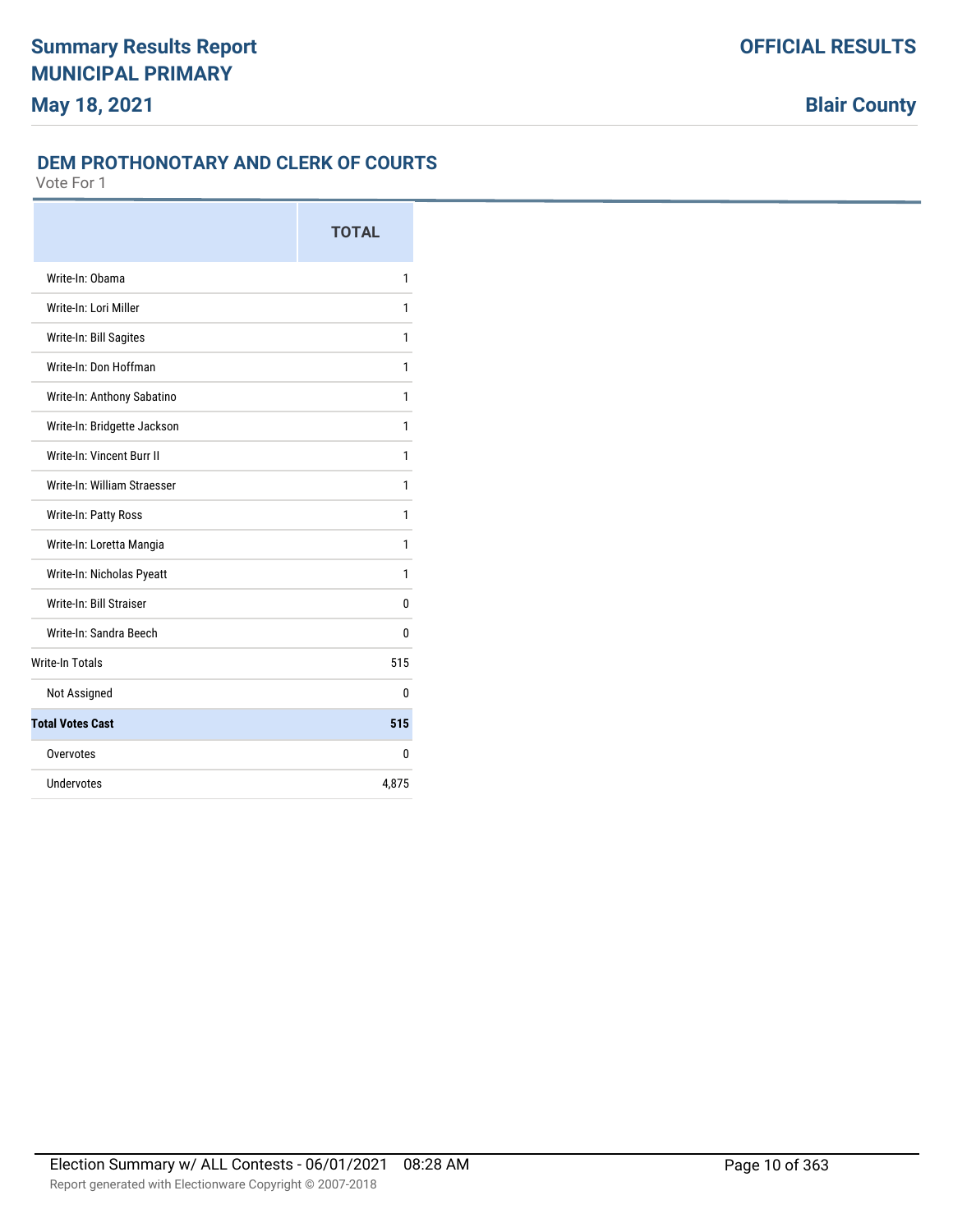### **DEM SHERIFF**

Vote For 1

|                             | <b>TOTAL</b> |
|-----------------------------|--------------|
| Write-In: Jim Ott           | 608          |
| Write-In: Blank             | 47           |
| Write-In: Scatter 1         | 12           |
| Write-In: Sam McClure       | 5            |
| Write-In: Holly Garner      | 3            |
| Write-In: Ed Ott            | 2            |
| Write-In: Smith             | 2            |
| Write-In: George Bishine    | 2            |
| Write-In: Chester Caldwell  | 1            |
| Write-In: Bob Claper        | 1            |
| Write-In: Jason Clever      | 1            |
| Write-In: Dale Klausman     | 1            |
| Write-In: Stephen Cirot     | 1            |
| Write-In: Sean McGovern     | 1            |
| Write-In: Ted Ott           | 1            |
| Write-In: Mr Kerry          | 1            |
| Write-In: Lacey Leschini    | 1            |
| Write-In: Rachael Kuntz     | 1            |
| Write-In: Amanda Mascitelli | 1            |
| Write-In: Jeffery Ketnor    | 1            |
| Write-In: Rosamilia         | 1            |
| Write-In: Tyler McConnell   | 1            |
| Write-In: James Parker      | 1            |
| Write-In: Adam Banks        | 1            |
| Write-In: John Jones        | 1            |
| Write-In: Timothy Baker     | 1            |
| Write-In: Frank Blair       | 1            |
| Write-In: Larry Field       | 1            |
| Write-In: Tim Sheehan       | 1            |
| Write-In: Richard McGarvey  | 1            |

**Blair County**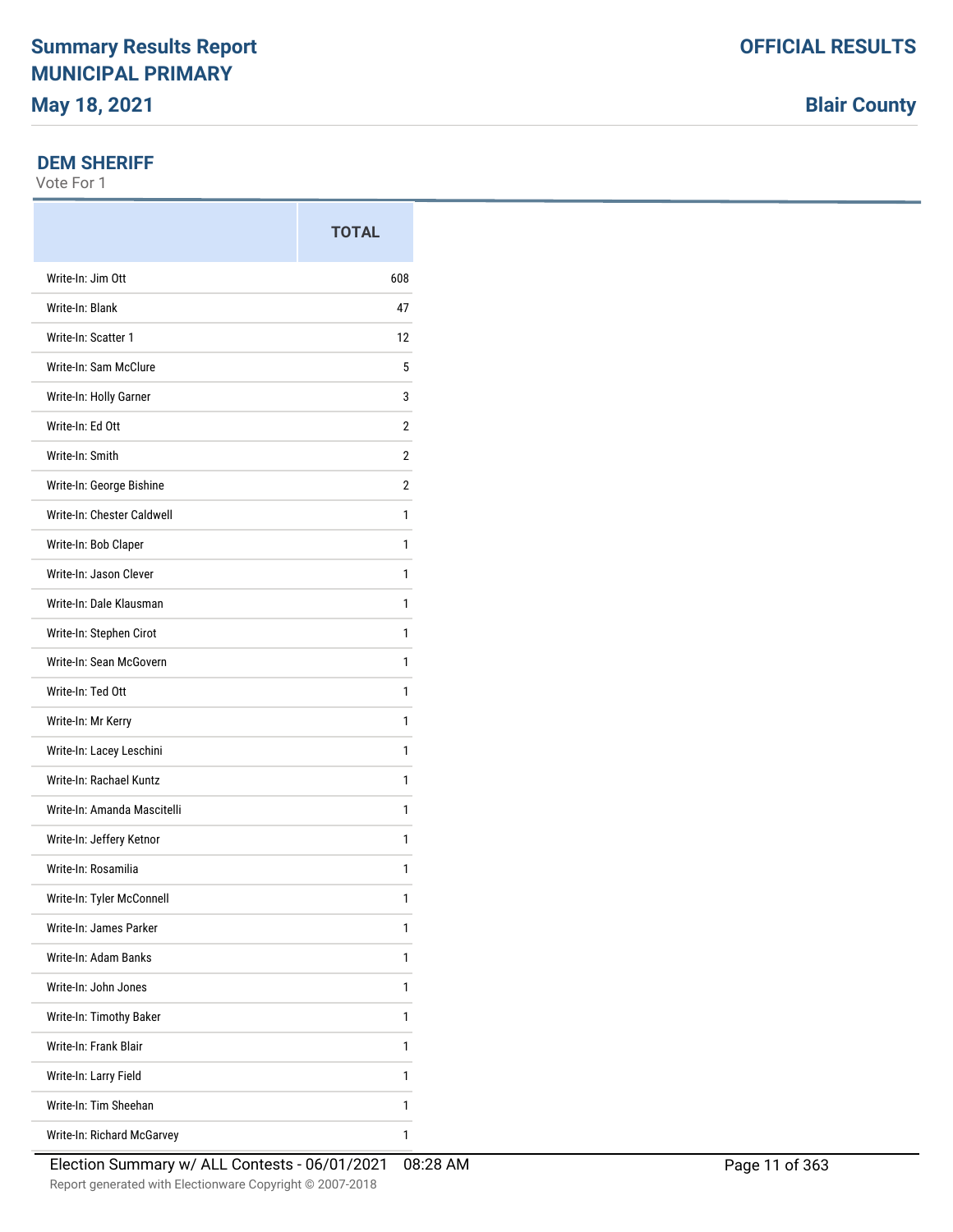### **DEM SHERIFF**

Vote For 1

|                            | <b>TOTAL</b> |
|----------------------------|--------------|
| Write-In: Tom McCaffery    | 1            |
| Write-In: Calvin Miller    | 1            |
| Write-In: Dwayne Weyandt   | 1            |
| Write-In: Allan Pruey      | 1            |
| Write-In: Pete Weeks       | 1            |
| Write-In: Aut              | 1            |
| Write-In: England          | 1            |
| Write-In: Julie Bravin     | 1            |
| Write-In: Derek Brown      | 1            |
| Write-In: Calvin Amato     | 1            |
| Write-In: Todd Mash        | 1            |
| Write-In: Not Ott          | 1            |
| Write-In: Andrea Miles     | 1            |
| Write-In: Angeline Bravin  | 1            |
| Write-In: Luke Rhoades     | 1            |
| Write-In: Mike Pastore     | 1            |
| Write-In: Steve Osmolinski | 1            |
| Write-In: David Ellis      | 1            |
| Write-In: Donald Hoffman   | 1            |
| Write-In: Luke Yaeger      | 1            |
| Write-In: Erich Stoehr     | 1            |
| Write-In: Jason Bisko      | 1            |
| Write-In: David Mollica    | 1            |
| Write-In: Scott Rizzo      | 1            |
| Write-In: Burton Hollen    | 1            |
| Write-In: Otto             | 1            |
| Write-In: Ken Bougher      | 1            |
| Write-In: Rick Brozenich   | 1            |
| Write-In: John Hirt        | 1            |
| Write-In: Will Hooten      | 1            |

**Blair County**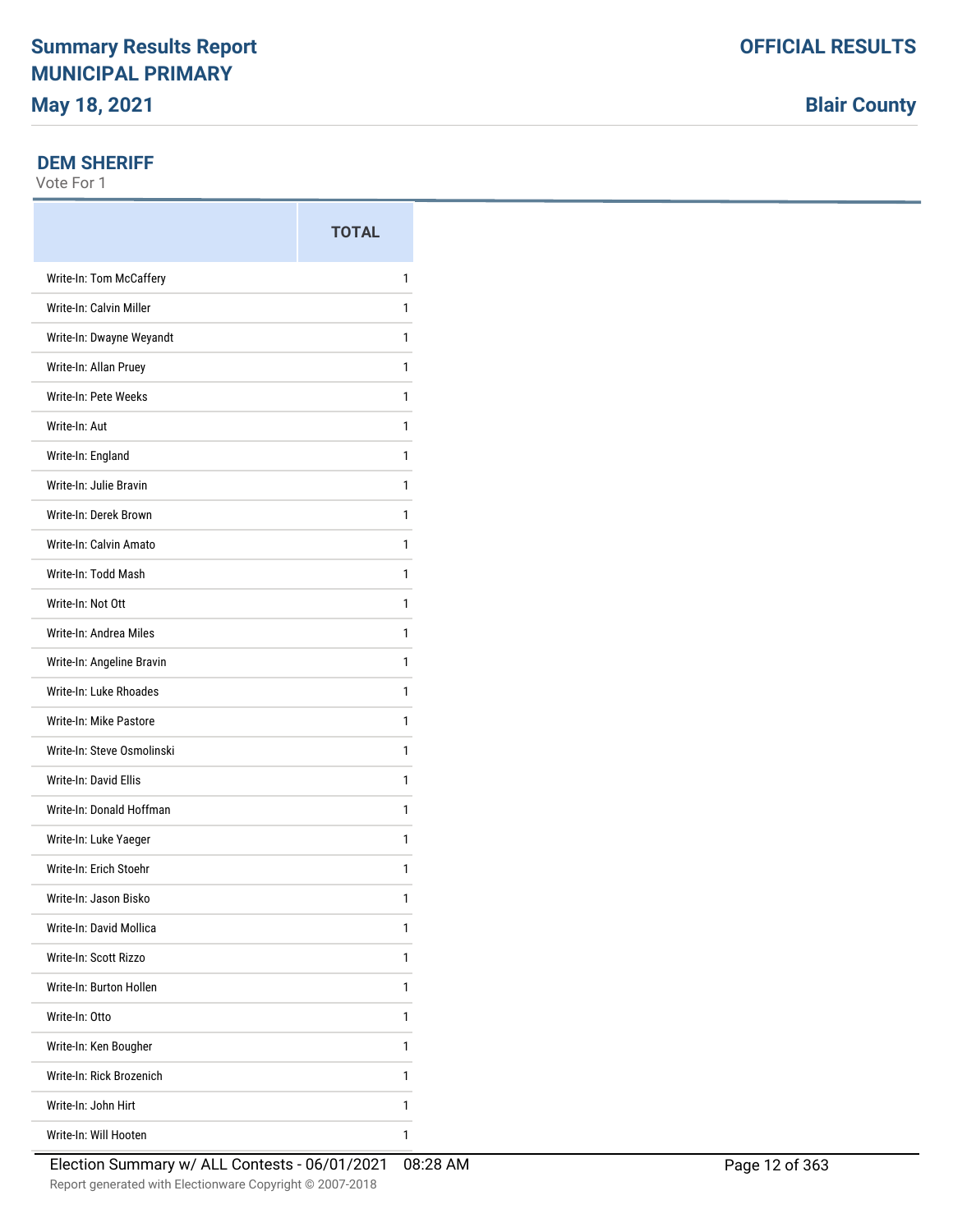# **OFFICIAL RESULTS**

**Blair County**

### **DEM SHERIFF**

|                                | <b>TOTAL</b> |
|--------------------------------|--------------|
| Write-In: Meek Mill            | 1            |
| Write-In: Jim Orr              | 1            |
| Write-In: Kermit Alwine        | 1            |
| Write-In: Jennifer Slusser     | 1            |
| Write-In: Mark Cross           | 1            |
| Write-In: Mitch Cooper         | 1            |
| Write-In: Edward Griesel       | 1            |
| Write-In: Thomas Ott           | 1            |
| Write-In: Stephen Beauchard    | 1            |
| Write-In: Tyler Shaw           | 1            |
| Write-In: Shane Irwin          | 1            |
| Write-In: Tina Johnson         | 1            |
| Write-In: Chris Bender         | 1            |
| Write-In: Jacob Dzikowski      | 1            |
| Write-In: Obama                | 1            |
| Write-In: Ed Trontino          | 1            |
| Write-In: Harold Davinsizer    | 1            |
| Write-In: Hanna Yaude          | 1            |
| Write-In: Kerry Hoover         | 1            |
| Write-In: Nicolas Seymour      | 1            |
| Write-In: Sheryl Imler         | 1            |
| Write-In: Randall Manning      | 1            |
| Write-In: Sean Bunkey          | 1            |
| Write-In: Thomas Cobaugh       | 1            |
| Write-In: Larry Dennis         | 1            |
| Write-In: Anthony Sabatino     | 1            |
| Write-In: Mac Barnett          | 1            |
| Write-In: Nikki Coleman        | 1            |
| Write-In: Robert Housemann     | 1            |
| <b>Write-In: Daniel Lutter</b> | 1            |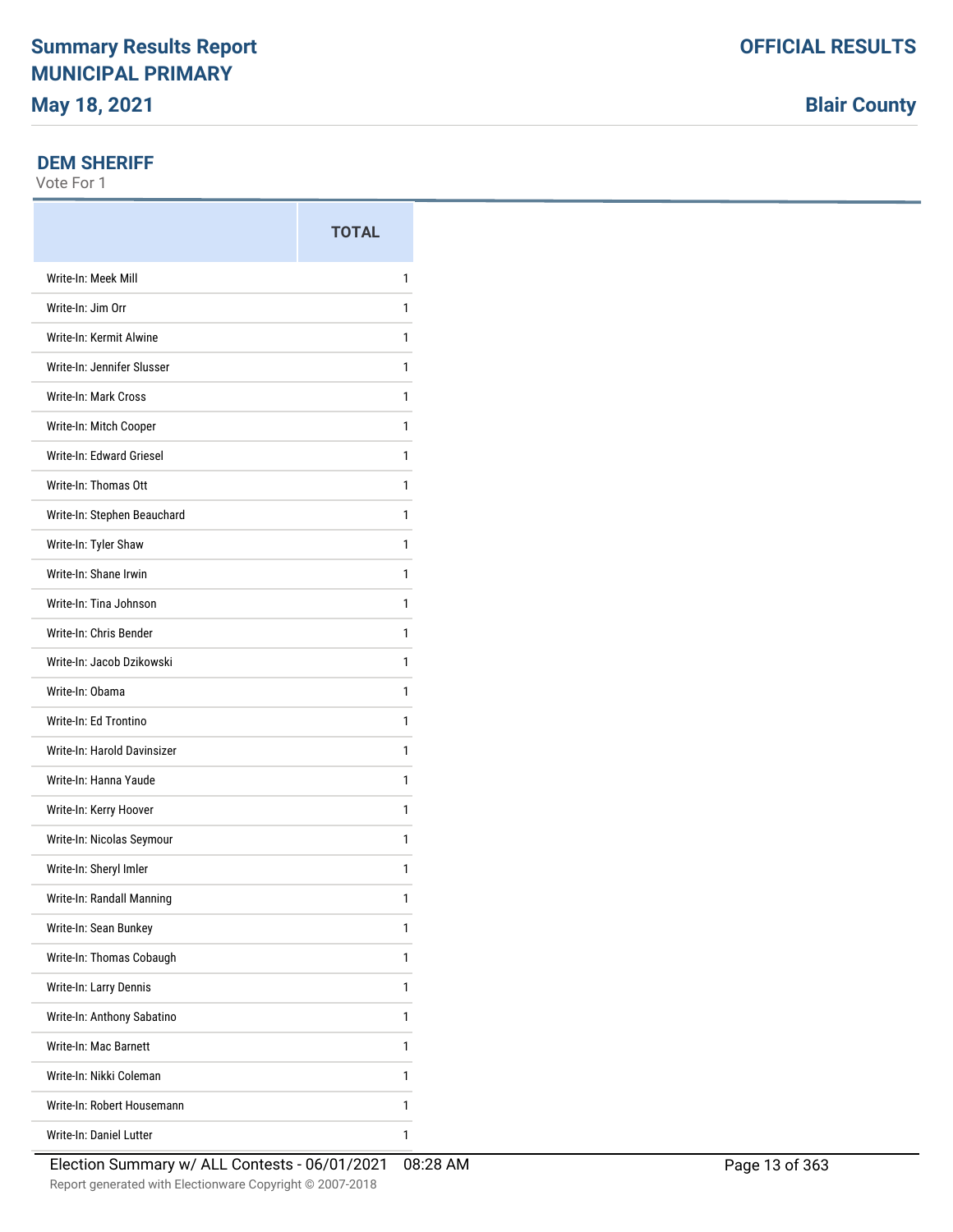#### **DEM SHERIFF**

Vote For 1

|                            | <b>TOTAL</b> |
|----------------------------|--------------|
| Write-In: Nicholas Kowland |              |
| Write-In: Regan England    | 1            |
| Write-In: Matt Wagner      |              |
| Write-In Totals            | 766          |
| Not Assigned               | n            |
| <b>Total Votes Cast</b>    | 766          |
| Overvotes                  | n            |
| Undervotes                 | 4,624        |

### **DEM MAGISTERIAL DISTRICT JUDGE DISTRICT 24-3-01**

|                         | <b>TOTAL</b> |
|-------------------------|--------------|
| FRED B. MILLER          | 579          |
| Write-In: Blank         | 2            |
| Write-In: Scatter 1     | 1            |
| Write-In: Matthew Dunio | 1            |
| Write-In Totals         | 4            |
| Not Assigned            | $\Omega$     |
| <b>Total Votes Cast</b> | 583          |
| Overvotes               | 0            |
| <b>Undervotes</b>       | 86           |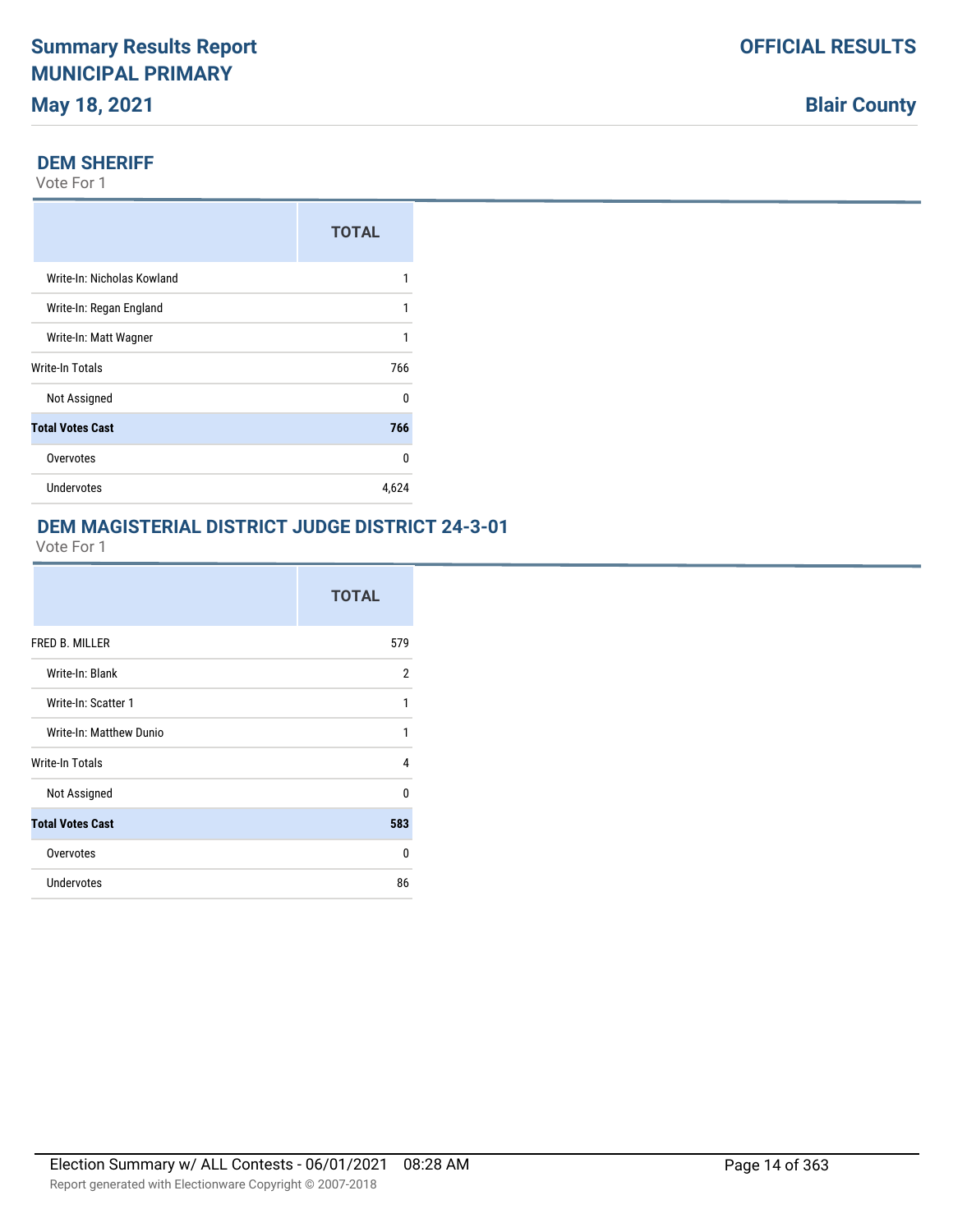**Blair County**

#### **DEM CITY COUNCIL ALTOONA**

|                            | <b>TOTAL</b>   |
|----------------------------|----------------|
| <b>BRIDGETTE JACKSON</b>   | 1,537          |
| MICHAEL LEONARD            | 1,303          |
| <b>DARIUS MORGAN</b>       | 1,272          |
| <b>BRYANT GISELMAN</b>     | 1,232          |
| Write-In: Dave Butterbaugh | 34             |
| Write-In: Dave Ellis       | 32             |
| Write-In: Bruce Kelly      | 31             |
| Write-In: Terry Figart     | 14             |
| Write-In: Ron Beatty       | 10             |
| Write-In: Dennis Shreve    | 4              |
| Write-In: Erich Stoehr     | 2              |
| Write-In: Blank            | 2              |
| Write-In: Scatter 1        | $\overline{2}$ |
| Write-In: Jordan Rhone     | 2              |
| Write-In: Evelyn Feather   | 2              |
| Write-In: Adams Irwin      | 1              |
| Write-In: Belinda Bisko    | 1              |
| Write-In: Jason Bisko      | 1              |
| Write-In: Shane Irwin      | 1              |
| Write-In: Dawn Periscope   | 1              |
| Write-In: Robert Turcovski | 1              |
| Write-In: Pat Kelly        | 1              |
| Write-In: Don Dixon        | 1              |
| Write-In: Sarah Steinbug   | 1              |
| Write-In: Joshua Aborso    | 0              |
| Write-In: George Black     | 0              |
| <b>Write-In Totals</b>     | 144            |
| Not Assigned               | 0              |
| <b>Total Votes Cast</b>    | 5,488          |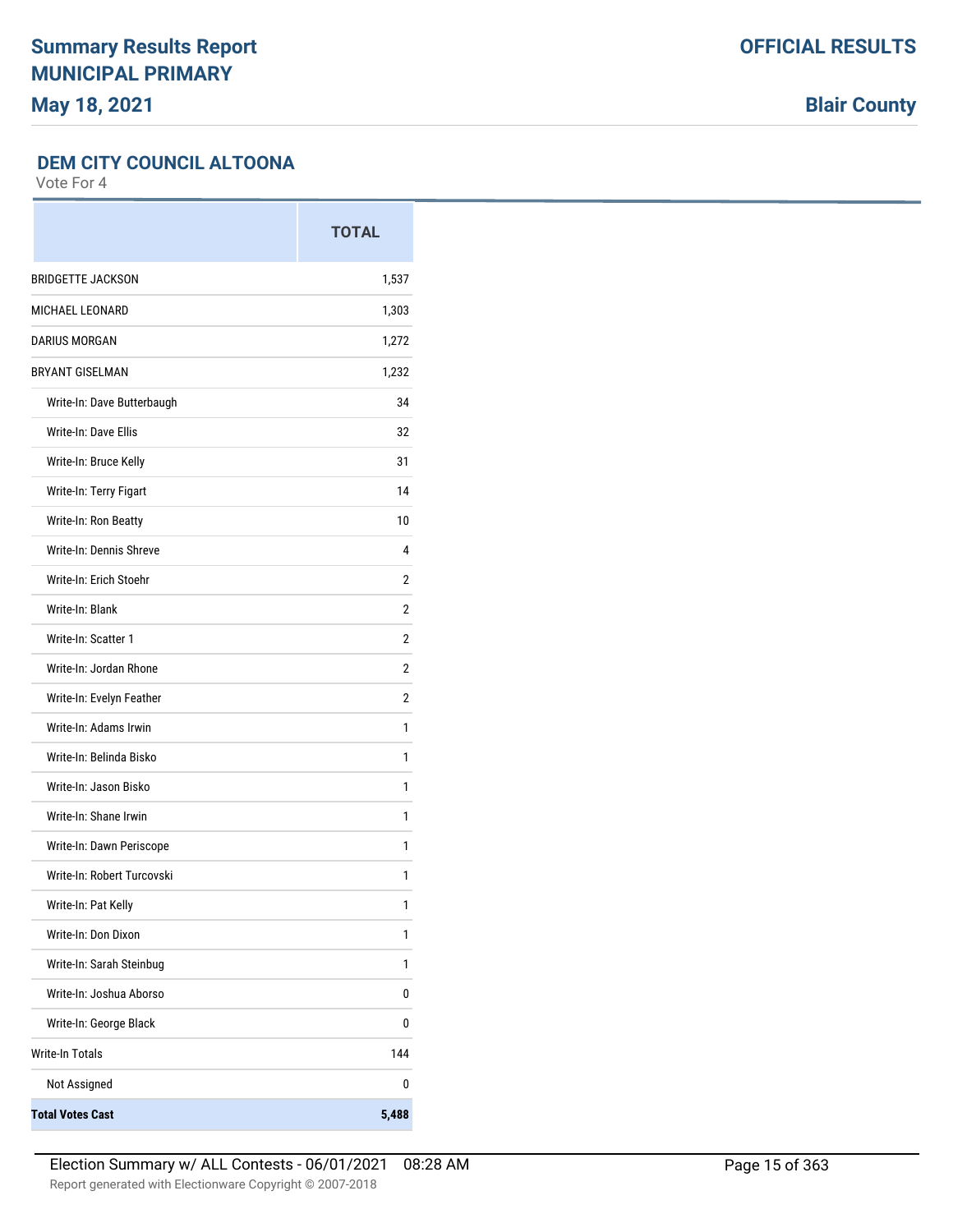## **Blair County**

#### **DEM CITY COUNCIL ALTOONA**

Vote For 4

|                   | <b>TOTAL</b> |
|-------------------|--------------|
| Overvotes         | 8            |
| <b>Undervotes</b> | 2,668        |

#### **DEM CONSTABLE ALTOONA WARD 1**

Vote For 1

|                         | <b>TOTAL</b>   |
|-------------------------|----------------|
| Write-In: Blank         | 2              |
| Write-In Totals         | 2              |
| Not Assigned            | U              |
| <b>Total Votes Cast</b> | $\overline{2}$ |
| Overvotes               | 0              |
| <b>Undervotes</b>       | 46             |

### **DEM CONSTABLE ALTOONA WARD 2**

|                           | <b>TOTAL</b> |
|---------------------------|--------------|
| Write-In: Blank           | 3            |
| Write-In: Sarah Steinburg | 1            |
| Write-In: David Kersey    | 1            |
| <b>Write-In Totals</b>    | 5            |
| Not Assigned              | $\mathbf{0}$ |
| <b>Total Votes Cast</b>   | 5            |
| Overvotes                 | $\Omega$     |
| Undervotes                | 65           |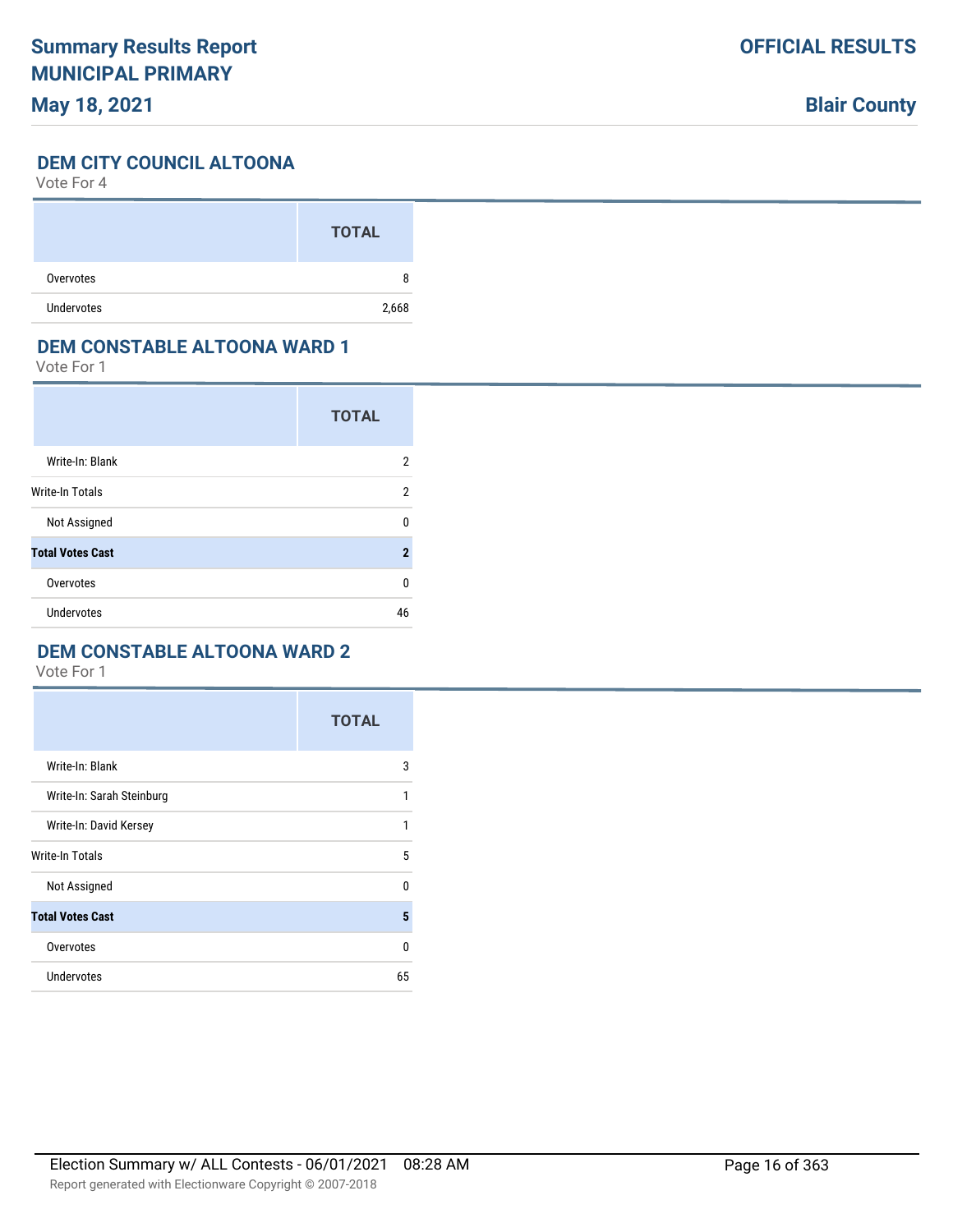#### **DEM CONSTABLE ALTOONA WARD 3**

Vote For 1

|                         | <b>TOTAL</b> |
|-------------------------|--------------|
| Write-In: David Keresey | 3            |
| Write-In: Blank         | 2            |
| Write-In: Donald Pierce | 1            |
| Write-In: Julian Vaughn | 1            |
| Write-In: Joe Fornwalt  | 1            |
| Write-In: Bubba         | 1            |
| <b>Write-In Totals</b>  | 9            |
| Not Assigned            | 0            |
| <b>Total Votes Cast</b> | 9            |
| Overvotes               | 0            |
| <b>Undervotes</b>       | 89           |

### **DEM CONSTABLE ALTOONA WARD 4**

|                          | <b>TOTAL</b> |
|--------------------------|--------------|
| Write-In: Brian Bradley  | 2            |
| Write-In: Jordan Rhone   | 1            |
| Write-In: Edward Griesel | 1            |
| Write-In: Stacey Burket  | 1            |
| Write-In: David Kersey   | 1            |
| Write-In: Brian T Datres | 1            |
| Write-In Totals          | 7            |
| Not Assigned             | 0            |
| <b>Total Votes Cast</b>  | 7            |
| Overvotes                | $\Omega$     |
| <b>Undervotes</b>        | 95           |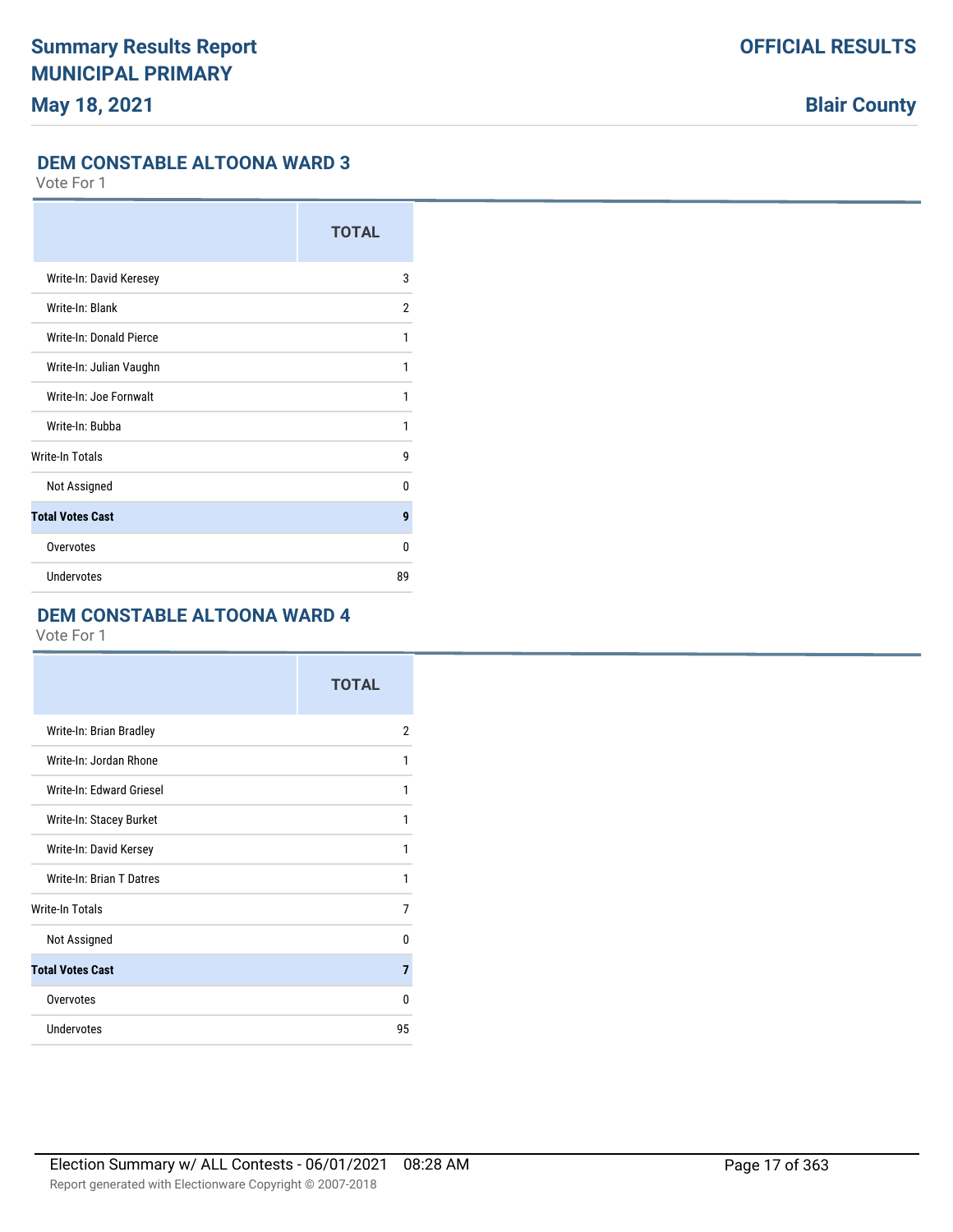#### **DEM CONSTABLE ALTOONA WARD 5**

Vote For 1

|                              | <b>TOTAL</b>   |
|------------------------------|----------------|
| Write-In: Marie Bravin       | 1              |
| Write-In: Patricia McCloskey | 1              |
| Write-In: Cory Abram         | 1              |
| Write-In: Devyn Little       | 1              |
| Write-In: Danielle Burkey    | 1              |
| Write-In: Thomas Rhodes      | 1              |
| Write-In: Fred Rodkey        | 1              |
| <b>Write-In Totals</b>       | 7              |
| Not Assigned                 | 0              |
| <b>Total Votes Cast</b>      | $\overline{7}$ |
| Overvotes                    | 0              |
| Undervotes                   | 96             |

### **DEM CONSTABLE ALTOONA WARD 6**

|                         | <b>TOTAL</b> |
|-------------------------|--------------|
| Write-In: Sophia Gordan | 1            |
| Write-In: Blank         | 1            |
| Write-In: Scatter       | 1            |
| Write-In: Jordan Settle | 1            |
| Write-In: Ken Tababoo   | 1            |
| Write-In: David Krier   | $\Omega$     |
| <b>Write-In Totals</b>  | 5            |
| Not Assigned            | $\Omega$     |
| <b>Total Votes Cast</b> | 5            |
| Overvotes               | $\Omega$     |
| Undervotes              | 288          |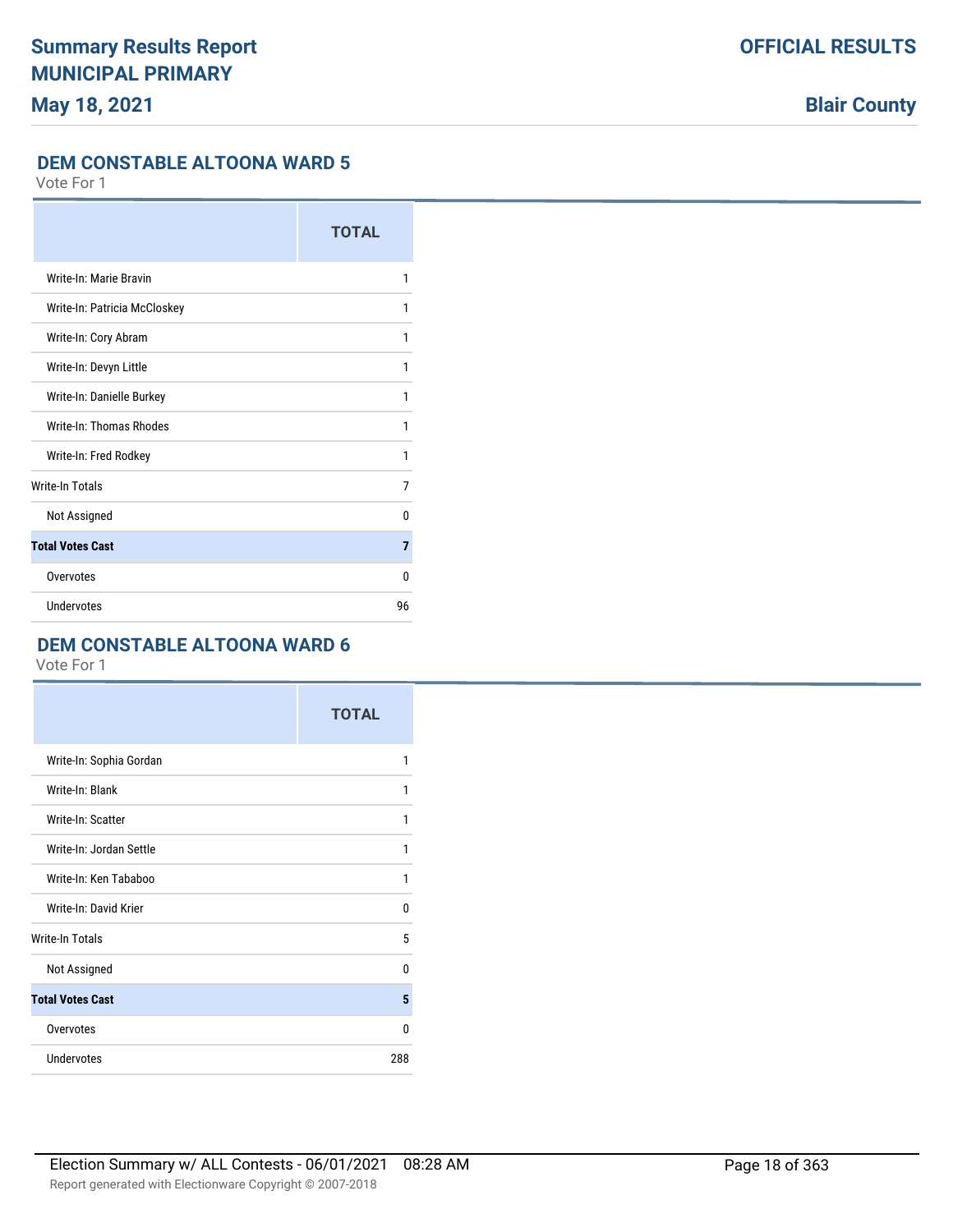#### **DEM CONSTABLE ALTOONA WARD 7**

Vote For 1

|                         | <b>TOTAL</b> |
|-------------------------|--------------|
| Write-In: Blank         |              |
| Write-In Totals         |              |
| Not Assigned            | n            |
| <b>Total Votes Cast</b> |              |
| Overvotes               | 0            |
| Undervotes              | 27           |

### **DEM CONSTABLE ALTOONA WARD 8**

Vote For 1

|                         | <b>TOTAL</b> |
|-------------------------|--------------|
| <b>DAVID KERESEY</b>    | 69           |
| Write-In Totals         | 0            |
| Not Assigned            | 0            |
| <b>Total Votes Cast</b> | 69           |
| Overvotes               | 0            |
| <b>Undervotes</b>       | 19           |

### **DEM CONSTABLE ALTOONA WARD 9**

|                         | <b>TOTAL</b> |
|-------------------------|--------------|
| <b>Write-In Totals</b>  | 0            |
| Not Assigned            | 0            |
| <b>Total Votes Cast</b> | 0            |
| Overvotes               | 0            |
| <b>Undervotes</b>       | 38           |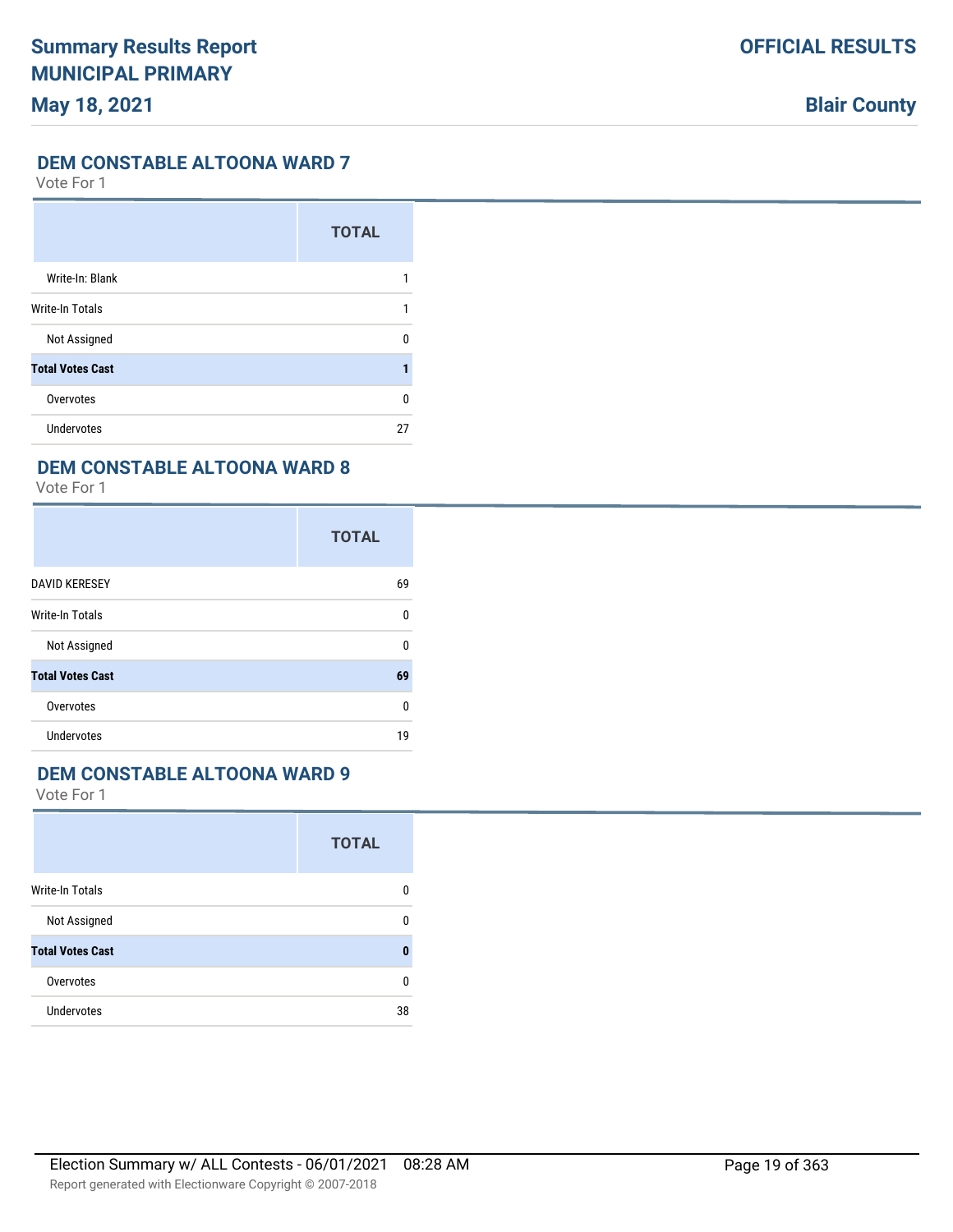### **DEM CONSTABLE ALTOONA WARD 10**

Vote For 1

|                          | <b>TOTAL</b> |
|--------------------------|--------------|
| Write-In: Blank          |              |
| Write-In: Raymond Rabold | U            |
| Write-In Totals          |              |
| Not Assigned             | 0            |
| <b>Total Votes Cast</b>  |              |
| Overvotes                | 0            |
| Undervotes               | 169          |

### **DEM CONSTABLE ALTOONA WARD 11**

|                             | <b>TOTAL</b>   |
|-----------------------------|----------------|
| Write-In: Blank             | 2              |
| Write-In: David Keresy      | $\overline{2}$ |
| Write-In: Chalmer Kline III | 1              |
| Write-In: Rachael Kuntz     | 1              |
| Write-In: Dick Lockard      | 1              |
| Write-In: Ned Kratzer       | 1              |
| <b>Write-In Totals</b>      | 8              |
| Not Assigned                | 0              |
| <b>Total Votes Cast</b>     | 8              |
| Overvotes                   | 0              |
| Undervotes                  | 203            |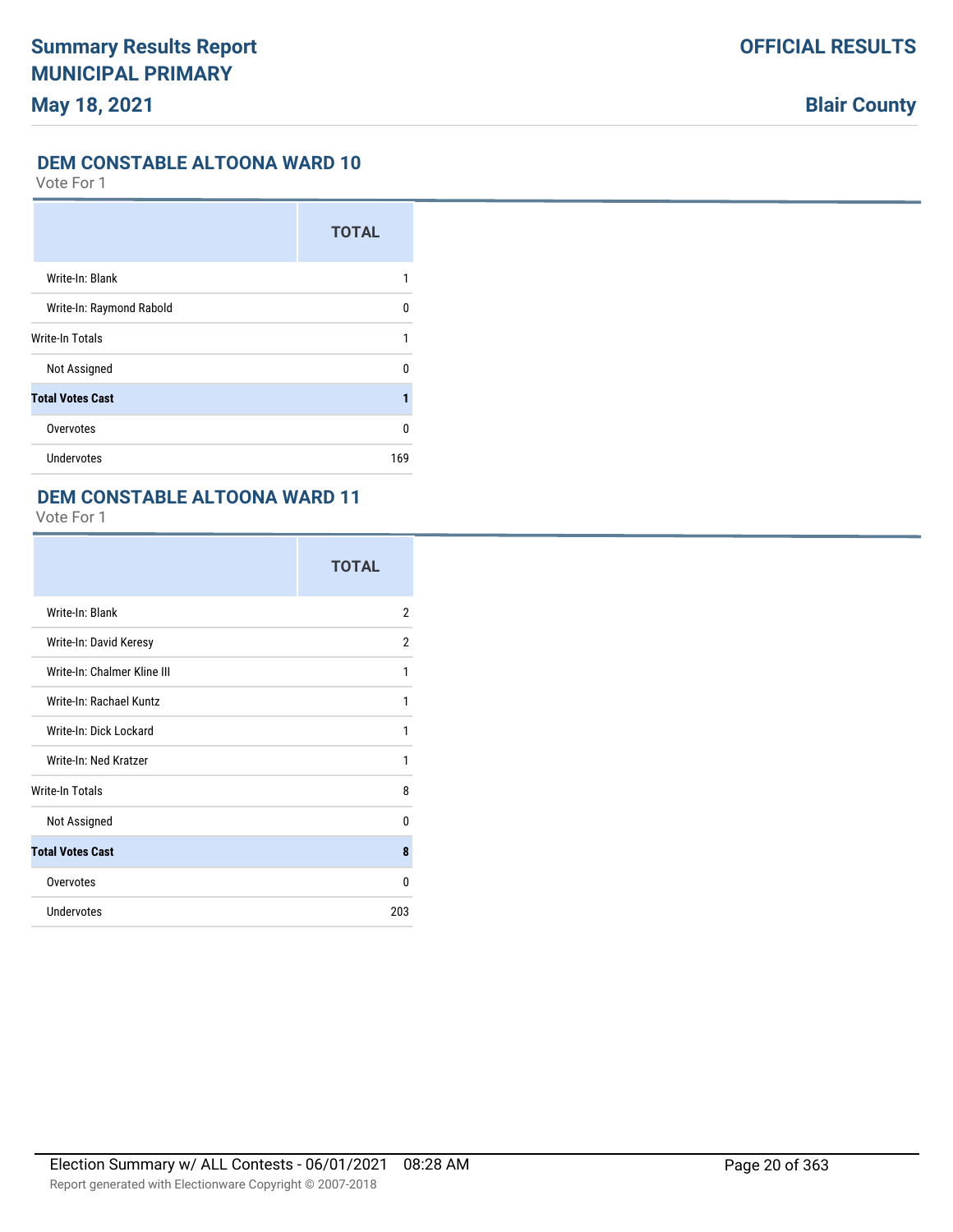#### **DEM CONSTABLE ALTOONA WARD 12**

Vote For 1

|                              | <b>TOTAL</b> |
|------------------------------|--------------|
| Write-In: Blank              | 3            |
| Write-In: Smith              | 2            |
| Write-In: Adam Banks         | 1            |
| Write-In: Scatter            | 1            |
| Write-In: Jim Ott            | 1            |
| Write-In: Alexander Boderrek | 1            |
| Write-In: Anthony Sabatino   | 1            |
| Write-In: Jeffery Dodson     | 1            |
| <b>Write-In Totals</b>       | 11           |
| Not Assigned                 | <sup>0</sup> |
| <b>Total Votes Cast</b>      | 11           |
| Overvotes                    | $\Omega$     |
| Undervotes                   | 181          |

#### **DEM CONSTABLE ALTOONA WARD 13**

|                             | <b>TOTAL</b>   |
|-----------------------------|----------------|
| Write-In: Craig England     | $\overline{2}$ |
| Write-In: Sam McClure       | $\overline{2}$ |
| Write-In: Janice Freeling   | 1              |
| Write-In: Joshua Abano      | 1              |
| Write-In: Bridgette Jackson | 1              |
| Write-In: Jason Bisko       | 1              |
| <b>Write-In Totals</b>      | 8              |
| Not Assigned                | $\mathbf{0}$   |
| <b>Total Votes Cast</b>     | 8              |
| Overvotes                   | 0              |
| <b>Undervotes</b>           | 256            |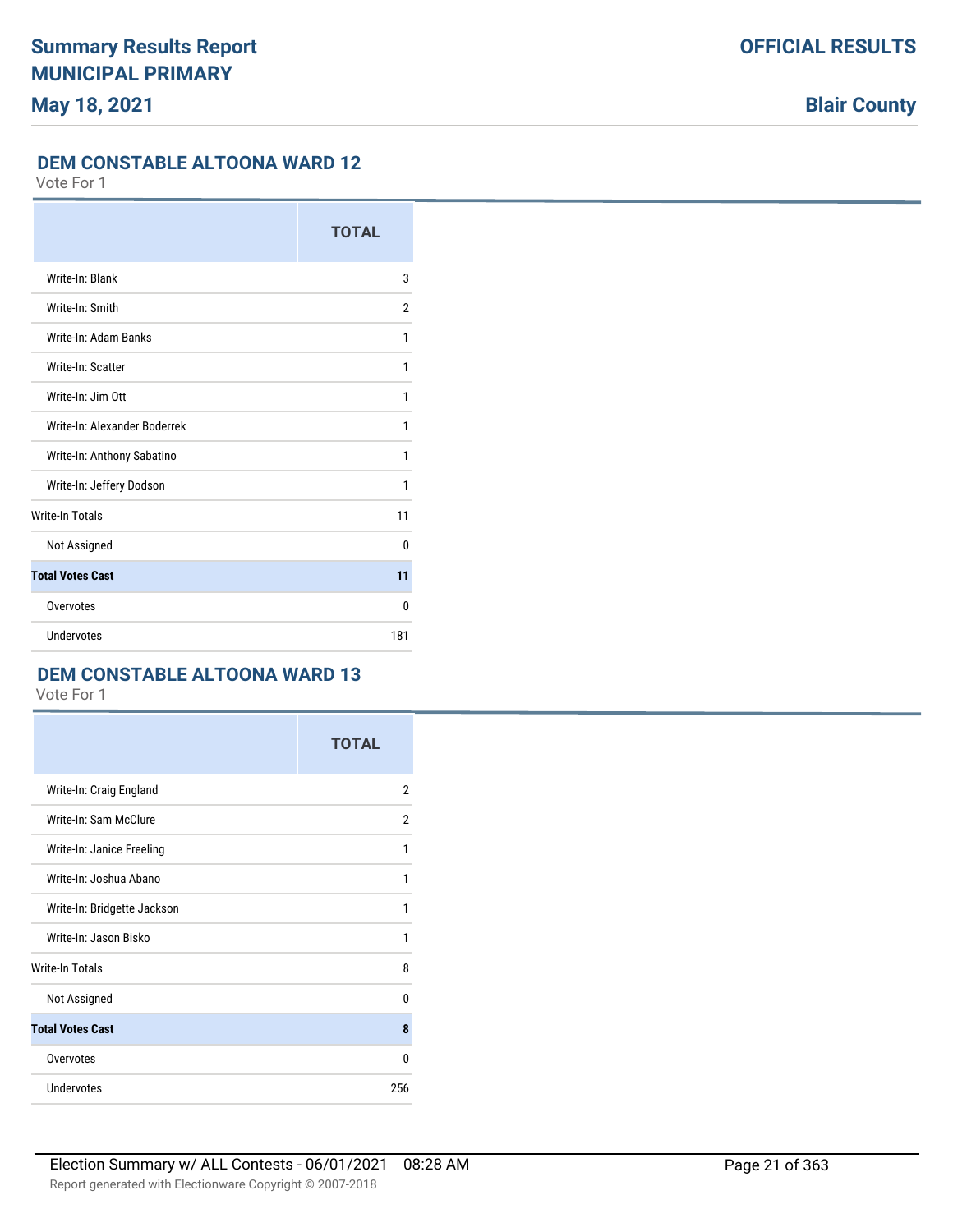### **DEM CONSTABLE ALTOONA WARD 14**

Vote For 1

|                             | <b>TOTAL</b> |
|-----------------------------|--------------|
| Write-In: Blank             | 5            |
| Write-In: David Metzer      | 3            |
| Write-In: Robert Shirk      | 1            |
| Write-In: Timothy Heiss     | 1            |
| Write-In: David Kersey      | 1            |
| Write-In: Adam Rex          | 1            |
| Write-In: Greg Lanzendorfer | 1            |
| Write-In: Kyle Giarth       | 1            |
| Write-In: Terry Figart      | 1            |
| Write-In: Donald Beegle     | 1            |
| Write-In: Chris Deneese     | $\Omega$     |
| <b>Write-In Totals</b>      | 16           |
| Not Assigned                | 0            |
| <b>Total Votes Cast</b>     | 16           |
| Overvotes                   | $\Omega$     |
| Undervotes                  | 320          |

#### **DEM SUPERVISOR ALLEGHENY TWP**

|                           | <b>TOTAL</b> |
|---------------------------|--------------|
| Write-In: Donald Fowkes   | 16           |
| Write-In: Joe Harteis     | 15           |
| Write-In: Silke Morrison  | 1            |
| Write-In: Craig Grassmyer | 1            |
| <b>Write-In Totals</b>    | 33           |
| Not Assigned              | U            |
| <b>Total Votes Cast</b>   | 33           |
| Overvotes                 | U            |
| Undervotes                | 270          |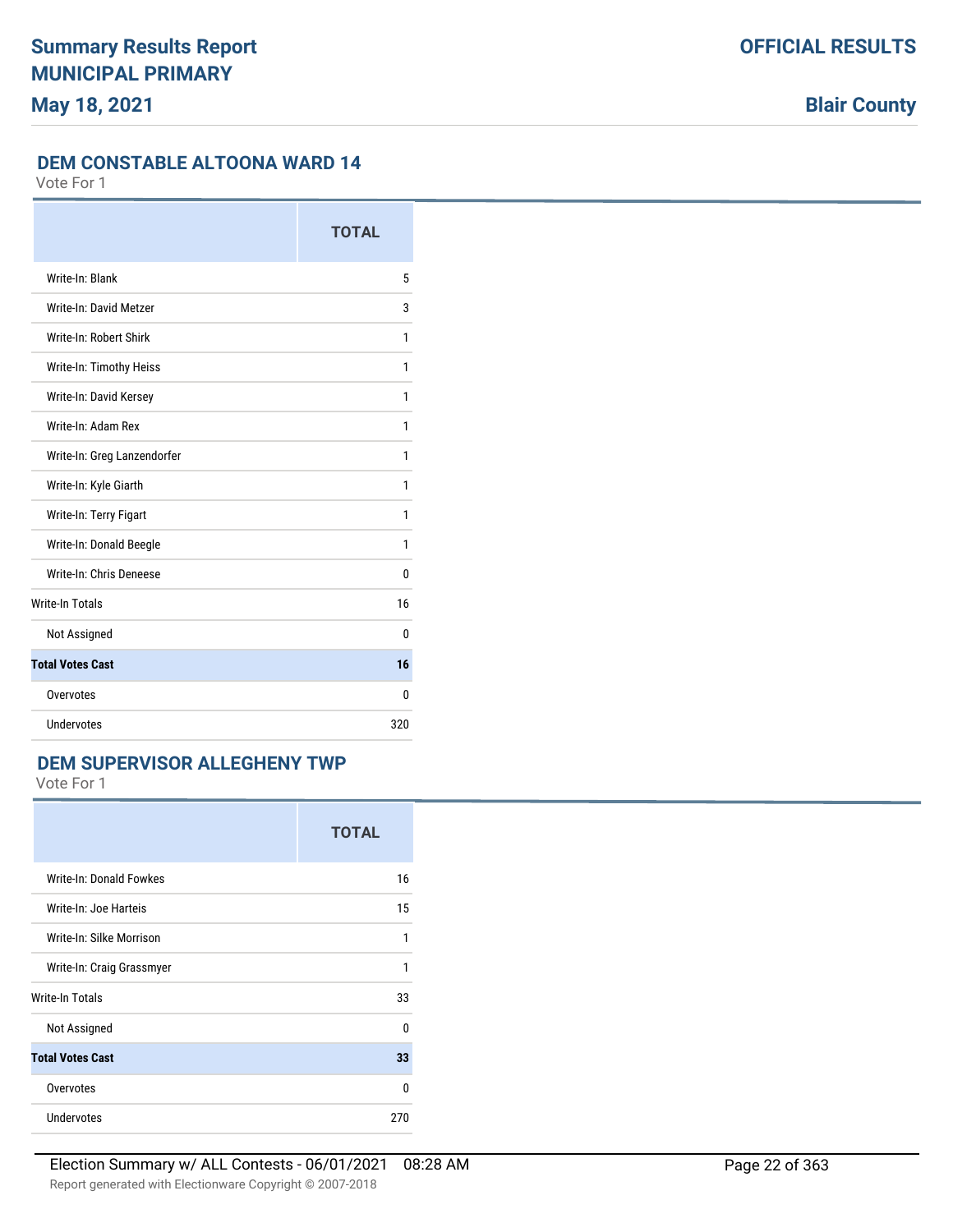## **Blair County**

#### **DEM AUDITOR ALLEGHENY TWP**

Vote For 1

|                            | <b>TOTAL</b> |
|----------------------------|--------------|
| Write-In: Timothy Defoor   | 2            |
| Write-In: Blank            | 1            |
| Write-In: Craig Grassmeyer | 1            |
| Write-In: Kim Berg         | 1            |
| Write-In Totals            | 5            |
| Not Assigned               | U            |
| <b>Total Votes Cast</b>    | 5            |
| Overvotes                  | 0            |
| Undervotes                 | 298          |

#### **DEM TAX COLLECTOR ALLEGHENY TWP**

|                           | <b>TOTAL</b> |
|---------------------------|--------------|
| Write-In: Donald Wagner   | 27           |
| Write-In: Craig Grassmyer | 1            |
| Write-In: Blank           | 1            |
| <b>Write-In Totals</b>    | 29           |
| Not Assigned              | 0            |
| <b>Total Votes Cast</b>   | 29           |
| Overvotes                 | 0            |
| <b>Undervotes</b>         | 274          |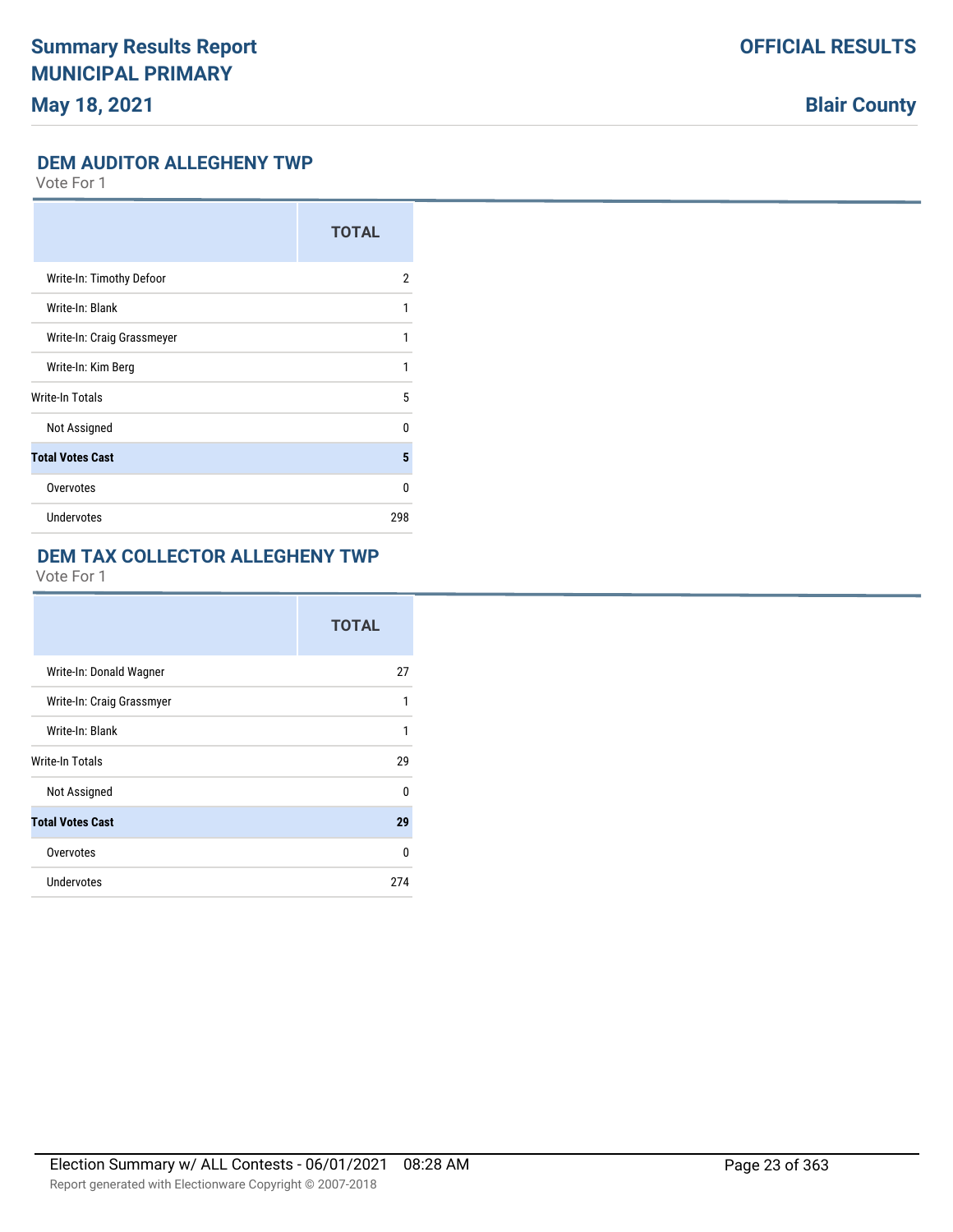### **DEM CONSTABLE ALLEGHENY TWP**

Vote For 1

|                              | <b>TOTAL</b>   |
|------------------------------|----------------|
| Write-In: Gordon Runk        | 2              |
| Write-In: Brian Datres       | 2              |
| Write-In: Charles Martino Jr | 1              |
| Write-In: Blank              | 1              |
| Write-In: Craig Grassmyer    | 1              |
| <b>Write-In Totals</b>       | 7              |
| Not Assigned                 | $\Omega$       |
| <b>Total Votes Cast</b>      | $\overline{7}$ |
| Overvotes                    | 0              |
| <b>Undervotes</b>            | 296            |

## **DEM MAYOR ALLEGHENY TWP -TUNNELHILL**

|                         | <b>TOTAL</b> |
|-------------------------|--------------|
| Write-In: Rita Nagle    |              |
| <b>Write-In Totals</b>  |              |
| Not Assigned            | n            |
| <b>Total Votes Cast</b> |              |
| Overvotes               | n            |
| Undervotes              |              |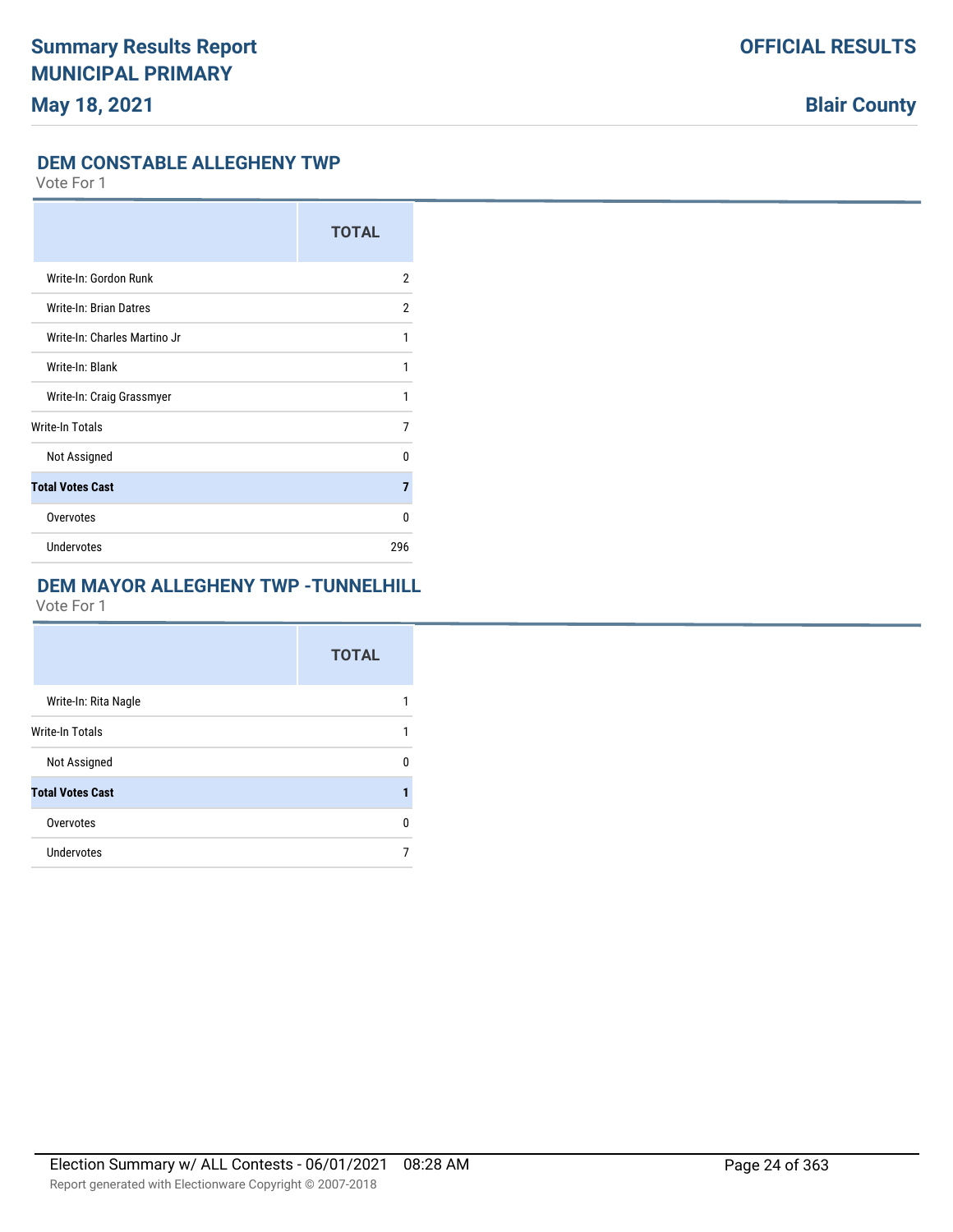## **OFFICIAL RESULTS**

**Blair County**

### **DEM COUNCIL ALLEGHENY TWP -TUNNELHILL**

Vote For 3

|                         | <b>TOTAL</b> |
|-------------------------|--------------|
| ALLEN K. LEGO           | 6            |
| Write-In: Rita Nagle    | 1            |
| Write-In: James Nagle   |              |
| Write-In: Scott Kochara | 1            |
| Write-In Totals         | 3            |
| Not Assigned            | n            |
| <b>Total Votes Cast</b> | 9            |
| Overvotes               | n            |
| <b>Undervotes</b>       | 15           |

## **DEM TAX COLLECTOR ALLEGHENY TWP -TUNNELHILL**

Vote For 1

|                         | <b>TOTAL</b> |
|-------------------------|--------------|
| <b>Write-In Totals</b>  | 0            |
| Not Assigned            | 0            |
| <b>Total Votes Cast</b> | Л            |
| Overvotes               | 0            |
| <b>Undervotes</b>       | 8            |

### **DEM CONSTABLE ALLEGHENY TWP -TUNNELHILL**

|                         | <b>TOTAL</b> |
|-------------------------|--------------|
| <b>Write-In Totals</b>  |              |
| Not Assigned            | n            |
| <b>Total Votes Cast</b> | O            |
| Overvotes               | n            |
| <b>Undervotes</b>       | 8            |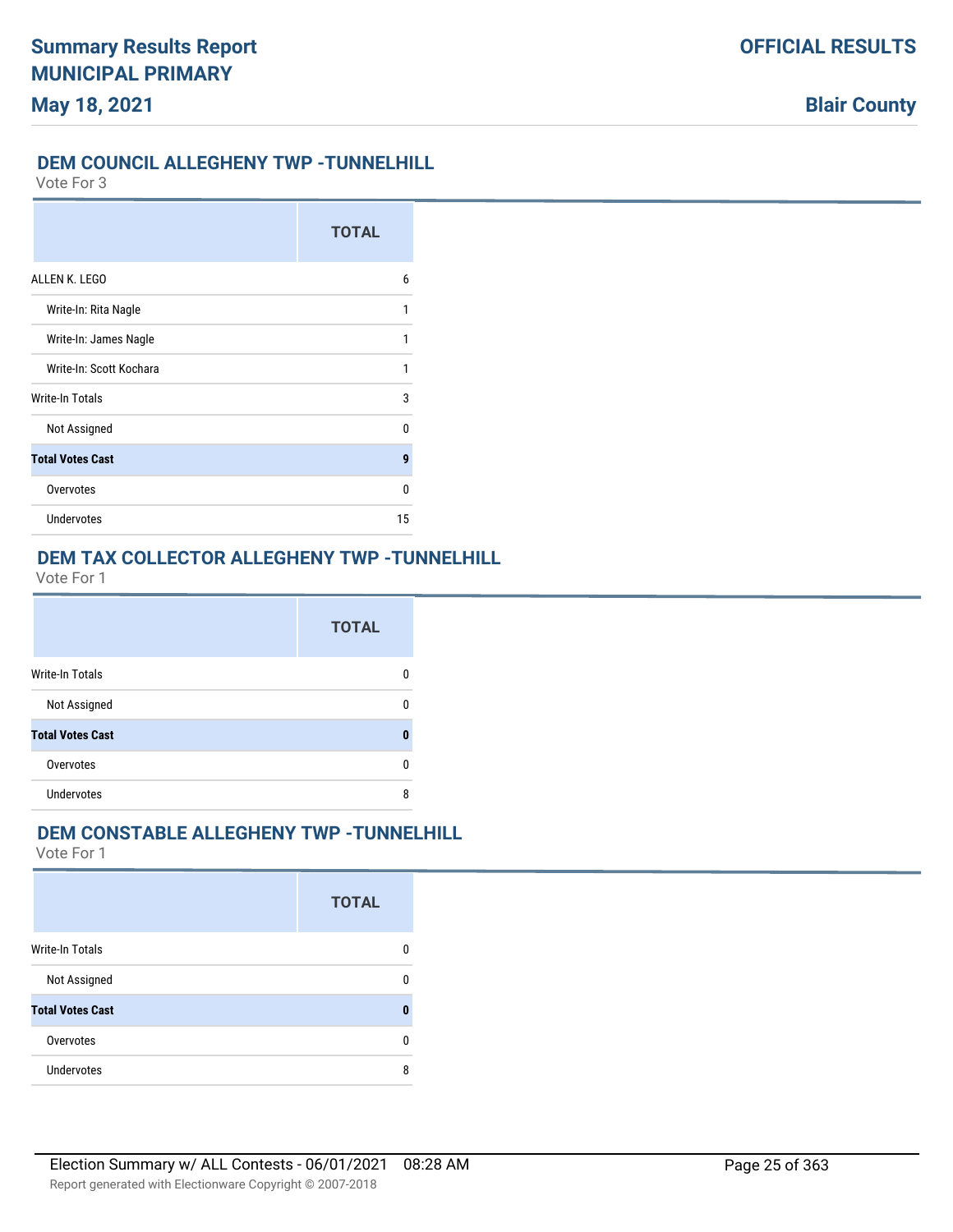#### **DEM SUPERVISOR 6YR ANTIS TWP**

|                               | <b>TOTAL</b>   |
|-------------------------------|----------------|
| Write-In: Steve Winterstein   | 27             |
| Write-In: Benjamin Hornberger | 12             |
| Write-In: Chris Forshey       | 8              |
| Write-In: Lance Kostaborder   | 4              |
| Write-In: Janet Lantz         | $\overline{2}$ |
| Write-In: Brian Kustaborder   | $\overline{2}$ |
| Write-In: John Hirt           | 1              |
| Write-In: Fred Miller         | 1              |
| Write-In: Chester Caldwell    | 1              |
| Write-In: Karen Smith         | 1              |
| Write-In: Blank               | 1              |
| <b>Write-In Totals</b>        | 60             |
| Not Assigned                  | 0              |
| <b>Total Votes Cast</b>       | 60             |
| Overvotes                     | 0              |
| Undervotes                    | 199            |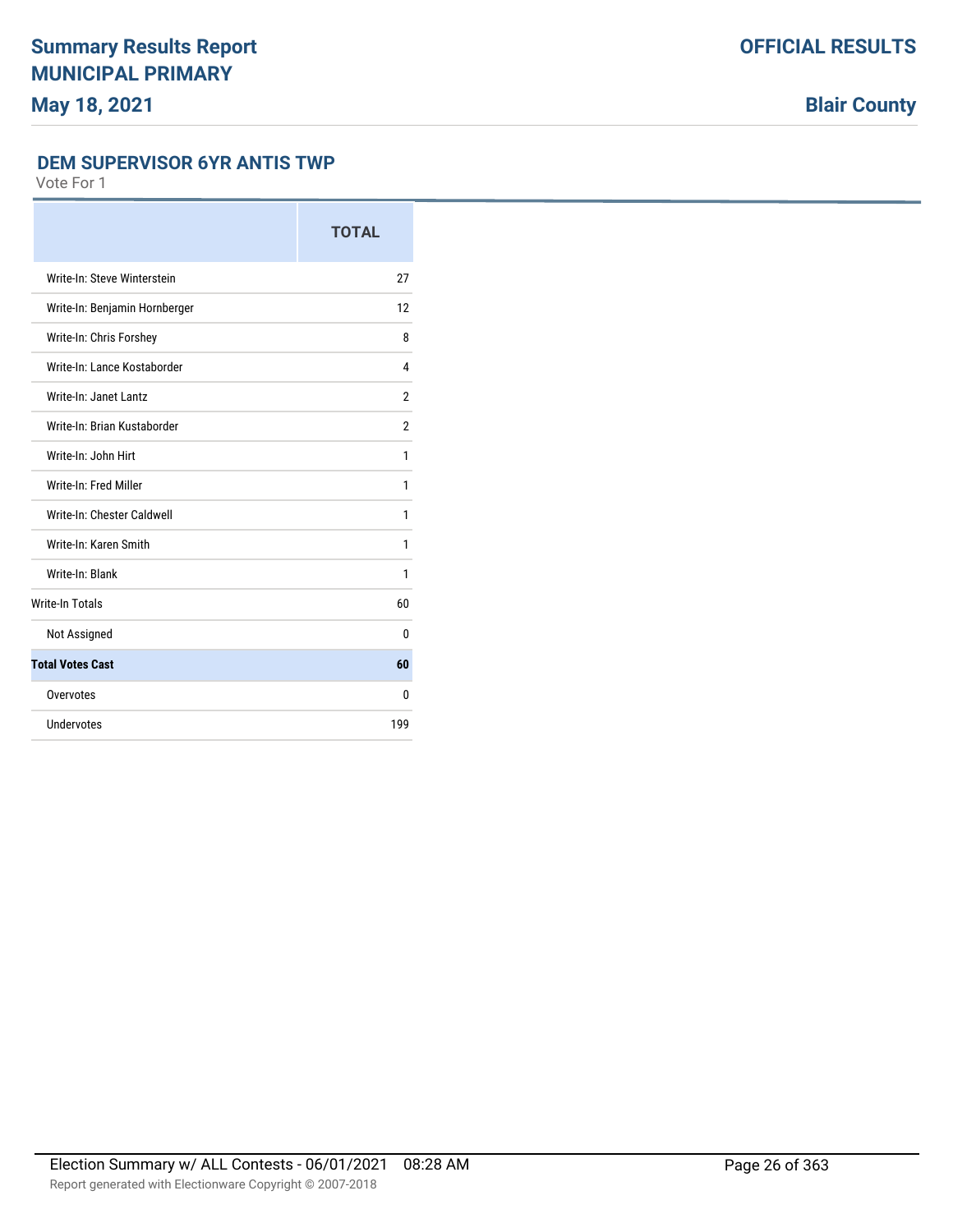#### **DEM SUPERVISOR 4YR ANTIS TWP**

|                             | <b>TOTAL</b>   |
|-----------------------------|----------------|
| Write-In: Brian Kostaborder | 23             |
| Write-In: Ben Hornberger    | 14             |
| Write-In: Chris Forshey     | 12             |
| Write-In: Blank             | $\overline{2}$ |
| Write-In: Steve Winterstein | 1              |
| Write-In: John Hirt         | 1              |
| Write-In: Chester Caldwell  | 1              |
| Write-In: Carol Rhodes      | 1              |
| Write-In Totals             | 55             |
| Not Assigned                | $\theta$       |
| <b>Total Votes Cast</b>     | 55             |
| Overvotes                   | 0              |
| Undervotes                  | 204            |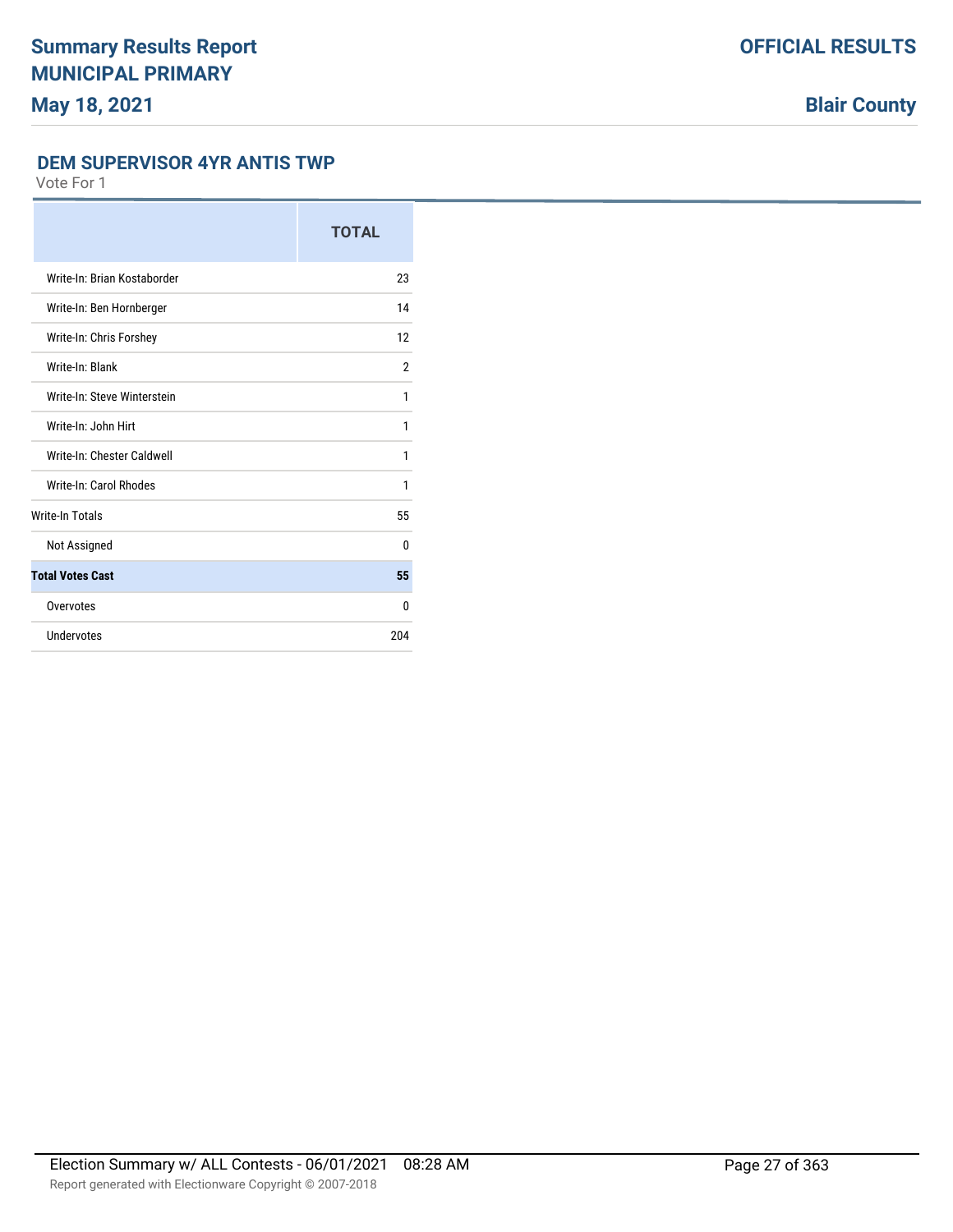#### **DEM SUPERVISOR 2YR ANTIS TWP**

Vote For 1

|                               | <b>TOTAL</b> |
|-------------------------------|--------------|
| Write-In: Janet Lantz         | 29           |
| Write-In: Ben Hornberger      | 7            |
| Write-In: Brian Kustaborder   | 3            |
| Write-In: Christopher Forshey | 2            |
| Write-In: Blank               | 1            |
| Write-In: John Hirt           | 1            |
| Write-In: Dorothy Yon         | 1            |
| Write-In: Chester Caldwell    | 1            |
| <b>Write-In Totals</b>        | 45           |
| Not Assigned                  | 0            |
| <b>Total Votes Cast</b>       | 45           |
| Overvotes                     | 0            |
| Undervotes                    | 214          |

### **DEM AUDITOR 6YR ANTIS TWP**

|                         | <b>TOTAL</b> |
|-------------------------|--------------|
| MARY K. GALLAGHER       | 210          |
| <b>Write-In Totals</b>  | 0            |
| Not Assigned            | $\Omega$     |
| <b>Total Votes Cast</b> | 210          |
| Overvotes               | 0            |
| Undervotes              | 49           |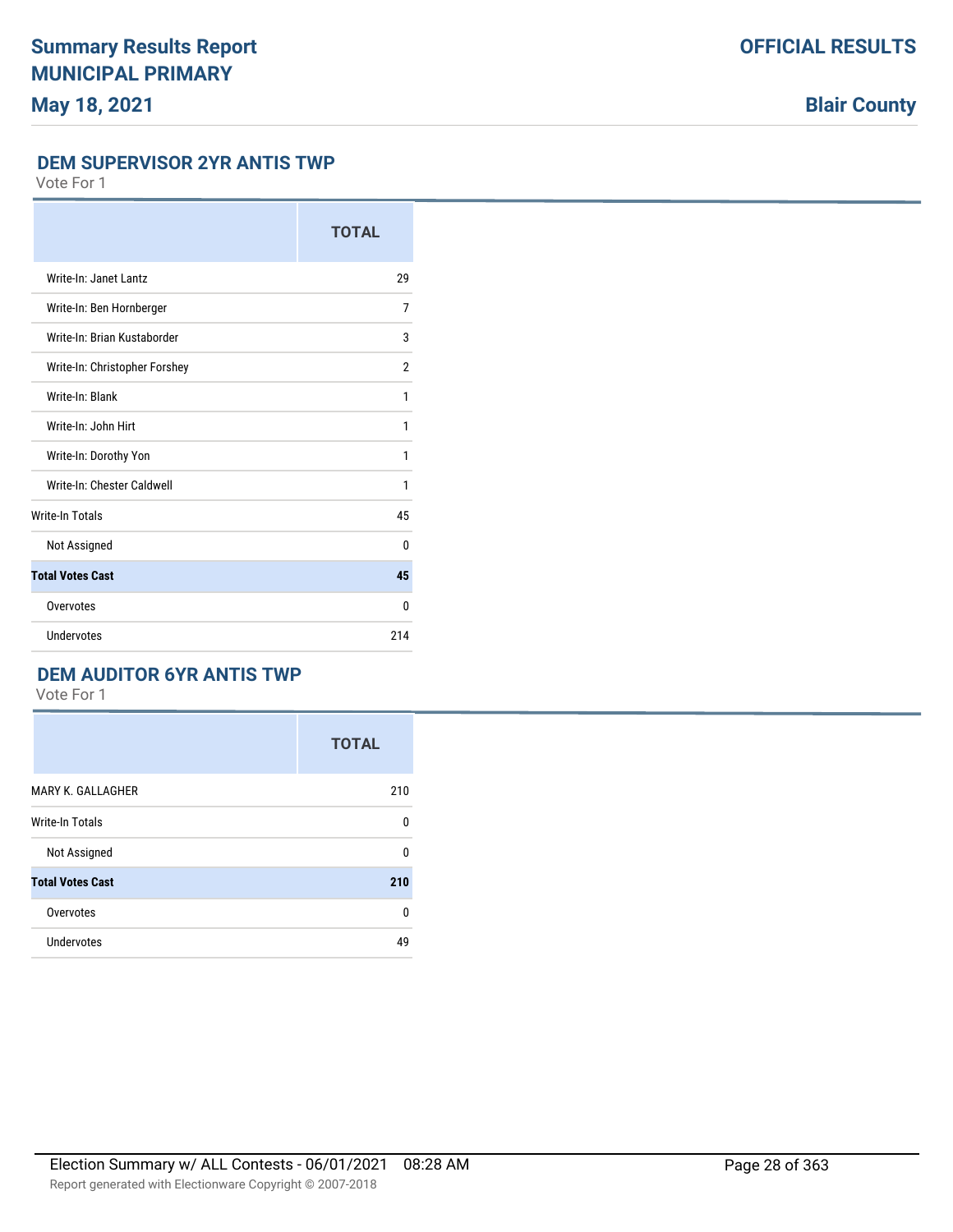## **Blair County**

#### **DEM AUDITOR 4YR ANTIS TWP**

Vote For 1

|                            | <b>TOTAL</b> |
|----------------------------|--------------|
| Write-In: Cindy Weber      | 6            |
| Write-In: Blank            | 3            |
| Write-In: Chester Caldwell | 1            |
| Write-In: Jeannette Hirt   | 1            |
| Write-In: Timothy DeFoor   | 1            |
| Write-In: John Hirt        | 1            |
| Write-In: Mike Hunt        | 0            |
| Write-In: Scatter          | 0            |
| <b>Write-In Totals</b>     | 13           |
| Not Assigned               | $\Omega$     |
| <b>Total Votes Cast</b>    | 13           |
| Overvotes                  | $\Omega$     |
| Undervotes                 | 246          |

### **DEM TAX COLLECTOR ANTIS TWP**

|                             | <b>TOTAL</b> |
|-----------------------------|--------------|
| Write-In: Susan Kennisinger | 13           |
| Write-In: Blank             | 3            |
| Write-In: John Hirt         | 1            |
| Write-In: Deborah Osborn    | 1            |
| Write-In: Karen Baldwin     | 1            |
| Write-In: Chester Caldwell  | 1            |
| <b>Write-In Totals</b>      | 20           |
| Not Assigned                | 0            |
| <b>Total Votes Cast</b>     | 20           |
| Overvotes                   | 0            |
| <b>Undervotes</b>           | 239          |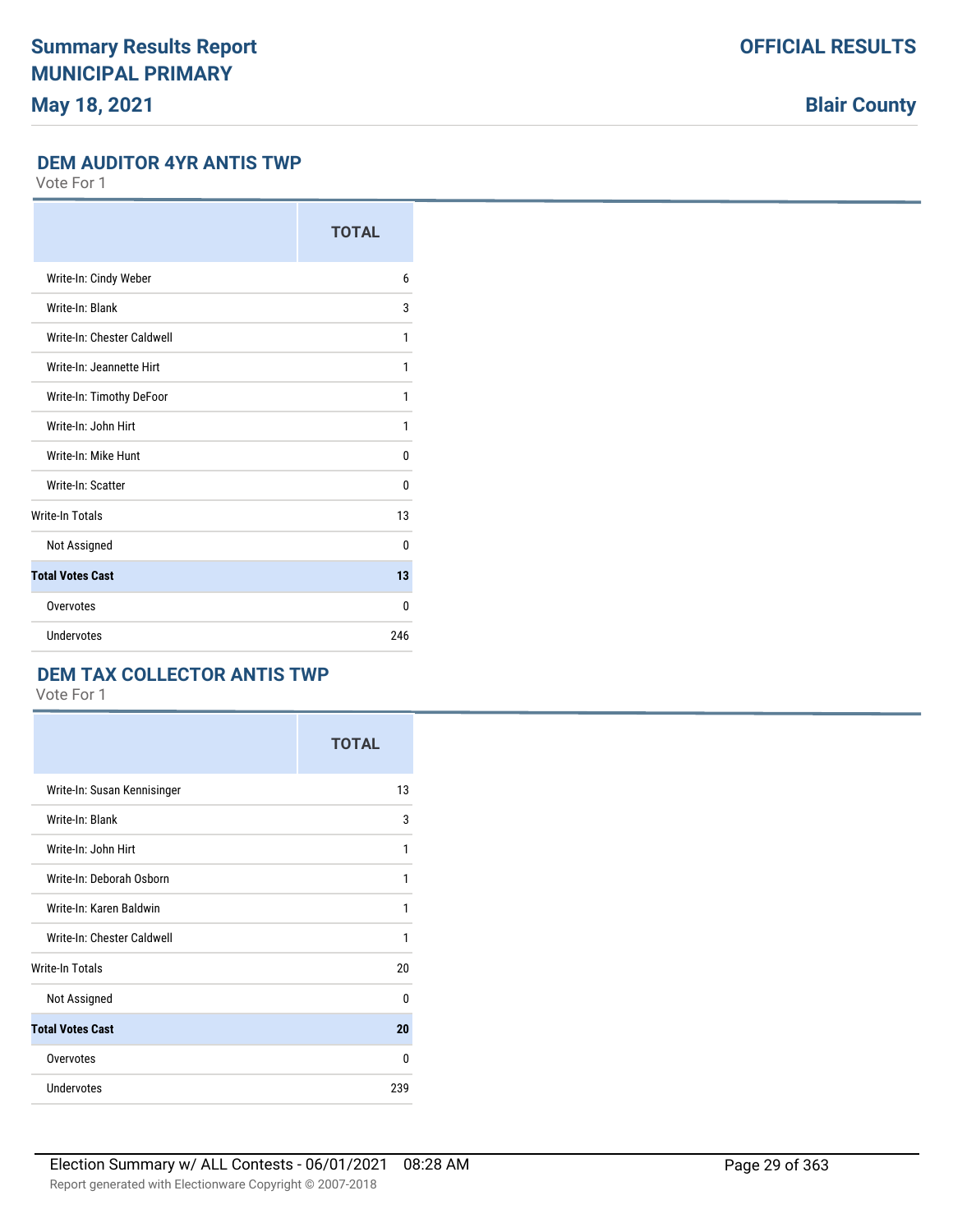**Blair County**

### **DEM CONSTABLE ANTIS TWP**

Vote For 1

|                            | <b>TOTAL</b> |
|----------------------------|--------------|
| Write-In: Donald Sipes     | 6            |
| Write-In: Blank            | 2            |
| Write-In: John HIrt        | 1            |
| Write-In: Paul Gongloff    | 1            |
| Write-In: Donald Huff      | 1            |
| Write-In: Chester Caldwell | 1            |
| <b>Write-In Totals</b>     | 12           |
| Not Assigned               | $\Omega$     |
| <b>Total Votes Cast</b>    | 12           |
| Overvotes                  | $\Omega$     |
| Undervotes                 | 247          |

### **DEM MAYOR BELLWOOD BOROUGH**

|                           | <b>TOTAL</b> |
|---------------------------|--------------|
| Write-In: David Snyder Jr | 5            |
| Write-In: Meek Mill       | 1            |
| Write-In: Calvin Amato    | 1            |
| Write-In: John Winesickle | 1            |
| Write-In: Thomas Martin   | 1            |
| Write-In Totals           | g            |
| Not Assigned              | $\Omega$     |
| <b>Total Votes Cast</b>   | 9            |
| Overvotes                 | 0            |
| Undervotes                | 46           |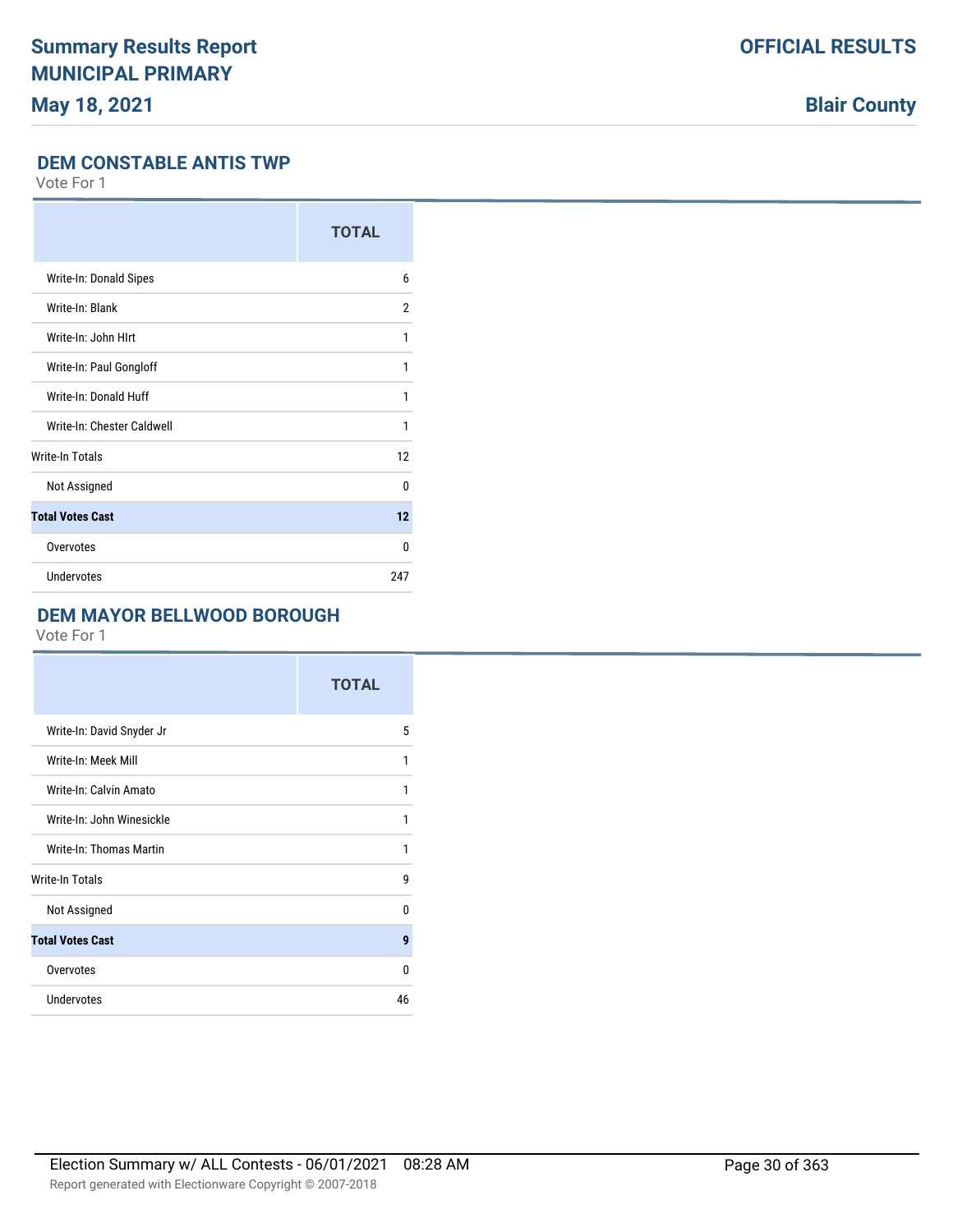### **DEM COUNCIL 4YR BELLWOOD BOROUGH**

|                               | <b>TOTAL</b>   |
|-------------------------------|----------------|
| Write-In: Harold Burket       | 3              |
| Write-In: Paul Fckenrod       | $\overline{2}$ |
| Write-In: Herb Shelow         | $\overline{2}$ |
| Write-In: Kustaborder         | 1              |
| Write-In: Lantz               | 1              |
| Write-In: Blank               | 1              |
| Write-In: Alison Bishop-Amato | 1              |
| Write-In: Al Montanro         | 1              |
| Write-In: Thomas Martin       | 1              |
| Write-In: Calvin Amato        | 1              |
| Write-In: Jeffrey Crombotti   | 1              |
| Write-In: Meek Mell           | 1              |
| Write-In: Paul Econrode       | 0              |
| <b>Write-In Totals</b>        | 16             |
| Not Assigned                  | 0              |
| <b>Total Votes Cast</b>       | 16             |
| Overvotes                     | 0              |
| Undervotes                    | 204            |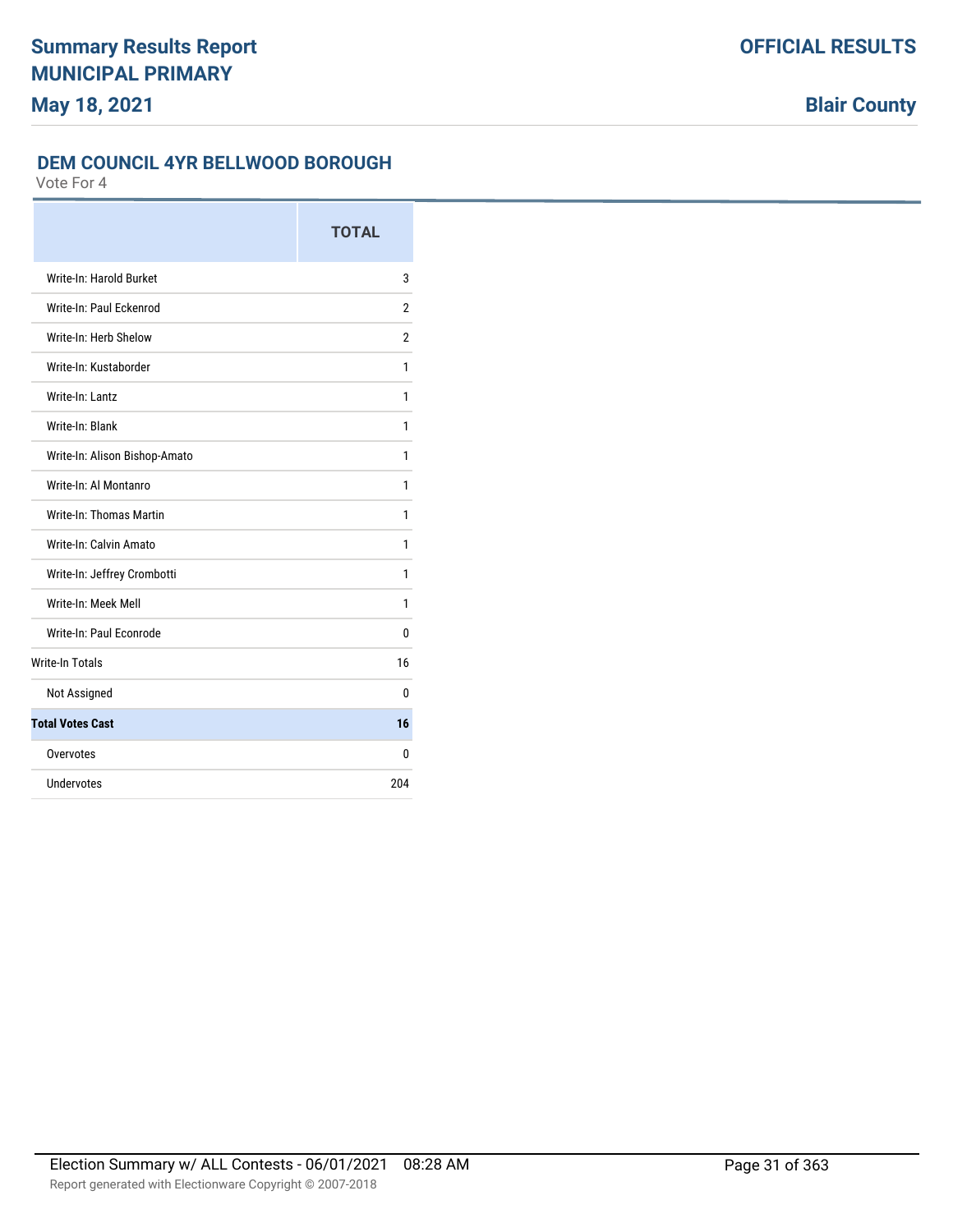#### **DEM COUNCIL 2YR BELLWOOD BOROUGH**

Vote For 1

|                               | <b>TOTAL</b> |
|-------------------------------|--------------|
| Write-In: Melody Plummer      | 2            |
| Write-In: Thomas Martin       | 1            |
| Write-In: Alison Bishop-Amato | 1            |
| Write-In: Meek Mill           | 1            |
| Write-In: Blank               | 1            |
| Write-In Totals               | 6            |
| Not Assigned                  | 0            |
| <b>Total Votes Cast</b>       | 6            |
| Overvotes                     | 0            |
| <b>Undervotes</b>             | 49           |

## **DEM TAX COLLECTOR BELLWOOD BOROUGH**

|                               | <b>TOTAL</b> |
|-------------------------------|--------------|
| Write-In: Sherry Clabaugh     | 6            |
| Write-In: Alison Bishop-Amato | 1            |
| Write-In: Meek Mill           | 1            |
| Write-In: Blank               | 1            |
| Write-In Totals               | 9            |
| Not Assigned                  | U            |
| <b>Total Votes Cast</b>       | 9            |
| Overvotes                     | U            |
| Undervotes                    | 46           |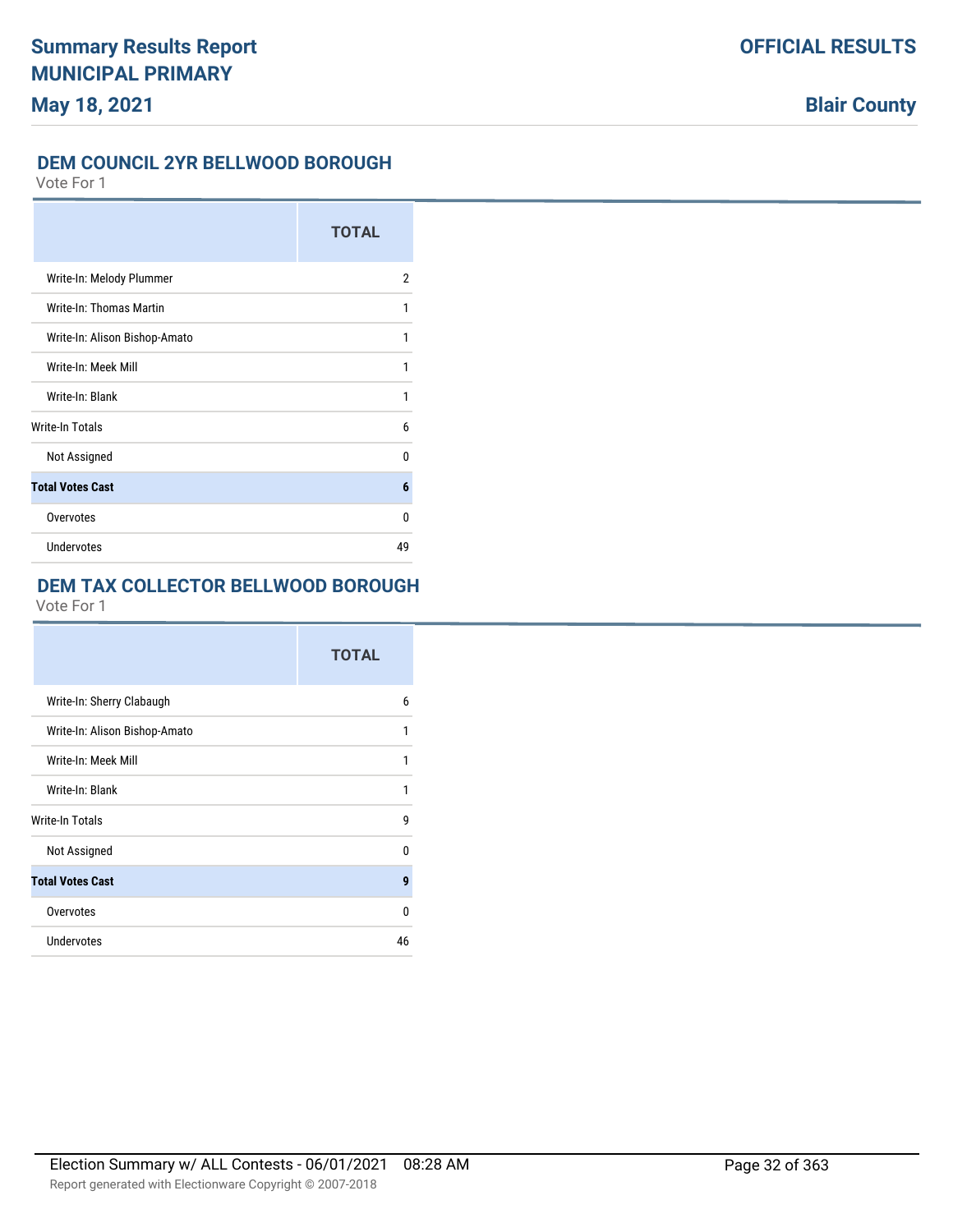#### **DEM CONSTABLE BELLWOOD BOROUGH**

Vote For 1

|                         | <b>TOTAL</b> |
|-------------------------|--------------|
| Write-In: Meek Mill     |              |
| <b>Write-In Totals</b>  |              |
| Not Assigned            | U            |
| <b>Total Votes Cast</b> |              |
| Overvotes               | 0            |
| <b>Undervotes</b>       | 54           |

### **DEM SUPERVISOR 6YR BLAIR TWP**

|                             | <b>TOTAL</b> |
|-----------------------------|--------------|
| Write-In: Robin Cadwallader | 4            |
| Write-In: Louis Lusk        | 3            |
| Write-In: Blank             | 1            |
| Write-In: Allen Pruey       | 1            |
| Write-In: Sheryl Imler      | 1            |
| Write-In: Richard Imler Jr  | 1            |
| Write-In: Sean Burke        | 1            |
| Write-In: Larry West        | 1            |
| Write-In: Scott White       | 1            |
| <b>Write-In Totals</b>      | 14           |
| Not Assigned                | $\Omega$     |
| <b>Total Votes Cast</b>     | 14           |
| Overvotes                   | 0            |
| Undervotes                  | 269          |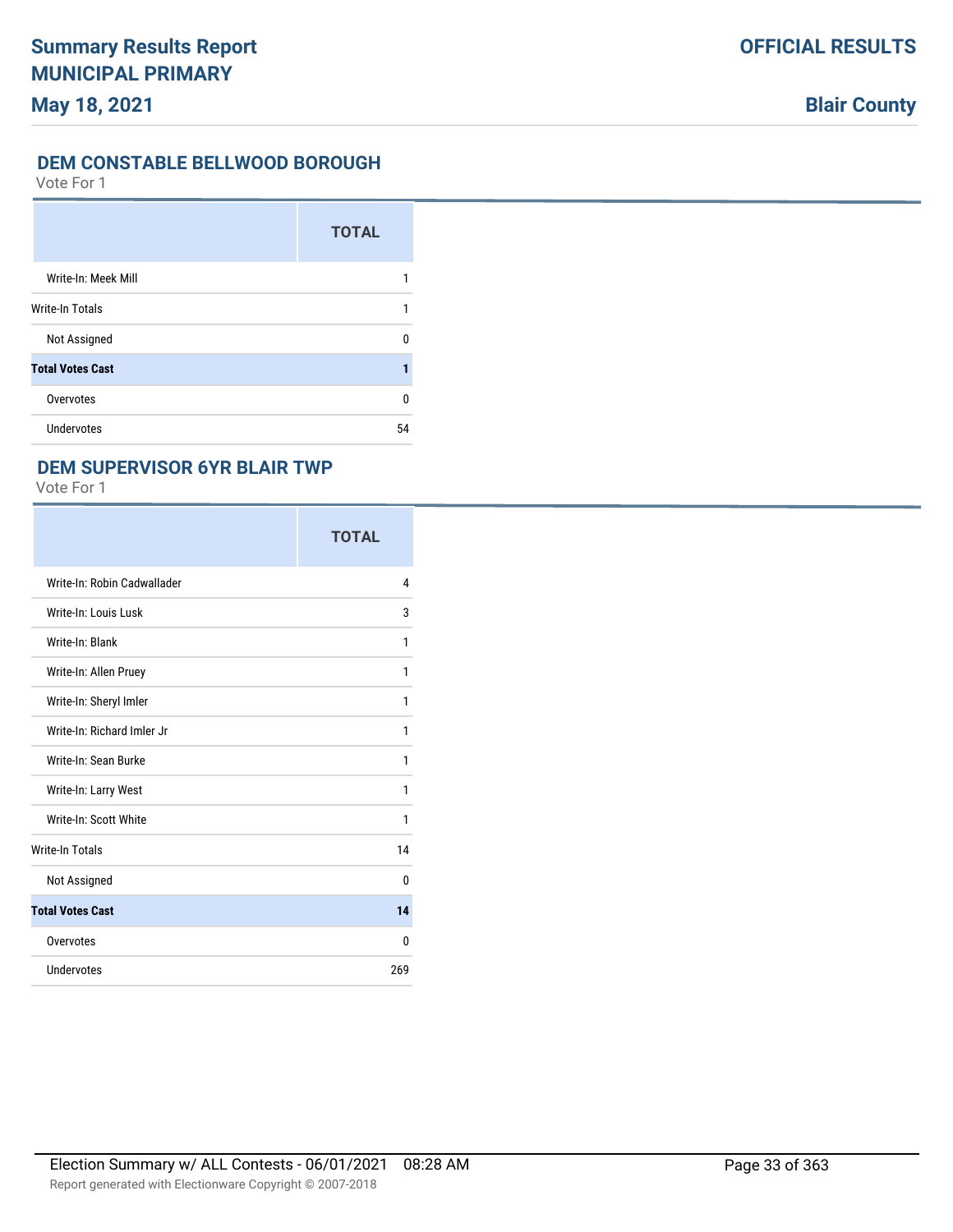#### **DEM SUPERVISOR 4YR BLAIR TWP**

Vote For 1

|                            | <b>TOTAL</b>   |
|----------------------------|----------------|
| EDWARD M SILVETTI          | 174            |
| Write-In: Bradley Germeaux | $\overline{2}$ |
| Write-In: Allan Pruey      | 1              |
| Write-In: Bill Padamonsky  | 1              |
| Write-In: Lou Lusk         | 1              |
| Write-In: William Herbert  | 1              |
| <b>Write-In Totals</b>     | 6              |
| Not Assigned               | $\Omega$       |
| <b>Total Votes Cast</b>    | 180            |
| Overvotes                  | $\Omega$       |
| <b>Undervotes</b>          | 103            |

### **DEM AUDITOR 6YR BLAIR TWP**

|                         | <b>TOTAL</b> |
|-------------------------|--------------|
| Write-In: Allan Pruey   | 1            |
| Write-In: Louis Lusk    | 1            |
| Write-In: Sean Burke    | 1            |
| Write-In: Brian King    | 1            |
| Write-In Totals         | 4            |
| Not Assigned            | U            |
| <b>Total Votes Cast</b> | 4            |
| Overvotes               | 0            |
| Undervotes              | 279          |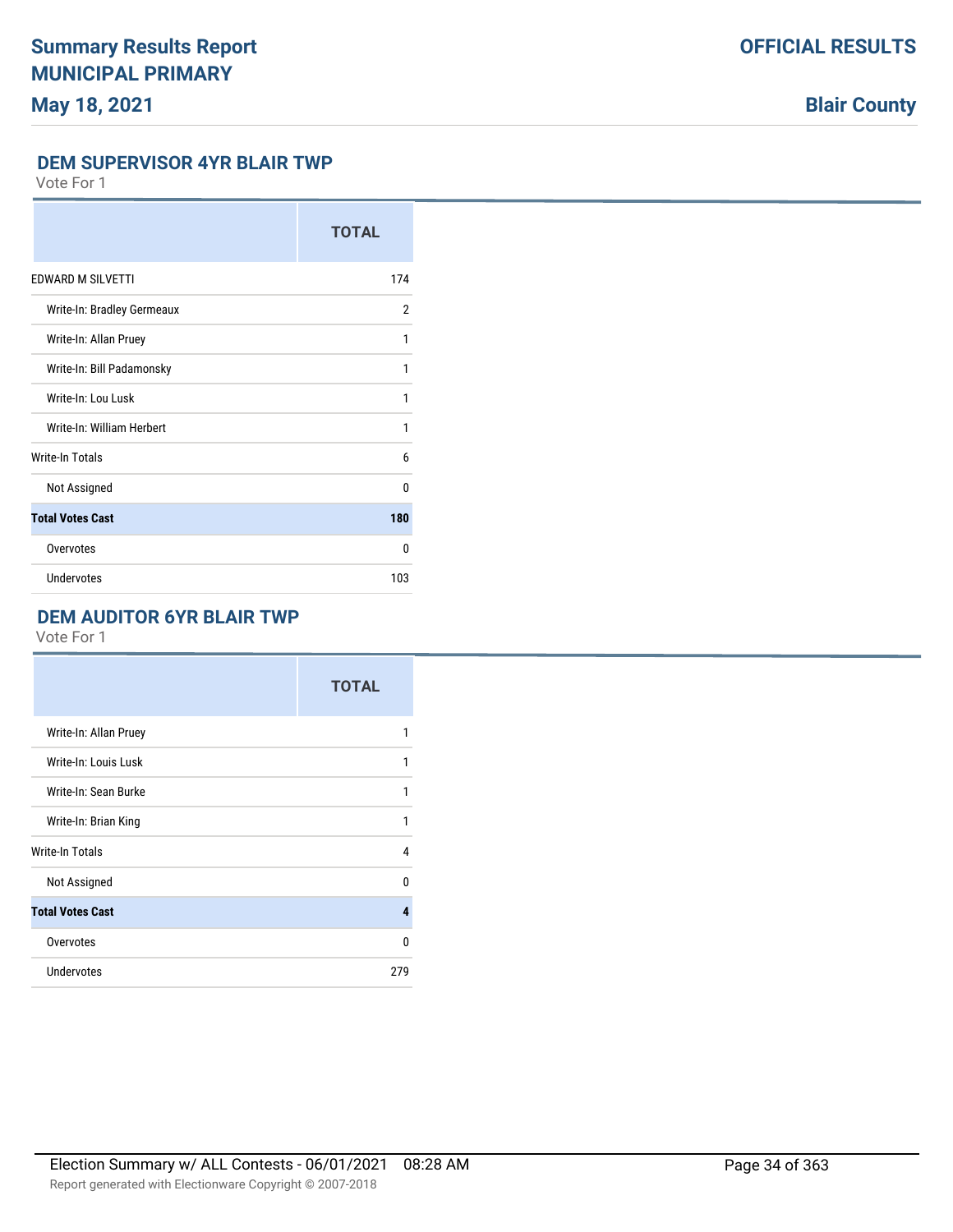## **Blair County**

#### **DEM AUDITOR 4YR BLAIR TWP**

Vote For 1

|                             | <b>TOTAL</b> |
|-----------------------------|--------------|
| Write-In: Allan Pruey       |              |
| Write-In: Christopher Davis |              |
| <b>Write-In Totals</b>      | 2            |
| Not Assigned                | <sup>0</sup> |
| <b>Total Votes Cast</b>     | $\mathbf{2}$ |
| Overvotes                   | <sup>0</sup> |
| <b>Undervotes</b>           | 281          |

### **DEM TAX COLLECTOR BLAIR TWP**

|                                 | <b>TOTAL</b> |
|---------------------------------|--------------|
| Write-In: Susan Haupt           | 7            |
| Write-In: Royellen Attmanslader | 1            |
| Write-In: Allan Pruey           | 1            |
| Write-In: James Burke           | 1            |
| Write-In: Tom Luciano           | 1            |
| Write-In: Debbie Tantius        | 1            |
| Write-In: Donna Carson          | 1            |
| <b>Write-In Totals</b>          | 13           |
| Not Assigned                    | 0            |
| <b>Total Votes Cast</b>         | 13           |
| Overvotes                       | 0            |
| Undervotes                      | 270          |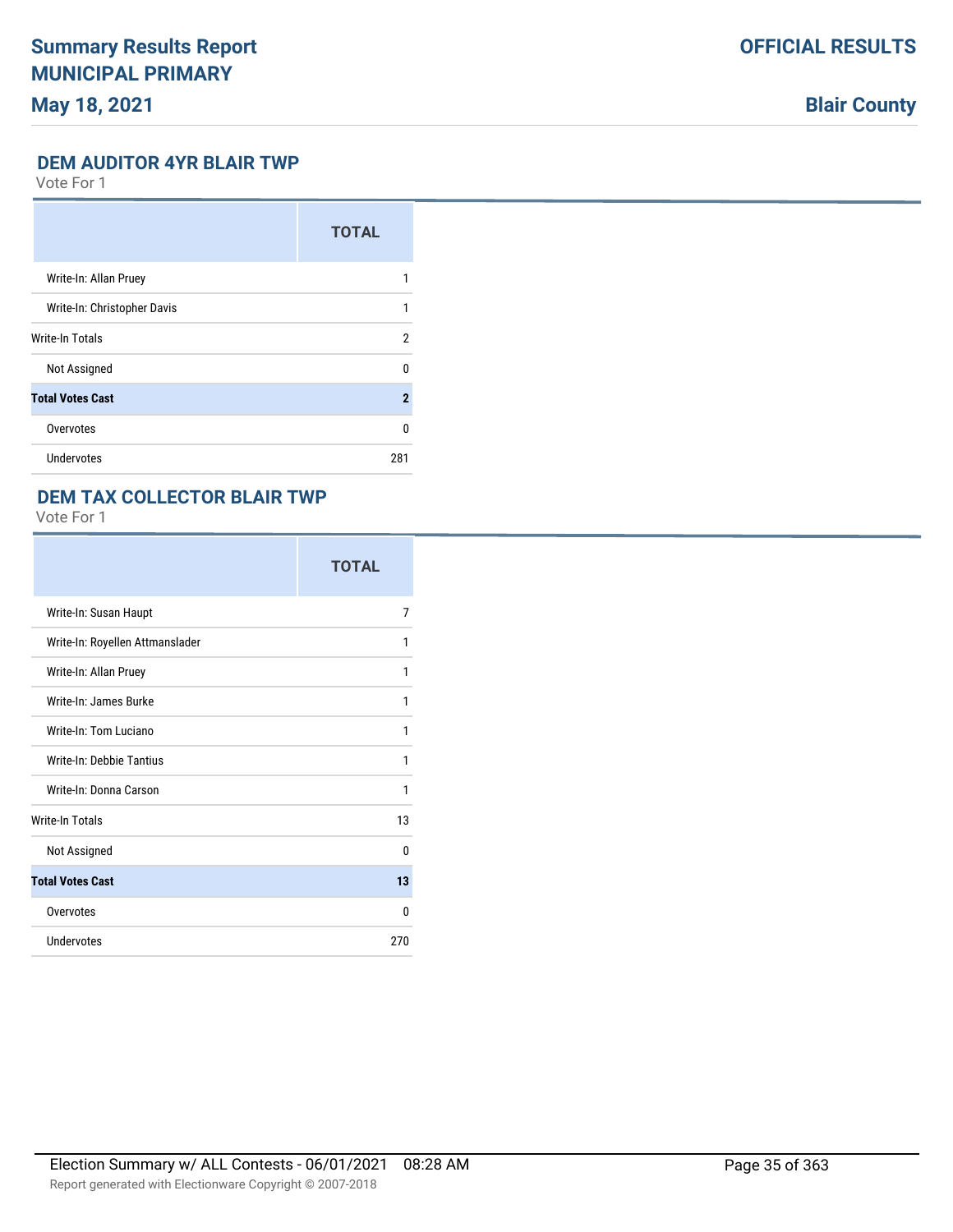## **Blair County**

#### **DEM CONSTABLE BLAIR TWP**

Vote For 1

|                         | <b>TOTAL</b>   |
|-------------------------|----------------|
| Write-In: Joseph Dodson | 1              |
| Write-In: Allan Pruey   | 1              |
| <b>Write-In Totals</b>  | $\overline{2}$ |
| Not Assigned            | U              |
| <b>Total Votes Cast</b> | $\overline{2}$ |
| Overvotes               | U              |
| Undervotes              | 281            |

### **DEM SUPERVISOR CATHARINE TWP**

|                              | <b>TOTAL</b> |
|------------------------------|--------------|
| Write-In: Arianne Waddington | 1            |
| Write-In: Regan England      | 1            |
| Write-In: Ken Brennemen      | 1            |
| <b>Write-In Totals</b>       | 3            |
| Not Assigned                 | $\Omega$     |
| <b>Total Votes Cast</b>      | 3            |
| Overvotes                    | 0            |
| Undervotes                   | 18           |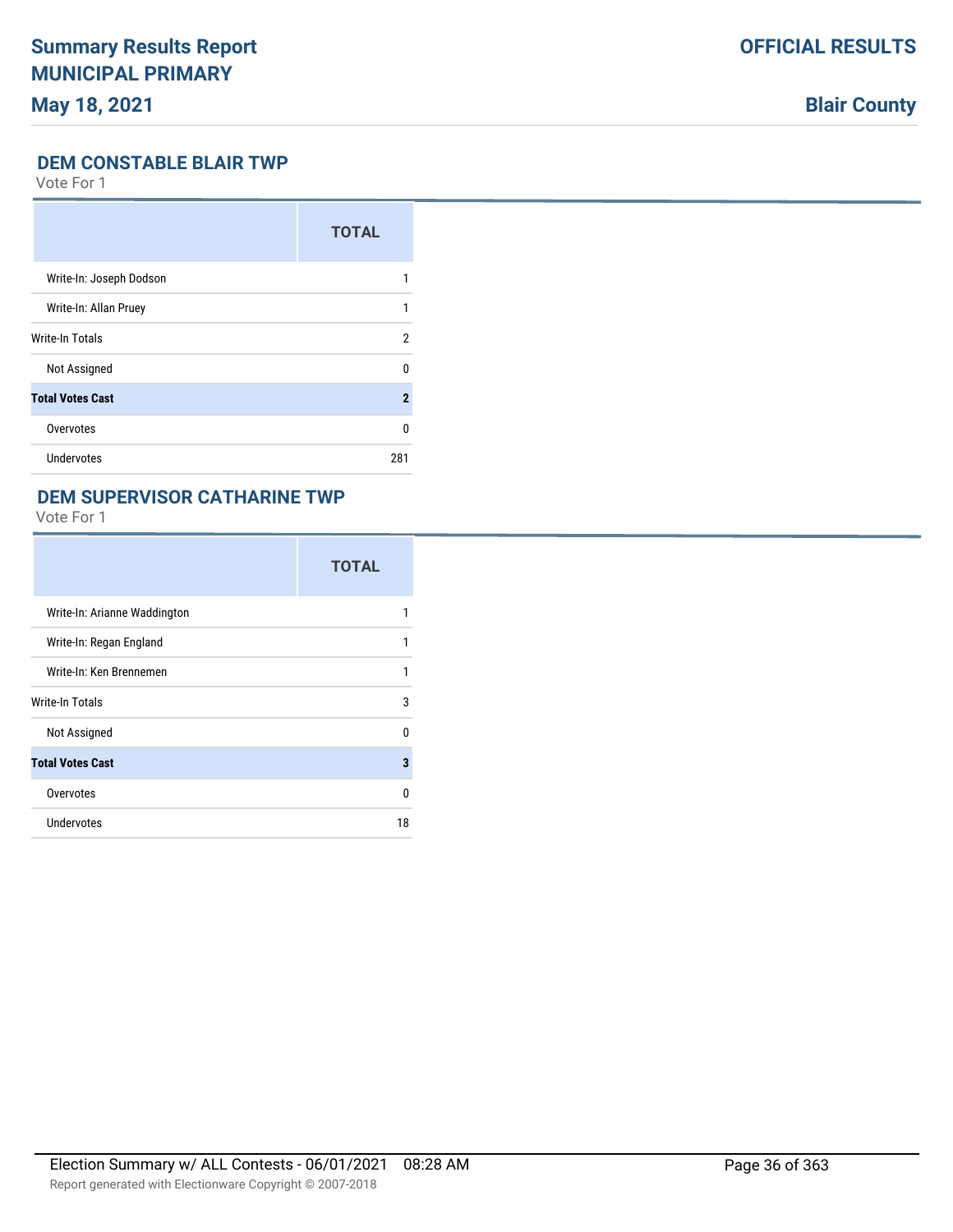#### **DEM AUDITOR 6YR CATHARINE TWP**

Vote For 1

|                           | <b>TOTAL</b> |
|---------------------------|--------------|
| Write-In: Regan England   | 1            |
| Write-In: Daryl Cole      | 0            |
| Write-In: Kaydi Brubaker  | 0            |
| Write-In: Louis Brenneman | 0            |
| Write-In: Kegan England   | 0            |
| Write-In: Heather Flag    | 0            |
| <b>Write-In Totals</b>    | 1            |
| Not Assigned              | <sup>0</sup> |
| <b>Total Votes Cast</b>   | 1            |
| Overvotes                 | 0            |
| <b>Undervotes</b>         | 20           |

### **DEM AUDITOR 4YR CATHARINE TWP**

|                         | <b>TOTAL</b> |
|-------------------------|--------------|
| Write-In: Regan England | 1            |
| Write-In Totals         | 1            |
| Not Assigned            | 0            |
| <b>Total Votes Cast</b> | 1            |
| Overvotes               | 0            |
| Undervotes              | 20           |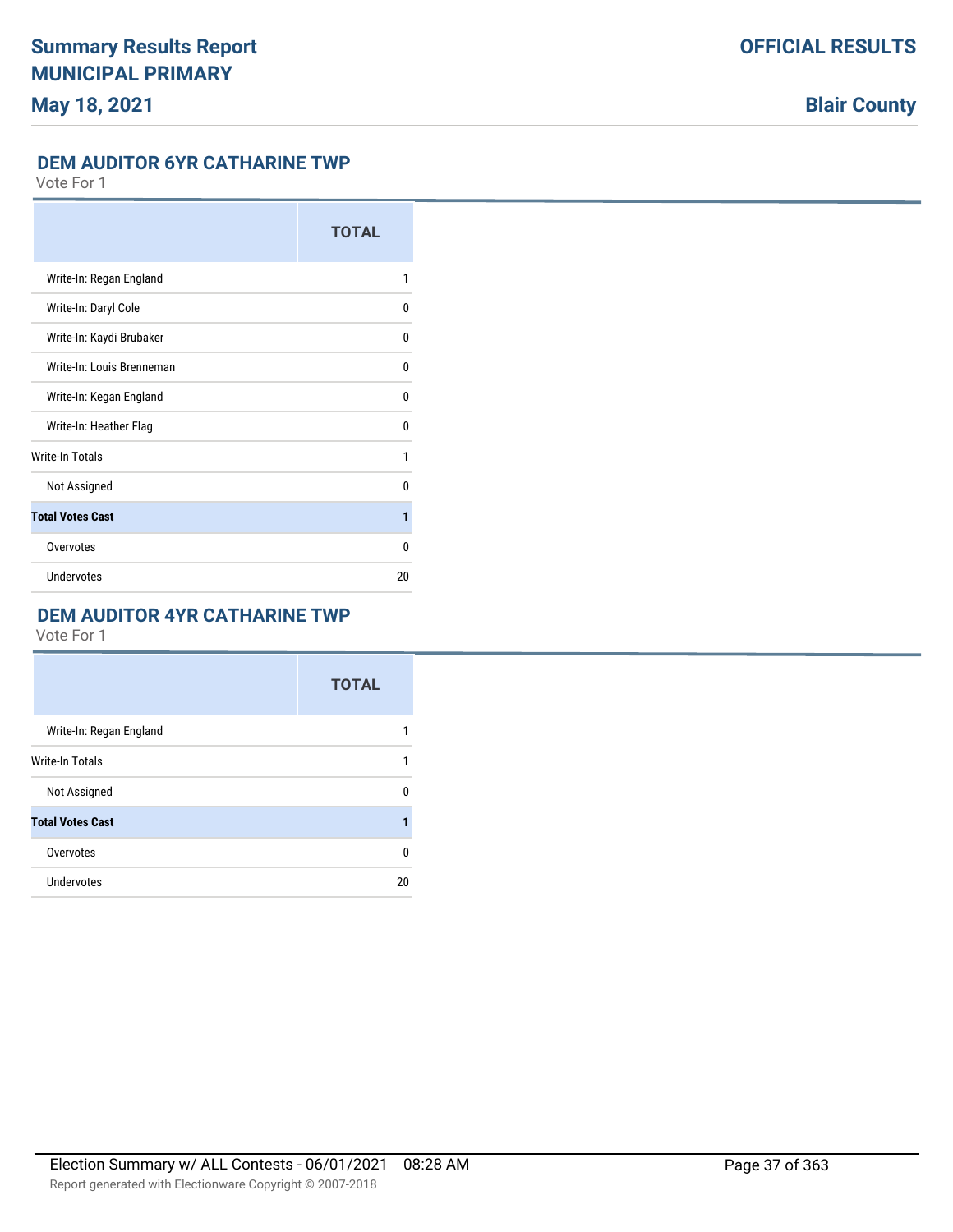#### **DEM AUDITOR 2YR CATHARINE TWP**

Vote For 1

|                         | <b>TOTAL</b> |
|-------------------------|--------------|
| Write-In: Regan England |              |
| Write-In Totals         |              |
| Not Assigned            | n            |
| <b>Total Votes Cast</b> |              |
| Overvotes               | U            |
| <b>Undervotes</b>       | 20           |

### **DEM TAX COLLECTOR CATHARINE TWP**

|                           | <b>TOTAL</b> |
|---------------------------|--------------|
| Write-In: Melissa Gunnett | 2            |
| Write-In: Regan England   | 1            |
| Write-In Totals           | 3            |
| Not Assigned              | 0            |
| <b>Total Votes Cast</b>   | 3            |
| Overvotes                 | 0            |
| <b>Undervotes</b>         | 18           |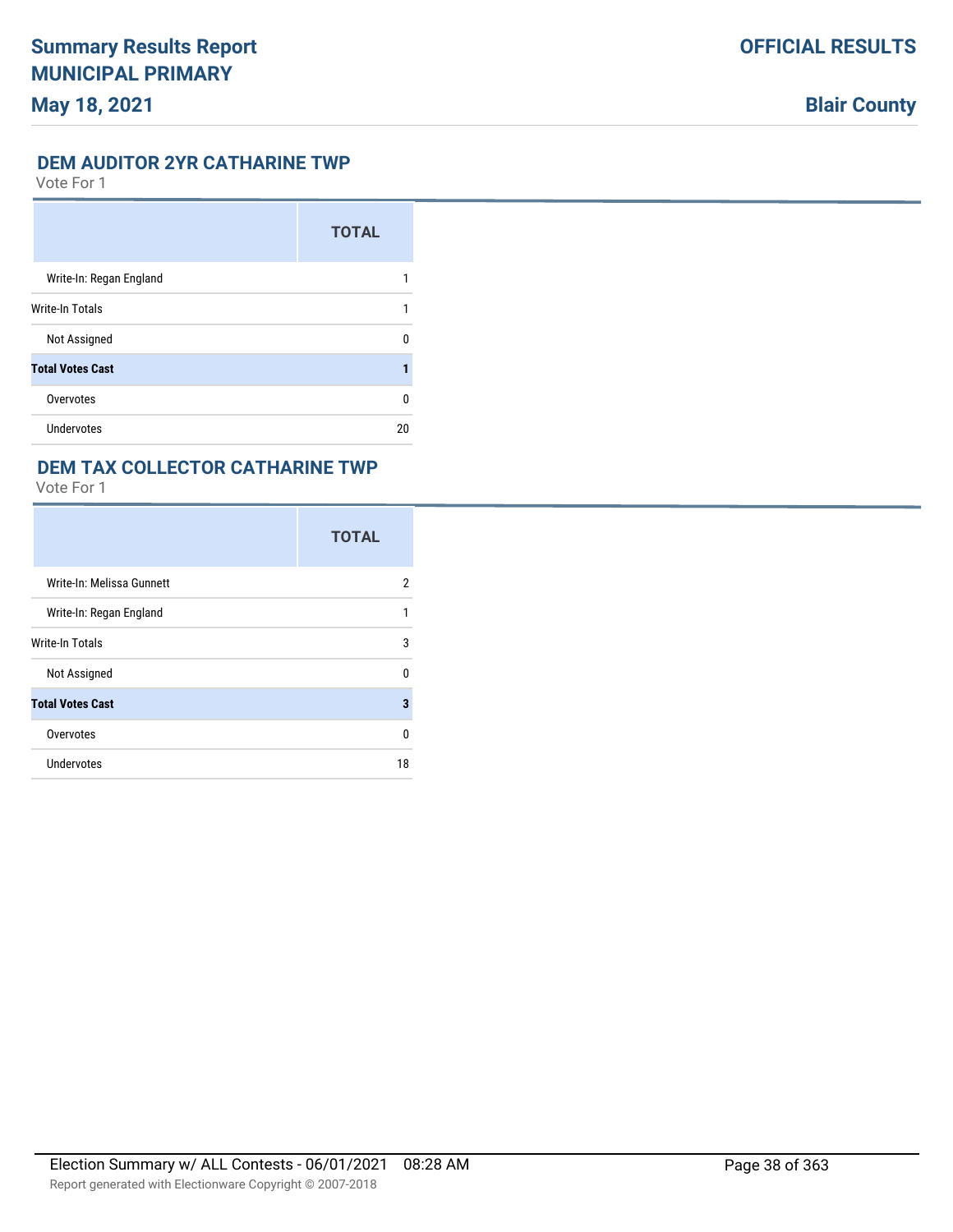#### **DEM CONSTABLE CATHARINE TWP**

|                          | <b>TOTAL</b>   |
|--------------------------|----------------|
| Write-In: Regan England  | 1              |
| Write-In: Josh Michael   | 1              |
| Write-In: Kaydi Brubaker | 0              |
| Write-In: Bruce Fezio    | $\mathbf{0}$   |
| Write-In: Ted McDowell   | $\Omega$       |
| Write-In: Michael Fay    | $\Omega$       |
| Write-In Totals          | $\overline{2}$ |
| Not Assigned             | $\Omega$       |
| <b>Total Votes Cast</b>  | $\overline{2}$ |
| Overvotes                | $\Omega$       |
| <b>Undervotes</b>        | 19             |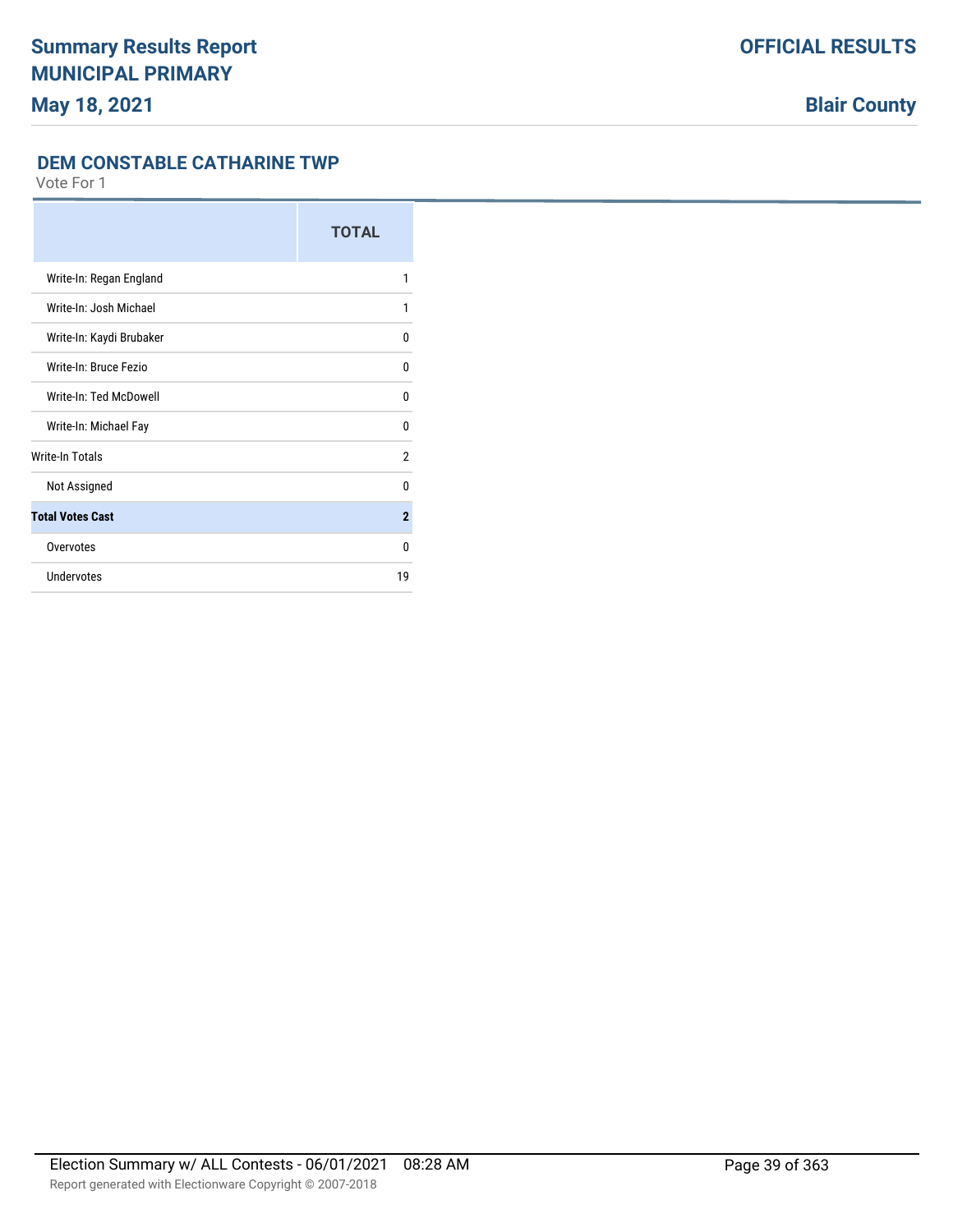### **DEM COUNCIL DUNCANSVILLE BOROUGH**

|                             | <b>TOTAL</b> |
|-----------------------------|--------------|
| Write-In: Annette Louis     | 4            |
| Write-In: Jeff Lynn         | 1            |
| Write-In: Jess Lynn         | 1            |
| Write-In: Ron Beatty        | 1            |
| Write-In: Kenneth Davis     | 1            |
| Write-In: April Davis       | 1            |
| Write-In: Jennifer Costanza | 1            |
| Write-In: Jonathan Grier    | 1            |
| Write-In: Blank             | 1            |
| Write-In: Richard Latker    | 1            |
| Write-In: Donald Detrick    | 1            |
| Write-In: David Shaw        | 1            |
| Write-In: David Smith       | 1            |
| Write-In: Blontz            | 1            |
| Write-In: Jesse Ickes       | 1            |
| Write-In: Bruce Kelley      | 1            |
| <b>Write-In Totals</b>      | 19           |
| Not Assigned                | 0            |
| <b>Total Votes Cast</b>     | 19           |
| Overvotes                   | 0            |
| Undervotes                  | 152          |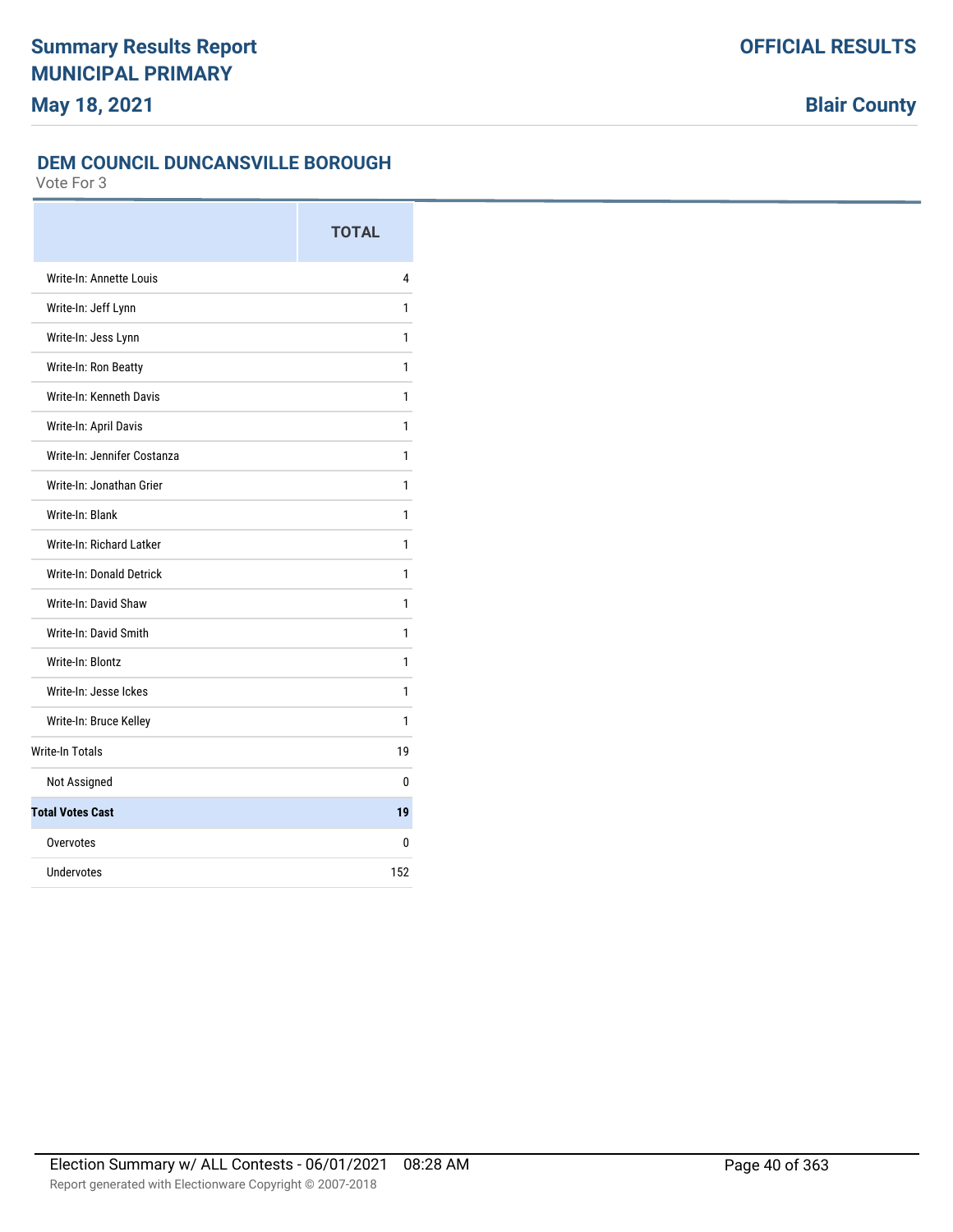### **DEM TAX COLLECTOR DUNCANSVILLE BOROUGH**

Vote For 1

|                           | <b>TOTAL</b> |
|---------------------------|--------------|
| Write-In: Blank           | 2            |
| Write-In: Susan Kornowski | 2            |
| <b>Write-In Totals</b>    | 4            |
| Not Assigned              | n            |
| <b>Total Votes Cast</b>   | Δ            |
| Overvotes                 | U            |
| <b>Undervotes</b>         | 53           |

## **DEM CONSTABLE DUNCANSVILLE BOROUGH**

|                           | <b>TOTAL</b> |
|---------------------------|--------------|
| Write-In: Carmen Scarpaci |              |
| Write-In: Blank           |              |
| Write-In Totals           | 2            |
| Not Assigned              | U            |
| <b>Total Votes Cast</b>   | $\mathbf 2$  |
| Overvotes                 | 0            |
| Undervotes                | 55           |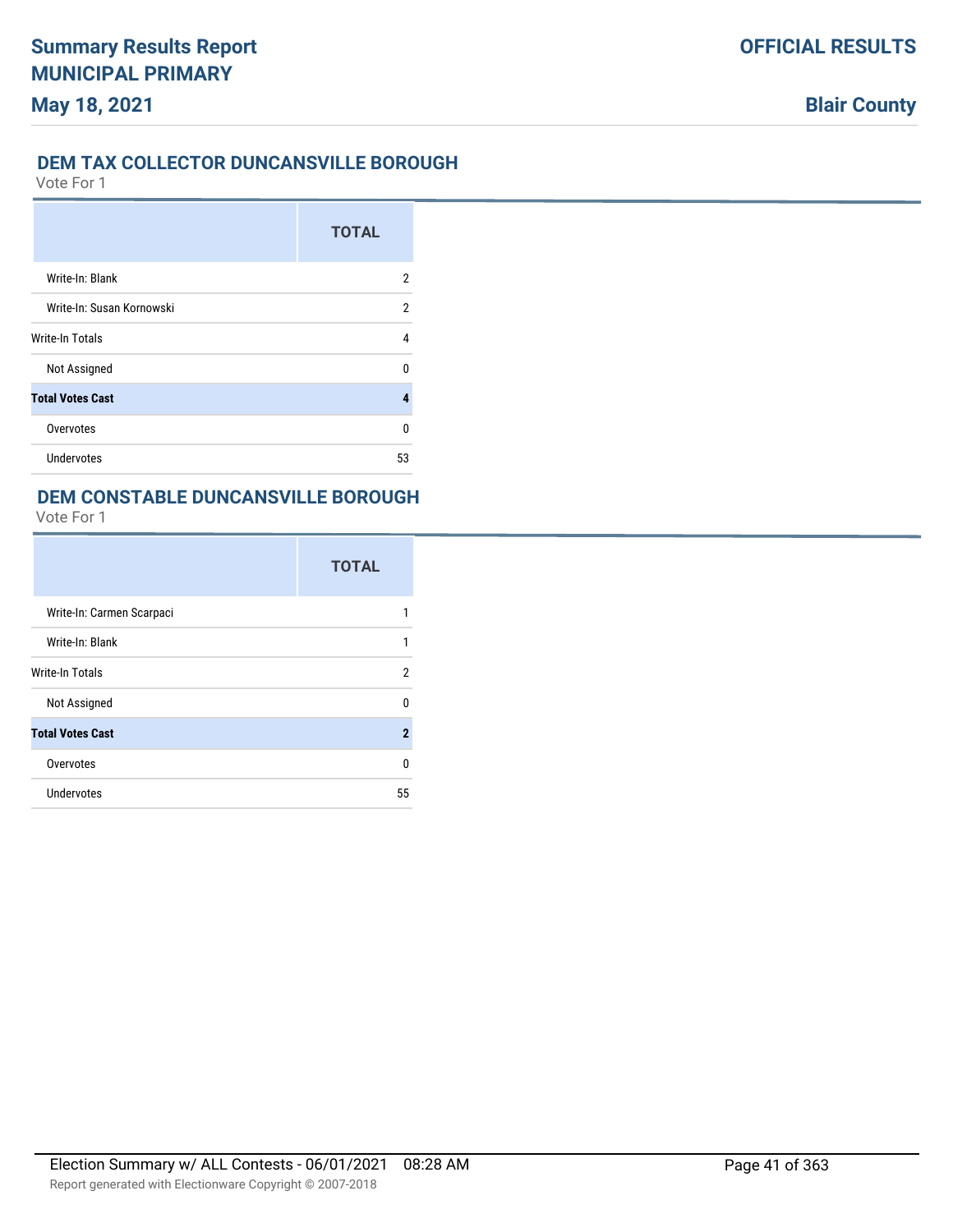#### **DEM SUPERVISOR FRANKSTOWN TWP**

Vote For 1

|                         | <b>TOTAL</b> |
|-------------------------|--------------|
| <b>GWENDOLYN BLACK</b>  | 246          |
| Write-In: George Henry  | 13           |
| Write-In: Scott White   | 3            |
| Write-In Totals         | 16           |
| Not Assigned            | $\Omega$     |
| <b>Total Votes Cast</b> | 262          |
| Overvotes               | 1            |
| Undervotes              | 147          |

### **DEM AUDITOR 6YR FRANKSTOWN TWP**

|                             | <b>TOTAL</b> |
|-----------------------------|--------------|
| Write-In: Blank             | 2            |
| Write-In: James Callahan    | 2            |
| Write-In: Stephen Beauchamp | 1            |
| Write-In: Nicholas Rowland  | 1            |
| Write-In Totals             | 6            |
| Not Assigned                | <sup>0</sup> |
| <b>Total Votes Cast</b>     | 6            |
| Overvotes                   | 0            |
| Undervotes                  | 404          |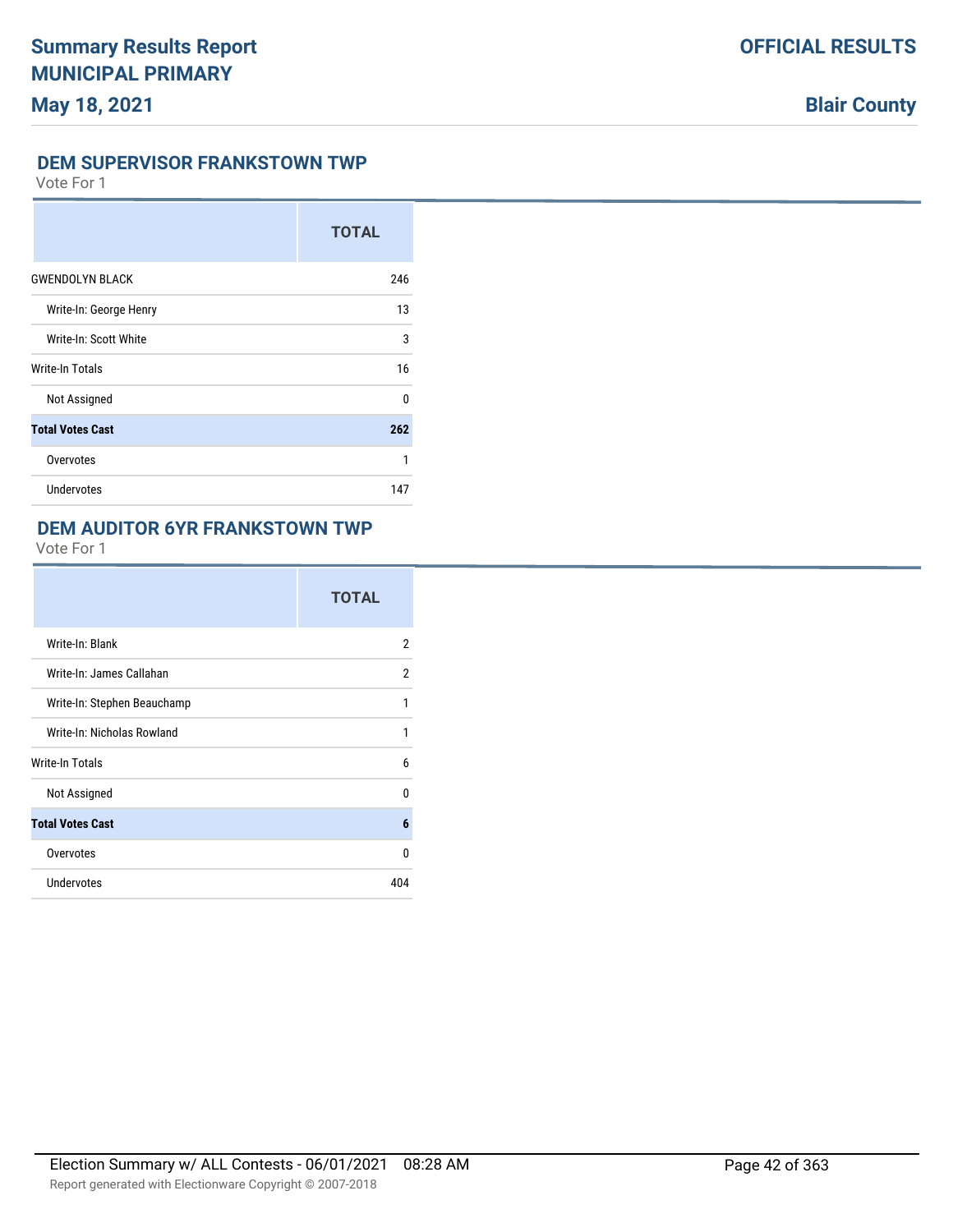#### **DEM AUDITOR 2YR FRANKSTOWN TWP**

Vote For 1

|                             | <b>TOTAL</b> |
|-----------------------------|--------------|
| Write-In: Blank             | 3            |
| Write-In: Matthew Miller    | 1            |
| Write-In: Stephen Beauchamp | 1            |
| <b>Write-In Totals</b>      | 5            |
| Not Assigned                | 0            |
| <b>Total Votes Cast</b>     | 5            |
| Overvotes                   | U            |
| Undervotes                  | 405          |

### **DEM TAX COLLECTOR FRANKSTOWN TWP**

|                                  | <b>TOTAL</b> |
|----------------------------------|--------------|
| Write-In: Kathryn Hileman        | 9            |
| Write-In: Royellen Attmanshoffer | 3            |
| Write-In: Blank                  | 2            |
| Write-In: Stephen Beauchamp      | 1            |
| Write-In: Susan McManamy         | 1            |
| <b>Write-In Totals</b>           | 16           |
| Not Assigned                     | 0            |
| <b>Total Votes Cast</b>          | 16           |
| Overvotes                        | $\Omega$     |
| <b>Undervotes</b>                | 394          |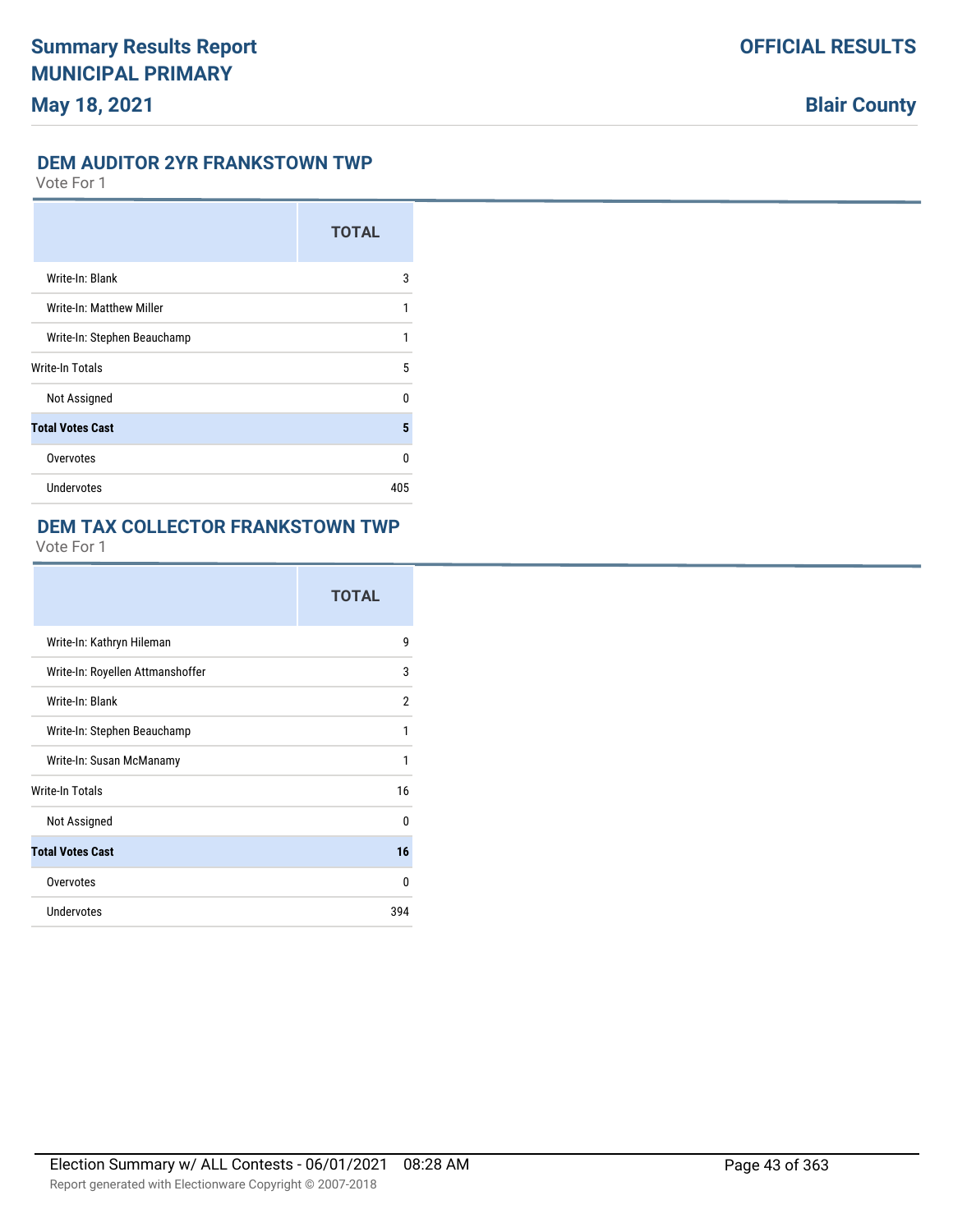#### **DEM CONSTABLE FRANKSTOWN TWP**

Vote For 1

|                         | <b>TOTAL</b>   |
|-------------------------|----------------|
| Write-In: John Dodson   | 4              |
| Write-In: Blank         | $\overline{2}$ |
| Write-In: Dave Hein     | 1              |
| Write-In: JB Swan       | 1              |
| Write-In Totals         | 8              |
| Not Assigned            | $\Omega$       |
| <b>Total Votes Cast</b> | 8              |
| Overvotes               | 0              |
| Undervotes              | 402            |

#### **DEM SUPERVISOR 6YR FREEDOM TWP**

|                         | <b>TOTAL</b> |
|-------------------------|--------------|
| Write-In: Jeremy Flaugh | 17           |
| Write-In: Ed Bender     | 15           |
| Write-In: Dennis Sabo   | 2            |
| Write-In: Scatter       | 1            |
| Write-In: Blank         | 1            |
| Write-In: Tom Barry     | 1            |
| <b>Write-In Totals</b>  | 37           |
| Not Assigned            | 0            |
| <b>Total Votes Cast</b> | 37           |
| Overvotes               | 0            |
| Undervotes              | 50           |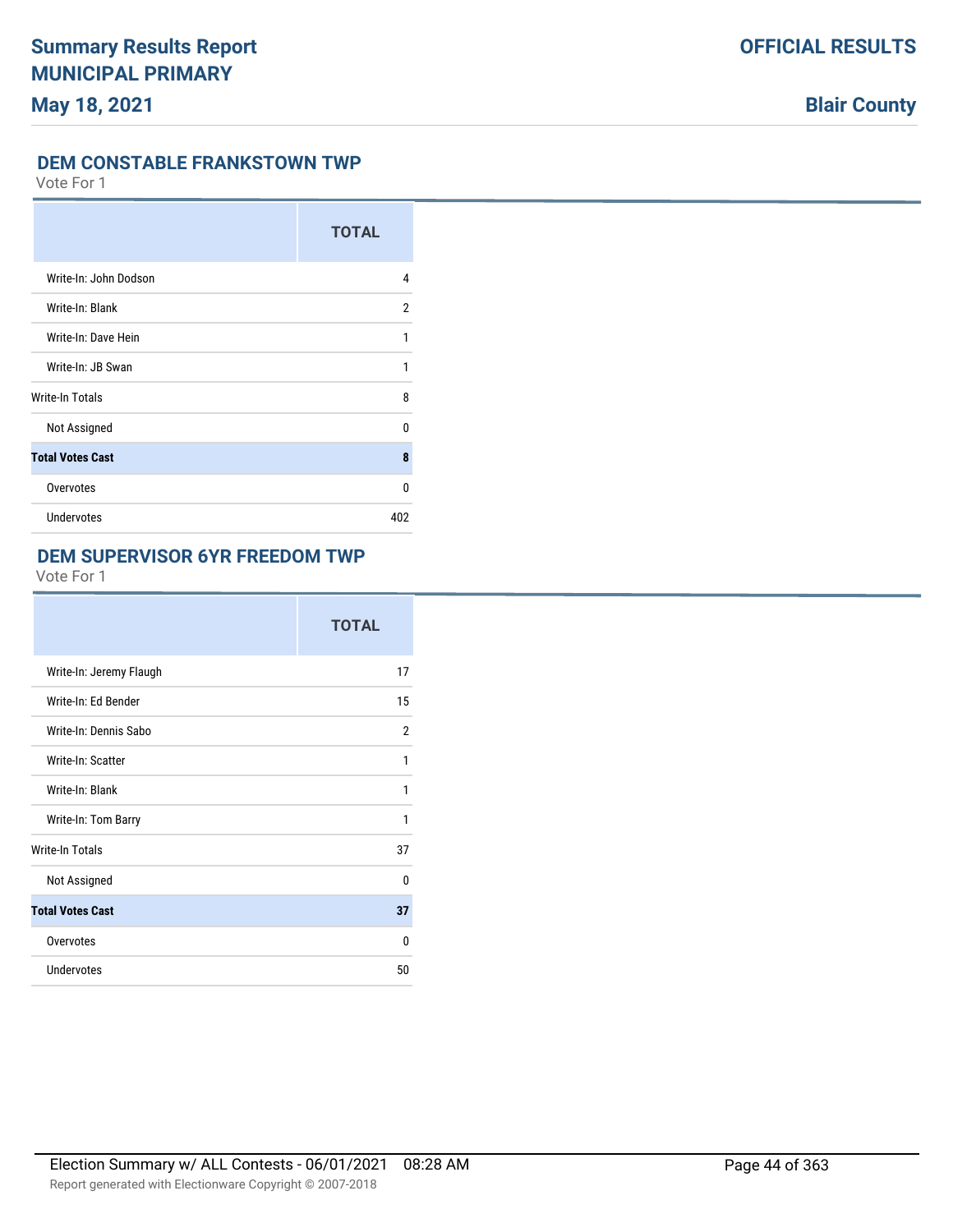#### **DEM SUPERVISOR 2YR FREEDOM TWP**

Vote For 1

|                         | <b>TOTAL</b> |
|-------------------------|--------------|
| Write-In: Timothy James | 14           |
| Write-In: Jeremy Flaugh | 4            |
| Write-In: Marge Deweis  | 1            |
| Write-In: Donald Fowkes | 1            |
| Write-In: Ed Bender     | 1            |
| Write-In: Tim James     | $\Omega$     |
| Write-In: Jeremy Haugh  | $\Omega$     |
| <b>Write-In Totals</b>  | 21           |
| Not Assigned            | 0            |
| <b>Total Votes Cast</b> | 21           |
| Overvotes               | $\Omega$     |
| Undervotes              | 66           |

## **DEM AUDITOR FREEDOM TWP**

|                           | <b>TOTAL</b>   |
|---------------------------|----------------|
| Write-In: Nathan Caldwell | $\overline{2}$ |
| Write-In: Scatter         | 1              |
| Write-In Totals           | 3              |
| Not Assigned              | $\Omega$       |
| <b>Total Votes Cast</b>   | 3              |
| Overvotes                 | 0              |
| <b>Undervotes</b>         | 84             |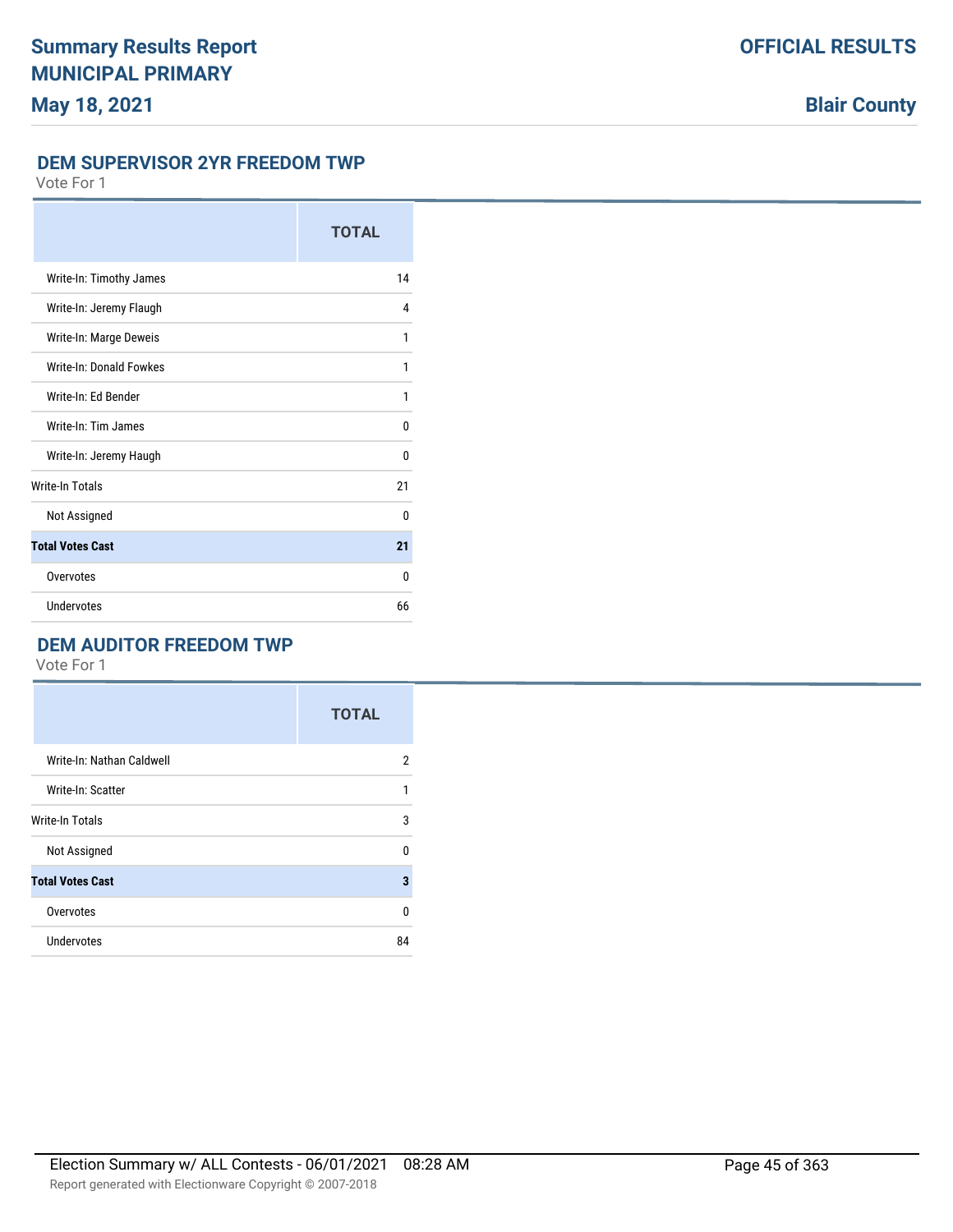## **DEM TAX COLLECTOR FREEDOM TWP**

Vote For 1

|                                | <b>TOTAL</b> |
|--------------------------------|--------------|
| Write-In: Holly Link           | 4            |
| Write-In: James Lang           | 2            |
| Write-In: Royellen Altmashofer | 1            |
| Write-In: Scatter              | 1            |
| <b>Write-In Totals</b>         | 8            |
| Not Assigned                   | $\Omega$     |
| <b>Total Votes Cast</b>        | 8            |
| Overvotes                      | 0            |
| Undervotes                     | 79           |

## **DEM CONSTABLE FREEDOM TWP**

|                         | <b>TOTAL</b> |
|-------------------------|--------------|
| Write-In: Scatter       |              |
| <b>Write-In Totals</b>  |              |
| Not Assigned            | 0            |
| <b>Total Votes Cast</b> | 1            |
| Overvotes               | 0            |
| Undervotes              | 86           |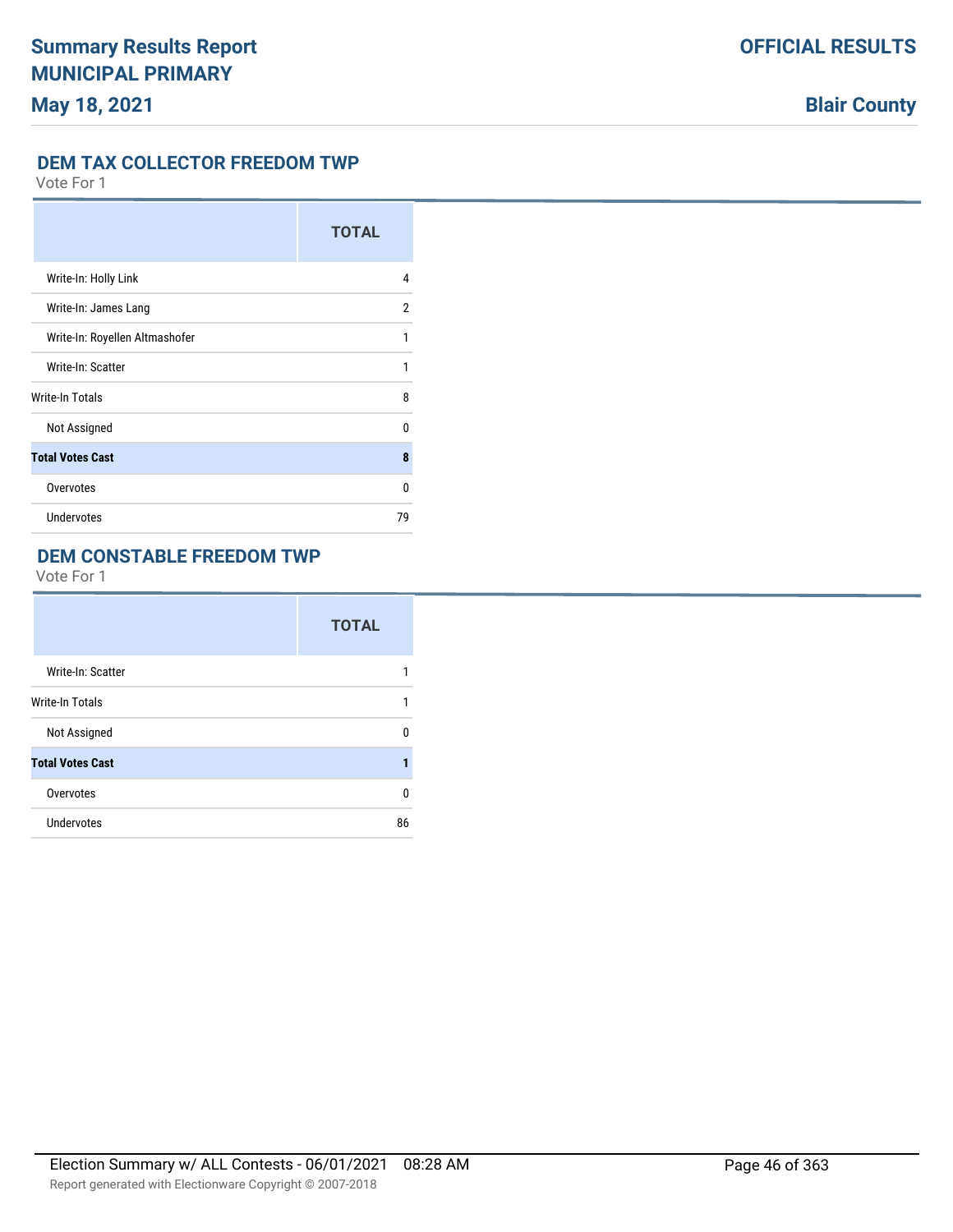#### **DEM SUPERVISOR GREENFIELD TWP**

Vote For 1

|                           | <b>TOTAL</b> |
|---------------------------|--------------|
| Write-In: Alex Musselman  | 11           |
| Write-In: Joseph Claar    | 9            |
| Write-In: Robert Black    | 1            |
| Write-In: Troy McMullen   | 1            |
| Write-In: Kelsea Miller   | 1            |
| Write-In: Brett Weyandt   | 1            |
| Write-In: Fdward Silvetti | 1            |
| <b>Write-In Totals</b>    | 25           |
| Not Assigned              | $\Omega$     |
| <b>Total Votes Cast</b>   | 25           |
| Overvotes                 | $\Omega$     |
| Undervotes                | 90           |

## **DEM AUDITOR GREENFIELD TWP**

|                             | <b>TOTAL</b> |
|-----------------------------|--------------|
| Write-In: Joseph Claar      | 1            |
| Write-In: Mary Gallagher    | 1            |
| Write-In: Blank             | 1            |
| Write-In: Bruce Woodring Jr | 1            |
| Write-In Totals             | 4            |
| Not Assigned                | 0            |
| <b>Total Votes Cast</b>     | 4            |
| Overvotes                   | 0            |
| Undervotes                  | 111          |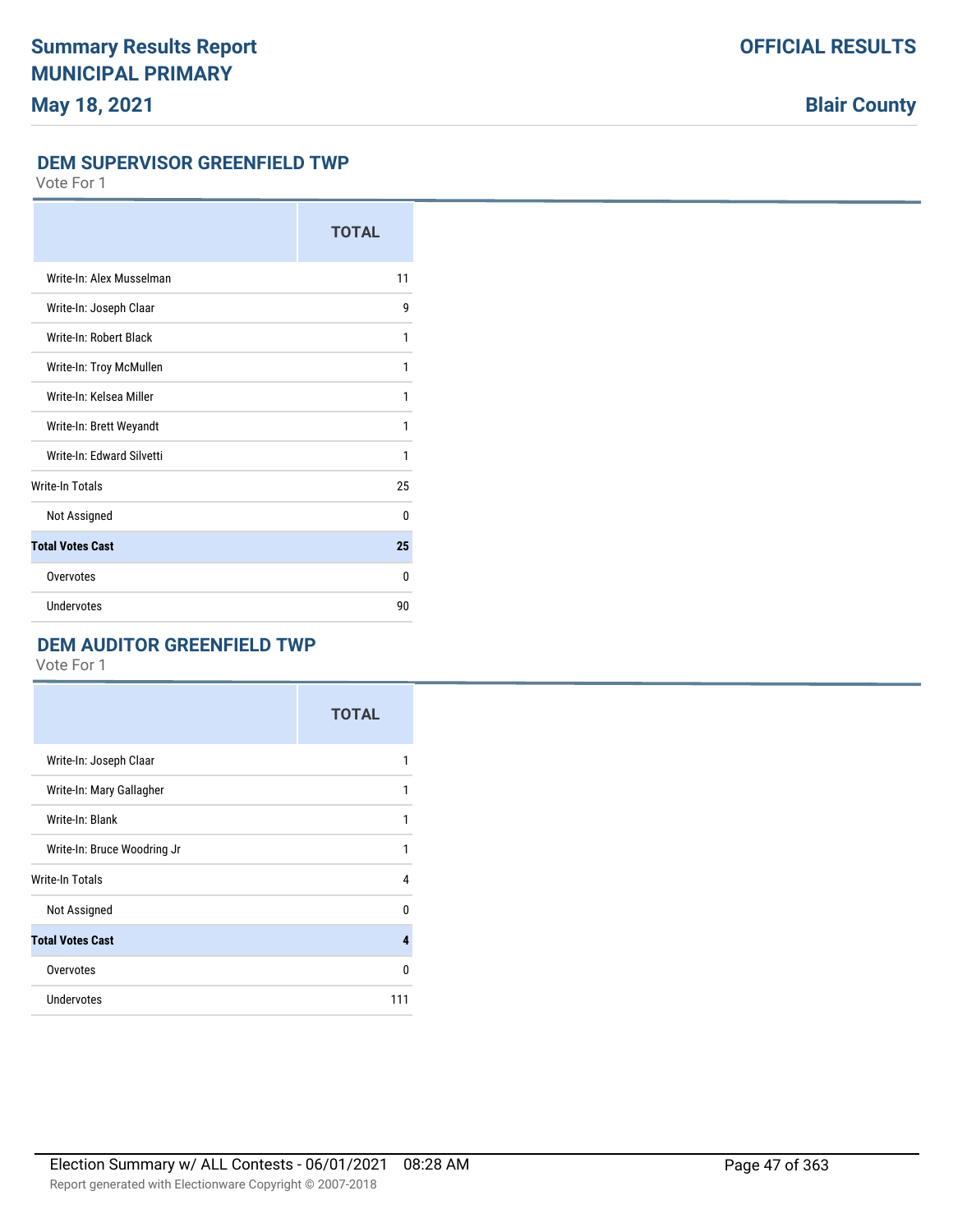#### **DEM TAX COLLECTOR GREENFIELD TWP**

Vote For 1

|                             | <b>TOTAL</b> |
|-----------------------------|--------------|
| Write-In: Christine Leslie  | 18           |
| Write-In: Blank             | 3            |
| Write-In: Christy Simington | 1            |
| Write-In: Angie Lafferty    | 1            |
| Write-In: Brett Weyandt     | 1            |
| Write-In: Angela Whetstone  | 1            |
| Write-In: Carol Huber       | 1            |
| <b>Write-In Totals</b>      | 26           |
| Not Assigned                | $\Omega$     |
| <b>Total Votes Cast</b>     | 26           |
| Overvotes                   | 0            |
| Undervotes                  | 89           |

## **DEM CONSTABLE GREENFIELD TWP**

|                         | <b>TOTAL</b> |
|-------------------------|--------------|
| Write-In: Kim Benton    | 5            |
| Write-In: Blank         | 3            |
| Write-In: Garrett Shaw  | 1            |
| Write-In: David Keresey | 1            |
| Write-In: Ray Benton    | 1            |
| <b>Write-In Totals</b>  | 11           |
| Not Assigned            | 0            |
| <b>Total Votes Cast</b> | 11           |
| Overvotes               | 0            |
| <b>Undervotes</b>       | 104          |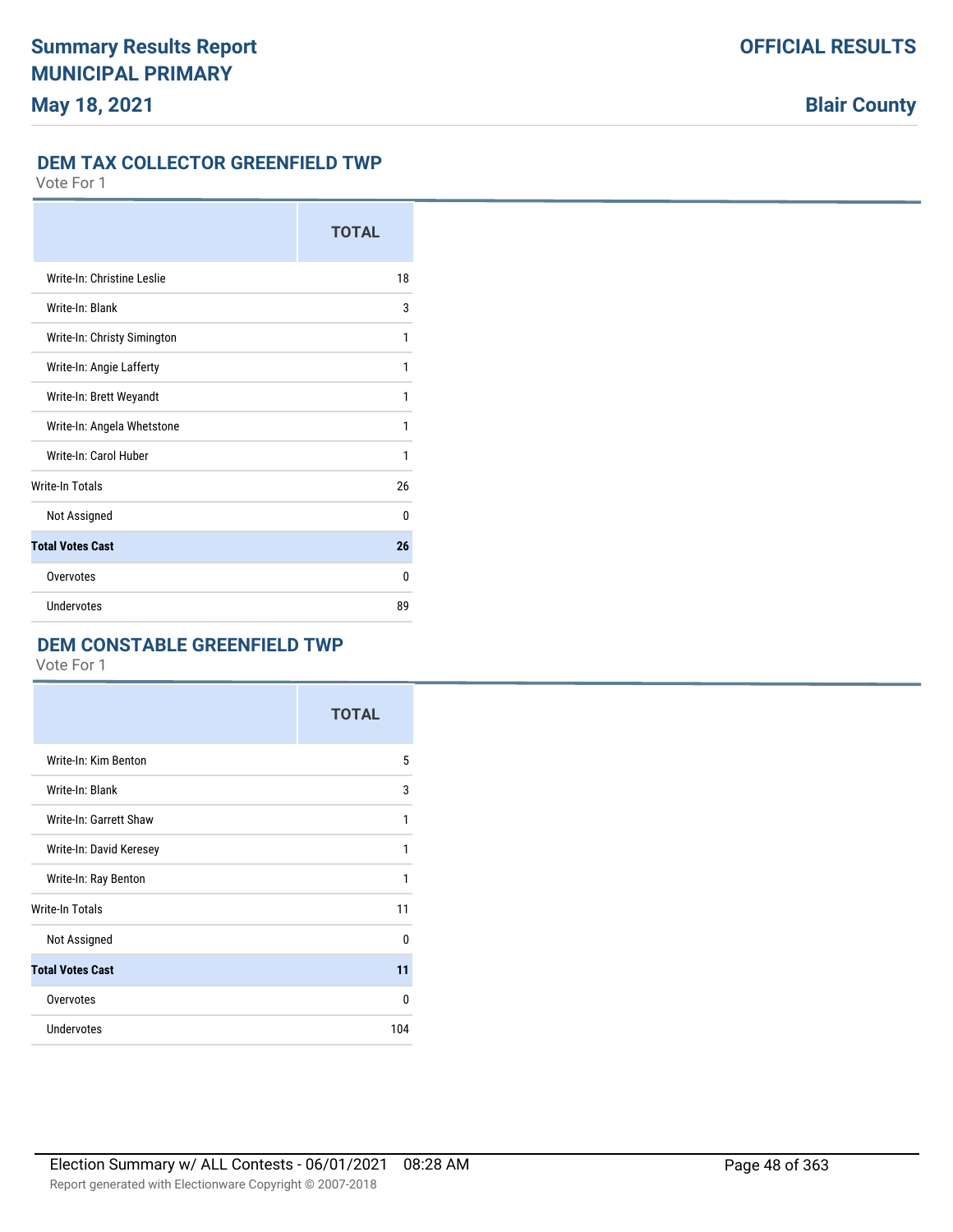## **DEM MAYOR HOLLIDAYSBURG BOROUGH**

|                                 | <b>TOTAL</b>   |
|---------------------------------|----------------|
| Write-In: Joe Dodson            | 49             |
| Write-In: Blank                 | 3              |
| Write-In: James Parker          | 2              |
| Write-In: Joel Koss             | $\overline{2}$ |
| Write-In: Scatter               | 2              |
| <b>Write-In: Tom Bordack</b>    | 1              |
| Write-In: Susan Painter         | 1              |
| Write-In: Jebb Ketner           | 1              |
| Write-In: Steve Albright        | 1              |
| Write-In: Shane McBurney        | 1              |
| Write-In: John Stultz           | 1              |
| Write-In: Blank                 | 1              |
| Write-In: James Huff II         | 1              |
| <b>Write-In: Thomas Blenner</b> | 1              |
| Write-In: Andrew Lashinsky      | 1              |
| Write-In: Donald Hoffman        | 1              |
| Write-In: Donna Carson          | 1              |
| Write-In: Dave Montrella        | 1              |
| <b>Write-In Totals</b>          | 71             |
| Not Assigned                    | 0              |
| <b>Total Votes Cast</b>         | 71             |
| Overvotes                       | 0              |
| <b>Undervotes</b>               | 286            |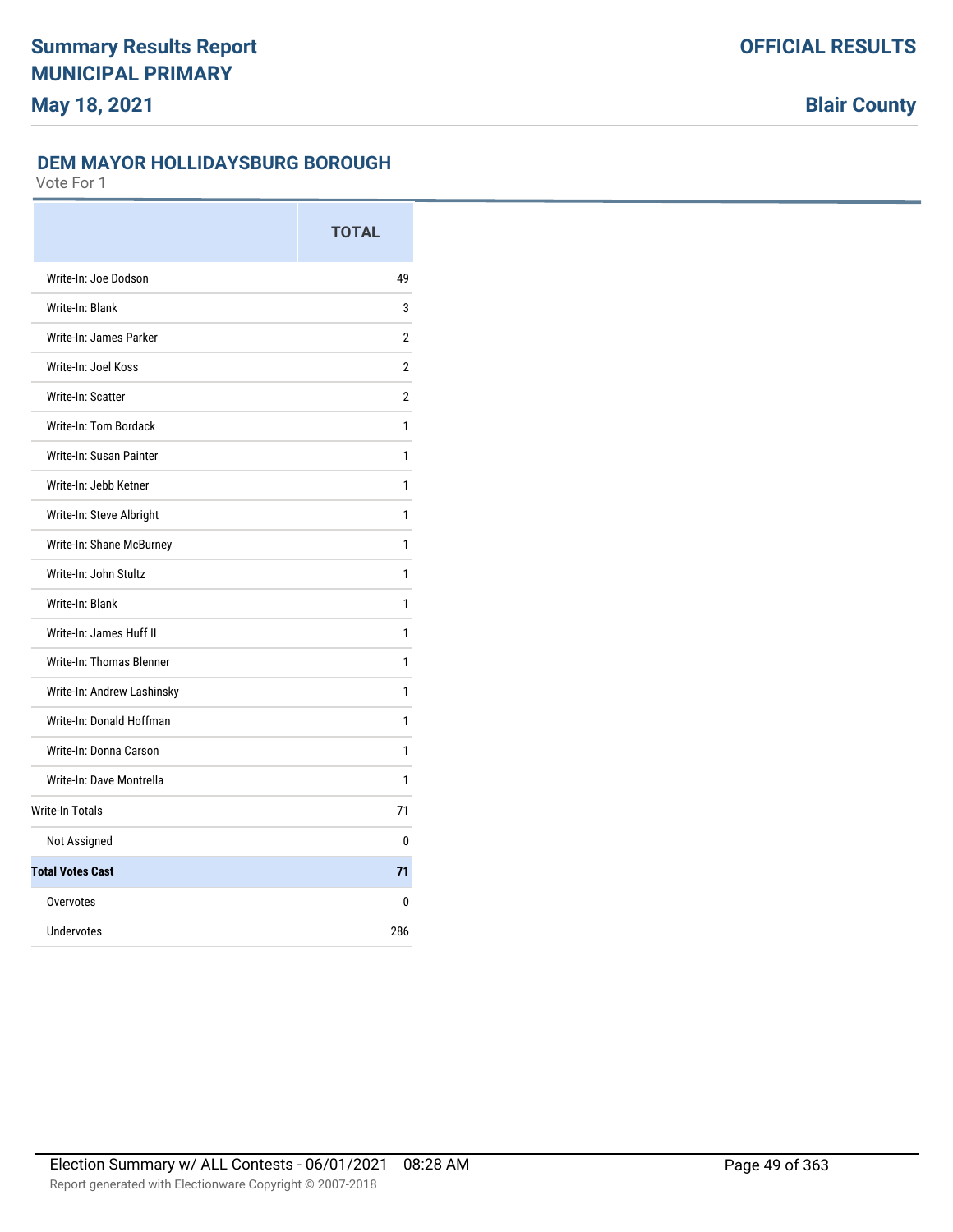### **DEM COUNCIL HOLLIDAYSBURG BOROUGH WARD 2**

Vote For 1

|                         | <b>TOTAL</b> |
|-------------------------|--------------|
| Write-In: Brady Leahey  | 4            |
| Write-In: Blank         | 4            |
| Write-In Totals         | 8            |
| Not Assigned            | n            |
| <b>Total Votes Cast</b> | 8            |
| Overvotes               | ŋ            |
| <b>Undervotes</b>       | 56           |

#### **DEM COUNCIL HOLLIDAYSBURG BOROUGH WARD 4**

|                          | <b>TOTAL</b> |
|--------------------------|--------------|
| Write-In: Sean Burke     | 16           |
| Write-In: Kirk Salene    | 3            |
| Write-In: Blank          | 2            |
| Write-In: Joseph Dumm    | 1            |
| Write-In: James Huff III | 1            |
| Write-In Totals          | 23           |
| Not Assigned             | 0            |
| <b>Total Votes Cast</b>  | 23           |
| Overvotes                | U            |
| <b>Undervotes</b>        | 56           |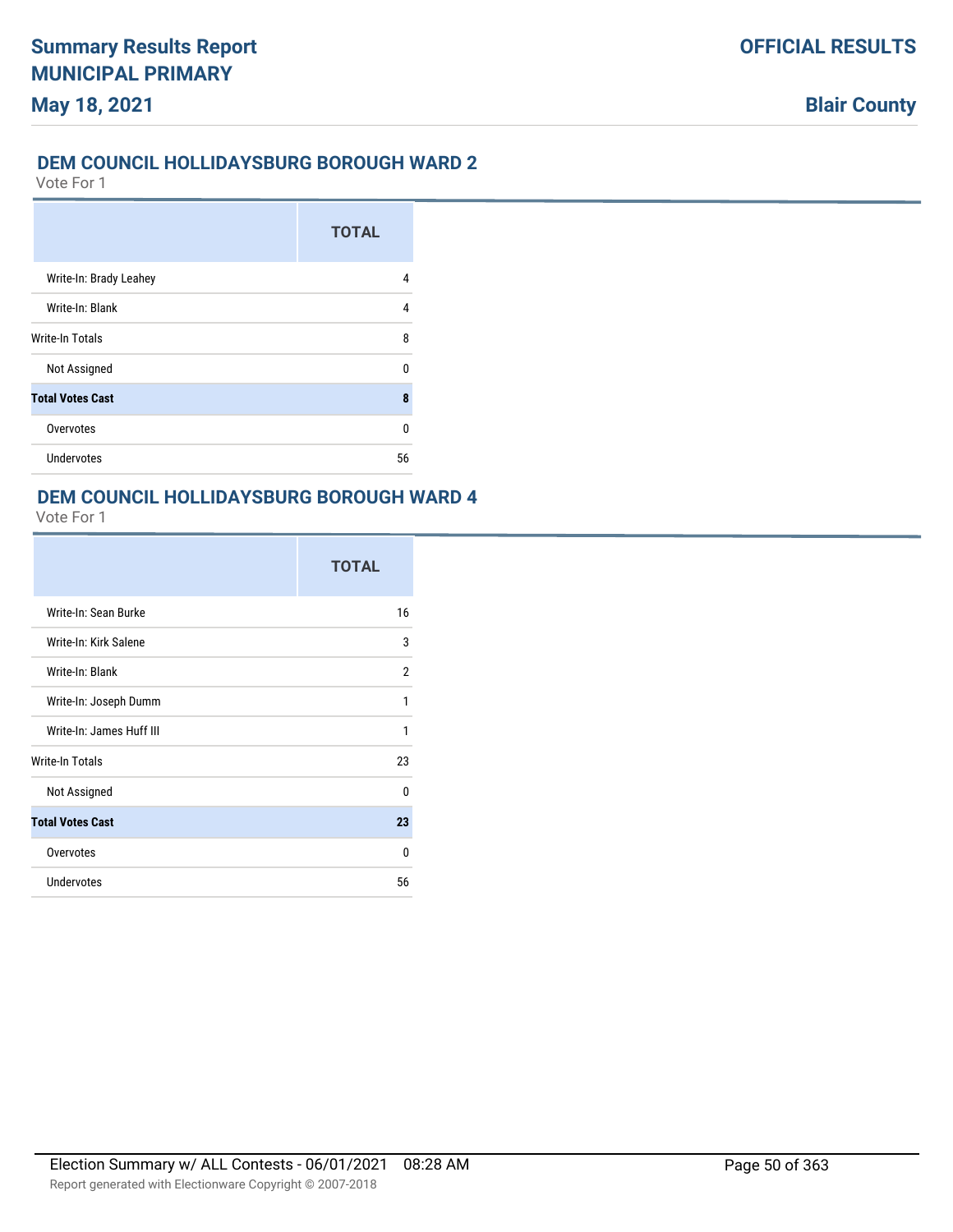#### **DEM COUNCIL HOLLIDAYSBURG BOROUGH WARD 6**

Vote For 1

**May 18, 2021**

|                              | <b>TOTAL</b> |
|------------------------------|--------------|
| Write-In: Walter Kalista III | 2            |
| <b>Write-In Totals</b>       | 2            |
| Not Assigned                 | U            |
| <b>Total Votes Cast</b>      | 2            |
| Overvotes                    | U            |
| Undervotes                   | 41           |

### **DEM TAX COLLECTOR HOLLIDAYSBURG BOROUGH**

|                          | <b>TOTAL</b> |
|--------------------------|--------------|
| Write-In: Donna Carson   | 24           |
| Write-In: Blank          | 6            |
| Write-In: James Seymour  | 1            |
| Write-In: James Parker   | 1            |
| Write-In: Jeanne Burger  | 1            |
| Write-In: Brent Ottaway  | 1            |
| Write-In: Donald Hoffman | 1            |
| <b>Write-In Totals</b>   | 35           |
| Not Assigned             | $\Omega$     |
| <b>Total Votes Cast</b>  | 35           |
| Overvotes                | 0            |
| Undervotes               | 322          |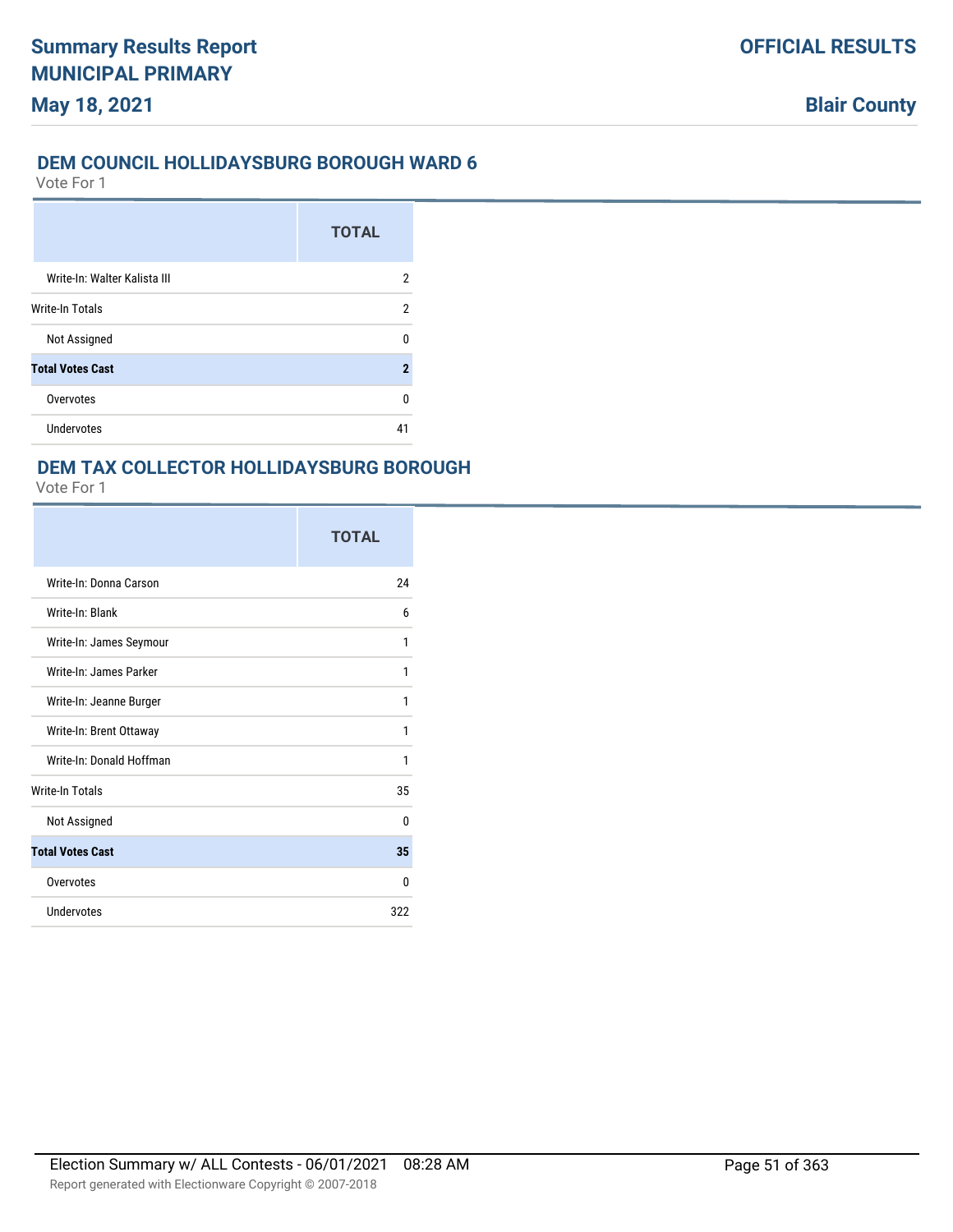### **DEM CONSTABLE HOLLIDAYSBURG BOROUGH**

Vote For 1

|                               | <b>TOTAL</b> |
|-------------------------------|--------------|
| Write-In: Blank               | 8            |
| Write-In: Christopher Seymour | 2            |
| Write-In: Mark Delozier       | 1            |
| Write-In: Tom Shaffer         | 1            |
| Write-In: James Parker        | 1            |
| Write-In: Donald Hoffman      | 1            |
| Write-In: James Weyant        | 1            |
| Write-In: Steve Albright      | 1            |
| Write-In: James Huff III      | 1            |
| <b>Write-In Totals</b>        | 17           |
| Not Assigned                  | 0            |
| <b>Total Votes Cast</b>       | 17           |
| Overvotes                     | 0            |
| Undervotes                    | 340          |

## **DEM SUPERVISOR HUSTON TWP**

|                         | <b>TOTAL</b>   |
|-------------------------|----------------|
| Write-In: Pamela Stock  | $\overline{2}$ |
| Write-In: Jason Clever  | 1              |
| Write-In: Blank         | 1              |
| Write-In Totals         | 4              |
| Not Assigned            | 0              |
| <b>Total Votes Cast</b> | 4              |
| Overvotes               | 0              |
| Undervotes              | 24             |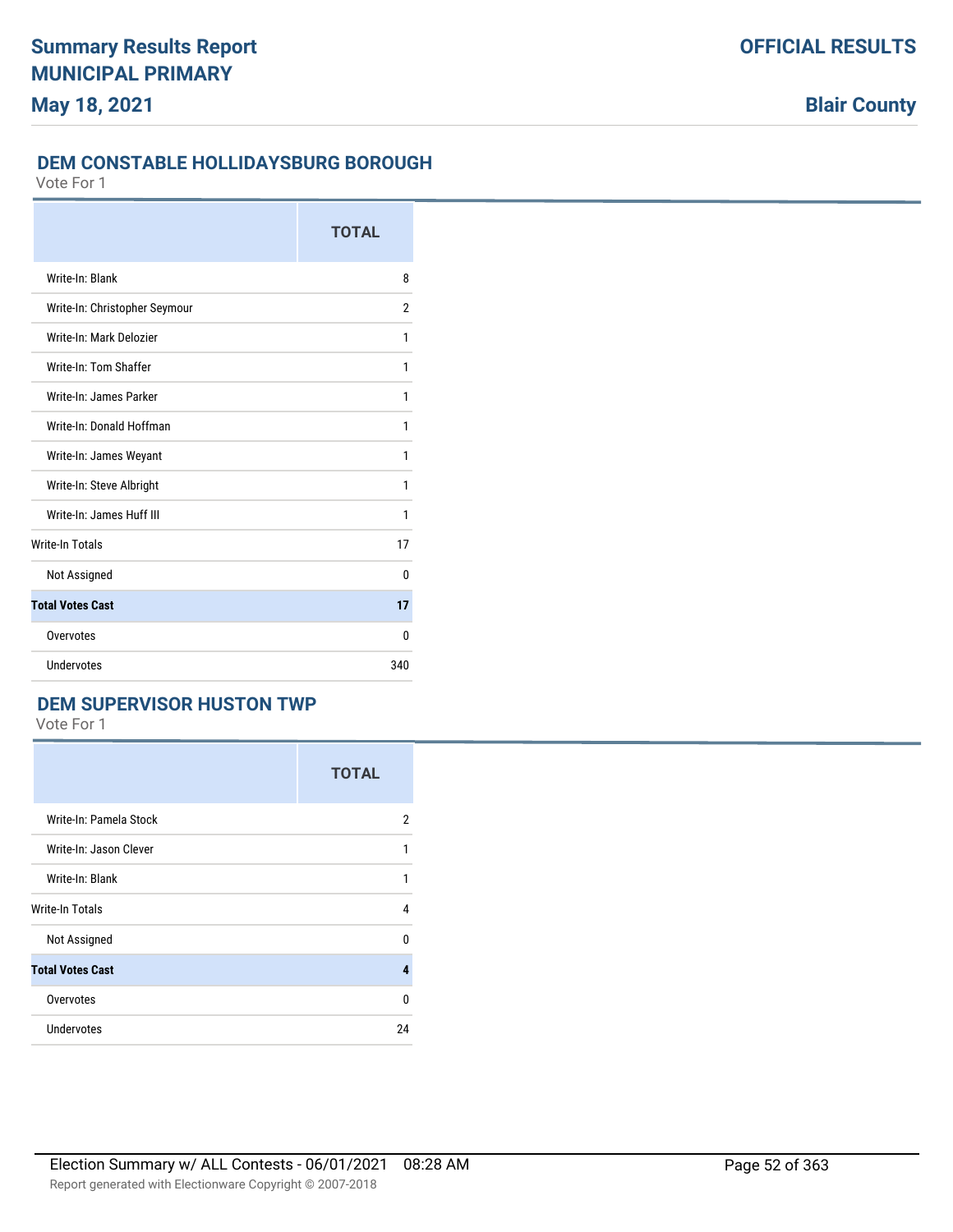## **Blair County**

#### **DEM AUDITOR HUSTON TWP**

Vote For 1

|                         | <b>TOTAL</b> |
|-------------------------|--------------|
| Write-In: Blank         |              |
| <b>Write-In Totals</b>  |              |
| Not Assigned            | U            |
| <b>Total Votes Cast</b> |              |
| Overvotes               | U            |
| <b>Undervotes</b>       | 27           |

### **DEM TAX COLLECTOR HUSTON TWP**

Vote For 1

|                         | <b>TOTAL</b> |
|-------------------------|--------------|
| <b>Write-In Totals</b>  | 0            |
| Not Assigned            | 0            |
| <b>Total Votes Cast</b> | 0            |
| Overvotes               | 0            |
| Undervotes              | 28           |

### **DEM CONSTABLE HUSTON TWP**

|                         | <b>TOTAL</b> |
|-------------------------|--------------|
| <b>Write-In Totals</b>  | 0            |
| Not Assigned            | n            |
| <b>Total Votes Cast</b> | Ω            |
| Overvotes               | n            |
| Undervotes              | 28           |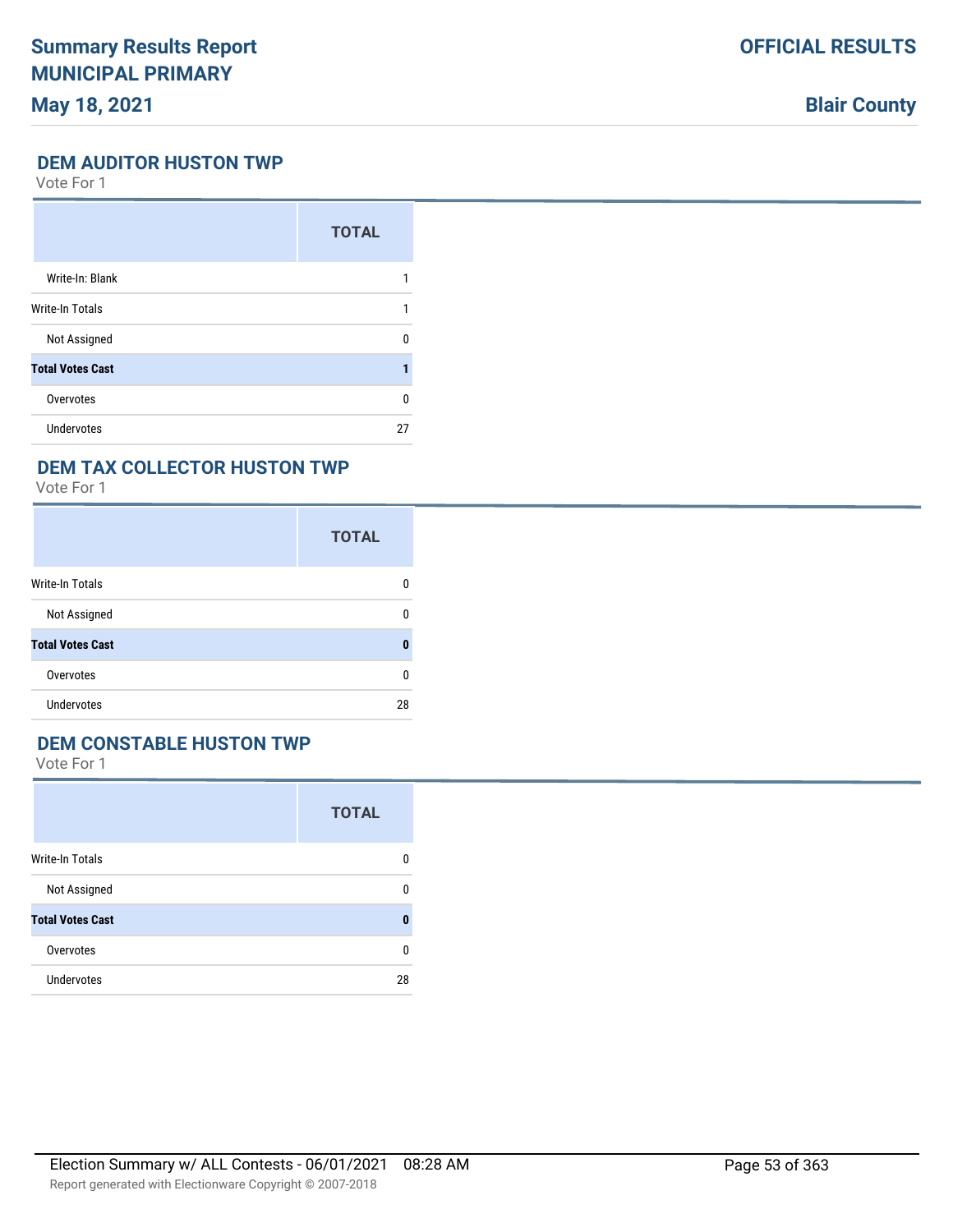# **Blair County**

### **DEM SUPERVISOR JUNIATA TWP**

Vote For 1

|                         | <b>TOTAL</b> |
|-------------------------|--------------|
| Write-In: Blank         | 1            |
| Write-In: Matt Snyder   | 0            |
| Write-In: Joe Snyder    | 0            |
| Write-In: Mark Sease    | 0            |
| Write-In Totals         | 1            |
| Not Assigned            | U            |
| <b>Total Votes Cast</b> | 1            |
| Overvotes               | 0            |
| Undervotes              | 29           |

## **DEM AUDITOR JUNIATA TWP**

|                         | <b>TOTAL</b> |
|-------------------------|--------------|
| Write-In: Blank         | 1            |
| <b>Write-In Totals</b>  | 1            |
| Not Assigned            | 0            |
| <b>Total Votes Cast</b> | 1            |
| Overvotes               | 0            |
| <b>Undervotes</b>       | 29           |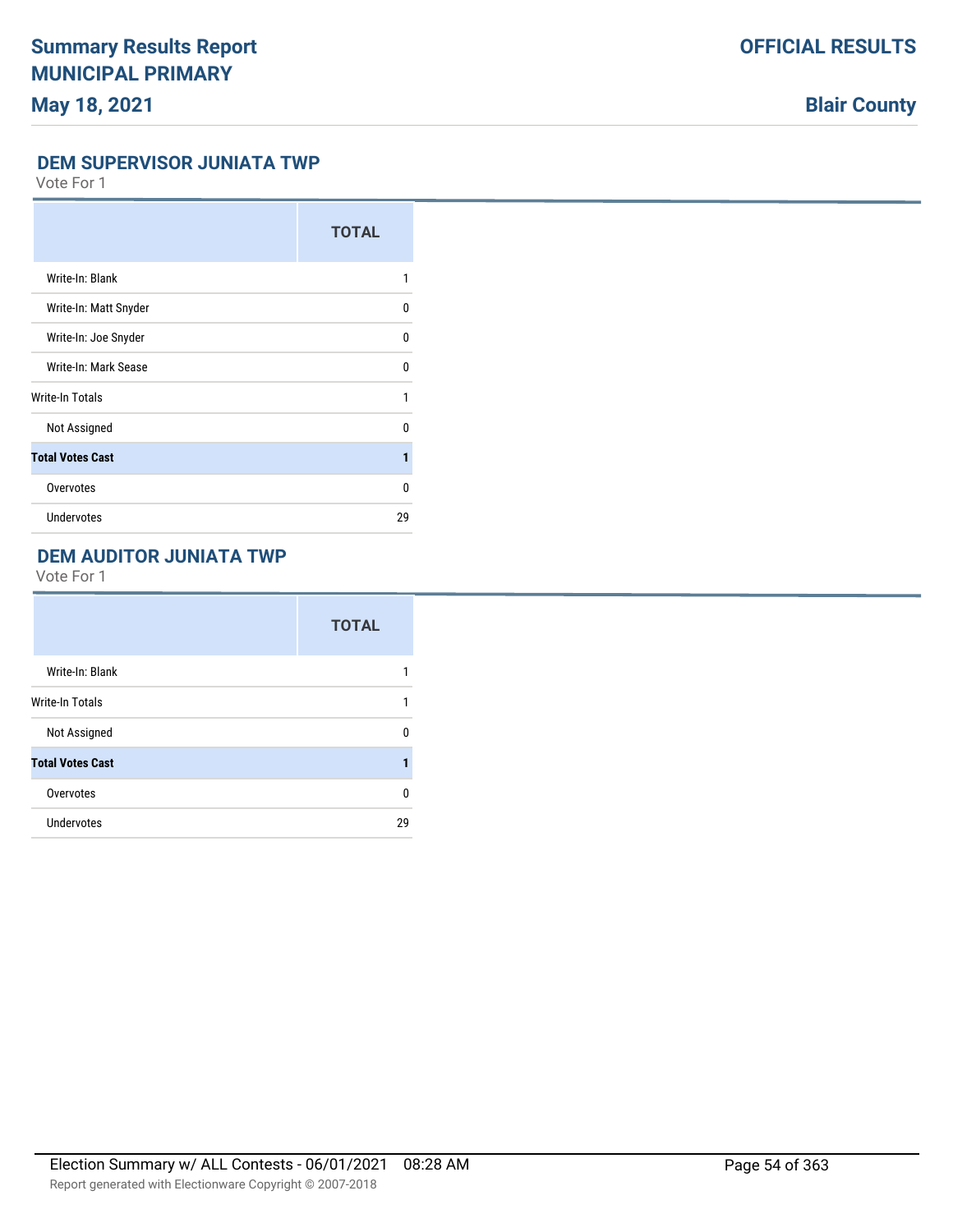#### **DEM TAX COLLECTOR JUNIATA TWP**

Vote For 1

|                         | <b>TOTAL</b>   |
|-------------------------|----------------|
| Write-In: Angela Dodson | 1              |
| Write-In: Blank         | 1              |
| Write-In Totals         | 2              |
| Not Assigned            | U              |
| <b>Total Votes Cast</b> | $\overline{2}$ |
| Overvotes               | U              |
| Undervotes              | 28             |

## **DEM CONSTABLE JUNIATA TWP**

|                         | <b>TOTAL</b> |
|-------------------------|--------------|
| Write-In: Blank         |              |
| <b>Write-In Totals</b>  | 1            |
| Not Assigned            | U            |
| <b>Total Votes Cast</b> |              |
| Overvotes               | 0            |
| Undervotes              | 29           |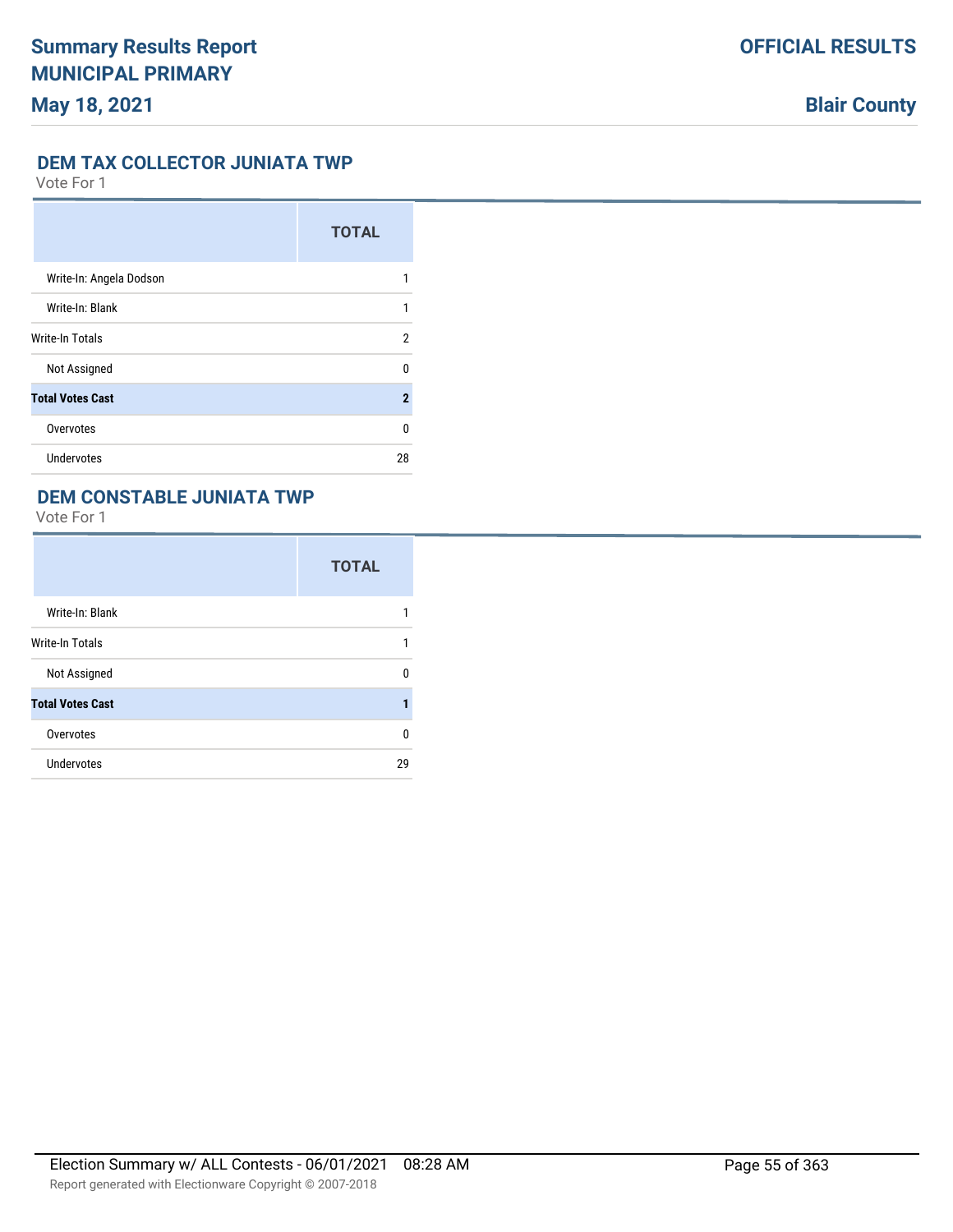# **Blair County**

### **DEM SUPERVISOR LOGAN TWP**

|                             | <b>TOTAL</b> |
|-----------------------------|--------------|
| Write-In: Ed Frotino        | 36           |
| Write-In: Ed Kreuz Jr       | 16           |
| Write-In: Blank             | 7            |
| Write-In: Scatter           | 3            |
| Write-In: James Ott         | 1            |
| Write-In: Janet Lantz       | 1            |
| Write-In: Robin Codwallader | 1            |
| Write-In: David Odell       | 1            |
| Write-In: Gary Davis        | 1            |
| <b>Write-In Totals</b>      | 67           |
| Not Assigned                | 0            |
| <b>Total Votes Cast</b>     | 67           |
| Overvotes                   | 0            |
| Undervotes                  | 535          |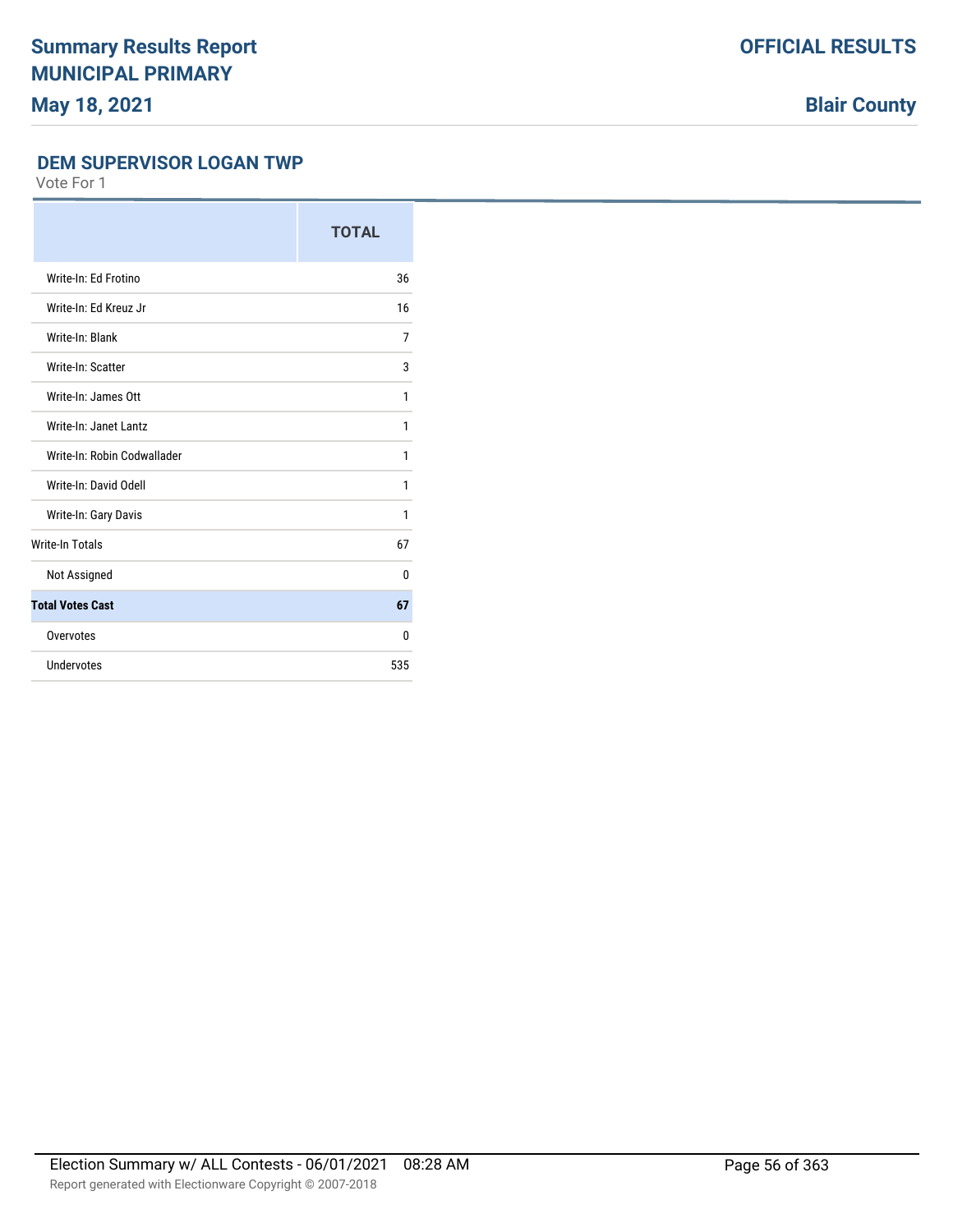**Blair County**

#### **DEM AUDITOR LOGAN TWP**

|                          | <b>TOTAL</b>   |
|--------------------------|----------------|
| Write-In: Blank          | 6              |
| Write-In: Scatter        | 4              |
| Write-In: David Francis  | $\overline{2}$ |
| Write-In: Timothy DeFoor | 1              |
| Write-In: John Jones     | 1              |
| Write-In: Rachel Korman  | 1              |
| Write-In: Castine Rott   | 1              |
| Write-In: Noah Zolnak    | 1              |
| Write-In: AC Stickel IV  | 1              |
| Write-In: Patrick Fiore  | 1              |
| Write-In: Keith Parowski | 0              |
| <b>Write-In Totals</b>   | 19             |
| Not Assigned             | 0              |
| <b>Total Votes Cast</b>  | 19             |
| Overvotes                | 0              |
| Undervotes               | 583            |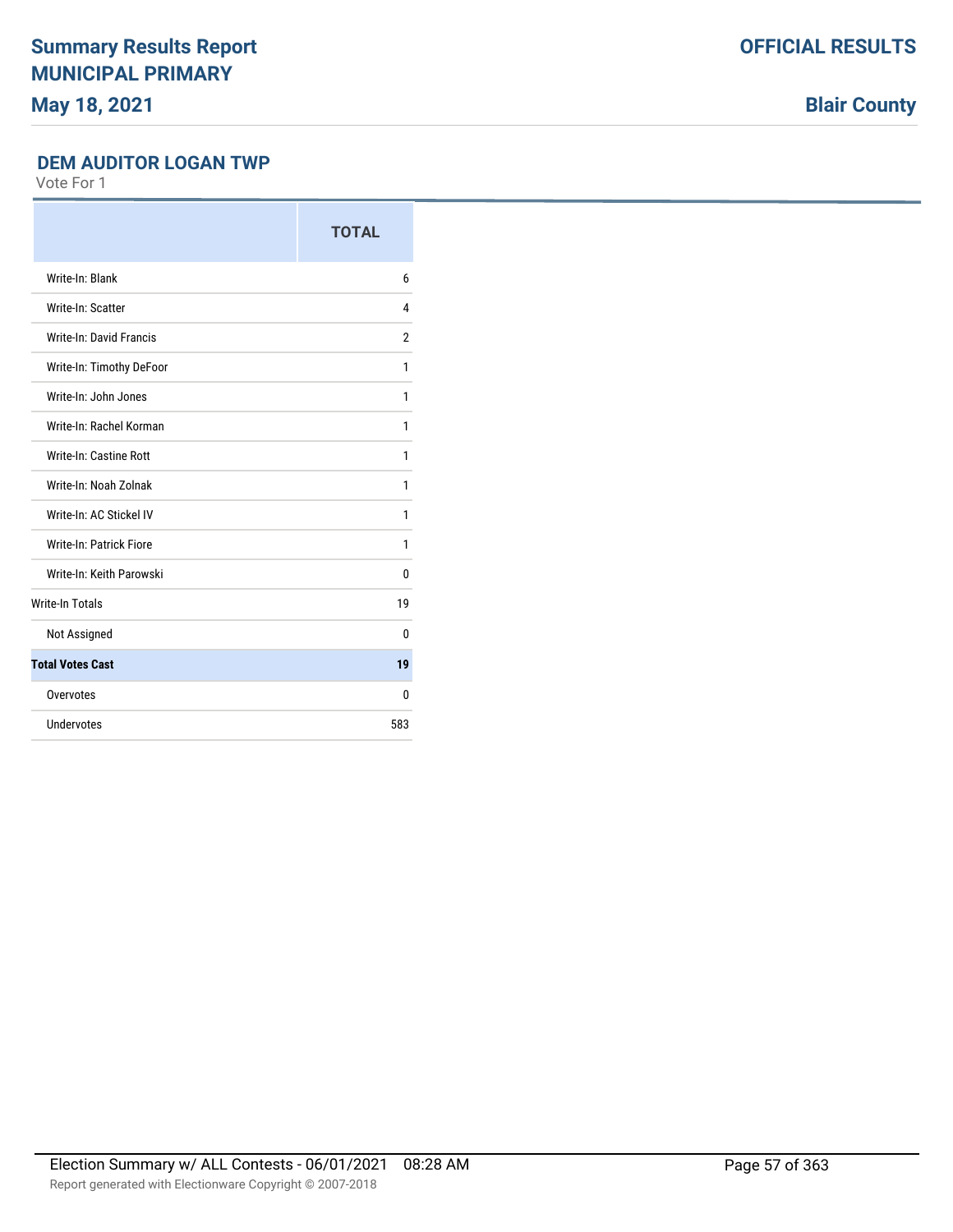#### **DEM TAX COLLECTOR LOGAN TWP**

|                           | <b>TOTAL</b>   |
|---------------------------|----------------|
| Write-In: Christina Blake | 51             |
| Write-In: Blank           | 5              |
| Write-In: Scatter         | 3              |
| Write-In: Jeff Blake      | $\overline{2}$ |
| Write-In: Rachel Korman   | $\overline{2}$ |
| Write-In: Christina Baker | 1              |
| Write-In: Ray Bruso       | 1              |
| Write-In: Emil Nogengasl  | 1              |
| <b>Write-In Totals</b>    | 66             |
| Not Assigned              | $\Omega$       |
| <b>Total Votes Cast</b>   | 66             |
| Overvotes                 | $\Omega$       |
| Undervotes                | 536            |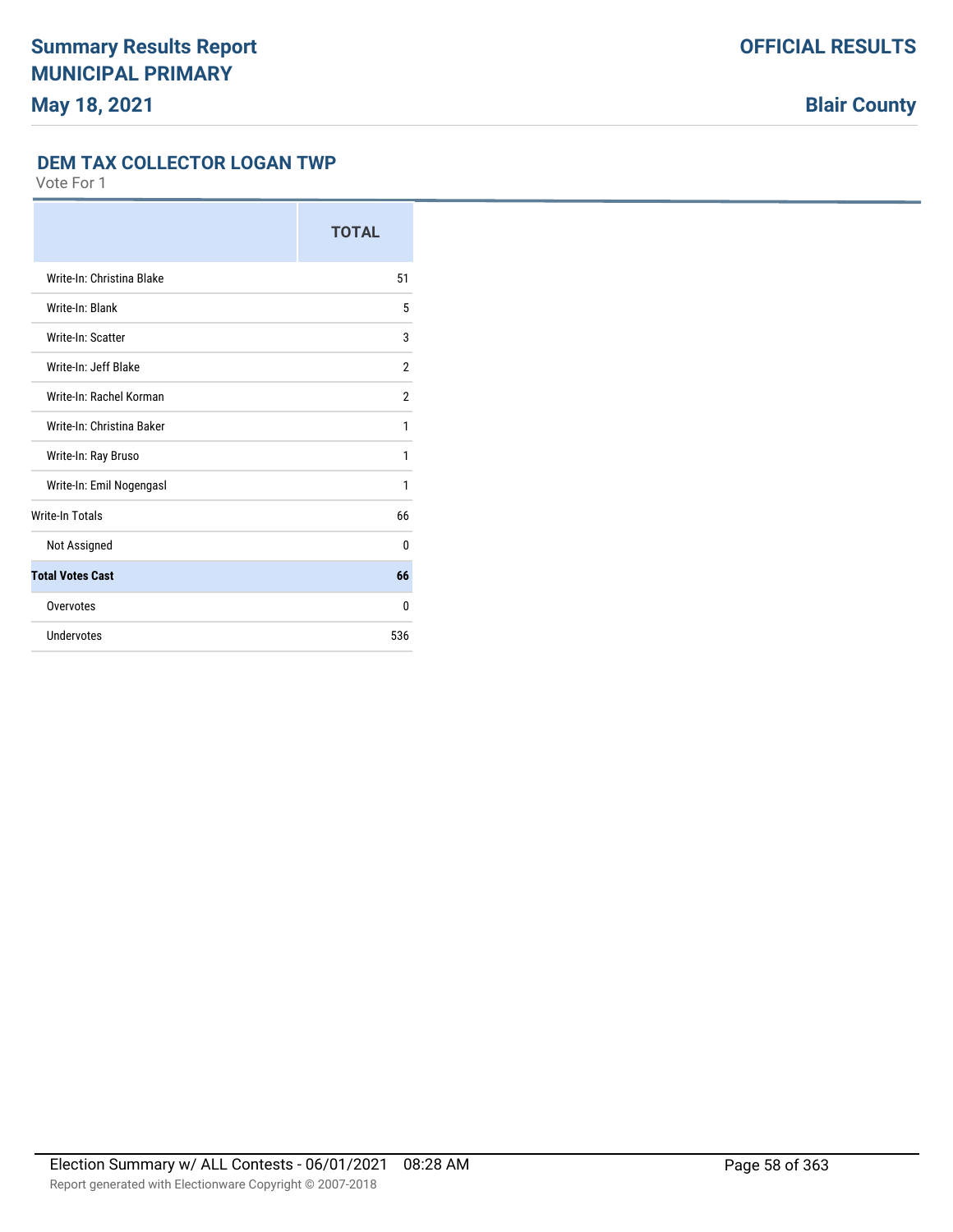**Blair County**

#### **DEM CONSTABLE LOGAN TWP**

Vote For 1

|                          | <b>TOTAL</b>   |
|--------------------------|----------------|
| Write-In: Blank          | 5              |
| Write-In: James Ott      | 3              |
| Write-In: Amy Webster    | $\overline{2}$ |
| Write-In: David Keresey  | $\overline{2}$ |
| Write-In: Scatter        | $\overline{2}$ |
| Write-In: Gerry Milliron | 1              |
| Write-In: John Jones     | 1              |
| Write-In: Mitch Cooper   | 1              |
| Write-In: Bubba Bukoski  | 1              |
| Write-In: William Zoinau | 1              |
| Write-In: Ryan Gerlick   | 1              |
| <b>Write-In Totals</b>   | 20             |
| Not Assigned             | 0              |
| <b>Total Votes Cast</b>  | 20             |
| Overvotes                | $\Omega$       |
| Undervotes               | 582            |

## **DEM MAYOR MARTINSBURG BOROUGH**

|                               | <b>TOTAL</b> |
|-------------------------------|--------------|
| Write-In: Richard Brantner Sr | 3            |
| Write-In: Rex Hartman         | 1            |
| Write-In: Jerry Wright        | 1            |
| Write-In Totals               | 5            |
| Not Assigned                  | U            |
| <b>Total Votes Cast</b>       | 5            |
| Overvotes                     | U            |
| Undervotes                    | 49           |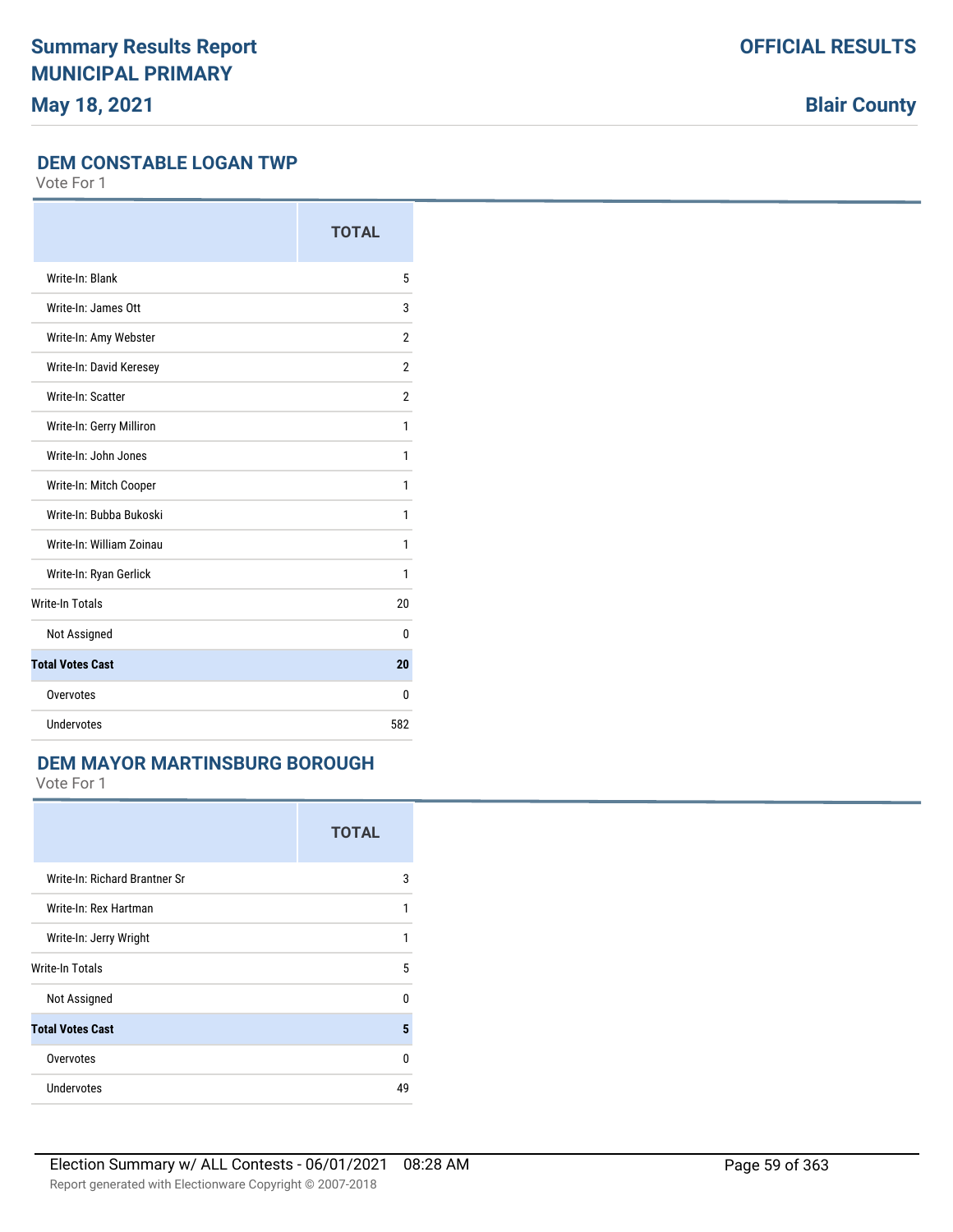### **DEM COUNCIL 4YR MARTINSBURG BOROUGH**

Vote For 4

|                               | <b>TOTAL</b> |
|-------------------------------|--------------|
| <b>NEIL E GARTLAND</b>        | 42           |
| <b>KEN JOHNSON</b>            | 37           |
| Write-In: Chuck Kensinger     | 2            |
| Write-In: Janet Blattenberger | 2            |
| Write-In: James Grove         | 1            |
| Write-In: Carlton Blanchard   | 1            |
| <b>Write-In Totals</b>        | 6            |
| Not Assigned                  | 0            |
| <b>Total Votes Cast</b>       | 85           |
| Overvotes                     | 0            |
| Undervotes                    | 131          |

## **DEM COUNCIL 2YR MARTINSBURG BOROUGH**

|                               | <b>TOTAL</b> |
|-------------------------------|--------------|
| Write-In: Janet Blattenberger | 1            |
| Write-In: Durban Metzler      | 1            |
| Write-In Totals               | 2            |
| Not Assigned                  | 0            |
| <b>Total Votes Cast</b>       | $\mathbf{2}$ |
| Overvotes                     | $\Omega$     |
| Undervotes                    | 52           |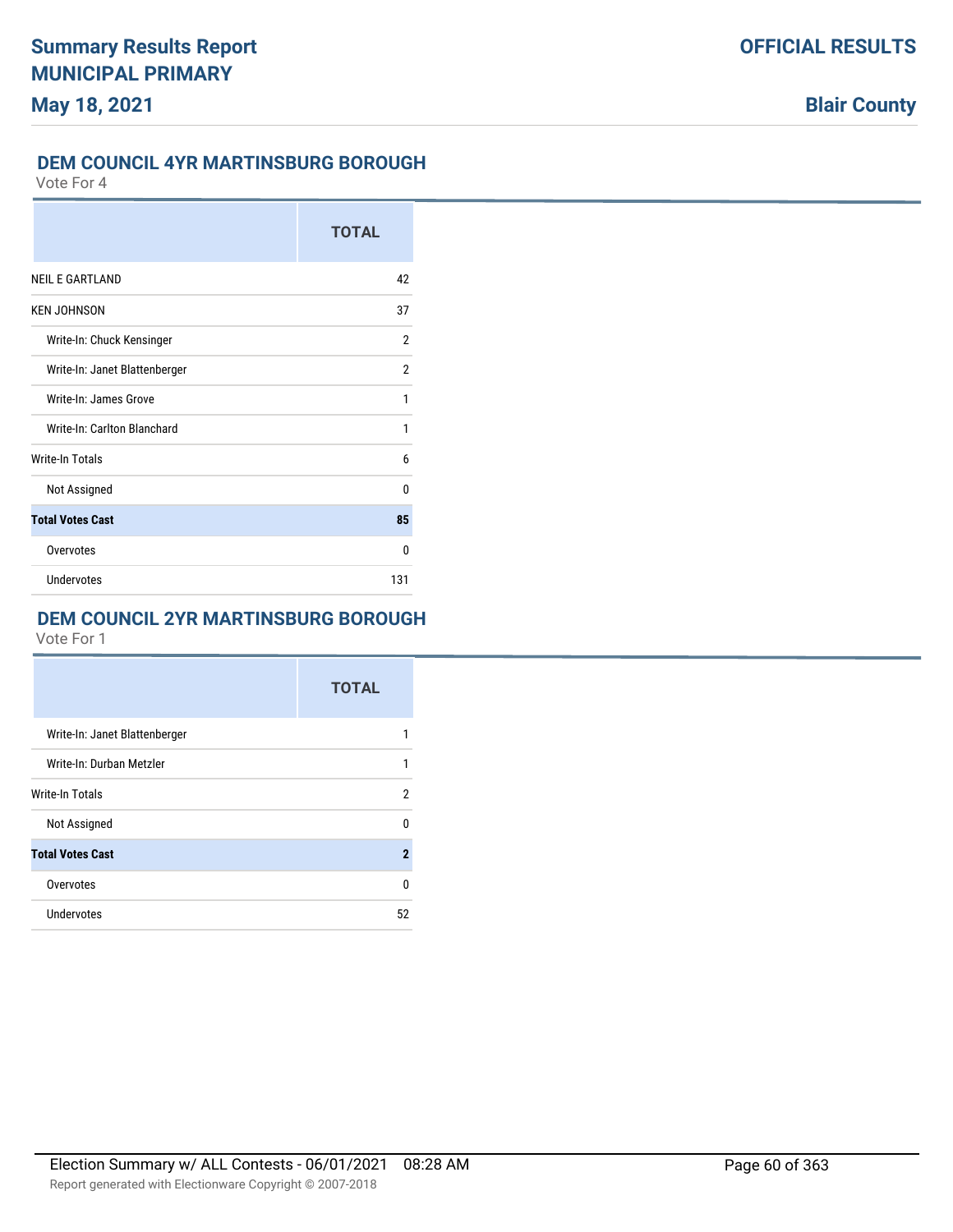## **DEM TAX COLLECTOR MARTINSBURG BOROUGH**

Vote For 1

|                         | <b>TOTAL</b> |
|-------------------------|--------------|
| Write-In: Jane Staley   | 3            |
| Write-In: MJ Staley     | 1            |
| <b>Write-In Totals</b>  | 4            |
| Not Assigned            | n            |
| <b>Total Votes Cast</b> | 4            |
| Overvotes               | U            |
| Undervotes              | 50           |

### **DEM CONSTABLE MARTINSBURG BOROUGH**

Vote For 1

|                         | <b>TOTAL</b> |
|-------------------------|--------------|
| Write-In: Scatter       | n            |
| Write-In Totals         | 0            |
| Not Assigned            | 0            |
| <b>Total Votes Cast</b> | 0            |
| Overvotes               | $\Omega$     |
| <b>Undervotes</b>       | 54           |

### **DEM MAYOR NEWRY BOROUGH**

|                         | <b>TOTAL</b> |
|-------------------------|--------------|
| <b>ALLEN DODSON</b>     | 12           |
| <b>Write-In Totals</b>  | 0            |
| Not Assigned            | 0            |
| <b>Total Votes Cast</b> | 12           |
| Overvotes               | 0            |
| Undervotes              | 3            |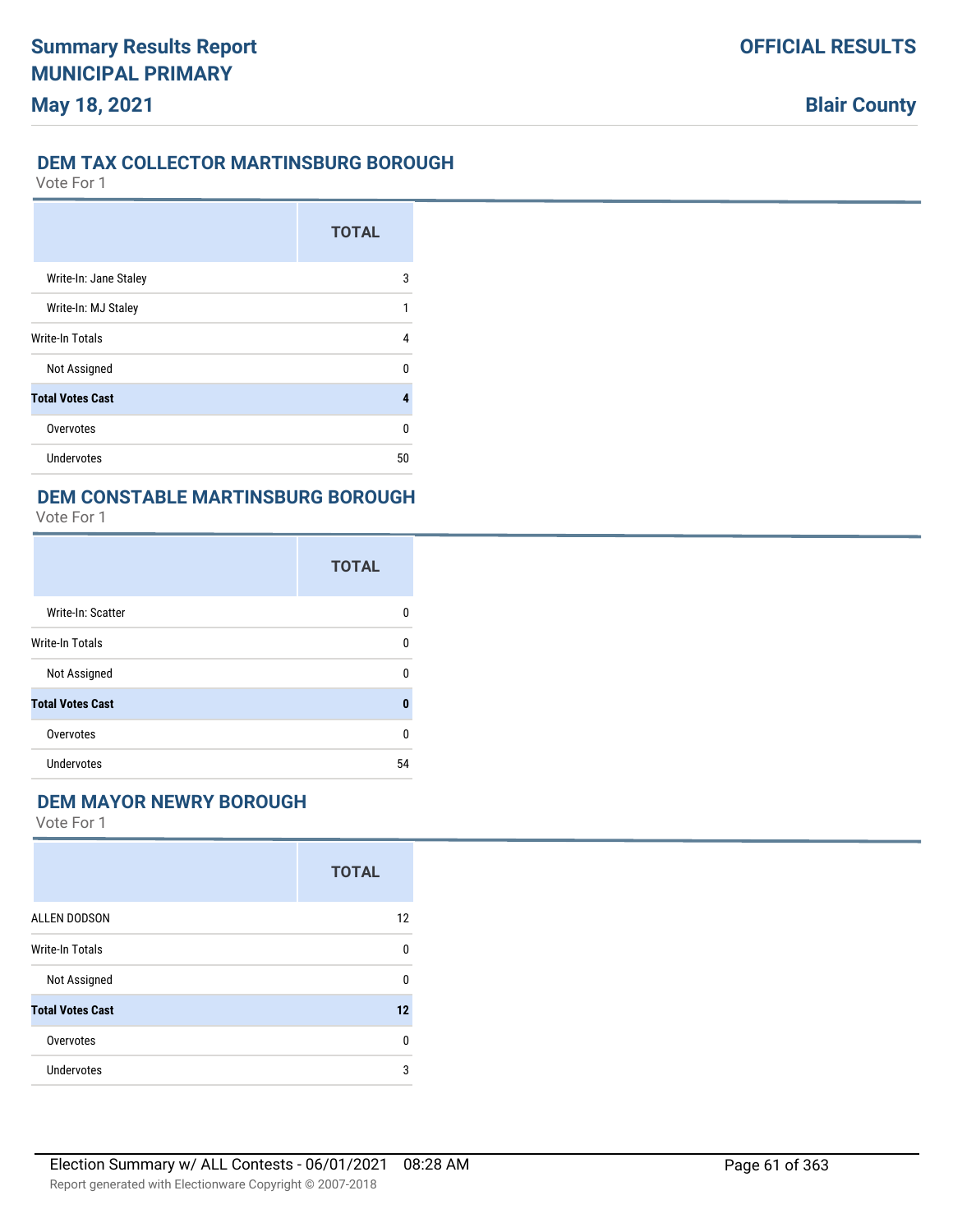# **Blair County**

#### **DEM COUNCIL NEWRY BOROUGH**

Vote For 1

|                         | <b>TOTAL</b> |
|-------------------------|--------------|
| Write-In: Rich Gairth   | 2            |
| Write-In: Blank         | 1            |
| Write-In: Gladys Glunk  | 1            |
| Write-In Totals         | 4            |
| Not Assigned            | U            |
| <b>Total Votes Cast</b> | 4            |
| Overvotes               | U            |
| Undervotes              | 11           |

### **DEM TAX COLLECTOR NEWRY BOROUGH**

|                          | <b>TOTAL</b> |
|--------------------------|--------------|
| Write-In: Michelle Storm | 1            |
| Write-In: Blank          | 1            |
| Write-In: Michelle Moyer | 1            |
| Write-In Totals          | 3            |
| Not Assigned             | 0            |
| <b>Total Votes Cast</b>  | 3            |
| Overvotes                | $\Omega$     |
| Undervotes               | 12           |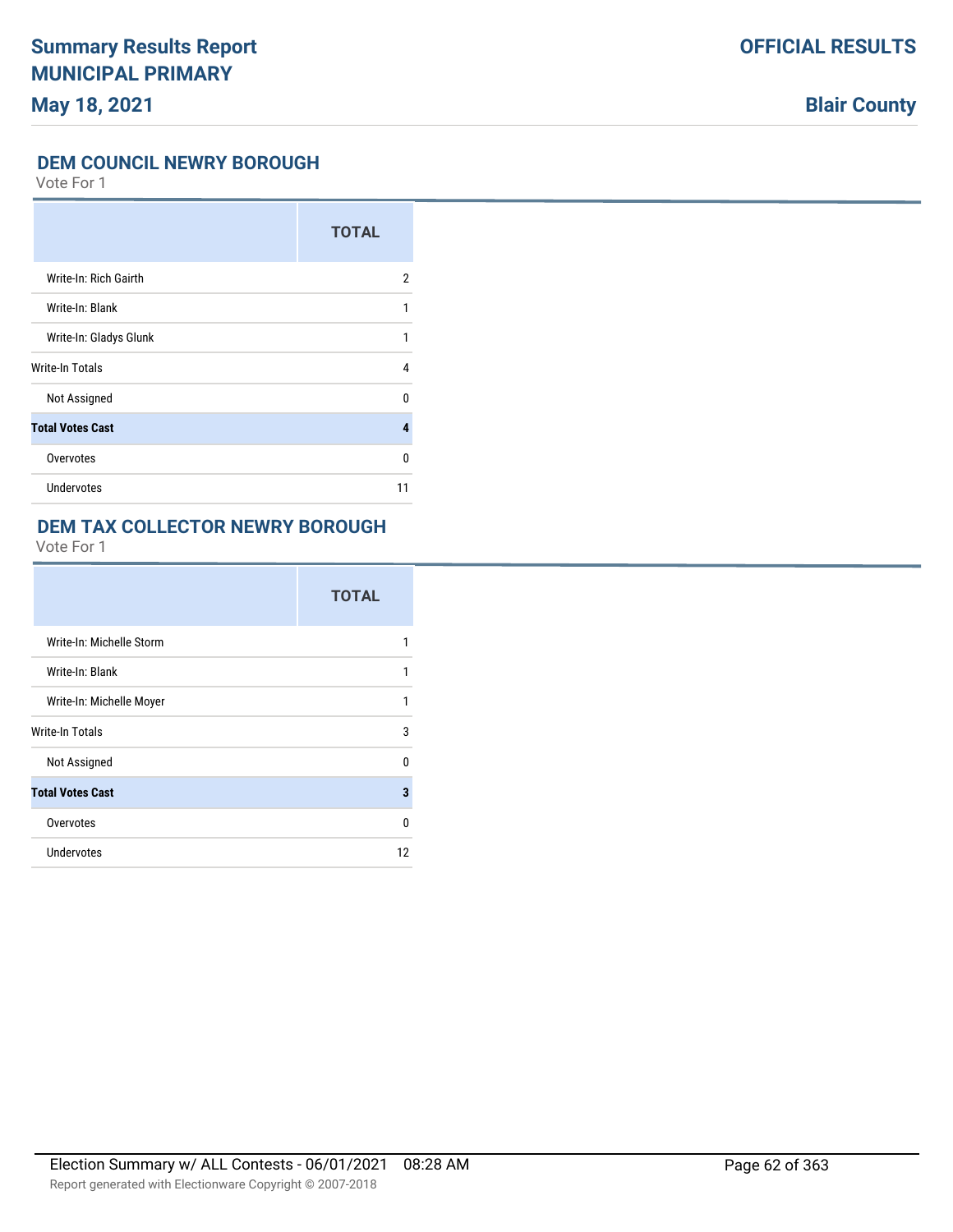#### **DEM CONSTABLE NEWRY BOROUGH**

Vote For 1

|                         | <b>TOTAL</b> |
|-------------------------|--------------|
| Write-In: Blank         |              |
| <b>Write-In Totals</b>  |              |
| Not Assigned            | ŋ            |
| <b>Total Votes Cast</b> |              |
| Overvotes               | 0            |
| Undervotes              | 14           |

## **DEM SUPERVISOR NORTH WOODBURY TWP**

Vote For 1

|                          | <b>TOTAL</b> |
|--------------------------|--------------|
| Write-In: Tom Snowberger | 2            |
| Write-In: Sam Dean       | 1            |
| Write-In Totals          | 3            |
| Not Assigned             | 0            |
| <b>Total Votes Cast</b>  | 3            |
| Overvotes                | 0            |
| Undervotes               | 64           |

#### **DEM AUDITOR NORTH WOODBURY TWP**

|                          | <b>TOTAL</b> |
|--------------------------|--------------|
| Write-In: John Showalter |              |
| <b>Write-In Totals</b>   |              |
| Not Assigned             | U            |
| <b>Total Votes Cast</b>  |              |
| Overvotes                | 0            |
| <b>Undervotes</b>        | 66           |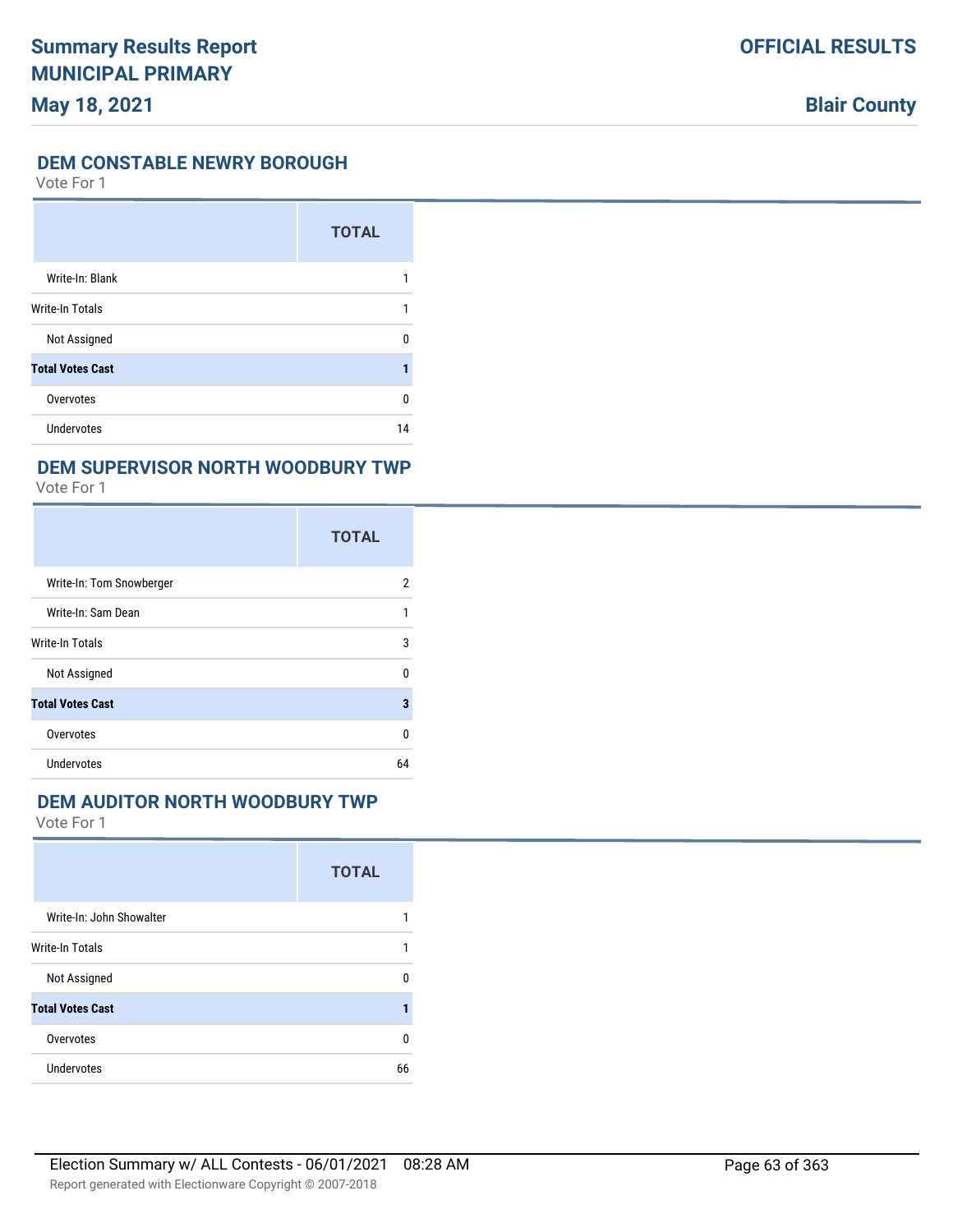## **DEM TAX COLLECTOR NORTH WOODBURY TWP**

Vote For 1

|                         | <b>TOTAL</b> |
|-------------------------|--------------|
| Write-In: Kimberly Long | 2            |
| Write-In: Sharon Brower | 2            |
| Write-In: Kathryn Frye  | 1            |
| Write-In: Jane Staily   | 1            |
| Write-In Totals         | 6            |
| Not Assigned            | U            |
| <b>Total Votes Cast</b> | 6            |
| Overvotes               | U            |
| Undervotes              | 61           |

## **DEM CONSTABLE NORTH WOODBURY TWP**

|                         | <b>TOTAL</b> |
|-------------------------|--------------|
| <b>Write-In Totals</b>  | n            |
| Not Assigned            | n            |
| <b>Total Votes Cast</b> |              |
| Overvotes               | n            |
| Undervotes              | 67           |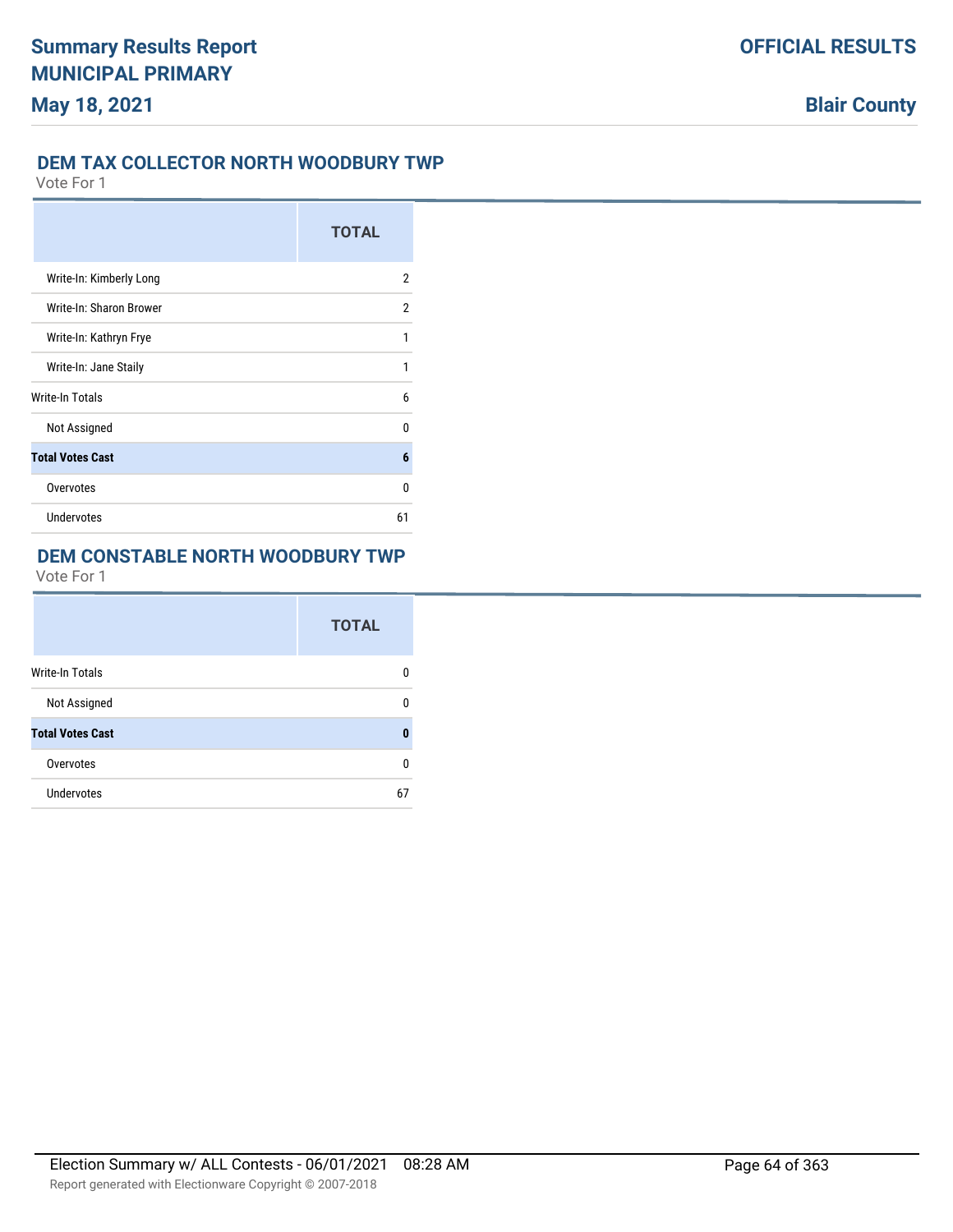#### **DEM MAYOR ROARING SPRING BOROUGH**

Vote For 1

|                         | <b>TOTAL</b> |
|-------------------------|--------------|
| <b>DEREK J BROWN</b>    | 62           |
| Write-In: Dennis Igou   | 6            |
| Write-In: Ron Glunt     | 1            |
| Write-In Totals         | 7            |
| Not Assigned            | $\Omega$     |
| <b>Total Votes Cast</b> | 69           |
| Overvotes               | $\Omega$     |
| <b>Undervotes</b>       | 21           |

## **DEM COUNCIL ROARING SPRING BOROUGH**

|                             | TOTAL          |
|-----------------------------|----------------|
| Write-In: Craig Curfman     | 6              |
| Write-In: Kayla Reed        | 5              |
| Write-In: Kevin Snowberger  | 5              |
| Write-In: Erin Weyandt      | $\overline{2}$ |
| Write-In: Sue Ann Feather   | 1              |
| Write-In: Jeffery Stoyanoff | 1              |
| Write-In: Tom Holsinger     | 1              |
| Write-In: Derek Brown       | 1              |
| Write-In: Mary Claycomb     | 1              |
| <b>Write-In Totals</b>      | 23             |
| Not Assigned                | $\Omega$       |
| <b>Total Votes Cast</b>     | 23             |
| Overvotes                   | 0              |
| Undervotes                  | 337            |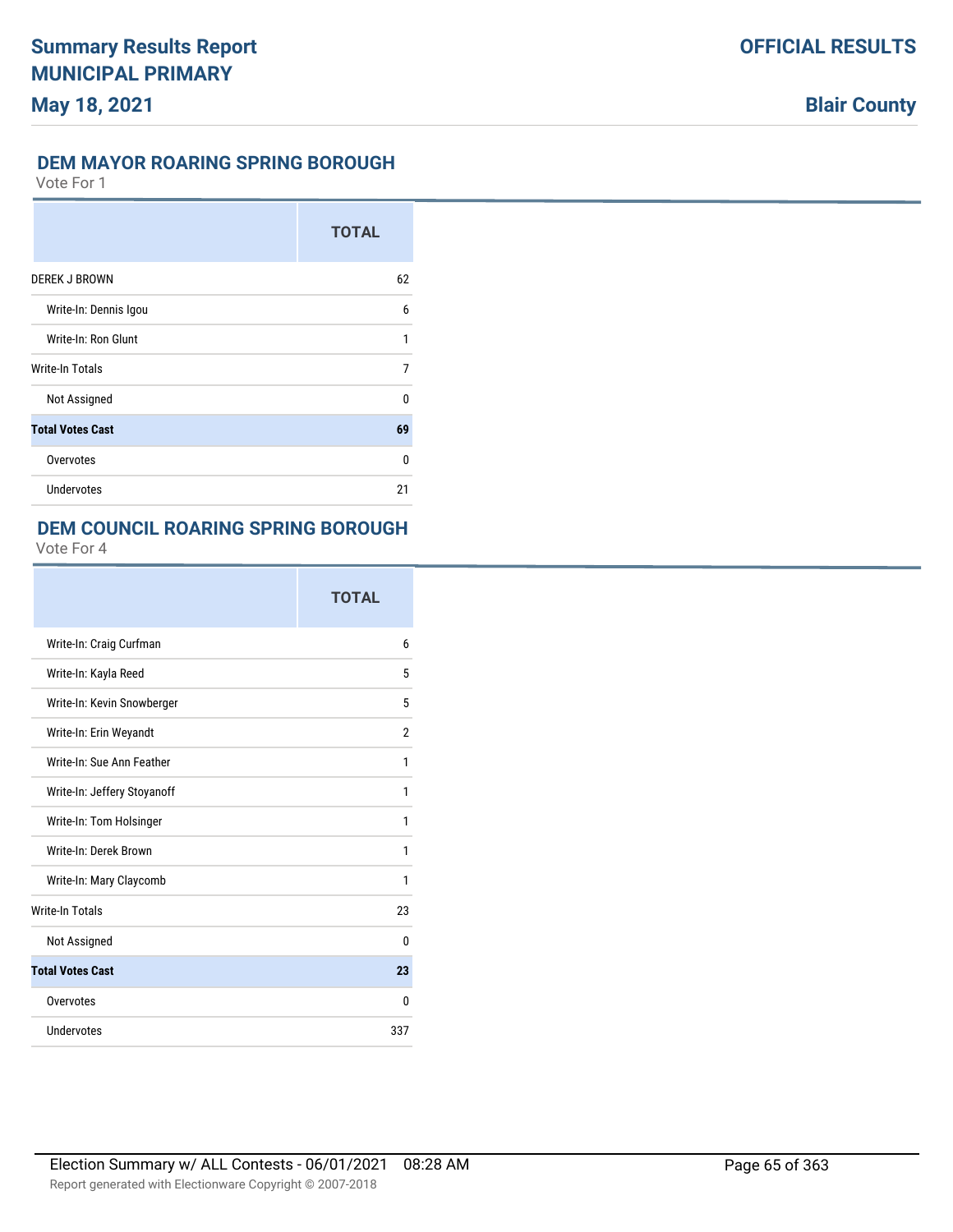### **DEM TAX COLLECTOR ROARING SPRING BOROUGH**

Vote For 1

|                         | <b>TOTAL</b> |
|-------------------------|--------------|
| Write-In: Jan Simington | 5            |
| Write-In: Kathryn Frye  | 3            |
| Write-In: Derek Brown   | 1            |
| Write-In Totals         | g            |
| Not Assigned            | n            |
| <b>Total Votes Cast</b> | 9            |
| Overvotes               | 0            |
| Undervotes              | 81           |

### **DEM CONSTABLE ROARING SPRING BOROUGH**

|                         | <b>TOTAL</b> |
|-------------------------|--------------|
| Write-In: Edgar Franks  | 5            |
| Write-In: Derek Brown   | 1            |
| <b>Write-In Totals</b>  | 6            |
| Not Assigned            | U            |
| <b>Total Votes Cast</b> | 6            |
| Overvotes               | 0            |
| Undervotes              | 84           |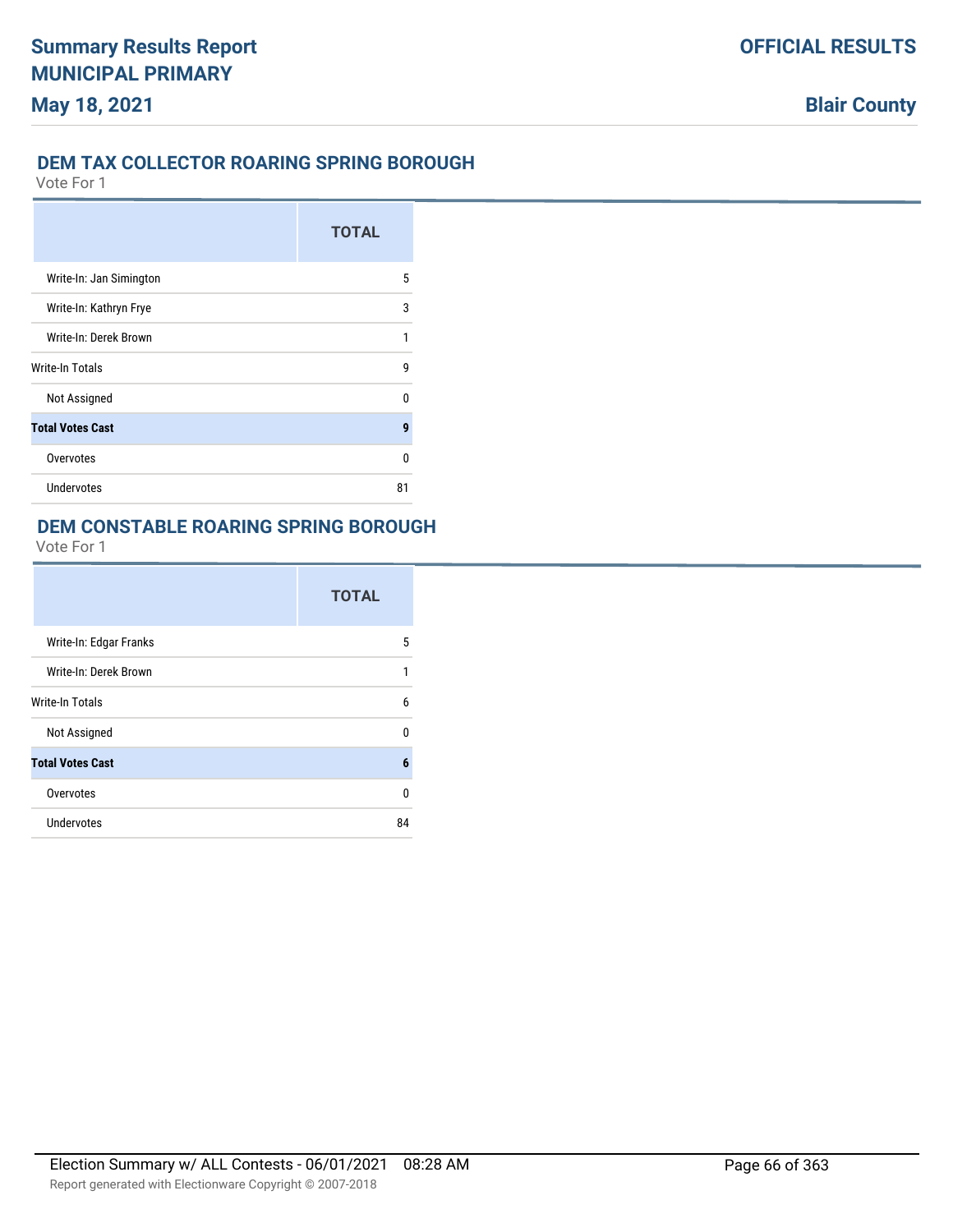# **Blair County**

#### **DEM SUPERVISOR SNYDER TWP**

Vote For 1

|                         | <b>TOTAL</b> |
|-------------------------|--------------|
| Write-In: Timothy James |              |
| Write-In: Glenn Ray     | 1            |
| Write-In Totals         | 2            |
| Not Assigned            | <sup>0</sup> |
| <b>Total Votes Cast</b> | $\mathbf{2}$ |
| Overvotes               | <sup>0</sup> |
| <b>Undervotes</b>       | 100          |

### **DEM AUDITOR 6YR SNYDER TWP**

Vote For 1

|                               | <b>TOTAL</b> |
|-------------------------------|--------------|
| Write-In: Pamela Daughenbaugh |              |
| Write-In Totals               | 1            |
| Not Assigned                  | n            |
| <b>Total Votes Cast</b>       |              |
| Overvotes                     | U            |
| <b>Undervotes</b>             | 101          |

#### **DEM AUDITOR 4YR SNYDER TWP**

|                         | <b>TOTAL</b> |
|-------------------------|--------------|
| <b>Write-In Totals</b>  | O            |
| Not Assigned            | 0            |
| <b>Total Votes Cast</b> | ŋ            |
| Overvotes               | n            |
| <b>Undervotes</b>       | 102          |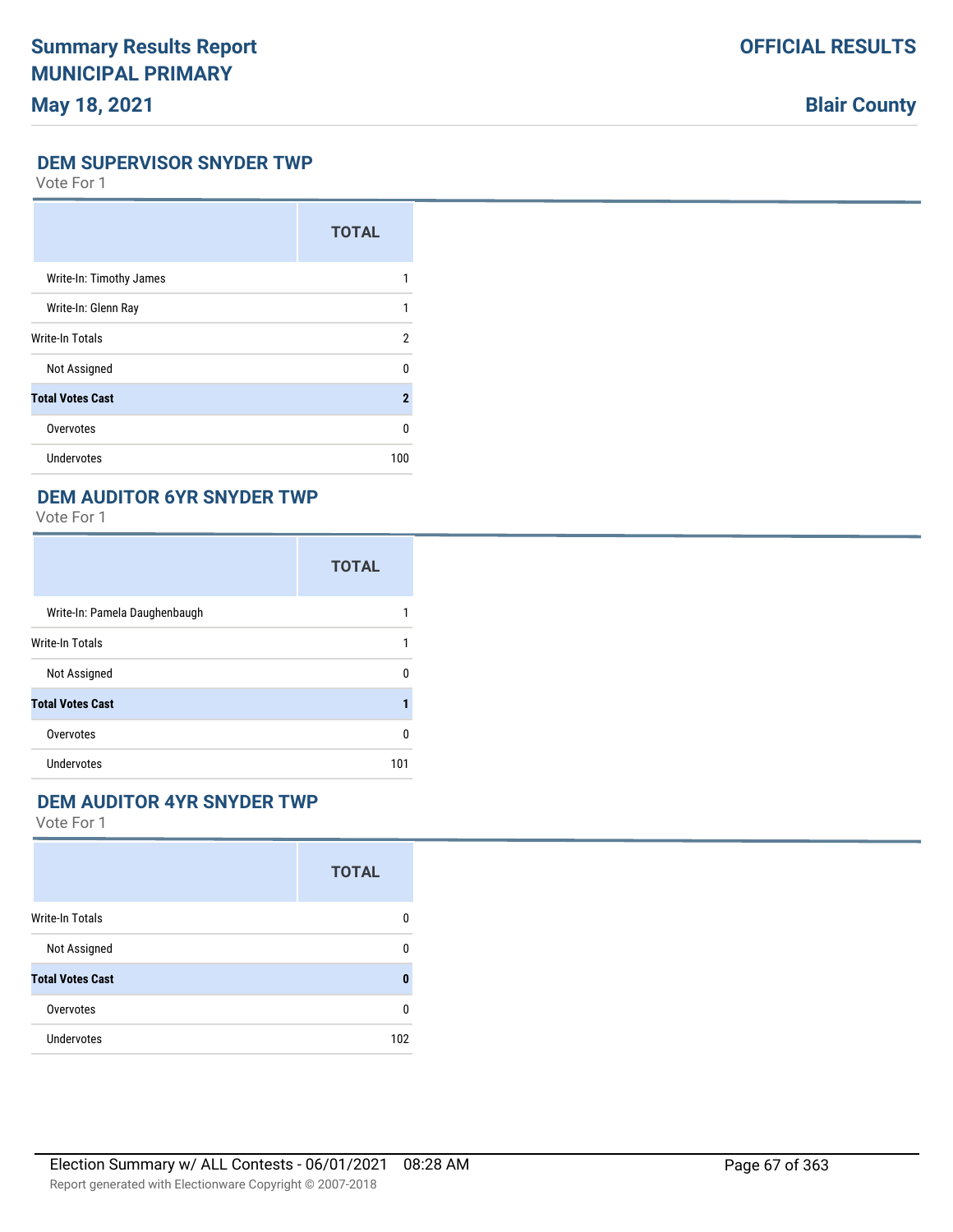## **Blair County**

#### **DEM TAX COLLECTOR SNYDER TWP**

Vote For 1

|                         | <b>TOTAL</b> |
|-------------------------|--------------|
| Write-In: Wendy Miller  | 2            |
| Write-In Totals         | 2            |
| Not Assigned            | U            |
| <b>Total Votes Cast</b> | 2            |
| Overvotes               | 0            |
| <b>Undervotes</b>       | 100          |

### **DEM CONSTABLE SNYDER TWP**

Vote For 1

|                         | <b>TOTAL</b> |
|-------------------------|--------------|
| Write-In Totals         | 0            |
| Not Assigned            | n            |
| <b>Total Votes Cast</b> | Ω            |
| Overvotes               | 0            |
| Undervotes              | 102          |

## **DEM SUPERVISOR TAYLOR TWP**

|                         | <b>TOTAL</b> |
|-------------------------|--------------|
| <b>Write-In Totals</b>  | n            |
| Not Assigned            | U            |
| <b>Total Votes Cast</b> | ŋ            |
| Overvotes               | n            |
| <b>Undervotes</b>       | 68           |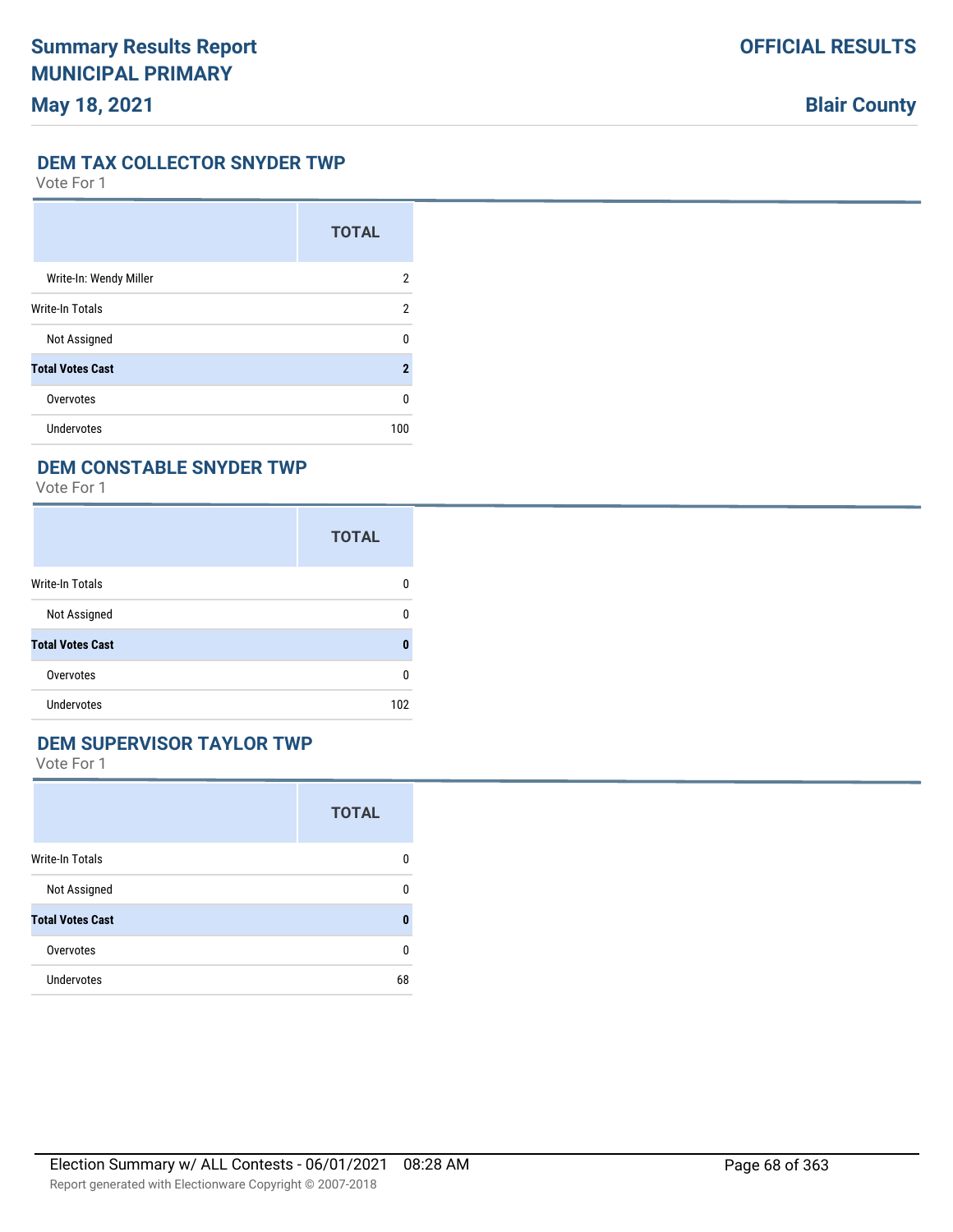# **Blair County**

#### **DEM AUDITOR 6YR TAYLOR TWP**

Vote For 1

|                         | <b>TOTAL</b> |
|-------------------------|--------------|
| <b>Write-In Totals</b>  | 0            |
| Not Assigned            | n            |
| <b>Total Votes Cast</b> | Ω            |
| Overvotes               | U            |
| <b>Undervotes</b>       | 68           |

## **DEM AUDITOR 4YR TAYLOR TWP**

Vote For 1

|                         | <b>TOTAL</b> |
|-------------------------|--------------|
| Write-In Totals         | 0            |
| Not Assigned            | n            |
| <b>Total Votes Cast</b> | ŋ            |
| Overvotes               | 0            |
| <b>Undervotes</b>       | 68           |

### **DEM AUDITOR 2YR TAYLOR TWP**

|                         | <b>TOTAL</b> |
|-------------------------|--------------|
| <b>Write-In Totals</b>  | 0            |
| Not Assigned            | 0            |
| <b>Total Votes Cast</b> | $\bf{0}$     |
| Overvotes               | 0            |
| <b>Undervotes</b>       | 68           |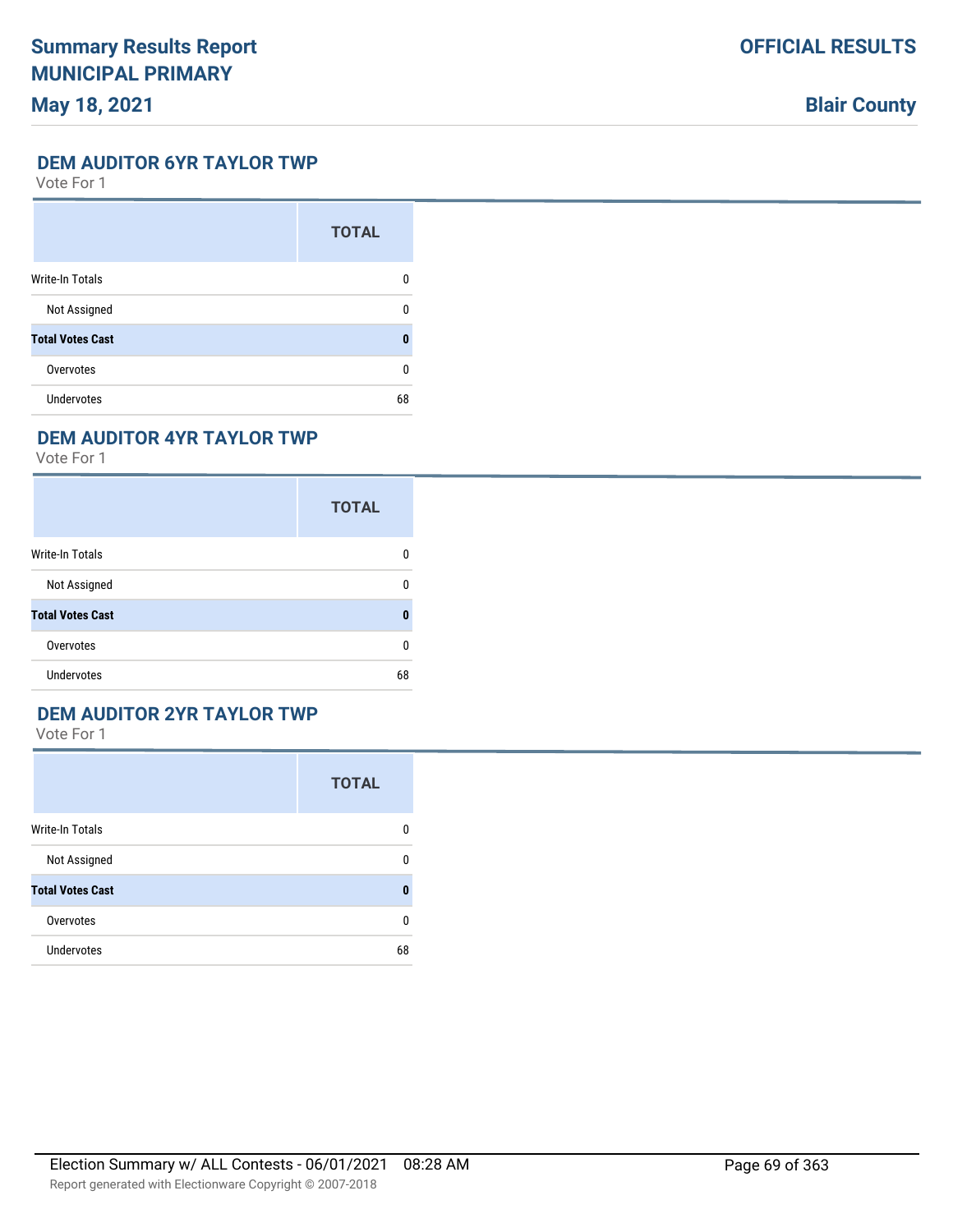# **Blair County**

#### **DEM TAX COLLECTOR TAYLOR TWP**

Vote For 1

|                         | <b>TOTAL</b> |
|-------------------------|--------------|
| Write-In: Joy Heuston   | 5            |
| <b>Write-In Totals</b>  | 5            |
| Not Assigned            | 0            |
| <b>Total Votes Cast</b> | 5            |
| Overvotes               | 0            |
| <b>Undervotes</b>       | 63           |

### **DEM CONSTABLE TAYLOR TWP**

|                         | <b>TOTAL</b> |
|-------------------------|--------------|
| Write-In Totals         | 0            |
| Not Assigned            | 0            |
| <b>Total Votes Cast</b> | 0            |
| Overvotes               | 0            |
| <b>Undervotes</b>       | 68           |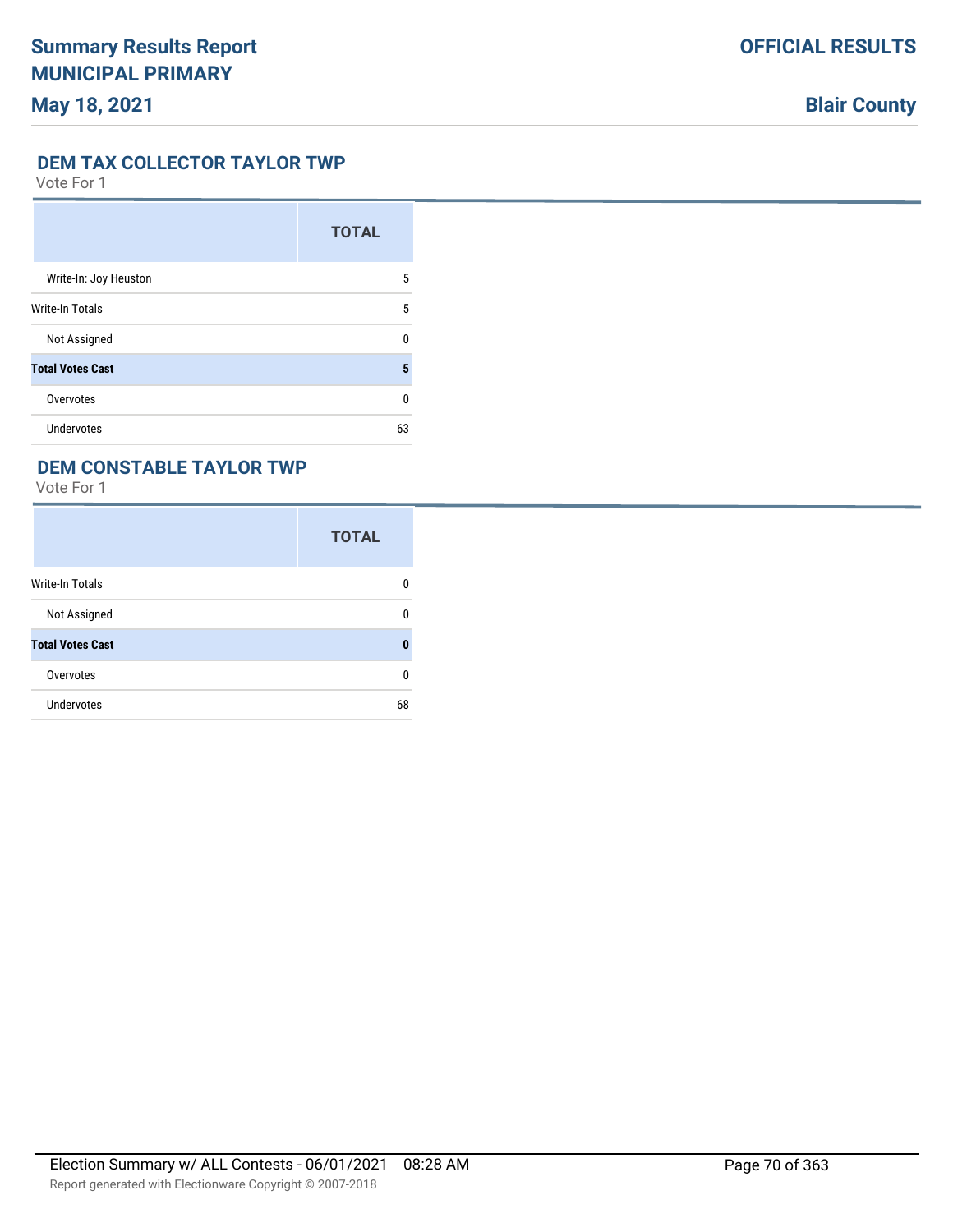**Blair County**

#### **DEM MAYOR TYRONE BOROUGH**

|                                   | <b>TOTAL</b>   |
|-----------------------------------|----------------|
| Write-In: William Latchford       | 50             |
| Write-In: Charlie Mills           | 10             |
| Write-In: Joseph Hosko            | 3              |
| Write-In: Blank                   | $\overline{2}$ |
| Write-In: Bill Latchford          | $\overline{2}$ |
| <b>Write-In: R Cummins McNitt</b> | 1              |
| Write-In: Wendy Grot              | 1              |
| Write-In: Richard Isenberg Jr     | 1              |
| Write-In: Devon Henninger         | 1              |
| Write-In: Calvin Amato            | 1              |
| Write-In: Barry Rhoads            | 1              |
| Write-In: Brian Gardner           | 1              |
| Write-In: Scatter                 | 1              |
| Write-In: James Latchford         | 1              |
| Write-In: Obama                   | 1              |
| Write-In: Dave Less               | 0              |
| <b>Write-In Totals</b>            | 77             |
| Not Assigned                      | 0              |
| <b>Total Votes Cast</b>           | 77             |
| Overvotes                         | 0              |
| Undervotes                        | 129            |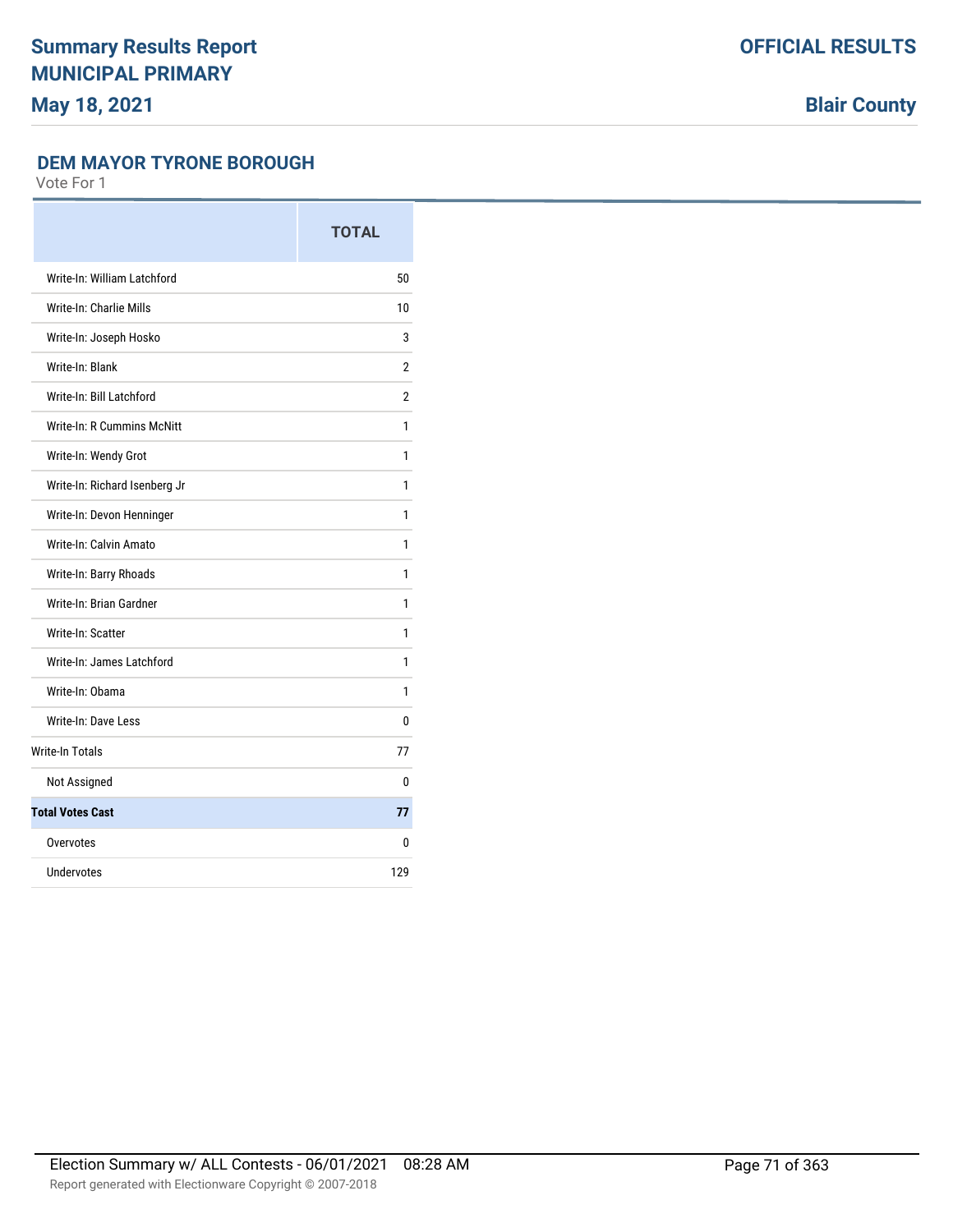**Blair County**

#### **DEM COUNCIL TYRONE BOROUGH**

|                               | <b>TOTAL</b> |
|-------------------------------|--------------|
| <b>TAMMY M WILLS</b>          | 158          |
| KIMBERLY CAPENOS              | 119          |
| LAVENDER CAPENOS-PAOLUCCI     | 117          |
| Write-In: Rob Poust           | 15           |
| Write-In: David Snyder        | 14           |
| Write-In: Sarah Dane          | 13           |
| Write-In: Devon Henninger     | 8            |
| Write-In: Sara Jane Miller    | 4            |
| Write-In: Blank               | 3            |
| Write-In: Homer Kann          | 2            |
| Write-In: Andy Ellenberger    | 1            |
| Write-In: Aimee Stem          | 1            |
| Write-In: William Krobst      | 1            |
| Write-In: Heather Wiser       | 1            |
| Write-In: Ron Saylers         | 1            |
| Write-In: Shelly Parker Haupt | 1            |
| <b>Write-In Totals</b>        | 65           |
| Not Assigned                  | 0            |
| <b>Total Votes Cast</b>       | 459          |
| Overvotes                     | 3            |
| <b>Undervotes</b>             | 156          |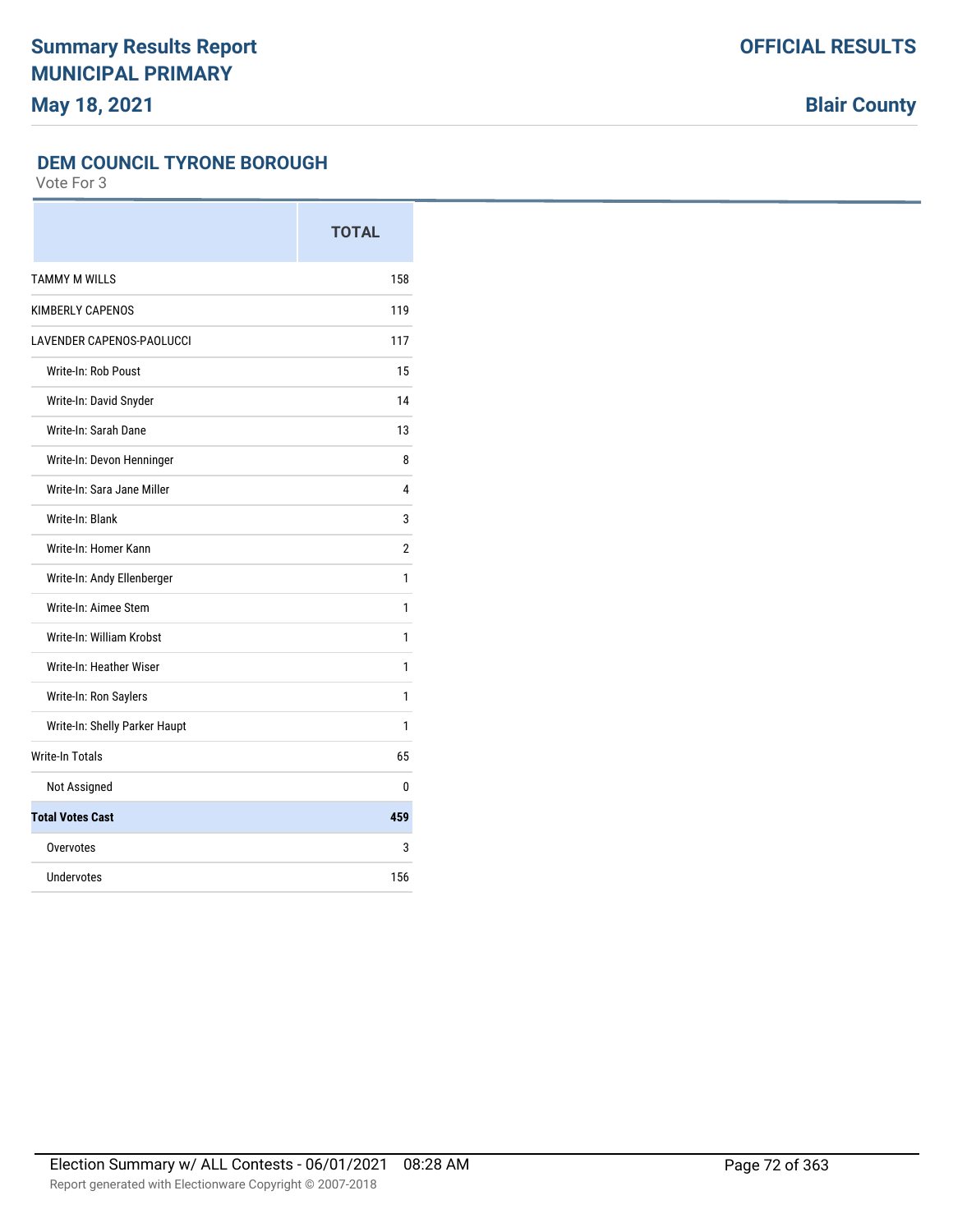**OFFICIAL RESULTS**

#### **DEM CONSTABLE TYRONE BOROUGH**

Vote For 1

|                         | <b>TOTAL</b> |
|-------------------------|--------------|
| Write-In: Charles Mills | 7            |
| Write-In: Blank         | 7            |
| Write-In: Obama         | 1            |
| Write-In: Scatter       | 1            |
| Write-In: Calvin Amato  | 1            |
| Write-In: John Miles    | 1            |
| Write-In: Wendy Grot    | 1            |
| Write-In: Jef Sprankle  | 1            |
| <b>Write-In Totals</b>  | 20           |
| Not Assigned            | 0            |
| <b>Total Votes Cast</b> | 20           |
| Overvotes               | 0            |
| Undervotes              | 186          |

# **DEM SUPERVISOR TYRONE TWP**

Vote For 1

|                            | <b>TOTAL</b>   |
|----------------------------|----------------|
| Write-In: Andy Ellenberger | 1              |
| Write-In: Jerry Snetler    | 1              |
| Write-In Totals            | $\overline{2}$ |
| Not Assigned               | 0              |
| <b>Total Votes Cast</b>    | $\mathbf 2$    |
| Overvotes                  | 0              |
| Undervotes                 | 45             |

**Blair County**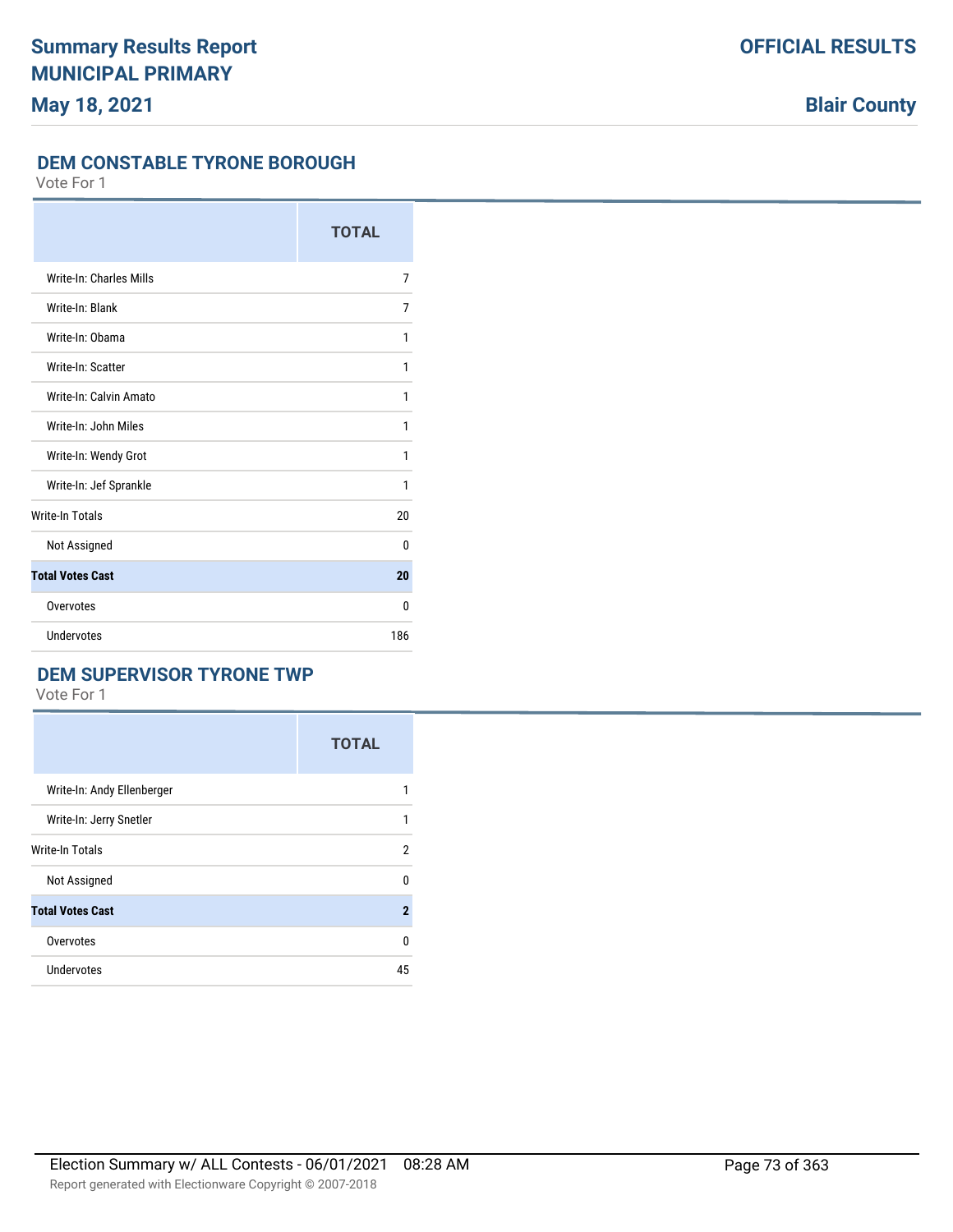# **May 18, 2021**

# **Blair County**

#### **DEM AUDITOR 6YR TYRONE TWP**

Vote For 1

|                          | <b>TOTAL</b> |
|--------------------------|--------------|
| Write-In: Cummnis McNitt |              |
| <b>Write-In Totals</b>   |              |
| Not Assigned             | n            |
| <b>Total Votes Cast</b>  |              |
| Overvotes                | n            |
| Undervotes               | 46           |

## **DEM AUDITOR 2YR TYRONE TWP**

Vote For 1

|                          | <b>TOTAL</b> |
|--------------------------|--------------|
| Write-In: Cummins McNitt |              |
| <b>Write-In Totals</b>   |              |
| Not Assigned             | U            |
| <b>Total Votes Cast</b>  |              |
| Overvotes                | U            |
| Undervotes               | 46           |

# **DEM TAX COLLECTOR TYRONE TWP**

|                          | <b>TOTAL</b> |
|--------------------------|--------------|
| Write-In: John Bollinger | 1            |
| <b>Write-In Totals</b>   | 1            |
| Not Assigned             | 0            |
| <b>Total Votes Cast</b>  | 1            |
| Overvotes                | 0            |
| Undervotes               | 46           |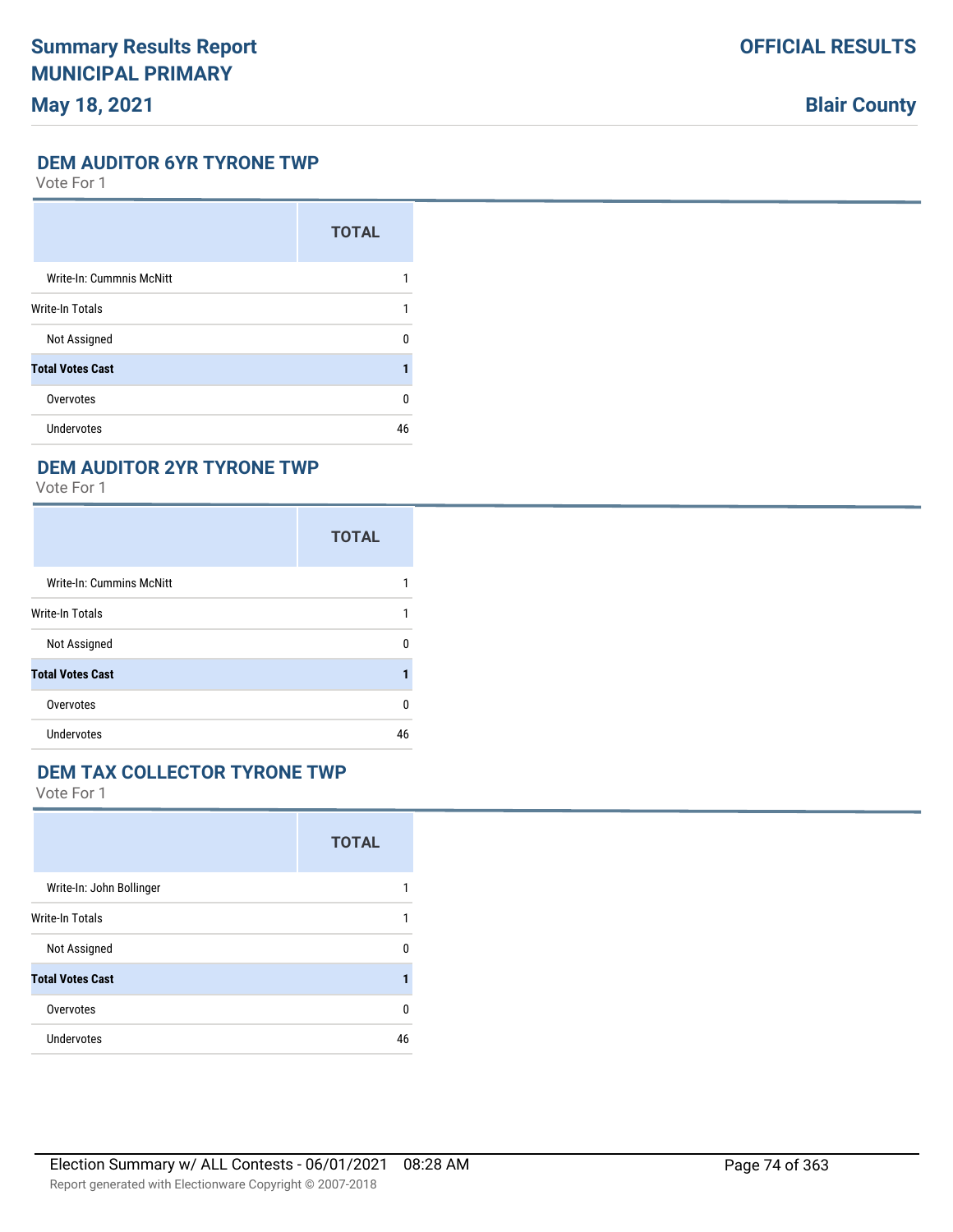# **May 18, 2021**

# **Blair County**

## **DEM CONSTABLE TYRONE TWP**

Vote For 1

|                         | <b>TOTAL</b> |
|-------------------------|--------------|
| <b>Write-In Totals</b>  |              |
| Not Assigned            | n            |
| <b>Total Votes Cast</b> | O            |
| Overvotes               | ŋ            |
| <b>Undervotes</b>       | 47           |

### **DEM MAYOR WILLIAMSBURG BOROUGH**

|                          | <b>TOTAL</b> |
|--------------------------|--------------|
| Write-In: Ted Hyle       | 3            |
| Write-In: Ron Williams   | 1            |
| Write-In: Mark Loose     | 1            |
| Write-In: Rusty Aurandt  | 1            |
| Write-In: Tyrel Merritts | 1            |
| Write-In Totals          | 7            |
| Not Assigned             | U            |
| <b>Total Votes Cast</b>  | 7            |
| Overvotes                | 0            |
| <b>Undervotes</b>        | 39           |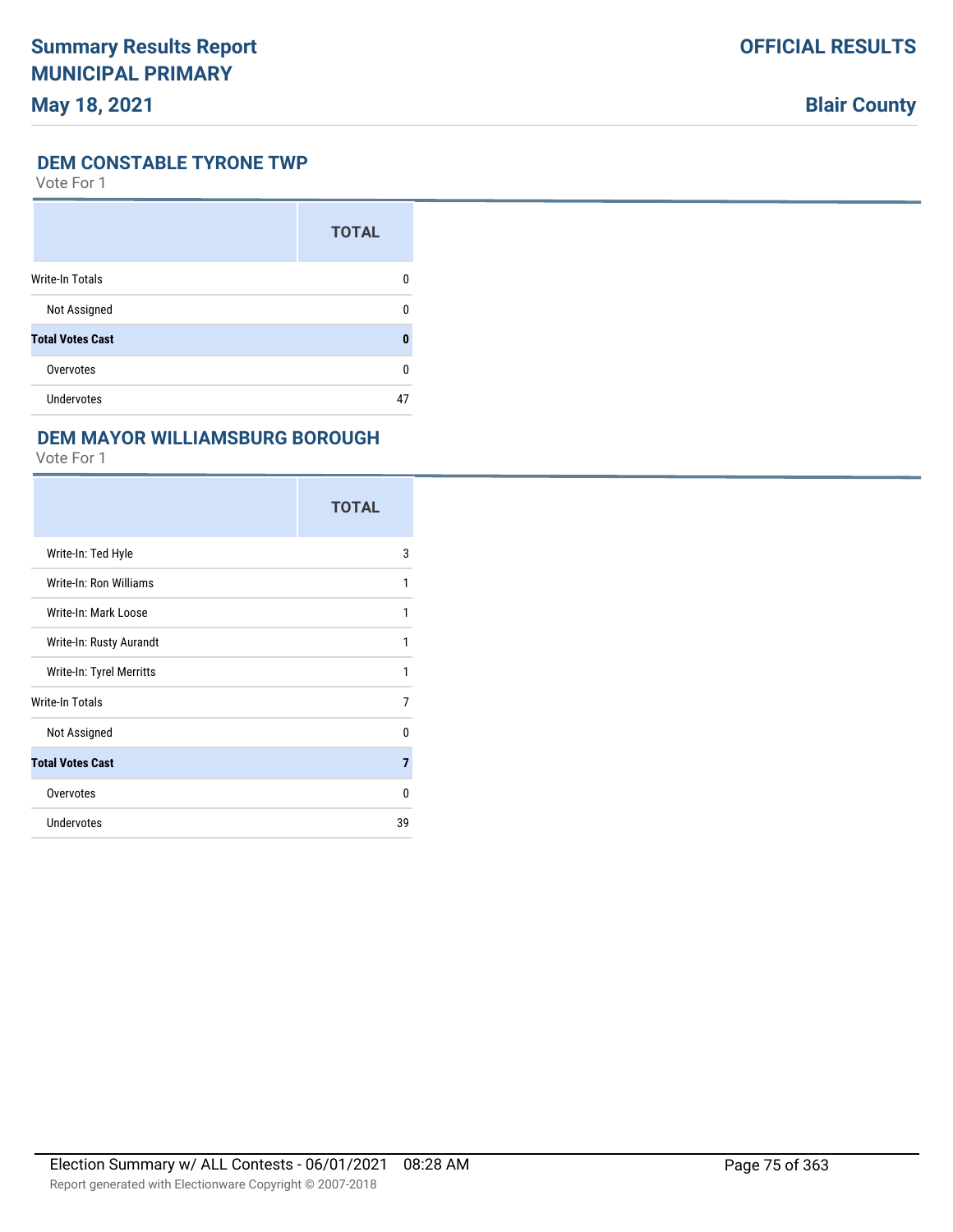## **DEM COUNCIL 4YR WILLIAMSBURG BOROUGH**

Vote For 4

|                            | <b>TOTAL</b> |
|----------------------------|--------------|
| <b>JONATHAN M DETWILER</b> | 31           |
| Write-In: Scatter          | 4            |
| Write-In: Bruce Hamilton   | 2            |
| Write-In: Paula Hamilton   | 2            |
| Write-In: Emily Loose      | 1            |
| Write-In: Jane Aurandt     | 1            |
| Write-In: Ron Williams     | 1            |
| <b>Write-In Totals</b>     | 11           |
| Not Assigned               | $\Omega$     |
| <b>Total Votes Cast</b>    | 42           |
| Overvotes                  | U            |
| Undervotes                 | 142          |

# **DEM COUNCIL 2YR WILLIAMSBURG BOROUGH**

|                           | <b>TOTAL</b> |
|---------------------------|--------------|
| Write-In: Dennis Hammel   | 1            |
| Write-In: Joseph White    | 1            |
| Write-In: William Hoffner | 1            |
| Write-In Totals           | 3            |
| Not Assigned              | U            |
| <b>Total Votes Cast</b>   | 3            |
| Overvotes                 | $\Omega$     |
| <b>Undervotes</b>         | 43           |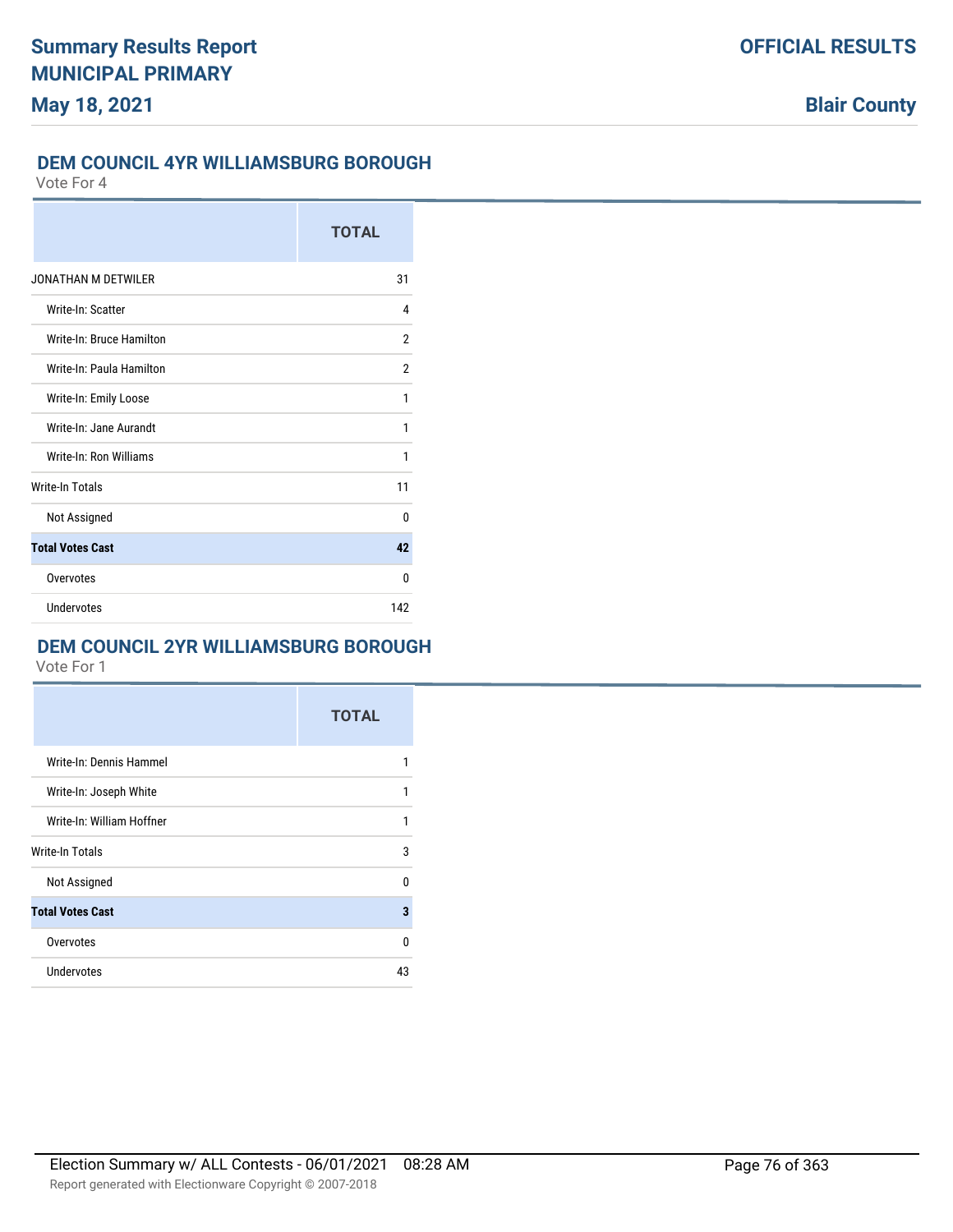### **DEM AUDITOR 6YR WILLIAMSBURG BOROUGH**

Vote For 1

|                         | <b>TOTAL</b> |
|-------------------------|--------------|
| Write-In: Tyrel Merrits |              |
| Write-In: Blank         | 1            |
| Write-In Totals         | 2            |
| Not Assigned            | n            |
| <b>Total Votes Cast</b> | $\mathbf 2$  |
| Overvotes               | 0            |
| Undervotes              |              |

### **DEM AUDITOR 4YR WILLIAMSBURG BOROUGH**

Vote For 1

|                         | <b>TOTAL</b> |
|-------------------------|--------------|
| Write-In: Blank         |              |
| Write-In: Tim Tate      | 1            |
| Write-In Totals         | 2            |
| Not Assigned            | n            |
| <b>Total Votes Cast</b> | $\mathbf 2$  |
| Overvotes               | U            |
| Undervotes              |              |

### **DEM AUDITOR 2YR WILLIAMSBURG BOROUGH**

|                         | <b>TOTAL</b> |
|-------------------------|--------------|
| Write-In: Tyrel Merrits |              |
| <b>Write-In Totals</b>  |              |
| Not Assigned            | U            |
| <b>Total Votes Cast</b> |              |
| Overvotes               | U            |
| Undervotes              | 45           |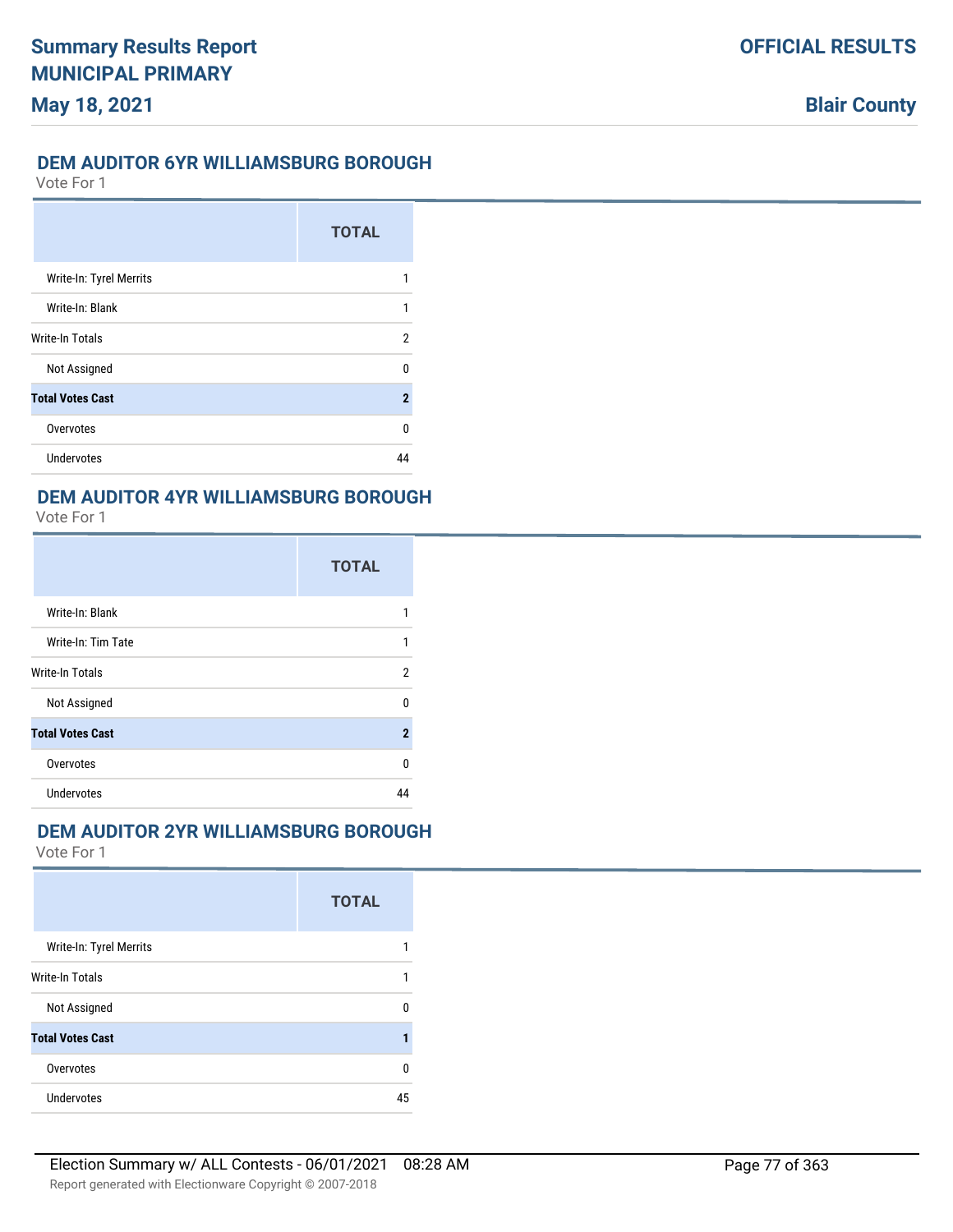# **DEM TAX COLLECTOR WILLIAMSBURG BOROUGH**

Vote For 1

|                         | <b>TOTAL</b> |
|-------------------------|--------------|
| Write-In: Dave Myers    | 3            |
| Write-In: Judy Ward     |              |
| <b>Write-In Totals</b>  | 4            |
| Not Assigned            | U            |
| <b>Total Votes Cast</b> | 4            |
| Overvotes               | 0            |
| <b>Undervotes</b>       | 42           |

## **DEM CONSTABLE WILLIAMSBURG BOROUGH**

Vote For 1

|                         | <b>TOTAL</b> |
|-------------------------|--------------|
| Write-In: Tyrel Merrits |              |
| Write-In Totals         |              |
| Not Assigned            | U            |
| <b>Total Votes Cast</b> |              |
| Overvotes               | U            |
| <b>Undervotes</b>       | 45           |

#### **DEM SUPERVISOR WOODBURY TWP**

|                         | <b>TOTAL</b> |
|-------------------------|--------------|
| Write-In: Blank         |              |
| Write-In Totals         | 1            |
| Not Assigned            | n            |
| <b>Total Votes Cast</b> |              |
| Overvotes               | n            |
| <b>Undervotes</b>       | 38           |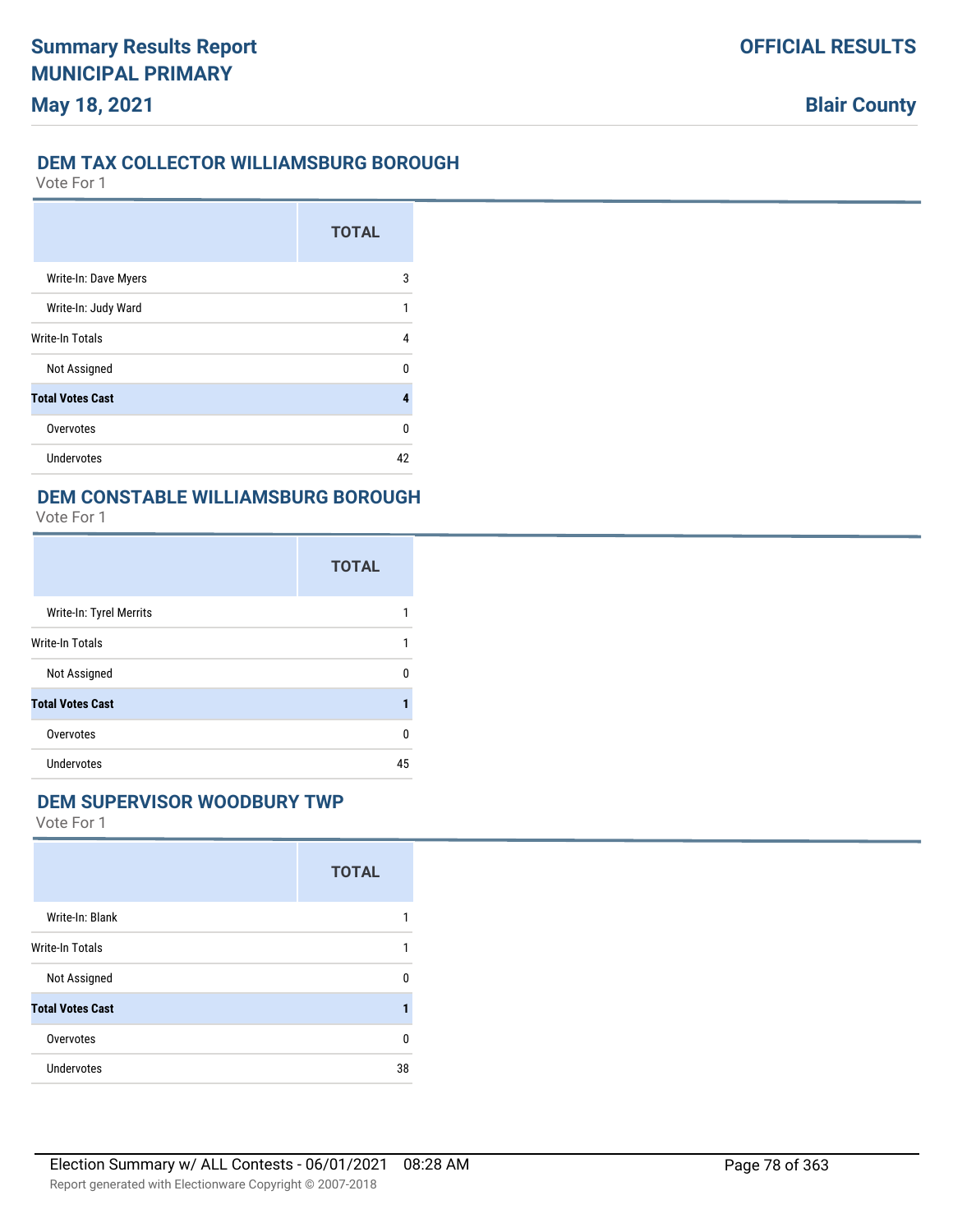# **May 18, 2021**

**Blair County**

#### **DEM AUDITOR 6YR WOODBURY TWP**

Vote For 1

|                         | <b>TOTAL</b> |
|-------------------------|--------------|
| Write-In: Blank         |              |
| <b>Write-In Totals</b>  | 1            |
| Not Assigned            | U            |
| <b>Total Votes Cast</b> |              |
| Overvotes               | 0            |
| <b>Undervotes</b>       | 38           |

### **DEM AUDITOR 4YR WOODBURY TWP**

Vote For 1

|                         | <b>TOTAL</b> |
|-------------------------|--------------|
| Write-In: Blank         |              |
| <b>Write-In Totals</b>  |              |
| Not Assigned            | n            |
| <b>Total Votes Cast</b> |              |
| Overvotes               | n            |
| <b>Undervotes</b>       | 38           |

# **DEM TAX COLLECTOR WOODBURY TWP**

|                         | <b>TOTAL</b> |
|-------------------------|--------------|
| Write-In: Blank         |              |
| <b>Write-In Totals</b>  |              |
| Not Assigned            | $\Omega$     |
| <b>Total Votes Cast</b> | 1            |
| Overvotes               | 0            |
| <b>Undervotes</b>       | 38           |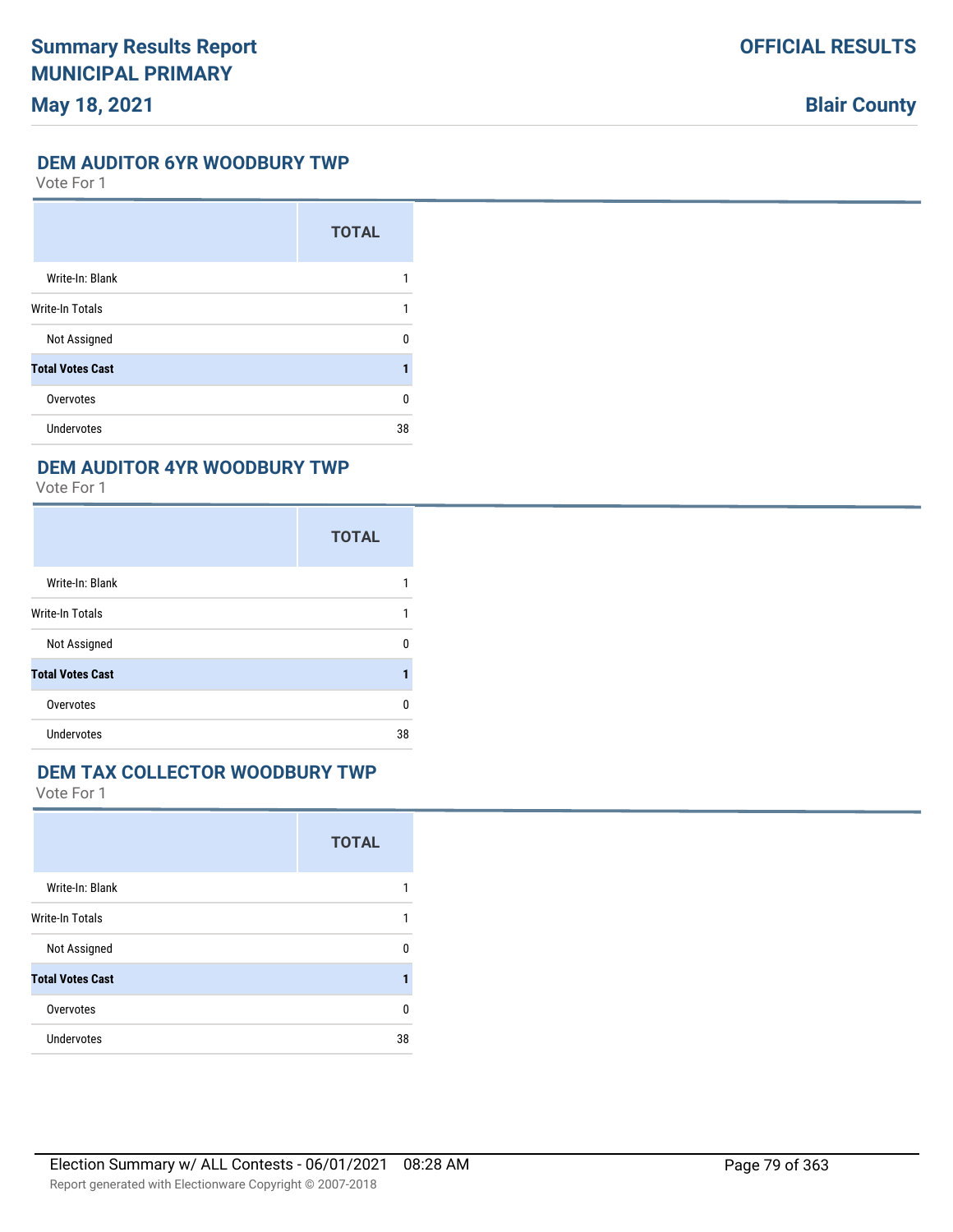#### **DEM CONSTABLE WOODBURY TWP**

|                         | <b>TOTAL</b> |
|-------------------------|--------------|
| Write-In: Blank         |              |
| <b>Write-In Totals</b>  |              |
| Not Assigned            | n            |
| <b>Total Votes Cast</b> |              |
| Overvotes               | 0            |
| Undervotes              | 38           |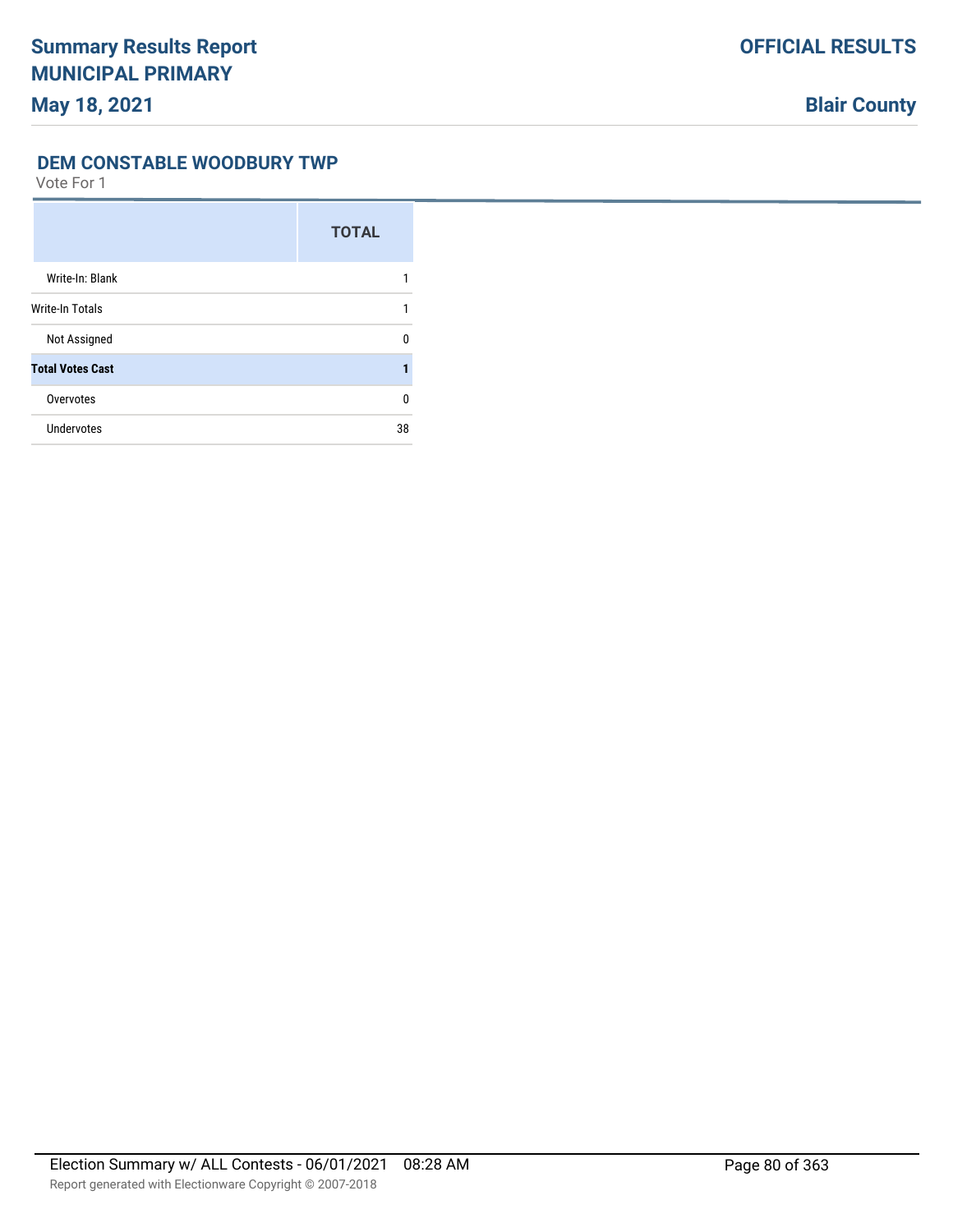# **DEM SCHOOL DIRECTOR ALTOONA AREA**

|                              | <b>TOTAL</b> |
|------------------------------|--------------|
| <b>VAL MIGNOGNA</b>          | 1,353        |
| <b>DAVID E FRANCIS</b>       | 1,232        |
| TINA JOHNSTON                | 1,156        |
| <b>STEPHANIE MCGINNIS</b>    | 1,115        |
| <b>KELLY IRWIN ADAMS</b>     | 1,114        |
| <b>RICK HOOVER</b>           | 1,065        |
| <b>KYLIE CIVIELLO-LYNCH</b>  | 562          |
| JEFFREY J LANE               | 536          |
| <b>MICHAEL MILLER</b>        | 502          |
| Write-In: John Donley        | 5            |
| Write-In: Michael Coon       | 4            |
| Write-In: Ed Kruez           | 3            |
| Write-In: Scatter            | 2            |
| Write-In: Blank              | 2            |
| Write-In: Michael Miller     | 2            |
| Write-In: Mike Eonard        | 1            |
| Write-In: Bridget Gieslman   | 1            |
| Write-In: D. Kelly           | 1            |
| Write-In: Darius Morgan      | 1            |
| Write-In: Josual Abono       | 1            |
| Write-In: Jason Gardner      | 1            |
| Write-In: Stephanie McGinnis | 1            |
| Write-In: Shane Irwin        | 1            |
| Write-In: Ron Beatty         | 1            |
| Write-In: Erich Stoehr       | 1            |
| Write-In: David Mollica      | 1            |
| Write-In: Sarah Steinbugl    | 1            |
| Write-In: Jordan Rhone       | 1            |
| Write-In: Kelly Adams        | 1            |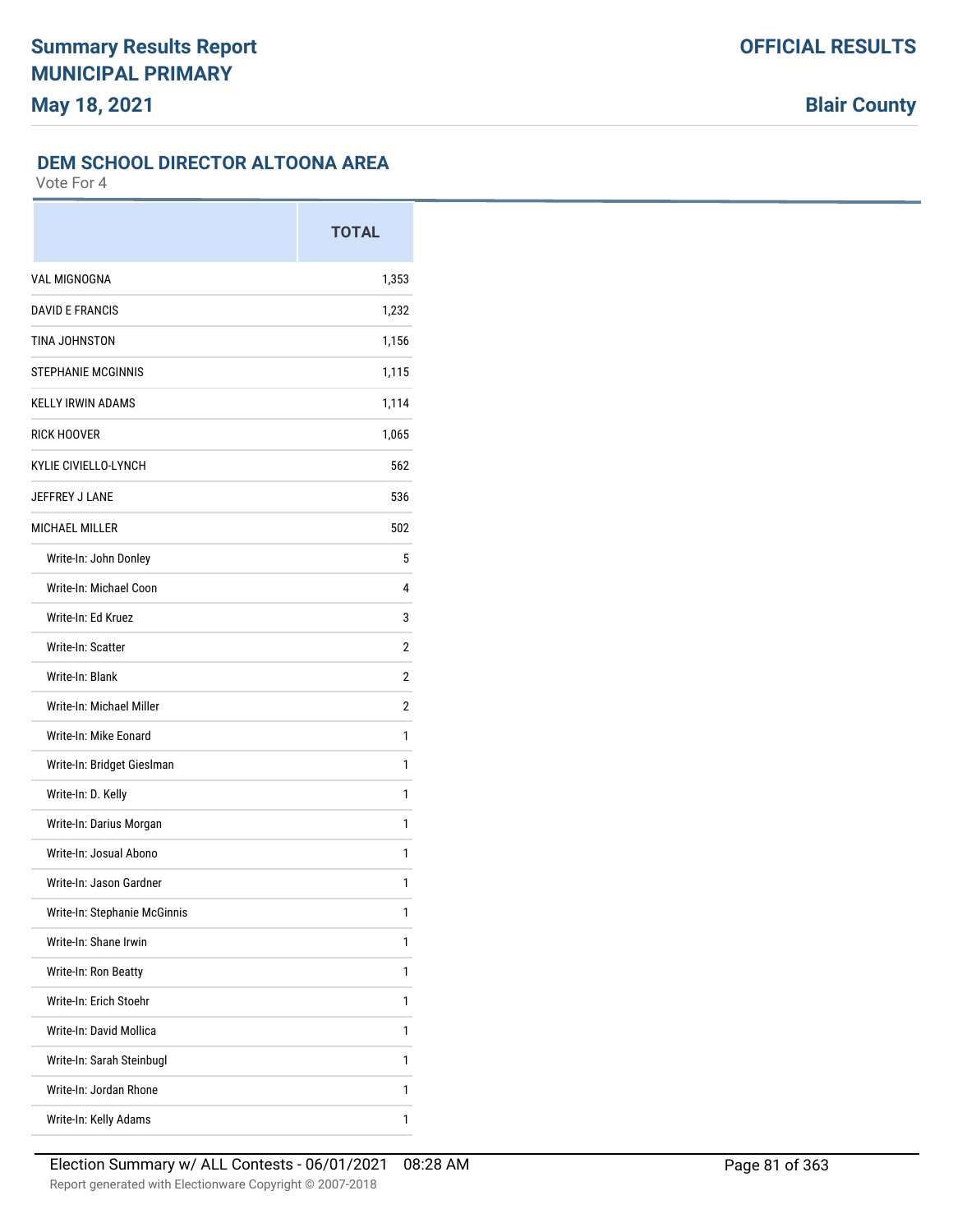## **DEM SCHOOL DIRECTOR ALTOONA AREA**

|                                | <b>TOTAL</b> |
|--------------------------------|--------------|
| Write-In: Joe Eckels           | 1            |
| Write-In: Mike Kuhn            | 1            |
| Write-In: Kylie Civiello-Lynch | 1            |
| Write-In: Barry Wright         | 1            |
| Write-In: Terry Figart         | 1            |
| Write-In: Robert Jones         | 1            |
| Write-In: Tina Johnston        | 1            |
| Write-In: Donald Brennan III   | 1            |
| Write-In: William Lightenour   | 1            |
| Write-In: Bridget Jackson      | 1            |
| Write-In: Jason Downs          | 1            |
| Write-In: Travis Homan         | 0            |
| <b>Write-In Totals</b>         | 43           |
| Not Assigned                   | 0            |
| <b>Total Votes Cast</b>        | 8,678        |
| Overvotes                      | 28           |
| Undervotes                     | 1,942        |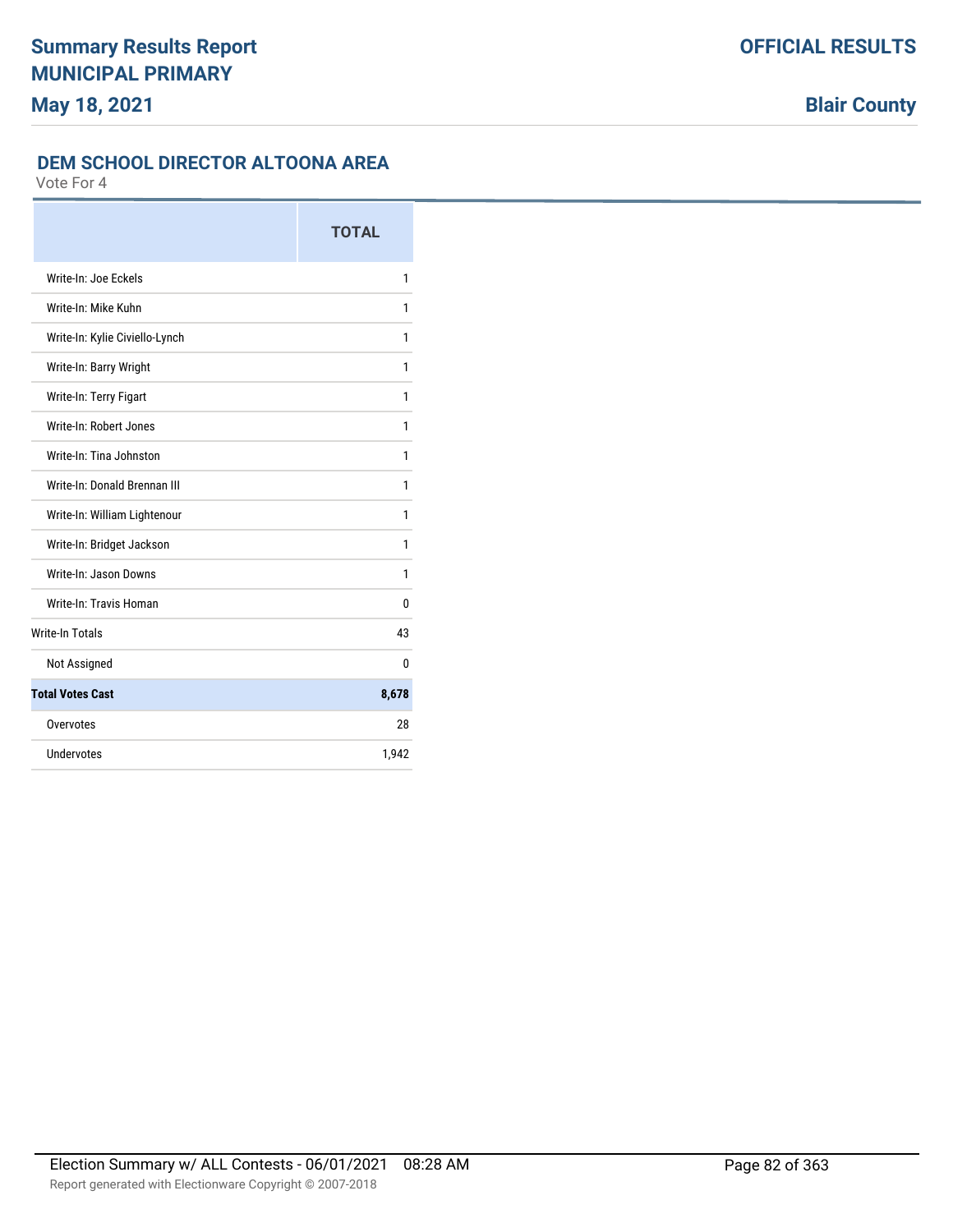# **DEM SCHOOL DIRECTOR BELLWOOD ANTIS**

|                            | <b>TOTAL</b>   |
|----------------------------|----------------|
| THOMAS HAMMOND             | 228            |
| Write-In: Seth Sager       | 6              |
| Write-In: Tim Mallon       | 4              |
| Write-In: Bob Fisher       | $\overline{2}$ |
| Write-In: John Donley      | 1              |
| Write-In: Thomas Martin    | 1              |
| Write-In: Brian Miller     | 1              |
| Write-In: Chester Caldwell | 1              |
| Write-In: Kris Laird       | 1              |
| Write-In: Jeff Alley       | 1              |
| Write-In: Michael Kenawell | 1              |
| Write-In: Amanda Adams     | 1              |
| Write-In: Mary Jo Lombardo | 1              |
| Write-In: Thomas Hammond   | 1              |
| Write-In: Blank            | 1              |
| Write-In: Scatter 1        | 0              |
| Write-In: Scatter 2        | 0              |
| Write-In: Scatter 3        | 0              |
| Write-In: Democrat         | 0              |
| Write-In: Scatter          | 0              |
| <b>Write-In Totals</b>     | 23             |
| Not Assigned               | 0              |
| <b>Total Votes Cast</b>    | 251            |
| Overvotes                  | 0              |
| Undervotes                 | 1,005          |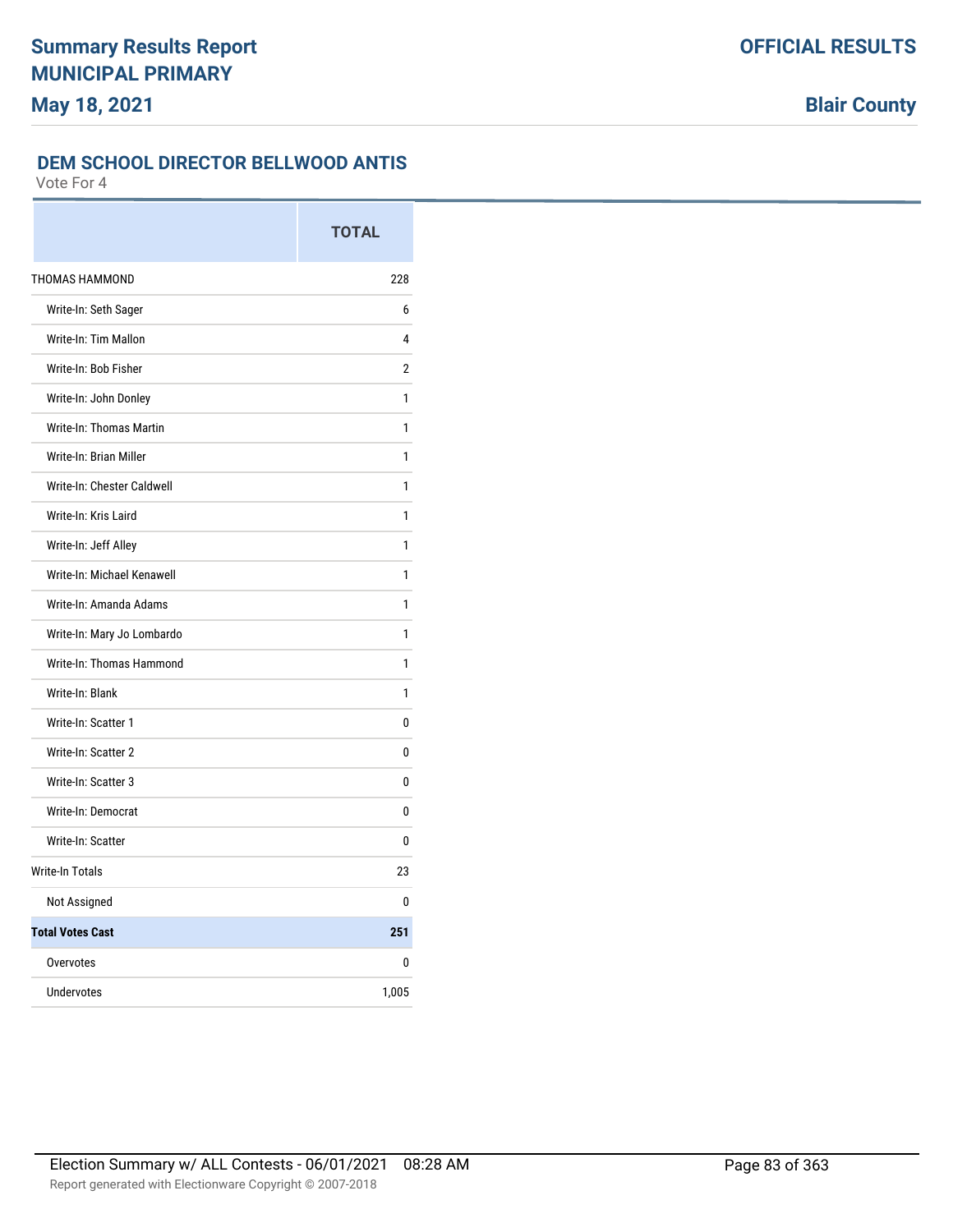### **DEM SCHOOL DIRECTOR CLAYSBURG-KIMMEL 1**

Vote For 1

|                         | <b>TOTAL</b> |
|-------------------------|--------------|
| Write-In: Steve Oakes   |              |
| Write-In: Trina Miller  |              |
| <b>Write-In Totals</b>  | 2            |
| Not Assigned            | U            |
| <b>Total Votes Cast</b> | 2            |
| Overvotes               | U            |
| <b>Undervotes</b>       | 37           |

## **DEM SCHOOL DIRECTOR CLAYSBURG-KIMMEL 2**

|                         | <b>TOTAL</b> |
|-------------------------|--------------|
| <b>JEREMY KNOTT</b>     | 52           |
| Write-In: Mona Eckley   |              |
| <b>Write-In Totals</b>  | 1            |
| Not Assigned            | U            |
| <b>Total Votes Cast</b> | 53           |
| Overvotes               | U            |
| Undervotes              | 99           |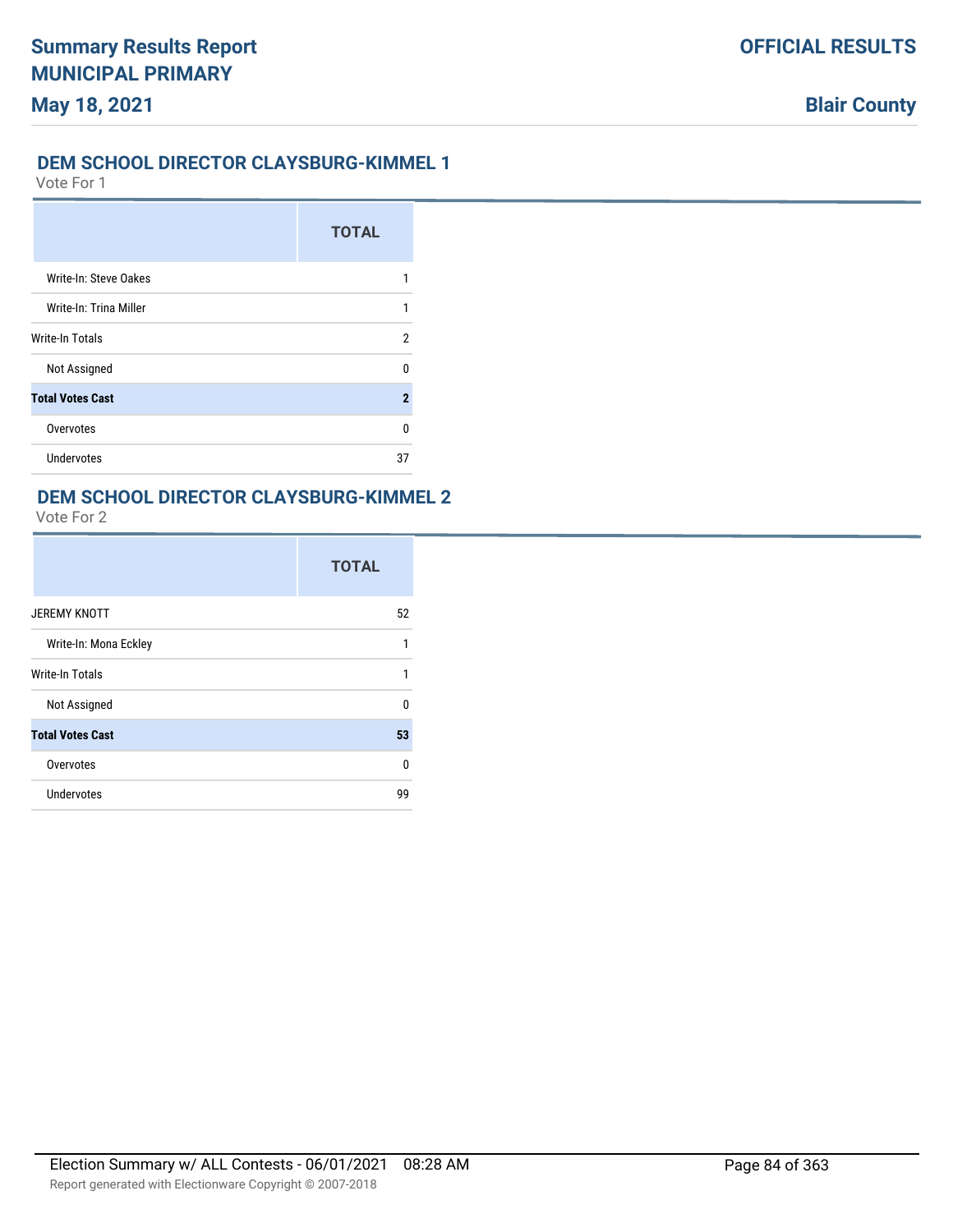### **DEM SCHOOL DIRECTOR HOLLIDAYSBURG AREA**

|                                 | <b>TOTAL</b> |
|---------------------------------|--------------|
| <b>SCOTT S BRENNEMAN</b>        | 1,046        |
| RONALD P SOMMER                 | 903          |
| <b>CHRISTOPHER R GARMAN</b>     | 827          |
| JENNIFER COSTANZA               | 474          |
| <b>CARMEN B BILEK</b>           | 390          |
| <b>JONATHAN F GRIER</b>         | 346          |
| <b>RICHARD LATKER</b>           | 213          |
| Write-In: Eric Eminhizer        | 6            |
| Write-In: Blank                 | 3            |
| Write-In: Richard Gallagher     | 2            |
| Write-In: William Padamonsky II | 2            |
| Write-In: Ronald Sommer         | 2            |
| Write-In: Kathy Richedson       | 1            |
| Write-In: Casey Dodson          | 1            |
| Write-In: Kirk Dodson           | 1            |
| Write-In: Maureen Dodson        | 1            |
| Write-In: Kyle Dodson           | 1            |
| Write-In: Tom McCaffrey         | 1            |
| Write-In: Paul Gallagher        | 1            |
| Write-In: Cory Hartman          | 1            |
| Write-In: Doug Stephens         | 1            |
| Write-In: Eric Daum             | 1            |
| Write-In: Marissa Stickles      | 1            |
| Write-In: Jenn Weyant           | 1            |
| Write-In: Steve Albright        | 1            |
| Write-In: Joe Harteis           | 1            |
| Write-In: Robin Patton          | 1            |
| Write-In: Keri Salyards         | 1            |
| Write-In: Joy Davis             | 1            |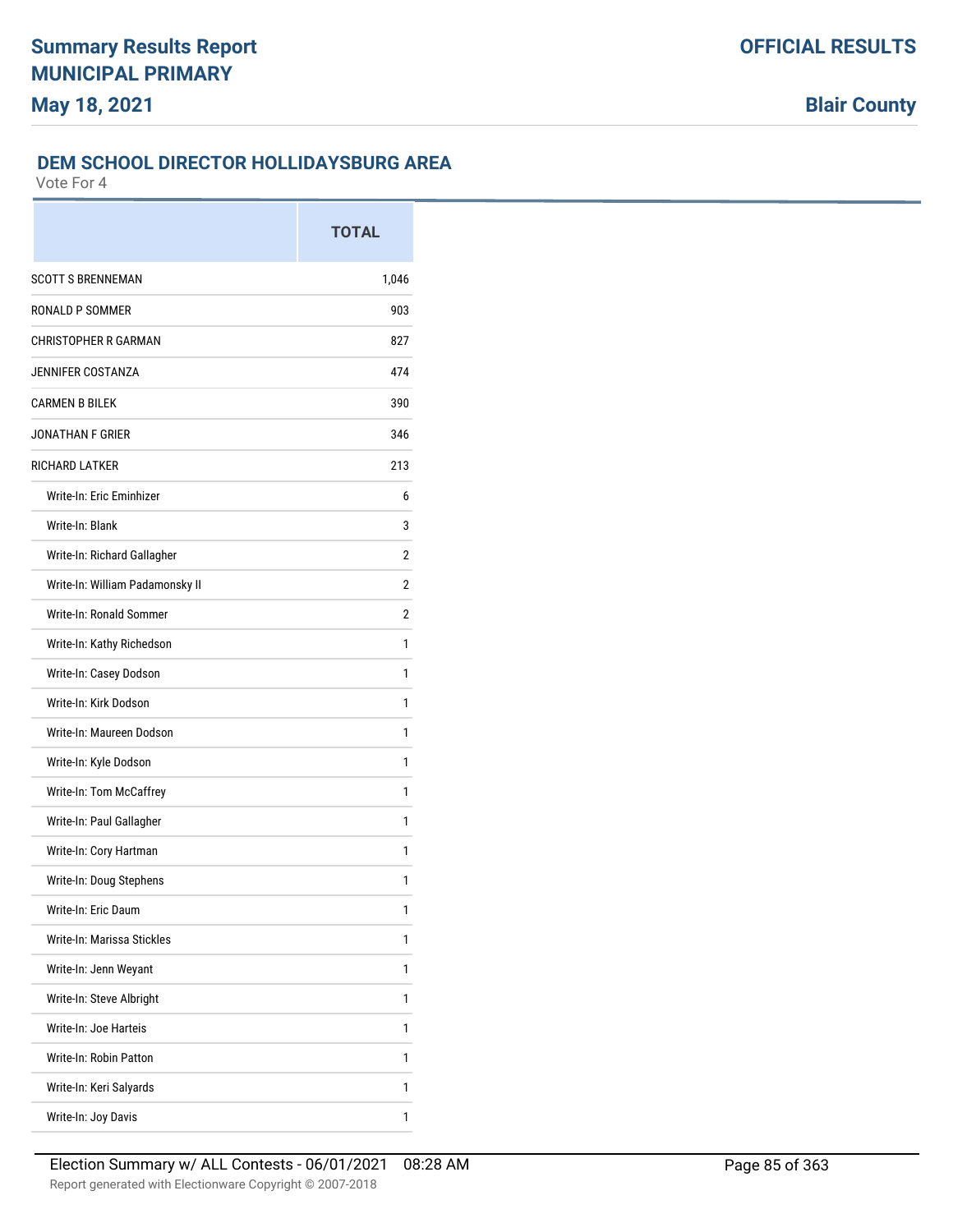## **DEM SCHOOL DIRECTOR HOLLIDAYSBURG AREA**

|                           | <b>TOTAL</b> |
|---------------------------|--------------|
| Write-In: James Huff III  | 1            |
| Write-In: Billie Haines   | 1            |
| Write-In: Joanne Delozier | 1            |
| Write-In: Sean Burke      | 1            |
| Write-In: Sheryl Imler    | 1            |
| Write-In: Earl Weaver     | 1            |
| Write-In: Carmen Bilek    | 1            |
| Write-In: Joe Dodson      | 1            |
| <b>Write-In Totals</b>    | 40           |
| Not Assigned              | 0            |
| <b>Total Votes Cast</b>   | 4,239        |
| Overvotes                 | 16           |
| Undervotes                | 1,565        |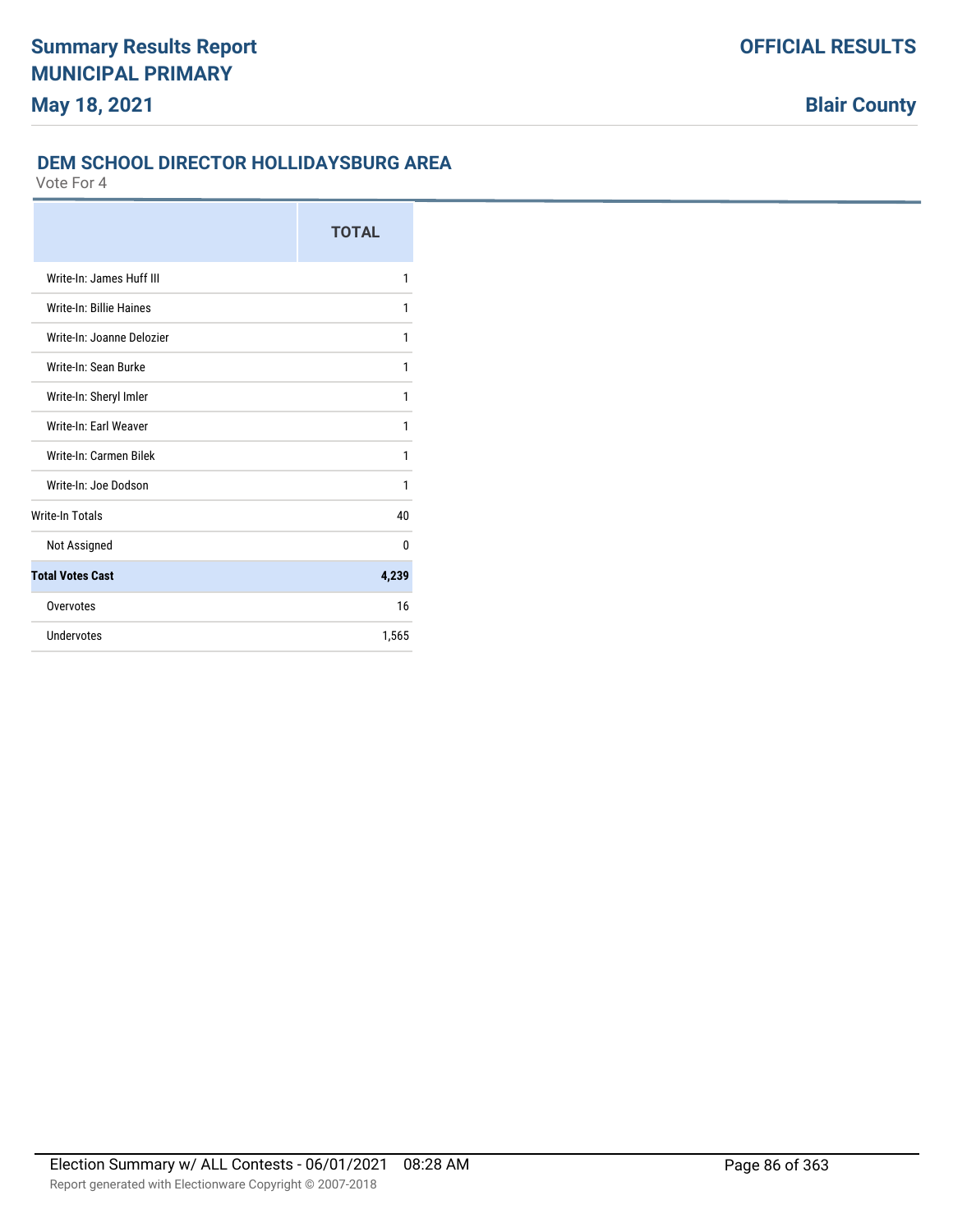### **DEM SCHOOL DIRECTOR 4YR SPRING COVE**

|                             | <b>TOTAL</b> |
|-----------------------------|--------------|
| AMY ACKER-KNISELY           | 305          |
| LINDA KAY SMITH             | 270          |
| JOHN R BIDDLE               | 266          |
| Write-In: Chuck Gojmerac    | 9            |
| Write-In: Randy Lafferty    | 6            |
| Write-In: Lynnae Krehl      | 2            |
| Write-In: Jason Clever      | 1            |
| Write-In: Blank             | 1            |
| Write-In: Jerry Green       | 1            |
| Write-In: Terri Feather     | 1            |
| Write-In: Ronald Sommer     | 1            |
| Write-In: Carlton Blanchard | 1            |
| Write-In: Debra McGraw      | 1            |
| Write-In: Paul Rhule        | 1            |
| Write-In: Chuck Kensinger   | 1            |
| <b>Write-In Totals</b>      | 26           |
| Not Assigned                | 0            |
| <b>Total Votes Cast</b>     | 867          |
| Overvotes                   | 0            |
| Undervotes                  | 709          |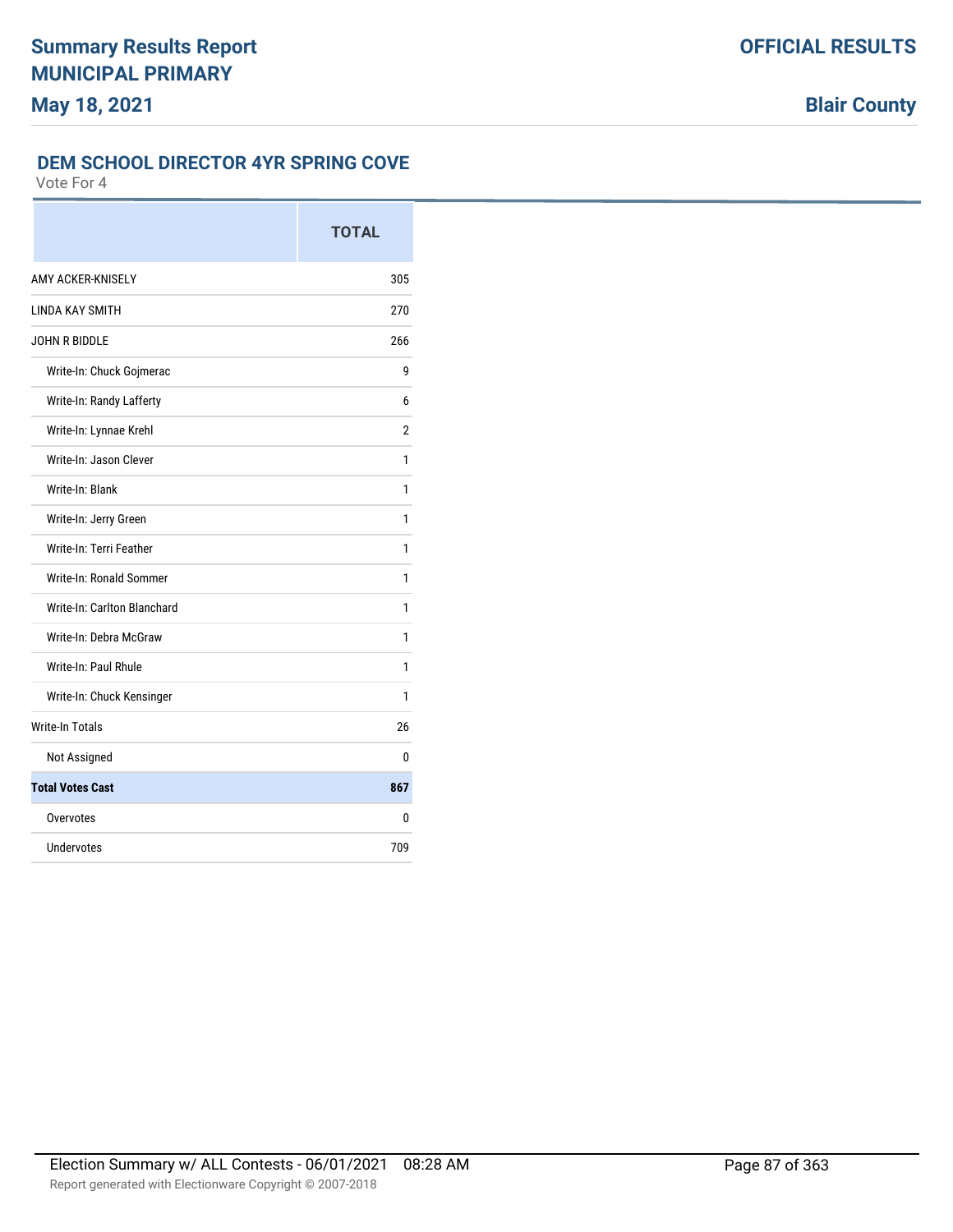## **DEM SCHOOL DIRECTOR 2YR SPRING COVE**

|                              | <b>TOTAL</b>   |
|------------------------------|----------------|
| Write-In: Randy Lafferty     | 10             |
| Write-In: Chuck Gojmerac     | 5              |
| Write-In: John Biddle        | $\overline{2}$ |
| Write-In: Aler Kinsley       | 1              |
| Write-In: Patricia Defibaugh | 1              |
| Write-In: Scatter            | 1              |
| Write-In: Derek Brown        | 1              |
| Write-In: Jerry Green        | 1              |
| Write-In: Chuck Kensinger    | 1              |
| <b>Write-In Totals</b>       | 23             |
| Not Assigned                 | $\Omega$       |
| <b>Total Votes Cast</b>      | 23             |
| Overvotes                    | 0              |
| Undervotes                   | 371            |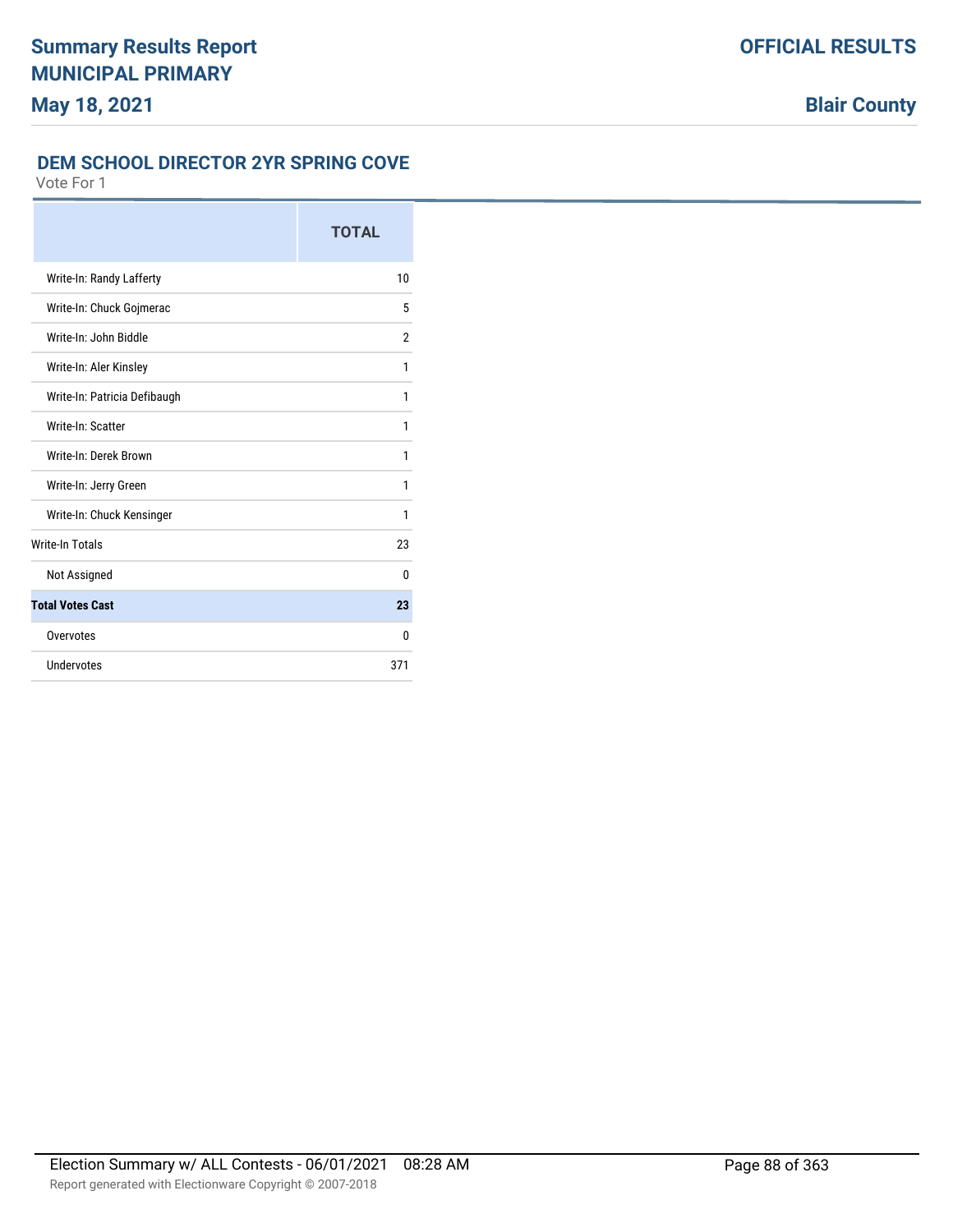### **DEM SCHOOL DIRECTOR TYRONE AREA**

|                               | <b>TOTAL</b> |
|-------------------------------|--------------|
| <b>ROSE A BLACK</b>           | 251          |
| <b>GUNTER VOLDERS</b>         | 214          |
| <b>KRISTAN WYLAND</b>         | 194          |
| Write-In: Kris Laird          | 57           |
| Write-In: Matthew Germino     | 35           |
| Write-In: Blank               | 3            |
| Write-In: David Allen Crange  | 2            |
| Write-In: Aimee Stem          | 1            |
| Write-In: Obama               | 1            |
| Write-In: James Butler        | 1            |
| Write-In: Barr                | 1            |
| Write-In: Marie Makdaer       | 1            |
| Write-In: Scatter             | 1            |
| Write-In: Scatter 1           | 1            |
| Write-In: Brian Bressler      | 1            |
| Write-In: Sass Martinez       | 1            |
| Write-In: Christopher Elder   | 1            |
| Write-In: David Allen Cronble | 0            |
| Write-In: Blaink              | 0            |
| <b>Write-In Totals</b>        | 107          |
| Not Assigned                  | 0            |
| <b>Total Votes Cast</b>       | 766          |
| Overvotes                     | 0            |
| Undervotes                    | 578          |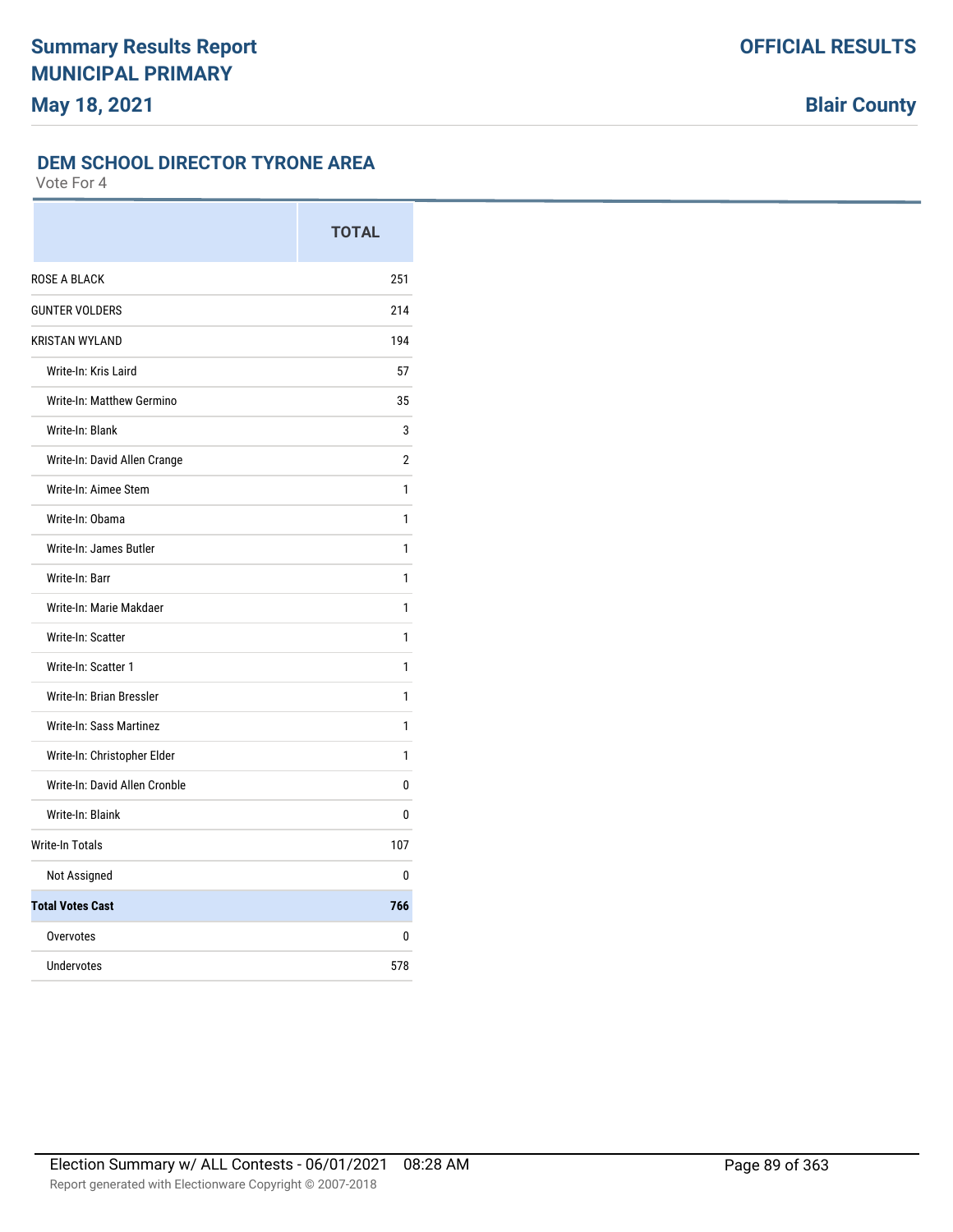### **DEM SCHOOL DIRECTOR WILLIAMSBURG COMMUNITY 1**

Vote For 2

|                           | <b>TOTAL</b> |
|---------------------------|--------------|
| Write-In: Joshua King     | 3            |
| Write-In: Regan England   | 1            |
| Write-In: Louis Brennemen | 1            |
| Write-In Totals           | 5            |
| Not Assigned              | n            |
| <b>Total Votes Cast</b>   | 5            |
| Overvotes                 | n            |
| Undervotes                | 37           |

## **DEM SCHOOL DIRECTOR WILLIAMSBURG COMMUNITY 2**

|                           | <b>TOTAL</b> |
|---------------------------|--------------|
| Write-In: Johnathan Grier | 2            |
| Write-In: Barry England   | 1            |
| Write-In: Tyrel Merrits   | 1            |
| Write-In Totals           | 4            |
| Not Assigned              | 0            |
| <b>Total Votes Cast</b>   | 4            |
| Overvotes                 | U            |
| <b>Undervotes</b>         | 42           |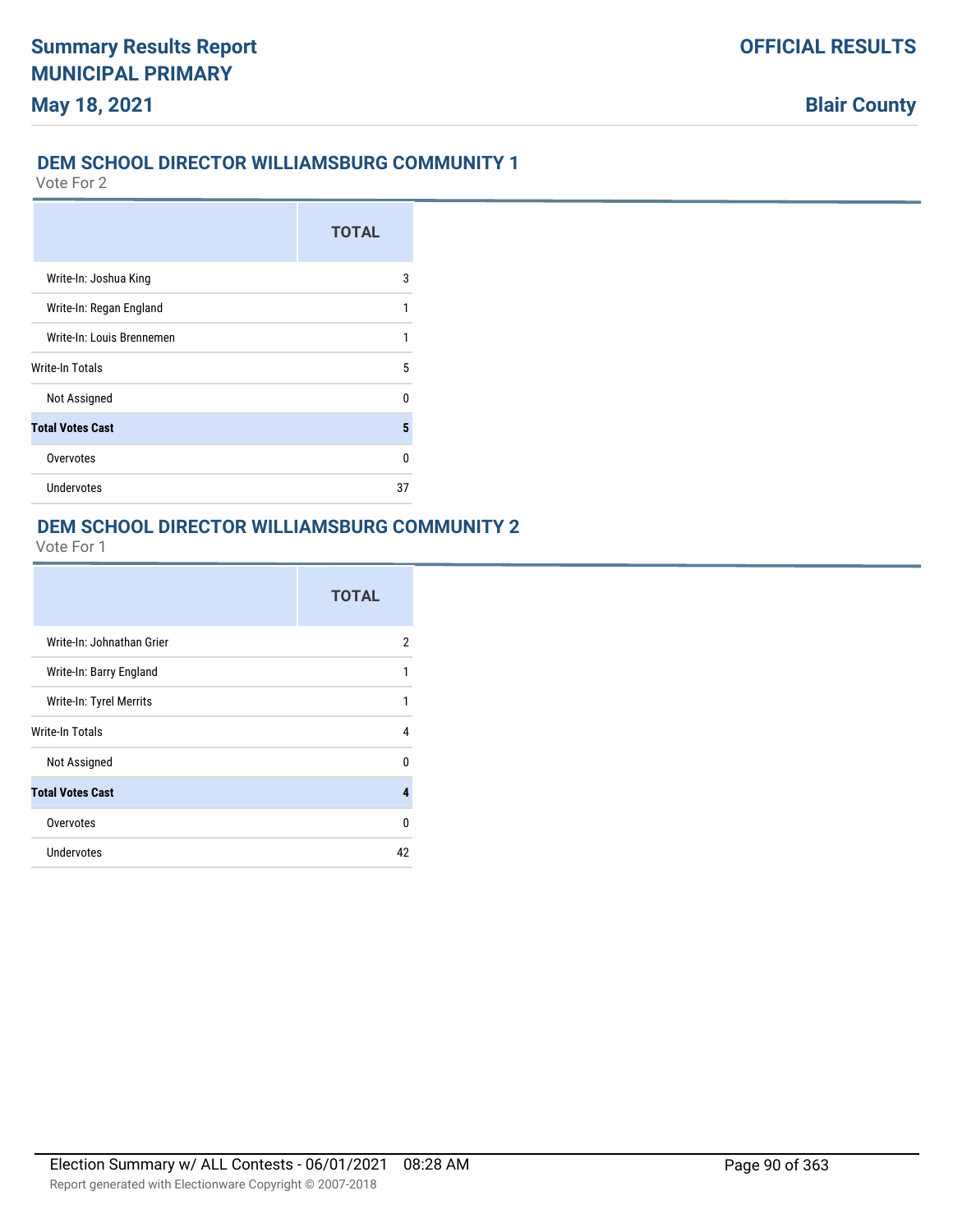### **DEM SCHOOL DIRECTOR 4YR WILLIAMSBURG COMMUNITY 3**

Vote For 1

**May 18, 2021**

|                         | <b>TOTAL</b> |
|-------------------------|--------------|
| Write-In: Blank         |              |
| Write-In Totals         |              |
| Not Assigned            |              |
| <b>Total Votes Cast</b> |              |
| Overvotes               | n            |
| <b>Undervotes</b>       | 38           |

# **DEM SCHOOL DIRECTOR 2YR WILLIAMSBURG COMMUNITY 3**

|                           | <b>TOTAL</b> |
|---------------------------|--------------|
| Write-In: Blank           | 1            |
| Write-In: Ed Shuagis      | 0            |
| Write-In: Matthew Kearney | n            |
| Write-In Totals           | 1            |
| Not Assigned              | n            |
| <b>Total Votes Cast</b>   | 1            |
| Overvotes                 | 0            |
| <b>Undervotes</b>         | 38           |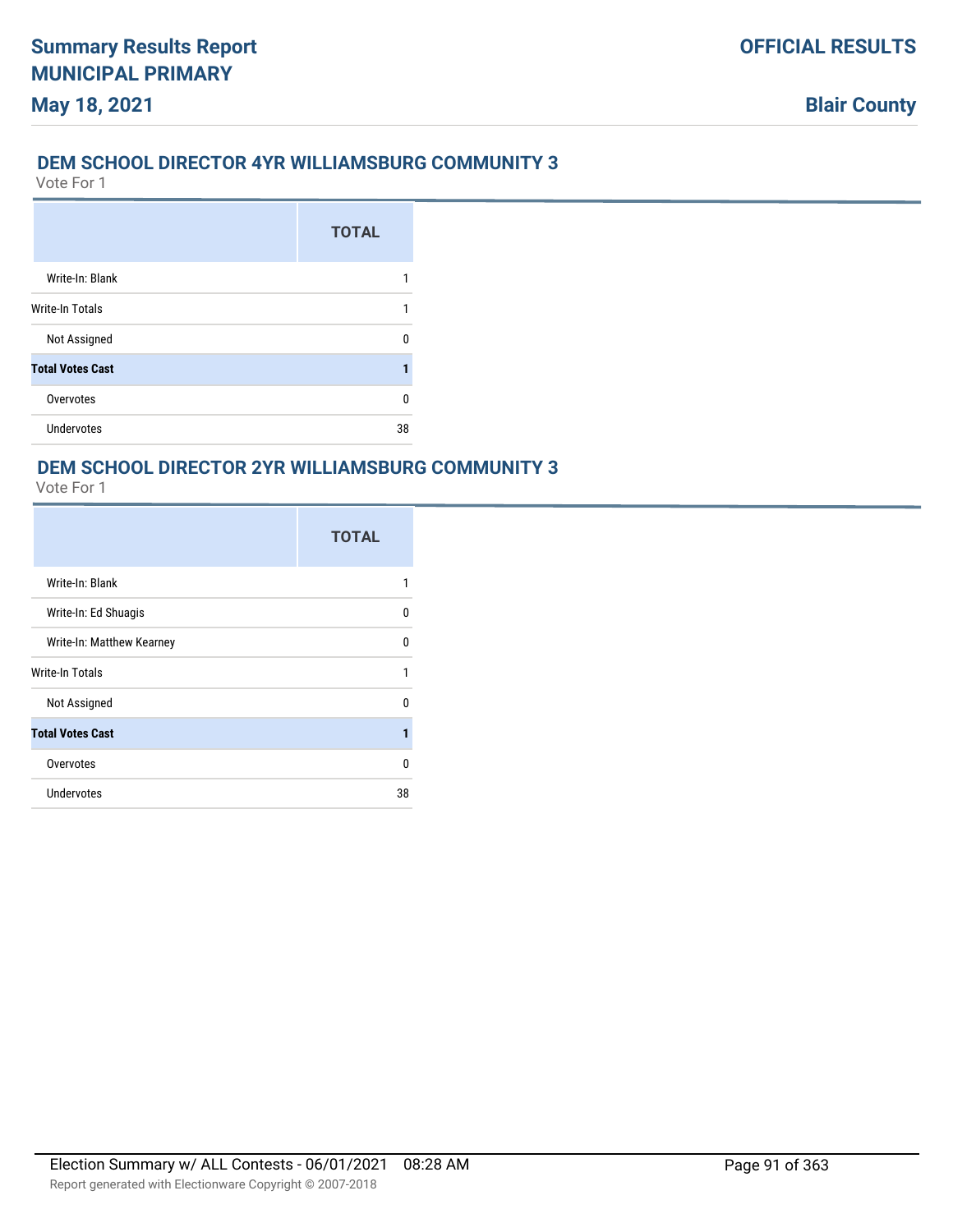### **DEM SCHOOL DIRECTOR PENN CAMBRIA**

Vote For 4

|                          | <b>TOTAL</b> |
|--------------------------|--------------|
| TERRY M. KRUG            | 4            |
| <b>RUDY MCCARTHY</b>     | 3            |
| Write-In: Mathew Kearney | 1            |
| Write-In: Ed Shuagis     | 1            |
| Write-In Totals          | 2            |
| Not Assigned             | n            |
| <b>Total Votes Cast</b>  | 9            |
| Overvotes                | 0            |
| Undervotes               | 23           |

# **DEM JUDGE OF ELECTION Altoona Ward 1**

Vote For 1

|                         | <b>TOTAL</b> |
|-------------------------|--------------|
| RACHEL KORMAN           | 42           |
| <b>Write-In Totals</b>  | 0            |
| Not Assigned            | $\Omega$     |
| <b>Total Votes Cast</b> | 42           |
| Overvotes               | 0            |
| Undervotes              | 6            |

# **DEM JUDGE OF ELECTION Altoona Ward 2, Precinct 1**

|                         | <b>TOTAL</b> |
|-------------------------|--------------|
| Write-In: Blank         |              |
| <b>Write-In Totals</b>  |              |
| Not Assigned            | n            |
| <b>Total Votes Cast</b> |              |
| Overvotes               | n            |
| <b>Undervotes</b>       | 18           |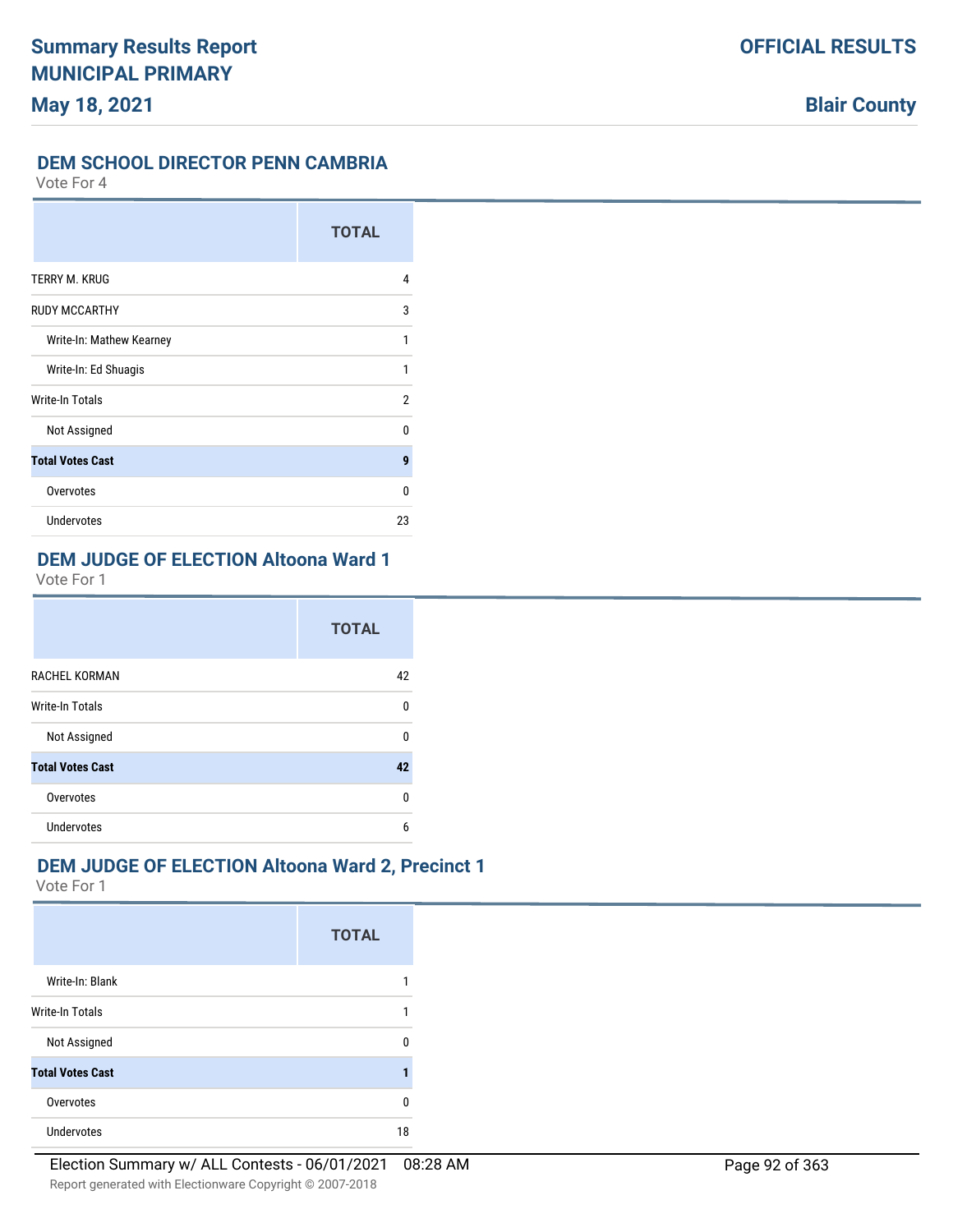### **DEM JUDGE OF ELECTION Altoona Ward 2, Precinct 2**

Vote For 1

**May 18, 2021**

|                           | <b>TOTAL</b> |
|---------------------------|--------------|
| Write-In: Blank           | 2            |
| Write-In: Sarah Steinbugh | 1            |
| <b>Write-In Totals</b>    | 3            |
| Not Assigned              | n            |
| <b>Total Votes Cast</b>   | 3            |
| Overvotes                 | ŋ            |
| <b>Undervotes</b>         | 48           |

## **DEM JUDGE OF ELECTION Altoona Ward 3, Precinct 1**

|                                 | <b>TOTAL</b> |
|---------------------------------|--------------|
| Write-In: Carla Gregory-Beckton |              |
| Write-In: Blank                 | 1            |
| Write-In: David Mueller         | 1            |
| <b>Write-In Totals</b>          | 3            |
| Not Assigned                    | <sup>0</sup> |
| <b>Total Votes Cast</b>         | 3            |
| Overvotes                       | 0            |
| Undervotes                      | 20           |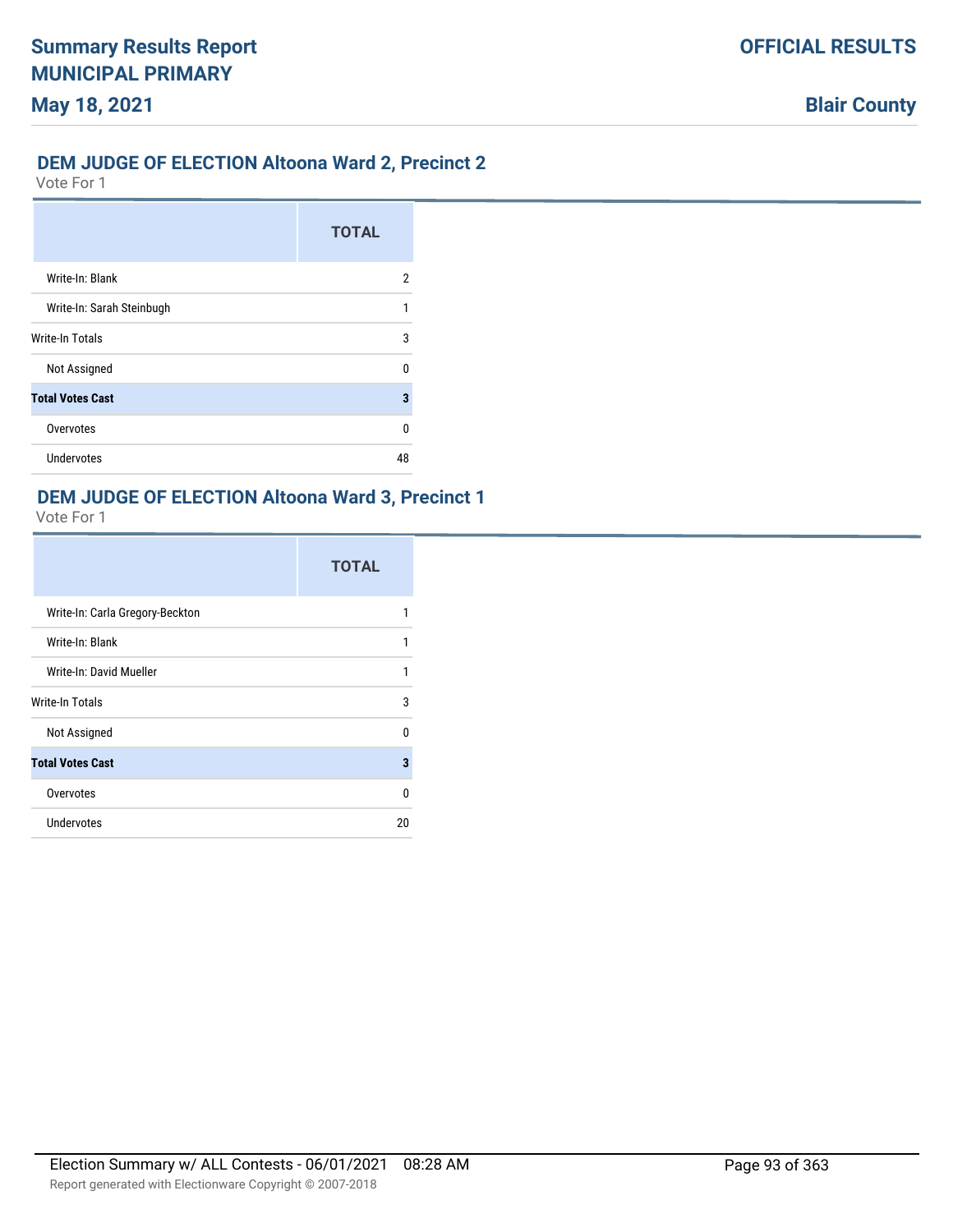# **DEM JUDGE OF ELECTION Altoona Ward 3, Precinct 2**

Vote For 1

**May 18, 2021**

|                         | <b>TOTAL</b> |
|-------------------------|--------------|
| Write-In: Blank         | 2            |
| Write-In: James Taylor  |              |
| <b>Write-In Totals</b>  | 3            |
| Not Assigned            | n            |
| <b>Total Votes Cast</b> | 3            |
| Overvotes               | 0            |
| Undervotes              | 72           |

# **DEM JUDGE OF ELECTION Altoona Ward 4, Precinct 1**

|                           | <b>TOTAL</b> |
|---------------------------|--------------|
| Write-In: Bernadine Orwan | 2            |
| Write-In: Edward Griesel  | 1            |
| Write-In: Lori Keller     | 1            |
| Write-In: Anyone          | 1            |
| Write-In: Anyone          | U            |
| <b>Write-In Totals</b>    | 5            |
| Not Assigned              | U            |
| <b>Total Votes Cast</b>   | 5            |
| Overvotes                 | U            |
| <b>Undervotes</b>         | 37           |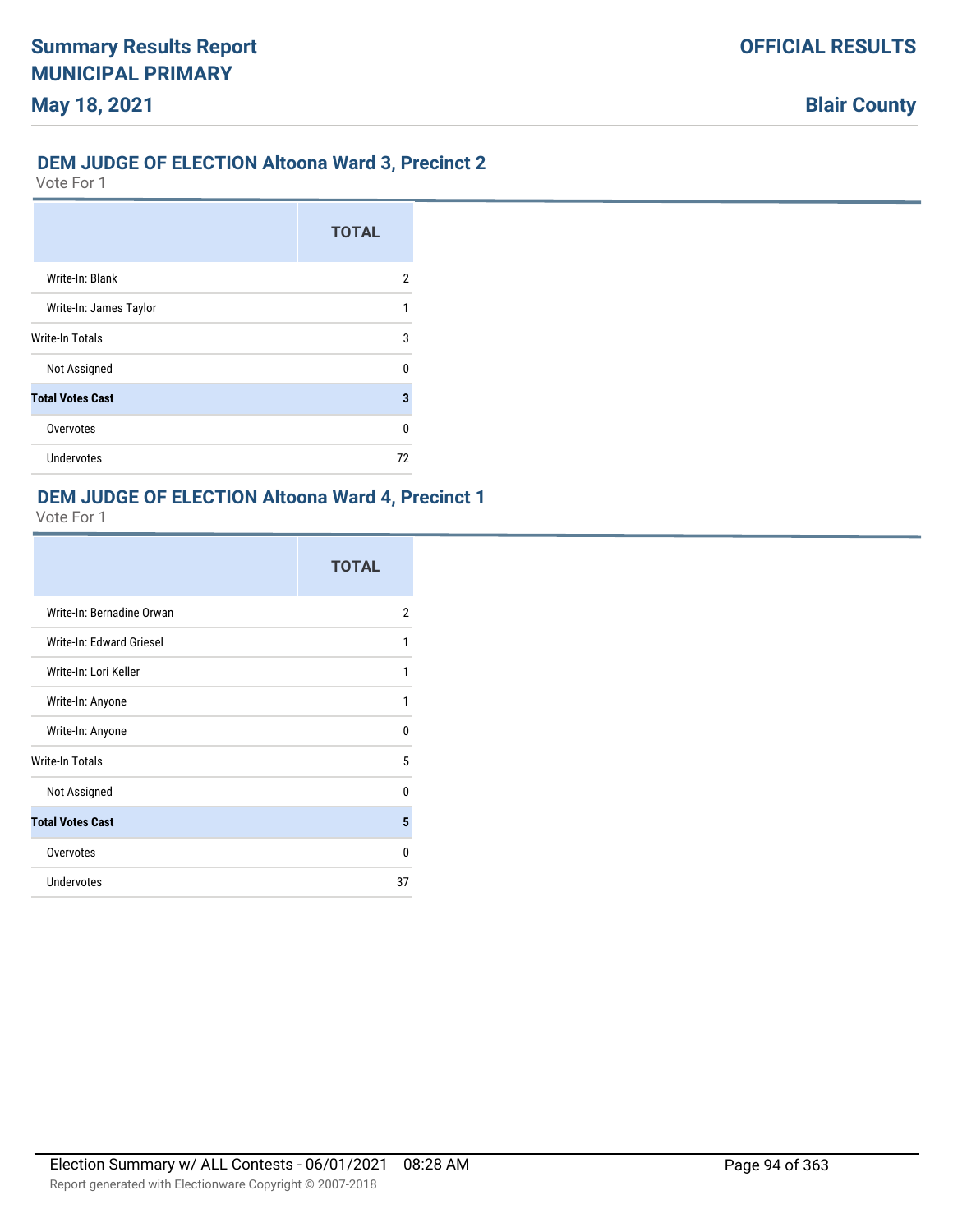## **DEM JUDGE OF ELECTION Altoona Ward 4, Precinct 2**

Vote For 1

|                           | <b>TOTAL</b>        |
|---------------------------|---------------------|
| Write-In: Jim Napolitana  |                     |
| Write-In: Rosemary Jorden |                     |
| Write-In Totals           | 2                   |
| Not Assigned              | n                   |
| <b>Total Votes Cast</b>   | $\boldsymbol{\eta}$ |
| Overvotes                 | n                   |
| Undervotes                | 58                  |

### **DEM JUDGE OF ELECTION Altoona Ward 5, Precinct 1**

Vote For 1

|                          | <b>TOTAL</b> |
|--------------------------|--------------|
| Write-In: Alice Lawrence |              |
| <b>Write-In Totals</b>   |              |
| Not Assigned             | n            |
| <b>Total Votes Cast</b>  | 1            |
| Overvotes                | n            |
| Undervotes               | 13           |

## **DEM JUDGE OF ELECTION Altoona Ward 5, Precinct 2**

|                         | <b>TOTAL</b> |
|-------------------------|--------------|
| PATRICIA L. FLANAGAN    | 45           |
| Write-In: Blank         |              |
| <b>Write-In Totals</b>  |              |
| Not Assigned            | n            |
| <b>Total Votes Cast</b> | 46           |
| Overvotes               | $\Omega$     |
| Undervotes              | 2            |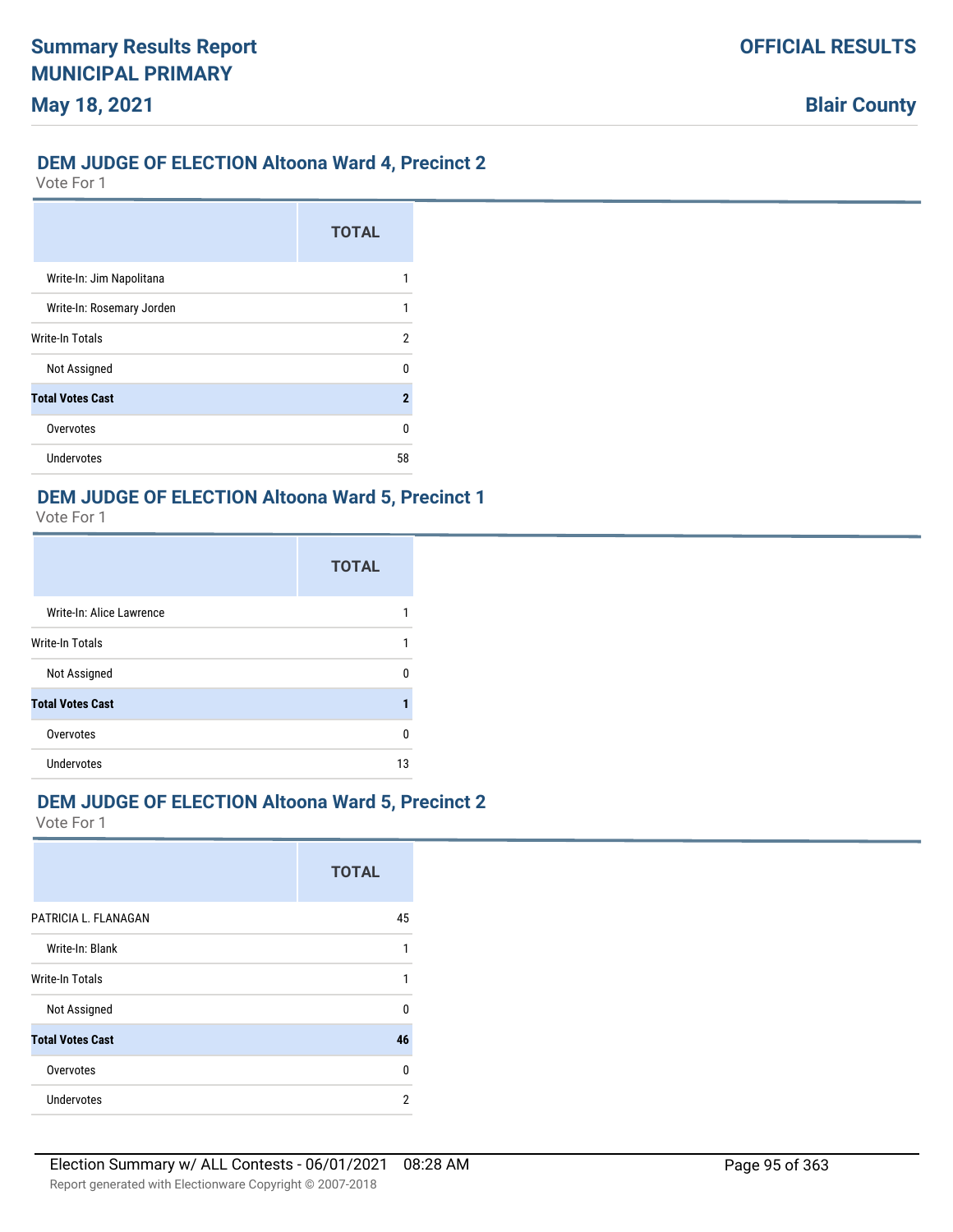### **DEM JUDGE OF ELECTION Altoona Ward 5, Precinct 3**

Vote For 1

|                          | <b>TOTAL</b> |
|--------------------------|--------------|
| Write-In: Rashean Thomas |              |
| Write-In: Amy Webster    |              |
| Write-In: Larry Knott    |              |
| Write-In Totals          | 3            |
| Not Assigned             | n            |
| <b>Total Votes Cast</b>  | 3            |
| Overvotes                | U            |
| Undervotes               | 38           |

# **DEM JUDGE OF ELECTION Altoona Ward 6, Precinct 1**

|                           | <b>TOTAL</b> |
|---------------------------|--------------|
| Write-In: Bernard Joyce   |              |
| Write-In: Randy Roland Jr | 1            |
| Write-In Totals           | 2            |
| Not Assigned              | U            |
| <b>Total Votes Cast</b>   | $\mathbf{2}$ |
| Overvotes                 | 0            |
| Undervotes                | 70           |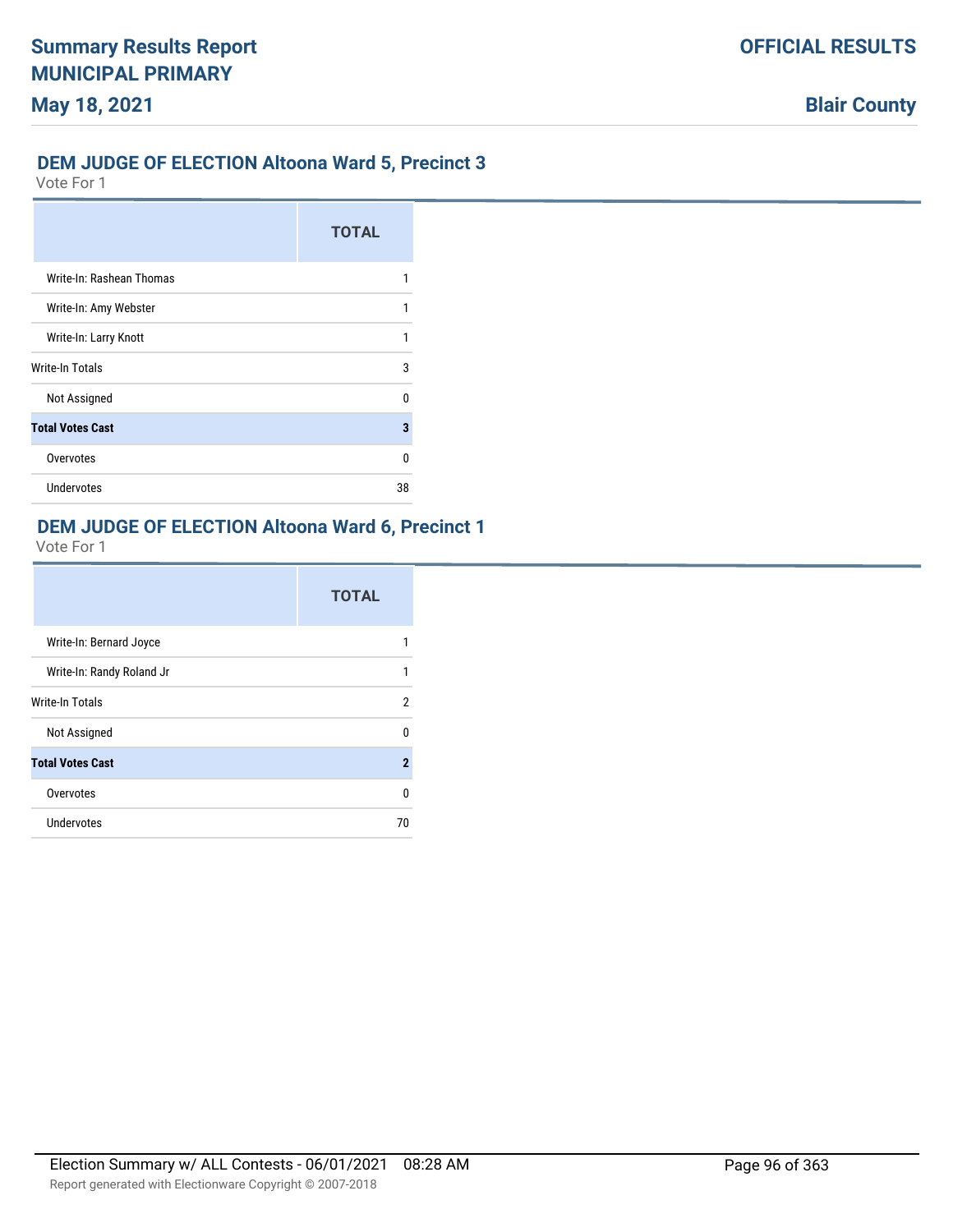### **DEM JUDGE OF ELECTION Altoona Ward 6, Precinct 2**

Vote For 1

|                         | <b>TOTAL</b>        |
|-------------------------|---------------------|
| Write-In: Dan Mcintire  |                     |
| Write-In: Sophia Gorden |                     |
| <b>Write-In Totals</b>  | 2                   |
| Not Assigned            | n                   |
| <b>Total Votes Cast</b> | $\boldsymbol{\eta}$ |
| Overvotes               | n                   |
| Undervotes              | 78                  |

### **DEM JUDGE OF ELECTION Altoona Ward 6, Precinct 3**

Vote For 1

|                         | <b>TOTAL</b> |
|-------------------------|--------------|
| Write-In: Blank         |              |
| Write-In Totals         |              |
| Not Assigned            | U            |
| <b>Total Votes Cast</b> |              |
| Overvotes               | 0            |
| <b>Undervotes</b>       | 72           |

## **DEM JUDGE OF ELECTION Altoona Ward 6, Precinct 4**

|                           | <b>TOTAL</b> |
|---------------------------|--------------|
| Write-In: Katy A. Feather |              |
| <b>Write-In Totals</b>    | 1            |
| Not Assigned              | U            |
| <b>Total Votes Cast</b>   |              |
| Overvotes                 | 0            |
| <b>Undervotes</b>         | 67           |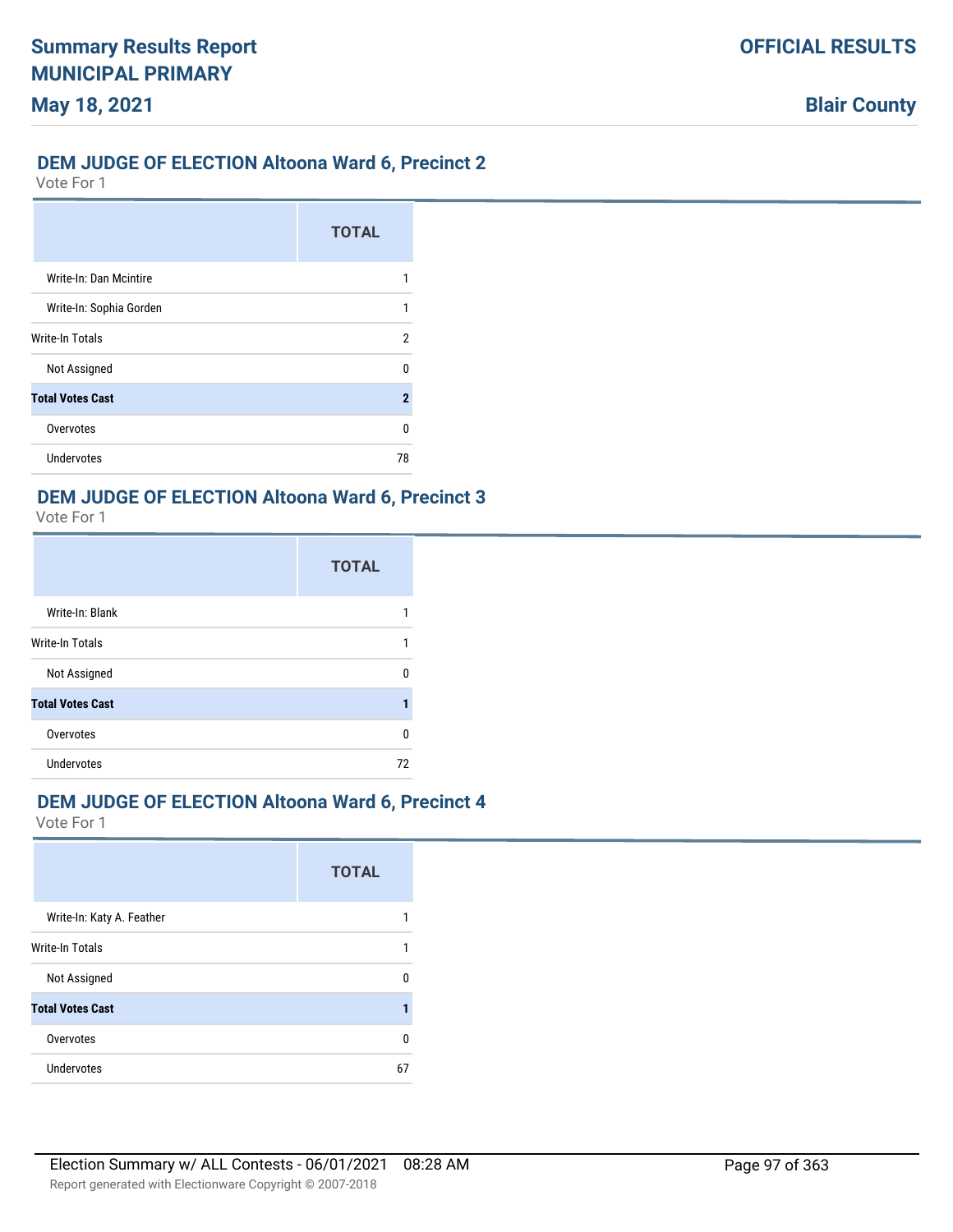# **DEM JUDGE OF ELECTION Altoona Ward 7**

Vote For 1

|                         | <b>TOTAL</b> |
|-------------------------|--------------|
| <b>Write-In Totals</b>  | 0            |
| Not Assigned            | n            |
| <b>Total Votes Cast</b> | 0            |
| Overvotes               | n            |
| Undervotes              | 28           |

# **DEM JUDGE OF ELECTION Altoona Ward 8, Precinct 1**

Vote For 1

|                         | <b>TOTAL</b> |
|-------------------------|--------------|
| <b>Write-In Totals</b>  | n            |
| Not Assigned            | n            |
| <b>Total Votes Cast</b> | n            |
| Overvotes               | U            |
| <b>Undervotes</b>       | 31           |

# **DEM JUDGE OF ELECTION Altoona Ward 8, Precinct 2**

|                         | <b>TOTAL</b> |
|-------------------------|--------------|
| Write-In: Robin Patton  |              |
| Write-In: Blank         | 1            |
| Write-In: Sierra Street | 1            |
| Write-In: Timothy Baker | 0            |
| <b>Write-In Totals</b>  | 3            |
| Not Assigned            | $\Omega$     |
| <b>Total Votes Cast</b> | 3            |
| Overvotes               | 0            |
| Undervotes              | 54           |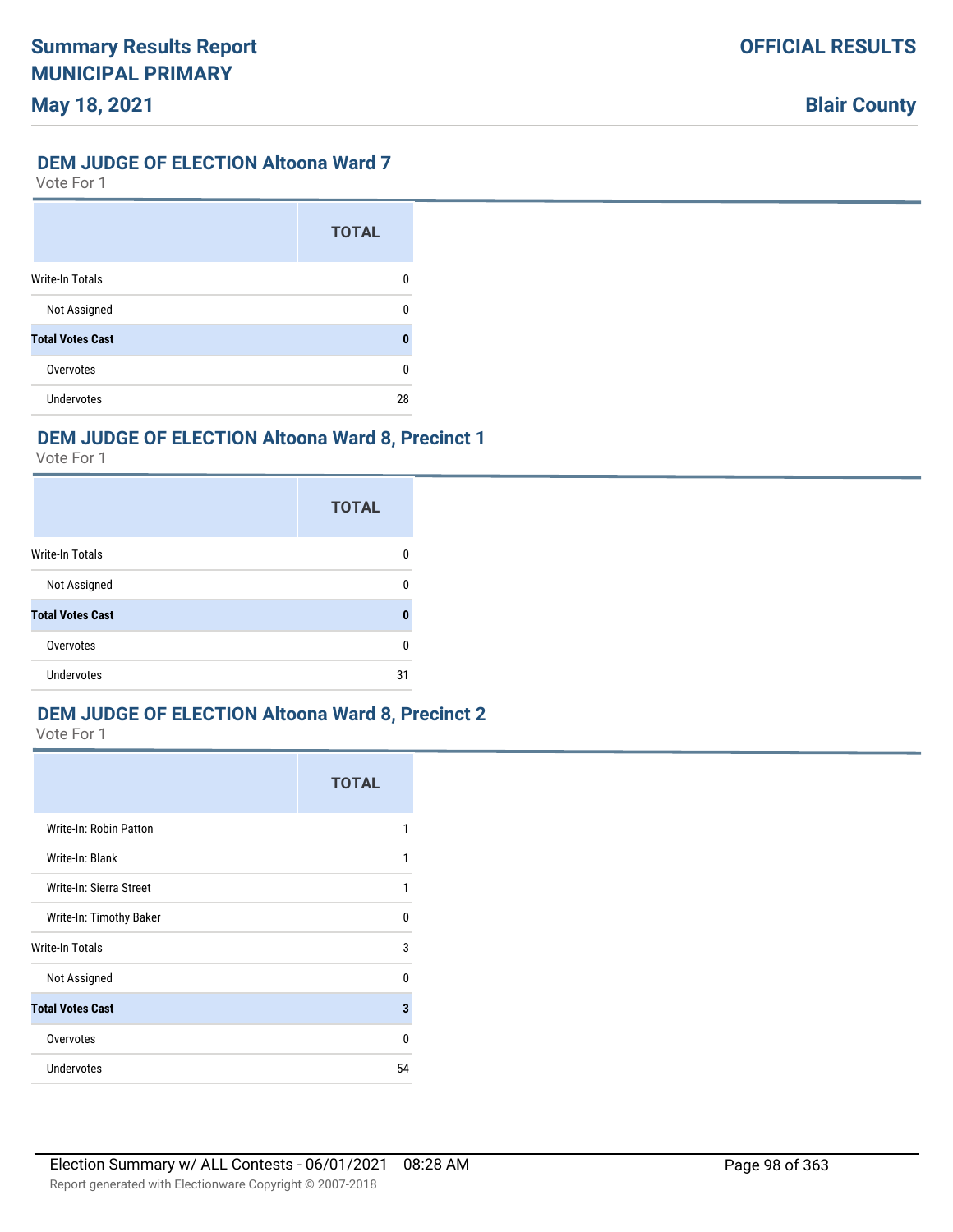### **DEM JUDGE OF ELECTION Altoona Ward 9**

Vote For 1

|                         | <b>TOTAL</b> |
|-------------------------|--------------|
| <b>Write-In Totals</b>  | 0            |
| Not Assigned            | n            |
| <b>Total Votes Cast</b> | 0            |
| Overvotes               | n            |
| Undervotes              | 38           |

# **DEM JUDGE OF ELECTION Altoona Ward 10, Precinct 1**

Vote For 1

|                         | <b>TOTAL</b> |
|-------------------------|--------------|
| Write-In: Timothy Baker |              |
| Write-In Totals         |              |
| Not Assigned            | n            |
| <b>Total Votes Cast</b> |              |
| Overvotes               | U            |
| Undervotes              | 72           |

## **DEM JUDGE OF ELECTION Altoona Ward 10, Precinct 2**

|                         | <b>TOTAL</b> |
|-------------------------|--------------|
| ROSE-ELLEN M. BALASCO   | 80           |
| Write-In Totals         | 0            |
| Not Assigned            | 0            |
| <b>Total Votes Cast</b> | 80           |
| Overvotes               | 0            |
| <b>Undervotes</b>       | 17           |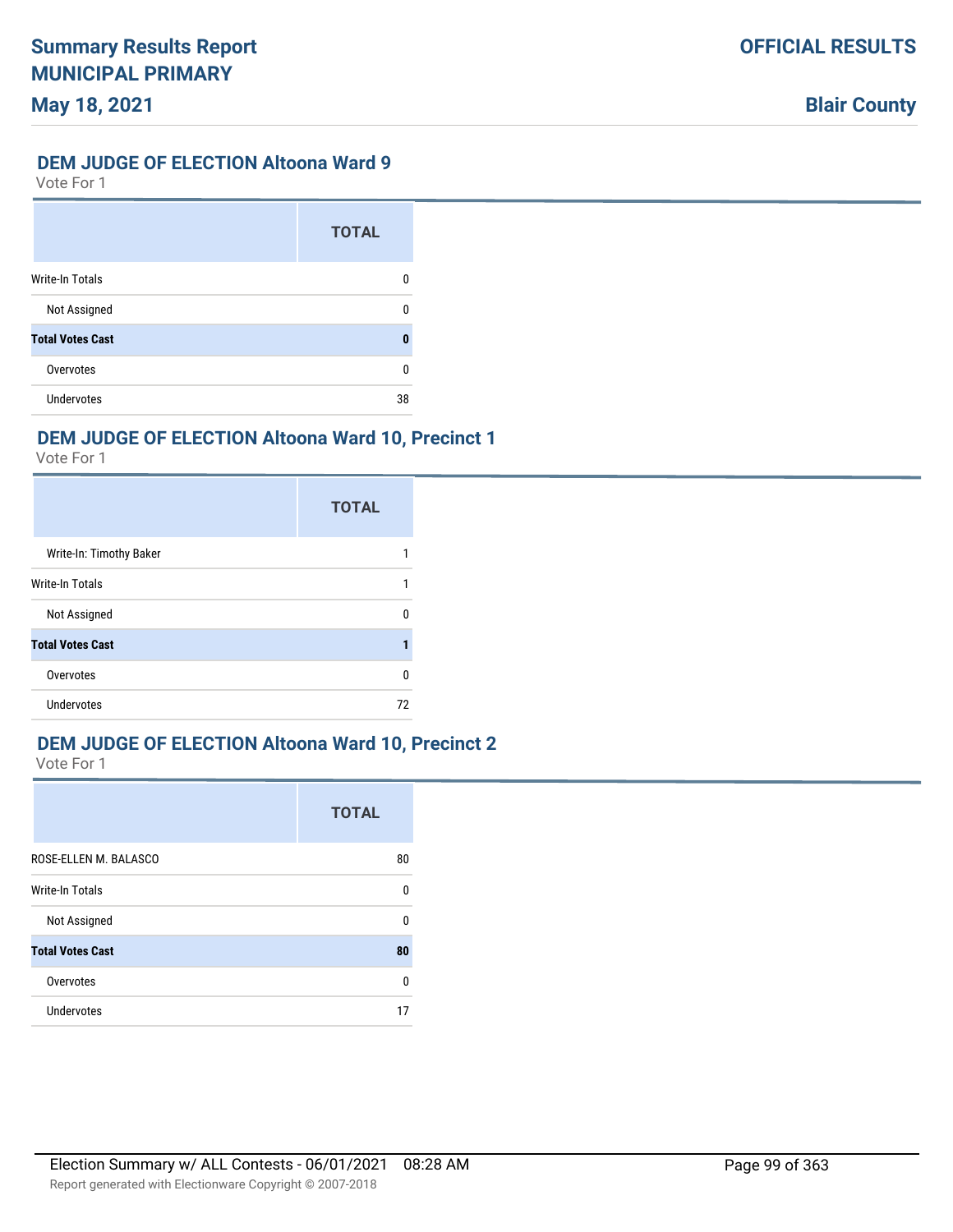### **DEM JUDGE OF ELECTION Altoona Ward 11, Precinct 1**

Vote For 1

|                            | <b>TOTAL</b> |
|----------------------------|--------------|
| Write-In: Sharon Shoenfelt | 3            |
| Write-In: Blank            | 1            |
| Write-In: Gary Menalty     | 1            |
| <b>Write-In Totals</b>     | 5            |
| Not Assigned               | n            |
| <b>Total Votes Cast</b>    | 5            |
| Overvotes                  | U            |
| <b>Undervotes</b>          | 96           |

# **DEM JUDGE OF ELECTION Altoona Ward 11, Precinct 2**

|                         | <b>TOTAL</b> |
|-------------------------|--------------|
| PATRICIA A. GOOD        | 92           |
| <b>Write-In Totals</b>  | 0            |
| Not Assigned            | 0            |
| <b>Total Votes Cast</b> | 92           |
| Overvotes               | 0            |
| <b>Undervotes</b>       | 18           |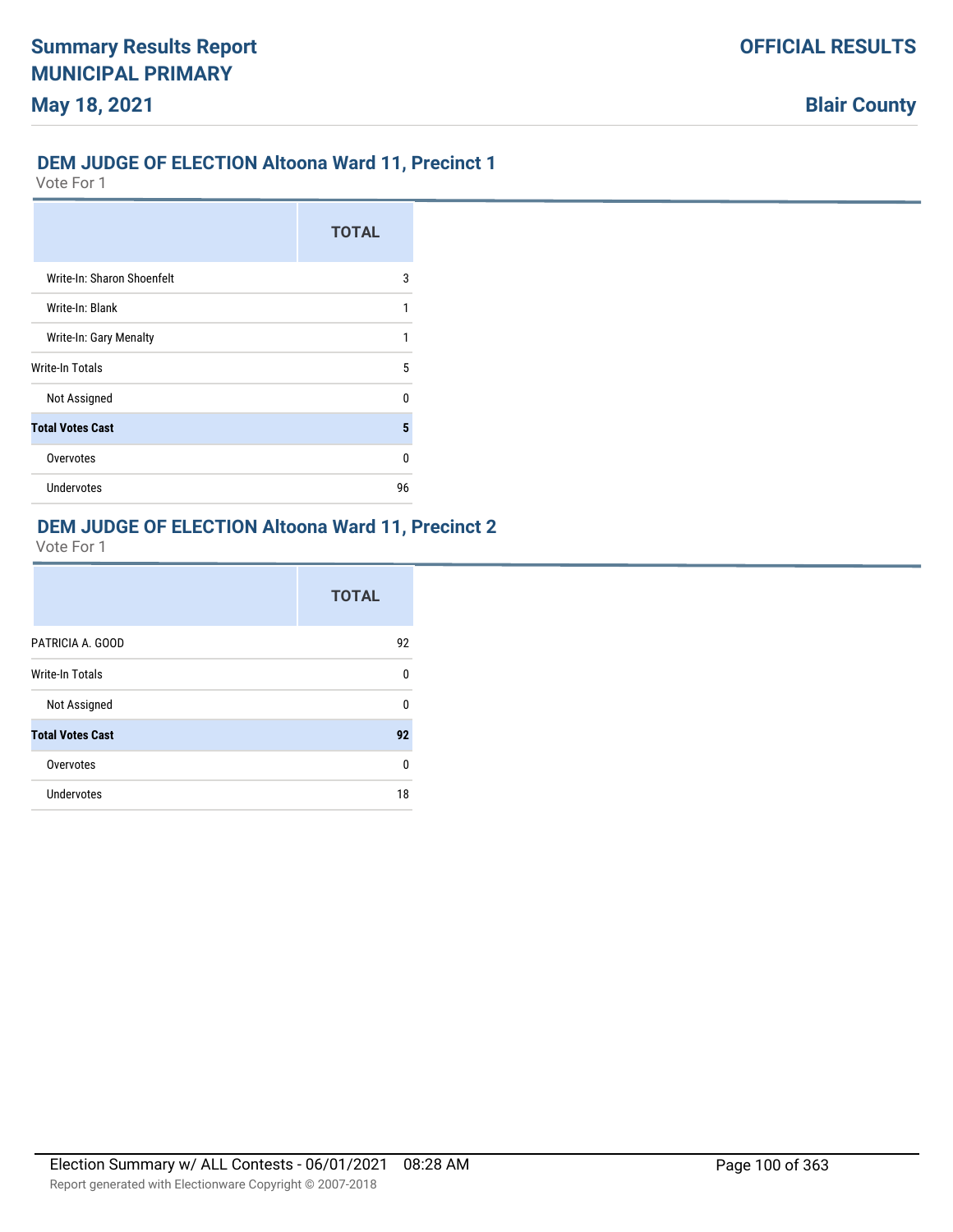## **DEM JUDGE OF ELECTION Altoona Ward 12, Precinct 1**

Vote For 1

|                         | <b>TOTAL</b> |
|-------------------------|--------------|
| Write-In: Blank         | 2            |
| Write-In: Jim Ott       | 1            |
| Write-In: Adam Banks    | 1            |
| Write-In: Scatter       | 1            |
| Write-In Totals         | 5            |
| Not Assigned            | U            |
| <b>Total Votes Cast</b> | 5            |
| Overvotes               | n            |
| <b>Undervotes</b>       | 43           |

## **DEM JUDGE OF ELECTION Altoona Ward 12, Precinct 2**

|                         | <b>TOTAL</b>   |
|-------------------------|----------------|
| Write-In: Scatter       | $\overline{2}$ |
| Write-In: Blank         | 2              |
| <b>Write-In Totals</b>  | 4              |
| Not Assigned            | U              |
| <b>Total Votes Cast</b> | 4              |
| Overvotes               | 0              |
| Undervotes              | 34             |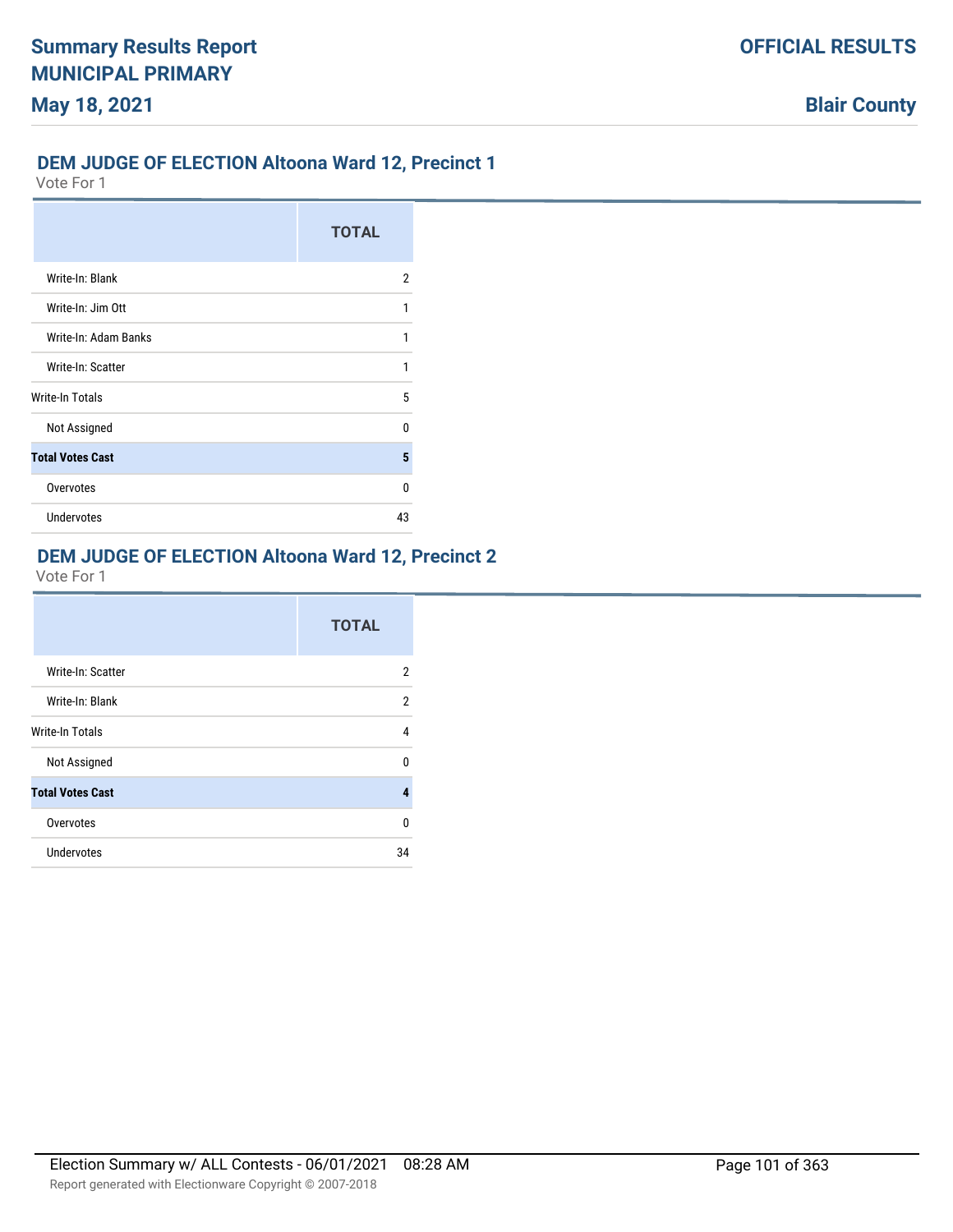### **DEM JUDGE OF ELECTION Altoona Ward 12, Precinct 3**

Vote For 1

**May 18, 2021**

|                            | <b>TOTAL</b> |
|----------------------------|--------------|
| Write-In: Anthony Sabatino |              |
| Write-In Totals            |              |
| Not Assigned               |              |
| <b>Total Votes Cast</b>    |              |
| Overvotes                  | n            |
| Undervotes                 |              |

### **DEM JUDGE OF ELECTION Altoona Ward 12, Precinct 4**

Vote For 1

|                         | <b>TOTAL</b> |
|-------------------------|--------------|
| LAURA ROTUNNO           | 40           |
| <b>DOUGLAS D PAGE</b>   | 15           |
| Write-In Totals         | 0            |
| Not Assigned            | U            |
| <b>Total Votes Cast</b> | 55           |
| Overvotes               | 0            |
| Undervotes              | 8            |

### **DEM JUDGE OF ELECTION Altoona Ward 13, Precinct 1**

|                         | <b>TOTAL</b> |
|-------------------------|--------------|
| Write-In: Jason Biske   |              |
| Write-In Totals         |              |
| Not Assigned            | U            |
| <b>Total Votes Cast</b> |              |
| Overvotes               | 0            |
| <b>Undervotes</b>       | 82           |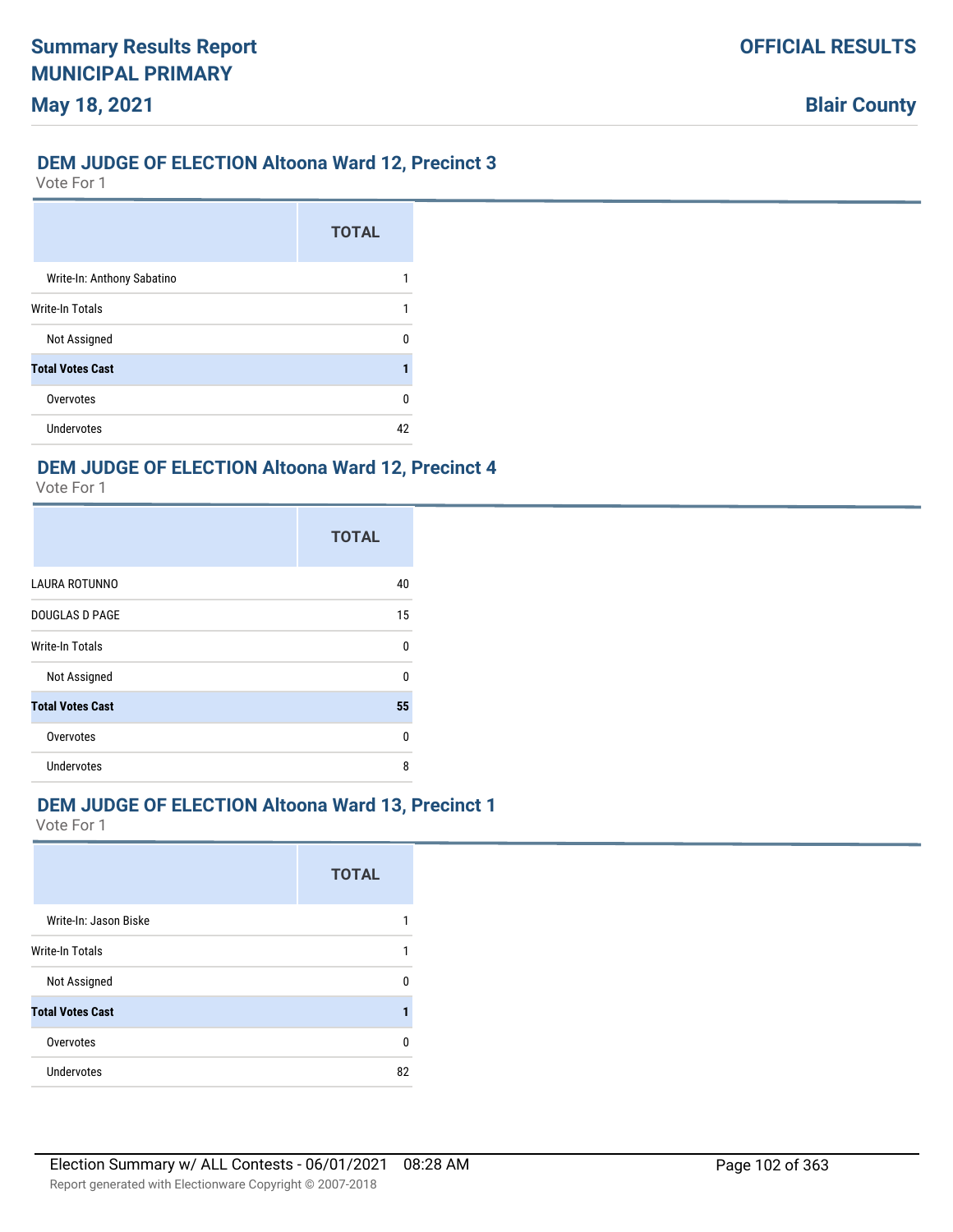## **DEM JUDGE OF ELECTION Altoona Ward 13, Precinct 2**

Vote For 1

|                             | <b>TOTAL</b> |
|-----------------------------|--------------|
| Write-In: Denise Adams      | 2            |
| Write-In: Bridgette Jackson | 1            |
| Write-In: Joshua Above      | n            |
| Write-In Totals             | 3            |
| Not Assigned                | n            |
| <b>Total Votes Cast</b>     | 3            |
| Overvotes                   | n            |
| Undervotes                  | 52           |

# **DEM JUDGE OF ELECTION Altoona Ward 13, Precinct 3**

Vote For 1

|                         | <b>TOTAL</b> |
|-------------------------|--------------|
| Write-In: Douglas Page  | 2            |
| Write-In: Joshua Above  |              |
| Write-In Totals         | 3            |
| Not Assigned            | U            |
| <b>Total Votes Cast</b> | 3            |
| Overvotes               | n            |
| <b>Undervotes</b>       | 65           |

# **DEM JUDGE OF ELECTION Altoona Ward 13, Precinct 4**

|                         | <b>TOTAL</b> |
|-------------------------|--------------|
| Write-In: Ellis         |              |
| Write-In Totals         |              |
| Not Assigned            | n            |
| <b>Total Votes Cast</b> |              |
| Overvotes               | n            |
| <b>Undervotes</b>       | 57           |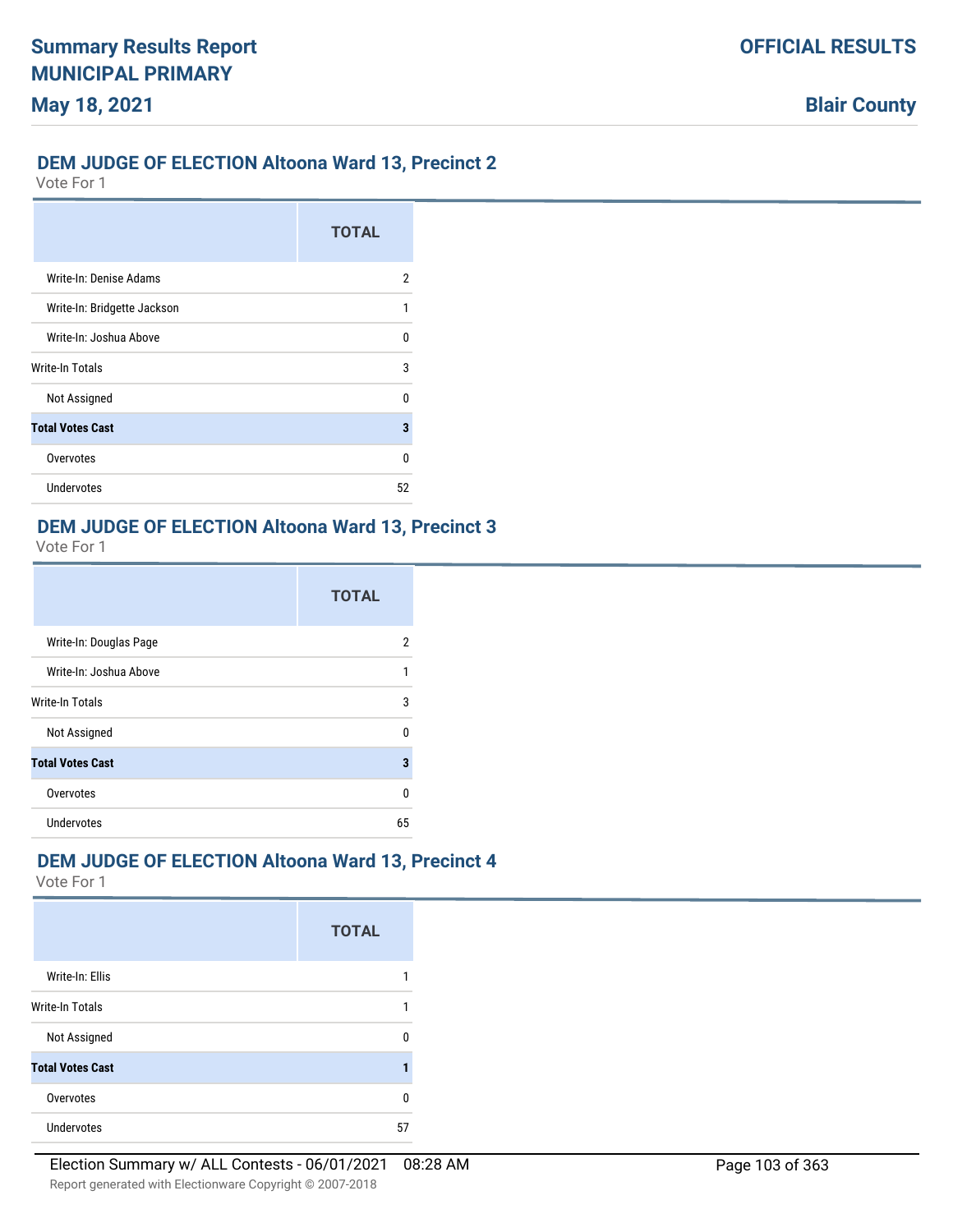## **DEM JUDGE OF ELECTION Altoona Ward 14, Precinct 1**

Vote For 1

**May 18, 2021**

|                            | <b>TOTAL</b>        |
|----------------------------|---------------------|
| Write-In: Rebecca Robinson |                     |
| Write-In: Blank            |                     |
| <b>Write-In Totals</b>     | 2                   |
| Not Assigned               | n                   |
| <b>Total Votes Cast</b>    | $\boldsymbol{\eta}$ |
| Overvotes                  | n                   |
| Undervotes                 | 103                 |

## **DEM JUDGE OF ELECTION Altoona Ward 14, Precinct 2**

|                           | <b>TOTAL</b> |
|---------------------------|--------------|
| <b>ROBERT F HOUSEMAN</b>  | 102          |
| Write-In: Robert Houseman |              |
| <b>Write-In Totals</b>    |              |
| Not Assigned              | U            |
| <b>Total Votes Cast</b>   | 103          |
| Overvotes                 | <sup>0</sup> |
| Undervotes                | 17           |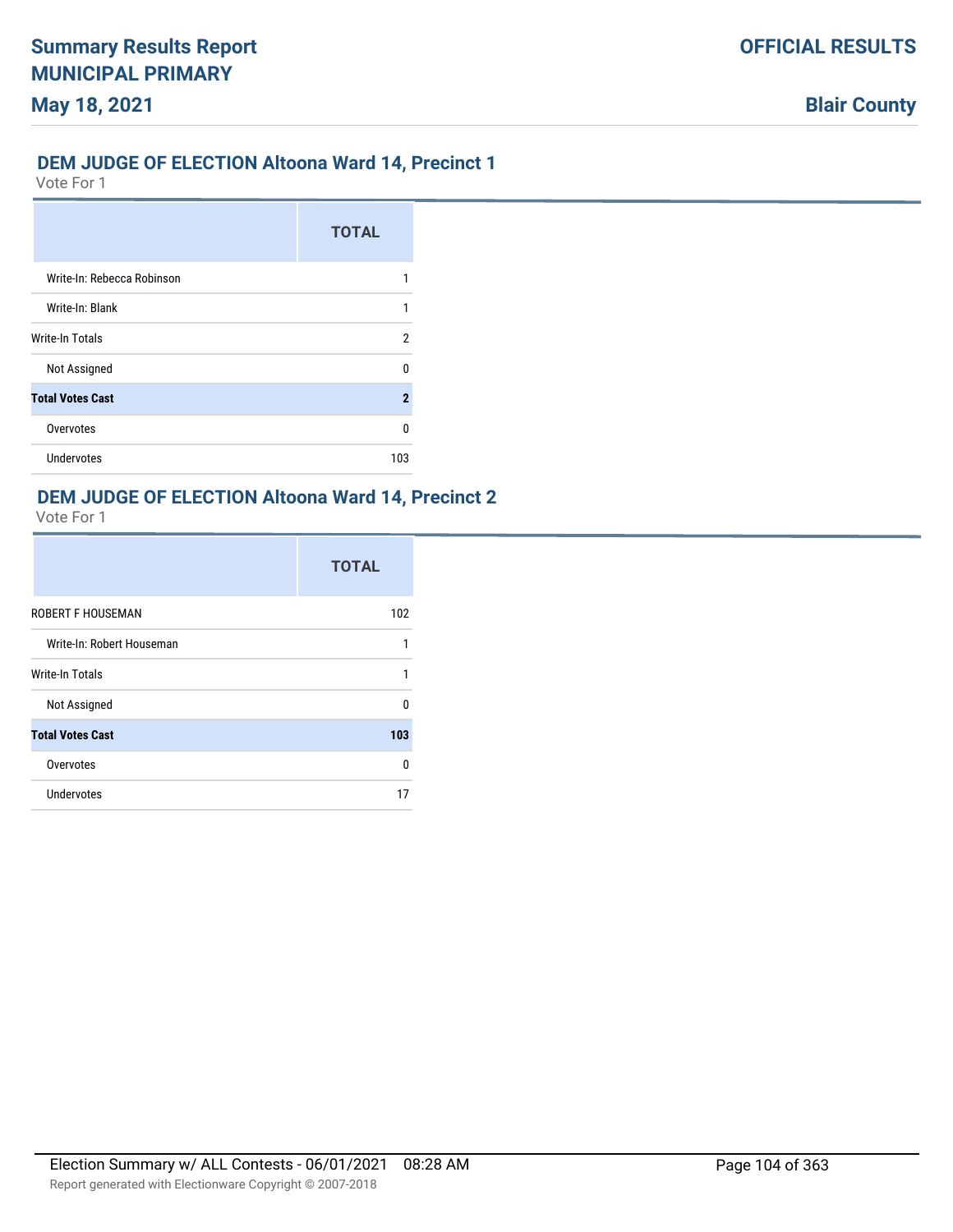### **DEM JUDGE OF ELECTION Altoona Ward 14, Precinct 3**

Vote For 1

|                             | <b>TOTAL</b> |
|-----------------------------|--------------|
| Write-In: Erich Stoehr      | 3            |
| Write-In: Korman            | 1            |
| Write-In: Blank             | 1            |
| Write-In: Patrick Irwin     | 1            |
| Write-In: Meredith Hurliman | 1            |
| Write-In Totals             | 7            |
| Not Assigned                | n            |
| <b>Total Votes Cast</b>     | 7            |
| Overvotes                   | n            |
| <b>Undervotes</b>           | 104          |

# **DEM JUDGE OF ELECTION Allegheny Township, District 1**

|                            | <b>TOTAL</b> |
|----------------------------|--------------|
| Write-In: Thomas Forr Jr   | 2            |
| Write-In: Blank            | 1            |
| Write-In: Lois Wilt Otto   | 1            |
| Write-In: R Thomas Foit Jr | U            |
| Write-In Totals            | 4            |
| Not Assigned               | n            |
| <b>Total Votes Cast</b>    | 4            |
| Overvotes                  | U            |
| <b>Undervotes</b>          | 132          |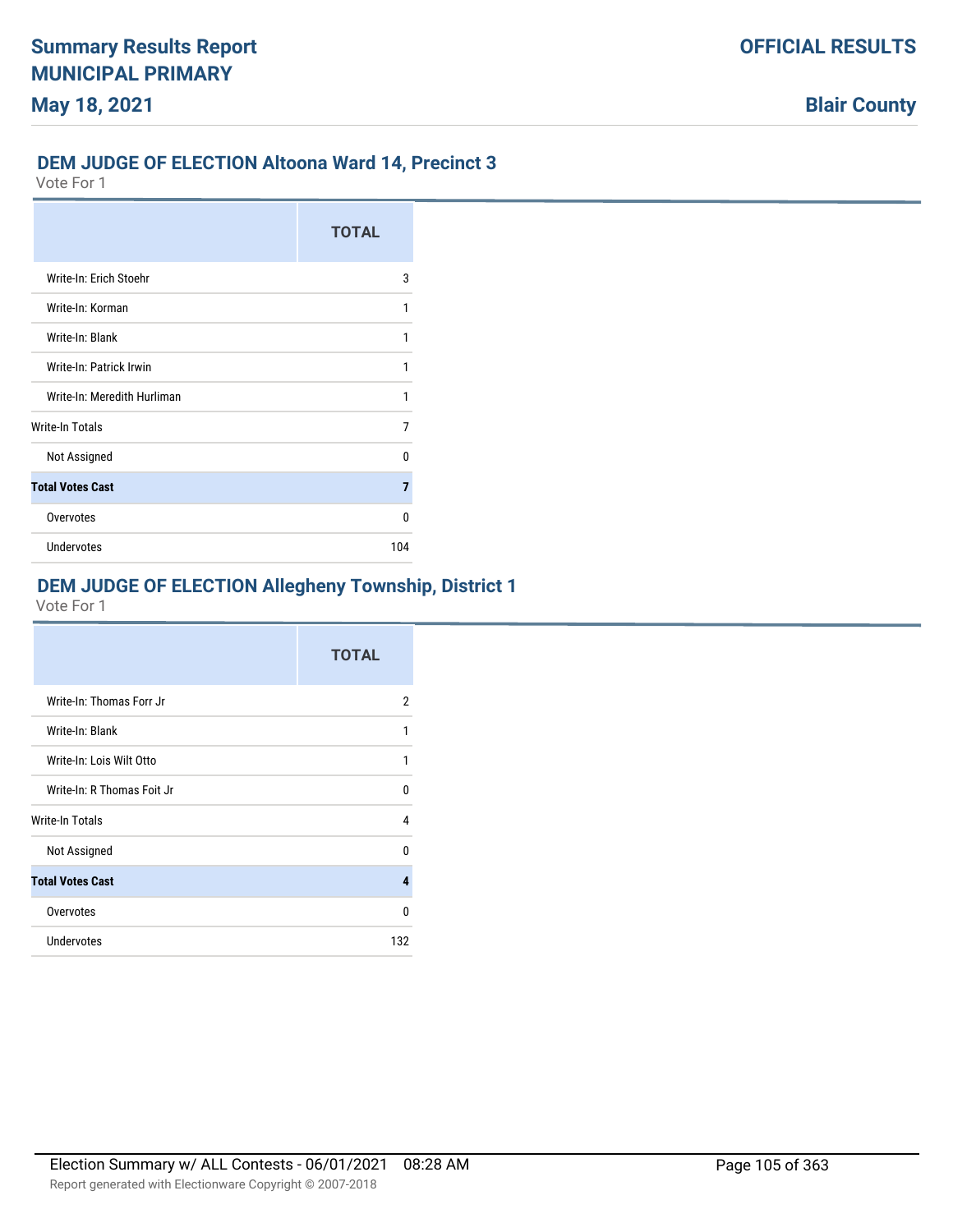# **DEM JUDGE OF ELECTION Allegheny Township, District 2**

Vote For 1

|                         | <b>TOTAL</b> |
|-------------------------|--------------|
| Write-In: Apryl Smith   | 2            |
| Write-In Totals         | 2            |
| Not Assigned            | n            |
| <b>Total Votes Cast</b> | 2            |
| Overvotes               | O            |
| Undervotes              | 100          |

# **DEM JUDGE OF ELECTION Allegheny Township, District 3**

Vote For 1

|                         | <b>TOTAL</b> |
|-------------------------|--------------|
| Write-In Totals         |              |
| Not Assigned            |              |
| <b>Total Votes Cast</b> | Λ            |
| Overvotes               | n            |
| Undervotes              | 25           |

## **DEM JUDGE OF ELECTION Allegheny Township, District 4**

|                         | <b>TOTAL</b> |
|-------------------------|--------------|
| Write-In Totals         | O            |
| Not Assigned            | n            |
| <b>Total Votes Cast</b> | n            |
| Overvotes               | U            |
| <b>Undervotes</b>       | 48           |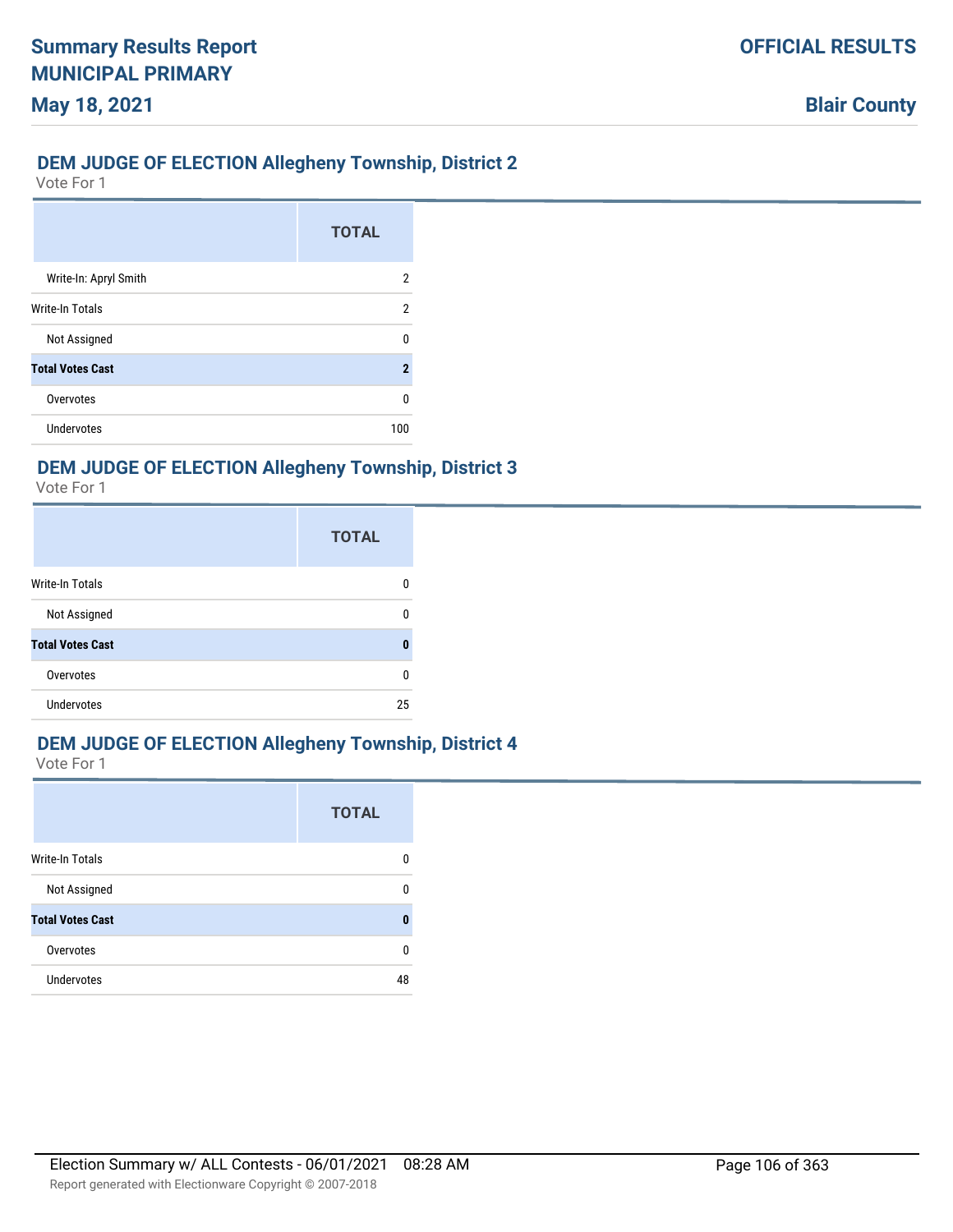## **DEM JUDGE OF ELECTION Antis Township, District 1**

Vote For 1

**May 18, 2021**

|                            | <b>TOTAL</b>        |
|----------------------------|---------------------|
| Write-In: Chester Caldwell |                     |
| Write-In: Rachel Korman    |                     |
| Write-In Totals            | 2                   |
| Not Assigned               | U                   |
| <b>Total Votes Cast</b>    | $\boldsymbol{\eta}$ |
| Overvotes                  | U                   |
| Undervotes                 | 76                  |

## **DEM JUDGE OF ELECTION Antis Township, District 2**

Vote For 1

|                         | <b>TOTAL</b> |
|-------------------------|--------------|
| <b>DIANE L IRWIN</b>    | 49           |
| Write-In Totals         | 0            |
| Not Assigned            | U            |
| <b>Total Votes Cast</b> | 49           |
| Overvotes               | $\Omega$     |
| Undervotes              | 35           |

### **DEM JUDGE OF ELECTION Antis Township, District 3**

|                         | <b>TOTAL</b> |
|-------------------------|--------------|
| PAULA J HALL            | 86           |
| <b>Write-In Totals</b>  | 0            |
| Not Assigned            | $\Omega$     |
| <b>Total Votes Cast</b> | 86           |
| Overvotes               | $\Omega$     |
| Undervotes              | 11           |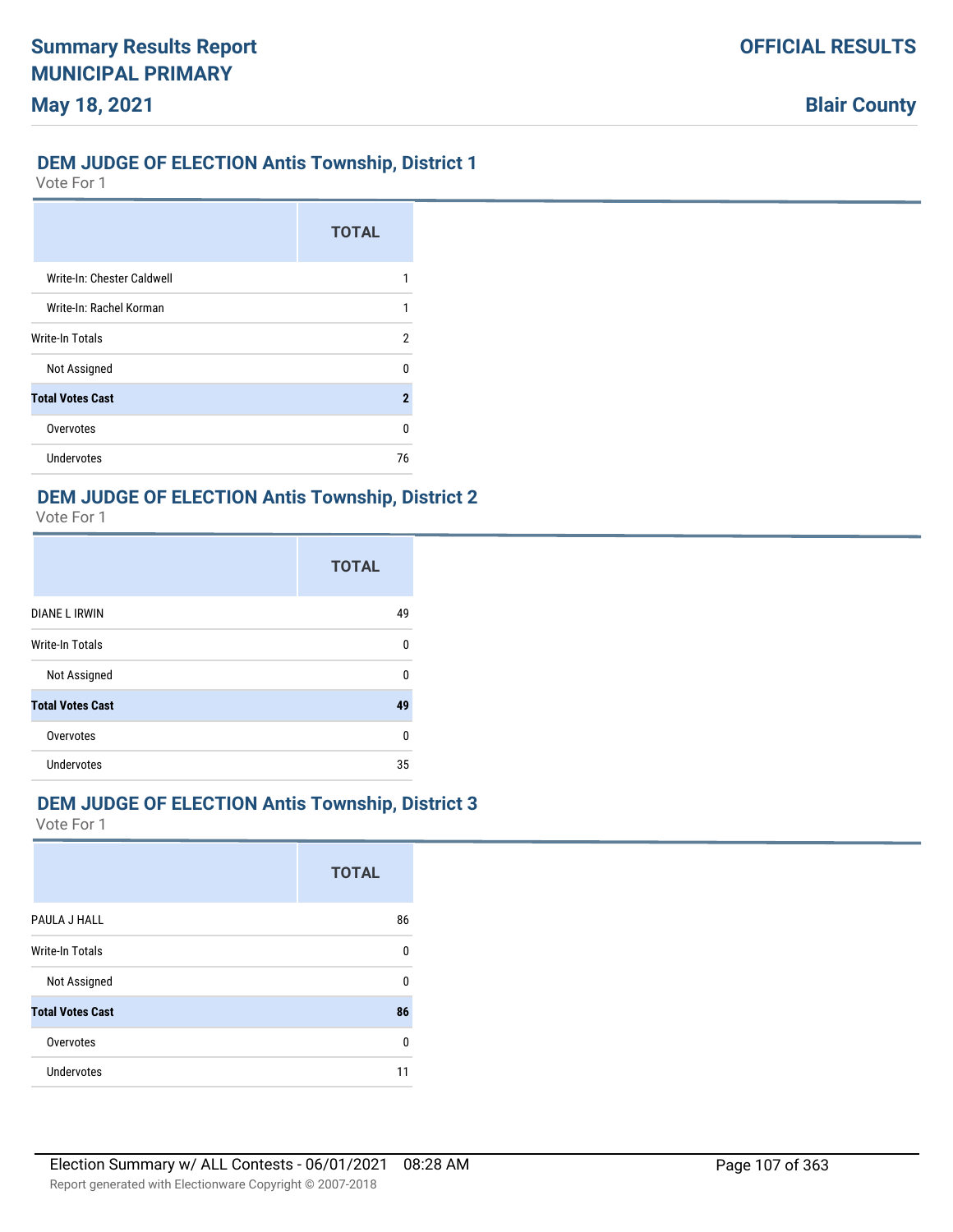## **DEM JUDGE OF ELECTION Bellwood Borough**

Vote For 1

|                         | <b>TOTAL</b>        |
|-------------------------|---------------------|
| Write-In: Blank         |                     |
| Write-In: Meek Mill     | 1                   |
| Write-In Totals         | 2                   |
| Not Assigned            | n                   |
| <b>Total Votes Cast</b> | $\boldsymbol{\eta}$ |
| Overvotes               | U                   |
| Undervotes              | 53                  |

## **DEM JUDGE OF ELECTION Blair Township, District 1**

Vote For 1

|                         | <b>TOTAL</b> |
|-------------------------|--------------|
| <b>JOSEPH MELUSKY</b>   | 94           |
| <b>Write-In Totals</b>  | $\Omega$     |
| Not Assigned            | U            |
| <b>Total Votes Cast</b> | 94           |
| Overvotes               |              |
| Undervotes              | 23           |

# **DEM JUDGE OF ELECTION Blair Township, District 2**

|                         | <b>TOTAL</b>   |
|-------------------------|----------------|
| Write-In: Allen Pruay   |                |
| Write-In: Laura Burke   | 1              |
| Write-In: Regan England | U              |
| Write-In Totals         | 2              |
| Not Assigned            | n              |
| <b>Total Votes Cast</b> | $\overline{2}$ |
| Overvotes               | U              |
| <b>Undervotes</b>       | 119            |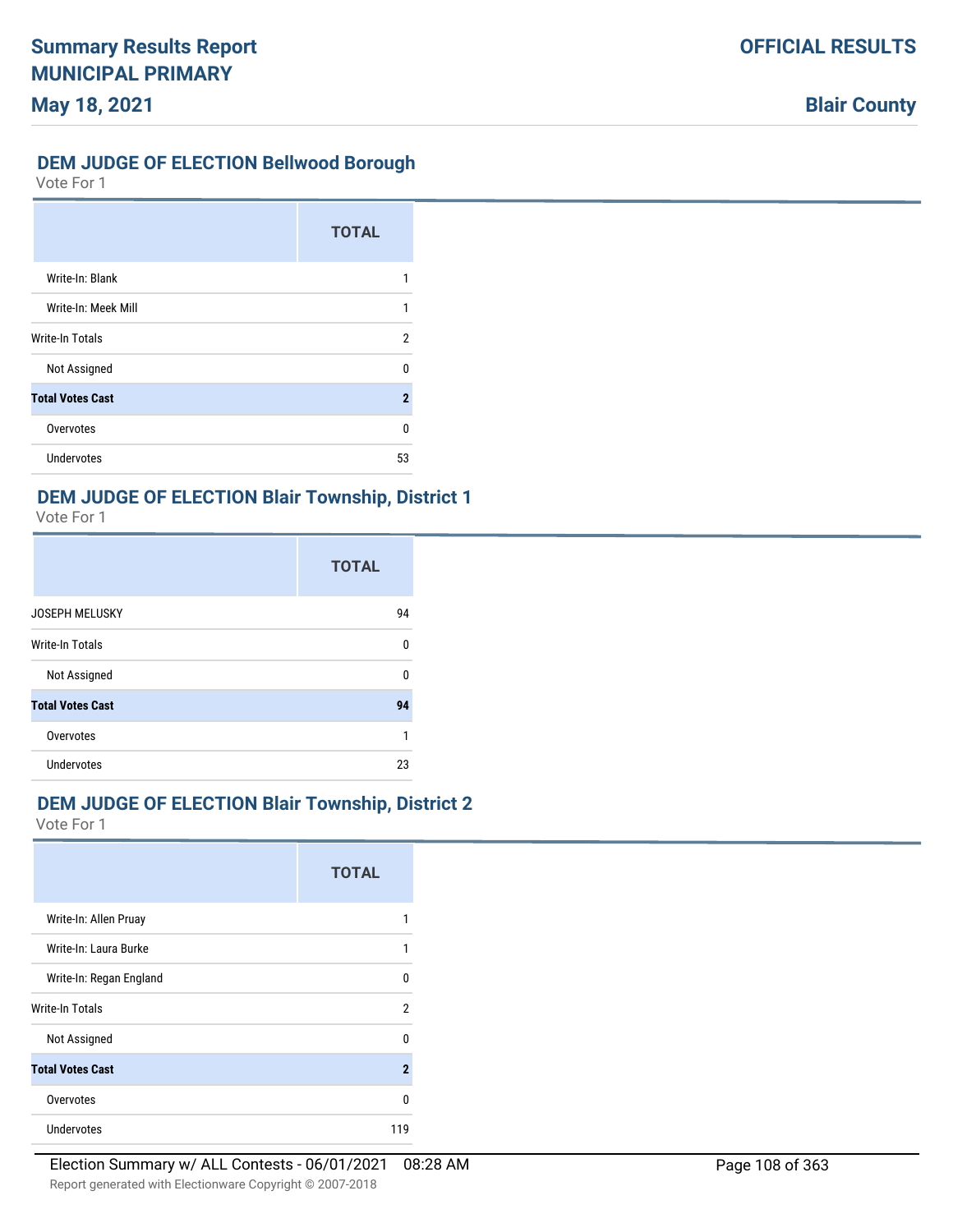### **DEM JUDGE OF ELECTION Blair Township, District 3**

Vote For 1

**May 18, 2021**

|                         | <b>TOTAL</b> |
|-------------------------|--------------|
| <b>Write-In Totals</b>  | n            |
| Not Assigned            | n            |
| <b>Total Votes Cast</b> | Ω            |
| Overvotes               | n            |
| Undervotes              | 44           |

### **DEM JUDGE OF ELECTION Catharine Township**

Vote For 1

|                         | <b>TOTAL</b>   |
|-------------------------|----------------|
| Write-In: Blank         |                |
| Write-In: Regan England | 1              |
| Write-In Totals         | 2              |
| Not Assigned            | ŋ              |
| <b>Total Votes Cast</b> | $\overline{2}$ |
| Overvotes               | n              |
| <b>Undervotes</b>       | 19             |

# **DEM JUDGE OF ELECTION Duncansville Borough**

|                         | <b>TOTAL</b> |
|-------------------------|--------------|
| Write-In: Blank         | 2            |
| Write-In: Amy Webster   | 2            |
| Write-In Totals         | 4            |
| Not Assigned            | n            |
| <b>Total Votes Cast</b> | 4            |
| Overvotes               | U            |
| <b>Undervotes</b>       | 53           |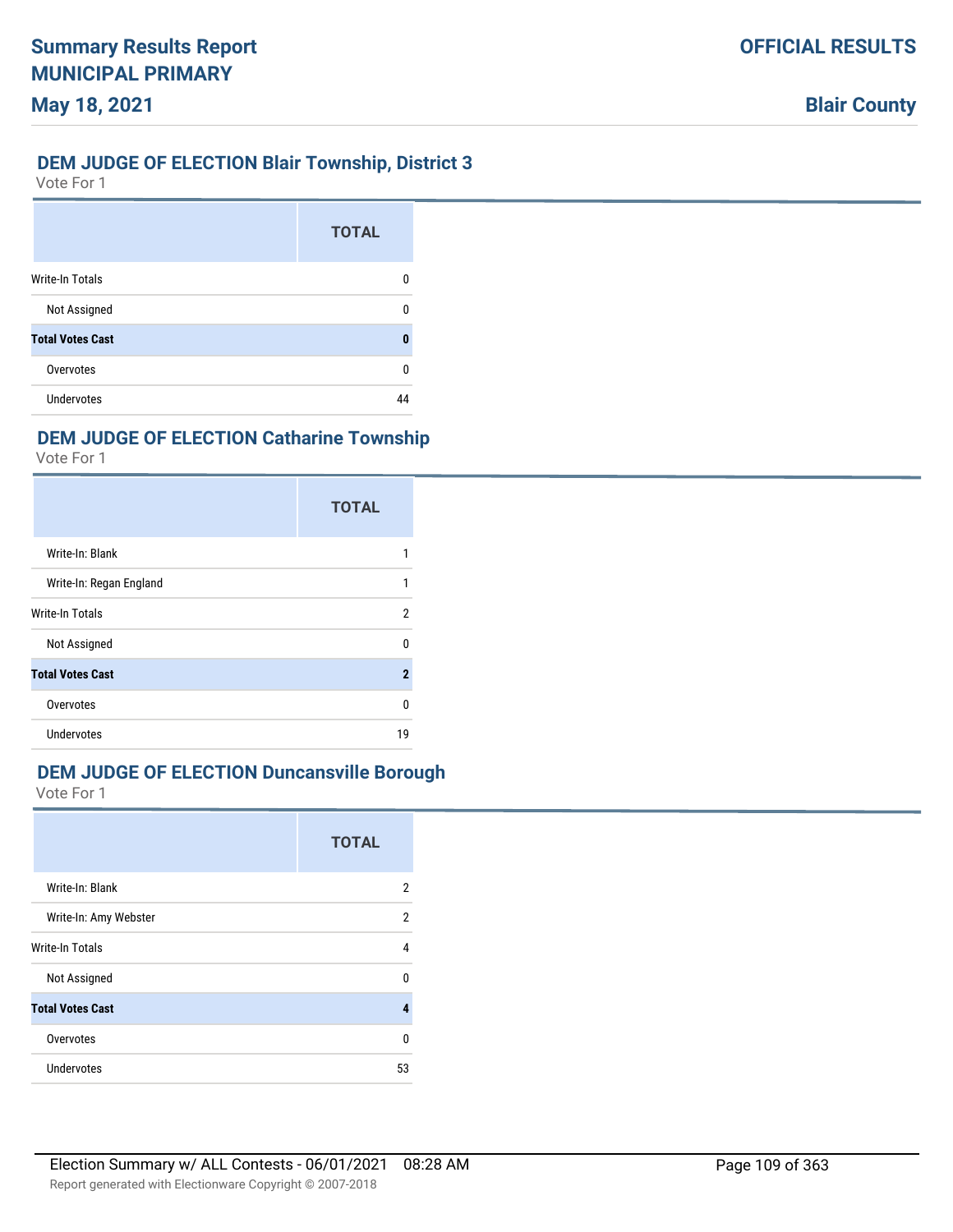### **DEM JUDGE OF ELECTION Frankstown Twp, District 1**

Vote For 1

|                           | <b>TOTAL</b> |
|---------------------------|--------------|
| Write-In: Barbara Mattern |              |
| Write-In Totals           |              |
| Not Assigned              | n            |
| <b>Total Votes Cast</b>   |              |
| Overvotes                 | n            |
| Undervotes                | 73           |

#### **DEM JUDGE OF ELECTION Frankstown Twp, District 2**

Vote For 1

|                         | <b>TOTAL</b> |
|-------------------------|--------------|
| Write-In Totals         | n            |
| Not Assigned            | n            |
| <b>Total Votes Cast</b> | O            |
| Overvotes               | ŋ            |
| <b>Undervotes</b>       | 87           |

### **DEM JUDGE OF ELECTION Frankstown Twp, District 3**

|                               | <b>TOTAL</b> |
|-------------------------------|--------------|
| <b>Write-In: Patrick Ries</b> | 1            |
| Write-In: Donna Gority        | 1            |
| Write-In Totals               | 2            |
| Not Assigned                  | 0            |
| <b>Total Votes Cast</b>       | $\mathbf{2}$ |
| Overvotes                     | 0            |
| <b>Undervotes</b>             | 82           |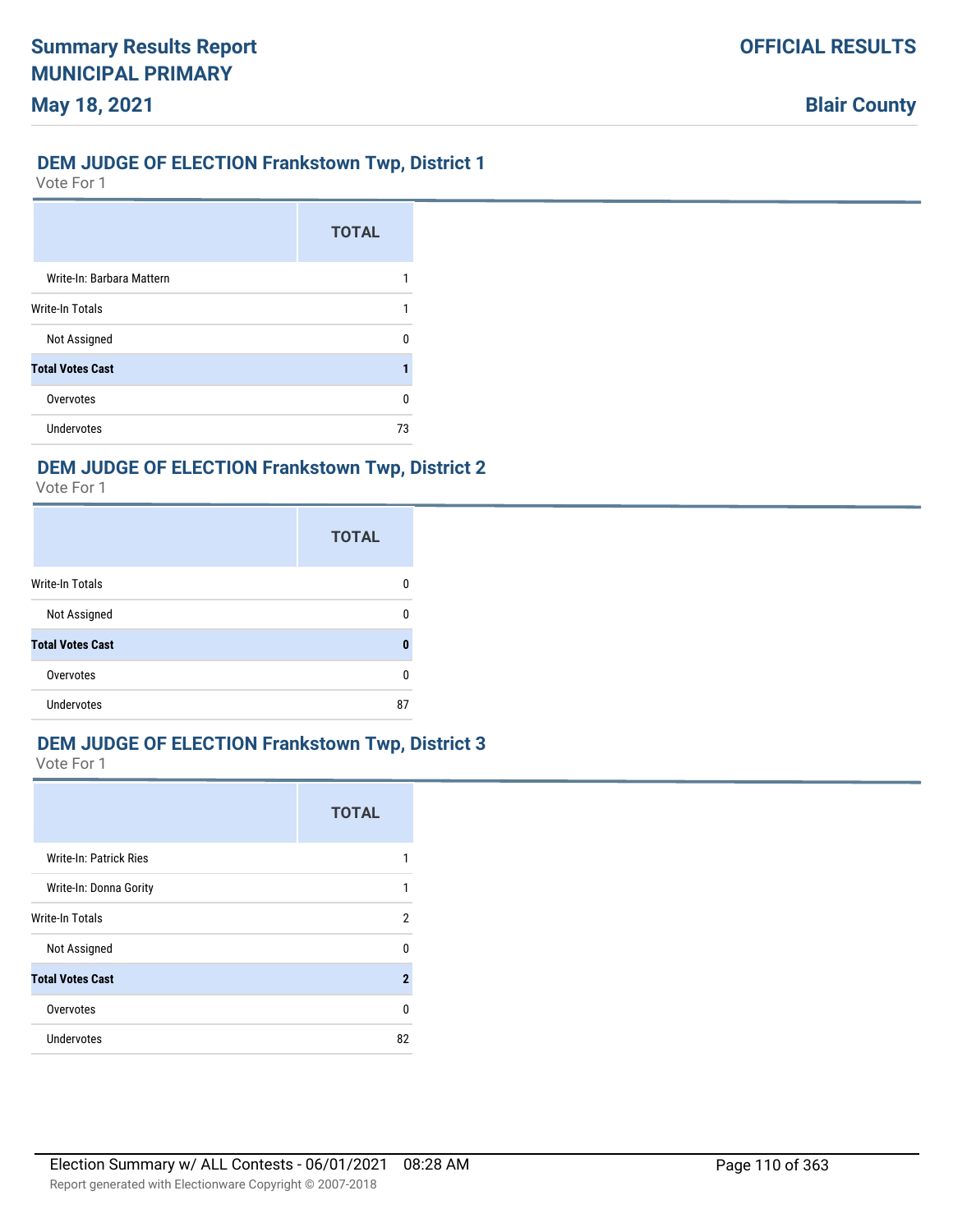### **DEM JUDGE OF ELECTION Frankstown Twp, District 4**

Vote For 1

|                         | <b>TOTAL</b> |
|-------------------------|--------------|
| <b>Write-In Totals</b>  | 0            |
| Not Assigned            | O            |
| <b>Total Votes Cast</b> | Ω            |
| Overvotes               | n            |
| Undervotes              | 73           |

### **DEM JUDGE OF ELECTION Frankstown Twp, District 5**

Vote For 1

|                         | <b>TOTAL</b> |
|-------------------------|--------------|
| Write-In: Blank         | 2            |
| Write-In: Beth Williams | 1            |
| Write-In Totals         | 3            |
| Not Assigned            | U            |
| <b>Total Votes Cast</b> | 3            |
| Overvotes               | U            |
| Undervotes              | 89           |

### **DEM JUDGE OF ELECTION Freedom Twp, District 1**

|                         | <b>TOTAL</b> |
|-------------------------|--------------|
| Write-In: Scatter       | U            |
| <b>Write-In Totals</b>  | 0            |
| Not Assigned            | U            |
| <b>Total Votes Cast</b> | 0            |
| Overvotes               | 0            |
| <b>Undervotes</b>       | 40           |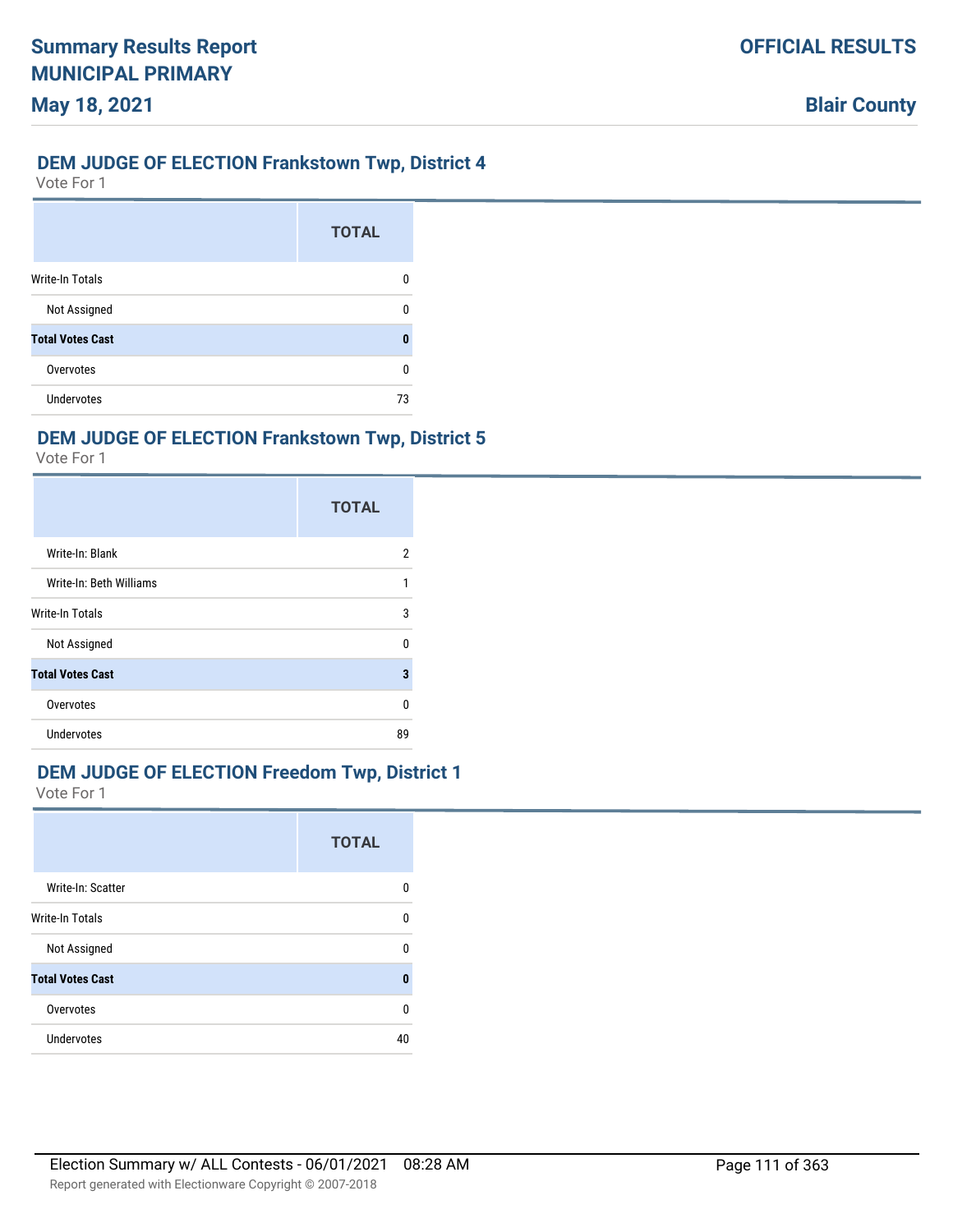# **DEM JUDGE OF ELECTION Freedom Twp, District 2**

Vote For 1

**May 18, 2021**

|                         | <b>TOTAL</b> |
|-------------------------|--------------|
| Write-In: Scatter       |              |
| Write-In Totals         |              |
| Not Assigned            | n            |
| <b>Total Votes Cast</b> |              |
| Overvotes               | ŋ            |
| <b>Undervotes</b>       | 46           |

# **DEM JUDGE OF ELECTION Greenfield Twp, District 1**

Vote For 1

|                          | <b>TOTAL</b> |
|--------------------------|--------------|
| Write-In: Blank          | 2            |
| Write-In: Kaitlin Hein   |              |
| Write-In: Kenneth Snyder | 1            |
| Write-In Totals          | 4            |
| Not Assigned             | n            |
| <b>Total Votes Cast</b>  |              |
| Overvotes                | n            |
| <b>Undervotes</b>        | 35           |

### **DEM JUDGE OF ELECTION Greenfield Twp, District 2**

|                         | <b>TOTAL</b> |
|-------------------------|--------------|
| <b>Write-In Totals</b>  |              |
| Not Assigned            | n            |
| <b>Total Votes Cast</b> | П            |
| Overvotes               | n            |
| Undervotes              | h            |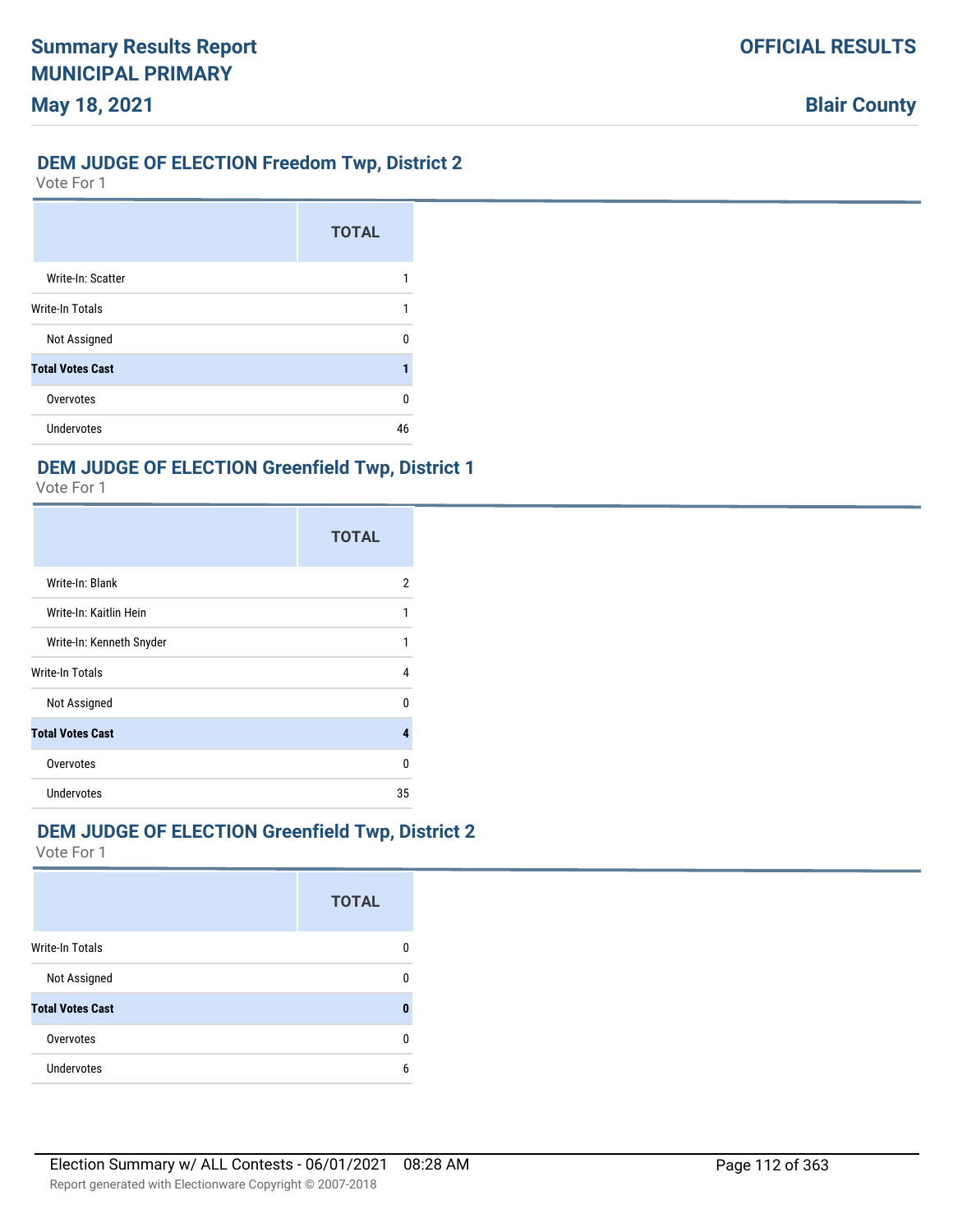### **DEM JUDGE OF ELECTION Greenfield Twp, District 3**

Vote For 1

**May 18, 2021**

|                           | <b>TOTAL</b> |
|---------------------------|--------------|
| Write-In: Brenda Marriner |              |
| Write-In: Blank           |              |
| <b>Write-In Totals</b>    | 8            |
| Not Assigned              | n            |
| <b>Total Votes Cast</b>   | ጸ            |
| Overvotes                 | n            |
| <b>Undervotes</b>         | 62           |

#### **DEM JUDGE OF ELECTION Hollidaysburg Boro, Ward 1**

Vote For 1

|                         | <b>TOTAL</b> |
|-------------------------|--------------|
| Write-In: Brian Bobski  |              |
| Write-In Totals         | 1            |
| Not Assigned            | n            |
| <b>Total Votes Cast</b> |              |
| Overvotes               | ŋ            |
| Undervotes              | 29           |

### **DEM JUDGE OF ELECTION Hollidaysburg Boro, Ward 2**

|                           | <b>TOTAL</b> |
|---------------------------|--------------|
| Write-In: Blank           | 4            |
| Write-In: Scatter         | 1            |
| Write-In: Vernon Gutshall | 1            |
| Write-In Totals           | h            |
| Not Assigned              | n            |
| <b>Total Votes Cast</b>   | 6            |
| Overvotes                 | n            |
| <b>Undervotes</b>         | 58           |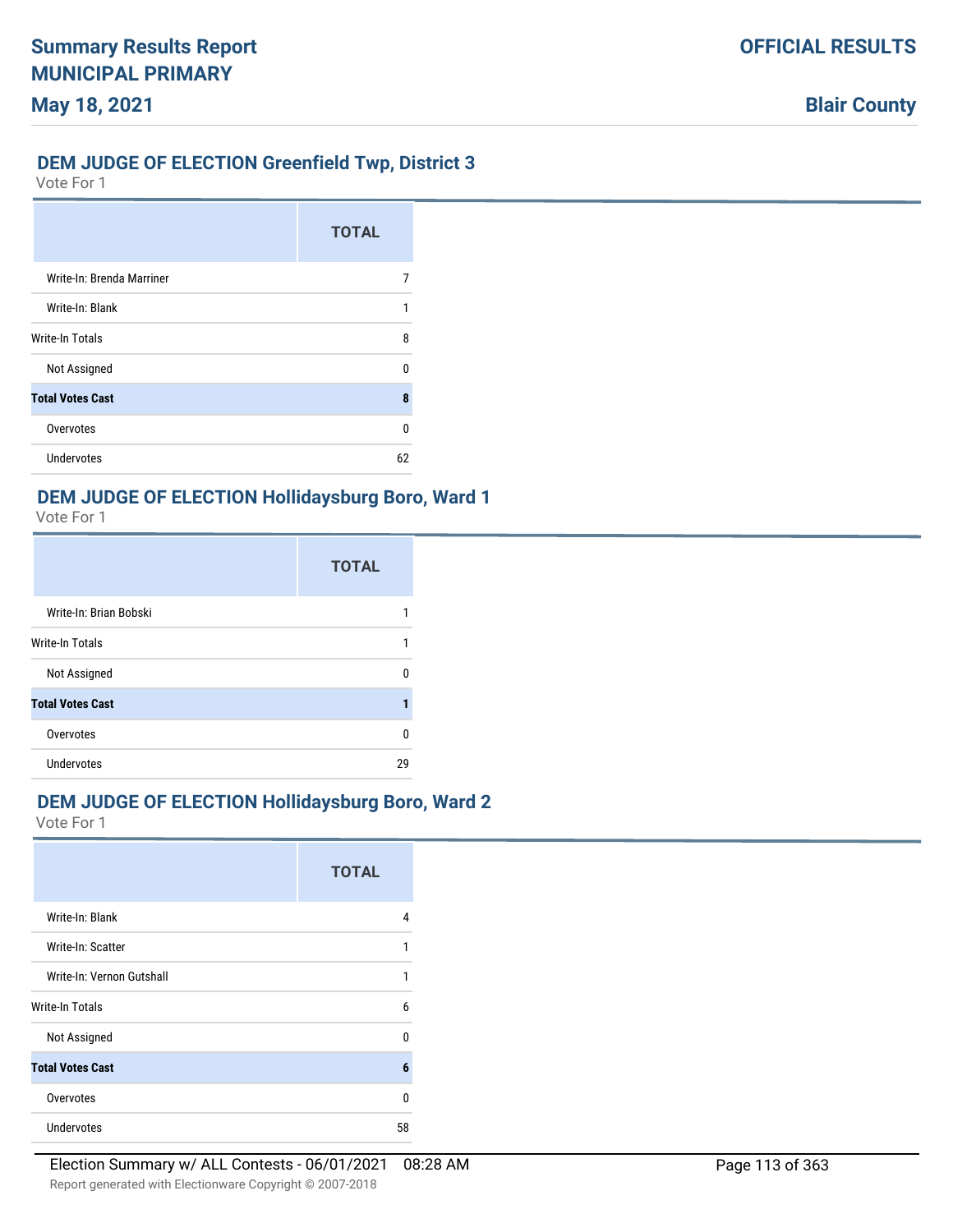### **DEM JUDGE OF ELECTION Hollidaysburg Boro, Ward 3**

Vote For 1

**May 18, 2021**

|                         | <b>TOTAL</b> |
|-------------------------|--------------|
| Write-In: Susan Painter | 8            |
| Write-In Totals         | 8            |
| Not Assigned            | U            |
| <b>Total Votes Cast</b> | 8            |
| Overvotes               | 0            |
| Undervotes              | 37           |

### **DEM JUDGE OF ELECTION Hollidaysburg Boro, Ward 4**

|                               | <b>TOTAL</b> |
|-------------------------------|--------------|
| Write-In: Bob Hope            | 1            |
| Write-In: Scatter             | 1            |
| Write-In: Blank               | 1            |
| Write-In: Cate Burger Laister | 1            |
| Write-In: Ethan Imhoff        | 1            |
| <b>Write-In Totals</b>        | 5            |
| Not Assigned                  | 0            |
| <b>Total Votes Cast</b>       | 5            |
| Overvotes                     | 0            |
| <b>Undervotes</b>             | 74           |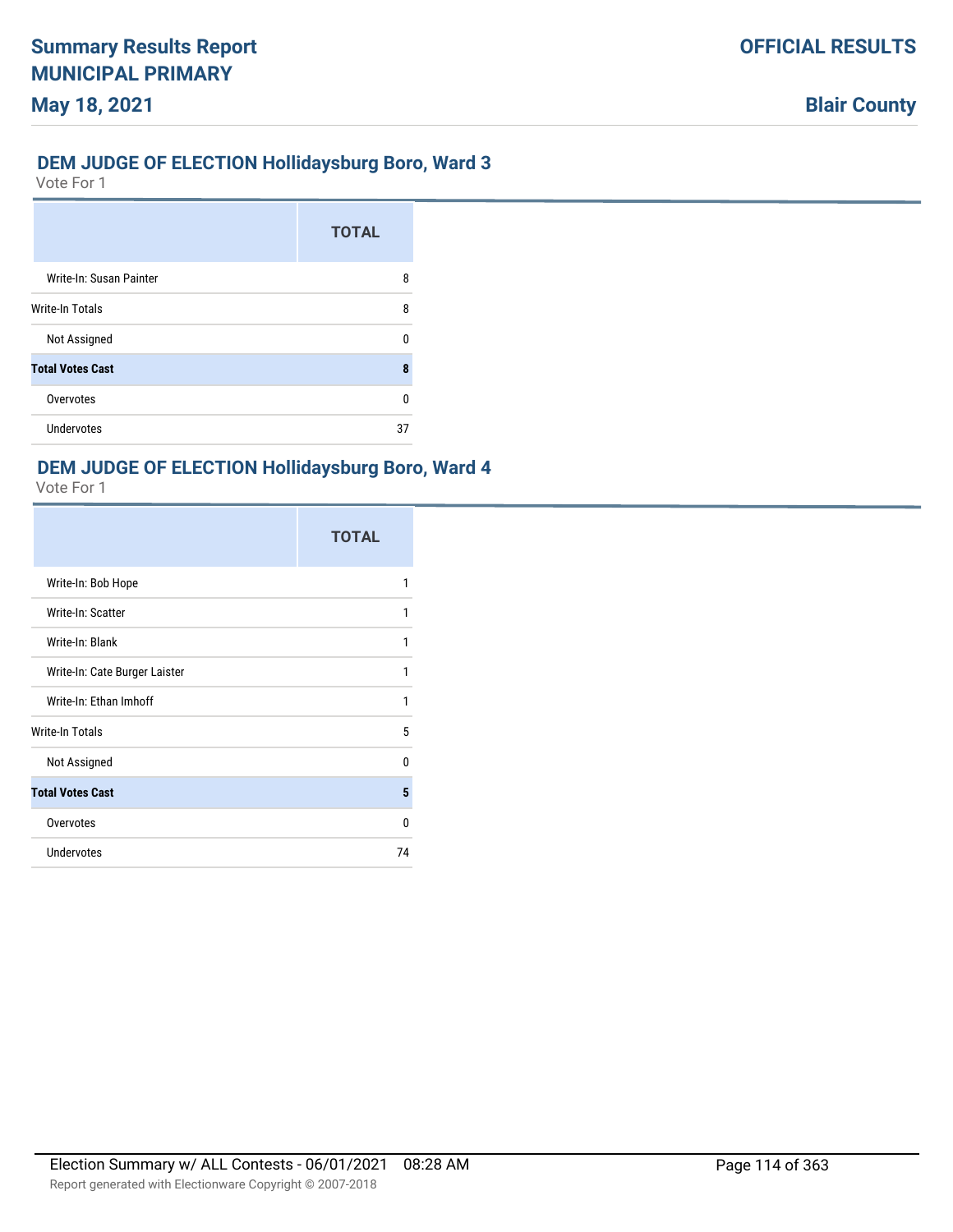### **DEM JUDGE OF ELECTION Hollidaysburg Boro, Ward 5**

Vote For 1

**May 18, 2021**

|                             | <b>TOTAL</b> |
|-----------------------------|--------------|
| Write-In: Kathlene Shippler |              |
| Write-In Totals             |              |
| Not Assigned                |              |
| <b>Total Votes Cast</b>     |              |
| Overvotes                   | n            |
| Undervotes                  | 51           |

### **DEM JUDGE OF ELECTION Hollidaysburg Boro, Ward 6**

Vote For 1

|                         | <b>TOTAL</b> |
|-------------------------|--------------|
| Write-In Totals         | n            |
| Not Assigned            | ŋ            |
| <b>Total Votes Cast</b> | 0            |
| Overvotes               | $\Omega$     |
| Undervotes              | 43           |

### **DEM JUDGE OF ELECTION Hollidaysburg Boro, Ward 7**

|                          | <b>TOTAL</b> |
|--------------------------|--------------|
| Write-In: Donald Hoffman |              |
| Write-In: Pat Gildea     | 1            |
| <b>Write-In Totals</b>   | 2            |
| Not Assigned             | 0            |
| <b>Total Votes Cast</b>  | $\mathbf{2}$ |
| Overvotes                | $\Omega$     |
| Undervotes               | 42           |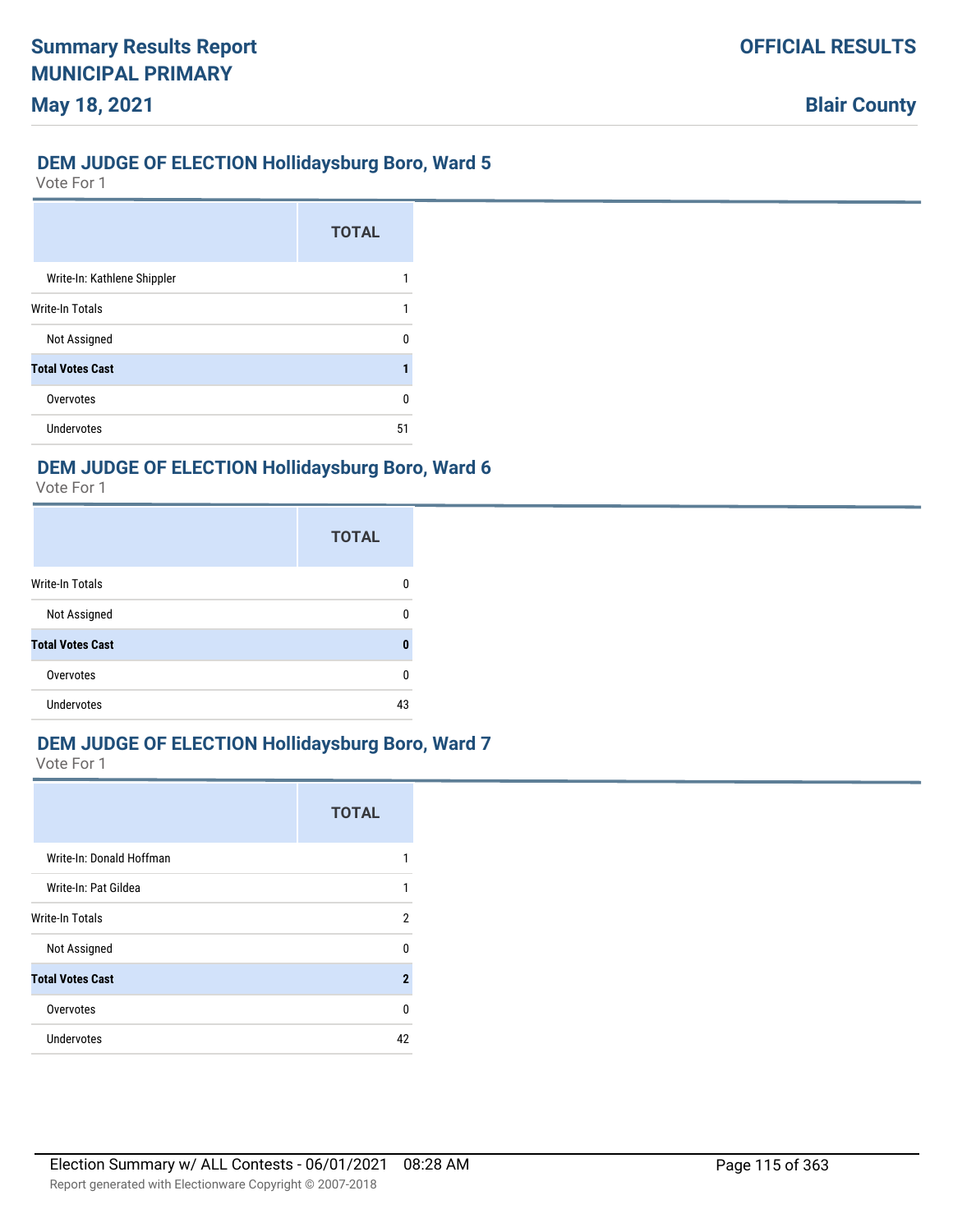### **DEM JUDGE OF ELECTION Huston Township**

Vote For 1

|                          | <b>TOTAL</b> |
|--------------------------|--------------|
| Write-In: Patricia Smith | 3            |
| Write-In Totals          | 3            |
| Not Assigned             | U            |
| <b>Total Votes Cast</b>  | 3            |
| Overvotes                | 0            |
| <b>Undervotes</b>        | 25           |

## **DEM JUDGE OF ELECTION Juniata Township**

Vote For 1

|                         | <b>TOTAL</b> |
|-------------------------|--------------|
| Write-In: Blank         | 3            |
| Write-In Totals         | 3            |
| Not Assigned            | U            |
| <b>Total Votes Cast</b> | 3            |
| Overvotes               | U            |
| Undervotes              | 27           |

## **DEM JUDGE OF ELECTION Logan Twp, District 1**

|                         | <b>TOTAL</b>   |
|-------------------------|----------------|
| Write-In: John Adams    | 1              |
| Write-In: Scatter       | 1              |
| Write-In Totals         | 2              |
| Not Assigned            | U              |
| <b>Total Votes Cast</b> | $\overline{2}$ |
| Overvotes               | $\Omega$       |
| <b>Undervotes</b>       | 102            |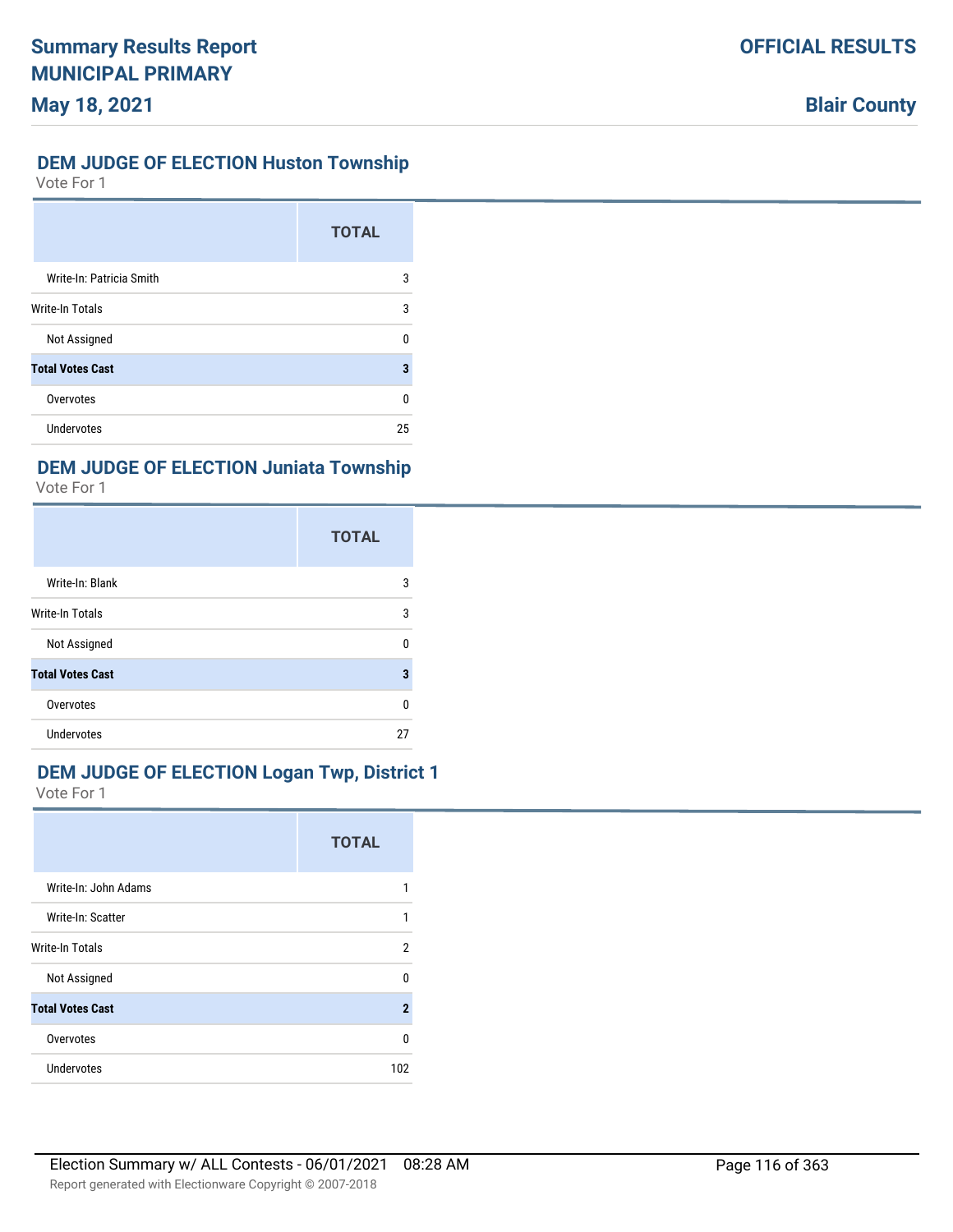# **OFFICIAL RESULTS**

# **Blair County**

# **DEM JUDGE OF ELECTION Logan Twp, District 2**

Vote For 1

|                           | <b>TOTAL</b> |
|---------------------------|--------------|
| Write-In: Blank           | 3            |
| Write-In: Scatter         | 1            |
| Write-In: Sharon Merritts | 1            |
| Write-In: Gwen Black      | 1            |
| Write-In Totals           | 6            |
| Not Assigned              | U            |
| <b>Total Votes Cast</b>   | 6            |
| Overvotes                 | 0            |
| Undervotes                | 111          |

### **DEM JUDGE OF ELECTION Logan Twp, District 3**

|                          | <b>TOTAL</b> |
|--------------------------|--------------|
| <b>CATHERINE A KNUPP</b> | 40           |
| <b>Write-In Totals</b>   | n            |
| Not Assigned             | U            |
| <b>Total Votes Cast</b>  | 40           |
| Overvotes                | n            |
| Undervotes               | 17           |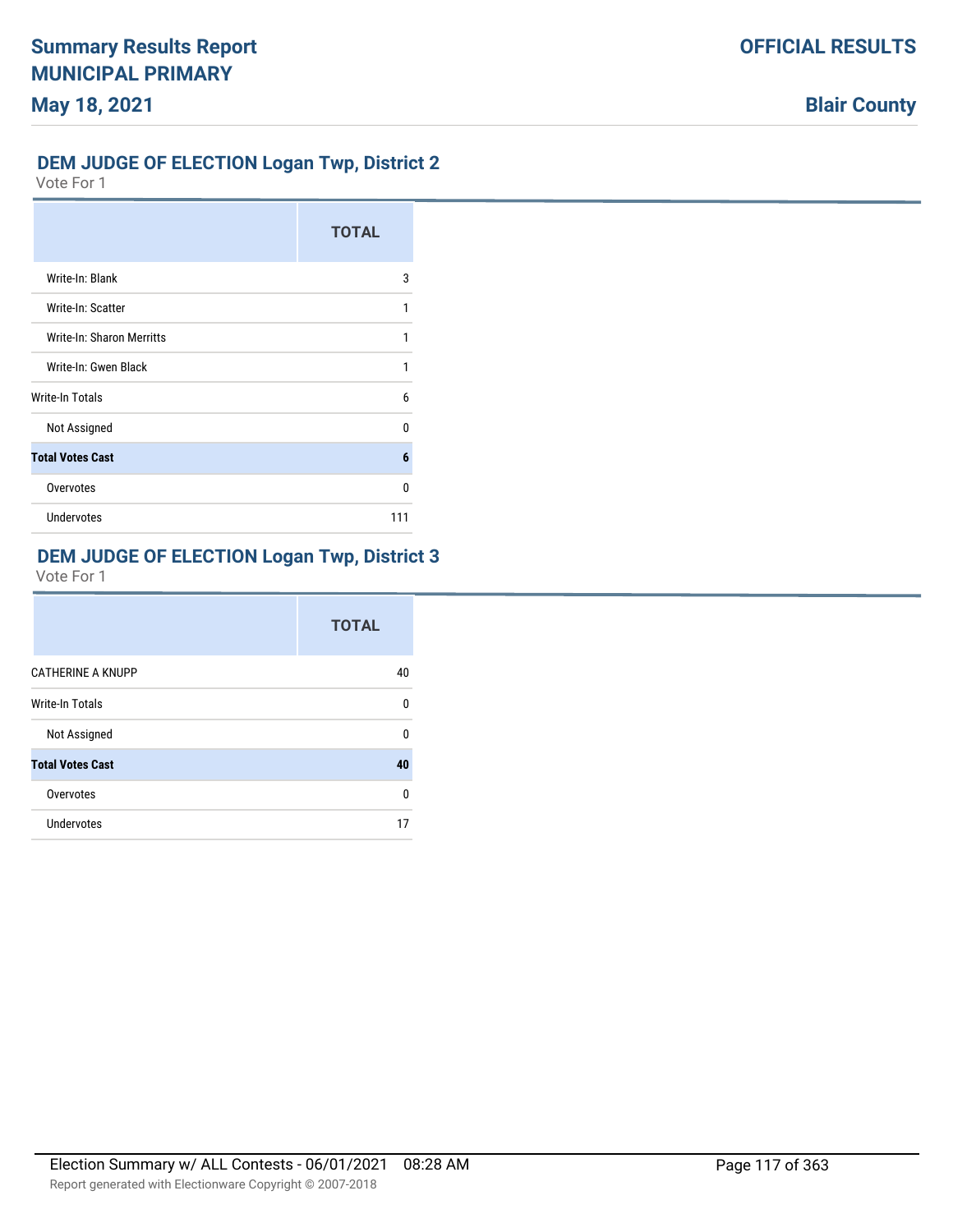### **DEM JUDGE OF ELECTION Logan Twp, District 4**

Vote For 1

|                           | <b>TOTAL</b> |
|---------------------------|--------------|
| Write-In: Bruce Erb       |              |
| Write-In: Daniel Milliron |              |
| <b>Write-In Totals</b>    | 2            |
| Not Assigned              | n            |
| <b>Total Votes Cast</b>   | 2            |
| Overvotes                 | U            |
| Undervotes                | 79           |

### **DEM JUDGE OF ELECTION Logan Twp, District 5**

|                         | <b>TOTAL</b> |
|-------------------------|--------------|
| LINDA K TANZI           | 70           |
| <b>Write-In Totals</b>  | 0            |
| Not Assigned            | U            |
| <b>Total Votes Cast</b> | 70           |
| Overvotes               | 0            |
| Undervotes              | 24           |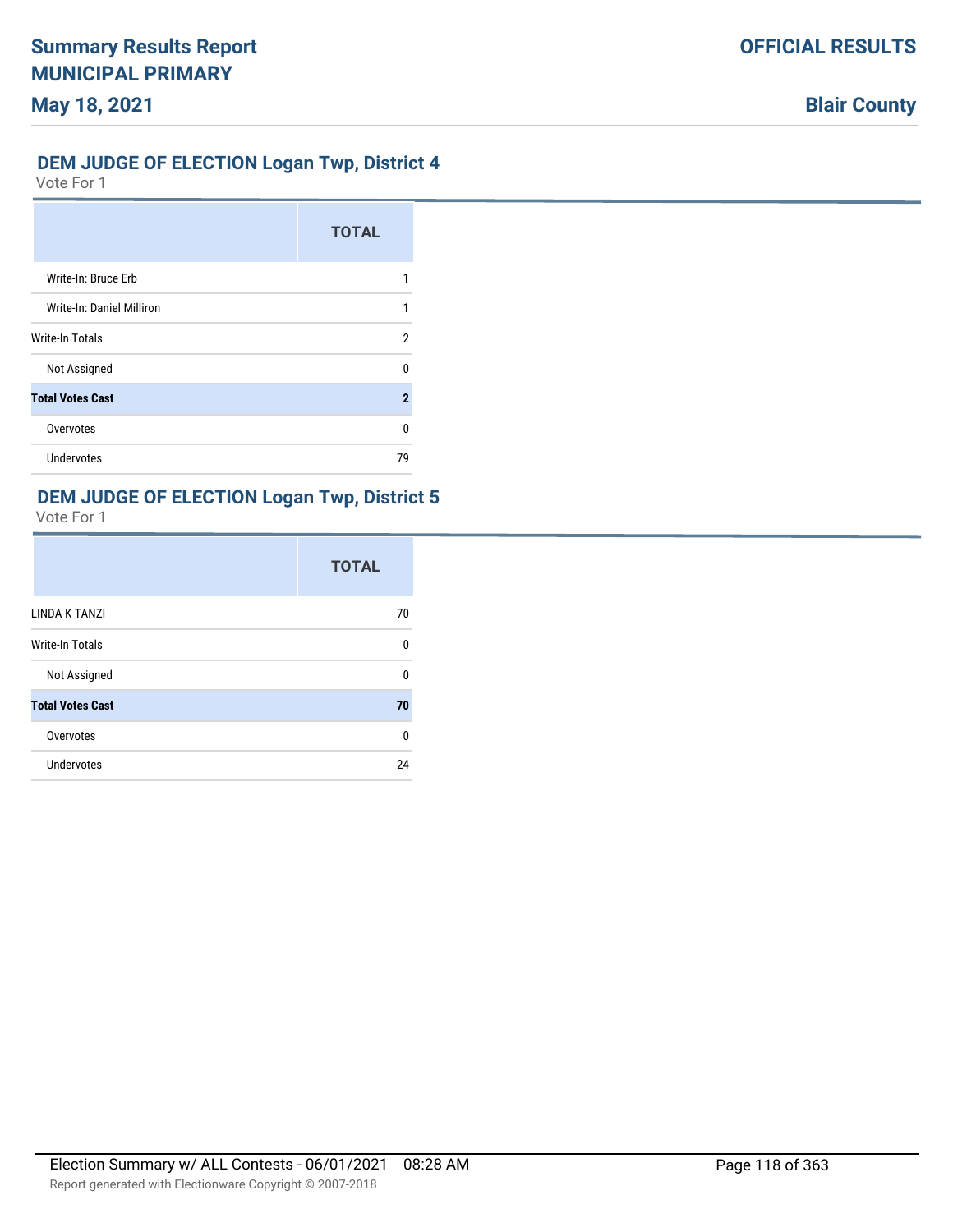### **DEM JUDGE OF ELECTION Logan Twp, Distict 6**

Vote For 1

|                         | <b>TOTAL</b> |
|-------------------------|--------------|
| Write-In: Rachel Korman | 2            |
| Write-In: Scatter       | 1            |
| Write-In: Blank         | 1            |
| Write-In: Eric Zolnak   |              |
| Write-In Totals         | 5            |
| Not Assigned            | U            |
| <b>Total Votes Cast</b> | 5            |
| Overvotes               | n            |
| Undervotes              | 103          |

### **DEM JUDGE OF ELECTION Logan Twp, District 7**

Vote For 1

|                         | <b>TOTAL</b> |
|-------------------------|--------------|
| Write-In Totals         |              |
| Not Assigned            |              |
| <b>Total Votes Cast</b> |              |
| Overvotes               | n            |
| <b>Undervotes</b>       | 41           |

### **DEM JUDGE OF ELECTION Martinsburg Boro, District 1**

|                         | <b>TOTAL</b> |
|-------------------------|--------------|
| <b>Write-In Totals</b>  |              |
| Not Assigned            |              |
| <b>Total Votes Cast</b> | Ω            |
| Overvotes               | n            |
| Undervotes              | 30           |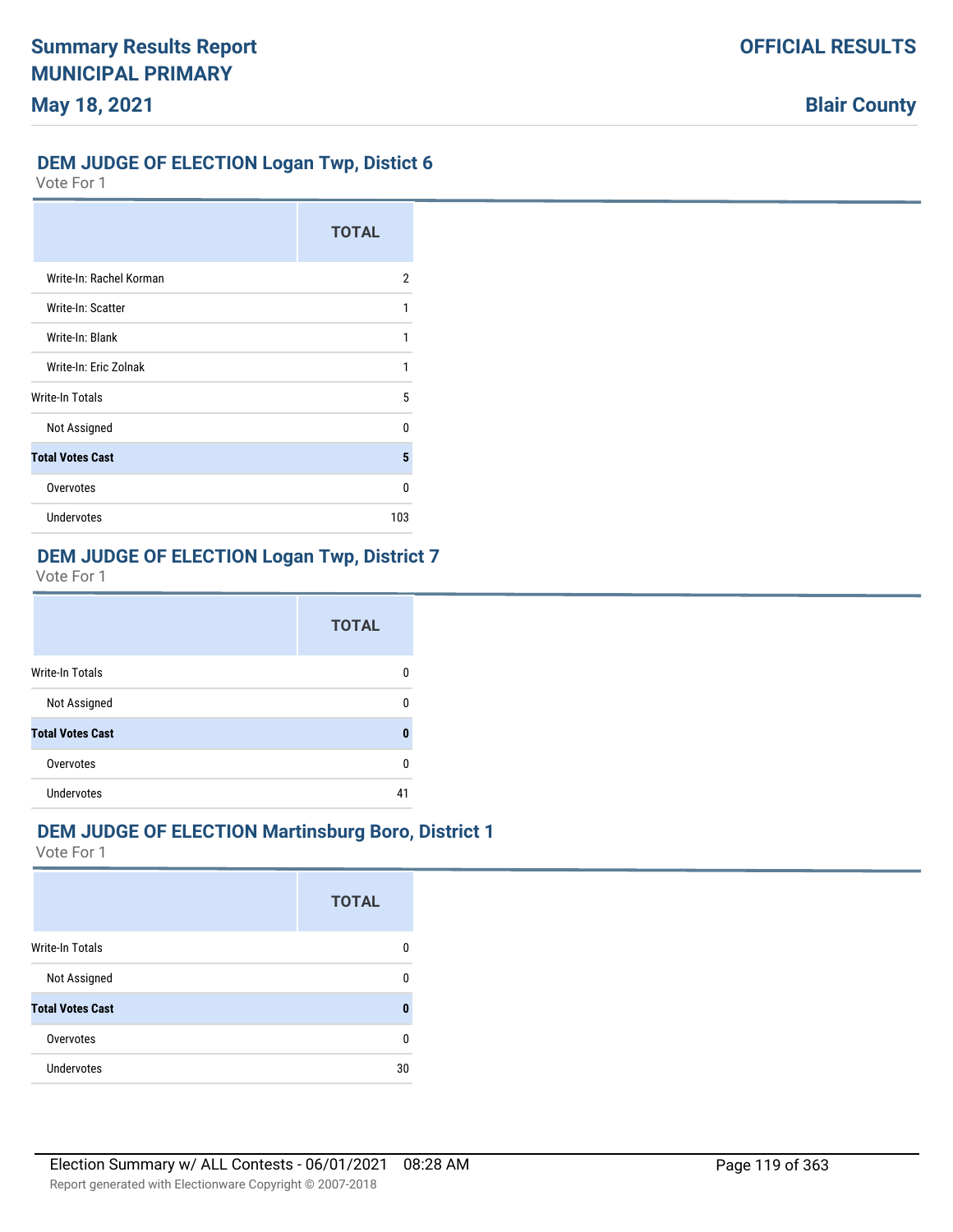### **DEM JUDGE OF ELECTION Martinsburg Boro, District 2**

Vote For 1

|                         | <b>TOTAL</b> |
|-------------------------|--------------|
| SANDRA WEYANDT          | 15           |
| Write-In Totals         | ŋ            |
| Not Assigned            | 0            |
| <b>Total Votes Cast</b> | 15           |
| Overvotes               | ŋ            |
| Undervotes              | g            |

### **DEM JUDGE OF ELECTION Newry Borough**

Vote For 1

|                         | <b>TOTAL</b>   |
|-------------------------|----------------|
| Write-In: Dawn Hutfles  | 1              |
| Write-In: Bruce Erb     | 1              |
| Write-In Totals         | 2              |
| Not Assigned            | U              |
| <b>Total Votes Cast</b> | $\overline{2}$ |
| Overvotes               | 0              |
| <b>Undervotes</b>       | 13             |

### **DEM JUDGE OF ELECTION North Woodbury Township**

|                         | <b>TOTAL</b>        |
|-------------------------|---------------------|
| Write-In: Rachel Korman |                     |
| Write-In: Dianne Ake    |                     |
| <b>Write-In Totals</b>  | 2                   |
| Not Assigned            | n                   |
| <b>Total Votes Cast</b> | $\boldsymbol{\eta}$ |
| Overvotes               | U                   |
| Undervotes              | 65                  |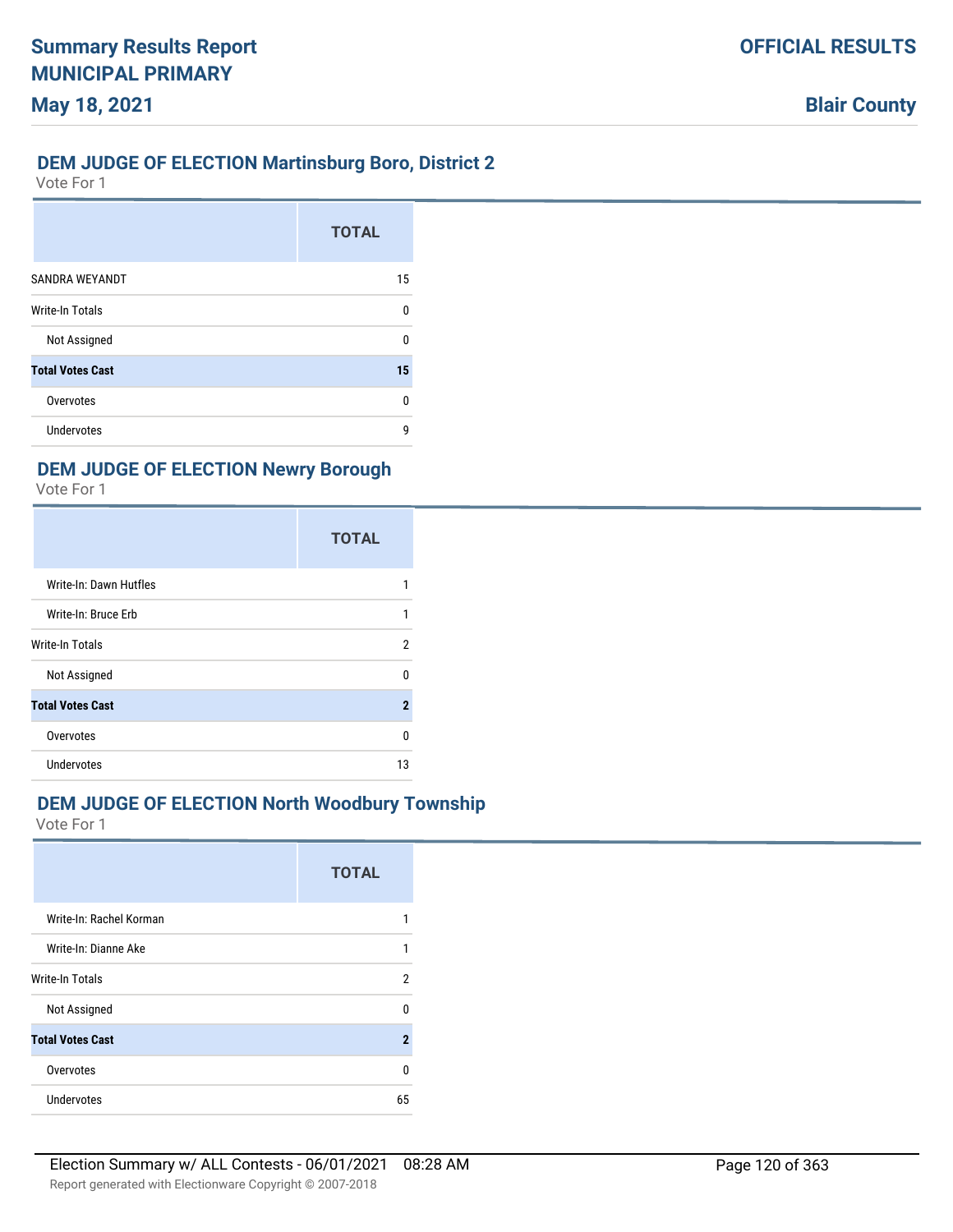### **DEM JUDGE OF ELECTION Roaring Spring Boro 1**

Vote For 1

|                           | <b>TOTAL</b> |
|---------------------------|--------------|
| Write-In: Mike Ciavarella |              |
| Write-In Totals           |              |
| Not Assigned              | n            |
| <b>Total Votes Cast</b>   |              |
| Overvotes                 | n            |
| Undervotes                | 10           |

### **DEM JUDGE OF ELECTION Roaring Spring Boro 2**

Vote For 1

|                          | <b>TOTAL</b> |
|--------------------------|--------------|
| Write-In: Carolyn Hoover | 5            |
| Write-In: Derek Brown    | 1            |
| <b>Write-In Totals</b>   | 6            |
| Not Assigned             | U            |
| <b>Total Votes Cast</b>  | 6            |
| Overvotes                | n            |
| <b>Undervotes</b>        | 30           |

### **DEM JUDGE OF ELECTION Roaring Spring Boro 3**

|                         | <b>TOTAL</b> |
|-------------------------|--------------|
| Write-In: Beth Thomas   | 10           |
| <b>Write-In Totals</b>  | 10           |
| Not Assigned            | $\Omega$     |
| <b>Total Votes Cast</b> | 10           |
| Overvotes               | 0            |
| Undervotes              | 33           |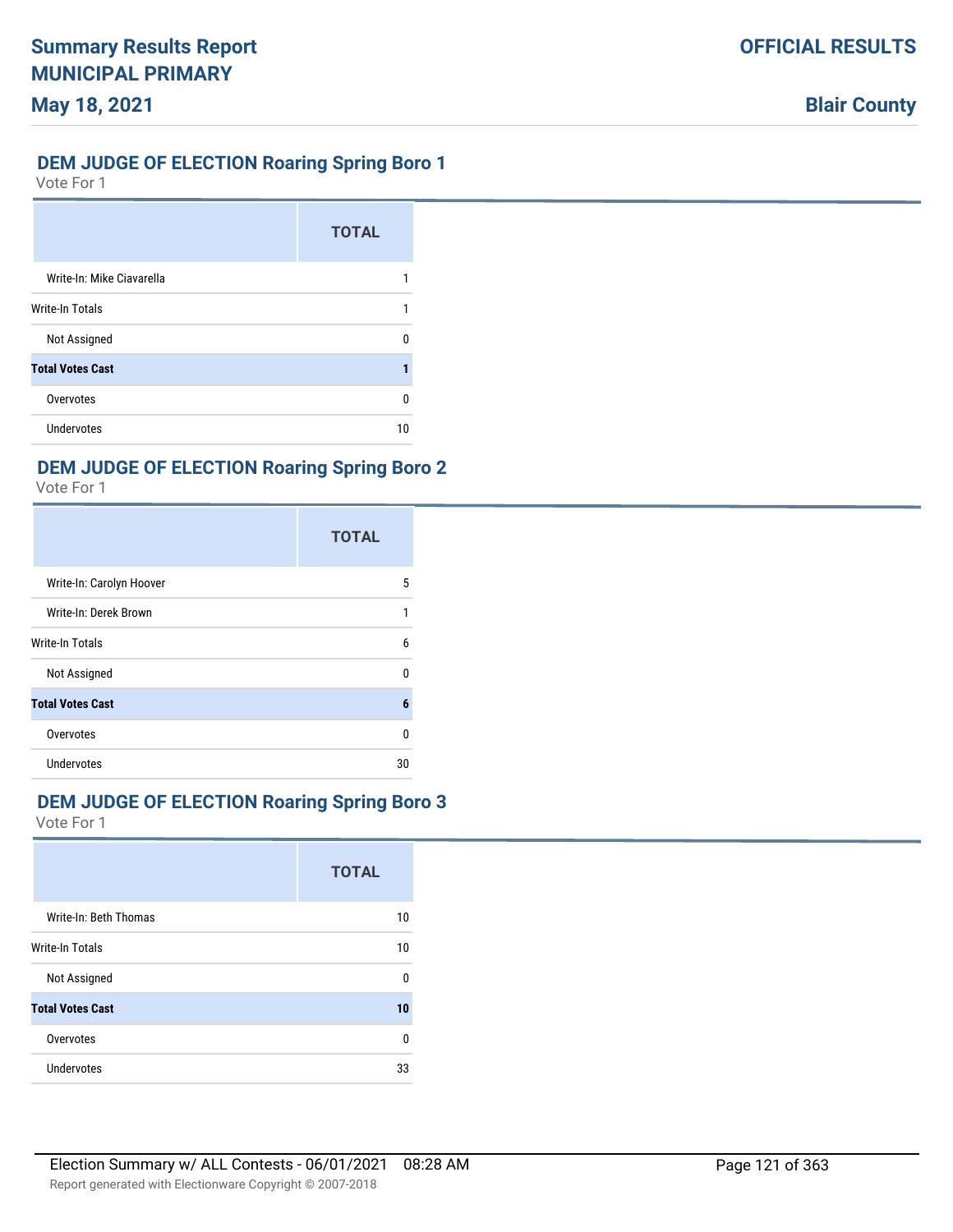### **DEM JUDGE OF ELECTION Snyder Twp, District 1**

Vote For 1

|                         | <b>TOTAL</b> |
|-------------------------|--------------|
| <b>Write-In Totals</b>  | n            |
| Not Assigned            |              |
| <b>Total Votes Cast</b> | Λ            |
| Overvotes               | n            |
| Undervotes              | 41           |

## **DEM JUDGE OF ELECTION Snyder Twp, District 2**

Vote For 1

|                         | <b>TOTAL</b>            |
|-------------------------|-------------------------|
| Write-In: David Cranage | 2                       |
| Write-In Totals         | 2                       |
| Not Assigned            | ŋ                       |
| <b>Total Votes Cast</b> | $\overline{\mathbf{2}}$ |
| Overvotes               | U                       |
| Undervotes              | 59                      |

### **DEM JUDGE OF ELECTION Taylor Twp**

|                         | <b>TOTAL</b> |
|-------------------------|--------------|
| Write-In Totals         | O            |
| Not Assigned            | n            |
| <b>Total Votes Cast</b> | 0            |
| Overvotes               | 0            |
| <b>Undervotes</b>       | 68           |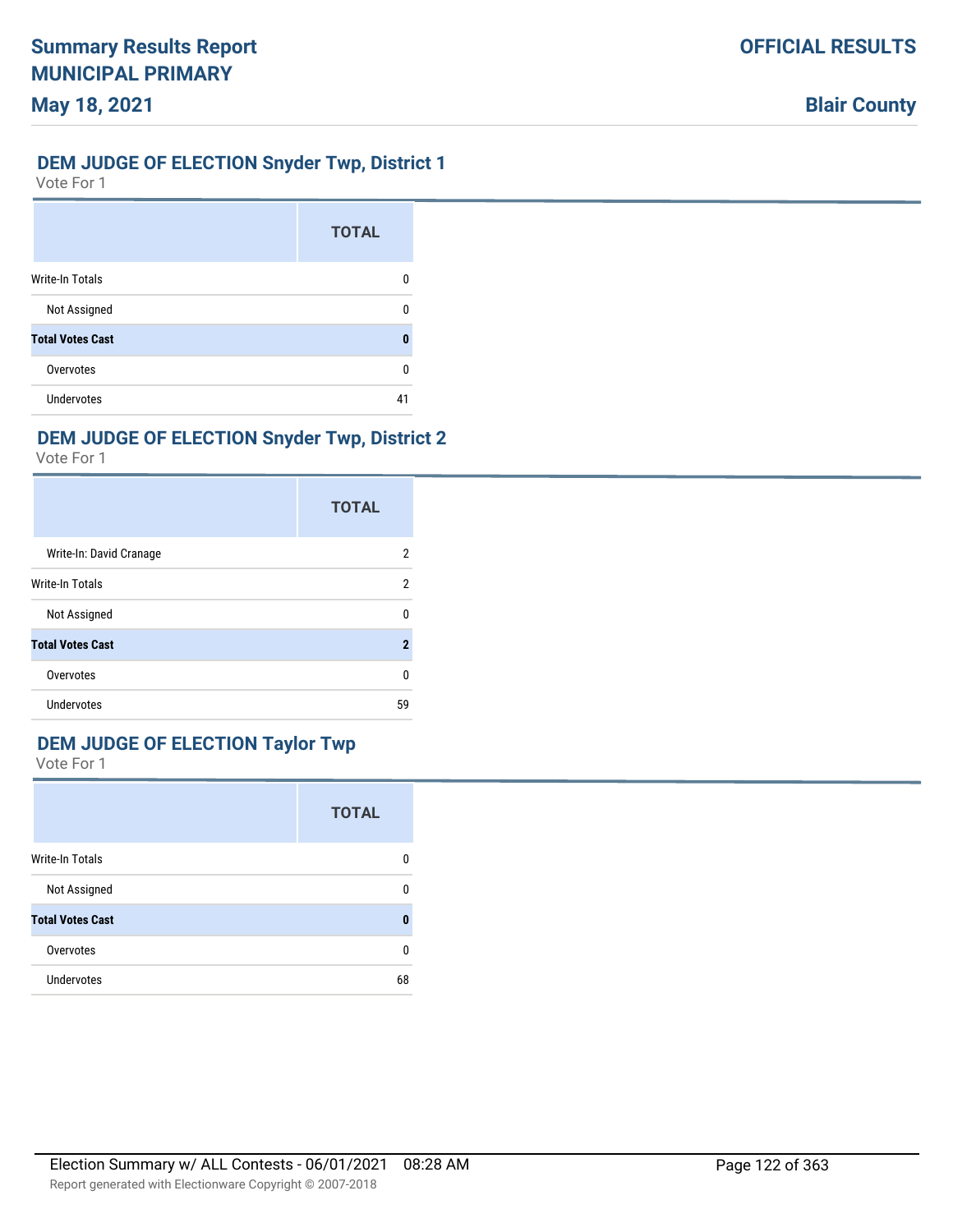# **OFFICIAL RESULTS**

# **Blair County**

#### **DEM JUDGE OF ELECTION Tyrone Boro, Ward 1**

Vote For 1

|                           | <b>TOTAL</b> |
|---------------------------|--------------|
| Write-In: Blank           | 2            |
| Write-In: Andrew Smith    | 1            |
| Write-In: Stephen Grot    | 1            |
| Write-In: Rose Castasnols | n            |
| Write-In Totals           | 4            |
| Not Assigned              | U            |
| <b>Total Votes Cast</b>   | 4            |
| Overvotes                 | 0            |
| <b>Undervotes</b>         | 30           |

### **DEM JUDGE OF ELECTION Tyrone Boro, Ward 2**

|                           | <b>TOTAL</b> |
|---------------------------|--------------|
| Write-In: Rose Castasnols | 1            |
| Write-In: Obama           | 1            |
| <b>Write-In Totals</b>    | 2            |
| Not Assigned              | U            |
| <b>Total Votes Cast</b>   | $\mathbf{2}$ |
| Overvotes                 | 0            |
| Undervotes                | 22           |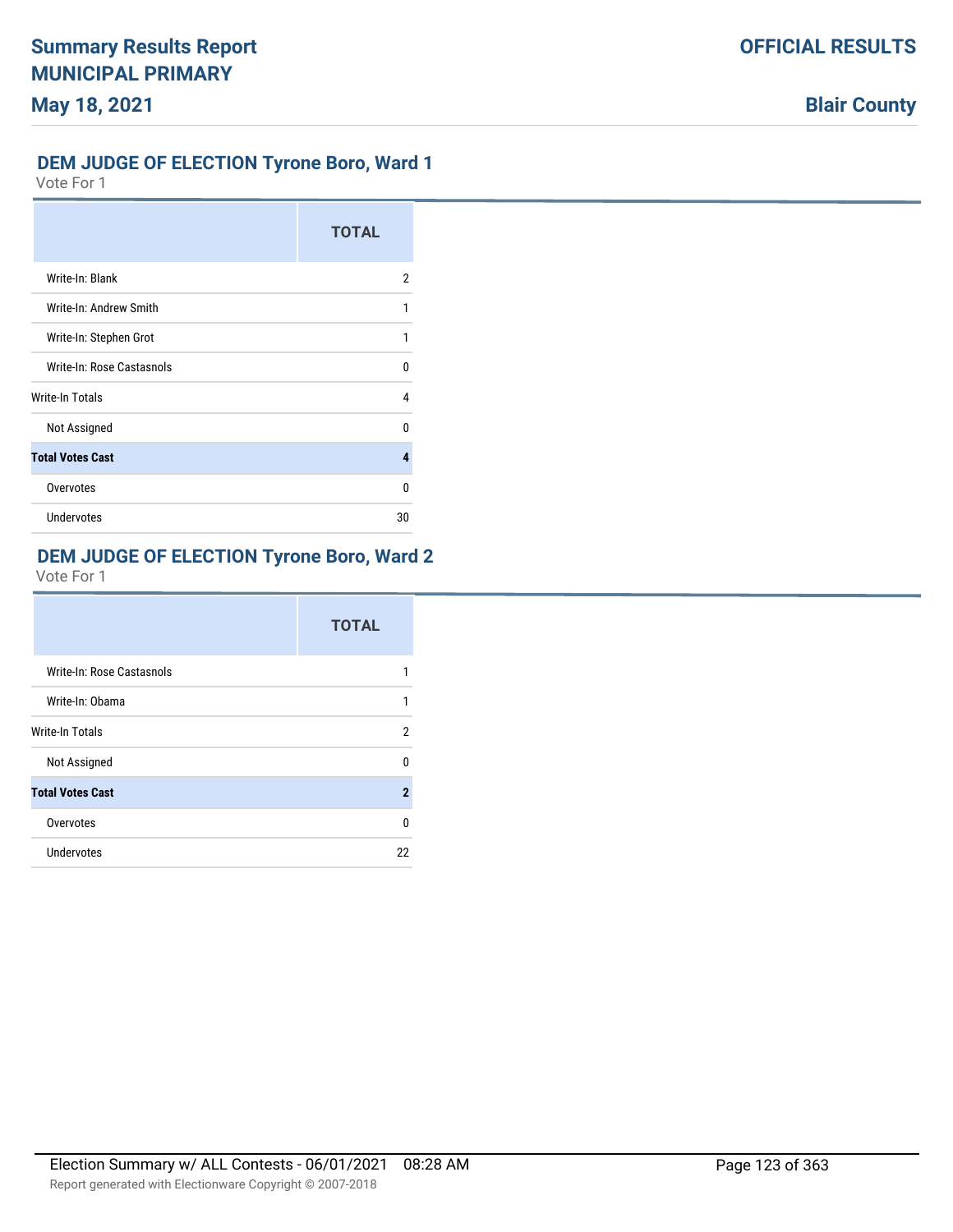### **DEM JUDGE OF ELECTION Tyrone Boro, Ward 3**

Vote For 1

|                         | <b>TOTAL</b> |
|-------------------------|--------------|
| <b>NANCY WEAKLAND</b>   | 20           |
| <b>Write-In Totals</b>  | n            |
| Not Assigned            | n            |
| <b>Total Votes Cast</b> | 20           |
| Overvotes               | n            |
| <b>Undervotes</b>       |              |

# **DEM JUDGE OF ELECTION Tyrone Boro, Ward 4**

Vote For 1

|                         | <b>TOTAL</b> |
|-------------------------|--------------|
| Write-In: Sarah Seymore |              |
| <b>Write-In Totals</b>  |              |
| Not Assigned            |              |
| <b>Total Votes Cast</b> |              |
| Overvotes               | O            |
| <b>Undervotes</b>       |              |

### **DEM JUDGE OF ELECTION Tyrone Boro, Ward 5**

|                          | <b>TOTAL</b> |
|--------------------------|--------------|
| Write-In: Joanne Hedberg | 2            |
| Write-In: Scatter        | 1            |
| Write-In: Calvin Amato   |              |
| <b>Write-In Totals</b>   | 4            |
| Not Assigned             | n            |
| <b>Total Votes Cast</b>  | д            |
| Overvotes                | n            |
| Undervotes               | 21           |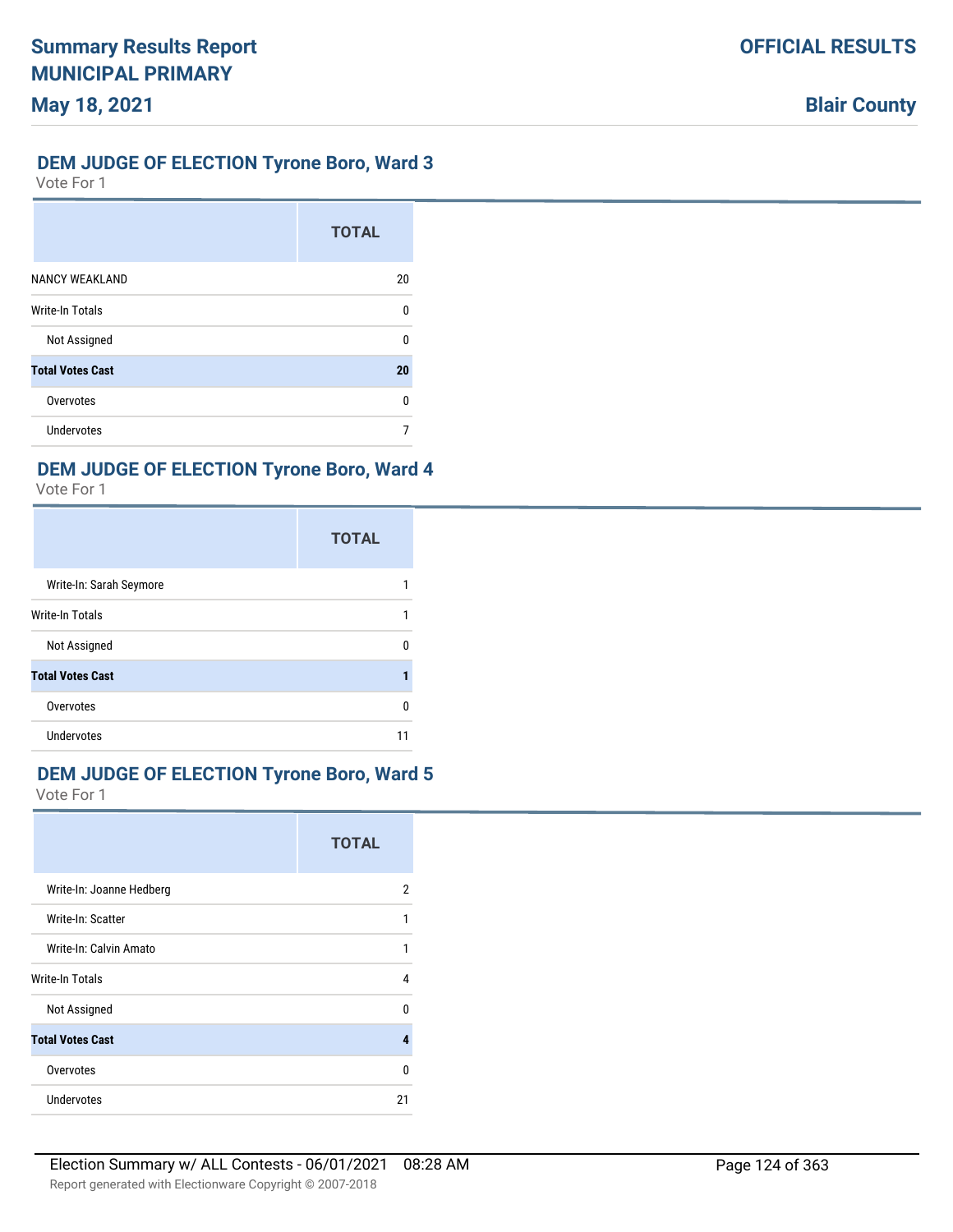### **DEM JUDGE OF ELECTION Tyrone Boro, Ward 6**

Vote For 1

|                              | <b>TOTAL</b> |
|------------------------------|--------------|
| CYNTHIA L CALVIN VANDERGLASS | 41           |
| <b>Write-In Totals</b>       | n            |
| Not Assigned                 | n            |
| <b>Total Votes Cast</b>      | 41           |
| Overvotes                    | U            |
| Undervotes                   | q            |

# **DEM JUDGE OF ELECTION Tyrone Boro, Ward 7**

Vote For 1

|                         | <b>TOTAL</b> |
|-------------------------|--------------|
| Write-In: Sarah Seymour |              |
| Write-In Totals         |              |
| Not Assigned            | n            |
| <b>Total Votes Cast</b> |              |
| Overvotes               | O            |
| Undervotes              | 33           |

### **DEM JUDGE OF ELECTION Tyrone Twp, District 1**

|                         | <b>TOTAL</b> |
|-------------------------|--------------|
| <b>Write-In Totals</b>  | 0            |
| Not Assigned            | ŋ            |
| <b>Total Votes Cast</b> | O            |
| Overvotes               | 0            |
| <b>Undervotes</b>       | 28           |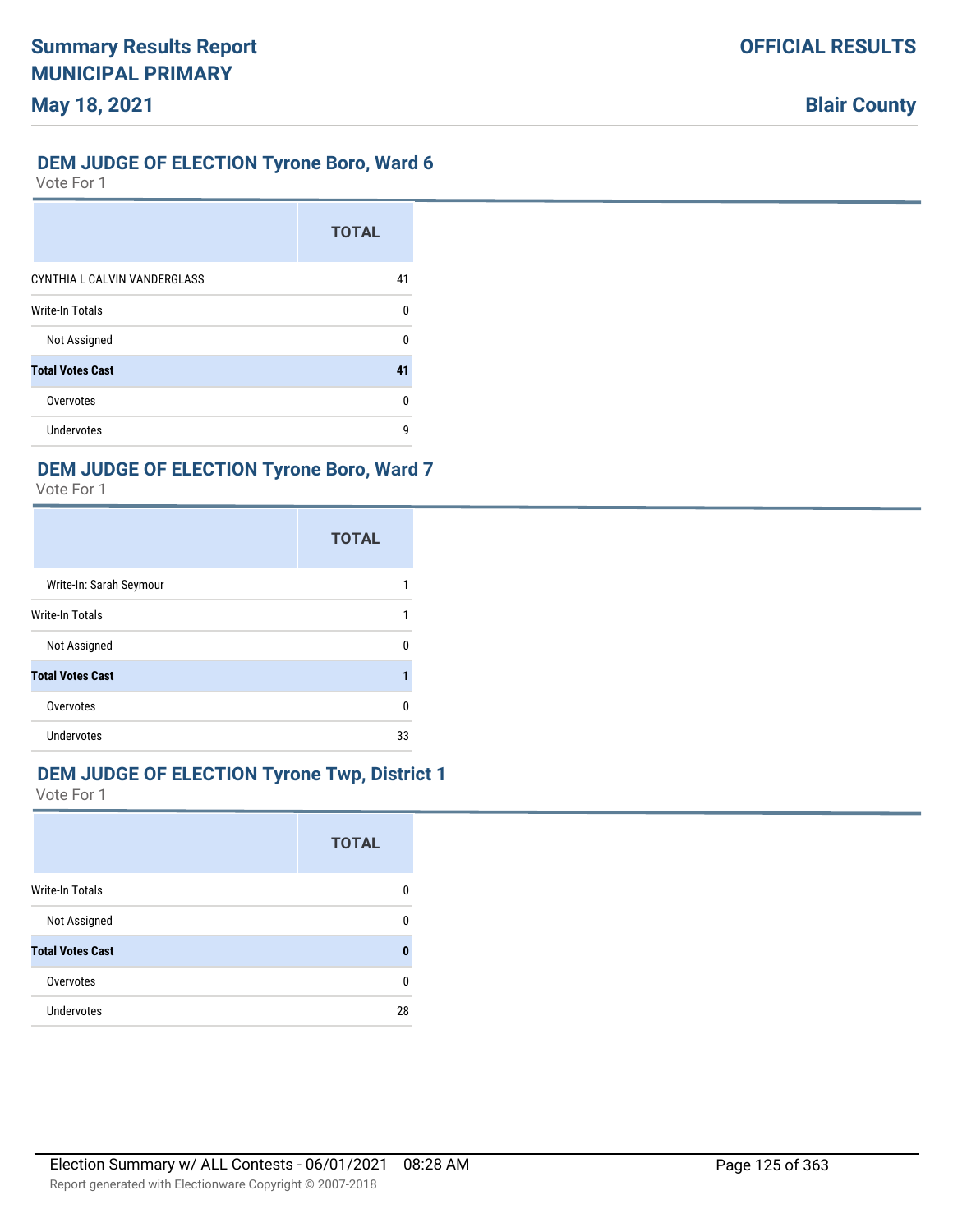### **DEM JUDGE OF ELECTION Tyrone Twp, District 2**

Vote For 1

|                         | <b>TOTAL</b> |
|-------------------------|--------------|
| <b>Write-In Totals</b>  | O            |
| Not Assigned            |              |
| <b>Total Votes Cast</b> |              |
| Overvotes               | n            |
| Undervotes              | 19           |

## **DEM JUDGE OF ELECTION Williamsburg Borough**

Vote For 1

|                         | <b>TOTAL</b> |
|-------------------------|--------------|
| Write-In: Della Leonard | 2            |
| Write-In: Seth Walter   | 1            |
| <b>Write-In Totals</b>  | 3            |
| Not Assigned            | U            |
| <b>Total Votes Cast</b> | 3            |
| Overvotes               | U            |
| Undervotes              | 43           |

# **DEM JUDGE OF ELECTION Woodbury Township**

|                         | <b>TOTAL</b> |
|-------------------------|--------------|
| Write-In: Scatter       |              |
| <b>Write-In Totals</b>  | 1            |
| Not Assigned            | n            |
| <b>Total Votes Cast</b> |              |
| Overvotes               | U            |
| Undervotes              | 38           |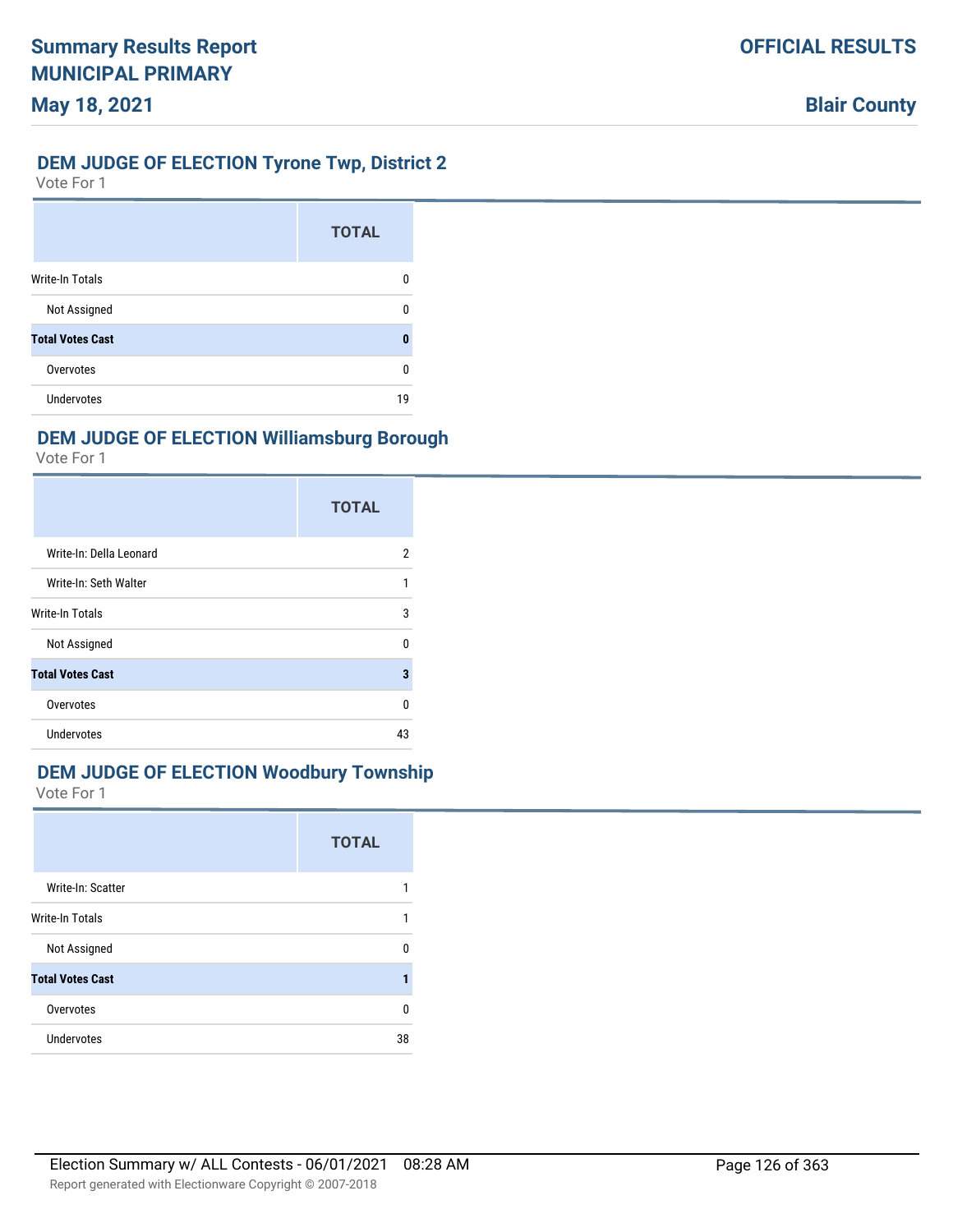#### **DEM INSPECTOR OF ELECTION Altoona Ward 1**

Vote For 1

|                         | <b>TOTAL</b> |
|-------------------------|--------------|
| Write-In: Blank         | 2            |
| Write-In Totals         | 2            |
| Not Assigned            | U            |
| <b>Total Votes Cast</b> | 2            |
| Overvotes               | U            |
| <b>Undervotes</b>       | 46           |

### **DEM INSPECTOR OF ELECTION Altoona Ward 2, Precinct 1**

Vote For 1

|                         | <b>TOTAL</b> |
|-------------------------|--------------|
| Write-In: Blank         |              |
| <b>Write-In Totals</b>  | 1            |
| Not Assigned            | n            |
| <b>Total Votes Cast</b> |              |
| Overvotes               | n            |
| Undervotes              | 18           |

# **DEM INSPECTOR OF ELECTION Altoona Ward 2, Precinct 2**

|                           | <b>TOTAL</b> |
|---------------------------|--------------|
| Write-In: Blank           | 2            |
| Write-In: Sarah Steinbugh | 1            |
| Write-In Totals           | 3            |
| Not Assigned              | $\Omega$     |
| <b>Total Votes Cast</b>   | 3            |
| Overvotes                 | U            |
| Undervotes                | 48           |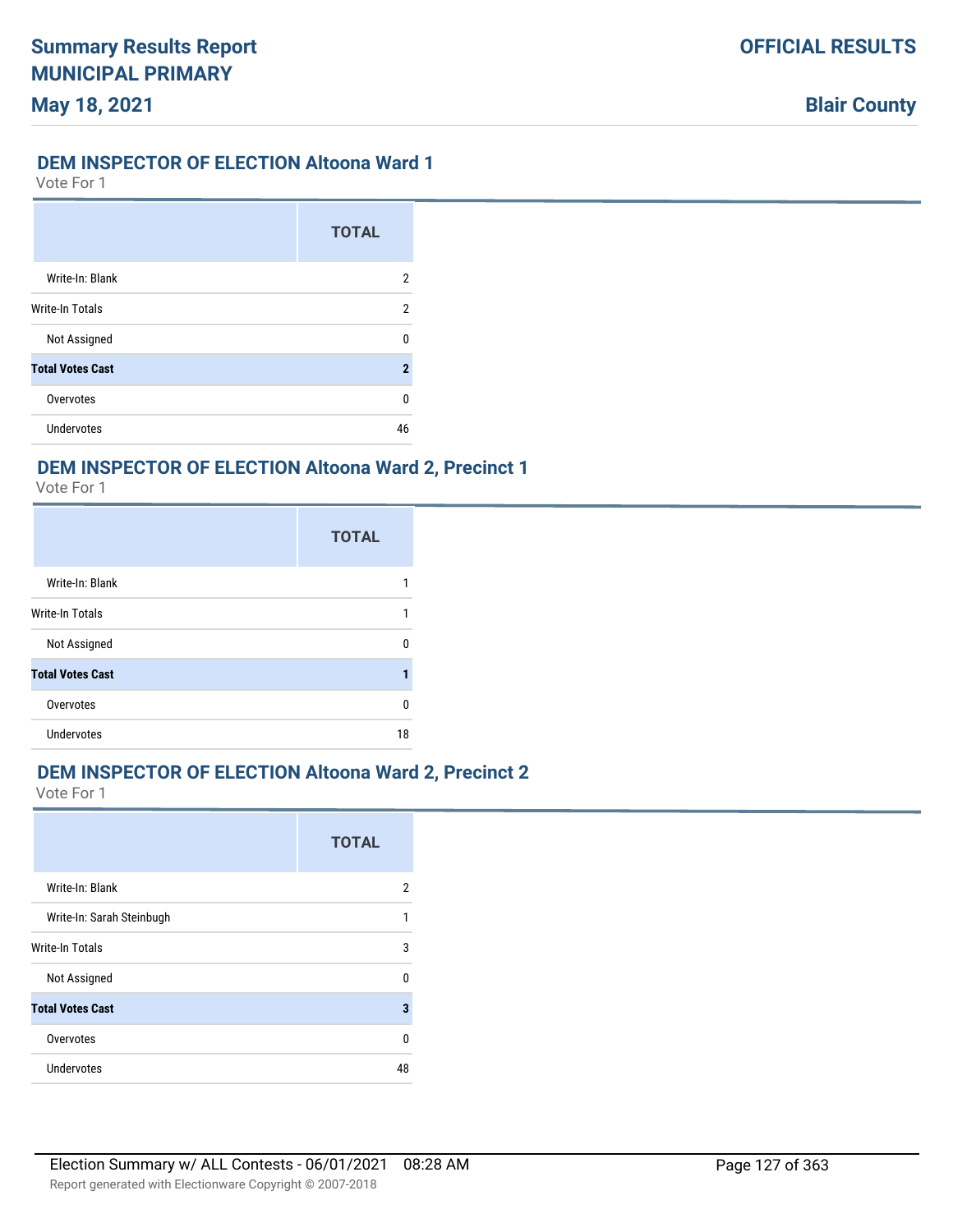### **DEM INSPECTOR OF ELECTION Altoona Ward 3, Precinct 1**

Vote For 1

|                         | <b>TOTAL</b> |
|-------------------------|--------------|
| Write-In: James Beckton |              |
| Write-In: Blank         |              |
| Write-In: Sue Roland    | 1            |
| Write-In Totals         | 3            |
| Not Assigned            | n            |
| <b>Total Votes Cast</b> | 3            |
| Overvotes               | U            |
| <b>Undervotes</b>       | 20           |

### **DEM INSPECTOR OF ELECTION Altoona Ward 3, Precinct 2**

|                         | <b>TOTAL</b> |
|-------------------------|--------------|
| Write-In: Scatter       |              |
| Write-In: Blank         | 1            |
| Write-In: Mark Cross    | 1            |
| Write-In: Terry Collins | 1            |
| Write-In Totals         | 4            |
| Not Assigned            | <sup>0</sup> |
| <b>Total Votes Cast</b> | 4            |
| Overvotes               | $\Omega$     |
| Undervotes              | 71           |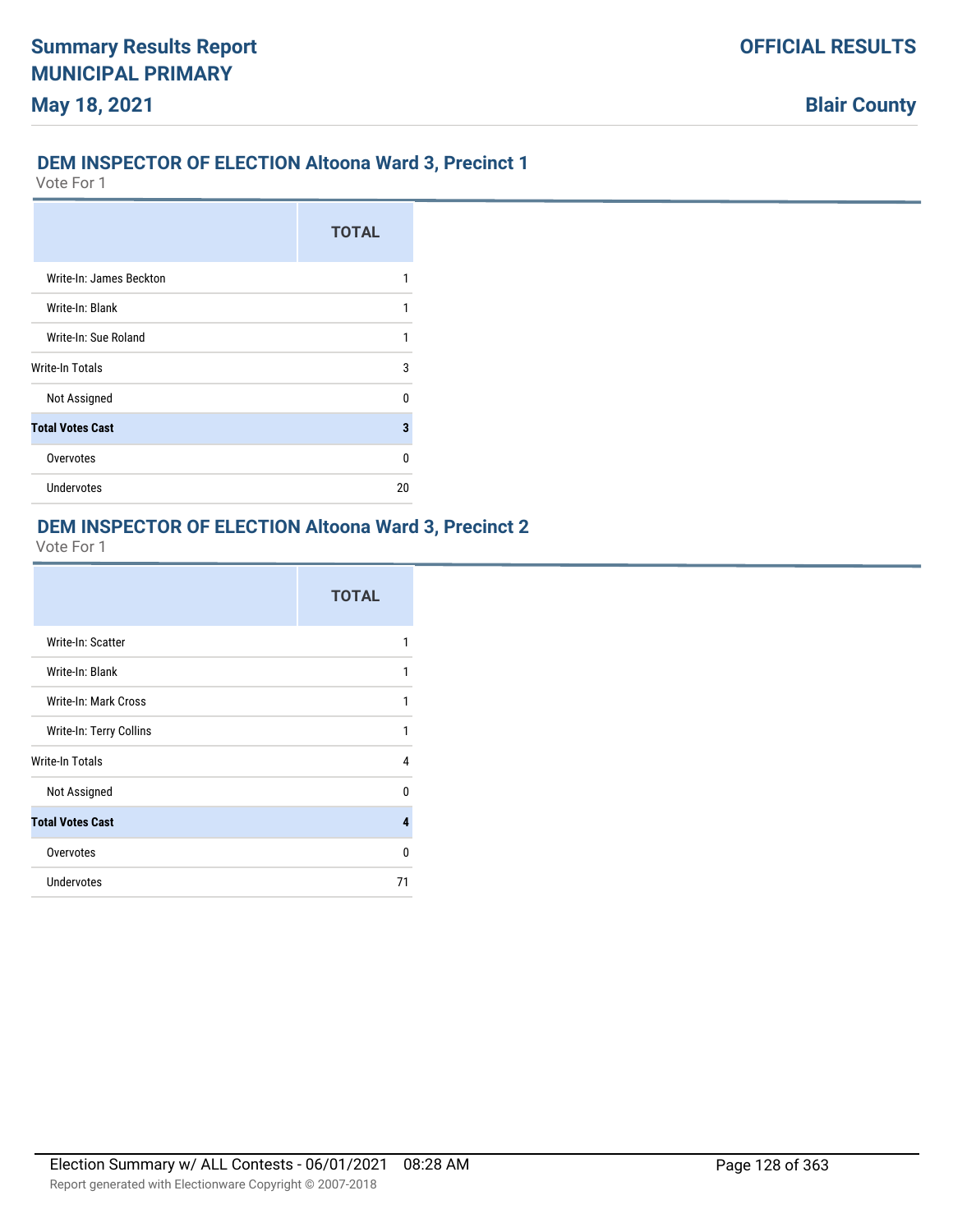### **DEM INSPECTOR OF ELECTION Altoona Ward 4, Precinct 1**

Vote For 1

|                          | <b>TOTAL</b> |
|--------------------------|--------------|
| Write-In: Anyone         |              |
| Write-In: Caitlin Keller |              |
| Write-In: Edward Griesel |              |
| Write-In Totals          | 3            |
| Not Assigned             | n            |
| <b>Total Votes Cast</b>  | 3            |
| Overvotes                | n            |
| <b>Undervotes</b>        | 39           |

# **DEM INSPECTOR OF ELECTION Altoona Ward 4, Precinct 2**

|                             | <b>TOTAL</b>   |
|-----------------------------|----------------|
| Write-In: Gloria Napolitana | 1              |
| Write-In: Rosemary Jorden   | 1              |
| Write-In: Evan Kephart      | 0              |
| Write-In Totals             | $\overline{2}$ |
| Not Assigned                | 0              |
| <b>Total Votes Cast</b>     | $\mathbf{2}$   |
| Overvotes                   | U              |
| Undervotes                  | 58             |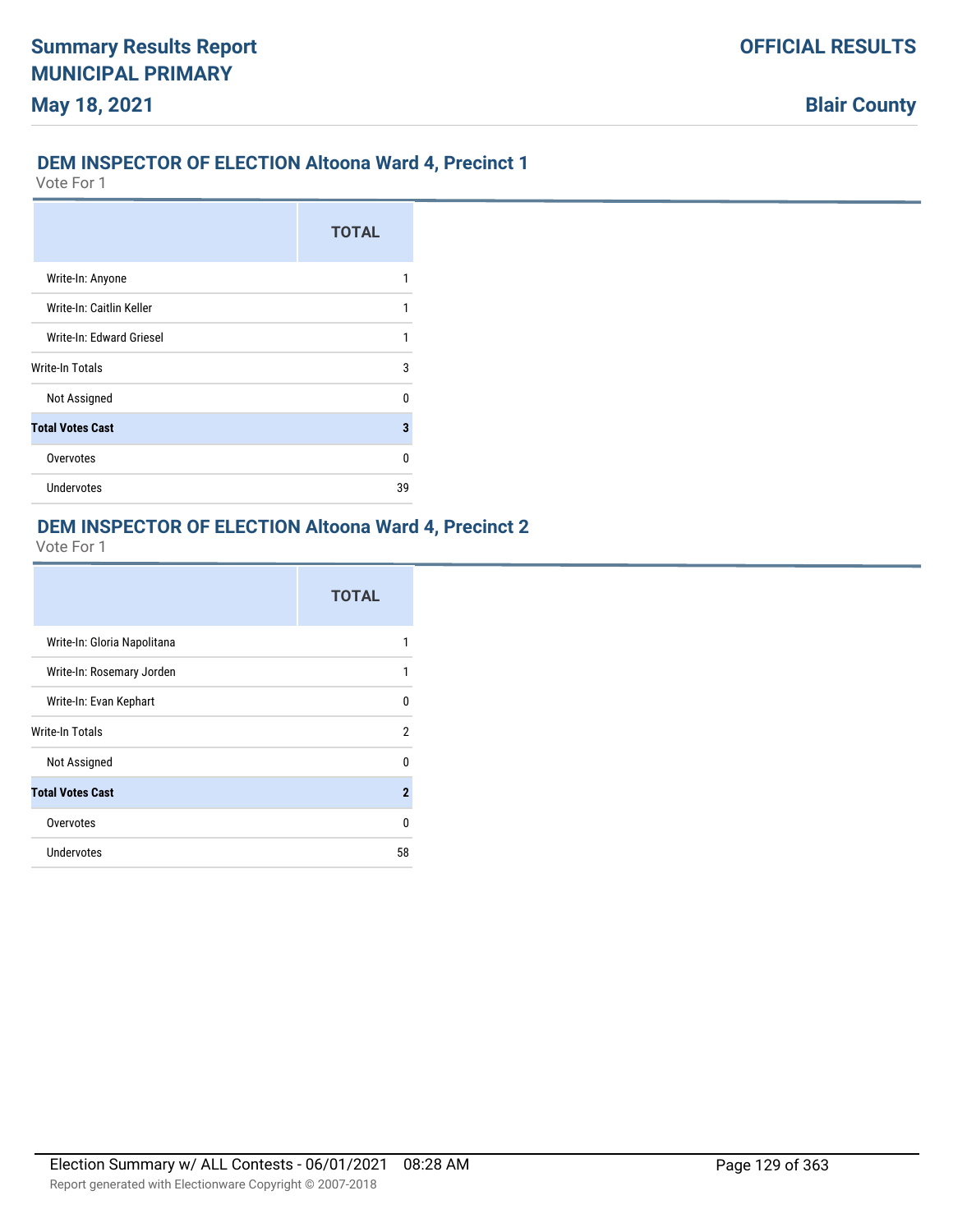### **DEM INSPECTOR OF ELECTION Altoona Ward 5, Precinct 1**

Vote For 1

**May 18, 2021**

|                         | <b>TOTAL</b> |
|-------------------------|--------------|
| Write-In: Evan Kephart  |              |
| Write-In Totals         |              |
| Not Assigned            |              |
| <b>Total Votes Cast</b> |              |
| Overvotes               | n            |
| Undervotes              | 13           |

### **DEM INSPECTOR OF ELECTION Altoona Ward 5, Precinct 2**

Vote For 1

|                           | <b>TOTAL</b> |
|---------------------------|--------------|
| <b>CHARLOTTE A DILLEN</b> | 45           |
| <b>Write-In Totals</b>    | $\Omega$     |
| Not Assigned              | n            |
| <b>Total Votes Cast</b>   | 45           |
| Overvotes                 | $\Omega$     |
| <b>Undervotes</b>         | 3            |

### **DEM INSPECTOR OF ELECTION Altoona Ward 5, Precinct 3**

|                          | <b>TOTAL</b>        |
|--------------------------|---------------------|
| Write-In: Prashen Thomas |                     |
| Write-In: Mike Sparacino | 1                   |
| Write-In Totals          | 2                   |
| Not Assigned             | n                   |
| <b>Total Votes Cast</b>  | $\boldsymbol{\eta}$ |
| Overvotes                | n                   |
| Undervotes               | 39                  |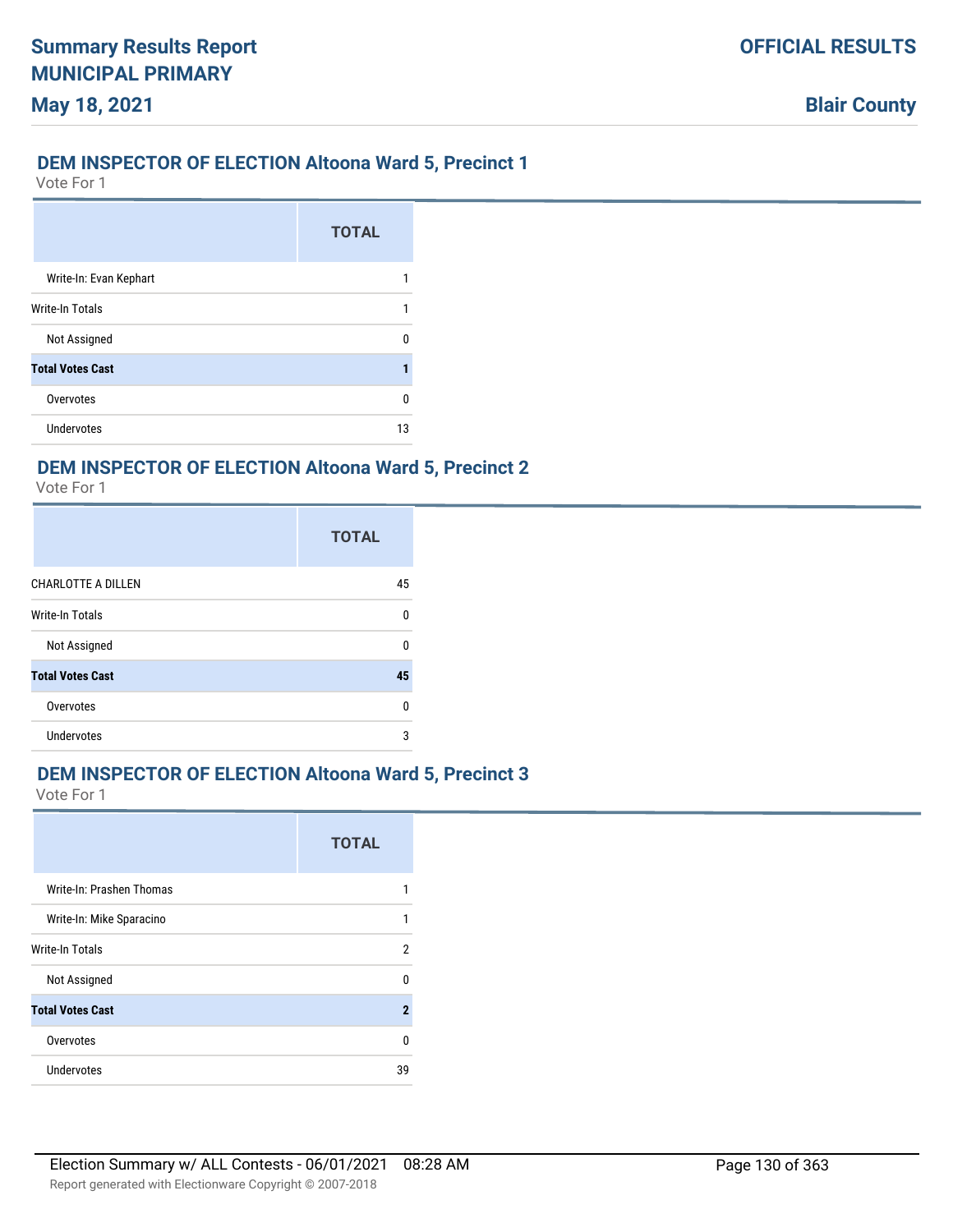### **DEM INSPECTOR OF ELECTION Altoona Ward 6, Precinct 1**

Vote For 1

**May 18, 2021**

|                           | <b>TOTAL</b> |
|---------------------------|--------------|
| Write-In: Randy Roland Jr |              |
| <b>Write-In Totals</b>    |              |
| Not Assigned              |              |
| <b>Total Votes Cast</b>   |              |
| Overvotes                 | n            |
| Undervotes                |              |

### **DEM INSPECTOR OF ELECTION Altoona Ward 6, Precinct 2**

Vote For 1

|                                 | <b>TOTAL</b>   |
|---------------------------------|----------------|
| Write-In: Tracy Erak-Loridquist |                |
| Write-In: Dawn McMaster         | 1              |
| Write-In Totals                 | 2              |
| Not Assigned                    | U              |
| <b>Total Votes Cast</b>         | $\overline{2}$ |
| Overvotes                       | U              |
| <b>Undervotes</b>               | 78             |

### **DEM INSPECTOR OF ELECTION Altoona Ward 6, Precinct 3**

| Write-In: Blank<br>1<br>Not Assigned<br>n<br>1<br>Overvotes<br>U |                   | <b>TOTAL</b> |
|------------------------------------------------------------------|-------------------|--------------|
| <b>Write-In Totals</b><br><b>Total Votes Cast</b>                |                   |              |
|                                                                  |                   |              |
|                                                                  |                   |              |
|                                                                  |                   |              |
|                                                                  |                   |              |
|                                                                  | <b>Undervotes</b> | 72           |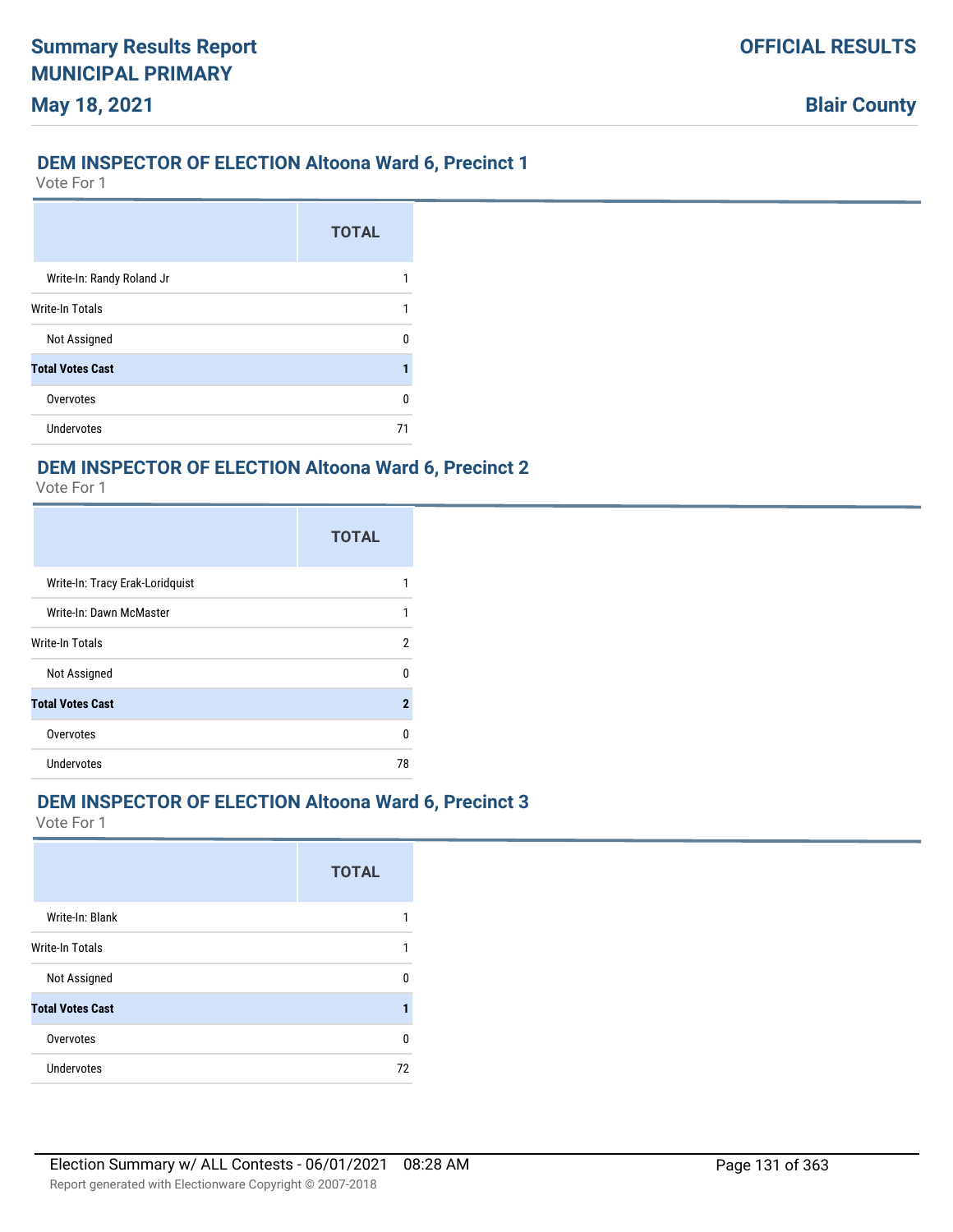### **DEM INSPECTOR OF ELECTION Altoona Ward 6, Precinct 4**

Vote For 1

**May 18, 2021**

|                           | <b>TOTAL</b> |
|---------------------------|--------------|
| Write-In: George H. Smith |              |
| Write-In Totals           |              |
| Not Assigned              |              |
| <b>Total Votes Cast</b>   |              |
| Overvotes                 | п            |
| Undervotes                | 67           |

#### **DEM INSPECTOR OF ELECTION Altoona Ward 7**

Vote For 1

|                         | <b>TOTAL</b> |
|-------------------------|--------------|
| Write-In: Alan Greiner  |              |
| <b>Write-In Totals</b>  |              |
| Not Assigned            |              |
| <b>Total Votes Cast</b> |              |
| Overvotes               | n            |
| <b>Undervotes</b>       | 27           |

# **DEM INSPECTOR OF ELECTION Altoona Ward 8, Precinct 1**

|                           | <b>TOTAL</b> |
|---------------------------|--------------|
| <b>VIRGINIA LATCHFORD</b> | 21           |
| Write-In: Janet McCready  | $\Omega$     |
| Write-In Totals           | $\Omega$     |
| Not Assigned              | $\Omega$     |
| <b>Total Votes Cast</b>   | 21           |
| Overvotes                 | $\Omega$     |
| Undervotes                | 10           |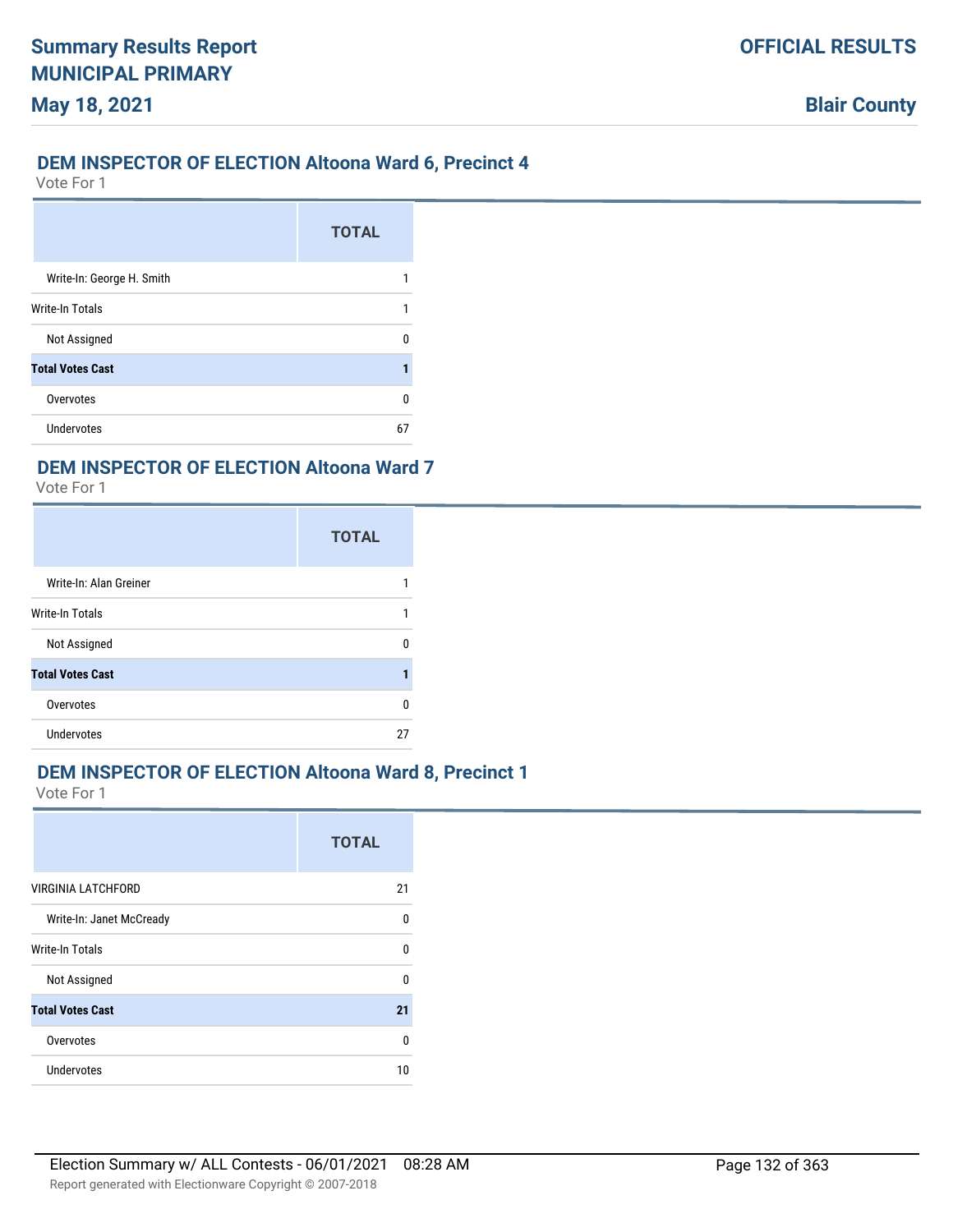### **DEM INSPECTOR OF ELECTION Altoona Ward 8, Precinct 2**

Vote For 1

|                          | <b>TOTAL</b>   |
|--------------------------|----------------|
| Write-In: Blank          |                |
| Write-In: Janet McCready | 1              |
| <b>Write-In Totals</b>   | 2              |
| Not Assigned             | n              |
| <b>Total Votes Cast</b>  | $\overline{2}$ |
| Overvotes                | 0              |
| <b>Undervotes</b>        | 55             |

#### **DEM INSPECTOR OF ELECTION Altoona Ward 9**

Vote For 1

|                         | <b>TOTAL</b> |
|-------------------------|--------------|
| Write-In: Blank         |              |
| Write-In Totals         | 1            |
| Not Assigned            | n            |
| <b>Total Votes Cast</b> |              |
| Overvotes               | 0            |
| <b>Undervotes</b>       | 37           |

### **DEM INSPECTOR OF ELECTION Altoona Ward 10, Precinct 1**

|                         | <b>TOTAL</b> |
|-------------------------|--------------|
| Write-In: Timothy Baker |              |
| <b>Write-In Totals</b>  | 1            |
| Not Assigned            | n            |
| <b>Total Votes Cast</b> |              |
| Overvotes               | 0            |
| Undervotes              | 72           |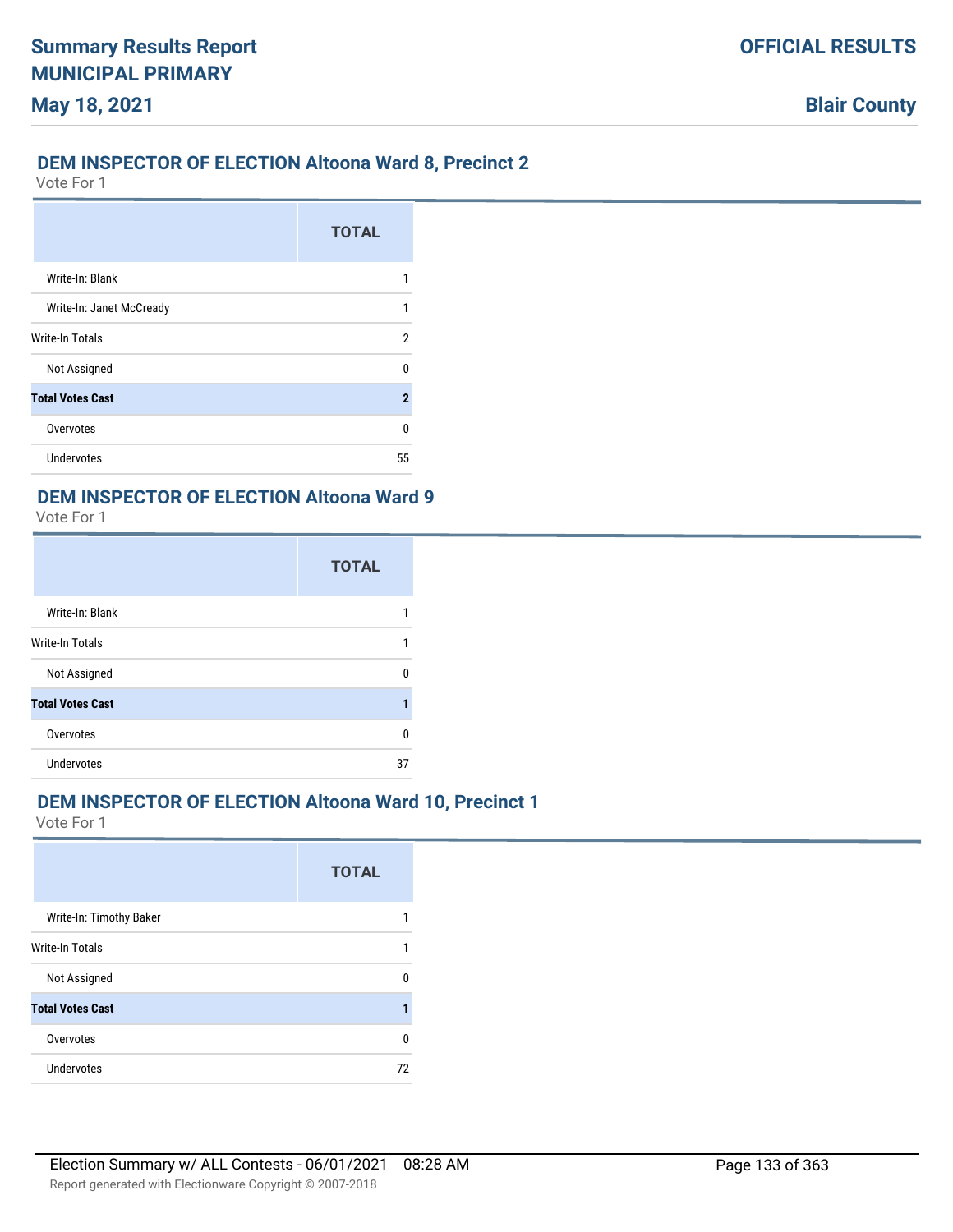### **DEM INSPECTOR OF ELECTION Altoona Ward 10, Precinct 2**

Vote For 1

|                         | <b>TOTAL</b> |
|-------------------------|--------------|
| Write-In: Blank         |              |
| Write-In: Thom Drexler  | 1            |
| <b>Write-In Totals</b>  | 2            |
| Not Assigned            | n            |
| <b>Total Votes Cast</b> | $\mathbf{2}$ |
| Overvotes               | n            |
| <b>Undervotes</b>       | 95           |

#### **DEM INSPECTOR OF ELECTION Altoona Ward 11, Precinct 1**

|                         | <b>TOTAL</b> |
|-------------------------|--------------|
| Write-In: Ron Shoenfelt | 3            |
| Write-In: Bobby Baker   | 1            |
| Write-In: Blank         | 1            |
| Write-In Totals         | 5            |
| Not Assigned            | $\Omega$     |
| <b>Total Votes Cast</b> | 5            |
| Overvotes               | $\Omega$     |
| <b>Undervotes</b>       | 96           |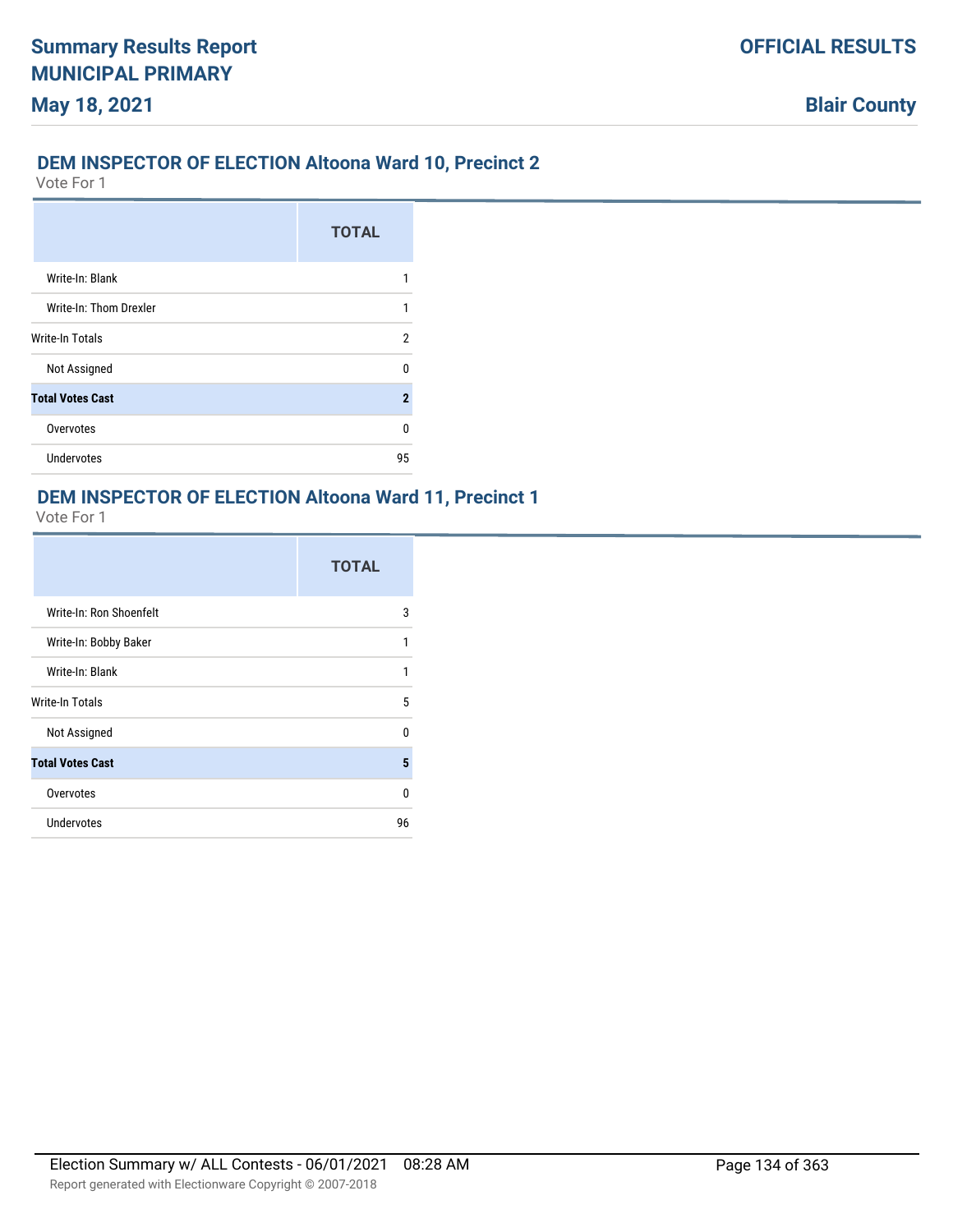### **DEM INSPECTOR OF ELECTION Altoona Ward 11, Precinct 2**

Vote For 1

|                         | <b>TOTAL</b> |
|-------------------------|--------------|
| Write-In: Blank         | 2            |
| Write-In: Rachael Kuntz | 1            |
| Write-In: Jerome Aleer  | 1            |
| Write-In: Johna Hauser  | 1            |
| Write-In Totals         | 5            |
| Not Assigned            | n            |
| <b>Total Votes Cast</b> | 5            |
| Overvotes               | n            |
| Undervotes              | 105          |

### **DEM INSPECTOR OF ELECTION Altoona Ward 12, Precinct 1**

|                         | <b>TOTAL</b> |
|-------------------------|--------------|
| Write-In: Blank         | 2            |
| Write-In: Scatter       | 1            |
| Write-In: Paul Kim      | 1            |
| Write-In: Adam Banks    | 1            |
| Write-In Totals         | 5            |
| Not Assigned            | <sup>0</sup> |
| <b>Total Votes Cast</b> | 5            |
| Overvotes               | $\Omega$     |
| <b>Undervotes</b>       | 43           |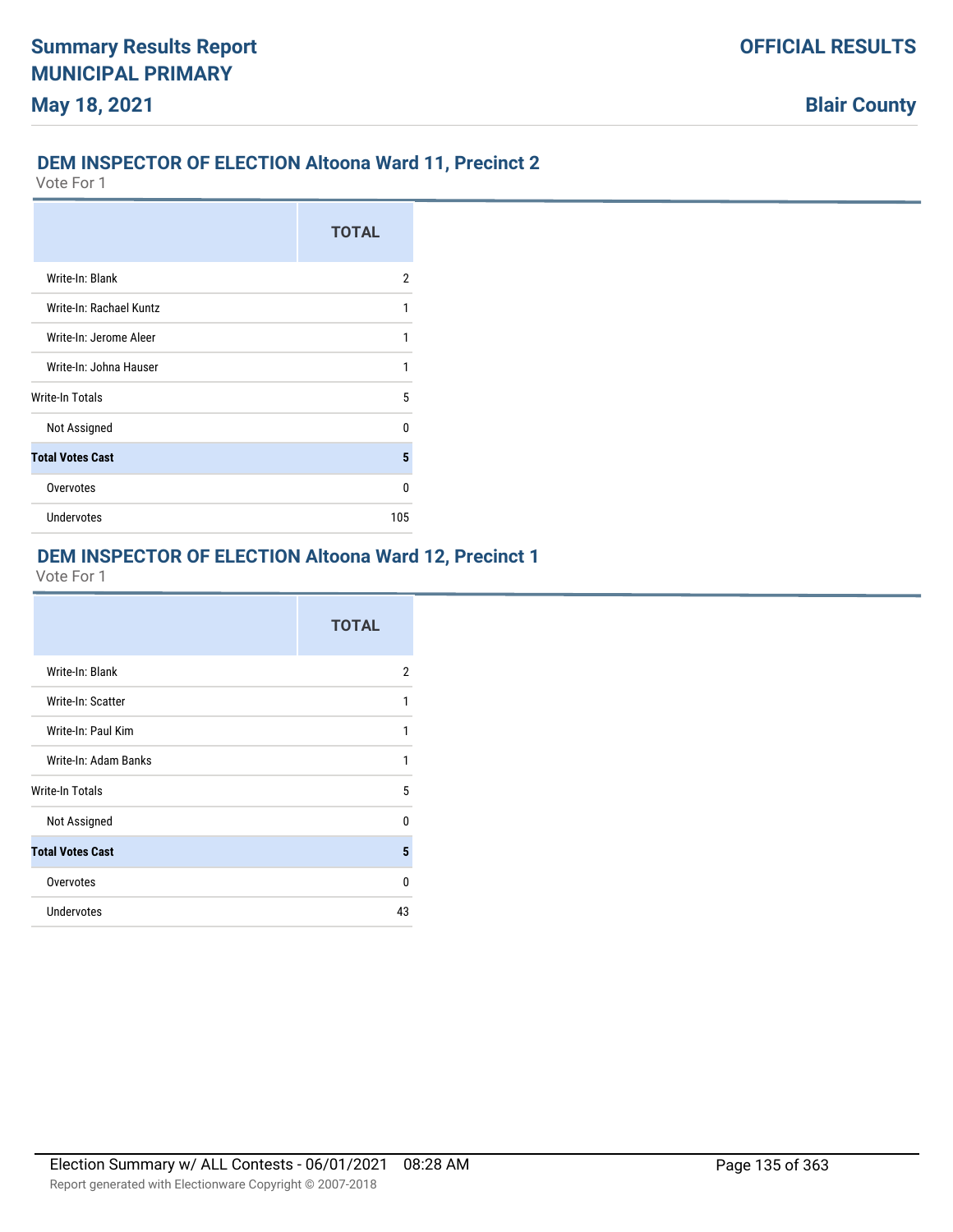### **DEM INSPECTOR OF ELECTION Altoona Ward 12, Precinct 2**

Vote For 1

|                         | <b>TOTAL</b> |
|-------------------------|--------------|
| Write-In: Blank         | 2            |
| Write-In: Smth          | 1            |
| Write-In: Burke         | 1            |
| Write-In Totals         | 4            |
| Not Assigned            | U            |
| <b>Total Votes Cast</b> | 4            |
| Overvotes               | U            |
| <b>Undervotes</b>       | 34           |

#### **DEM INSPECTOR OF ELECTION Altoona Ward 12, Precinct 3**

Vote For 1

|                            | <b>TOTAL</b> |
|----------------------------|--------------|
| Write-In: Anthony Sabatino |              |
| Write-In Totals            |              |
| Not Assigned               |              |
| <b>Total Votes Cast</b>    |              |
| Overvotes                  | n            |
| Undervotes                 | 10           |

### **DEM INSPECTOR OF ELECTION Altoona Ward 12, Precinct 4**

|                         | <b>TOTAL</b> |
|-------------------------|--------------|
| <b>LAURA ROTUNNO</b>    | 36           |
| <b>DOUGLAS D PAGE</b>   | 19           |
| <b>Write-In Totals</b>  | $\Omega$     |
| Not Assigned            | $\Omega$     |
| <b>Total Votes Cast</b> | 55           |
| Overvotes               | $\Omega$     |
| <b>Undervotes</b>       | 8            |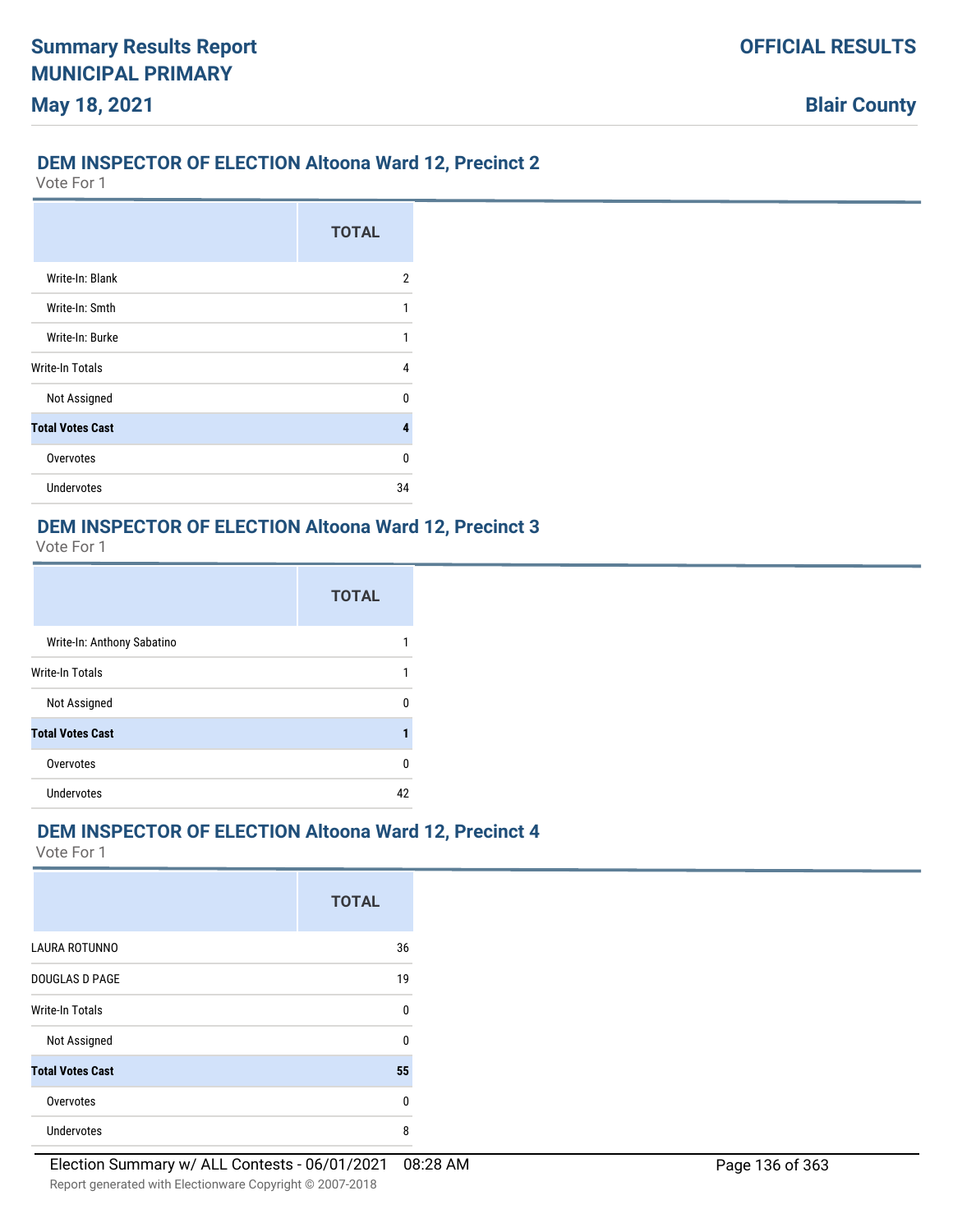### **DEM INSPECTOR OF ELECTION Altoona Ward 13, Precinct 1**

Vote For 1

**May 18, 2021**

|                         | <b>TOTAL</b> |
|-------------------------|--------------|
| Write-In: Belinda Bisko |              |
| <b>Write-In Totals</b>  |              |
| Not Assigned            | n            |
| <b>Total Votes Cast</b> |              |
| Overvotes               | ŋ            |
| Undervotes              | 82           |

### **DEM INSPECTOR OF ELECTION Altoona Ward 13, Precinct 2**

Vote For 1

|                             | <b>TOTAL</b> |
|-----------------------------|--------------|
| Write-In: Denis Adams       | 2            |
| Write-In: Bridgette Jackson | 1            |
| Write-In Totals             | 3            |
| Not Assigned                | U            |
| <b>Total Votes Cast</b>     | 3            |
| Overvotes                   | U            |
| <b>Undervotes</b>           | 52           |

### **DEM INSPECTOR OF ELECTION Altoona Ward 13, Precinct 3**

|                           | <b>TOTAL</b> |
|---------------------------|--------------|
| Write-In: Douglas Page    | 2            |
| Write-In: Gillian Kratzer |              |
| Write-In Totals           | 3            |
| Not Assigned              | n            |
| <b>Total Votes Cast</b>   | 3            |
| Overvotes                 | U            |
| Undervotes                | 65           |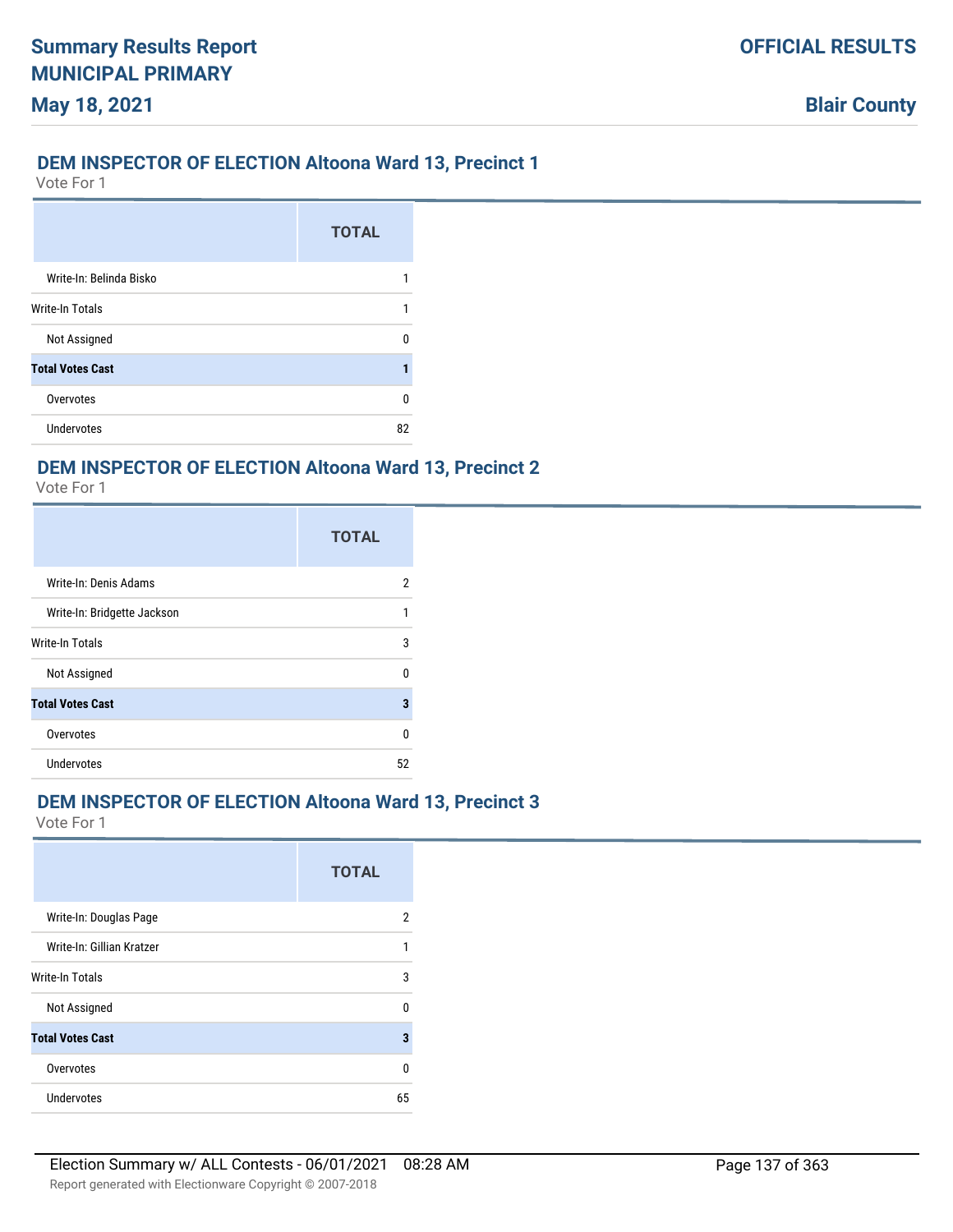### **DEM INSPECTOR OF ELECTION Altoona Ward 13, Precinct 4**

Vote For 1

**May 18, 2021**

|                          | <b>TOTAL</b> |
|--------------------------|--------------|
| Write-In: Angelina Jolie |              |
| Write-In Totals          |              |
| Not Assigned             |              |
| <b>Total Votes Cast</b>  |              |
| Overvotes                | n            |
| Undervotes               | 57           |

### **DEM INSPECTOR OF ELECTION Altoona Ward 14, Precinct 1**

Vote For 1

|                         | <b>TOTAL</b> |
|-------------------------|--------------|
| Write-In: Gerald Cox    |              |
| Write-In: Blank         |              |
| Write-In: Drew Brennan  |              |
| Write-In Totals         | 3            |
| Not Assigned            | n            |
| <b>Total Votes Cast</b> | 3            |
| Overvotes               | n            |
| Undervotes              | 102          |

### **DEM INSPECTOR OF ELECTION Altoona Ward 14, Precinct 2**

|                         | <b>TOTAL</b> |
|-------------------------|--------------|
| ANNE G DIXON            | 94           |
| <b>Write-In Totals</b>  | 0            |
| Not Assigned            | 0            |
| <b>Total Votes Cast</b> | 94           |
| Overvotes               | 0            |
| Undervotes              | 26           |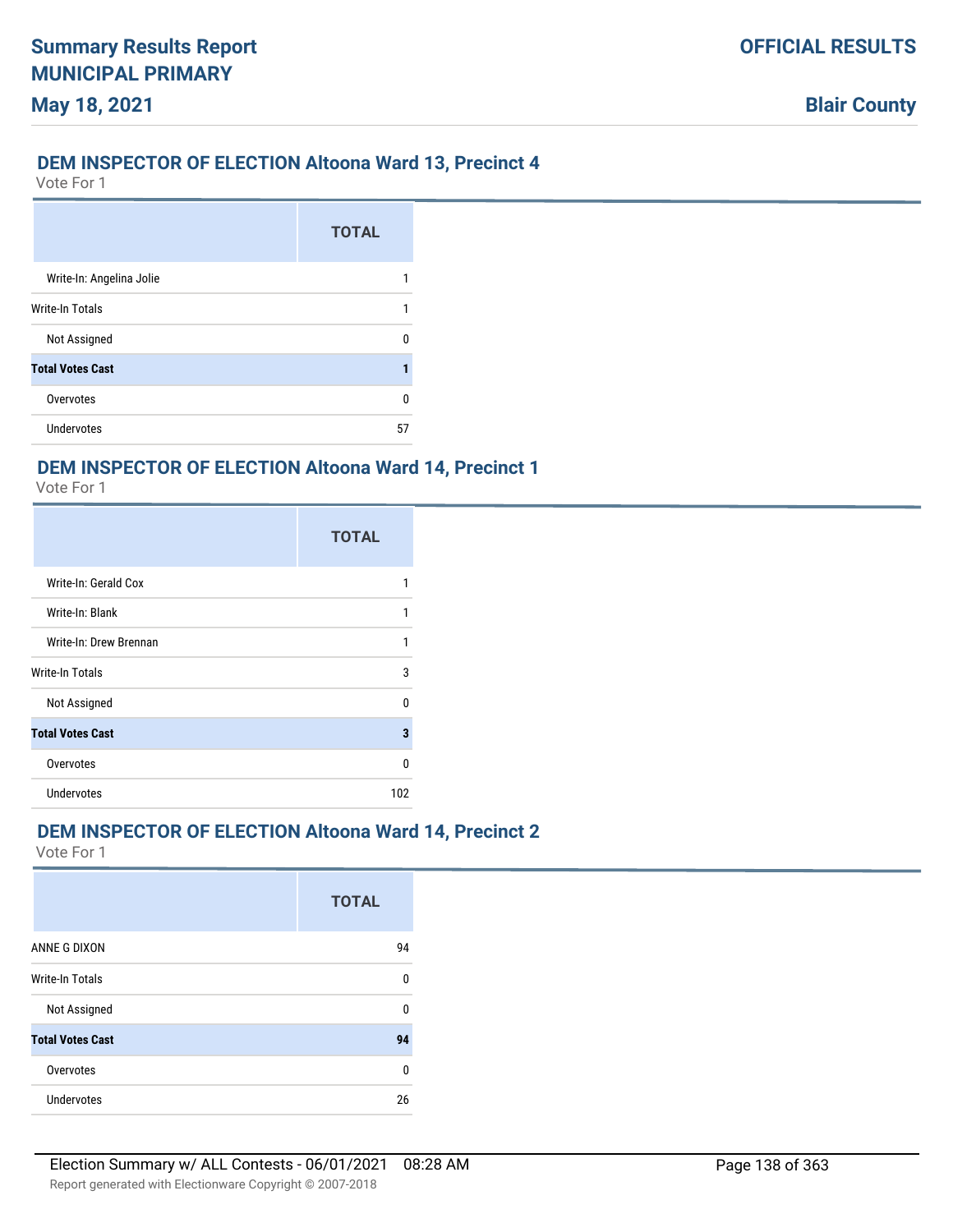### **DEM INSPECTOR OF ELECTION Altoona Ward 14, Precinct 3**

Vote For 1

|                             | <b>TOTAL</b> |
|-----------------------------|--------------|
| Write-In: Erich Stoehr      | 3            |
| Write-In: Justin Barber     | 1            |
| Write-In: Meredith Hurliman | 1            |
| Write-In: Blank             | 1            |
| Write-In Totals             | 6            |
| Not Assigned                | n            |
| <b>Total Votes Cast</b>     | 6            |
| Overvotes                   | n            |
| Undervotes                  | 105          |

### **DEM INSPECTOR OF ELECTION Allegheny Township, District 1**

|                         | <b>TOTAL</b>   |
|-------------------------|----------------|
| Write-In: William Krill | $\overline{2}$ |
| Write-In: Loretto Wilt  | 1              |
| Write-In: Blank         | 1              |
| Write-In Totals         | 4              |
| Not Assigned            | <sup>0</sup>   |
| <b>Total Votes Cast</b> | 4              |
| Overvotes               | U              |
| Undervotes              | 132            |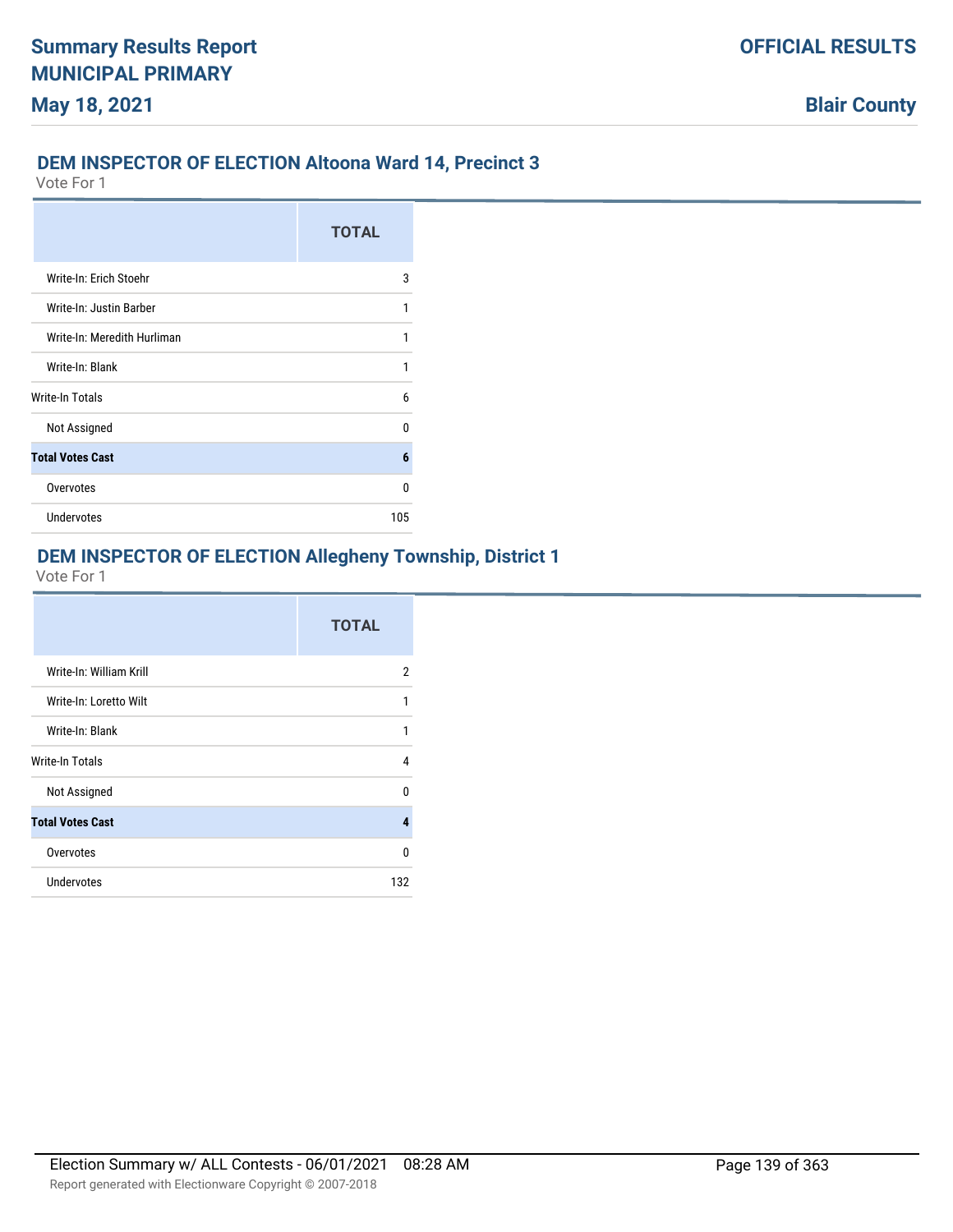### **DEM INSPECTOR OF ELECTION Allegheny Township, District 2**

Vote For 1

**May 18, 2021**

|                         | <b>TOTAL</b> |
|-------------------------|--------------|
| Write-In: Kenneth Smith | 2            |
| <b>Write-In Totals</b>  | 2            |
| Not Assigned            | n            |
| <b>Total Votes Cast</b> | 2            |
| Overvotes               | n            |
| <b>Undervotes</b>       | 100          |

### **DEM INSPECTOR OF ELECTION Allegheny Township, District 3**

Vote For 1

|                         | <b>TOTAL</b> |
|-------------------------|--------------|
| Write-In Totals         | n            |
| Not Assigned            |              |
| <b>Total Votes Cast</b> | O            |
| Overvotes               | ŋ            |
| <b>Undervotes</b>       | 25           |

### **DEM INSPECTOR OF ELECTION Allegheny Township, District 4**

|                         | <b>TOTAL</b> |
|-------------------------|--------------|
| Write-In Totals         | O            |
| Not Assigned            | n            |
| <b>Total Votes Cast</b> | Л            |
| Overvotes               | n            |
| Undervotes              | 48           |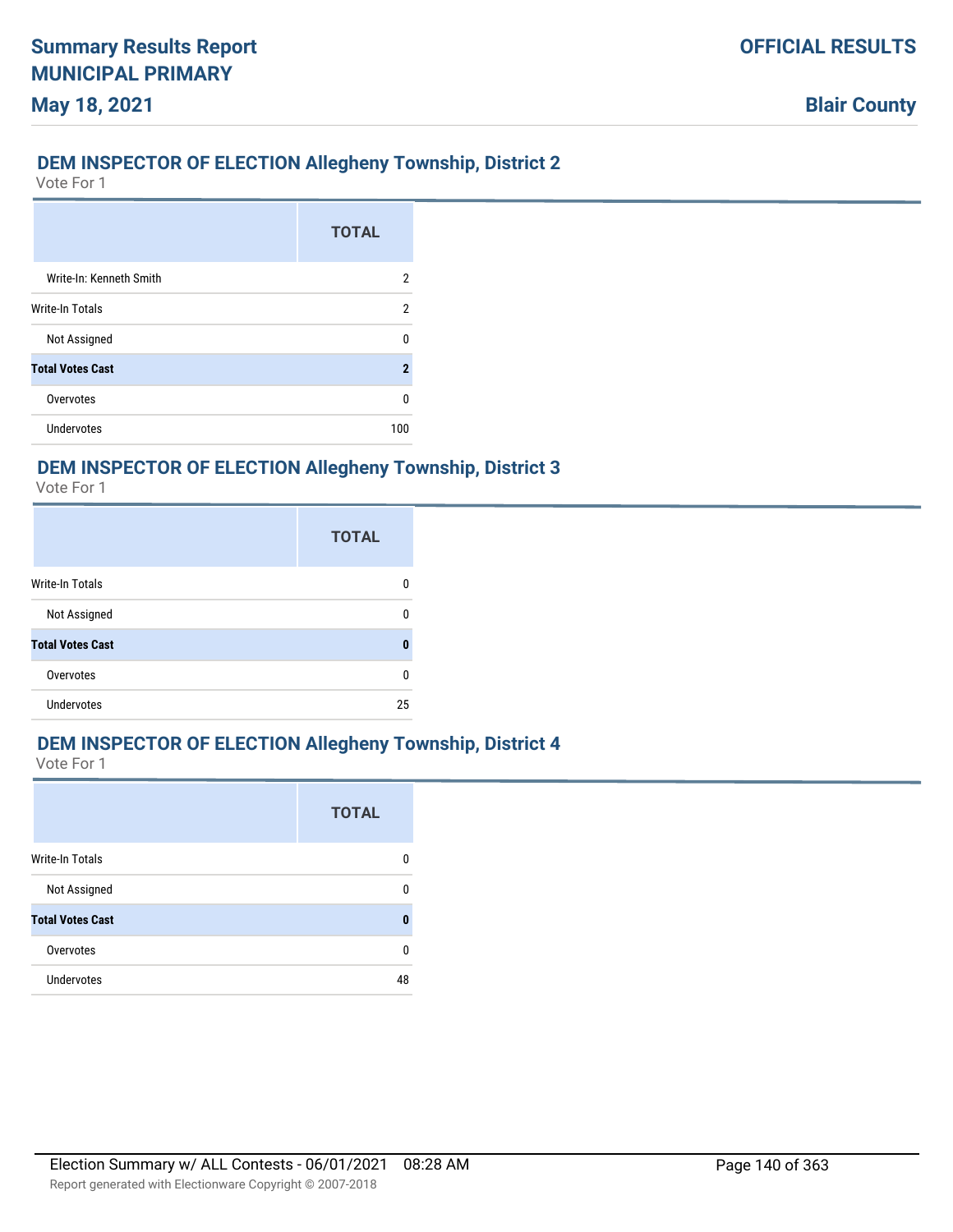### **DEM INSPECTOR OF ELECTION Antis Township, District 1**

Vote For 1

|                            | <b>TOTAL</b> |
|----------------------------|--------------|
| Write-In: Lisa Perry       |              |
| Write-In: Chester Caldwell |              |
| Write-In Totals            | 2            |
| Not Assigned               | n            |
| <b>Total Votes Cast</b>    | 2            |
| Overvotes                  | n            |
| Undervotes                 | 76           |

#### **DEM INSPECTOR OF ELECTION Antis Township, District 2**

|                          | <b>TOTAL</b>   |
|--------------------------|----------------|
| Write-In: Diana Irwin    | 21             |
| Write-In: Scatter        | $\overline{2}$ |
| Write-In: Cathy Cherry   | 1              |
| Write-In: John Hirt      | 1              |
| Write-In: Rebecca Hunter | 1              |
| Write-In: Lisa Perry     | 1              |
| <b>Write-In Totals</b>   | 27             |
| Not Assigned             | <sup>0</sup>   |
| <b>Total Votes Cast</b>  | 27             |
| Overvotes                | $\Omega$       |
| Undervotes               | 57             |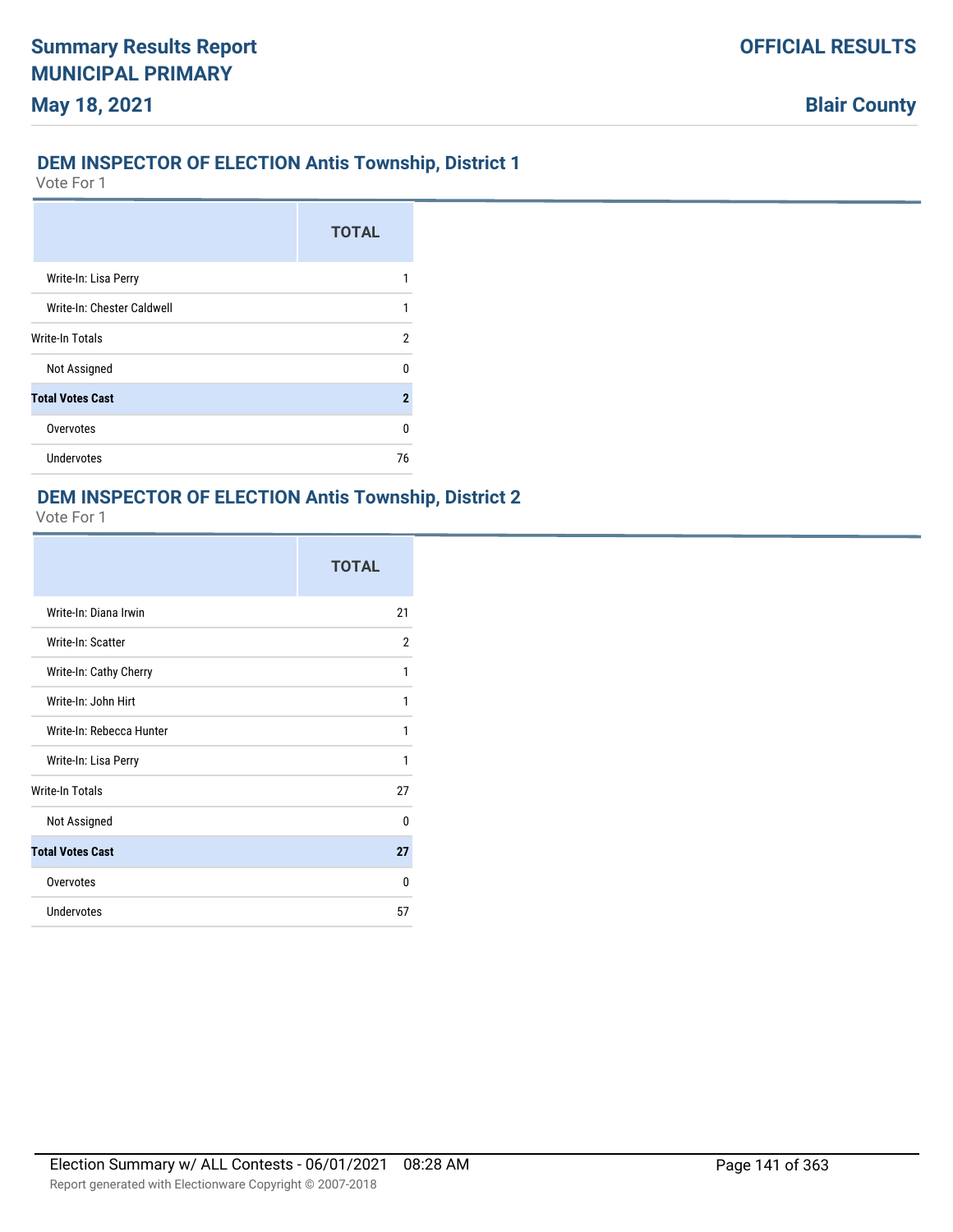### **DEM INSPECTOR OF ELECTION Antis Township, District 3**

Vote For 1

**May 18, 2021**

|                         | <b>TOTAL</b> |
|-------------------------|--------------|
| J PHILIP HALL           | 86           |
| Write-In Totals         | 0            |
| Not Assigned            | 0            |
| <b>Total Votes Cast</b> | 86           |
| Overvotes               | 0            |
| Undervotes              |              |

### **DEM INSPECTOR OF ELECTION Bellwood Borough**

Vote For 1

|                         | <b>TOTAL</b> |
|-------------------------|--------------|
| Write-In: Blank         |              |
| Write-In: Meek Mill     | 1            |
| Write-In Totals         | 2            |
| Not Assigned            | n            |
| <b>Total Votes Cast</b> | 2            |
| Overvotes               | U            |
| <b>Undervotes</b>       | 53           |

#### **DEM INSPECTOR OF ELECTION Blair Township, District 1**

|                         | <b>TOTAL</b> |
|-------------------------|--------------|
| <b>MARIE MELUSKY</b>    | 98           |
| Write-In Totals         | U            |
| Not Assigned            | U            |
| <b>Total Votes Cast</b> | 98           |
| Overvotes               | $\Omega$     |
| Undervotes              | 20           |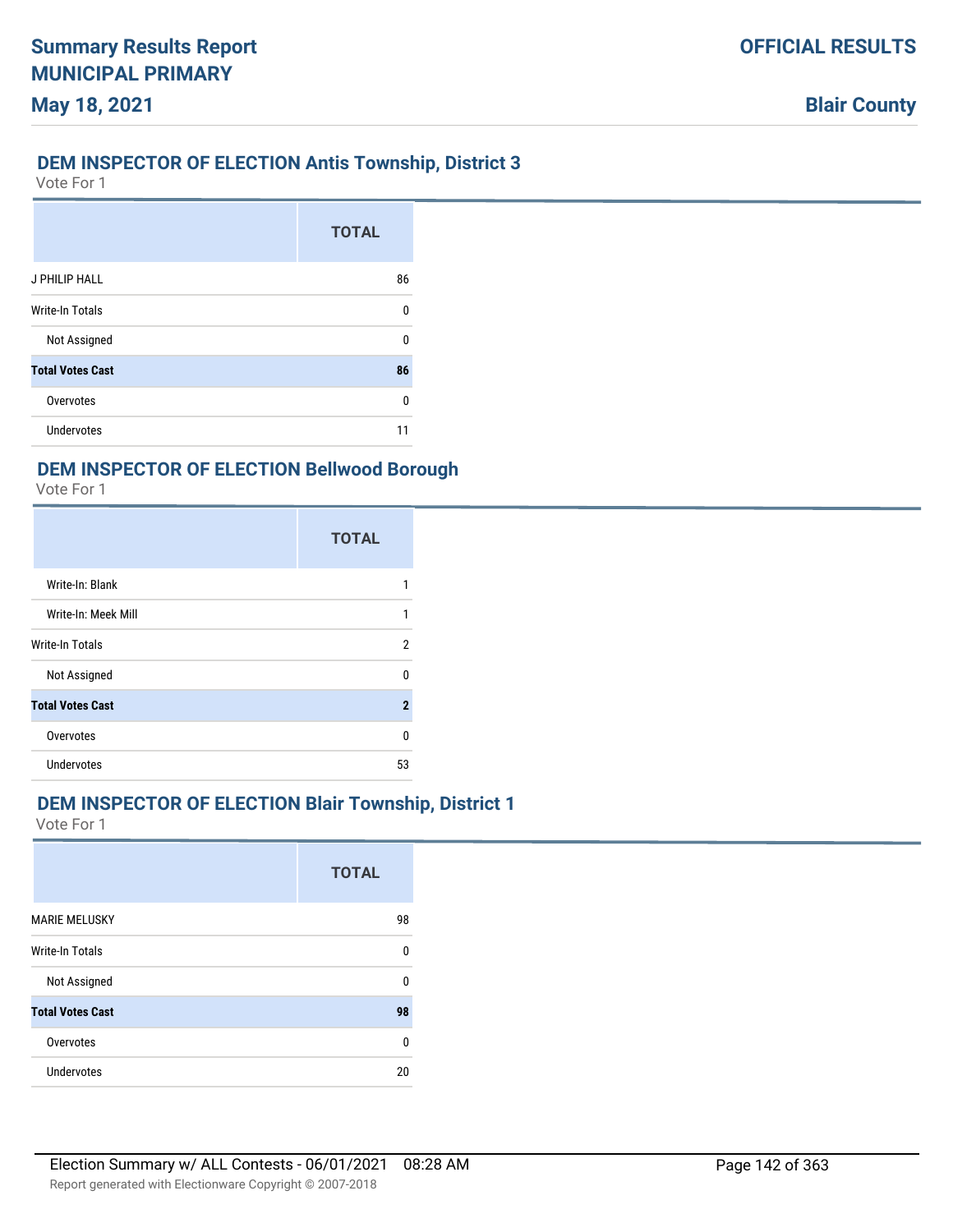### **DEM INSPECTOR OF ELECTION Blair Township, District 2**

Vote For 1

|                         | <b>TOTAL</b>        |
|-------------------------|---------------------|
| Write-In: Adam Hooter   |                     |
| Write-In: Allen Prvey   | 1                   |
| <b>Write-In Totals</b>  | 2                   |
| Not Assigned            | n                   |
| <b>Total Votes Cast</b> | $\boldsymbol{\eta}$ |
| Overvotes               | n                   |
| Undervotes              | 119                 |

#### **DEM INSPECTOR OF ELECTION Blair Township, District 3**

Vote For 1

|                         | <b>TOTAL</b> |
|-------------------------|--------------|
| <b>Write-In Totals</b>  |              |
| Not Assigned            | n            |
| <b>Total Votes Cast</b> |              |
| Overvotes               |              |
| <b>Undervotes</b>       |              |

### **DEM INSPECTOR OF ELECTION Catharine Township**

|                             | <b>TOTAL</b>   |
|-----------------------------|----------------|
| Write-In: Sherry Waddington |                |
| Write-In: Regan England     | 1              |
| Write-In Totals             | 2              |
| Not Assigned                | ŋ              |
| <b>Total Votes Cast</b>     | $\overline{2}$ |
| Overvotes                   | U              |
| Undervotes                  | 19             |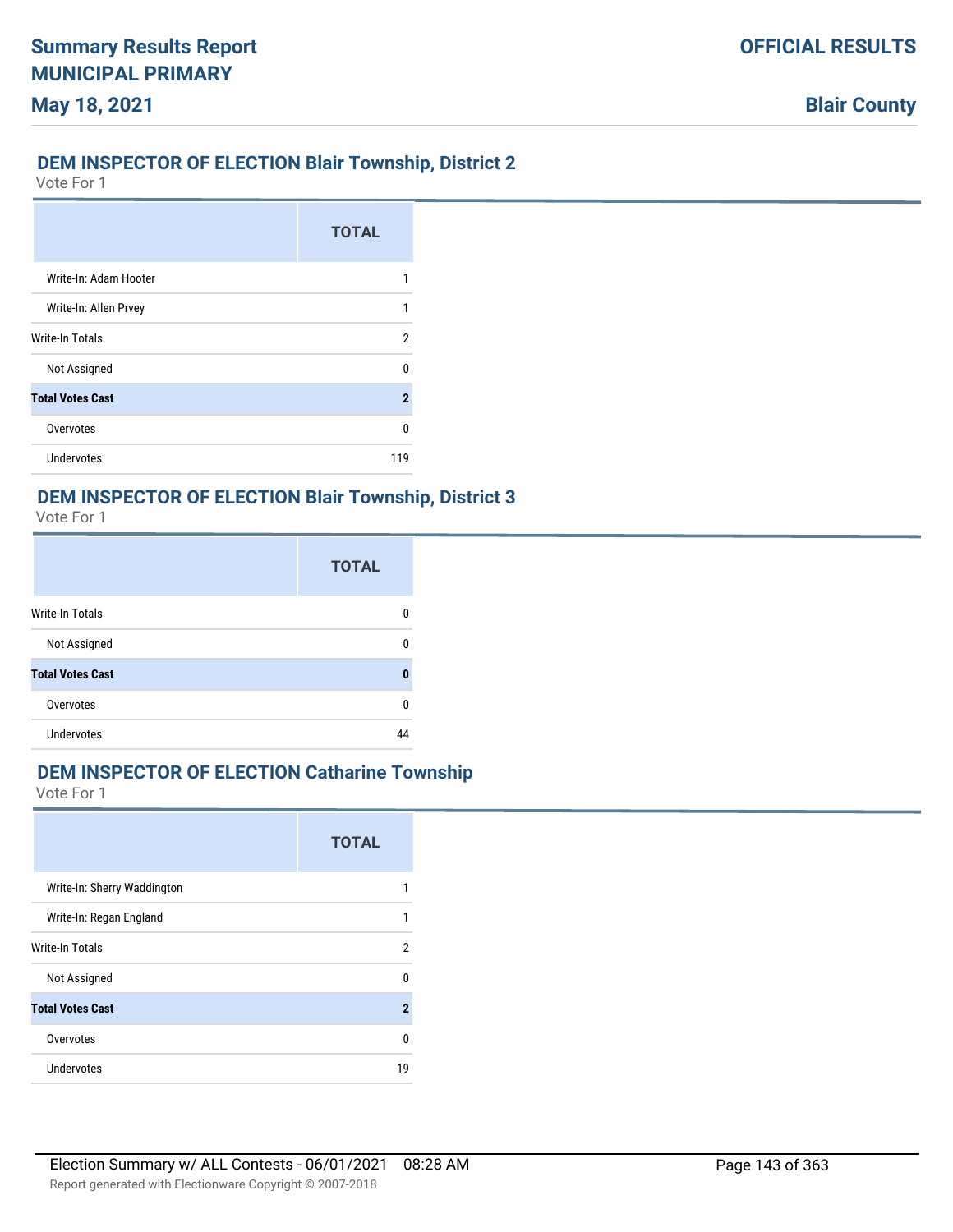### **DEM INSPECTOR OF ELECTION Duncansville Borough**

Vote For 1

|                         | <b>TOTAL</b> |
|-------------------------|--------------|
| Write-In: Rosemary Lee  | 2            |
| Write-In: Bruce Erb     | 1            |
| Write-In: Blank         | 1            |
| Write-In Totals         | 4            |
| Not Assigned            | n            |
| <b>Total Votes Cast</b> | 4            |
| Overvotes               | U            |
| <b>Undervotes</b>       | 53           |

### **DEM INSPECTOR OF ELECTION Frankstown Twp, District 1**

Vote For 1

|                         | <b>TOTAL</b>   |
|-------------------------|----------------|
| Write-In: Beth Smith    | 2              |
| Write-In Totals         | 2              |
| Not Assigned            | U              |
| <b>Total Votes Cast</b> | $\overline{2}$ |
| Overvotes               | U              |
| <b>Undervotes</b>       | 72             |

### **DEM INSPECTOR OF ELECTION Frankstown Twp, District 2**

|                         | <b>TOTAL</b> |
|-------------------------|--------------|
| <b>Write-In Totals</b>  | O            |
| Not Assigned            | n            |
| <b>Total Votes Cast</b> | Π            |
| Overvotes               | n            |
| Undervotes              | 87           |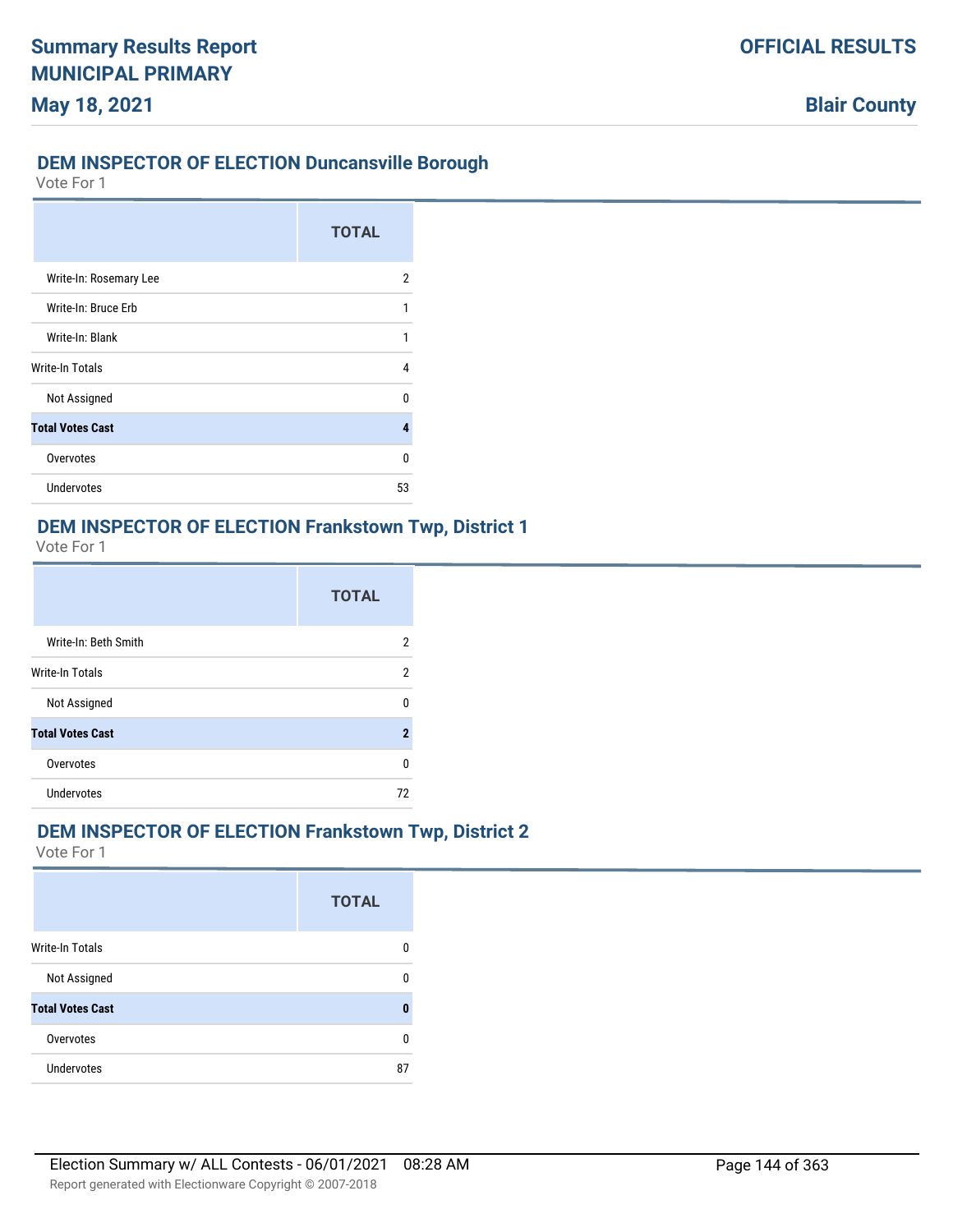## **DEM INSPECTOR OF ELECTION Frankstown Twp, District 3**

Vote For 1

**May 18, 2021**

|                         | <b>TOTAL</b> |
|-------------------------|--------------|
| <b>Write-In Totals</b>  | n            |
| Not Assigned            |              |
| <b>Total Votes Cast</b> | Λ            |
| Overvotes               | ŋ            |
| Undervotes              | 84           |

# **DEM INSPECTOR OF ELECTION Frankstown Twp, District 4**

Vote For 1

|                         | <b>TOTAL</b> |
|-------------------------|--------------|
| <b>Write-In Totals</b>  |              |
| Not Assigned            | n            |
| <b>Total Votes Cast</b> | Ω            |
| Overvotes               | U            |
| <b>Undervotes</b>       | 73           |

# **DEM INSPECTOR OF ELECTION Frankstown Twp, District 5**

|                         | <b>TOTAL</b> |
|-------------------------|--------------|
| Write-In: Blank         | 2            |
| Write-In: Dawn Hileman  | 1            |
| <b>Write-In Totals</b>  | 3            |
| Not Assigned            | 0            |
| <b>Total Votes Cast</b> | 3            |
| Overvotes               | 0            |
| Undervotes              | 89           |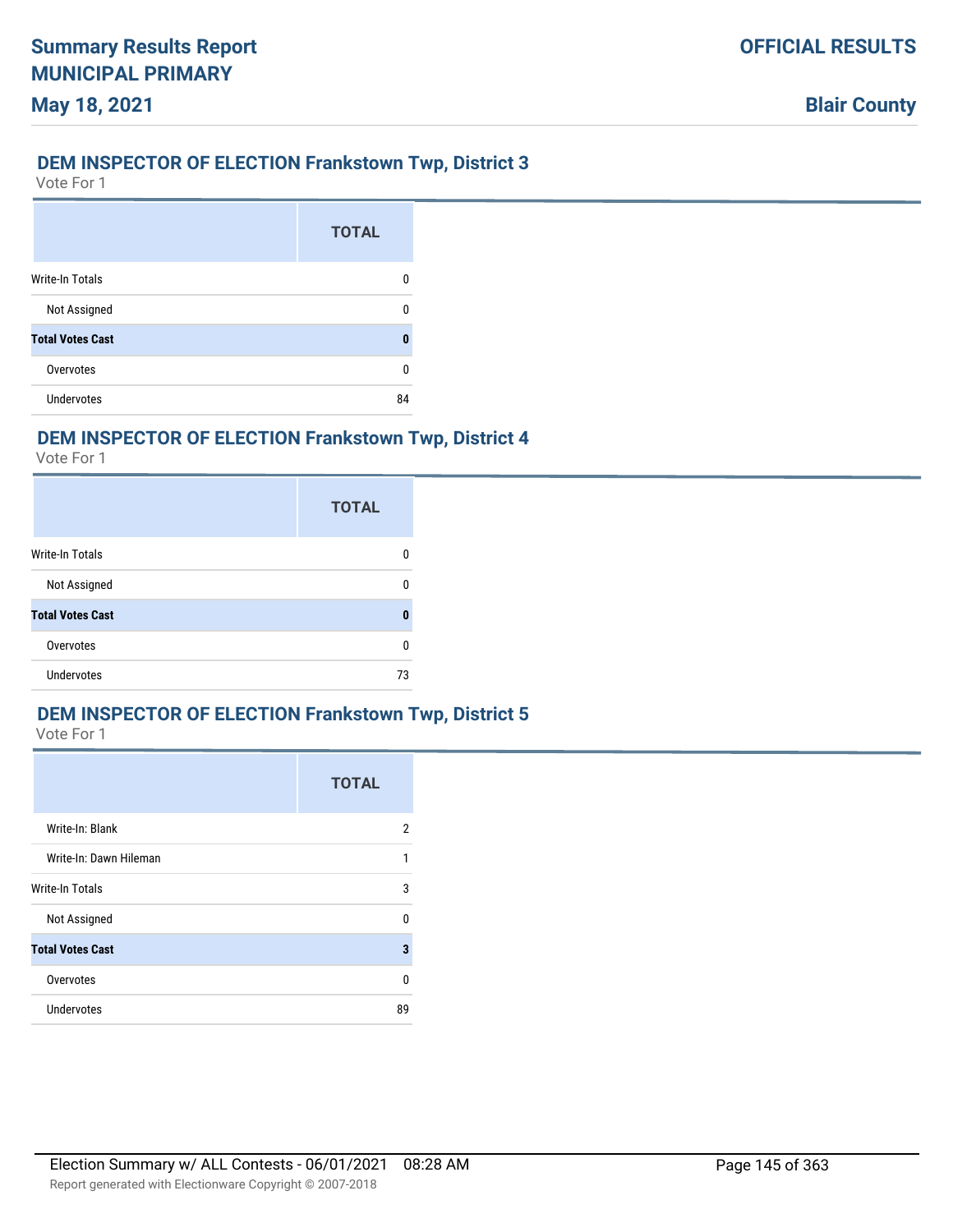## **DEM INSPECTOR OF ELECTION Freedom Twp, District 1**

Vote For 1

|                         | <b>TOTAL</b> |
|-------------------------|--------------|
| <b>Write-In Totals</b>  | n            |
| Not Assigned            |              |
| <b>Total Votes Cast</b> | Λ            |
| Overvotes               | ŋ            |
| Undervotes              | ΔП           |

# **DEM INSPECTOR OF ELECTION Freedom Twp, District 2**

Vote For 1

|                         | <b>TOTAL</b> |
|-------------------------|--------------|
| Write-In: Scatter       |              |
| Write-In Totals         |              |
| Not Assigned            | n            |
| <b>Total Votes Cast</b> |              |
| Overvotes               | U            |
| Undervotes              | 46           |

### **DEM INSPECTOR OF ELECTION Greenfield Twp, District 1**

|                         | <b>TOTAL</b> |
|-------------------------|--------------|
| Write-In: Kaitlin Hein  | 1            |
| Write-In: Blank         | 1            |
| Write-In Totals         | 2            |
| Not Assigned            | 0            |
| <b>Total Votes Cast</b> | $\mathbf{2}$ |
| Overvotes               | 0            |
| <b>Undervotes</b>       | 37           |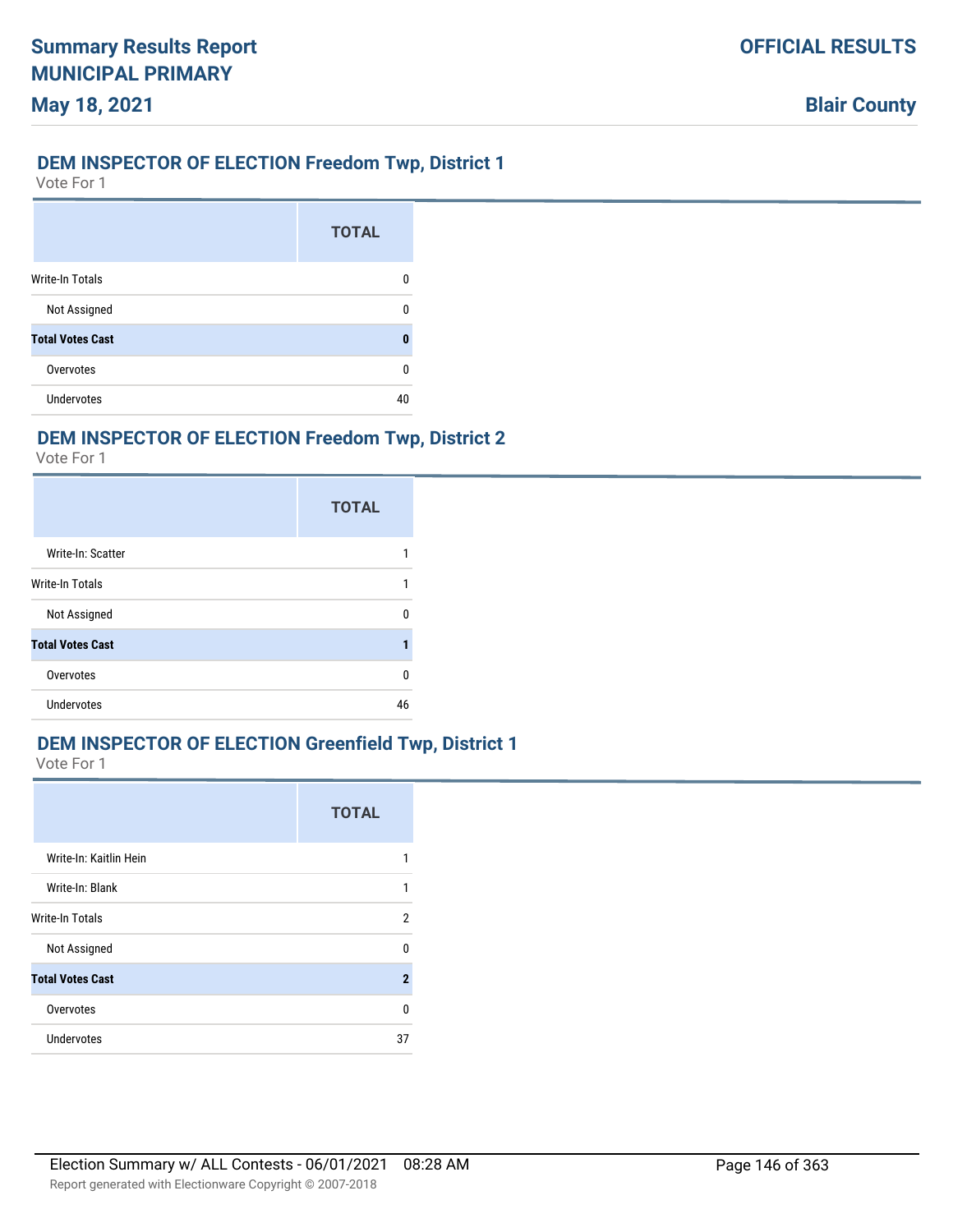# **DEM INSPECTOR OF ELECTION Greenfield Twp, District 2**

Vote For 1

|                         | <b>TOTAL</b> |
|-------------------------|--------------|
| <b>Write-In Totals</b>  |              |
| Not Assigned            |              |
| <b>Total Votes Cast</b> |              |
| Overvotes               |              |
| Undervotes              | 6            |

# **DEM INSPECTOR OF ELECTION Greenfield Twp, District 3**

Vote For 1

|                           | <b>TOTAL</b> |
|---------------------------|--------------|
| Write-In: Karen Musselman |              |
| <b>Write-In Totals</b>    |              |
| Not Assigned              | n            |
| <b>Total Votes Cast</b>   |              |
| Overvotes                 | n            |
| Undervotes                | 69           |

### **DEM INSPECTOR OF ELECTION Hollidaysburg Boro, Ward 1**

|                         | <b>TOTAL</b> |
|-------------------------|--------------|
| Write-In Totals         | n            |
| Not Assigned            | n            |
| <b>Total Votes Cast</b> | п            |
| Overvotes               | n            |
| Undervotes              | 30           |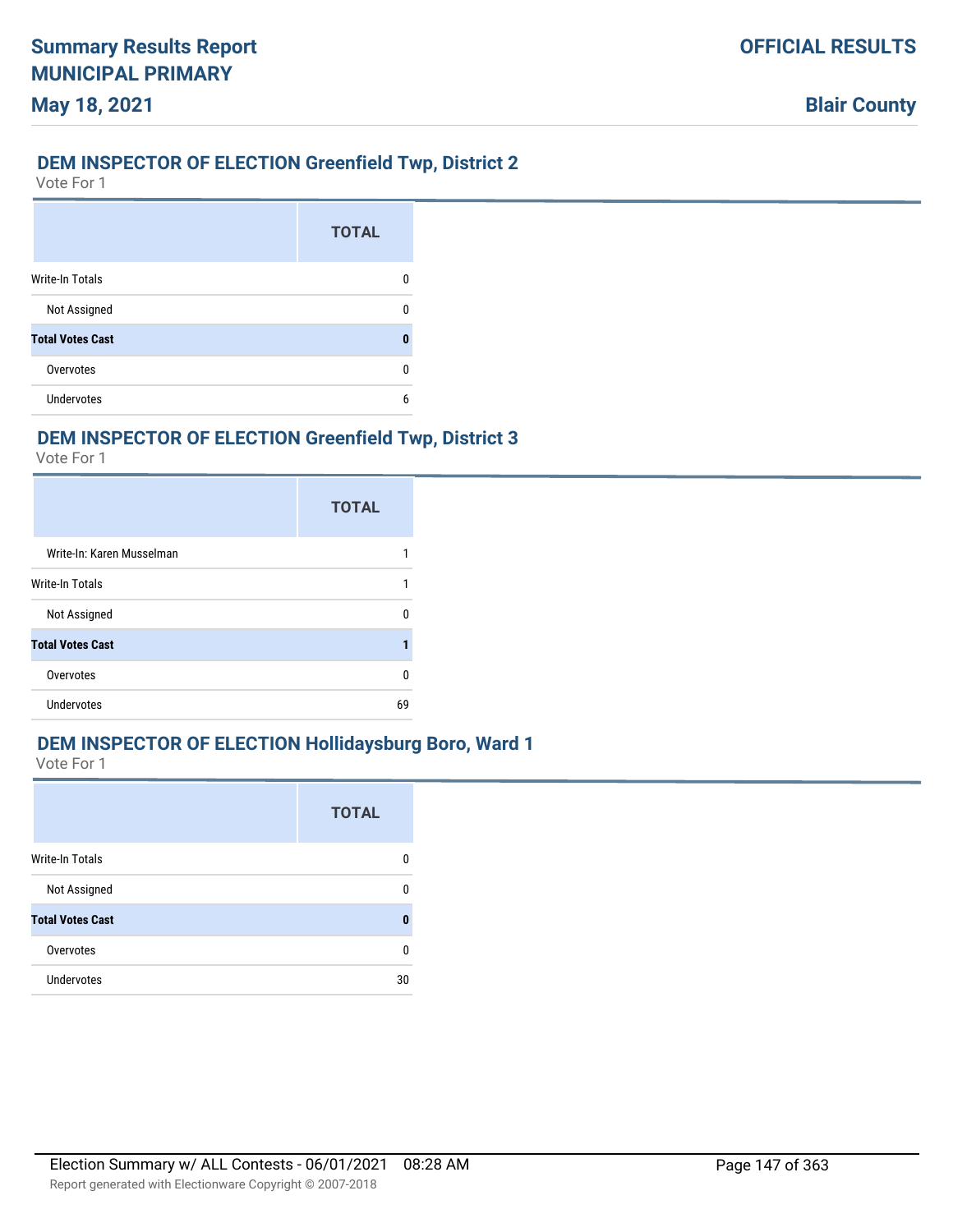# **DEM INSPECTOR OF ELECTION Hollidaysburg Boro, Ward 2**

Vote For 1

|                         | <b>TOTAL</b> |
|-------------------------|--------------|
| Write-In: Blank         | 5            |
| Write-In: Jeff John     | 1            |
| <b>Write-In Totals</b>  | h            |
| Not Assigned            | n            |
| <b>Total Votes Cast</b> | 6            |
| Overvotes               | n            |
| <b>Undervotes</b>       | 58           |

#### **DEM INSPECTOR OF ELECTION Hollidaysburg Boro, Ward 3**

|                          | <b>TOTAL</b> |
|--------------------------|--------------|
| Write-In: Susan Painter  |              |
| Write-In: Steve Albright | 1            |
| <b>Write-In Totals</b>   | 2            |
| Not Assigned             | U            |
| <b>Total Votes Cast</b>  | $\mathbf{2}$ |
| Overvotes                | U            |
| Undervotes               | 43           |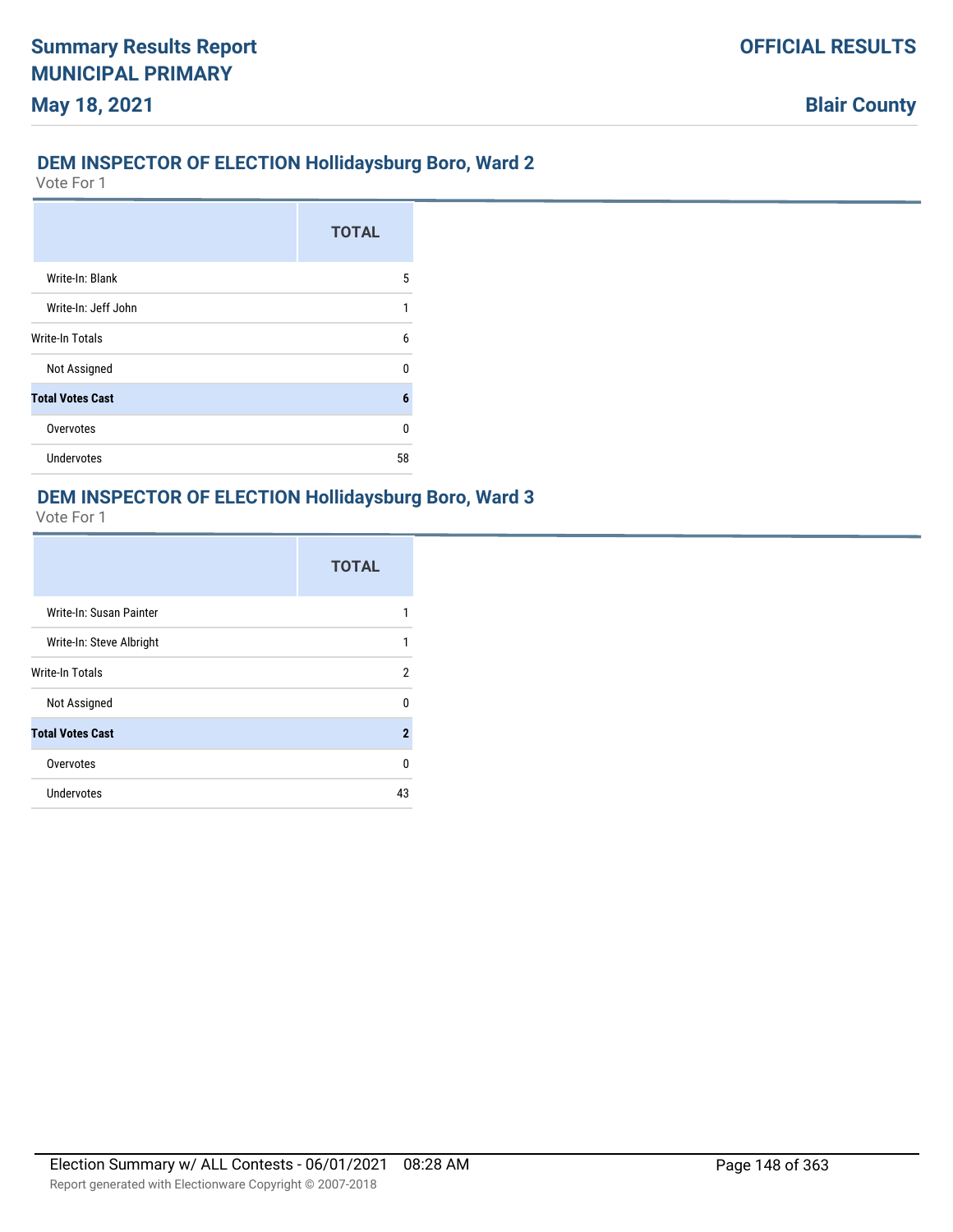# **DEM INSPECTOR OF ELECTION Hollidaysburg Boro, Ward 4**

Vote For 1

|                          | <b>TOTAL</b> |
|--------------------------|--------------|
| Write-In: Blank          | 2            |
| Write-In: Beth Gray      | 1            |
| Write-In: Roy Laister    | 1            |
| Write-In: James Hutt III | 1            |
| Write-In: Nicole Imhoff  | 1            |
| <b>Write-In Totals</b>   | 6            |
| Not Assigned             | n            |
| <b>Total Votes Cast</b>  | 6            |
| Overvotes                | n            |
| <b>Undervotes</b>        | 73           |

# **DEM INSPECTOR OF ELECTION Hollidaysburg Boro, Ward 5**

Vote For 1

|                         | <b>TOTAL</b> |
|-------------------------|--------------|
| <b>Write-In Totals</b>  | Ω            |
| Not Assigned            | 0            |
| <b>Total Votes Cast</b> | 0            |
| Overvotes               | 0            |
| <b>Undervotes</b>       | 52           |

#### **DEM INSPECTOR OF ELECTION Hollidaysburg Boro, Ward 6**

|                         | <b>TOTAL</b> |
|-------------------------|--------------|
| Write-In: Zenas Brehm   |              |
| <b>Write-In Totals</b>  |              |
| Not Assigned            |              |
| <b>Total Votes Cast</b> |              |
| Overvotes               | n            |
| <b>Undervotes</b>       |              |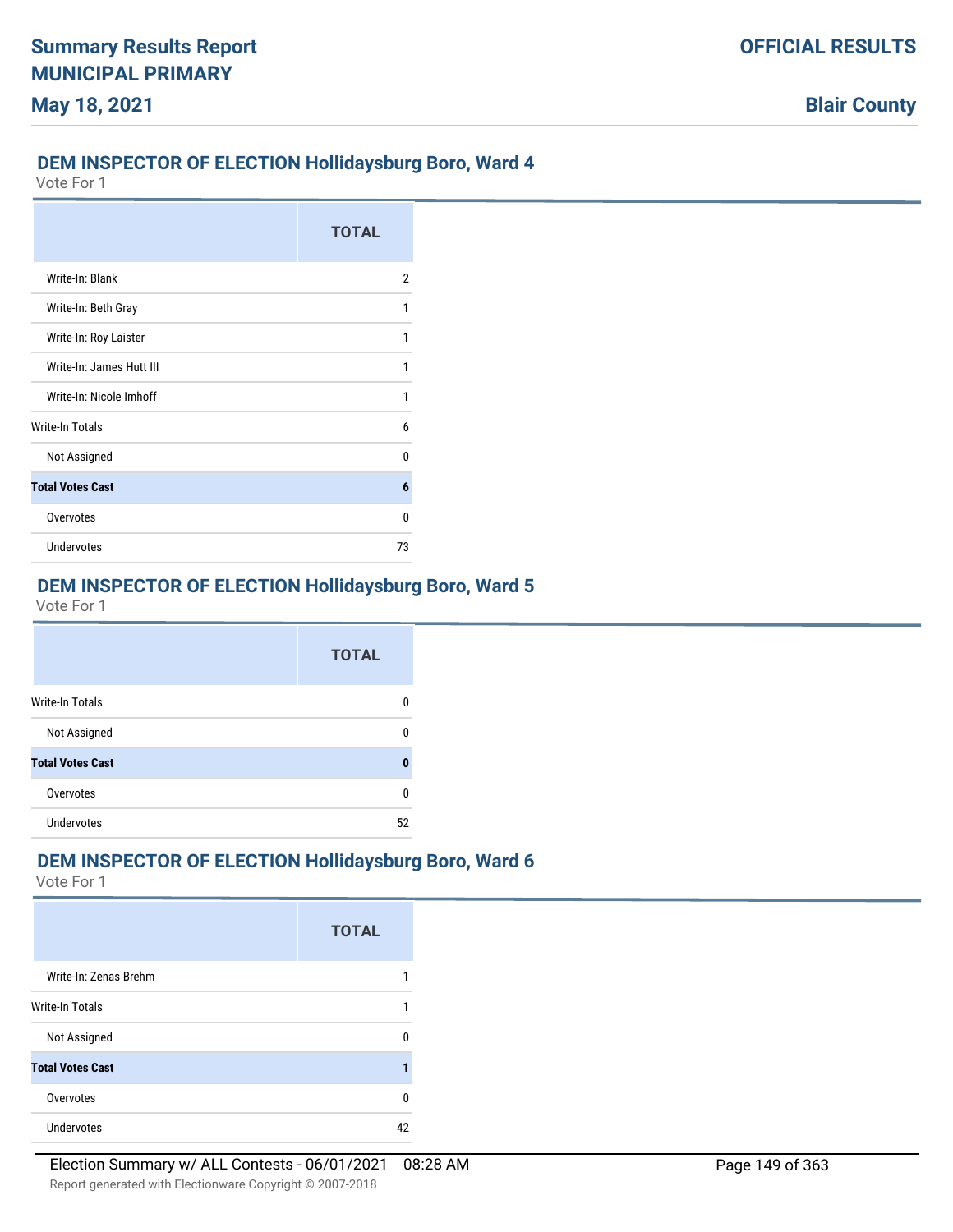## **DEM INSPECTOR OF ELECTION Hollidaysburg Boro, Ward 7**

Vote For 1

|                          | <b>TOTAL</b> |
|--------------------------|--------------|
| Write-In: Donald Hoffman |              |
| Write-In: Pat Gildea     |              |
| Write-In Totals          | 2            |
| Not Assigned             | n            |
| <b>Total Votes Cast</b>  | 2            |
| Overvotes                | n            |
| Undervotes               | 42           |

#### **DEM INSPECTOR OF ELECTION Huston Township**

Vote For 1

|                          | <b>TOTAL</b> |
|--------------------------|--------------|
| Write-In: Patricia Smith | 5            |
| Write-In Totals          | 5            |
| Not Assigned             | U            |
| <b>Total Votes Cast</b>  | 5            |
| Overvotes                | U            |
| Undervotes               | 23           |

#### **DEM INSPECTOR OF ELECTION Juniata Township**

|                            | <b>TOTAL</b> |
|----------------------------|--------------|
| Write-In: Patricia Gonsman | 8            |
| <b>Write-In Totals</b>     | 8            |
| Not Assigned               | ŋ            |
| <b>Total Votes Cast</b>    | 8            |
| Overvotes                  | $\Omega$     |
| Undervotes                 | 22           |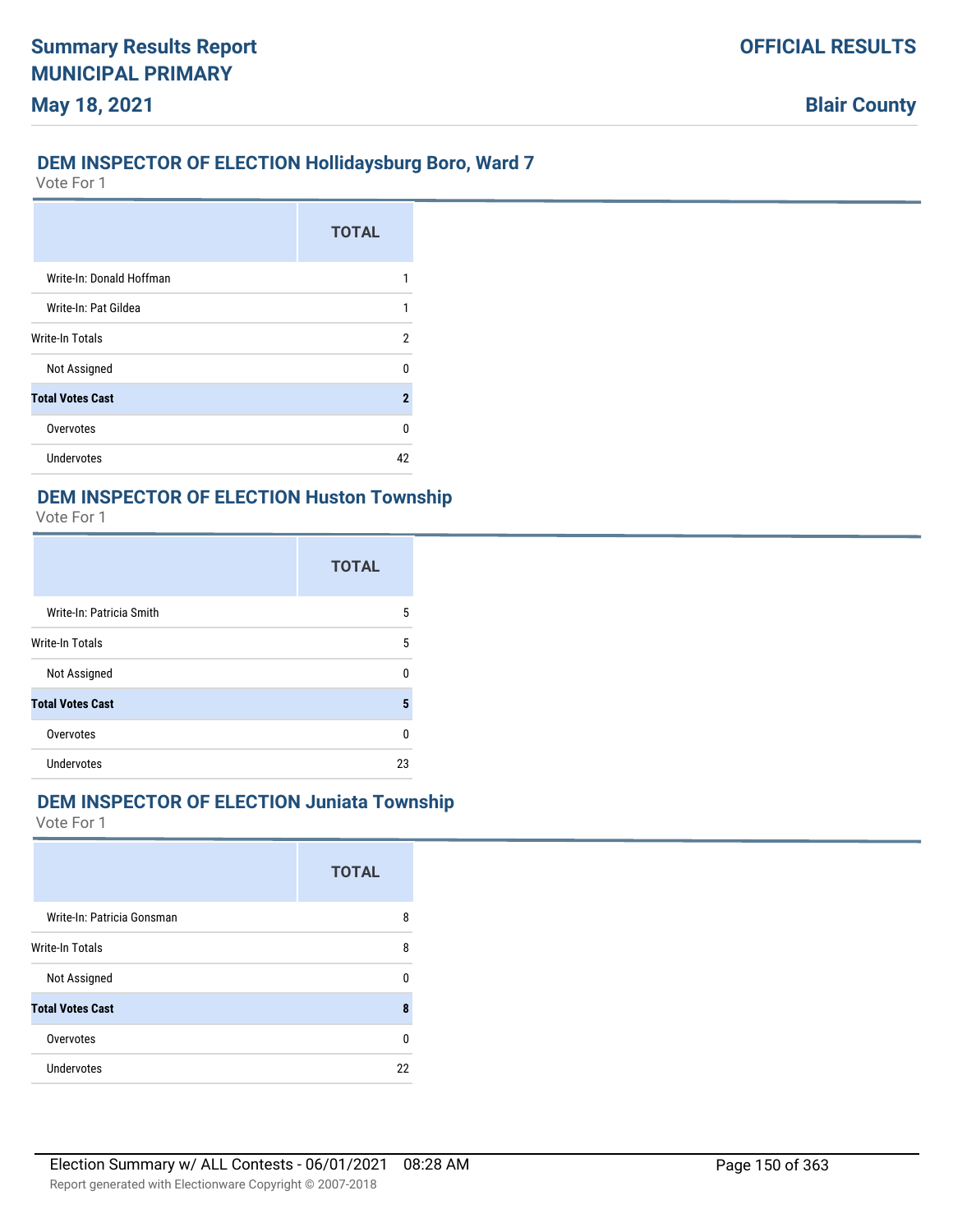## **DEM INSPECTOR OF ELECTION Logan Twp, District 1**

Vote For 1

|                         | <b>TOTAL</b> |
|-------------------------|--------------|
| Write-In: Scatter       | 2            |
| Write-In Totals         | 2            |
| Not Assigned            | n            |
| <b>Total Votes Cast</b> | 2            |
| Overvotes               | n            |
| Undervotes              | 102          |

# **DEM INSPECTOR OF ELECTION Logan Twp, District 2**

|                          | <b>TOTAL</b>   |
|--------------------------|----------------|
| Write-In: Blank          | $\overline{2}$ |
| Write-In: Gwin Black     | 1              |
| Write-In: John McClellan | 1              |
| Write-In: Sandra Hebler  | 1              |
| Write-In Totals          | 5              |
| Not Assigned             | 0              |
| <b>Total Votes Cast</b>  | 5              |
| Overvotes                | 0              |
| Undervotes               | 112            |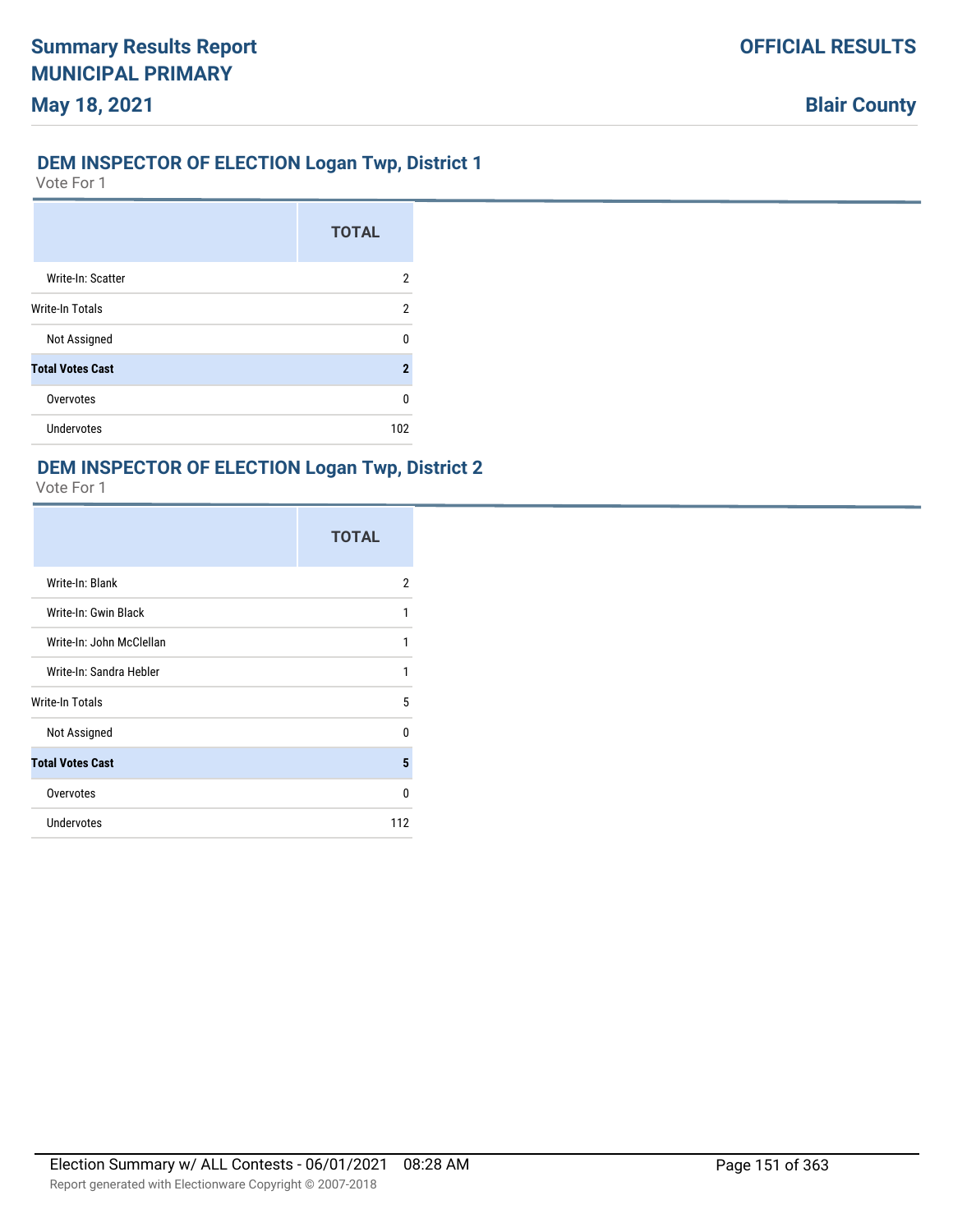# **DEM INSPECTOR OF ELECTION Logan Twp, District 3**

Vote For 1

|                         | <b>TOTAL</b> |
|-------------------------|--------------|
| Write-In: Jackie Forsht | 4            |
| Write-In: Laura Burke   | 2            |
| Write-In: Blank         | 1            |
| Write-In Totals         | 7            |
| Not Assigned            | n            |
| <b>Total Votes Cast</b> | 7            |
| Overvotes               | U            |
| <b>Undervotes</b>       | 50           |

# **DEM INSPECTOR OF ELECTION Logan Twp, District 4**

|                            | <b>TOTAL</b> |
|----------------------------|--------------|
| Write-In: Dave Servello    | 1            |
| Write-In: Virginia Clapper | 1            |
| <b>Write-In Totals</b>     | 2            |
| Not Assigned               | U            |
| <b>Total Votes Cast</b>    | $\mathbf 2$  |
| Overvotes                  | 0            |
| Undervotes                 | 79           |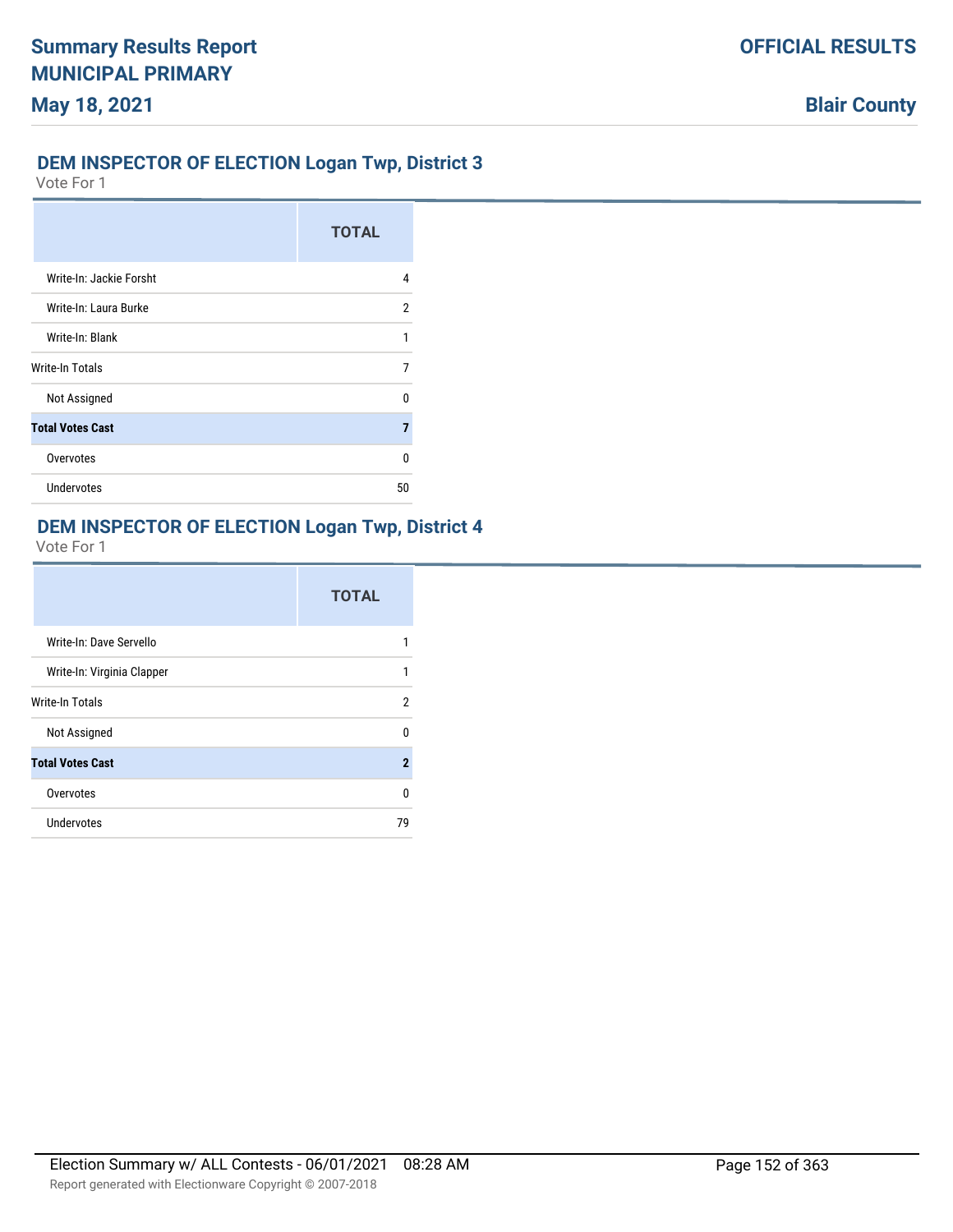# **DEM INSPECTOR OF ELECTION Logan Twp, District 5**

Vote For 1

**May 18, 2021**

|                         | <b>TOTAL</b> |
|-------------------------|--------------|
| <b>MARDELL BONASSO</b>  | 70           |
| Write-In: Annette Ajay  | 3            |
| <b>Write-In Totals</b>  | 3            |
| Not Assigned            | U            |
| <b>Total Votes Cast</b> | 73           |
| Overvotes               | U            |
| Undervotes              | 21           |

# **DEM INSPECTOR OF ELECTION Logan Twp, Distict 6**

Vote For 1

|                          | <b>TOTAL</b> |
|--------------------------|--------------|
| Write-In: Rachel Korman  | 2            |
| Write-In: Bubba Bubkoski | 1            |
| Write-In: Blank          | 1            |
| Write-In: Wendy Zolnak   |              |
| Write-In Totals          | 5            |
| Not Assigned             | n            |
| <b>Total Votes Cast</b>  | 5            |
| Overvotes                | n            |
| <b>Undervotes</b>        | 103          |

# **DEM INSPECTOR OF ELECTION Logan Twp, District 7**

|                         | <b>TOTAL</b> |
|-------------------------|--------------|
| <b>Write-In Totals</b>  |              |
| Not Assigned            |              |
| <b>Total Votes Cast</b> | Λ            |
| Overvotes               | n            |
| <b>Undervotes</b>       | 41           |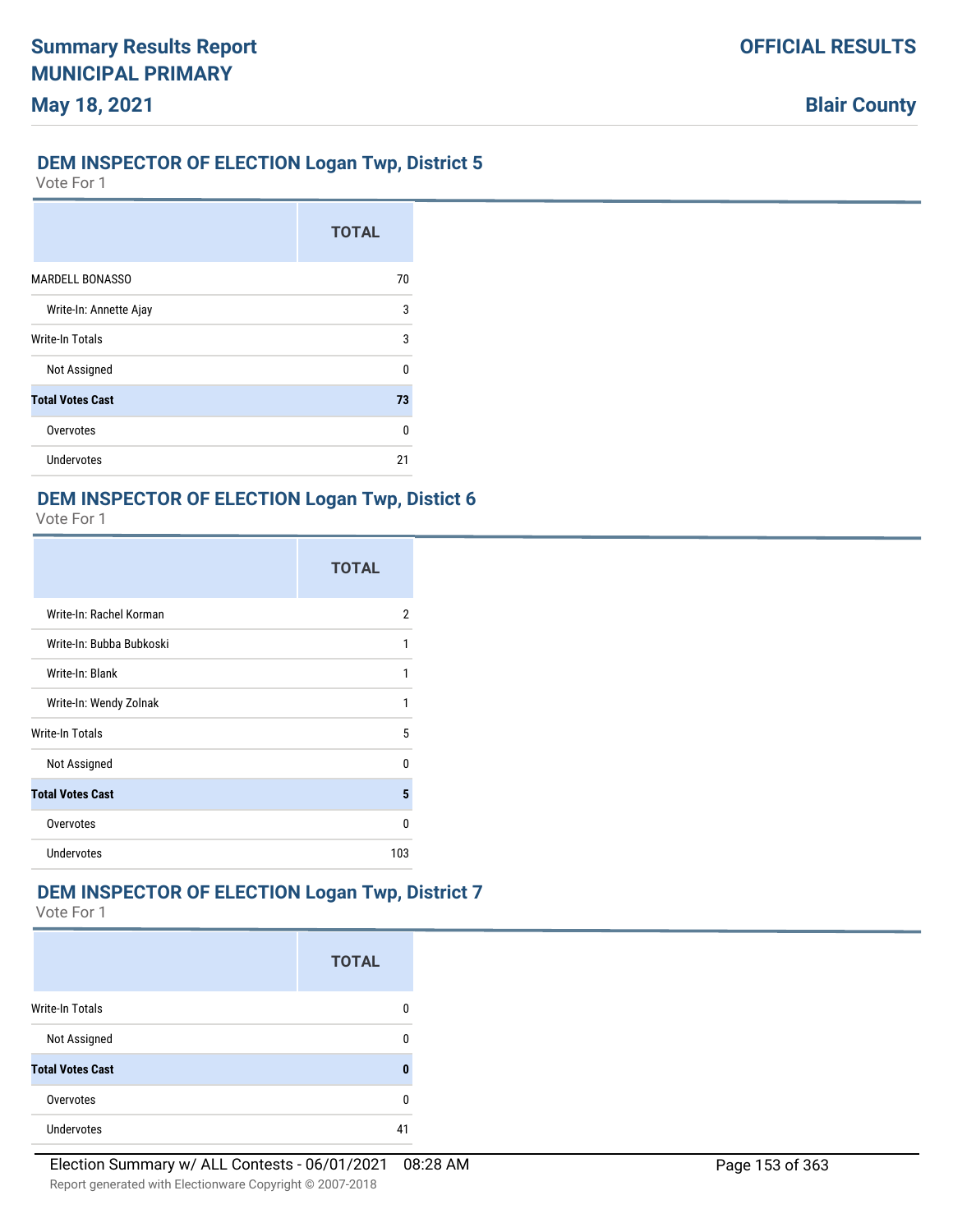## **DEM INSPECTOR OF ELECTION Martinsburg Boro, District 1**

Vote For 1

**May 18, 2021**

|                         | <b>TOTAL</b> |
|-------------------------|--------------|
| <b>Write-In Totals</b>  | n            |
| Not Assigned            | 0            |
| <b>Total Votes Cast</b> | 0            |
| Overvotes               | 0            |
| <b>Undervotes</b>       | 30           |

# **DEM INSPECTOR OF ELECTION Martinsburg Boro, District 2**

Vote For 1

|                         | <b>TOTAL</b> |
|-------------------------|--------------|
| <b>Write-In Totals</b>  | 0            |
| Not Assigned            | n            |
| <b>Total Votes Cast</b> | 0            |
| Overvotes               | 0            |
| <b>Undervotes</b>       | 24           |

# **DEM INSPECTOR OF ELECTION Newry Borough**

|                         | <b>TOTAL</b> |
|-------------------------|--------------|
| Write-In: Laura Burke   |              |
| Write-In Totals         | 1            |
| Not Assigned            | U            |
| <b>Total Votes Cast</b> |              |
| Overvotes               | U            |
| <b>Undervotes</b>       | 14           |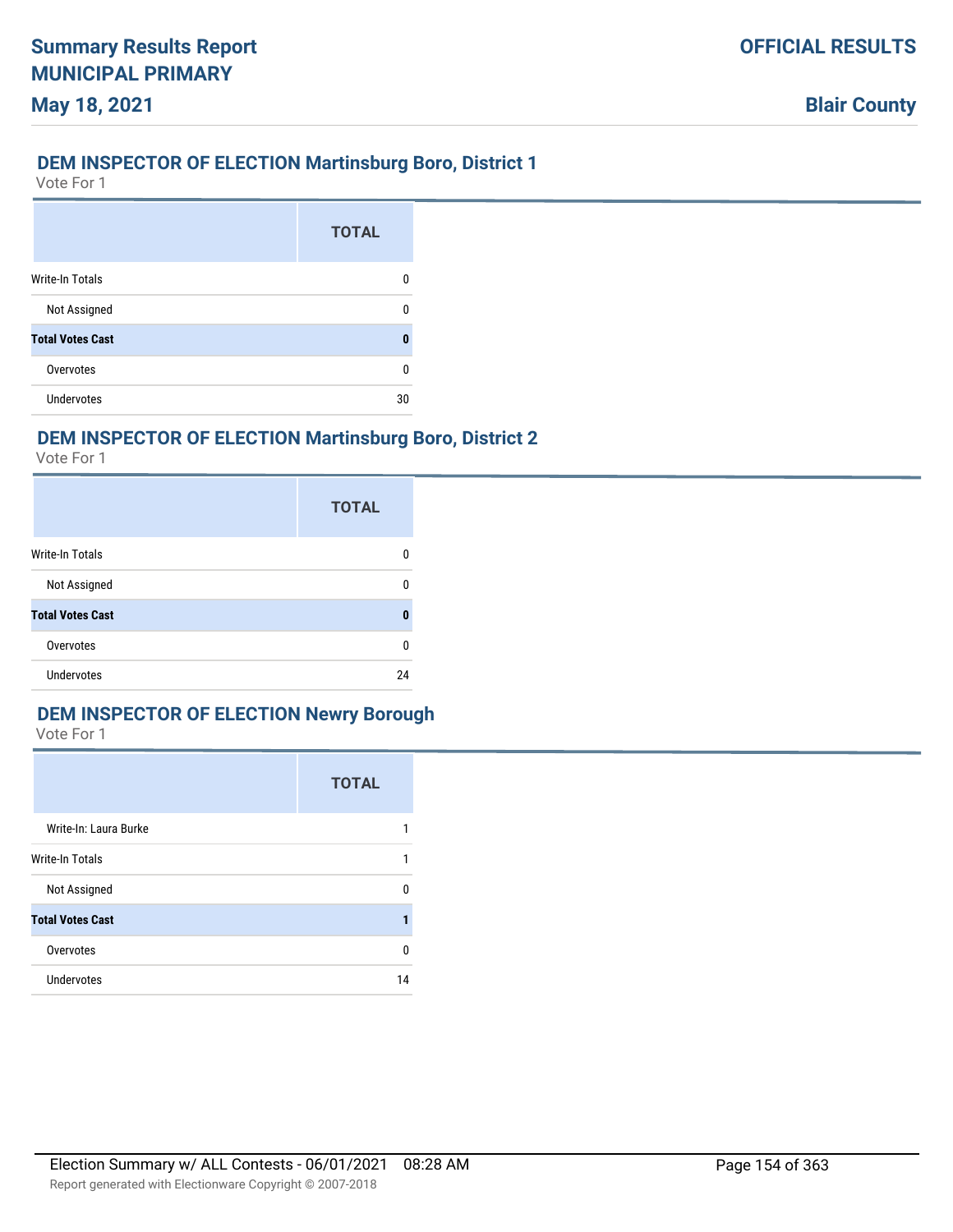#### **DEM INSPECTOR OF ELECTION North Woodbury Township**

Vote For 1

**May 18, 2021**

|                             | <b>TOTAL</b> |
|-----------------------------|--------------|
| PAMELA J WALTER             | 51           |
| Write-In: Marylou Kensinger | 1            |
| <b>Write-In Totals</b>      |              |
| Not Assigned                | n            |
| <b>Total Votes Cast</b>     | 52           |
| Overvotes                   | U            |
| <b>Undervotes</b>           | 15           |

# **DEM INSPECTOR OF ELECTION Roaring Spring Boro 1**

Vote For 1

|                         | <b>TOTAL</b> |
|-------------------------|--------------|
| Write-In: Anna Gibboney |              |
| Write-In Totals         |              |
| Not Assigned            | ŋ            |
| <b>Total Votes Cast</b> |              |
| Overvotes               | 0            |
| Undervotes              | 10           |

### **DEM INSPECTOR OF ELECTION Roaring Spring Boro 2**

|                         | <b>TOTAL</b> |
|-------------------------|--------------|
| Write-In: Gary Hoover   | 6            |
| Write-In: Derek Brown   |              |
| <b>Write-In Totals</b>  | 7            |
| Not Assigned            | n            |
| <b>Total Votes Cast</b> | 7            |
| Overvotes               | n            |
| Undervotes              | 29           |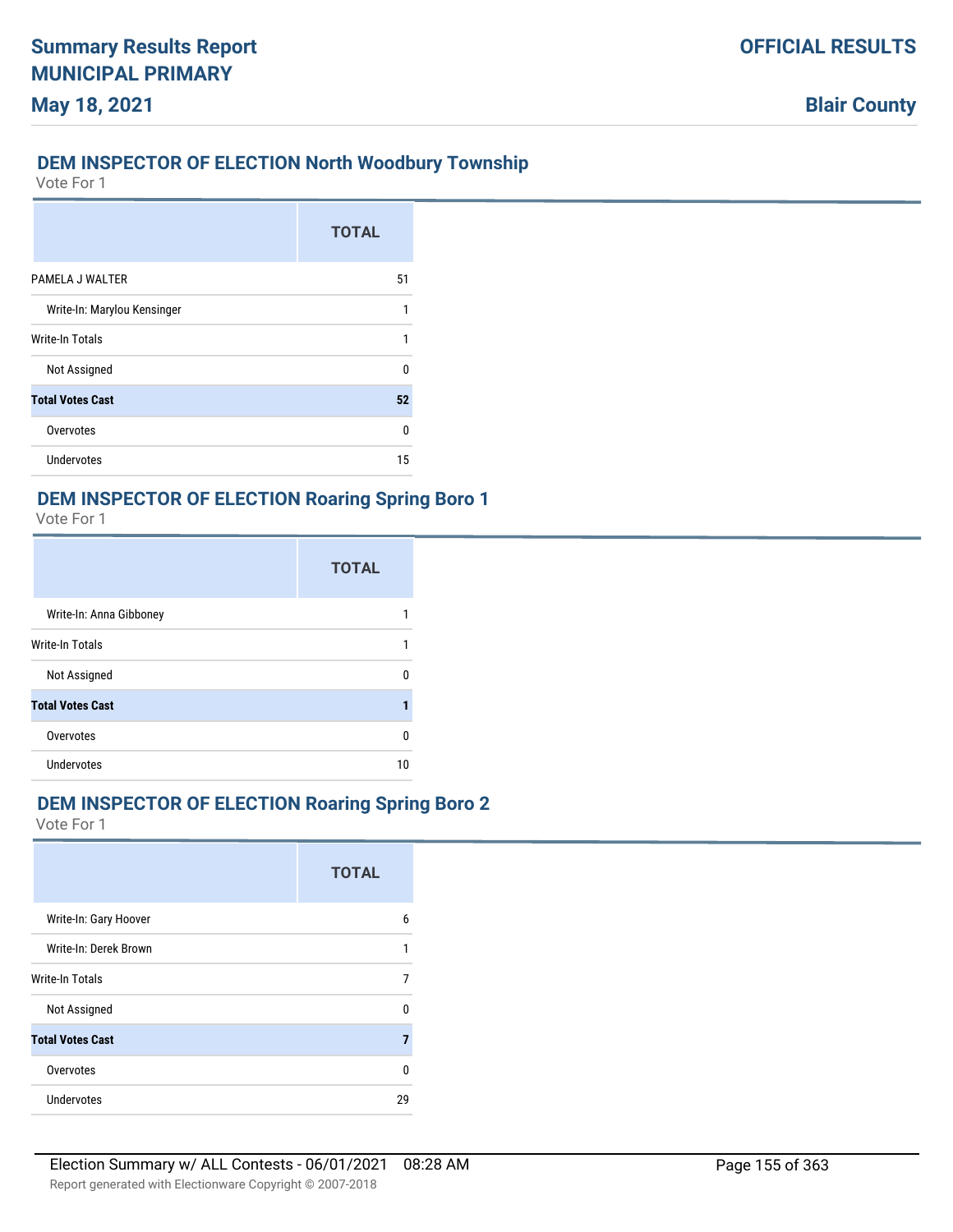# **DEM INSPECTOR OF ELECTION Roaring Spring Boro 3**

Vote For 1

**May 18, 2021**

|                            | <b>TOTAL</b> |
|----------------------------|--------------|
| Write-In: Janice Musselman |              |
| Write-In Totals            |              |
| Not Assigned               | n            |
| <b>Total Votes Cast</b>    | 7            |
| Overvotes                  | ŋ            |
| <b>Undervotes</b>          | 36           |

# **DEM INSPECTOR OF ELECTION Snyder Twp, District 1**

Vote For 1

|                          | <b>TOTAL</b> |
|--------------------------|--------------|
| Write-In: Kristin Steele |              |
| <b>Write-In Totals</b>   |              |
| Not Assigned             | n            |
| <b>Total Votes Cast</b>  |              |
| Overvotes                | n            |
| <b>Undervotes</b>        | 40           |

# **DEM INSPECTOR OF ELECTION Snyder Twp, District 2**

|                               | <b>TOTAL</b> |
|-------------------------------|--------------|
| Write-In: David Cranage       | 2            |
| Write-In: Viola Dysart        | 1            |
| Write-In: Pamela Daughenbaugh | 1            |
| Write-In Totals               | 4            |
| Not Assigned                  | U            |
| <b>Total Votes Cast</b>       | д            |
| Overvotes                     | n            |
| Undervotes                    | 57           |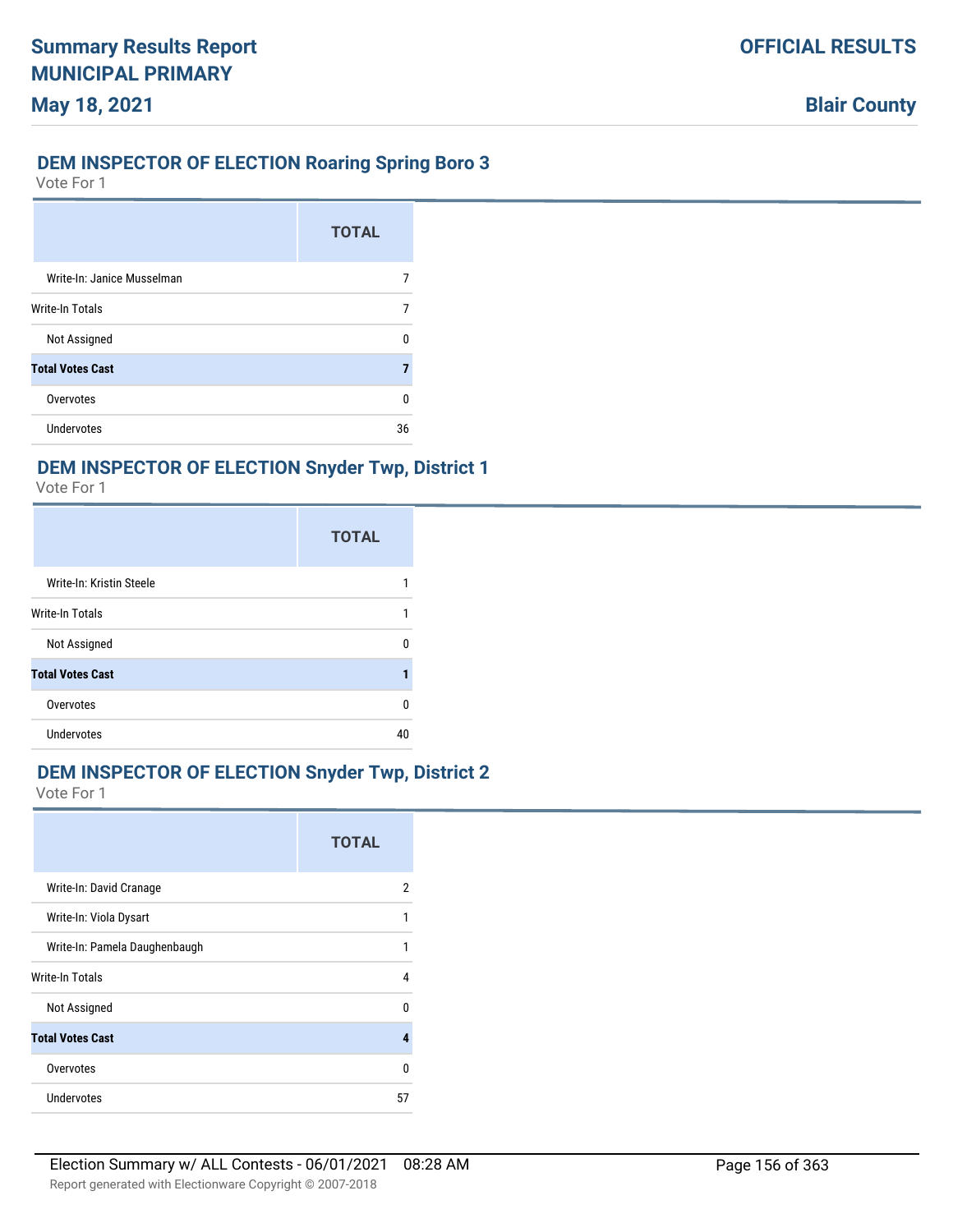# **DEM INSPECTOR OF ELECTION Taylor Twp**

Vote For 1

|                         | <b>TOTAL</b> |
|-------------------------|--------------|
| Write-In: Blank         | n            |
| Write-In Totals         | n            |
| Not Assigned            | n            |
| <b>Total Votes Cast</b> | O            |
| Overvotes               | ŋ            |
| Undervotes              | 68           |

### **DEM INSPECTOR OF ELECTION Tyrone Boro, Ward 1**

Vote For 1

|                         | <b>TOTAL</b> |
|-------------------------|--------------|
| Write-In: Blank         | 2            |
| Write-In: Wendy Grot    |              |
| Write-In: Jean Bressler |              |
| Write-In Totals         | 4            |
| Not Assigned            | n            |
| <b>Total Votes Cast</b> |              |
| Overvotes               | n            |
| Undervotes              | 30           |

# **DEM INSPECTOR OF ELECTION Tyrone Boro, Ward 2**

|                         | <b>TOTAL</b> |
|-------------------------|--------------|
| SARA M CASTAGNOLA       | 22           |
| <b>Write-In Totals</b>  | n            |
| Not Assigned            | n            |
| <b>Total Votes Cast</b> | 22           |
| Overvotes               | n            |
| Undervotes              | 2            |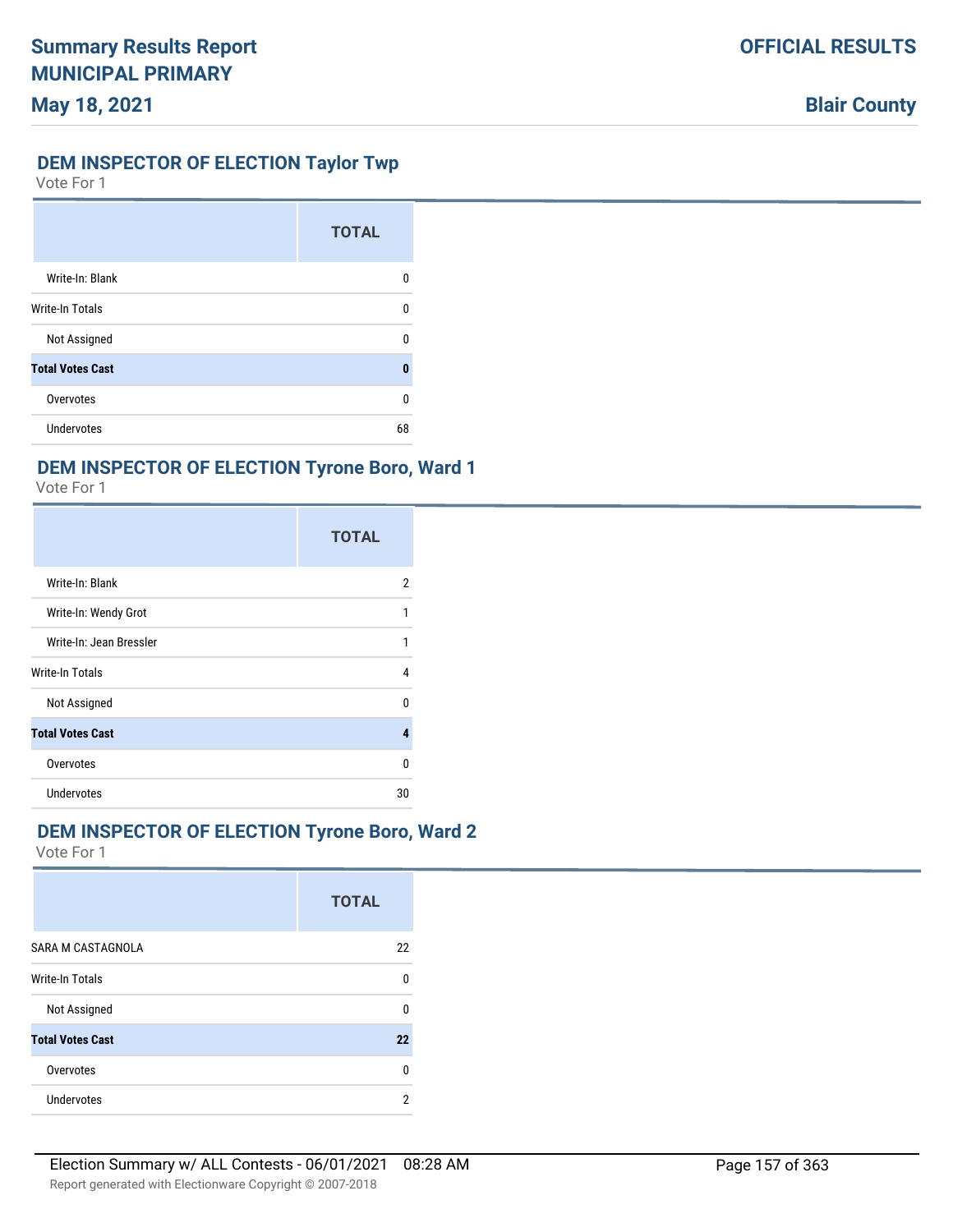# **DEM INSPECTOR OF ELECTION Tyrone Boro, Ward 3**

Vote For 1

|                         | <b>TOTAL</b> |
|-------------------------|--------------|
| Write-In: Scatter       |              |
| Write-In: Blank         |              |
| Write-In: Barr          |              |
| Write-In: Aimee Stem    | 1            |
| Write-In Totals         | 4            |
| Not Assigned            | n            |
| <b>Total Votes Cast</b> | 4            |
| Overvotes               | n            |
| <b>Undervotes</b>       | 23           |

# **DEM INSPECTOR OF ELECTION Tyrone Boro, Ward 4**

|                         | <b>TOTAL</b> |
|-------------------------|--------------|
| <b>Write-In Totals</b>  | n            |
| Not Assigned            | n            |
| <b>Total Votes Cast</b> | O            |
| Overvotes               | n            |
| <b>Undervotes</b>       | 12           |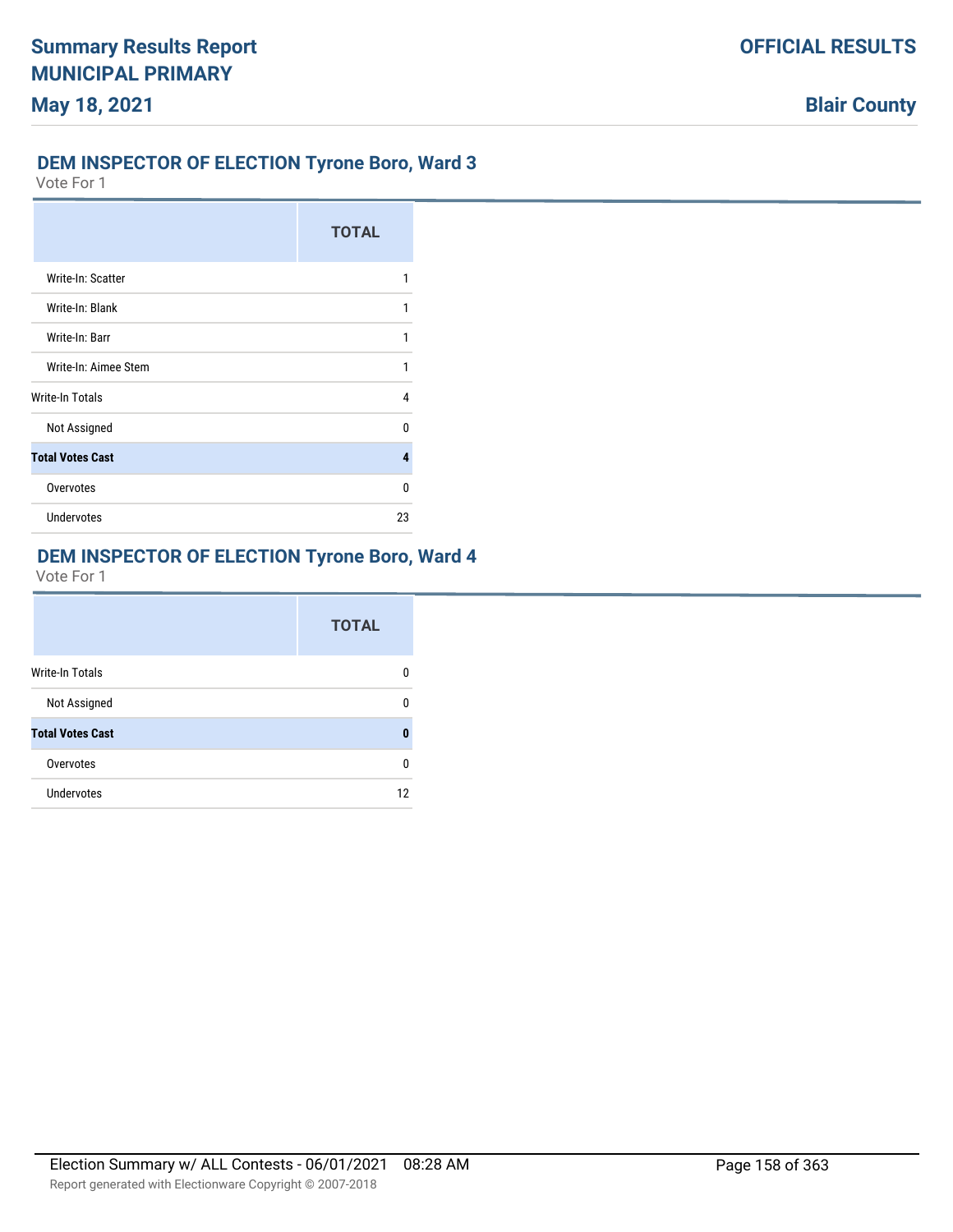# **DEM INSPECTOR OF ELECTION Tyrone Boro, Ward 5**

Vote For 1

|                         | <b>TOTAL</b> |
|-------------------------|--------------|
| Write-In: Alison Love   |              |
| Write-In: Scatter       |              |
| Write-In: Calvin Amato  |              |
| Write-In: Kim Siemenski |              |
| Write-In Totals         | 4            |
| Not Assigned            | n            |
| <b>Total Votes Cast</b> | 4            |
| Overvotes               | n            |
| <b>Undervotes</b>       | 21           |

## **DEM INSPECTOR OF ELECTION Tyrone Boro, Ward 6**

Vote For 1

|                         | <b>TOTAL</b> |
|-------------------------|--------------|
| <b>Write-In Totals</b>  | 0            |
| Not Assigned            | 0            |
| <b>Total Votes Cast</b> | 0            |
| Overvotes               | 0            |
| <b>Undervotes</b>       | 50           |

# **DEM INSPECTOR OF ELECTION Tyrone Boro, Ward 7**

|                         | <b>TOTAL</b> |
|-------------------------|--------------|
| JOY D SCHANDELMEIER     | 29           |
| <b>Write-In Totals</b>  | n            |
| Not Assigned            | n            |
| <b>Total Votes Cast</b> | 29           |
| Overvotes               | n            |
| Undervotes              | 5            |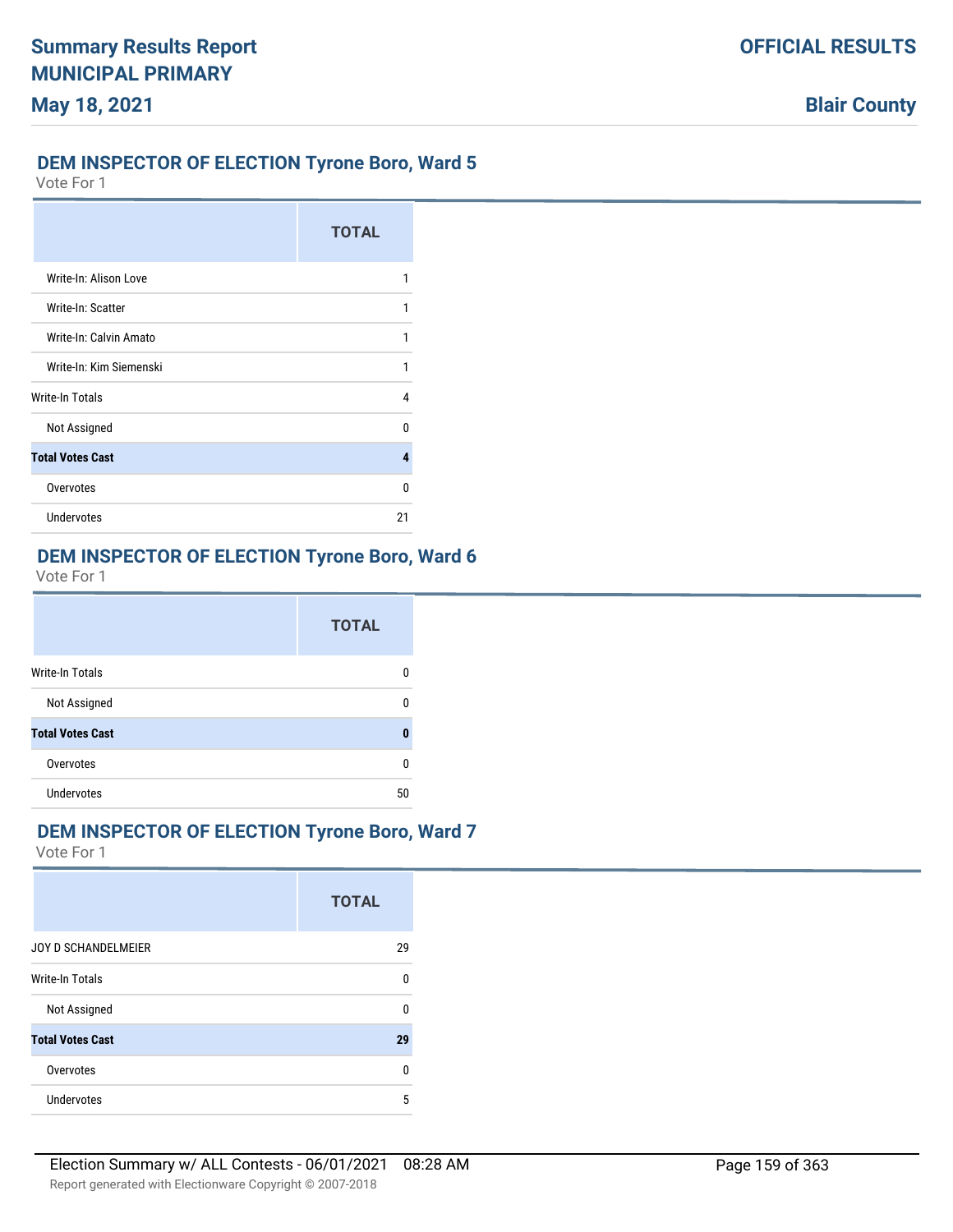## **DEM INSPECTOR OF ELECTION Tyrone Twp, District 1**

Vote For 1

|                         | <b>TOTAL</b> |
|-------------------------|--------------|
| <b>Write-In Totals</b>  | O            |
| Not Assigned            |              |
| <b>Total Votes Cast</b> | 0            |
| Overvotes               | n            |
| <b>Undervotes</b>       | 28           |

# **DEM INSPECTOR OF ELECTION Tyrone Twp, District 2**

Vote For 1

|                         | <b>TOTAL</b> |
|-------------------------|--------------|
| Write-In Totals         |              |
| Not Assigned            | n            |
| <b>Total Votes Cast</b> | ٥            |
| Overvotes               | ŋ            |
| <b>Undervotes</b>       | 19           |

# **DEM INSPECTOR OF ELECTION Williamsburg Borough**

|                          | <b>TOTAL</b> |
|--------------------------|--------------|
| <b>MARY HARSTROM</b>     | 31           |
| Write-In: Janice Meritts | 1            |
| Write-In: Timothy Tate   | 1            |
| Write-In: Scatter        | 0            |
| Write-In Totals          | 2            |
| Not Assigned             | $\Omega$     |
| <b>Total Votes Cast</b>  | 33           |
| Overvotes                | 0            |
| <b>Undervotes</b>        | 13           |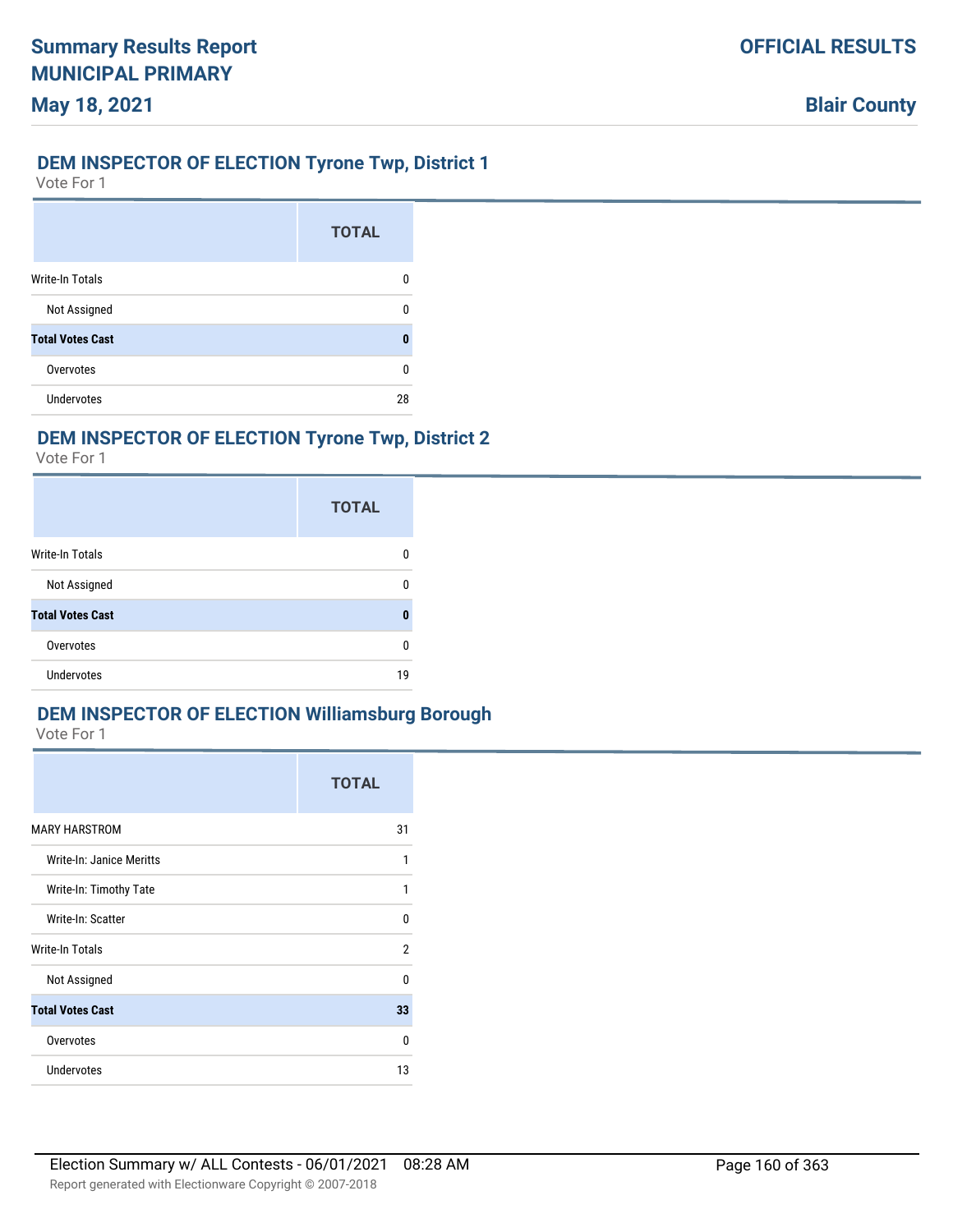# **DEM INSPECTOR OF ELECTION Woodbury Township**

|                         | <b>TOTAL</b> |
|-------------------------|--------------|
| Write-In: Scatter       |              |
| Write-In Totals         | 1            |
| Not Assigned            | n            |
| <b>Total Votes Cast</b> | 1            |
| Overvotes               | U            |
| <b>Undervotes</b>       | 38           |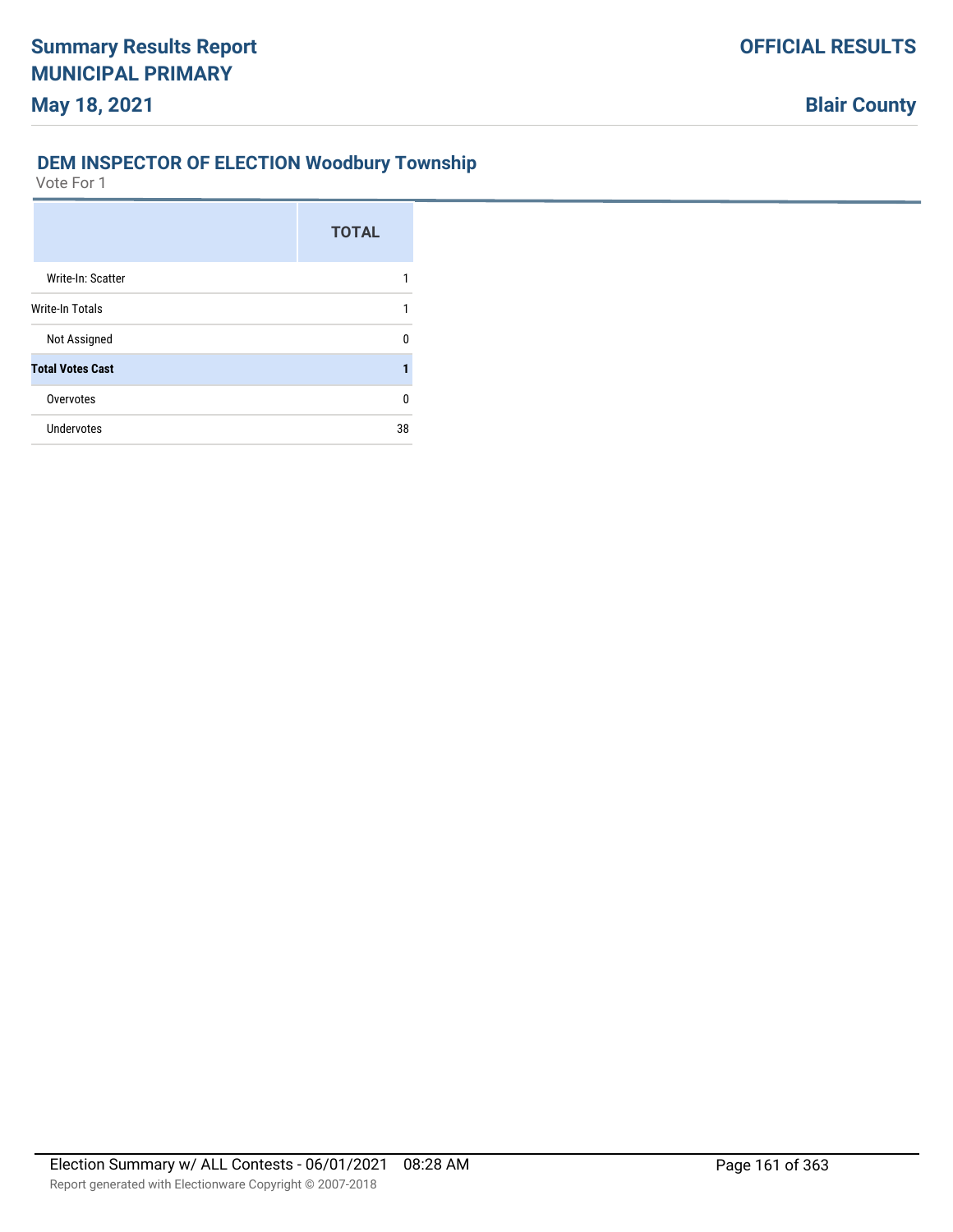# **REP JUSTICE OF THE SUPREME COURT**

|                               | <b>TOTAL</b> |
|-------------------------------|--------------|
| PATRICIA A MCCULLOUGH         | 6,724        |
| <b>KEVIN BROBSON</b>          | 6,497        |
| <b>PAULA PATRICK</b>          | 1,386        |
| Write-In: Blank               | 14           |
| Write-In: Maria McClaughlin   | 6            |
| Write-In: Scatter 1           | 4            |
| Write-In: Bill Wallen         | 2            |
| Write-In: Ashley Wertz        | 2            |
| Write-In: Bob Poust           | 1            |
| Write-In: Dick Lockard        | 1            |
| Write-In: Robert Seymore      | 1            |
| Write-In: Kerry Ann Clapper   | 1            |
| Write-In: Kevin Brobson       | 1            |
| Write-In: Todd Douglas Batzel | 1            |
| Write-In: John Bichelberger   | 1            |
| Write-In: John Brown          | 1            |
| Write-In: Marvin Frazell      | 1            |
| Write-In: Doug McIntosh       | 1            |
| Write-In: Marissa Kessler     | 1            |
| Write-In: Blackie George      | 1            |
| Write-In: Robert Onkst        | 1            |
| Write-In: Gerald Koelle       | 1            |
| Write-In: David Fischer       | 1            |
| Write-In: Dennis Page         | 1            |
| Write-In: Dan Milliron        | 1            |
| Write-In: Maria McLaughlin    | 0            |
| <b>Write-In Totals</b>        | 45           |
| Not Assigned                  | 0            |
| <b>Total Votes Cast</b>       | 14,652       |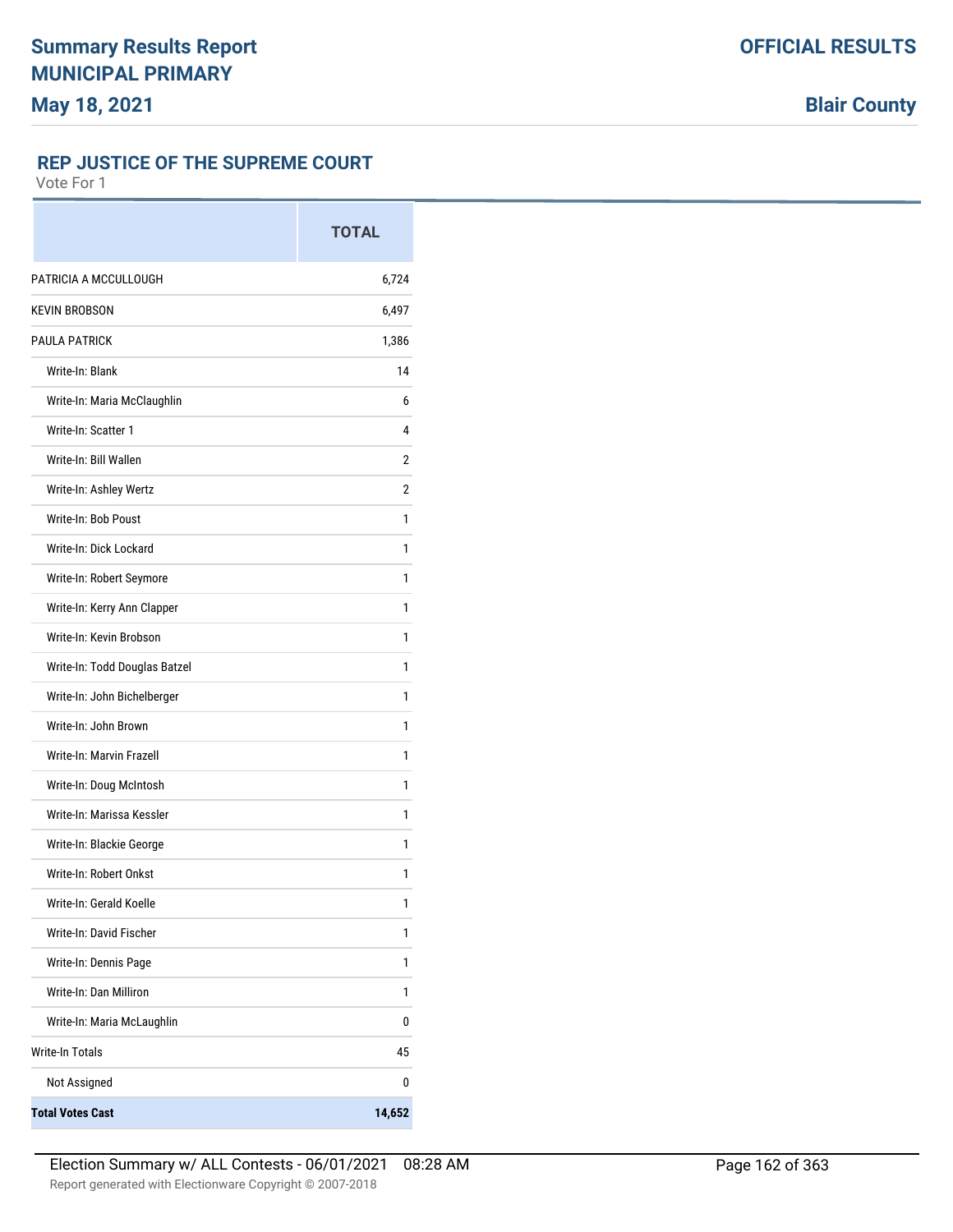#### **REP JUSTICE OF THE SUPREME COURT**

|                   | <b>TOTAL</b> |
|-------------------|--------------|
| Overvotes         | 31           |
| <b>Undervotes</b> | 1,758        |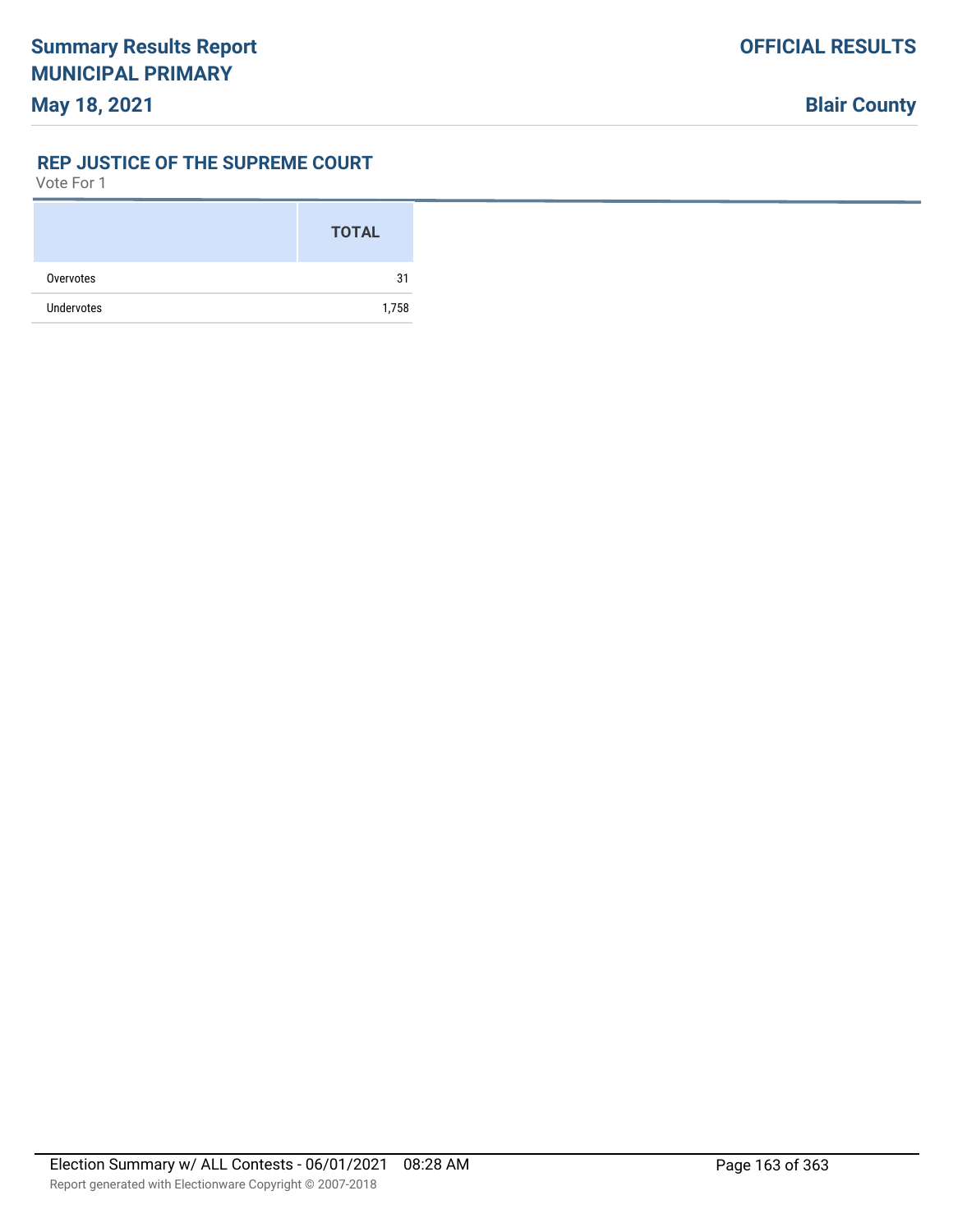#### **REP JUDGE OF THE SUPERIOR COURT**

|                                | <b>TOTAL</b> |
|--------------------------------|--------------|
| <b>MEGAN SULLIVAN</b>          | 13,823       |
| Write-In: Blank                | 14           |
| Write-In: Scatter 1            | 14           |
| Write-In: Timika Lane          | 4            |
| Write-In: Jill Beck            | 3            |
| Write-In: Wade Kagarise        | 2            |
| Write-In: John Brown IV        | 1            |
| Write-In: Christopher Padelco  | 1            |
| Write-In: Larry James Focht Sr | 1            |
| Write-In: Bruce Erb            | 1            |
| Write-In: Matt Gieg            | 1            |
| Write-In: Regan England        | 1            |
| Write-In: Todd Fries           | 1            |
| Write-In: Andrew Epple         | 1            |
| Write-In: Dan Milliron         | 1            |
| Write-In: Jay Rubin Indiana    | 1            |
| Write-In: Clair Lauver         | 1            |
| Write-In: Stan Rhodes          | 1            |
| Write-In: Katerina Parowski    | 1            |
| Write-In: Jeff Lane            | 1            |
| Write-In: Drew Crompton        | 1            |
| Write-In: Marvin Frazell       | 1            |
| Write-In: Richard Albright     | 1            |
| Write-In: Jennifer Shehan      | 1            |
| Write-In: Robert Seymour       | 1            |
| Write-In: Bob Porst            | 1            |
| Write-In: Doug McIntosh        | 1            |
| Write-In: Ashley Wertz         | 1            |
| Write-In: Scott Simington      | 1            |
| Write-In: Thomas Finn          | 1            |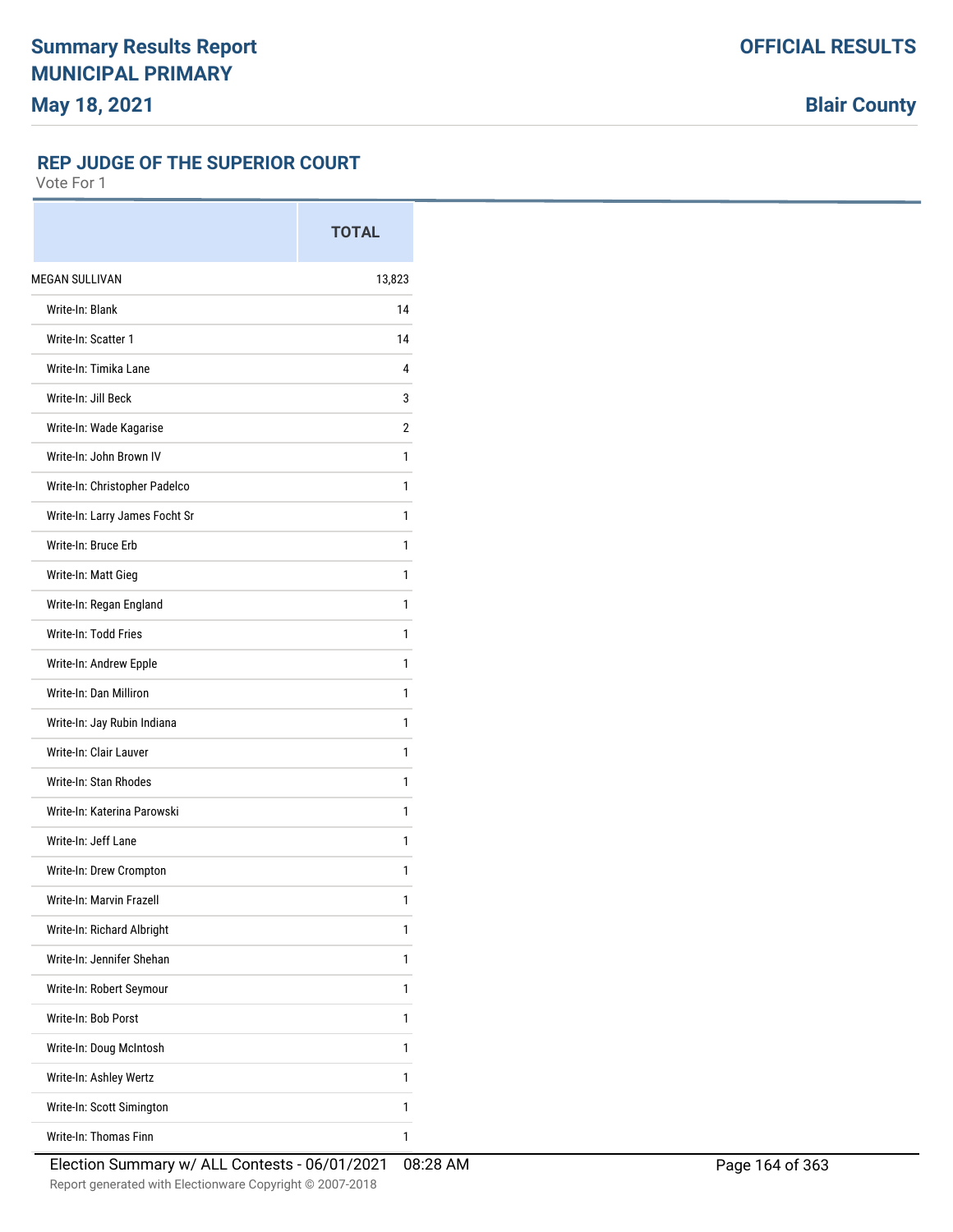## **REP JUDGE OF THE SUPERIOR COURT**

|                         | <b>TOTAL</b> |
|-------------------------|--------------|
| Write-In: Janet Dixon   | 1            |
| Write-In: John Lynche   | 1            |
| Write-In Totals         | 63           |
| Not Assigned            | 0            |
| <b>Total Votes Cast</b> | 13,886       |
| Overvotes               | 3            |
| Undervotes              | 2,552        |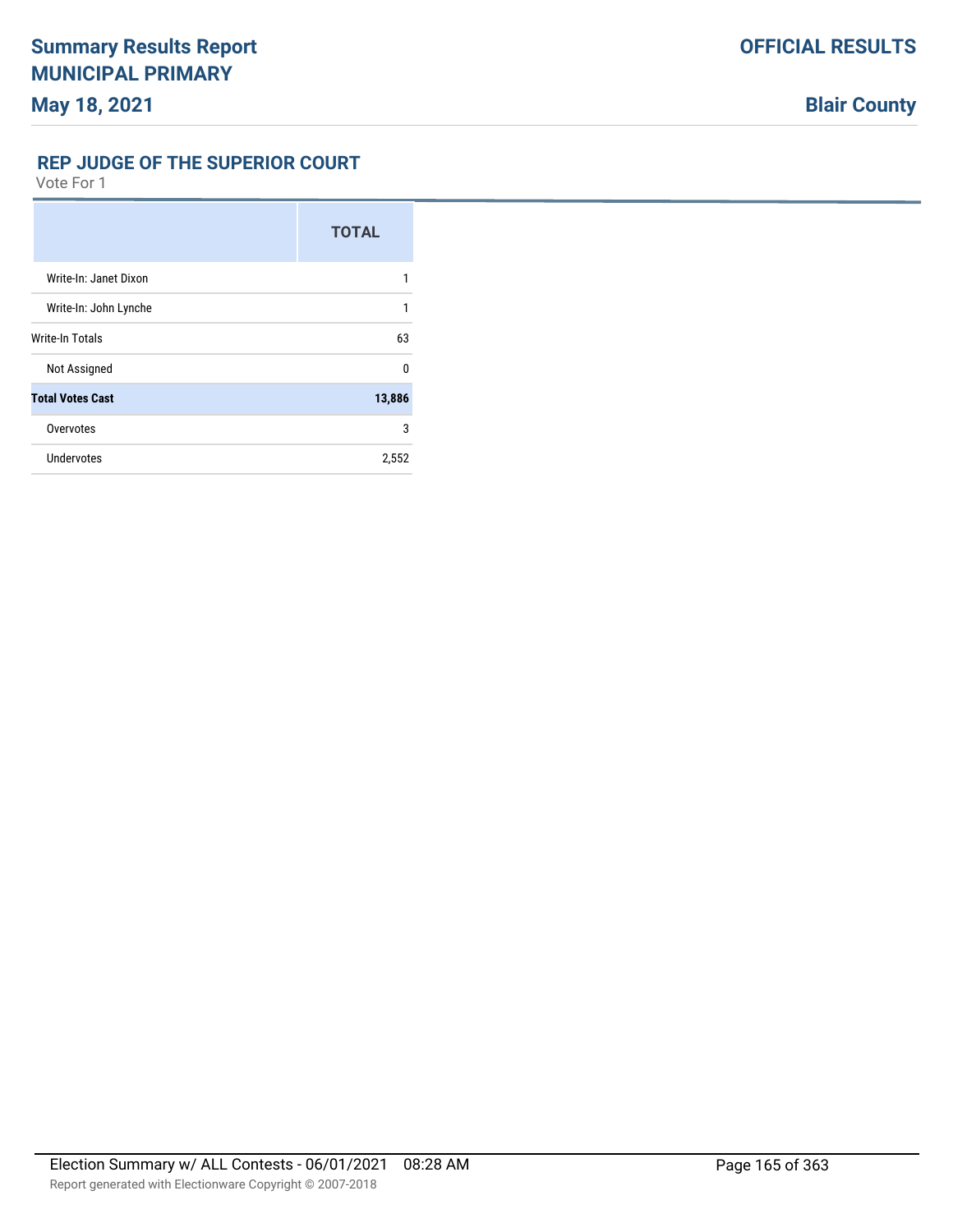# **REP JUDGE OF THE COMMONWEALTH COURT**

|                                | <b>TOTAL</b> |
|--------------------------------|--------------|
| <b>STACY MARIE WALLACE</b>     | 10,509       |
| <b>DREW CROMPTON</b>           | 9,995        |
| Write-In: Blank                | 16           |
| Write-In: Scatter 1            | 14           |
| Write-In: Amanda Green Hawkins | 6            |
| Write-In: Lori Dumas           | 3            |
| Write-In: Amy Rosensted        | 2            |
| Write-In: David Andrews        | 2            |
| Write-In: Drew Crompton        | 1            |
| Write-In: Charles Desabato     | 1            |
| Write-In: Sunny Thompson       | 1            |
| Write-In: Patricia McCullough  | 1            |
| Write-In: Ryan Lynn            | 1            |
| Write-In: Michael Nogle        | 1            |
| Write-In: Jim Ghost            | 1            |
| Write-In: Frank Prorok         | 1            |
| Write-In: Clair Lauver         | 1            |
| Write-In: Nicholas Lauver      | 1            |
| Write-In: John Greene          | 1            |
| Write-In: Doug McIntosh        | 1            |
| Write-In: Jill Nogle           | 1            |
| Write-In: Ashley Wertz         | 1            |
| Write-In: David Lee Spurgeon   | 1            |
| Write-In: Jerry Shanar         | 1            |
| Write-In: Robert Seymour       | 1            |
| Write-In: Daniel Jeiss         | 1            |
| Write-In: Sierra Stroet        | 1            |
| Write-In: Richard Albright     | 1            |
| Write-In: Daniel Milliron      | 1            |
| Write-In: Larry James Focht Jr | 1            |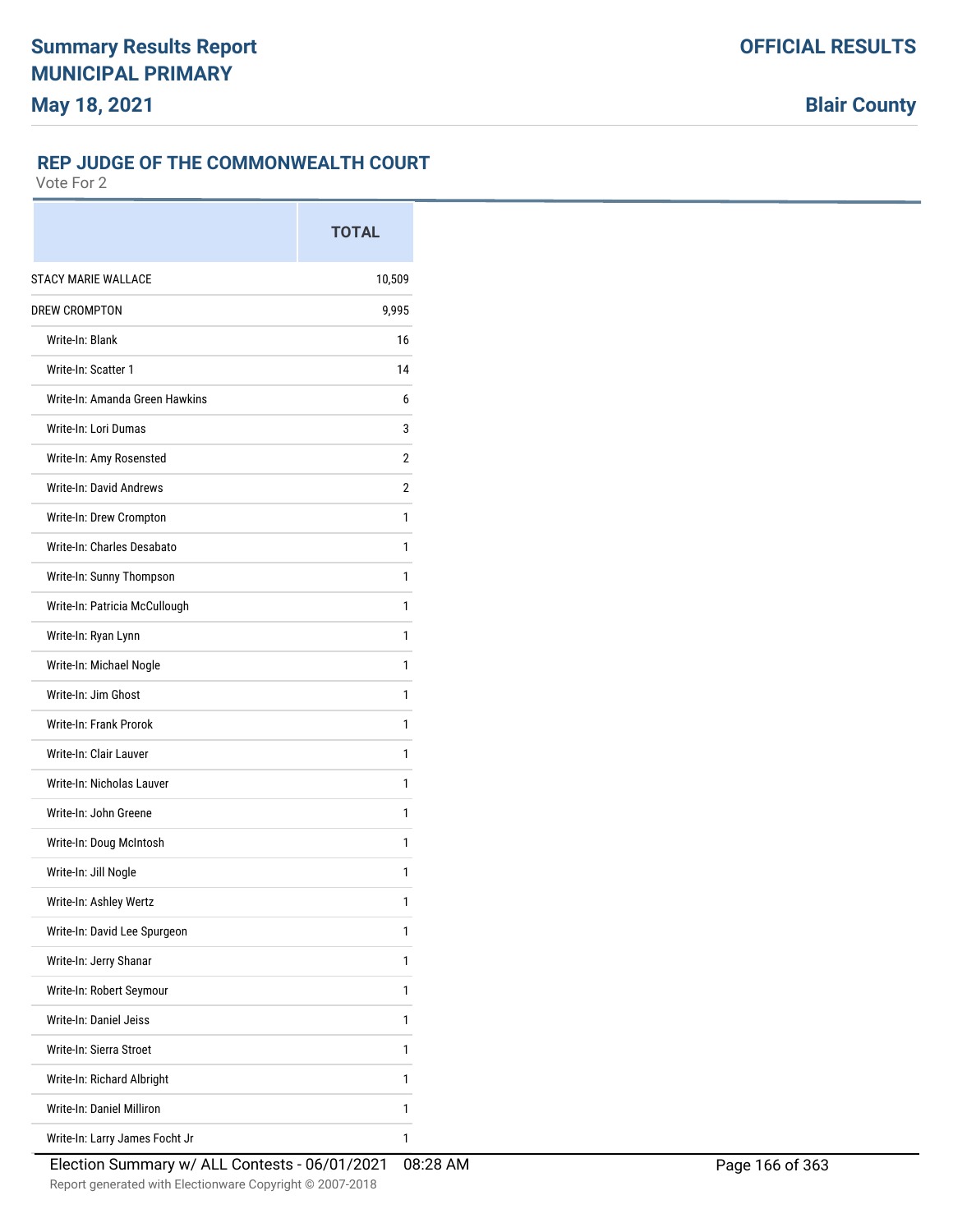Vote For 2

|                                | <b>TOTAL</b> |
|--------------------------------|--------------|
| Write-In: Larry James Focht Sr |              |
| Write-In: Thomas Forr          | 1            |
| Write-In: Nicholas Carver      | U            |
| Write-In Totals                | 67           |
| Not Assigned                   | U            |
| <b>Total Votes Cast</b>        | 20,571       |
| Overvotes                      | 2            |
| Undervotes                     | 12,309       |

**REP JUDGE OF THE COMMONWEALTH COURT**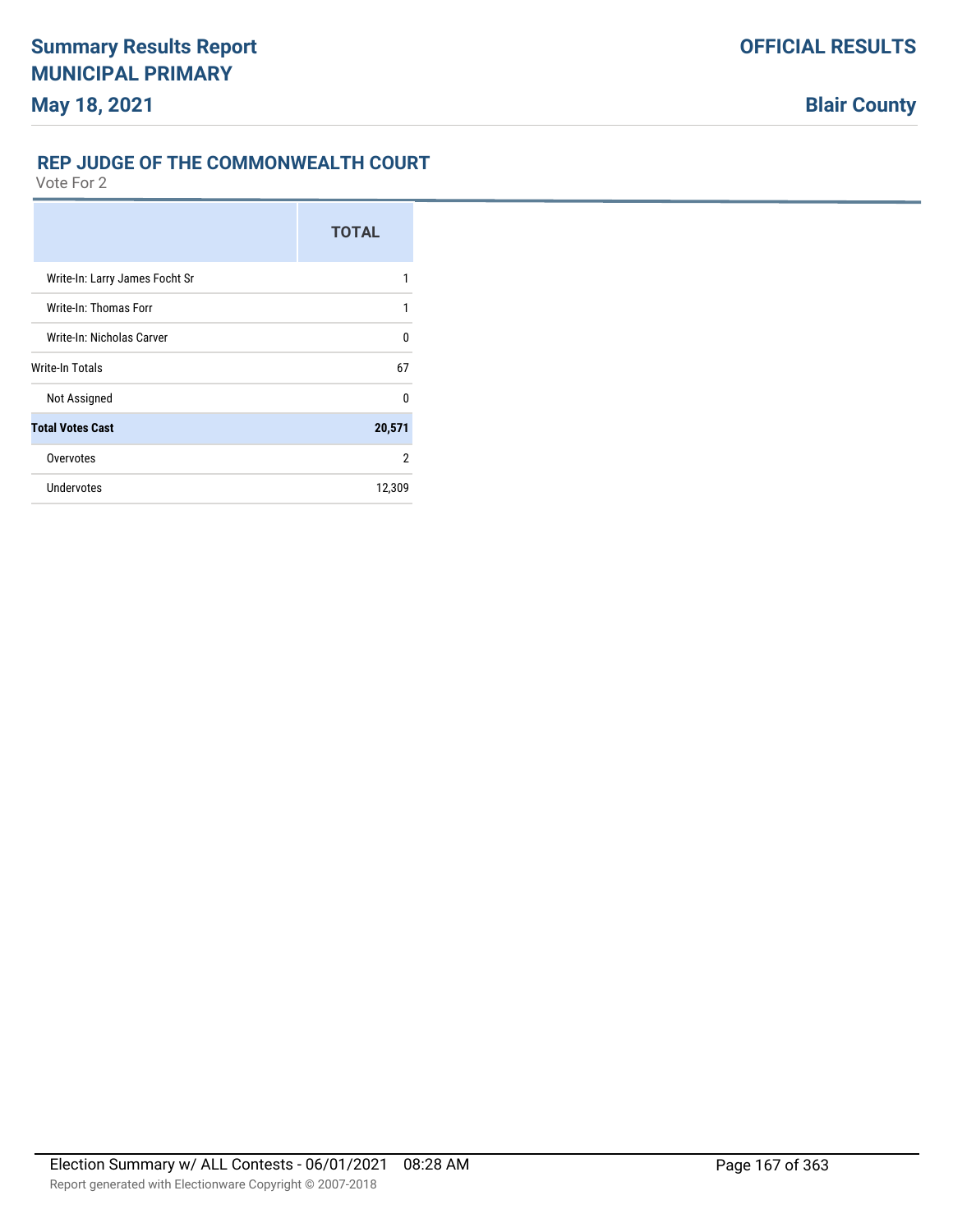**Blair County**

### **REP DISTRICT ATTORNEY**

|                                | <b>TOTAL</b> |
|--------------------------------|--------------|
| PETE WEEKS                     | 14,734       |
| Write-In: Scatter 1            | 23           |
| Write-In: Blank                | 10           |
| <b>Write-In: Daniel Kiss</b>   | 5            |
| Write-In: Lucas Kellaher       | 2            |
| Write-In: Ed Zang              | 2            |
| Write-In: Amy Rosensteel       | 2            |
| Write-In: Theodore Kroll       | 2            |
| Write-In: Thomas Hooper        | 2            |
| Write-In: Ben Bower            | 2            |
| Write-In: Derek Elensky        | 2            |
| Write-In: Doug Brown           | 1            |
| Write-In: Bobbi Albright       | 1            |
| Write-In: Andrew Blattenberger | 1            |
| Write-In: Robert Donaldson     | 1            |
| Write-In: Saraha Week          | 1            |
| Write-In: Fred Miller          | 1            |
| Write-In: Ryan McChessney      | 1            |
| Write-In: Doug McIntosh        | 1            |
| Write-In: Michael Adams        | 1            |
| Write-In: Joseph Bivitz        | 1            |
| Write-In: Nicole Smith         | 1            |
| Write-In: Thomas Dickey        | 1            |
| Write-In: Lawrence Britton     | 1            |
| Write-In: Bruce Johnston       | 1            |
| Write-In: Tom Foor             | 1            |
| Write-In: Brendan Moran        | 1            |
| Write-In: Phil Robertson       | 1            |
| Write-In: Jim Manely           | 1            |
| Write-In: Pam Peacock          | 1            |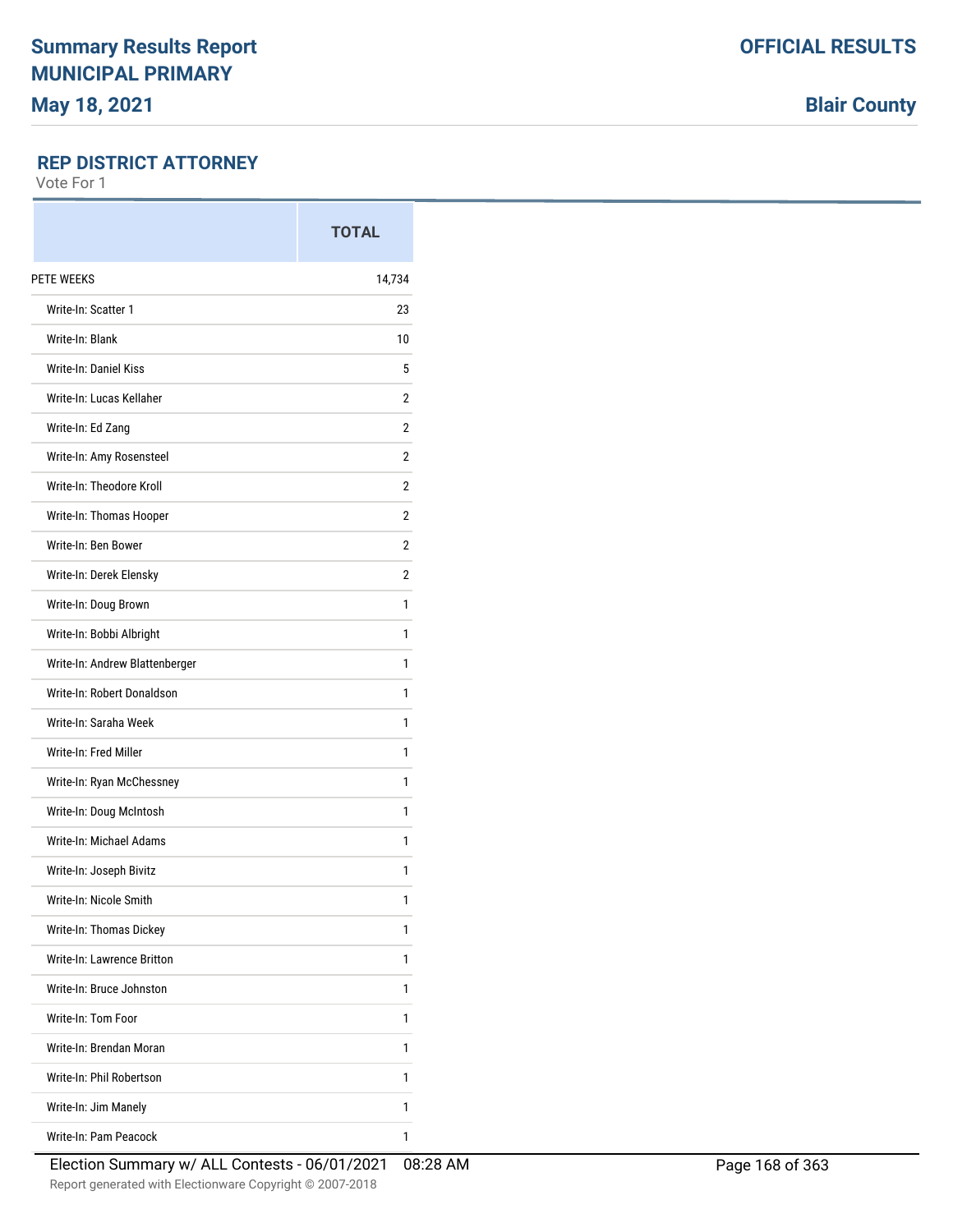### **REP DISTRICT ATTORNEY**

Vote For 1

|                         | <b>TOTAL</b> |
|-------------------------|--------------|
| <b>Write-In Totals</b>  | 71           |
| Not Assigned            | 0            |
| <b>Total Votes Cast</b> | 14,805       |
| Overvotes               | 6            |
| Undervotes              | 1,630        |

# **REP PROTHONOTARY AND CLERK OF COURTS**

|                                   | <b>TOTAL</b> |
|-----------------------------------|--------------|
| ROBIN G. PATTON                   | 9,437        |
| <b>BILL STRAESSER</b>             | 5,619        |
| Write-In: Ben Hortnberger         | 4            |
| Write-In: Scatter 1               | 3            |
| Write-In: Hollly Blair            | 2            |
| Write-In: Blank                   | 2            |
| Write-In: Shannon Glenn McCaulsky | 1            |
| Write-In: Doug McIntosh           | 1            |
| Write-In: Lusk                    | 1            |
| Write-In: Caroline Nagle          | 1            |
| Write-In: Robert Onkst            | 1            |
| Write-In: Bill Blow               | 1            |
| Write-In: Steve Anslinger         | 1            |
| Write-In: Robin Patton            | 1            |
| Write-In: Gary Silko              | 1            |
| <b>Write-In Totals</b>            | 20           |
| Not Assigned                      | 0            |
| <b>Total Votes Cast</b>           | 15,076       |
| Overvotes                         | 15           |
| Undervotes                        | 1,350        |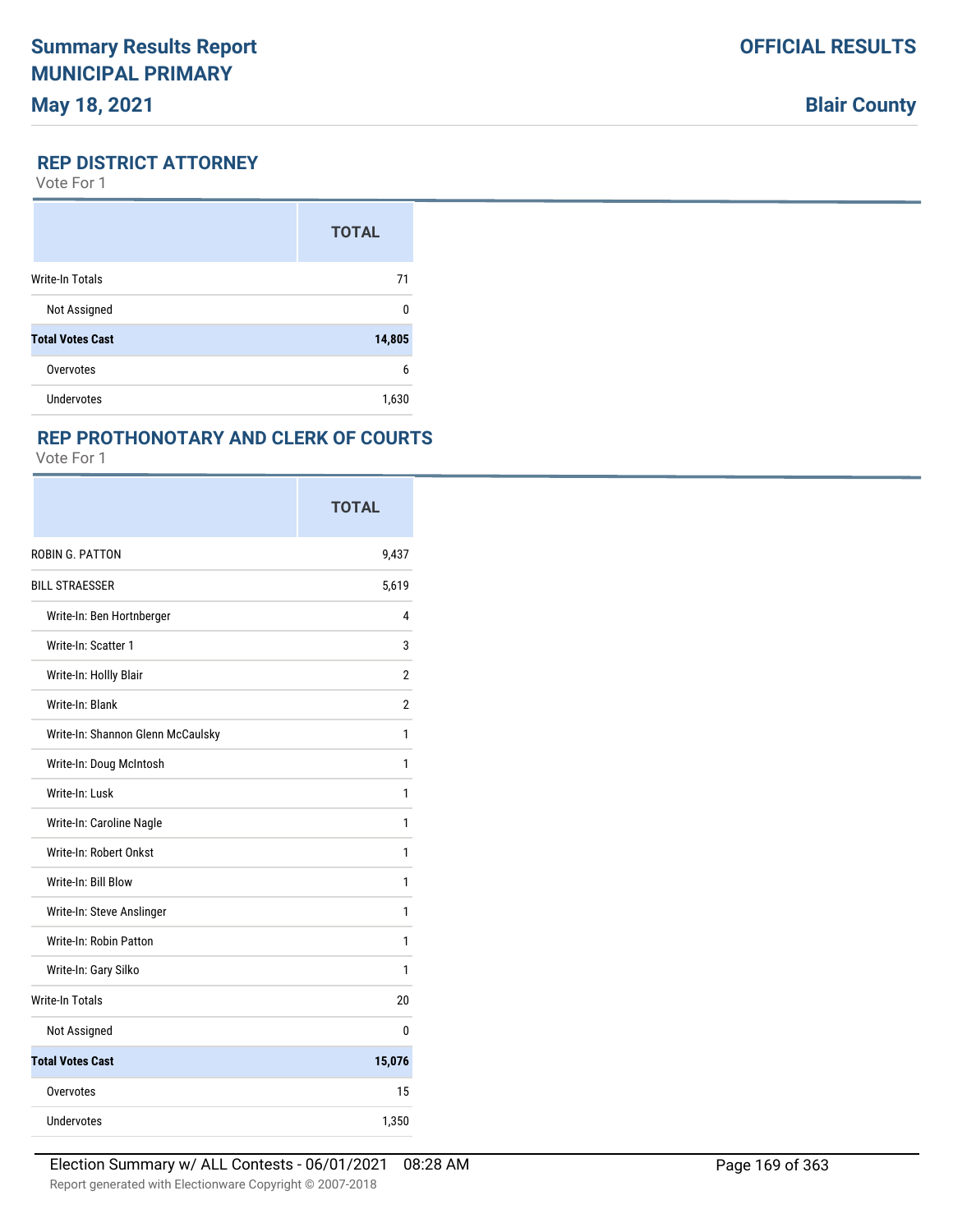#### **REP SHERIFF**

Vote For 1

|                                   | <b>TOTAL</b> |
|-----------------------------------|--------------|
| JAMES E. OTT                      | 15,465       |
| Write-In: Scatter 1               | 18           |
| Write-In: Sam McClure             | 14           |
| Write-In: Kermit Alwine           | 8            |
| Write-In: Blank                   | 7            |
| Write-In: Dave Sheridan           | 1            |
| Write-In: Dave Sheridan           | 1            |
| Write-In: Blake Bauer             | 1            |
| Write-In: Gerald Evans            | 1            |
| Write-In: Brandon Kesey           | 1            |
| Write-In: David Fischer           | 1            |
| Write-In: Larry Field             | 1            |
| Write-In: Richard One             | 1            |
| Write-In: Justin Bennett          | 1            |
| Write-In: Tim Pupo                | 1            |
| Write-In: Matthias Balliet        | 1            |
| Write-In: Michael Wall            | 1            |
| Write-In: Jeff Blackie            | 1            |
| <b>Write-In: Patrick McIntire</b> | 1            |
| Write-In: Christopher Tater       | 1            |
| Write-In: Kyle Hammel             | 1            |
| Write-In: Patty Sweet             | 1            |
| Write-In: Ron Heller              | 1            |
| Write-In: David Aungst            | 1            |
| Write-In: Walt Longmire           | 1            |
| Write-In: Michael Weigl           | 1            |
| Write-In: Thelma Sickenburger     | 1            |
| Write-In: Dave Ellis              | 1            |
| Write-In: Richard Brozenich       | 1            |
| Write-In: Caden Nogle             | 1            |

**Blair County**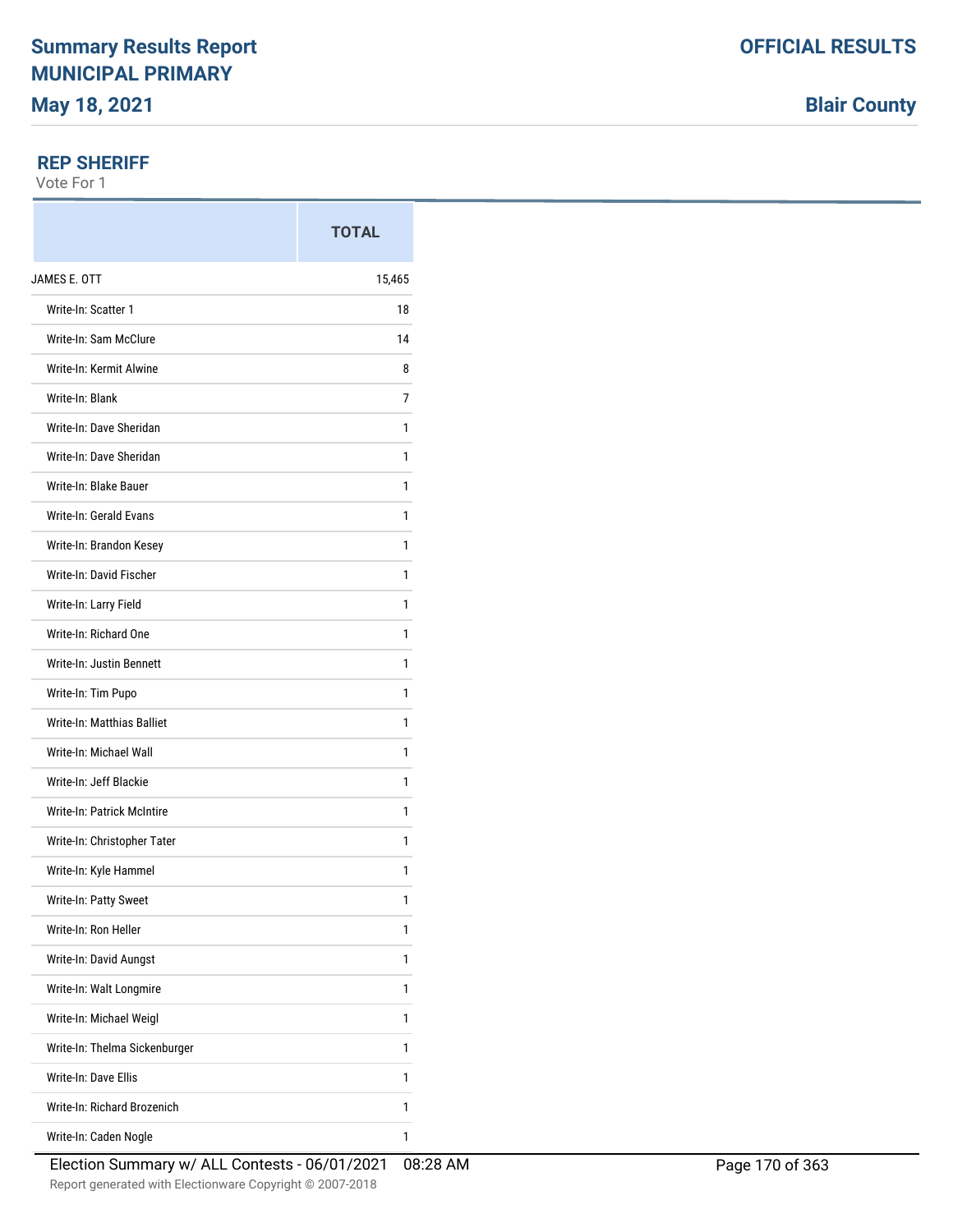**Blair County**

#### **REP SHERIFF**

Vote For 1

|                           | <b>TOTAL</b> |
|---------------------------|--------------|
| Write-In: Pat Nagle       | 1            |
| Write-In: Jacob McCaulley | 1            |
| Write-In: Robert O'Donald | 1            |
| Write-In: Joseph Ribson   | 1            |
| Write-In: Steve Anslinger | 1            |
| Write-In: Jack Reilly     | 1            |
| Write-In: Tomas Kiser Jr. | 1            |
| Write-In: Ken Morrisey    | 1            |
| <b>Write-In Totals</b>    | 80           |
| Not Assigned              | 0            |
| <b>Total Votes Cast</b>   | 15,545       |
| Overvotes                 | 2            |
| Undervotes                | 894          |

## **REP MAGISTERIAL DISTRICT JUDGE DISTRICT 24-3-01**

|                             | <b>TOTAL</b> |
|-----------------------------|--------------|
| FRED B. MILLER              | 2,620        |
| Write-In: Scatter 1         | 3            |
| Write-In: Bella Mae Nogle   | 1            |
| Write-In: Greg Ray          | 1            |
| Write-In: Timothy Ingram    | 1            |
| Write-In: Blank             | 1            |
| Write-In: Latecia McCaulley | 1            |
| <b>Write-In Totals</b>      | 8            |
| Not Assigned                | 0            |
| <b>Total Votes Cast</b>     | 2,628        |
| Overvotes                   | U            |
| <b>Undervotes</b>           | 189          |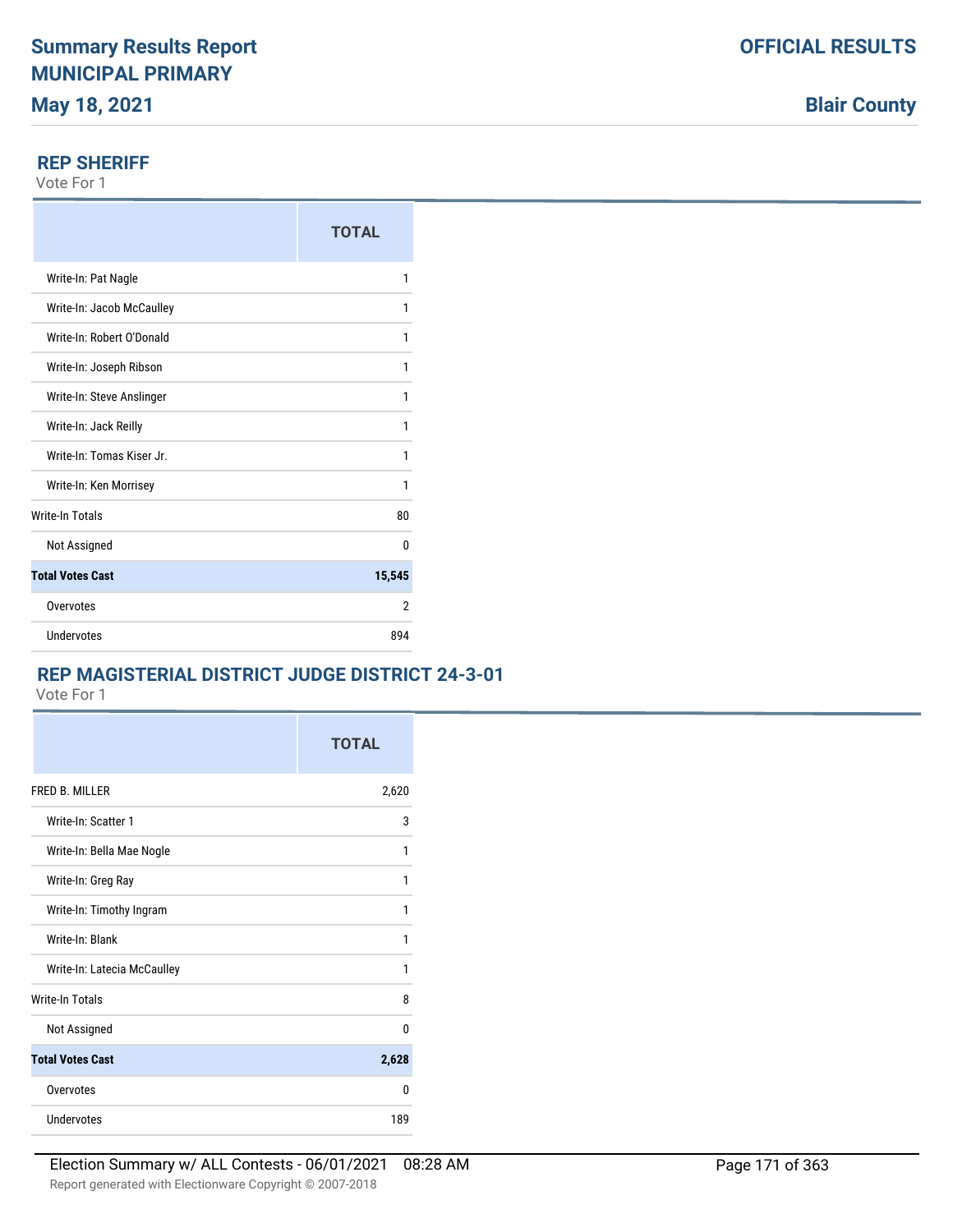**Blair County**

### **REP CITY COUNCIL ALTOONA**

|                                | <b>TOTAL</b> |
|--------------------------------|--------------|
| DAVID W. BUTTERBAUGH, JR       | 2,579        |
| <b>BRUCE KELLEY</b>            | 2,535        |
| <b>DAVID ELLIS</b>             | 2,404        |
| <b>RON BEATTY</b>              | 2,389        |
| <b>TERRY L. FIGART</b>         | 1,646        |
| <b>DENNIS SHREVE</b>           | 756          |
| Write-In: Ed Kreuz Jr          | 3            |
| Write-In: Bryant Giselman      | 2            |
| Write-In: Bridget Jackson      | 2            |
| Write-In: Doug McIntosh        | 1            |
| Write-In: Jerald Flemming      | 1            |
| Write-In: Steve Anslinger      | 1            |
| Write-In: Travis Shehan        | 1            |
| Write-In: Jennifer Shehan      | 1            |
| Write-In: Matthew Lindsey      | 1            |
| Write-In: Doris Grimm          | 1            |
| Write-In: Janelle Lockard      | 1            |
| Write-In: Chris Litzinger      | 1            |
| Write-In: Nichole Nagle        | 1            |
| Write-In: Guwain Engle         | 1            |
| Write-In: Zack Scholl          | 1            |
| Write-In: Richard McGarvey     | 1            |
| Write-In: Blank                | 1            |
| <b>Write-In: Charles Mills</b> | 1            |
| Write-In: Loren Bowman         | 1            |
| Write-In: Richard Killinger    | 1            |
| Write-In: Jon Smith            | 1            |
| Write-In: George Black         | 1            |
| Write-In: Scatter 1            | 1            |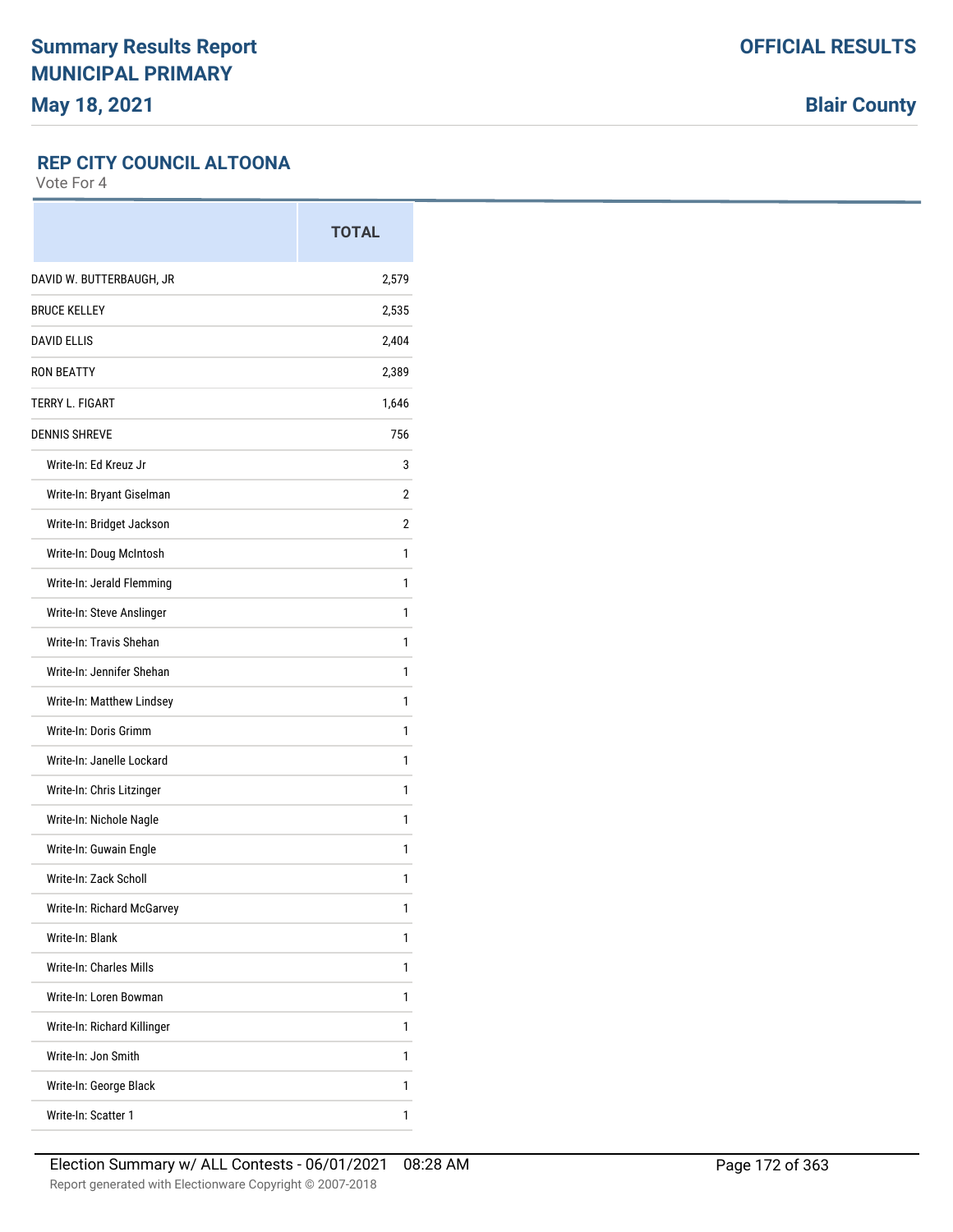**Blair County**

### **REP CITY COUNCIL ALTOONA**

|                             | <b>TOTAL</b> |
|-----------------------------|--------------|
| Write-In: Scatter 2         | 1            |
| Write-In: Scatter 3         | 1            |
| Write-In: Clair Lauver      | 1            |
| Write-In: Kirk Mitchell     | 1            |
| Write-In: Adam Counterman   | 1            |
| Write-In: Ed Frontino       | 1            |
| Write-In: Sisu Settle       | 1            |
| Write-In: Thomas Gerlach    | 1            |
| Write-In: Michael Leonard   | 1            |
| Write-In: Larry James Focht | 1            |
| Write-In: Patrick Fanelli   | 1            |
| Write-In: Janelle Lockard   | 0            |
| <b>Write-In Totals</b>      | 38           |
| Not Assigned                | 0            |
| <b>Total Votes Cast</b>     | 12,347       |
| Overvotes                   | 12           |
| Undervotes                  | 3,485        |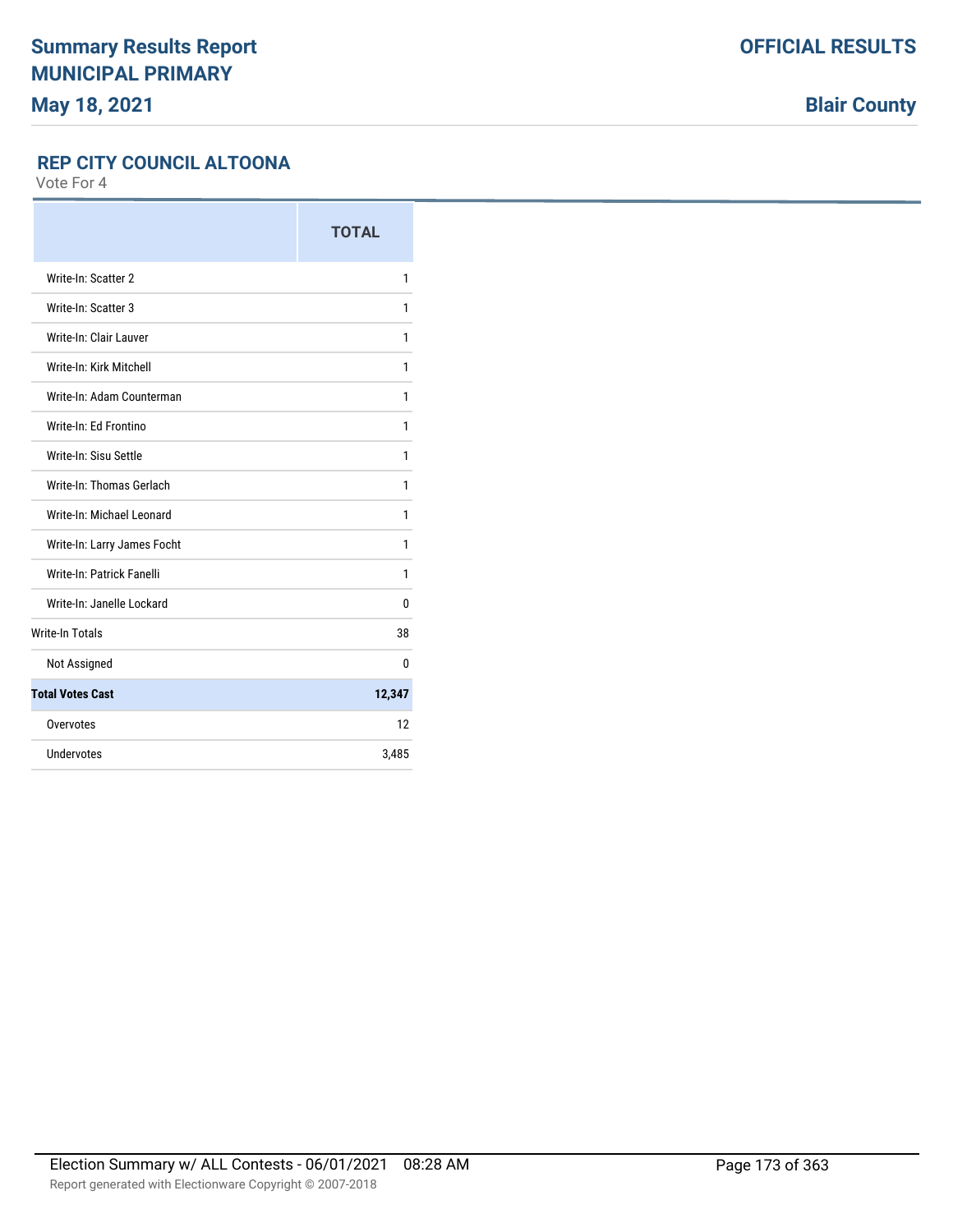#### **REP CONSTABLE ALTOONA WARD 1**

Vote For 1

|                           | <b>TOTAL</b> |
|---------------------------|--------------|
| Write-In: Blank           | 2            |
| Write-In: Julian Vaughn   | 2            |
| Write-In: Jim Gregory     | 1            |
| Write-In: Dave DeAntonio  | 1            |
| Write-In: Sarah Steinburg | 0            |
| Write-In Totals           | 6            |
| Not Assigned              | 0            |
| <b>Total Votes Cast</b>   | 6            |
| Overvotes                 | 0            |
| Undervotes                | 72           |

# **REP CONSTABLE ALTOONA WARD 2**

|                         | <b>TOTAL</b> |
|-------------------------|--------------|
| JEFFREY L. SPRANKLE     | 116          |
| Write-In: David Kersey  | 2            |
| <b>Write-In Totals</b>  | 2            |
| Not Assigned            | U            |
| <b>Total Votes Cast</b> | 118          |
| Overvotes               | 0            |
| Undervotes              | 22           |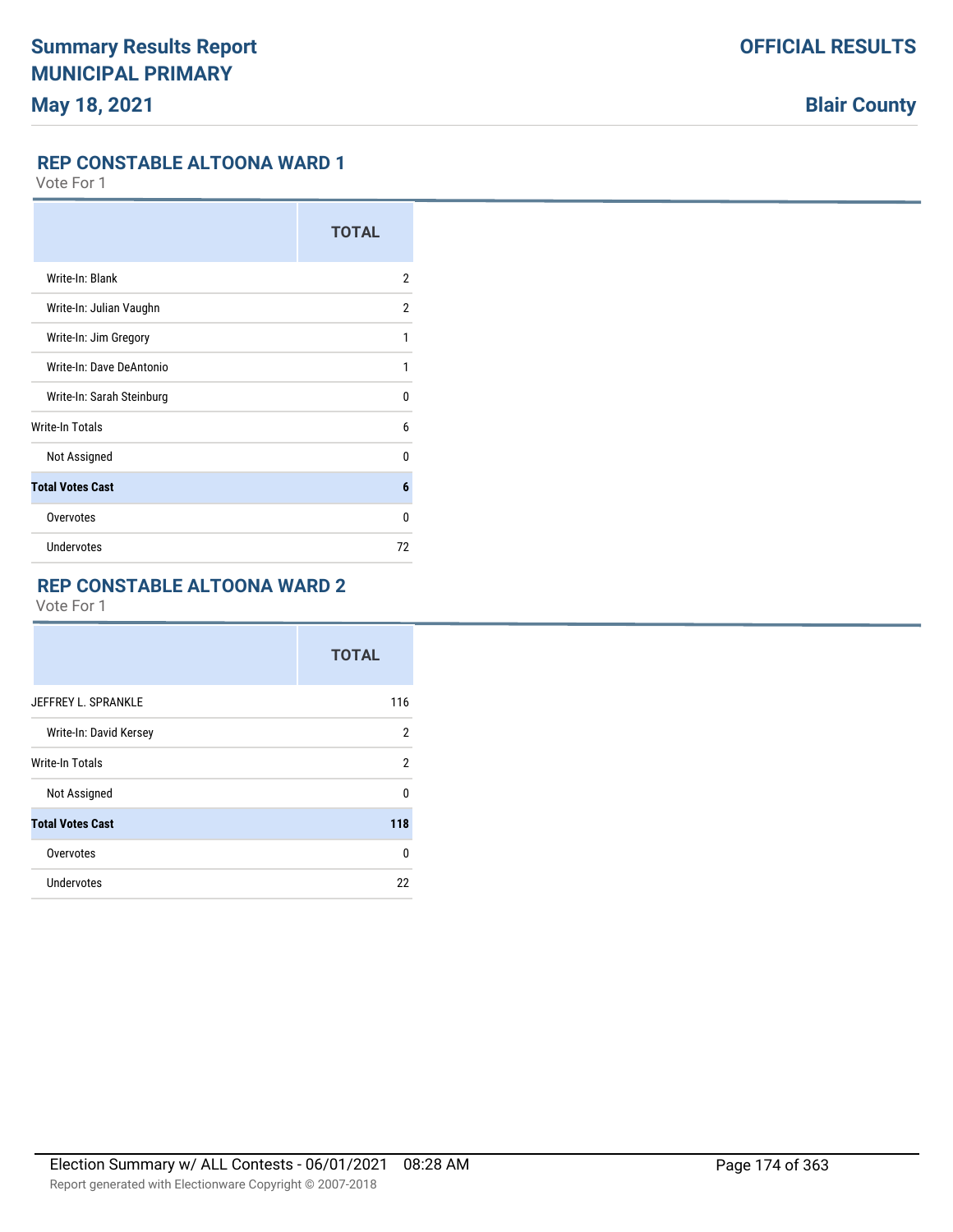#### **REP CONSTABLE ALTOONA WARD 3**

Vote For 1

|                          | <b>TOTAL</b> |
|--------------------------|--------------|
| Write-In: Blank          | 5            |
| Write-In: Scatter        | 2            |
| Write-In: Brad Gibson    | 1            |
| Write-In: Doug Brown     | 1            |
| Write-In: Lou Schmitt    | 1            |
| Write-In: George Mosebey | 1            |
| Write-In: Bob Ellis      | 1            |
| <b>Write-In Totals</b>   | 12           |
| Not Assigned             | $\Omega$     |
| <b>Total Votes Cast</b>  | 12           |
| Overvotes                | 0            |
| Undervotes               | 157          |

# **REP CONSTABLE ALTOONA WARD 4**

|                                | <b>TOTAL</b>   |
|--------------------------------|----------------|
| Write-In: Blank                | 4              |
| <b>Write-In: Patrick Himes</b> | $\overline{2}$ |
| Write-In: Jerry Adams          | 1              |
| Write-In: David Servellis      | 1              |
| Write-In: Scott Simington      | 1              |
| Write-In: Dave Lee             | 1              |
| Write-In: Cory Seymour         | 1              |
| Write-In: Henry Williams       | 1              |
| <b>Write-In Totals</b>         | 12             |
| Not Assigned                   | $\mathbf{0}$   |
| <b>Total Votes Cast</b>        | 12             |
| Overvotes                      | 0              |
| Undervotes                     | 197            |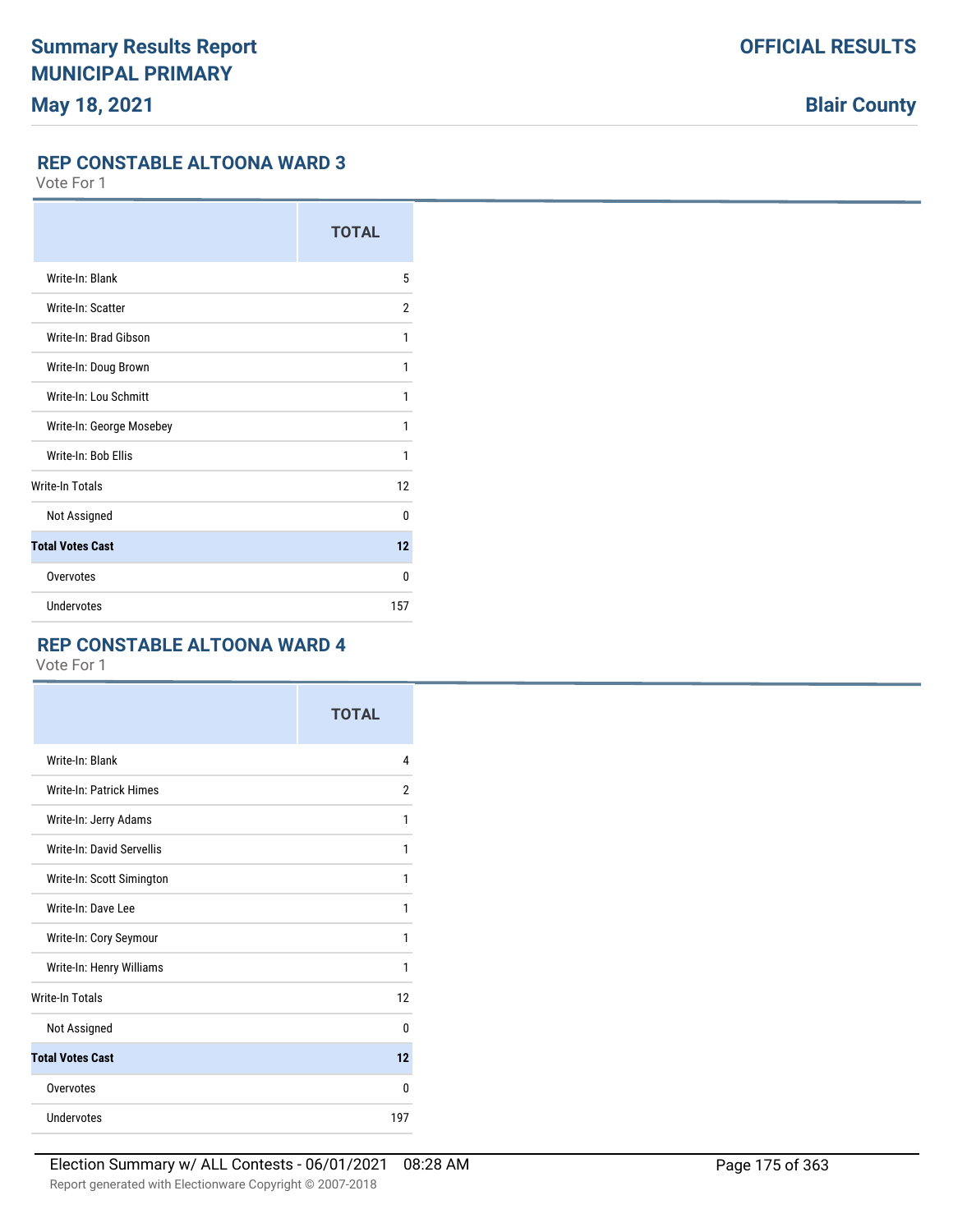**REP CONSTABLE ALTOONA WARD 5**

|                               | <b>TOTAL</b> |
|-------------------------------|--------------|
| ALEXANDER E. BADORREK         | 122          |
| Write-In: Frank Porok         | 1            |
| <b>Write-In: Patrick Love</b> | 1            |
| Write-In: Blank               | 1            |
| Write-In Totals               | 3            |
| Not Assigned                  | $\Omega$     |
| <b>Total Votes Cast</b>       | 125          |
| Overvotes                     | $\Omega$     |
| <b>Undervotes</b>             | 25           |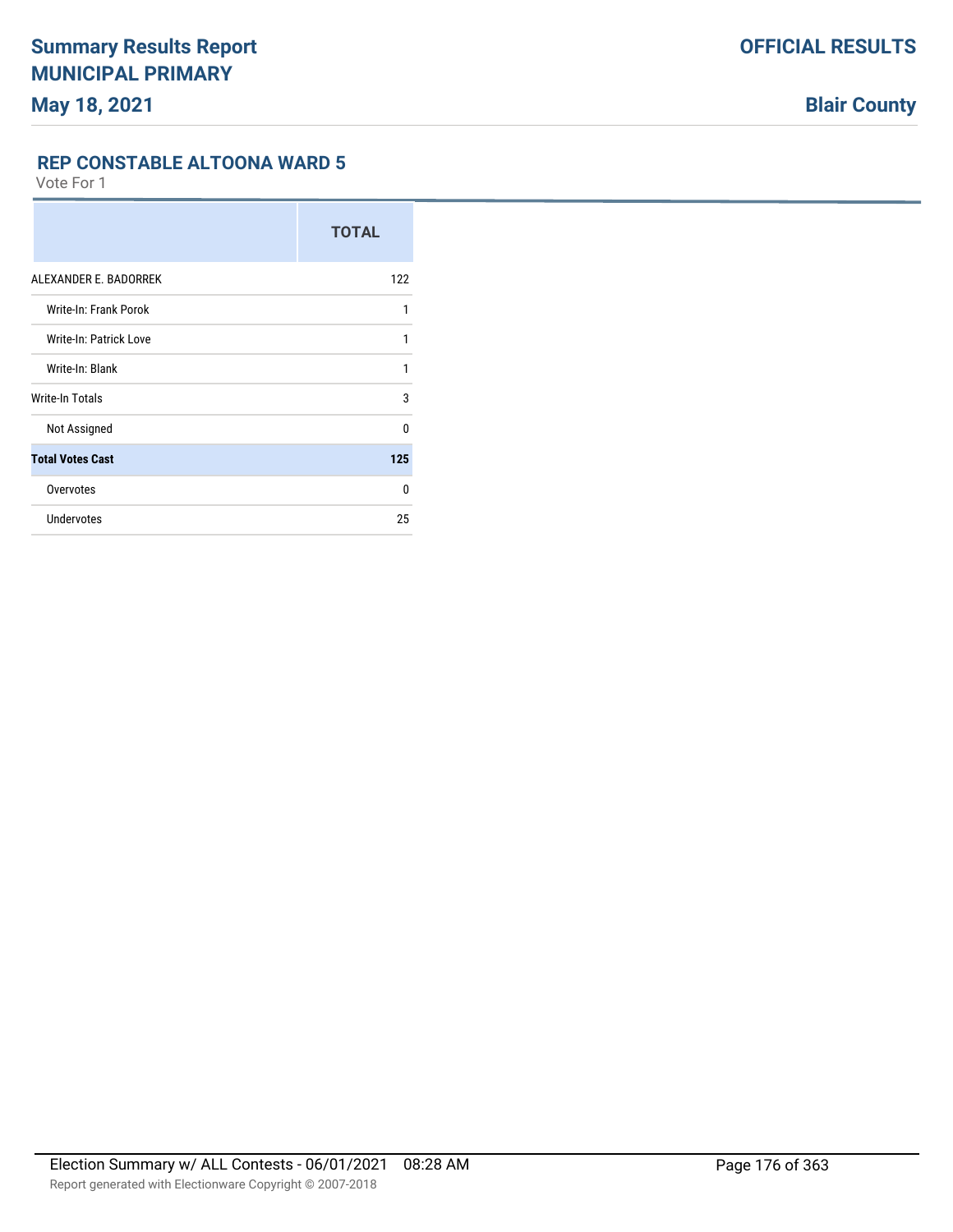#### **REP CONSTABLE ALTOONA WARD 6**

|                               | <b>TOTAL</b>   |
|-------------------------------|----------------|
| Write-In: Blank               | 10             |
| Write-In: Devin Hornbake      | 7              |
| Write-In: Scatter             | $\overline{2}$ |
| Write-In: Craig Wilt          | 1              |
| Write-In: Thomas Gerlach      | 1              |
| Write-In: Glenn Brandimart    | 1              |
| Write-In: Robert Sweed        | 1              |
| Write-In: Corey Murphy        | 1              |
| Write-In: Joseph Britton      | 1              |
| Write-In: Dutch Brenneman     | 1              |
| Write-In: Anthony Roefaro     | 1              |
| Write-In: Kenneth Goodfellow  | 1              |
| Write-In: Jim Rhodes          | 1              |
| Write-In: Leanne Port         | 1              |
| Write-In: Jeffery Lane        | 1              |
| Write-In: Rodney Bohner       | 1              |
| Write-In: Christopher Deweese | 1              |
| Write-In: David Krier         | 1              |
| Write-In: Todd Love           | 1              |
| Write-In: Gary Grant          | 1              |
| <b>Write-In Totals</b>        | 36             |
| Not Assigned                  | 0              |
| <b>Total Votes Cast</b>       | 36             |
| Overvotes                     | 0              |
| <b>Undervotes</b>             | 559            |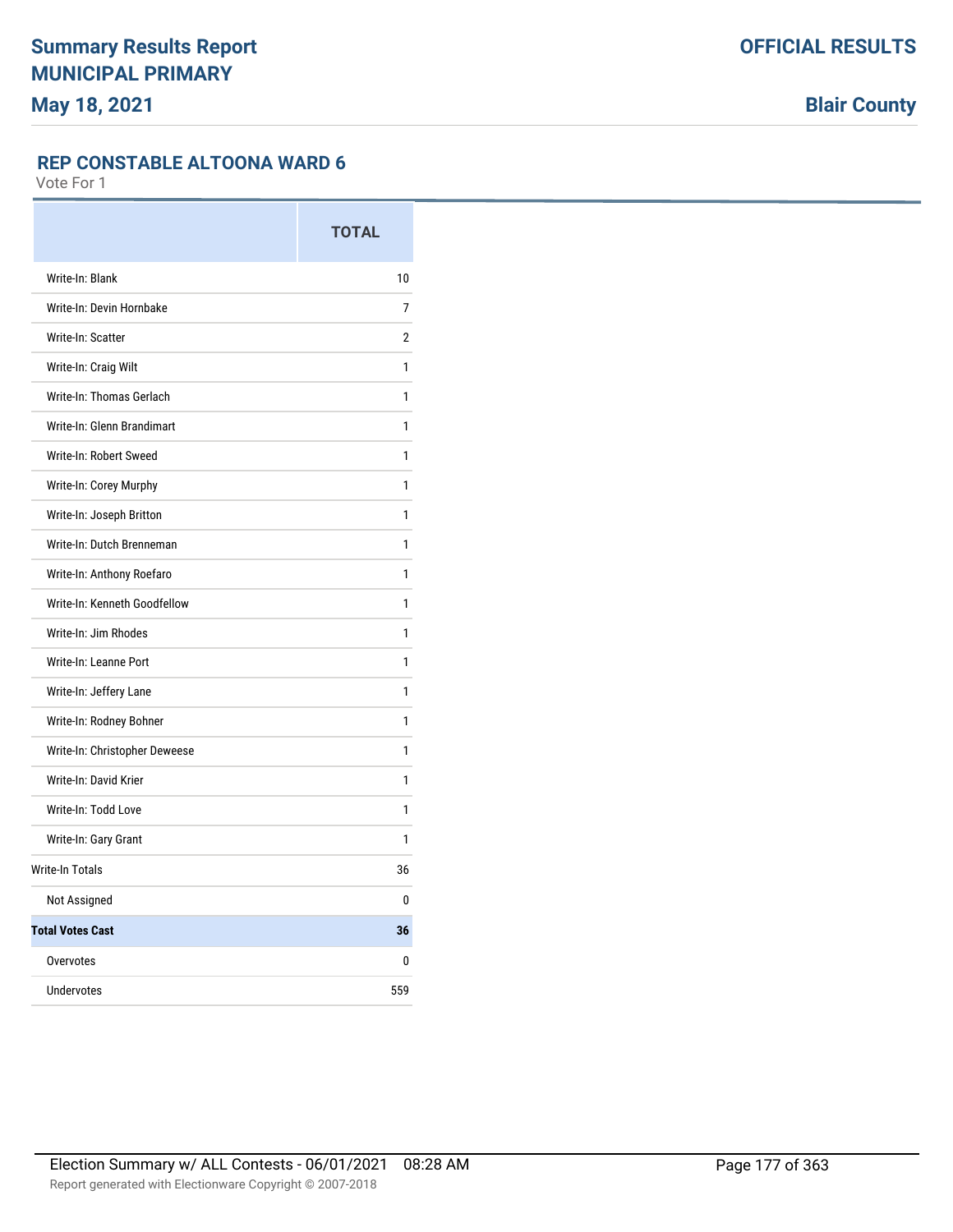#### **REP CONSTABLE ALTOONA WARD 7**

|                               | <b>TOTAL</b>   |
|-------------------------------|----------------|
| Write-In: Alan Greiner        | 4              |
| Write-In: James Gehret        | 1              |
| Write-In: Edward Ddrzewiecki  | 1              |
| Write-In: Craig England       | 1              |
| Write-In: Randall Katich      | 0              |
| Write-In: Blank               | 0              |
| Write-In: Charles Mills       | 0              |
| Write-In: Ralph Silar         | 0              |
| Write-In: Andrew Scherzinger  | 0              |
| Write-In: Bradley Alan Gibson | 0              |
| <b>Write-In Totals</b>        | 7              |
| Not Assigned                  | 0              |
| <b>Total Votes Cast</b>       | $\overline{7}$ |
| Overvotes                     | 0              |
| Undervotes                    | 68             |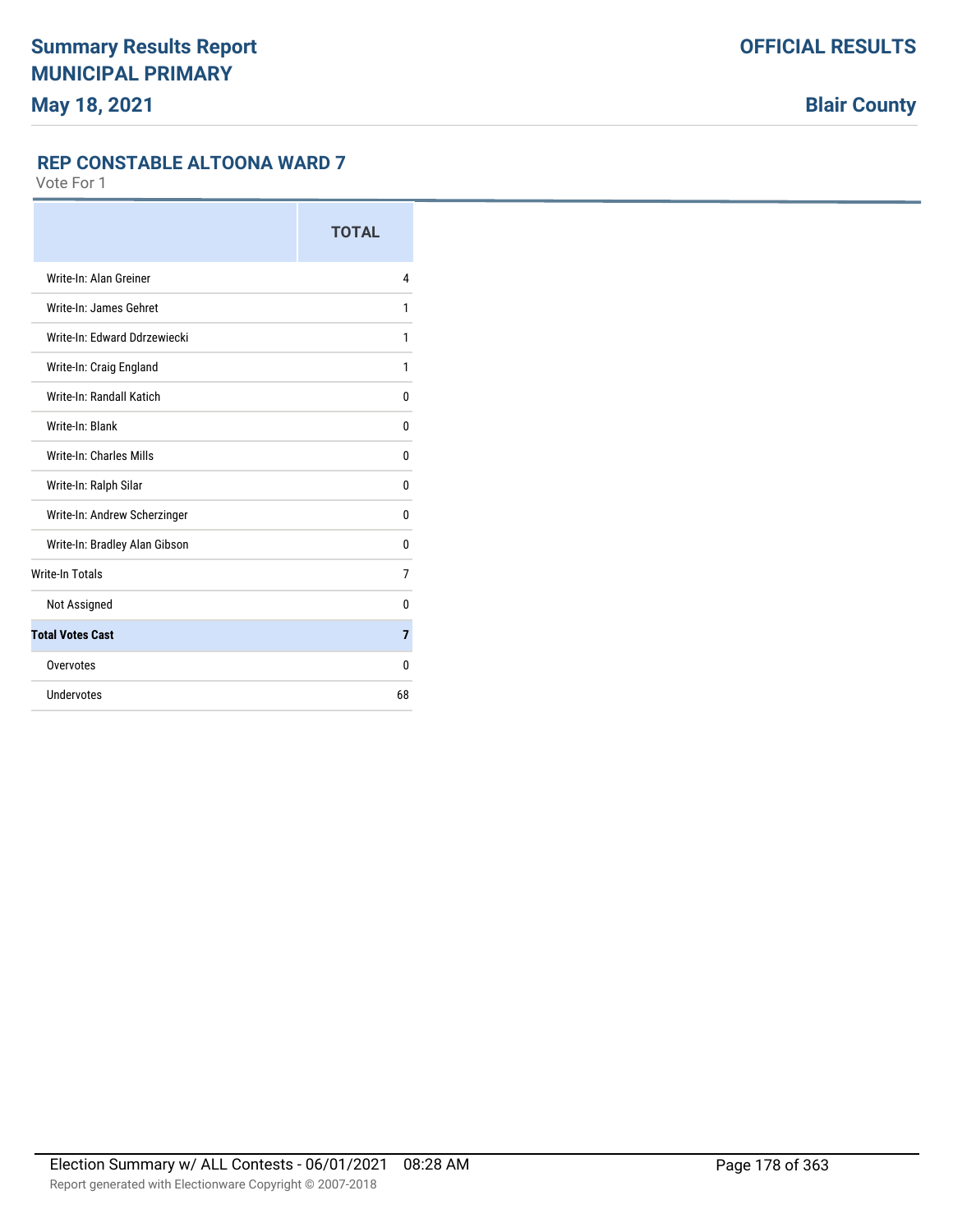### **REP CONSTABLE ALTOONA WARD 8**

Vote For 1

|                               | <b>TOTAL</b>   |
|-------------------------------|----------------|
| Write-In: Blank               | $\overline{2}$ |
| Write-In: Bradley Alan Gibson | 1              |
| Write-In: Andrew Scherzinger  | 1              |
| Write-In: Charles Mills       | 1              |
| Write-In: Randall Katich      | 1              |
| Write-In: Mike George         | 1              |
| Write-In: Ralph Silar         | 1              |
| <b>Write-In Totals</b>        | 8              |
| Not Assigned                  | 0              |
| <b>Total Votes Cast</b>       | 8              |
| Overvotes                     | $\Omega$       |
| Undervotes                    | 128            |

# **REP CONSTABLE ALTOONA WARD 9**

|                             | <b>TOTAL</b> |
|-----------------------------|--------------|
| Write-In: Anthony Rodriguez | 2            |
| Write-In: Blank             | 1            |
| Write-In: Joseff DaNiell    | 1            |
| Write-In: Terry Figart      | 1            |
| Write-In: Dave Kearsey      | 1            |
| Write-In Totals             | 6            |
| Not Assigned                | 0            |
| <b>Total Votes Cast</b>     | 6            |
| Overvotes                   | 0            |
| <b>Undervotes</b>           | 93           |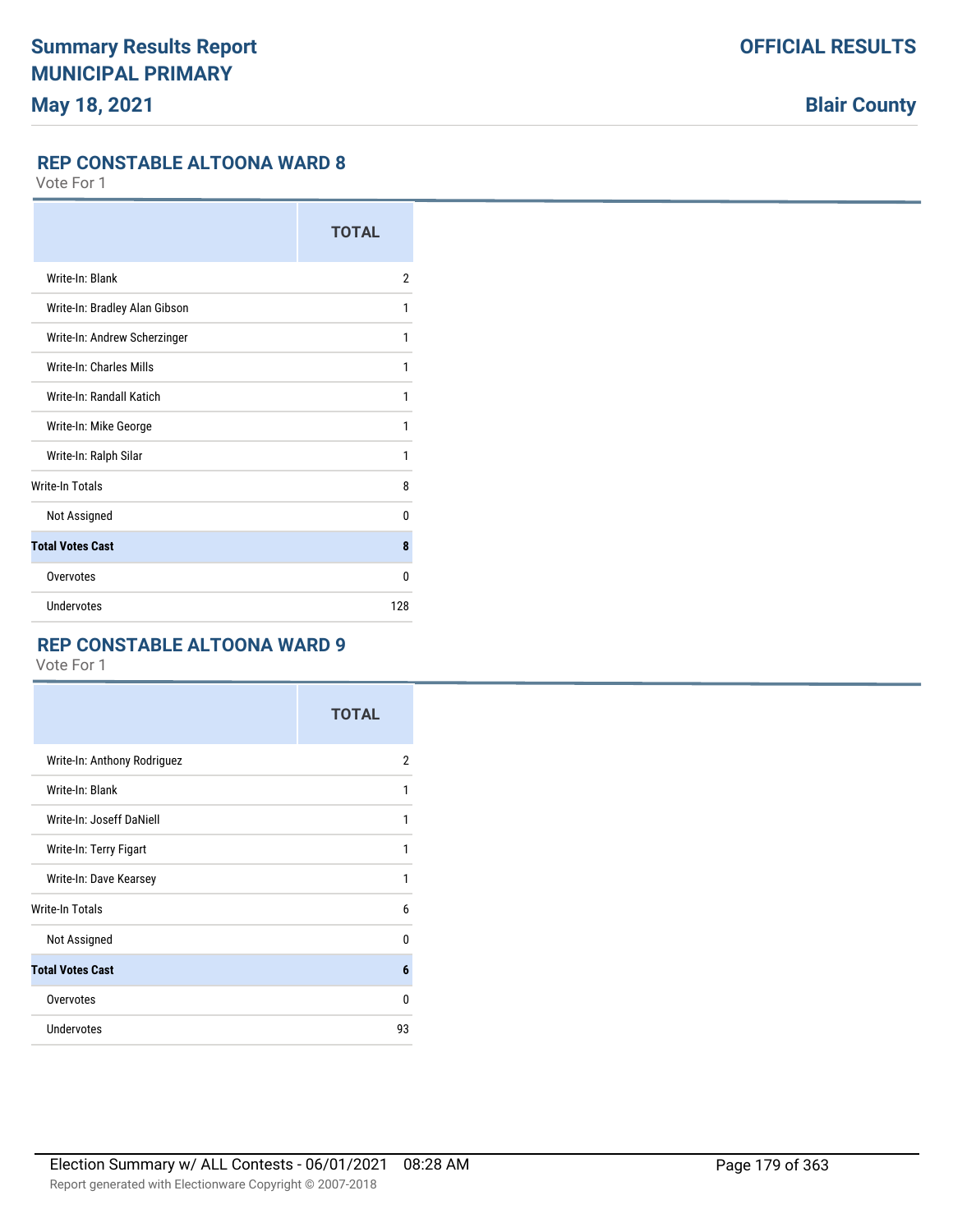#### **REP CONSTABLE ALTOONA WARD 10**

|                                | <b>TOTAL</b> |
|--------------------------------|--------------|
| Write-In: Blank                | 3            |
| <b>Write-In: Daniel Baurs</b>  | 2            |
| Write-In: Leroy Christ         | 1            |
| Write-In: Scatter              | 1            |
| Write-In: Brendan Hoover       | 1            |
| Write-In: Devin Spradling      | 1            |
| Write-In: Brian Sander         | 1            |
| Write-In: Larry James Focht Sr | 1            |
| Write-In: Harry Moyer          | 1            |
| Write-In: Jeremy Dodson        | 1            |
| Write-In: Joseph Roland        | 1            |
| Write-In: Kevin Kimball        | 1            |
| Write-In: Ramond Rabold        | 1            |
| Write-In: Jason Smith          | 1            |
| Write-In: Jack Speece          | 1            |
| <b>Write-In Totals</b>         | 18           |
| Not Assigned                   | 0            |
| <b>Total Votes Cast</b>        | 18           |
| Overvotes                      | 0            |
| Undervotes                     | 316          |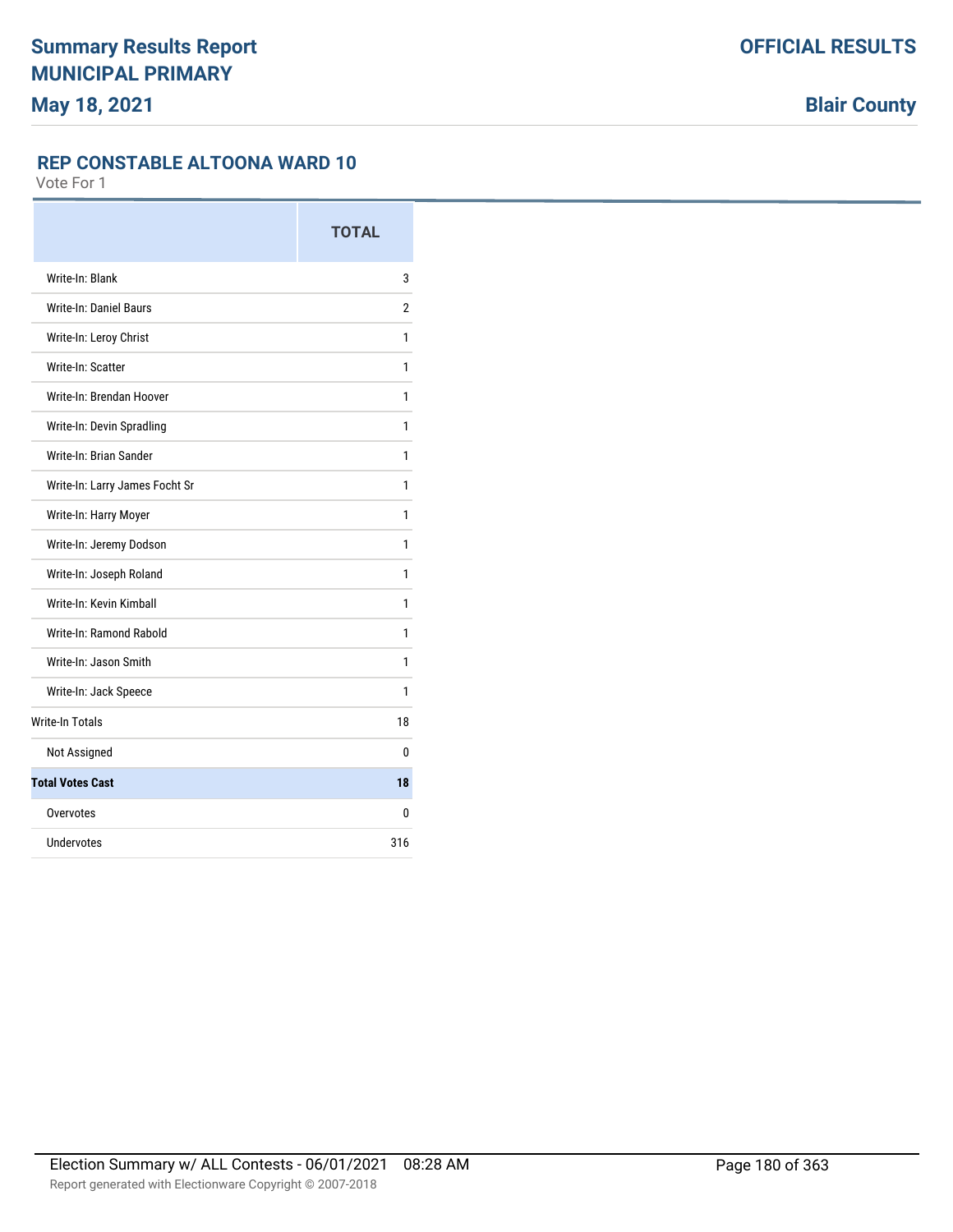## **REP CONSTABLE ALTOONA WARD 11**

Vote For 1

|                            | <b>TOTAL</b>   |
|----------------------------|----------------|
| Write-In: Blank            | 7              |
| Write-In: Robert Moore     | 3              |
| Write-In: Ben Bower        | $\overline{2}$ |
| Write-In: Ryan Lynn        | 1              |
| Write-In: Patrick Hines Jr | 1              |
| Write-In: Jerry Myers      | 1              |
| Write-In: Mike Shuma       | 1              |
| Write-In: Jeremy Dodson    | 1              |
| Write-In: Dick Lockard     | 1              |
| Write-In: Scatter          | 1              |
| <b>Write-In Totals</b>     | 19             |
| Not Assigned               | $\mathbf{0}$   |
| <b>Total Votes Cast</b>    | 19             |
| Overvotes                  | 0              |
| Undervotes                 | 360            |

### **REP CONSTABLE ALTOONA WARD 12**

|                         | <b>TOTAL</b> |
|-------------------------|--------------|
| JEREMY J. DODSON        | 365          |
| <b>Write-In Totals</b>  | $\Omega$     |
| Not Assigned            | $\Omega$     |
| <b>Total Votes Cast</b> | 365          |
| Overvotes               | 0            |
| Undervotes              | 57           |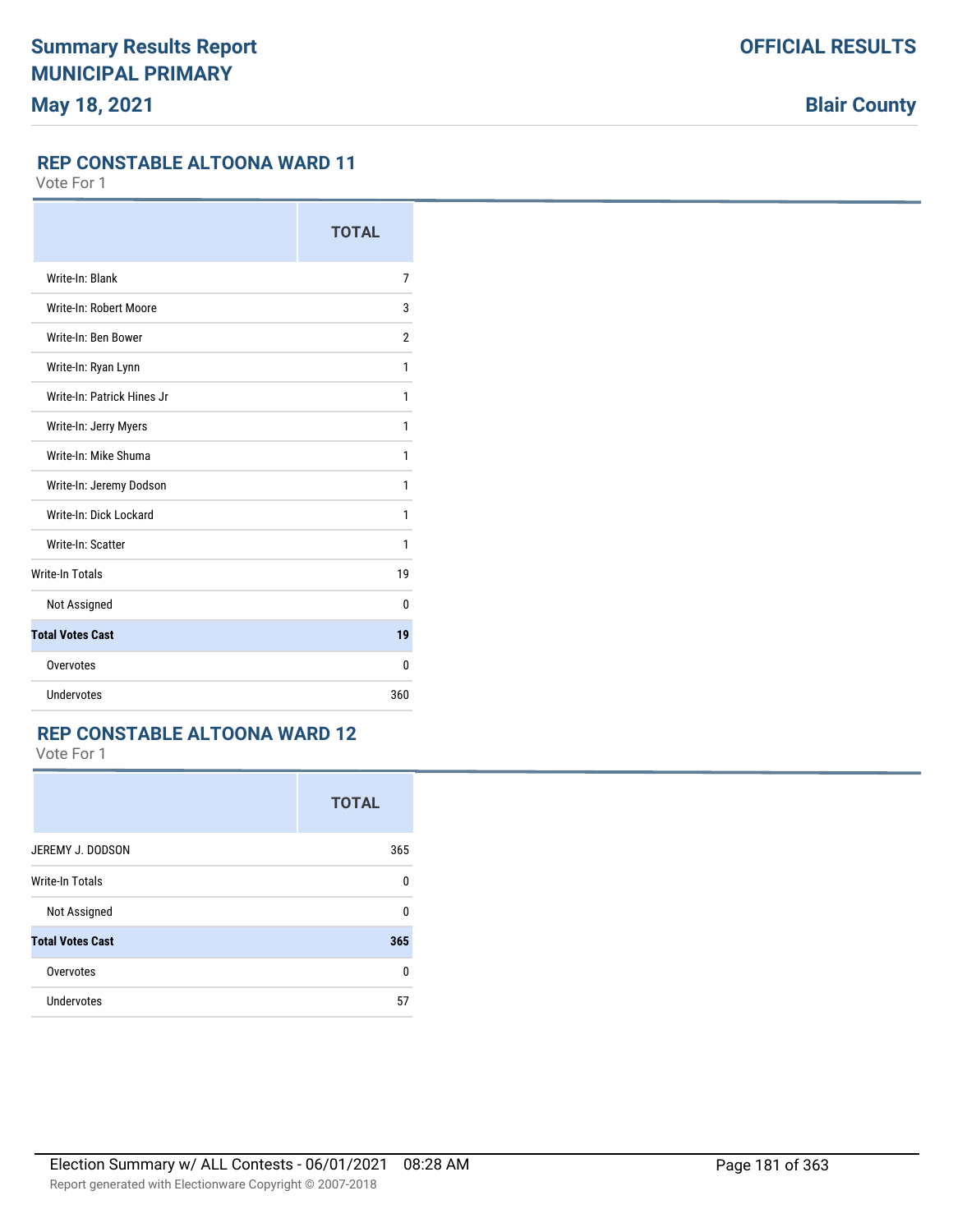## **REP CONSTABLE ALTOONA WARD 13**

Vote For 1

|                              | <b>TOTAL</b>   |
|------------------------------|----------------|
| Write-In: Blank              | 4              |
| Write-In: Craig England      | $\overline{2}$ |
| Write-In: Sam McClure        | $\overline{2}$ |
| Write-In: Ralston Bruce Alan | 1              |
| Write-In: Terry Figart       | 1              |
| Write-In: David Kearsey      | 1              |
| Write-In: Bruce Erb          | 1              |
| Write-In: David Wolfslagle   | 1              |
| Write-In: David Thompson Jr  | 1              |
| Write-In: Steve Anslinger    | 1              |
| Write-In: Vincent Mitchell   | 1              |
| Write-In: Duke               | 1              |
| Write-In: Jeffery Kickabaugh | 1              |
| <b>Write-In Totals</b>       | 18             |
| Not Assigned                 | 0              |
| <b>Total Votes Cast</b>      | 18             |
| Overvotes                    | 0              |
| Undervotes                   | 494            |

### **REP CONSTABLE ALTOONA WARD 14**

|                         | <b>TOTAL</b> |
|-------------------------|--------------|
| DAVID R. METZGER        | 548          |
| Write-In: Chris Deneese | 1            |
| <b>Write-In Totals</b>  | 1            |
| Not Assigned            | $\Omega$     |
| <b>Total Votes Cast</b> | 549          |
| Overvotes               | 0            |
| Undervotes              | 114          |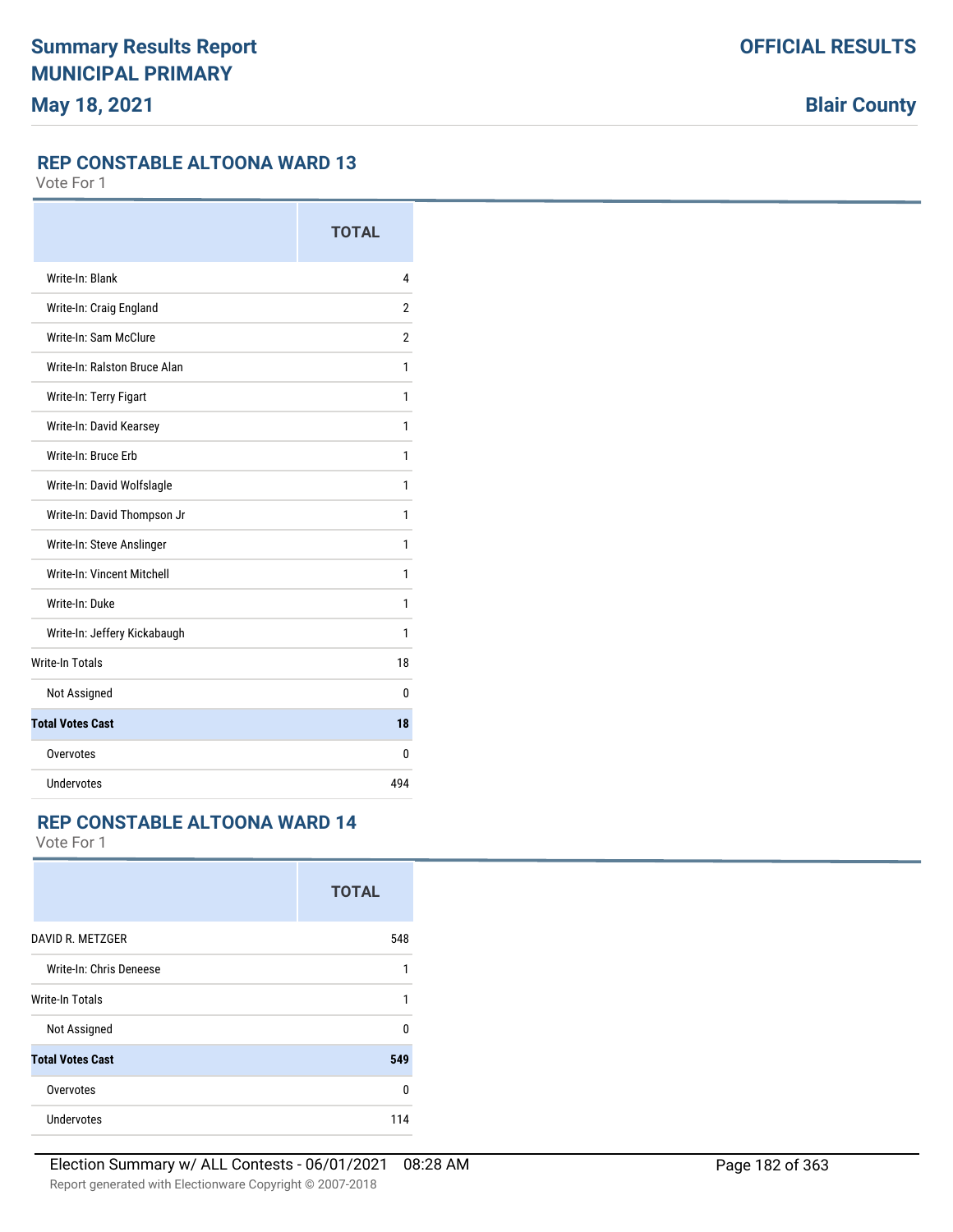**REP SUPERVISOR ALLEGHENY TWP**

|                         | <b>TOTAL</b> |
|-------------------------|--------------|
| <b>JOSEPH HARTEIS</b>   | 650          |
| DONALD W. FOWKES, JR    | 300          |
| Write-In: Michael Elder | 1            |
| Write-In Totals         | 1            |
| Not Assigned            | $\Omega$     |
| <b>Total Votes Cast</b> | 951          |
| Overvotes               | $\Omega$     |
| Undervotes              | 56           |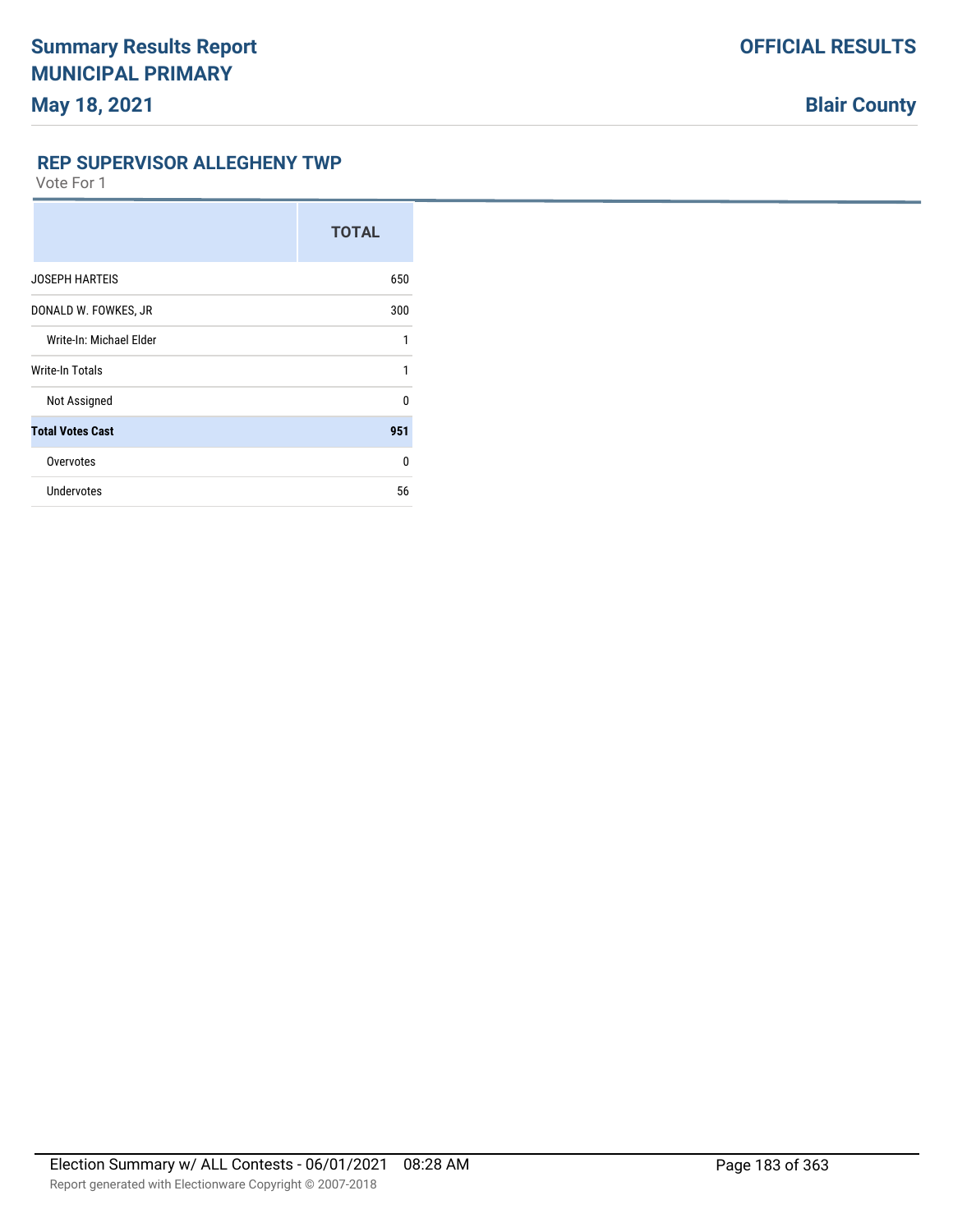**Blair County**

### **REP AUDITOR ALLEGHENY TWP**

|                               | <b>TOTAL</b>   |
|-------------------------------|----------------|
| Write-In: Blank               | 15             |
| Write-In: George Good         | 3              |
| Write-In: Douglas Dibert      | 2              |
| Write-In: Don Fowkes          | $\overline{2}$ |
| Write-In: Tom Fedesco         | 2              |
| Write-In: Adam Elder          | 2              |
| Write-In: Jacob Claar         | $\overline{2}$ |
| Write-In: Maureen Smith       | 1              |
| Write-In: Renee Stout         | 1              |
| Write-In: Donald Wagner       | 1              |
| Write-In: Ben Wright          | 1              |
| Write-In: Glenn Trout         | 1              |
| Write-In: Kevin Walter        | 1              |
| Write-In: Scott Pielmeier     | 1              |
| Write-In: Eric Petrunak       | 1              |
| Write-In: Scatter             | 1              |
| Write-In: Sean Burke          | 1              |
| Write-In: Peter Leonard       | 1              |
| Write-In: Michael McMullen    | 1              |
| Write-In: Robert Donaldson Jr | 1              |
| Write-In: Craig Grassmyer     | 1              |
| Write-In: Jennifer Eger       | 1              |
| Write-In: Rachelle Civils     | 1              |
| Write-In: Alan Imler          | 1              |
| Write-In: Orrin Williams      | 1              |
| Write-In: Harry Haan III      | 1              |
| Write-In: John Elder          | 1              |
| Write-In: Scott Peilmeier     | 0              |
| <b>Write-In Totals</b>        | 48             |
| Not Assigned                  | 0              |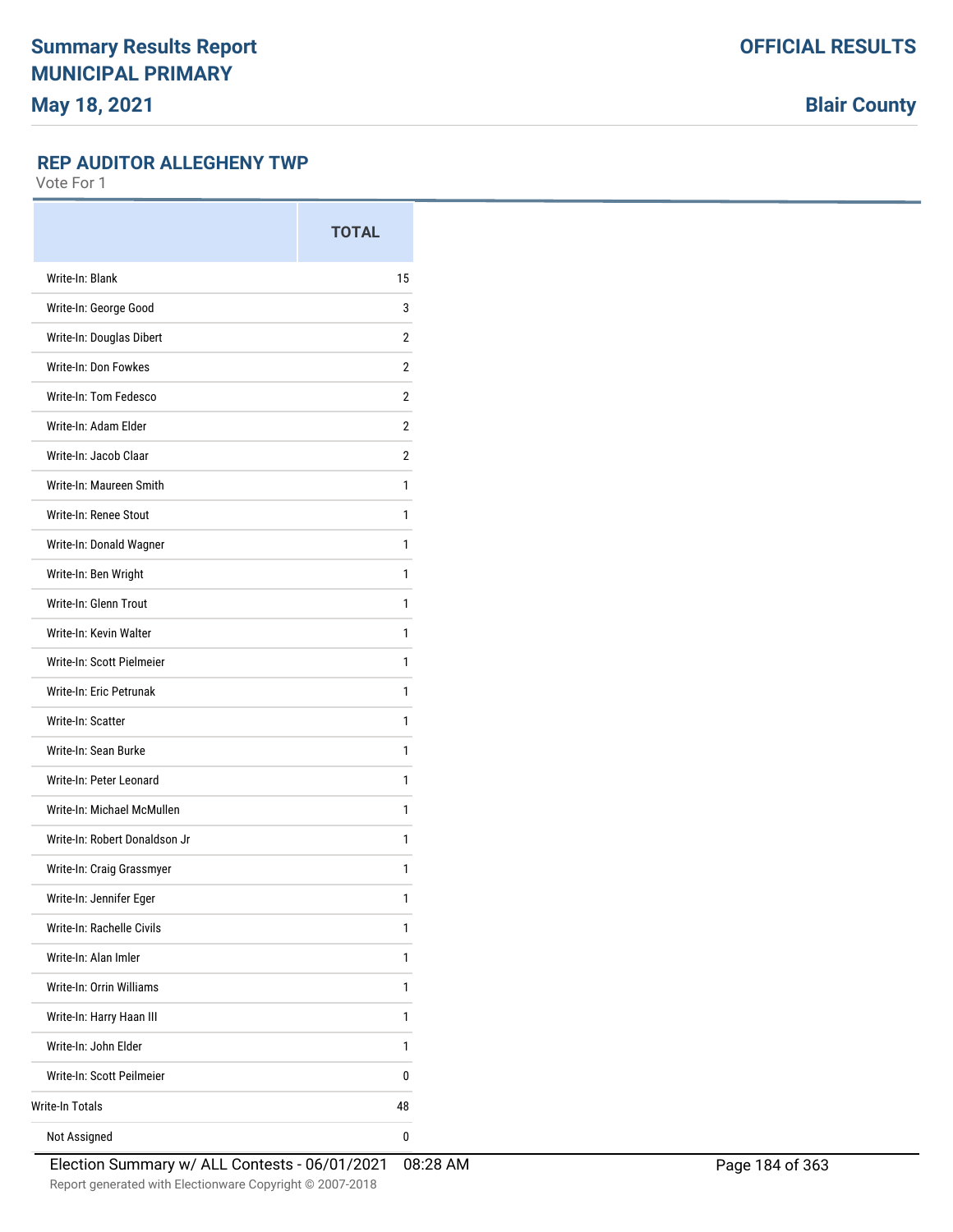# **Blair County**

#### **REP AUDITOR ALLEGHENY TWP**

Vote For 1

|                         | <b>TOTAL</b> |
|-------------------------|--------------|
| <b>Total Votes Cast</b> | 48           |
| Overvotes               | 0            |
| <b>Undervotes</b>       | 959          |

### **REP TAX COLLECTOR ALLEGHENY TWP**

|                            | <b>TOTAL</b> |
|----------------------------|--------------|
| DONALD A. WAGNER           | 924          |
| Write-In: John Grove       | 1            |
| Write-In: Craig Grassmyer  | 1            |
| Write-In: Wagner           | 1            |
| Write-In: Lisa Spangler    | 1            |
| Write-In: Eric Petrunak    | 1            |
| Write-In: Donald Conner    | 1            |
| Write-In: Graig Grassmeyer | 0            |
| <b>Write-In Totals</b>     | 6            |
| Not Assigned               | 0            |
| <b>Total Votes Cast</b>    | 930          |
| Overvotes                  | 0            |
| Undervotes                 | 77           |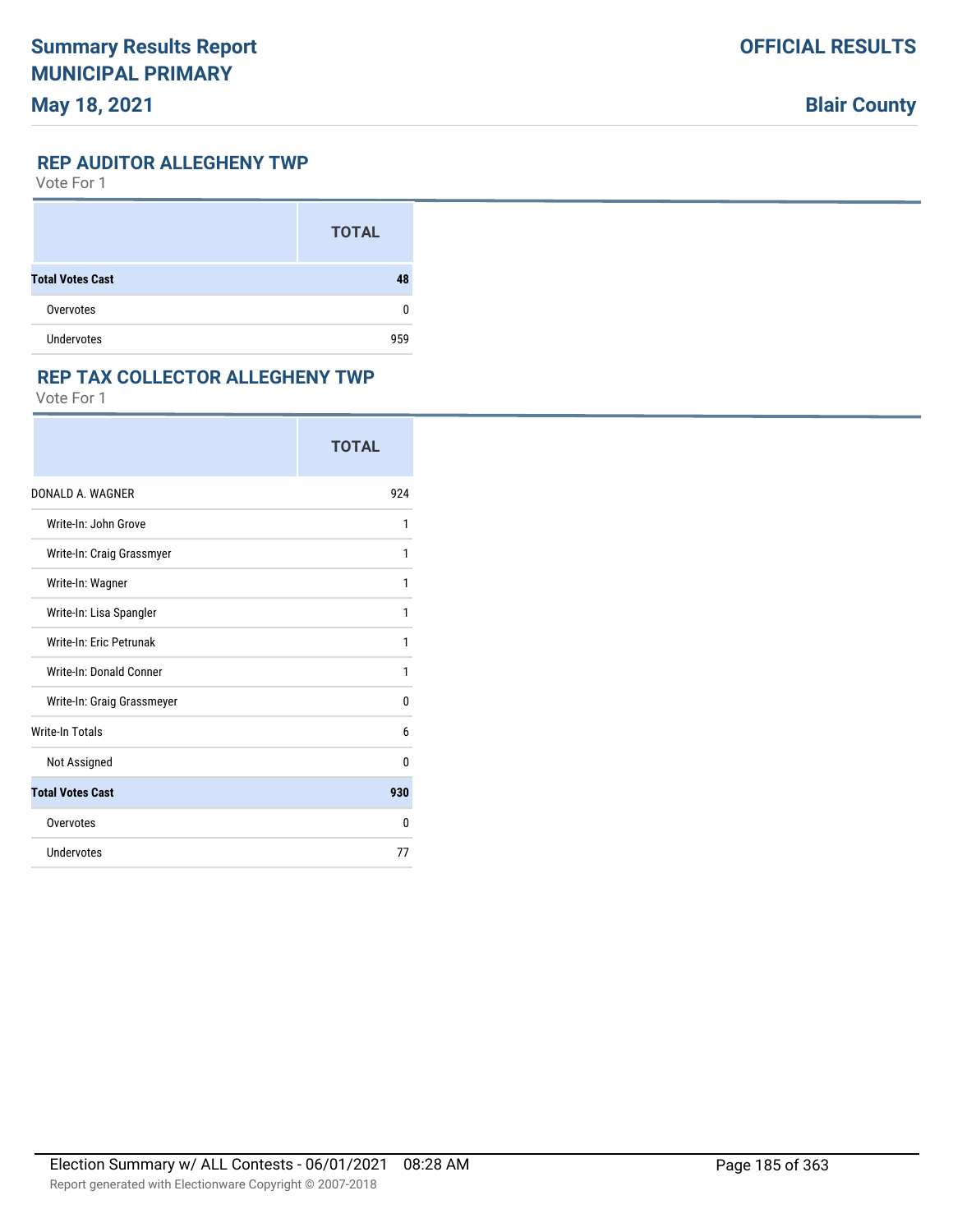### **REP CONSTABLE ALLEGHENY TWP**

Vote For 1

|                           | <b>TOTAL</b> |
|---------------------------|--------------|
| <b>BRIAN T. DATRES</b>    | 865          |
| Write-In: Douglas Dilbert | 2            |
| Write-In: Eric Petrunak   | 1            |
| Write-In: Craig Grassmyer | 1            |
| Write-In Totals           | 4            |
| Not Assigned              | 0            |
| <b>Total Votes Cast</b>   | 869          |
| Overvotes                 | 0            |
| Undervotes                | 138          |

# **REP MAYOR ALLEGHENY TWP -TUNNELHILL**

|                                | <b>TOTAL</b> |
|--------------------------------|--------------|
| Write-In: Richard Erculiani II |              |
| <b>Write-In Totals</b>         |              |
| Not Assigned                   | n            |
| <b>Total Votes Cast</b>        |              |
| Overvotes                      | U            |
| Undervotes                     | 3            |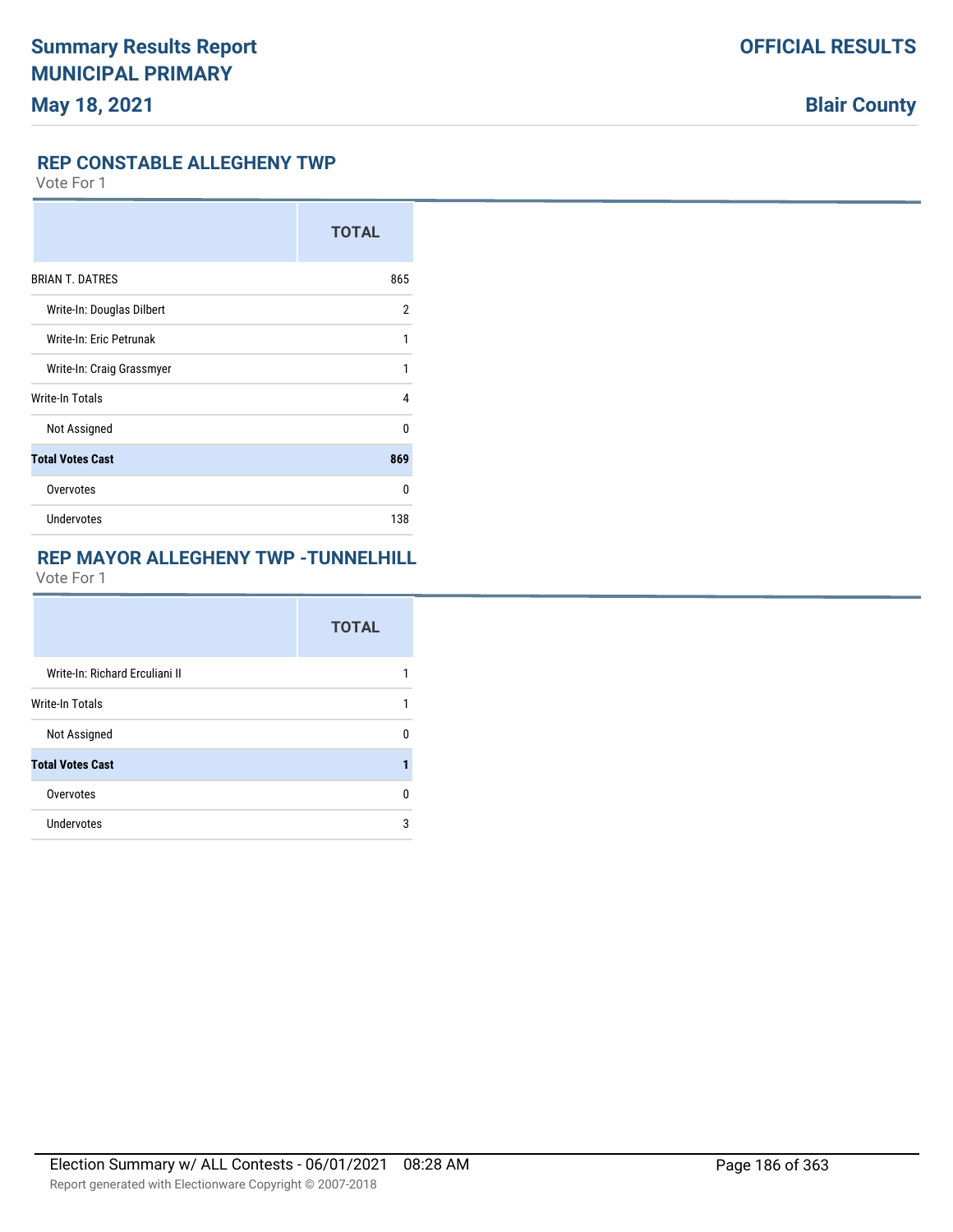## **REP COUNCIL ALLEGHENY TWP -TUNNELHILL**

Vote For 3

|                                | <b>TOTAL</b> |
|--------------------------------|--------------|
| Write-In: Malinda Erculiani    |              |
| Write-In: Richard Erculiani II | 1            |
| Write-In: Corey McConnel       |              |
| <b>Write-In Totals</b>         | 3            |
| Not Assigned                   | n            |
| <b>Total Votes Cast</b>        | 3            |
| Overvotes                      | n            |
| Undervotes                     | q            |

## **REP TAX COLLECTOR ALLEGHENY TWP -TUNNELHILL**

|                             | <b>TOTAL</b> |
|-----------------------------|--------------|
| Write-In: Malinda Erculiani | 1            |
| Write-In: Blank             | 1            |
| <b>Write-In Totals</b>      | 2            |
| Not Assigned                | U            |
| <b>Total Votes Cast</b>     | $\mathbf{2}$ |
| Overvotes                   | 0            |
| Undervotes                  | 2            |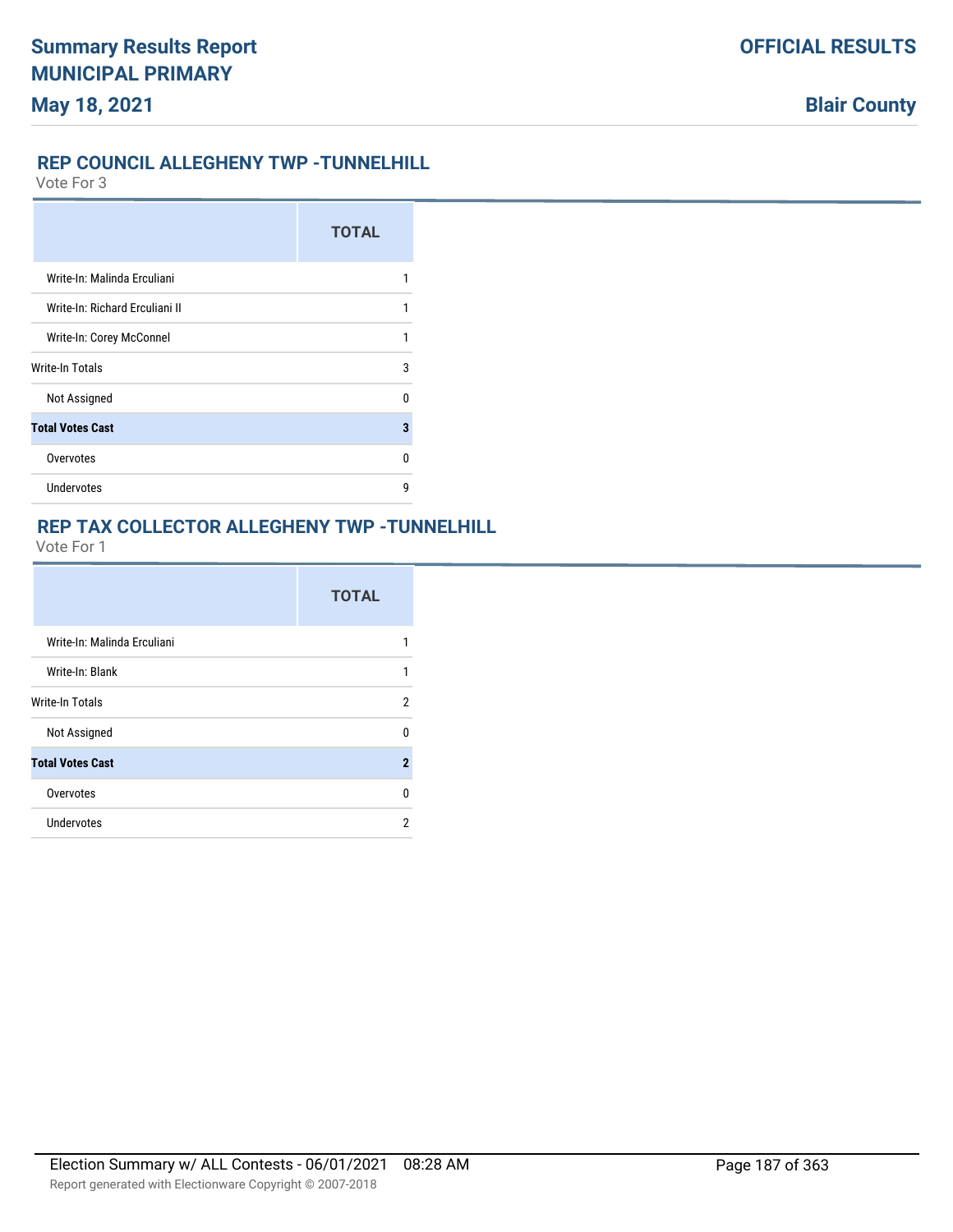### **REP CONSTABLE ALLEGHENY TWP -TUNNELHILL**

Vote For 1

|                                | <b>TOTAL</b> |
|--------------------------------|--------------|
| Write-In: Richard Erculiani II |              |
| Write-In: Steve Winterstein    | U            |
| Write-In Totals                | 1            |
| Not Assigned                   | U            |
| <b>Total Votes Cast</b>        |              |
| Overvotes                      | n            |
| <b>Undervotes</b>              | 3            |

## **REP SUPERVISOR 6YR ANTIS TWP**

|                             | <b>TOTAL</b> |
|-----------------------------|--------------|
| <b>BENJAMIN HORNBERGER</b>  | 433          |
| <b>J. STEVE WINTERSTEIN</b> | 335          |
| <b>CHRISTOPHER FORSHEY</b>  | 218          |
| <b>LANCE KUSTABORDER</b>    | 64           |
| Write-In: Janet Lance       | 1            |
| Write-In: David Schildt     | 1            |
| Write-In: Ed Krug           | 1            |
| <b>Write-In Totals</b>      | 3            |
| Not Assigned                | $\Omega$     |
| <b>Total Votes Cast</b>     | 1,053        |
| Overvotes                   | 12           |
| <b>Undervotes</b>           | 17           |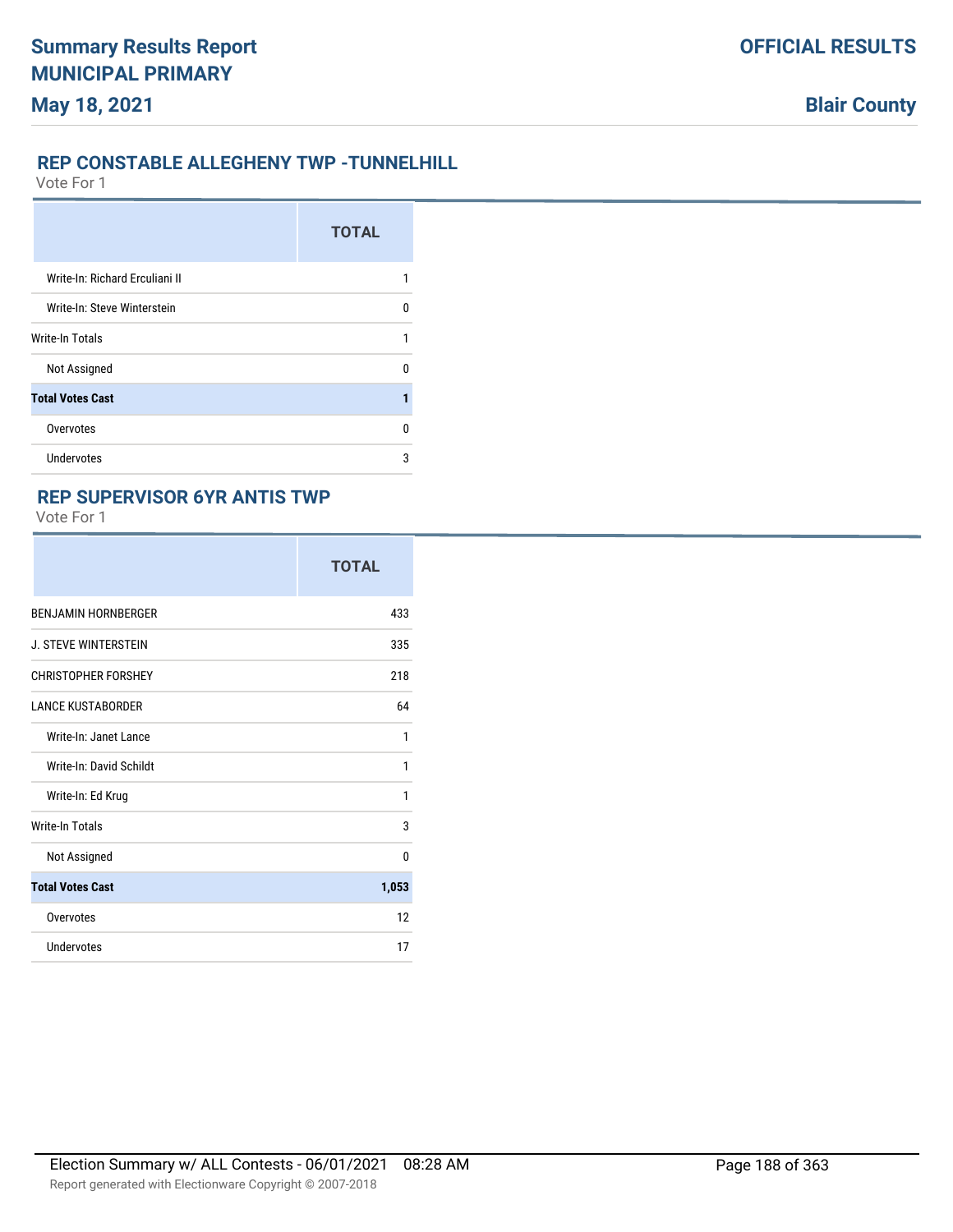### **REP SUPERVISOR 4YR ANTIS TWP**

|                                | <b>TOTAL</b> |
|--------------------------------|--------------|
| <b>BRIAN KUSTABORDER</b>       | 516          |
| <b>CHRISTOPHER FORSHEY</b>     | 503          |
| Write-In: Lance Kustaborder    | 2            |
| Write-In: Janet Lantz          | 1            |
| Write-In: Melvin Grassmyer II  | 1            |
| Write-In: Benjamin Hornberger  | 1            |
| Write-In: David Schildt        | 1            |
| Write-In: Ed Krug              | 1            |
| Write-In: Timothy Albert       | 1            |
| Write-In: J. Steve Winterstein | 1            |
| <b>Write-In Totals</b>         | 9            |
| Not Assigned                   | 0            |
| <b>Total Votes Cast</b>        | 1,028        |
| Overvotes                      | 1            |
| Undervotes                     | 53           |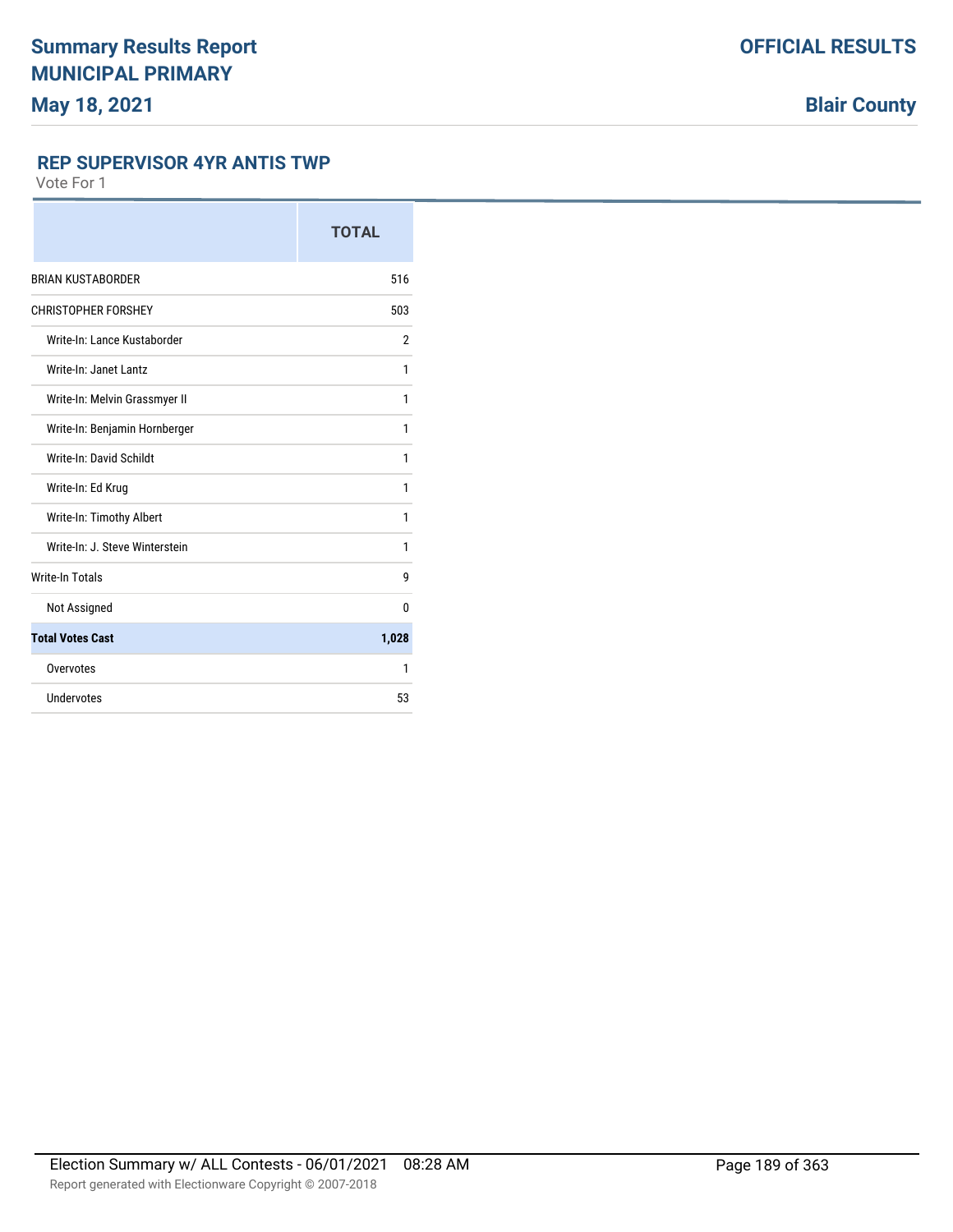### **REP SUPERVISOR 2YR ANTIS TWP**

|                               | <b>TOTAL</b>   |
|-------------------------------|----------------|
| <b>JANET LANTZ</b>            | 932            |
| Write-In: Christopher Forshey | 11             |
| Write-In: Lance Kustaborder   | 7              |
| Write-In: Brian Kustaborder   | 4              |
| Write-In: Ben Hornberger      | 3              |
| Write-In: Steve Winterstein   | $\overline{2}$ |
| Write-In: Timothy Albert      | 1              |
| Write-In: Fred Bennetti       | 1              |
| Write-In: Scatter             | 1              |
| <b>Write-In Totals</b>        | 30             |
| Not Assigned                  | 0              |
| <b>Total Votes Cast</b>       | 962            |
| Overvotes                     | 0              |
| Undervotes                    | 120            |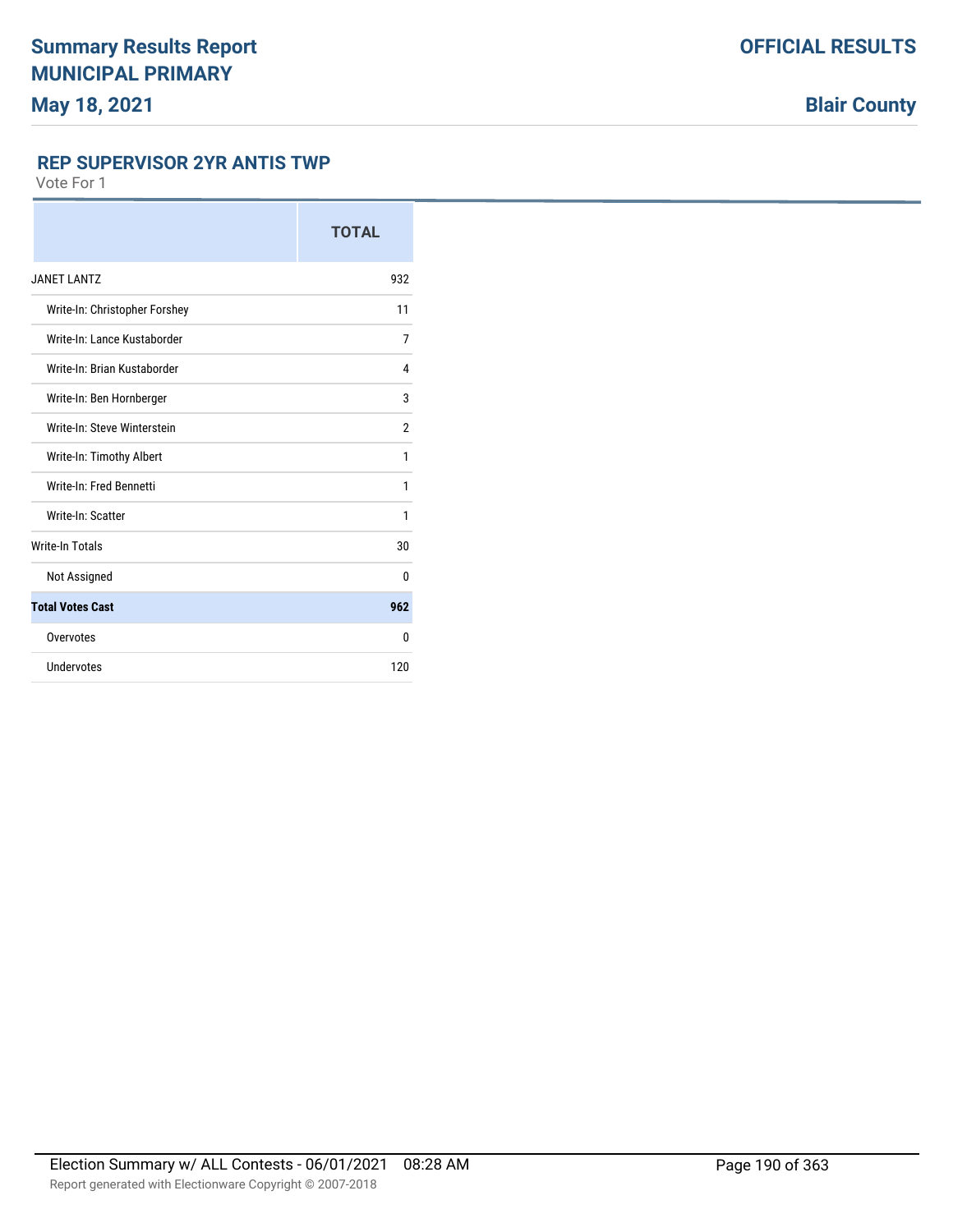**Blair County**

### **REP AUDITOR 6YR ANTIS TWP**

|                               | <b>TOTAL</b> |
|-------------------------------|--------------|
| Write-In: Blank               | 24           |
| Write-In: Cindy Weber         | 2            |
| Write-In: Shaun Shaulis       | 2            |
| Write-In: Holly Waite         | 1            |
| Write-In: Rollin Black        | 1            |
| Write-In: Tim Mallon          | 1            |
| Write-In: Lance Kustaborder   | 1            |
| Write-In: Timothy Albert      | 1            |
| Write-In: Pete Charles        | 1            |
| Write-In: Heather Mock        | 1            |
| Write-In: Brent Abbott        | 1            |
| Write-In: Lisa West           | 1            |
| Write-In: Marissa Kessler     | 1            |
| Write-In: Scott Dinges        | 1            |
| Write-In: Jill Nagle          | 1            |
| Write-In: Randy Zitterbart Sr | 1            |
| Write-In: Daren Johns         | 1            |
| Write-In: Beth Waternutt      | 1            |
| Write-In: Suzanne Johnson     | 1            |
| Write-In: Kathleen Taylor     | 1            |
| Write-In: Mary Gallages       | 1            |
| Write-In: Scatter             | 0            |
| Write-In: Brent Abbot         | 0            |
| <b>Write-In Totals</b>        | 46           |
| Not Assigned                  | 0            |
| <b>Total Votes Cast</b>       | 46           |
| Overvotes                     | 0            |
| Undervotes                    | 1,036        |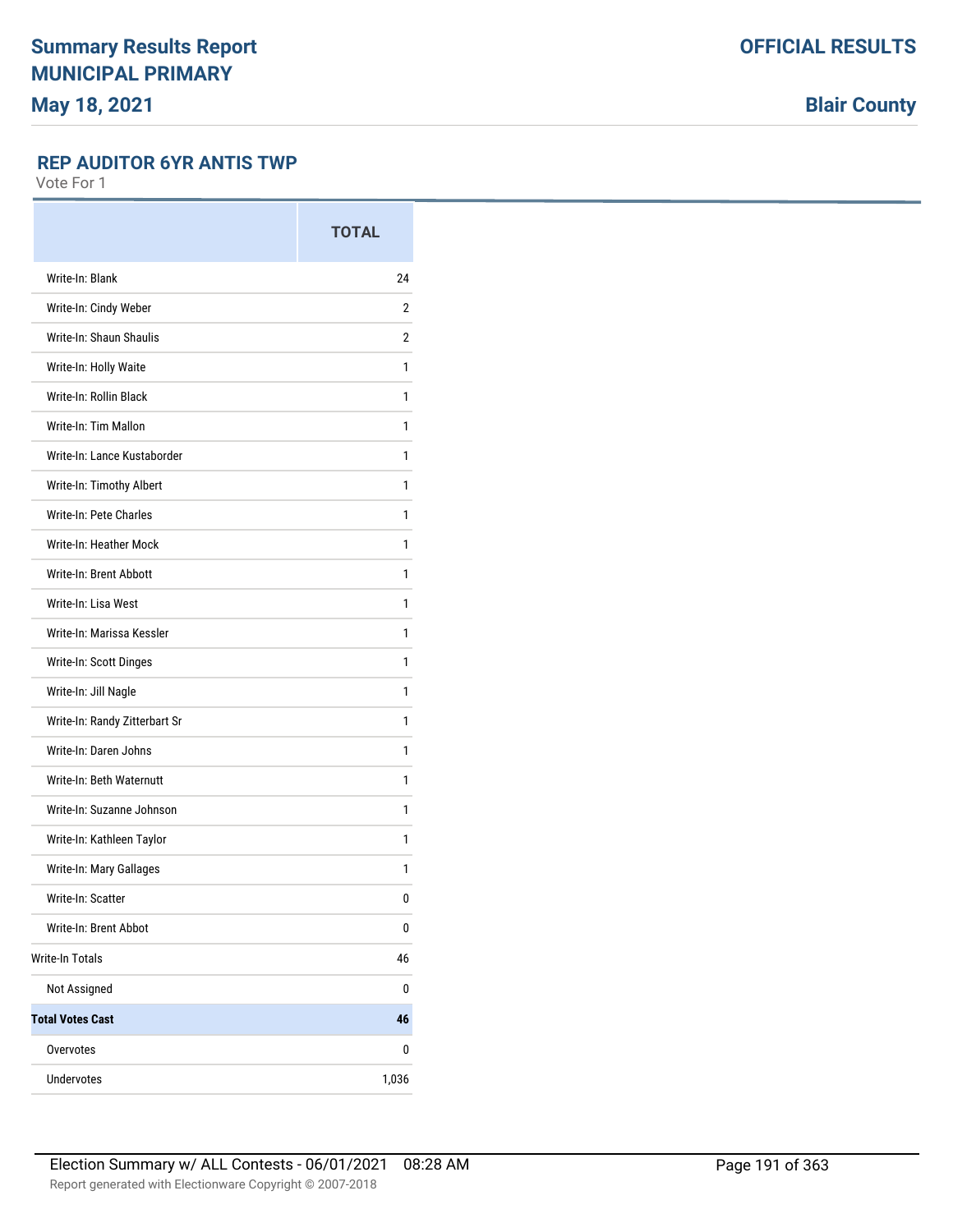**Blair County**

### **REP AUDITOR 4YR ANTIS TWP**

|                         | <b>TOTAL</b>   |
|-------------------------|----------------|
| CINDY L. WEBER          | 889            |
| Write-In: Mike Hunt     | 1              |
| Write-In: Scatter       | 1              |
| Write-In Totals         | $\overline{2}$ |
| Not Assigned            | <sup>0</sup>   |
| <b>Total Votes Cast</b> | 891            |
| Overvotes               | 0              |
| Undervotes              | 191            |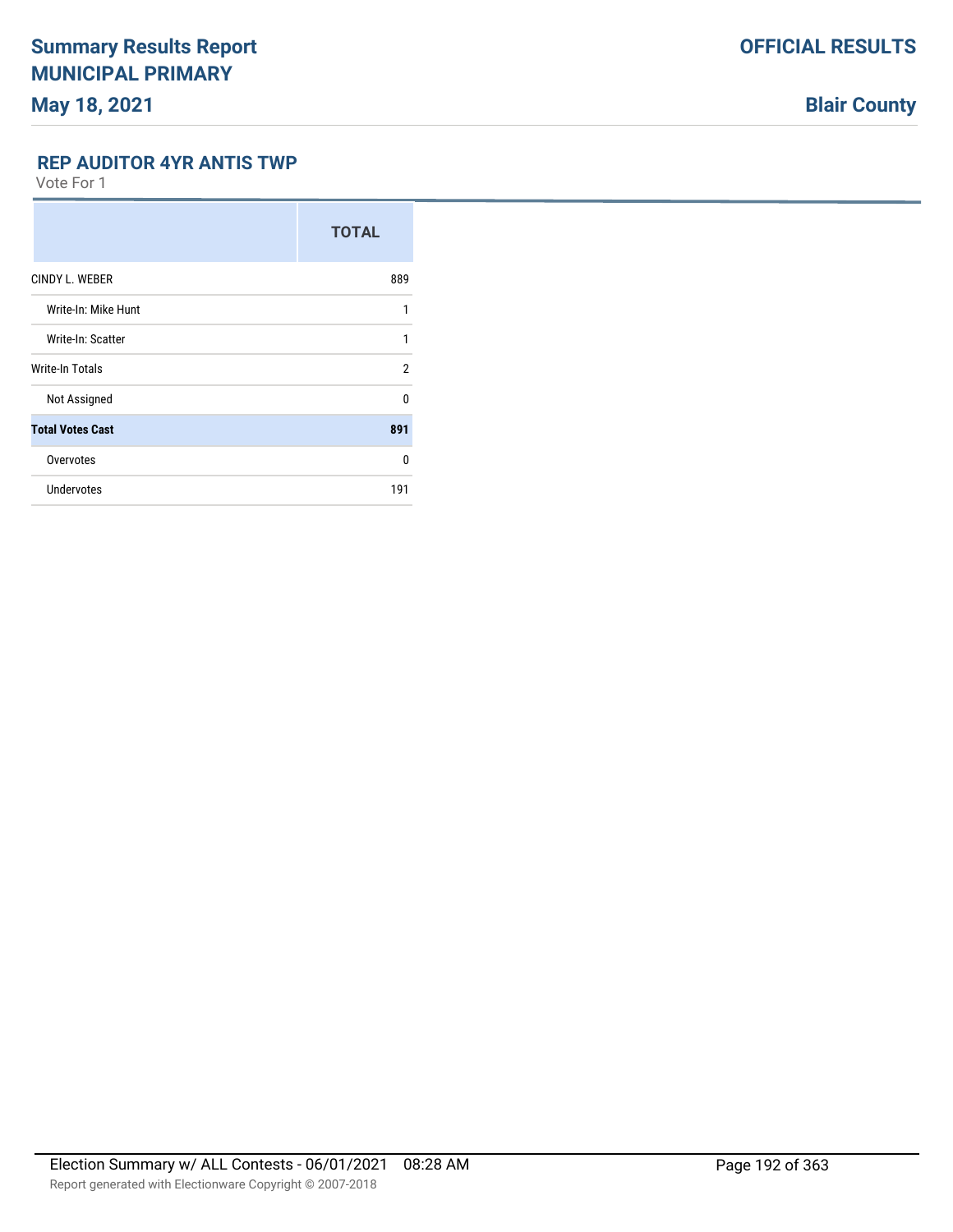#### **REP TAX COLLECTOR ANTIS TWP**

|                                | <b>TOTAL</b> |
|--------------------------------|--------------|
| Write-In: Susan Kennisinger    | 42           |
| Write-In: Blank                | 13           |
| Write-In: Beth DeArsnitt       | 2            |
| Write-In: Shawn Shaulis        | 2            |
| Write-In: Lorrie Zacker        | 2            |
| Write-In: Cameron Nagle        | 2            |
| Write-In: Scatter              | 2            |
| Write-In: Lance Kustaborder    | 1            |
| Write-In: Charles Brigley      | 1            |
| Write-In: Tom Whiteford        | 1            |
| Write-In: Stephanie Tennington | 1            |
| Write-In: Melissa Webreck      | 1            |
| Write-In: Micheal McDormand    | 1            |
| Write-In: Ted Belis            | 1            |
| Write-In: Heather Mock         | 1            |
| Write-In: Steve Winterstein    | 1            |
| Write-In: Alan Wible           | 1            |
| Write-In: Ellen Smith          | 1            |
| Write-In: Daren Johns          | 1            |
| Write-In: Holly Waite          | 1            |
| Write-In: Amber Marie Briggs   | 1            |
| Write-In: Betsy Mallon         | 1            |
| Write-In: Stacey Krepts        | 1            |
| Write-In: Melanie Shildt       | 1            |
| Write-In: Lisa West            | 1            |
| Write-In: Anne Kennsinger      | 1            |
| Write-In: Timothy Albert       | 1            |
| <b>Write-In Totals</b>         | 85           |
| Not Assigned                   | 0            |
| <b>Total Votes Cast</b>        | 85           |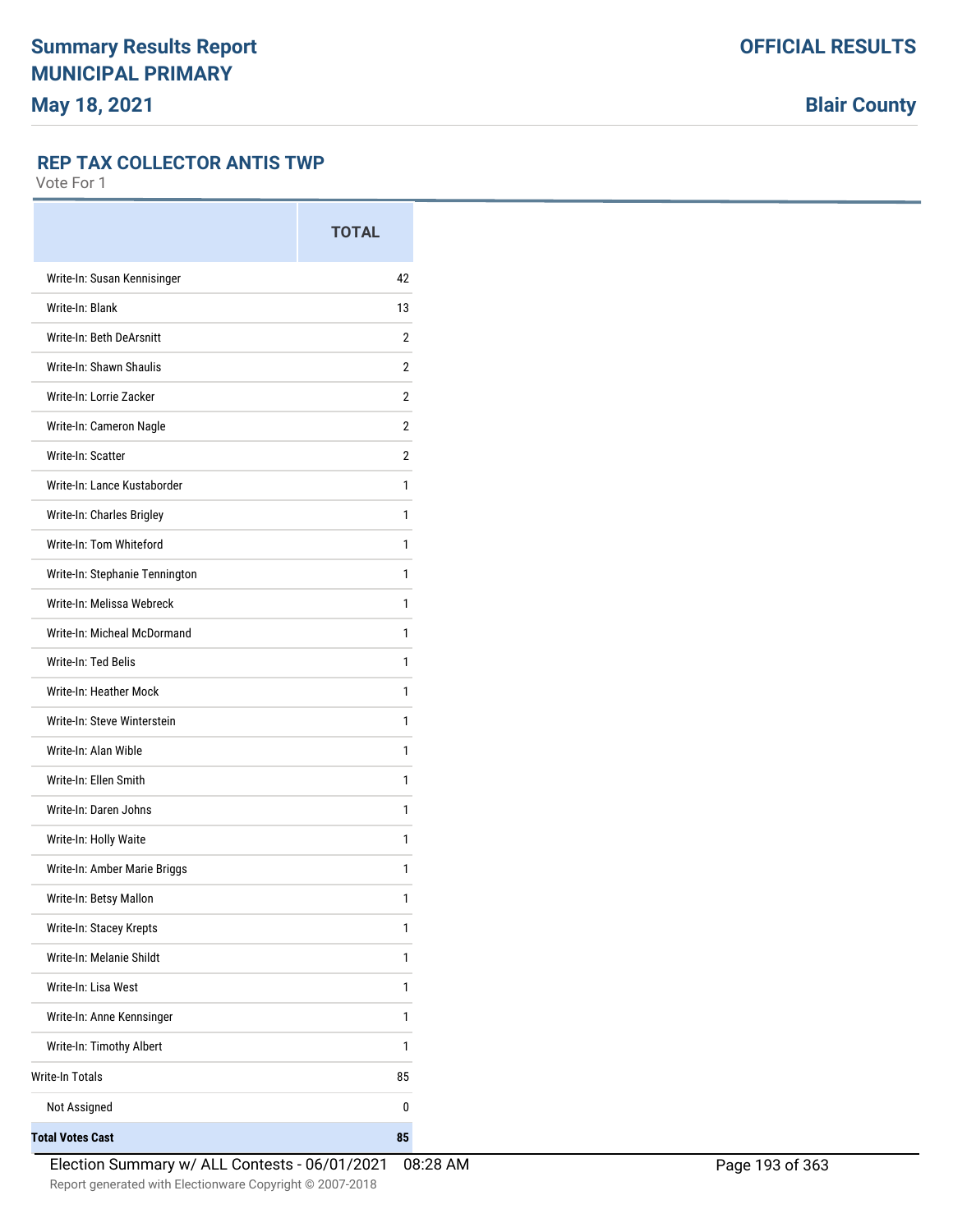## **Blair County**

#### **REP TAX COLLECTOR ANTIS TWP**

Vote For 1

|                   | <b>TOTAL</b> |
|-------------------|--------------|
| Overvotes         | 0            |
| <b>Undervotes</b> | 997          |

### **REP CONSTABLE ANTIS TWP**

Vote For 1

|                         | <b>TOTAL</b> |
|-------------------------|--------------|
| DONALD M. SIPES         | 893          |
| Write-In: Scatter       | 2            |
| Write-In: Kaleb Gorman  | 2            |
| Write-In: Blank         | 1            |
| Write-In Totals         | 5            |
| Not Assigned            | U            |
| <b>Total Votes Cast</b> | 898          |
| Overvotes               | U            |
| <b>Undervotes</b>       | 184          |

## **REP MAYOR BELLWOOD BOROUGH**

|                                   | <b>TOTAL</b> |
|-----------------------------------|--------------|
| DAVID SNYDER, JR                  | 235          |
| Write-In: Brion Patrick McCaulley | 4            |
| Write-In: Ben Irvin               | 1            |
| Write-In: Blank                   | 1            |
| Write-In: Mike Whiteford          | 1            |
| <b>Write-In Totals</b>            | 7            |
| Not Assigned                      | n            |
| <b>Total Votes Cast</b>           | 242          |
| Overvotes                         | U            |
| <b>Undervotes</b>                 | 20           |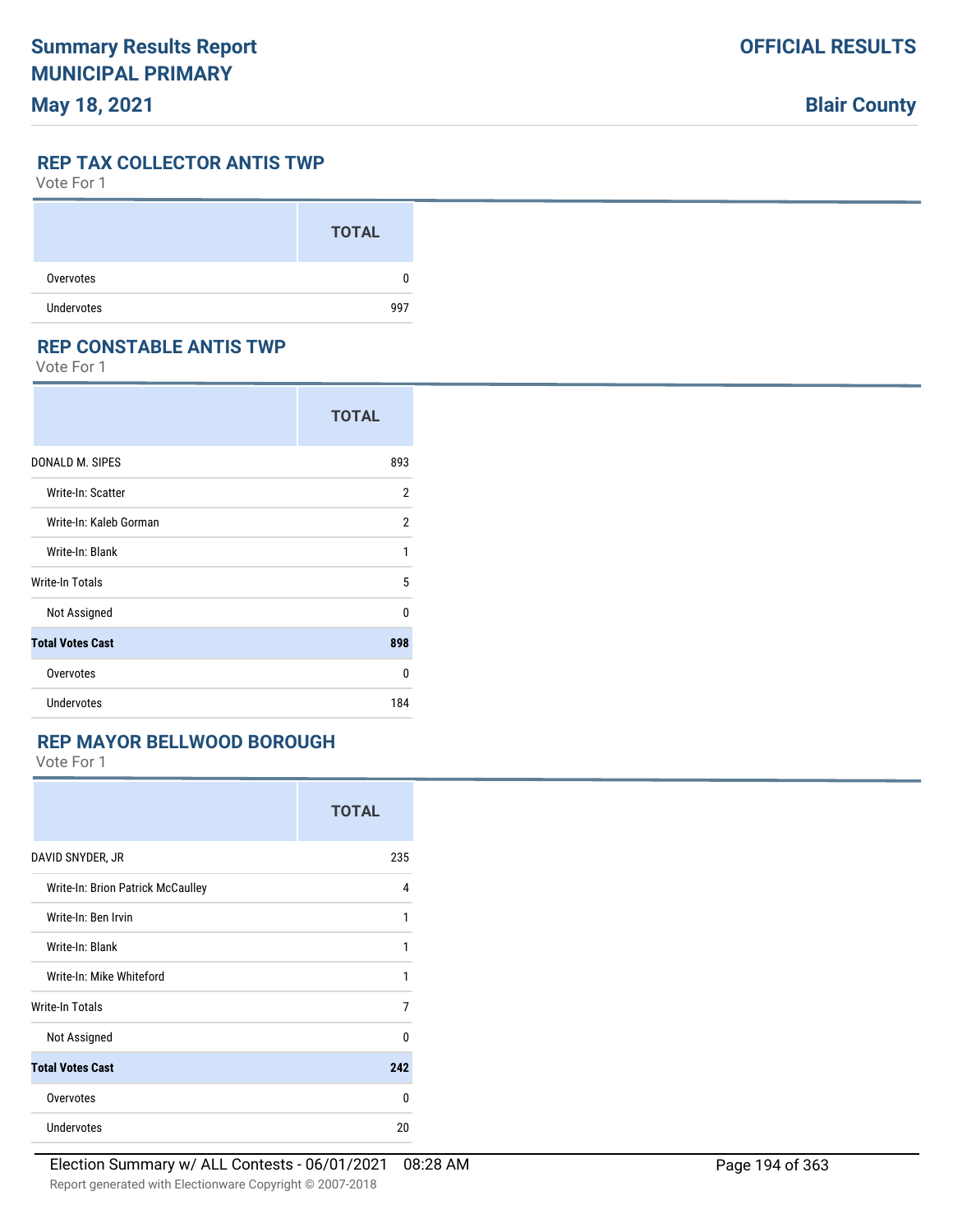## **REP COUNCIL 4YR BELLWOOD BOROUGH**

|                                      | <b>TOTAL</b> |
|--------------------------------------|--------------|
| <b>PAUL ECKENROD</b>                 | 199          |
| <b>HAROLD D. BURKET</b>              | 191          |
| JEFFREY T. CIAMBOTTI                 | 179          |
| <b>HERBERT F. SHELOW</b>             | 170          |
| Write-In: Shannon Glenn McCaulley    | 2            |
| Write-In: Brian Patrick McCaulley Sr | 1            |
| Write-In: Harold Arnold McCaulley Jr | 1            |
| Write-In: Donald Dave McCaulley Sr   | 1            |
| Write-In: Jacob McCaulley            | 1            |
| Write-In: Owda McCaulley             | 1            |
| Write-In: Michael Daugherty          | 1            |
| Write-In: Mike Plummer               | 1            |
| Write-In: Stacy Snyder               | 1            |
| Write-In: Chris Forshey              | 1            |
| Write-In: Shannon McCaulley          | 0            |
| <b>Write-In Totals</b>               | 11           |
| Not Assigned                         | 0            |
| <b>Total Votes Cast</b>              | 750          |
| Overvotes                            | 0            |
| Undervotes                           | 298          |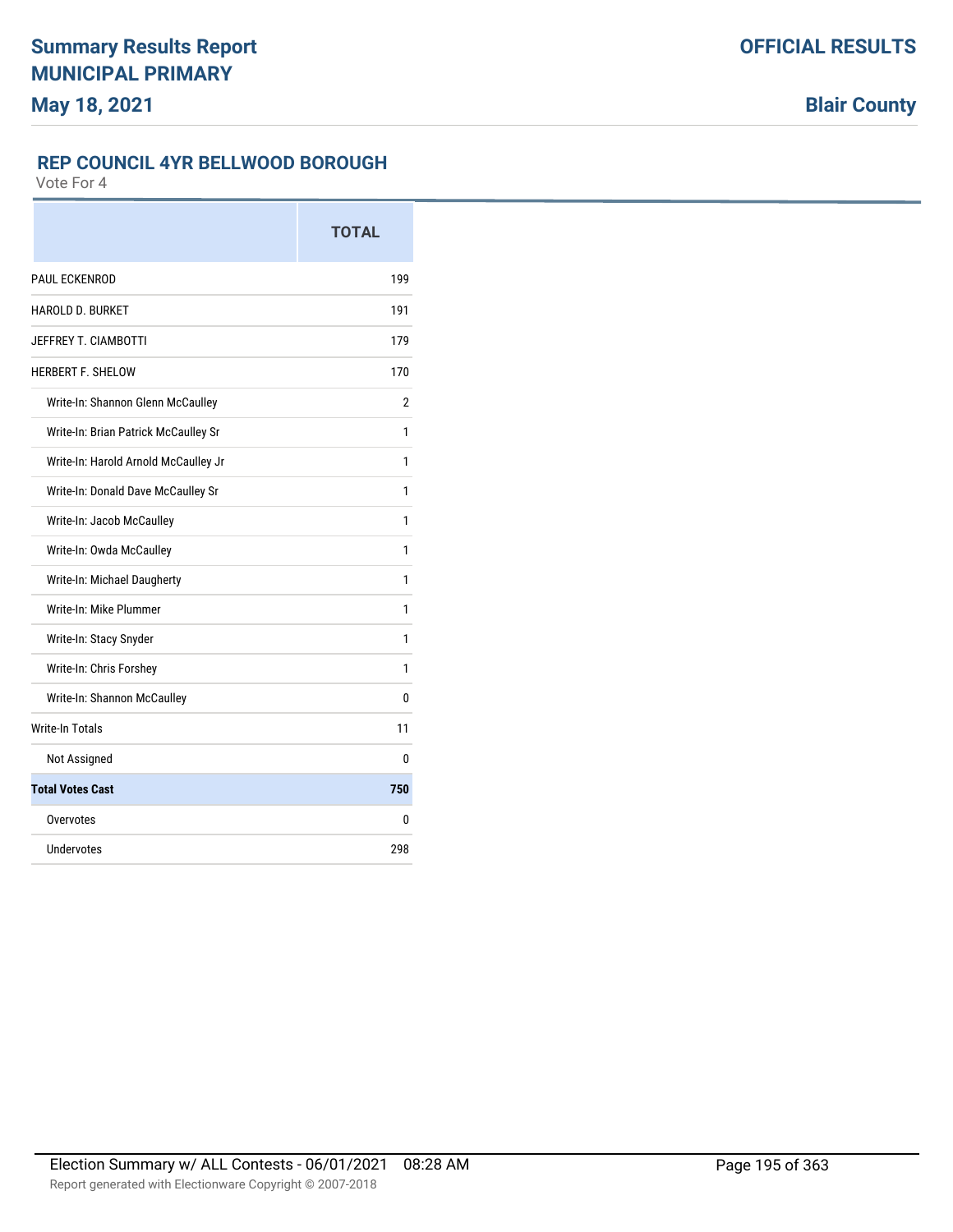## **REP COUNCIL 2YR BELLWOOD BOROUGH**

Vote For 1

|                                | <b>TOTAL</b> |
|--------------------------------|--------------|
| <b>MELODY PLUMMER</b>          | 242          |
| Write-In: Ron Davis            | 1            |
| Write-In: Stacy Snyder         | 1            |
| Write-In: Allison Bishop-Amato | U            |
| Write-In: Meek Mill            | 0            |
| Write-In: Blank                | U            |
| Write-In: Sherry Clabaugh      | U            |
| <b>Write-In Totals</b>         | 2            |
| Not Assigned                   | U            |
| <b>Total Votes Cast</b>        | 244          |
| Overvotes                      | 1            |
| Undervotes                     | 17           |

## **REP TAX COLLECTOR BELLWOOD BOROUGH**

|                          | <b>TOTAL</b> |
|--------------------------|--------------|
| SHERRY CLABAUGH          | 244          |
| Write-In: Georgia Mackey | 1            |
| Write-In: Brion McCulley | 1            |
| Write-In: Blank          | 1            |
| Write-In Totals          | 3            |
| Not Assigned             | 0            |
| <b>Total Votes Cast</b>  | 247          |
| Overvotes                | $\Omega$     |
| Undervotes               | 15           |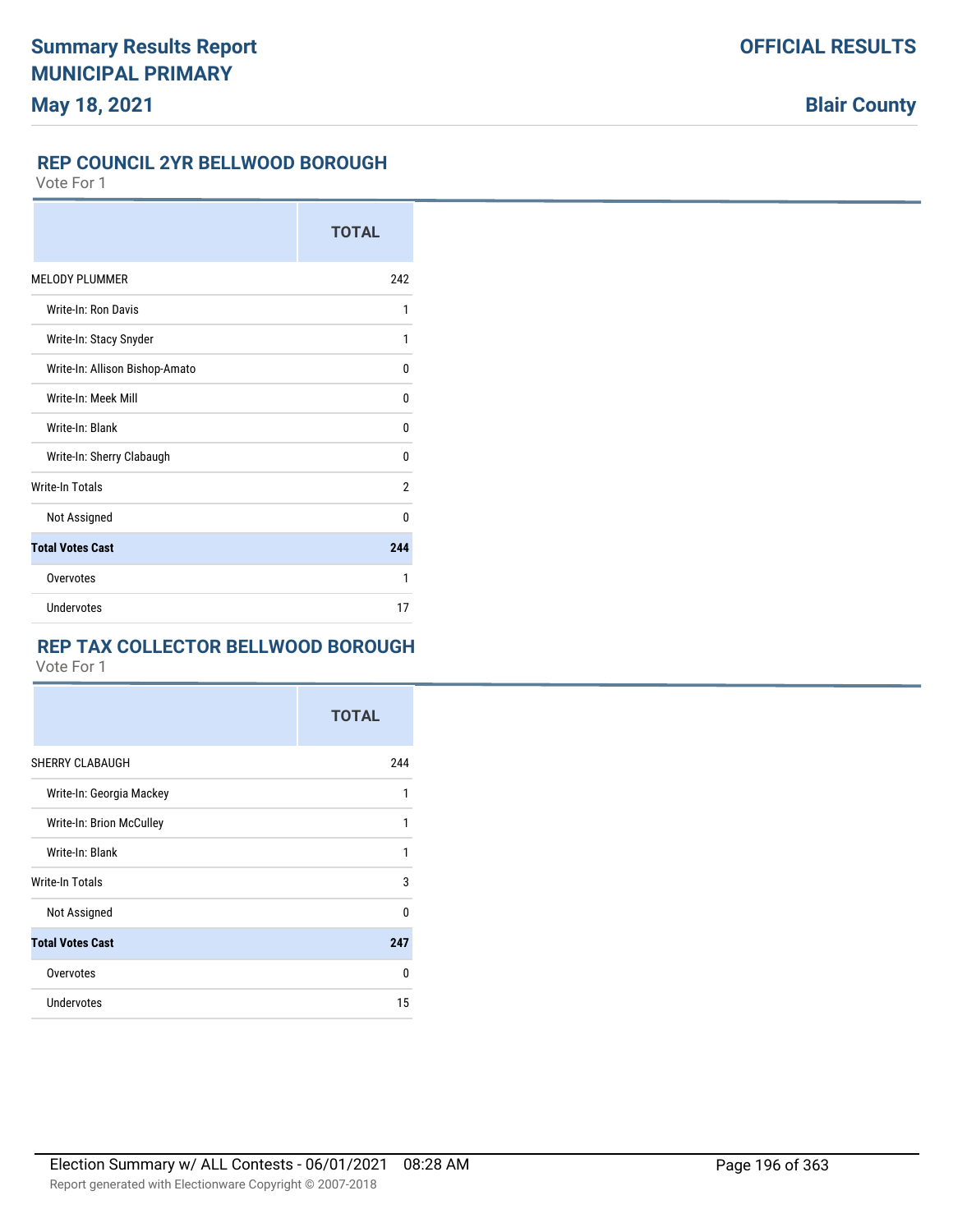### **REP CONSTABLE BELLWOOD BOROUGH**

Vote For 1

|                                   | <b>TOTAL</b>   |
|-----------------------------------|----------------|
| Write-In: Blank                   | 5              |
| Write-In: Brion Patrick McCaulley | $\overline{2}$ |
| Write-In: James Ott               | 1              |
| Write-In: Matthew Wombacher       | 1              |
| Write-In: Ashley Howe             | 1              |
| Write-In: Melody Jenkins          | 1              |
| Write-In: Harold Burket           | 1              |
| Write-In: Jacob McCaulley         | 1              |
| Write-In: Shawn Hallahan          | 1              |
| Write-In: Alexander McCaulley     | 1              |
| Write-In: Shannon McCaulley       | 1              |
| <b>Write-In Totals</b>            | 16             |
| Not Assigned                      | $\Omega$       |
| <b>Total Votes Cast</b>           | 16             |
| Overvotes                         | 0              |
| Undervotes                        | 246            |

## **REP SUPERVISOR 6YR BLAIR TWP**

|                           | <b>TOTAL</b> |
|---------------------------|--------------|
| <b>BRADLEY C. GERMAUX</b> | 245          |
| LOUIS J. LUSK             | 230          |
| ROBIN L. CADWALLADER      | 190          |
| <b>Write-In Totals</b>    | U            |
| Not Assigned              | $\Omega$     |
| <b>Total Votes Cast</b>   | 665          |
| Overvotes                 | 7            |
| Undervotes                | 87           |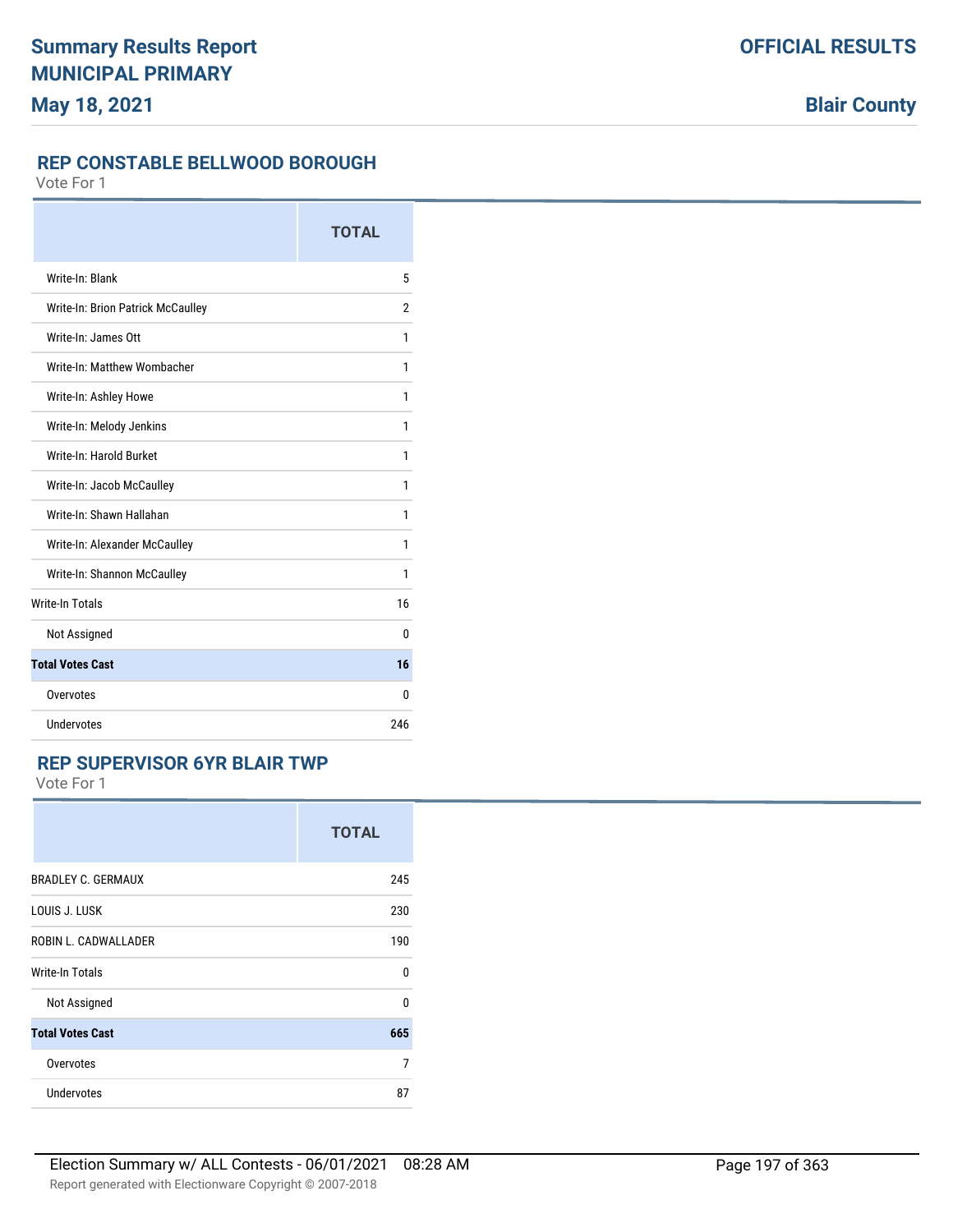#### **REP SUPERVISOR 4YR BLAIR TWP**

|                           | <b>TOTAL</b> |
|---------------------------|--------------|
| <b>BRADLEY C GERMAUX</b>  | 293          |
| LOUIS J LUSK              | 198          |
| ROBIN L CADWALLADER       | 170          |
| Write-In: Edward Silvetti | 1            |
| Write-In: Allan Pruey     | 0            |
| Write-In: Sean Burke      | $\Omega$     |
| Write-In: Brian King      | 0            |
| Write-In: Louis Lusk      | 0            |
| <b>Write-In Totals</b>    | 1            |
| Not Assigned              | $\Omega$     |
| <b>Total Votes Cast</b>   | 662          |
| Overvotes                 | 1            |
| Undervotes                | 96           |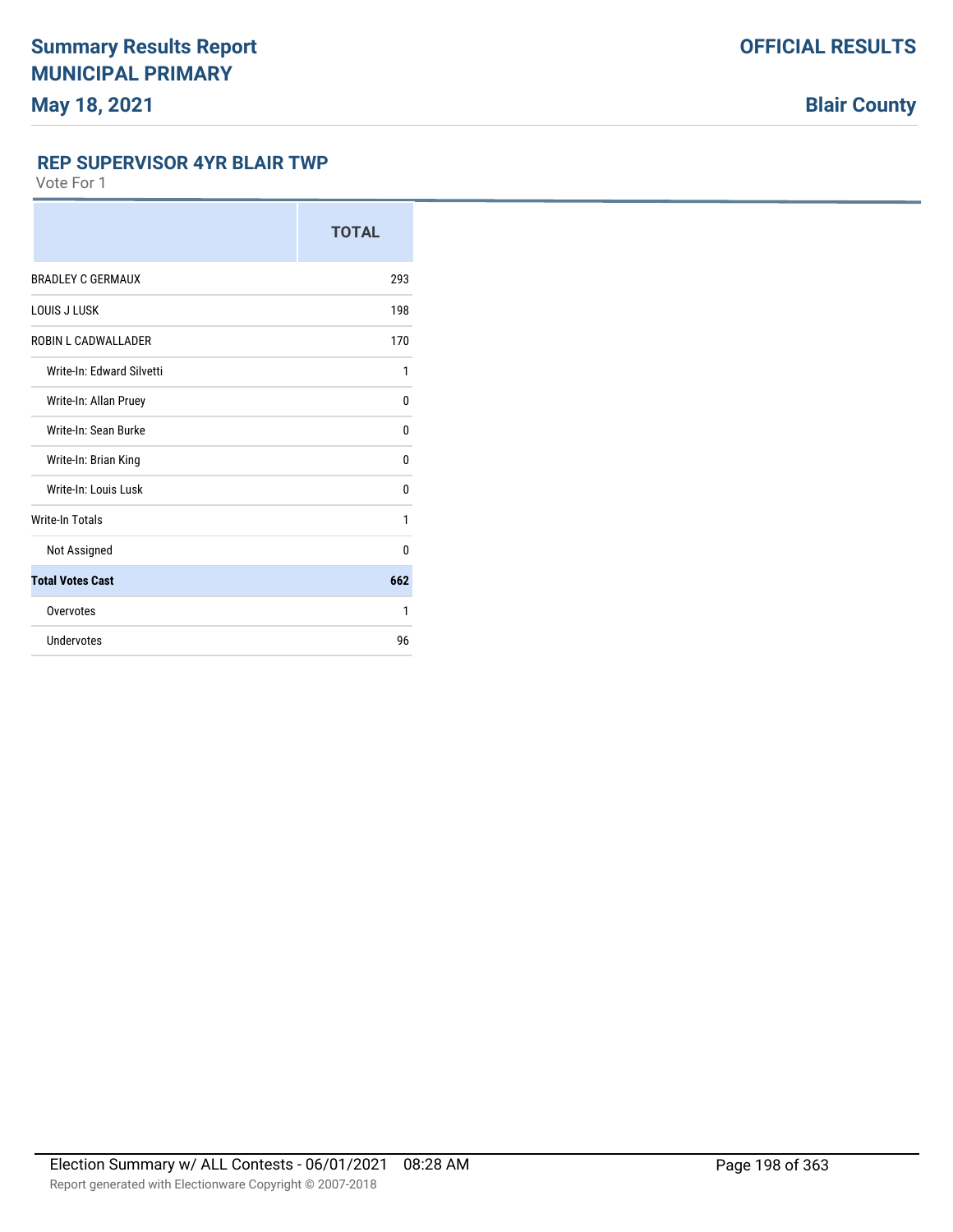**Blair County**

### **REP AUDITOR 6YR BLAIR TWP**

|                             | <b>TOTAL</b>   |
|-----------------------------|----------------|
| Write-In: Blank             | 6              |
| Write-In: Donald Stiffler   | $\overline{2}$ |
| Write-In: Michelle Barr     | 1              |
| Write-In: Lucas Hatajik     | 1              |
| Write-In: Emily Padmonsky   | 1              |
| Write-In: Scatter           | 1              |
| Write-In: Robin Cadwallader | 1              |
| Write-In: Daniel Heininger  | 1              |
| Write-In: Greg Johnston     | 1              |
| Write-In: Christian Johnson | 1              |
| Write-In: Lisa Helmer       | 1              |
| <b>Write-In Totals</b>      | 17             |
| Not Assigned                | 0              |
| <b>Total Votes Cast</b>     | 17             |
| Overvotes                   | 0              |
| Undervotes                  | 742            |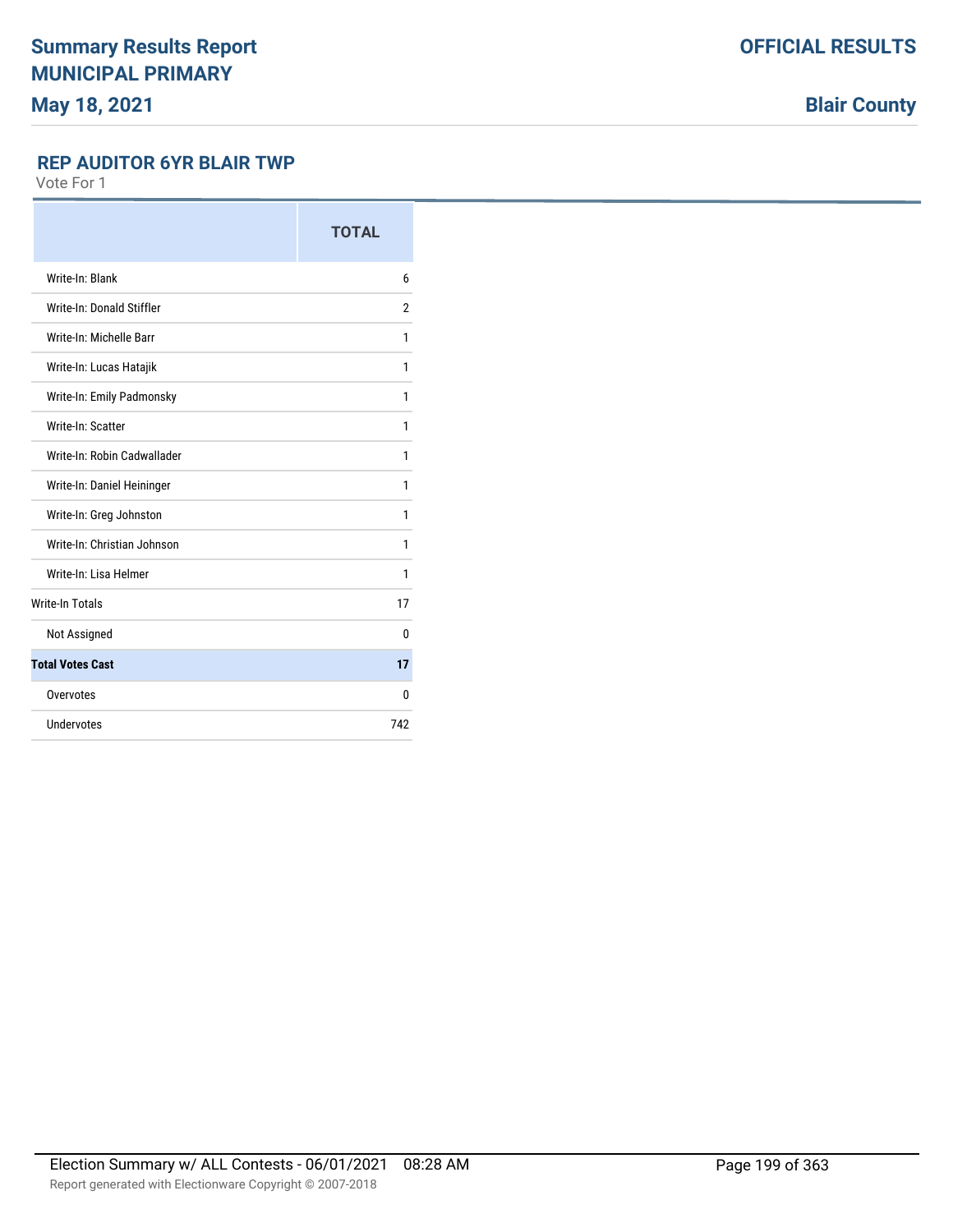**Blair County**

### **REP AUDITOR 4YR BLAIR TWP**

Vote For 1

|                             | <b>TOTAL</b> |
|-----------------------------|--------------|
| Write-In: Blank             | 4            |
| Write-In: Donald Stiffler   | 2            |
| Write-In: Lucas Hatajik     | 1            |
| Write-In: Emily Padamonsky  | 1            |
| Write-In: Bradley Germaux   | 1            |
| Write-In: Daniel Heininger  | 1            |
| Write-In: Sue Mack          | 1            |
| Write-In: Greg Johnston     | 1            |
| Write-In: Christian Johnson | 1            |
| Write-In: Lisa Helmer       | 1            |
| <b>Write-In Totals</b>      | 14           |
| Not Assigned                | $\Omega$     |
| <b>Total Votes Cast</b>     | 14           |
| Overvotes                   | $\Omega$     |
| <b>Undervotes</b>           | 745          |

### **REP TAX COLLECTOR BLAIR TWP**

|                         | <b>TOTAL</b> |
|-------------------------|--------------|
| <b>SUSAN K HAUPT</b>    | 693          |
| Write-In: Beth Jones    | 1            |
| <b>Write-In Totals</b>  | 1            |
| Not Assigned            | 0            |
| <b>Total Votes Cast</b> | 694          |
| Overvotes               | 1            |
| <b>Undervotes</b>       | 64           |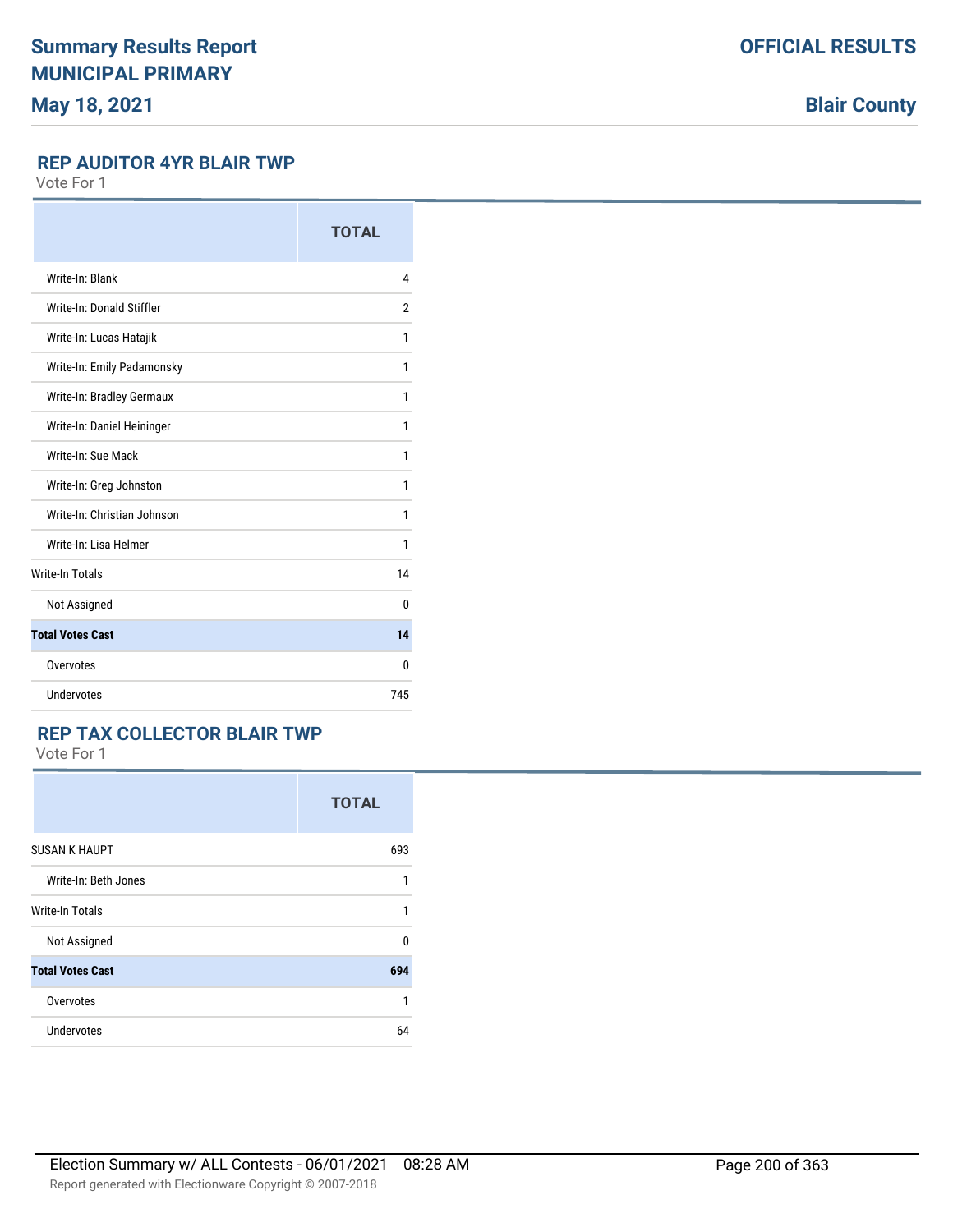**Blair County**

## **REP CONSTABLE BLAIR TWP**

|                             | <b>TOTAL</b>   |
|-----------------------------|----------------|
| Write-In: Blank             | 7              |
| Write-In: Donald Stiffler   | $\overline{2}$ |
| Write-In: Taylor Potts      | 1              |
| Write-In: Brian Geiswite    | 1              |
| Write-In: Louis Lusk        | 1              |
| Write-In: Jim Smith         | 1              |
| Write-In: Christian Johnson | 1              |
| Write-In: Lucas Hatajik     | 1              |
| <b>Write-In Totals</b>      | 15             |
| Not Assigned                | $\theta$       |
| <b>Total Votes Cast</b>     | 15             |
| Overvotes                   | $\Omega$       |
| Undervotes                  | 744            |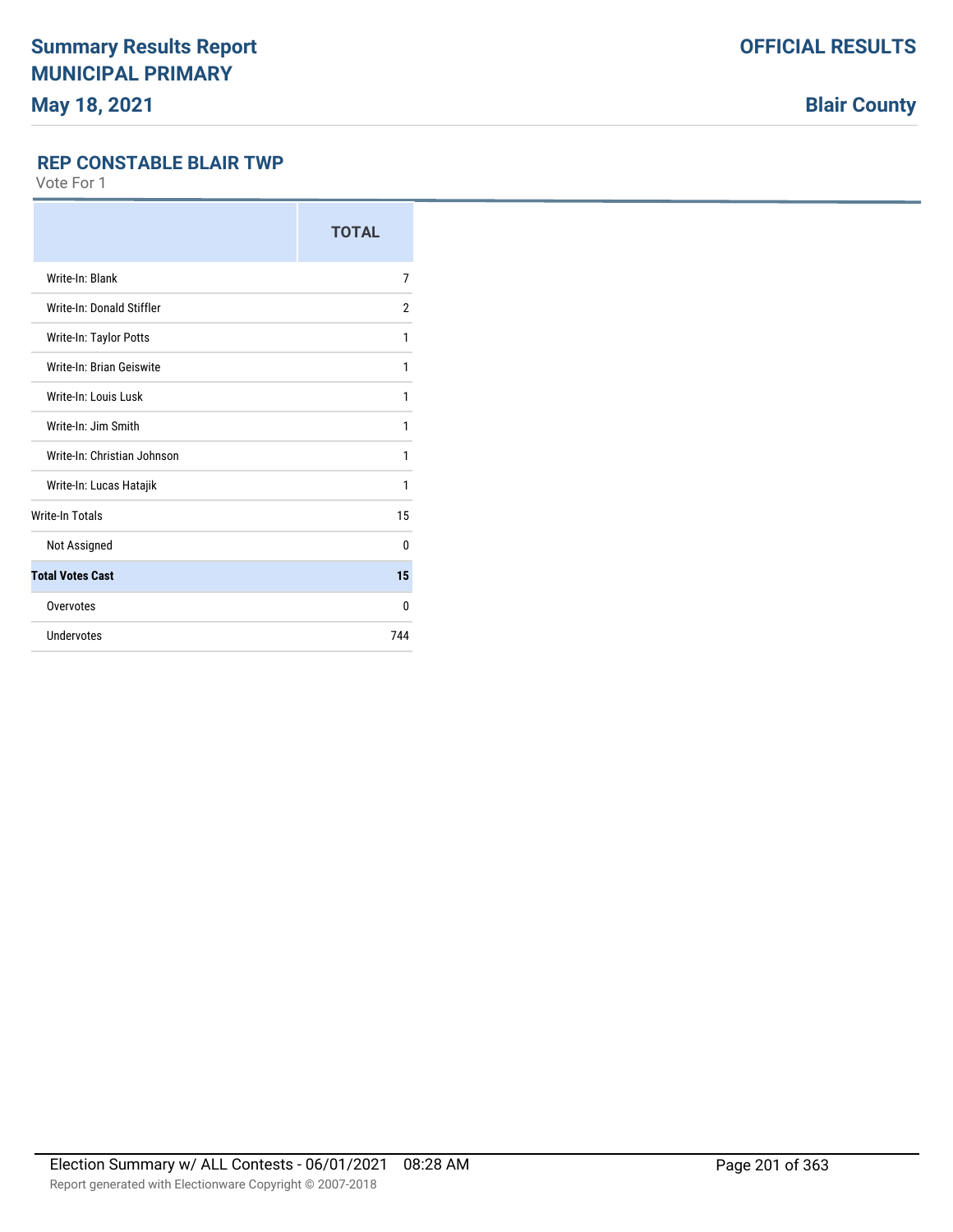#### **REP SUPERVISOR CATHARINE TWP**

|                            | <b>TOTAL</b> |
|----------------------------|--------------|
| Write-In: Ken Brenneman    | 35           |
| Write-In: DAniel McMonagle | 3            |
| Write-In: Kaydi Brubaker   | 1            |
| Write-In: Kegan England    | 1            |
| Write-In: John McClinton   | 1            |
| Write-In: John McIntock    | 1            |
| Write-In: Louis Branneman  | 1            |
| Write-In: Michael Fay      | 1            |
| Write-In: Dean Gunnett     | 1            |
| Write-In: Blank            | 1            |
| <b>Write-In Totals</b>     | 46           |
| Not Assigned               | 0            |
| <b>Total Votes Cast</b>    | 46           |
| Overvotes                  | 0            |
| Undervotes                 | 110          |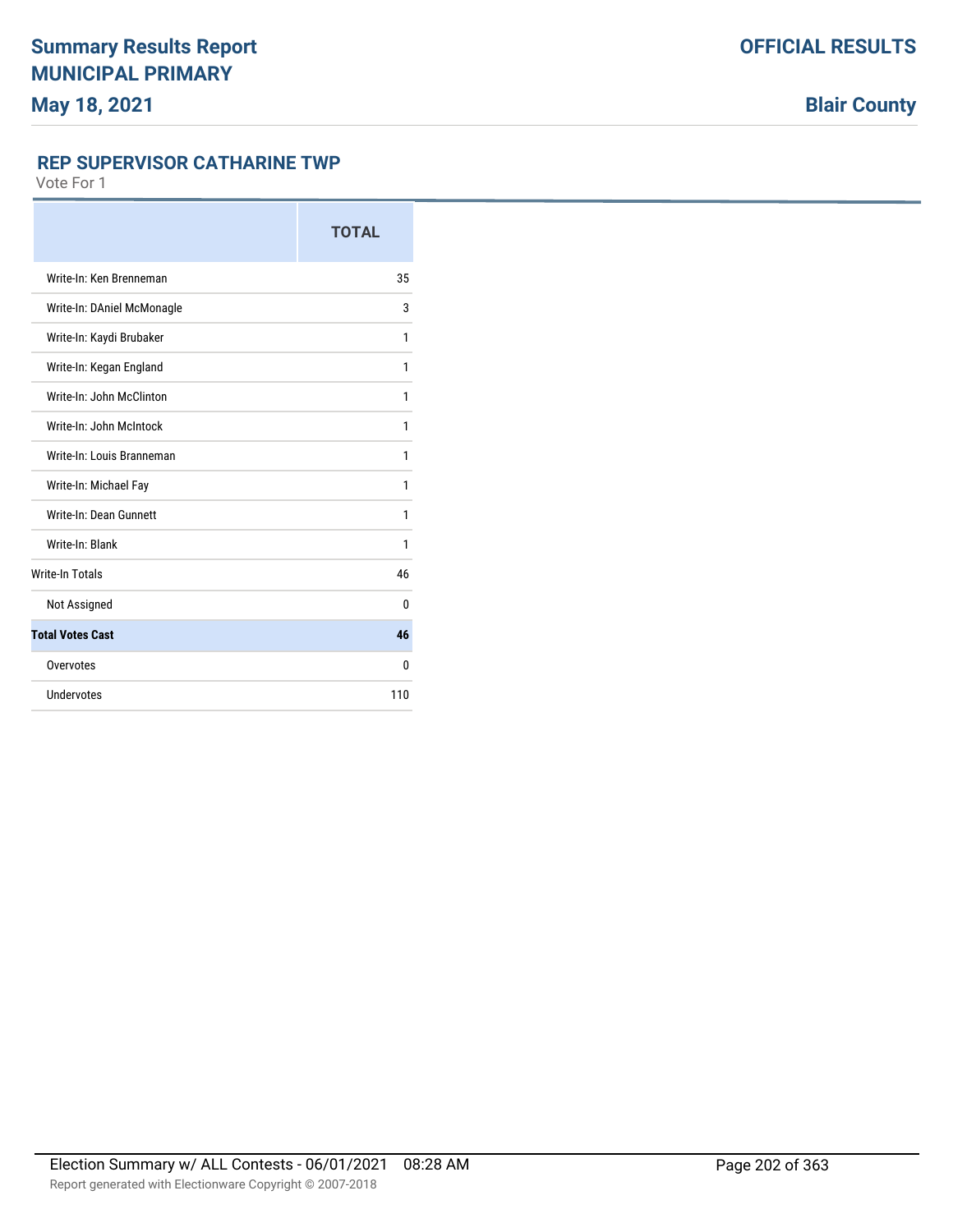### **REP AUDITOR 6YR CATHARINE TWP**

Vote For 1

|                           | <b>TOTAL</b> |
|---------------------------|--------------|
| Write-In: Louis Brennaman | 7            |
| Write-In: Heather Flaig   | 1            |
| Write-In: Kegan England   | 1            |
| Write-In: James Ott       | 1            |
| Write-In: Daryl Cole      | 1            |
| Write-In: Kaydi Brubaker  | 1            |
| Write-In: Blank           | 1            |
| <b>Write-In Totals</b>    | 13           |
| Not Assigned              | 0            |
| <b>Total Votes Cast</b>   | 13           |
| Overvotes                 | 0            |
| Undervotes                | 143          |

## **REP AUDITOR 4YR CATHARINE TWP**

|                           | <b>TOTAL</b>   |
|---------------------------|----------------|
| Write-In: Louis Brenneman | $\overline{2}$ |
| Write-In: Blank           | 2              |
| Write-In: Kaydi Brubaker  | 1              |
| Write-In: Darrell Cole    | 1              |
| Write-In: Regan England   | 1              |
| Write-In: Kenneth Wilson  | 1              |
| <b>Write-In Totals</b>    | 8              |
| Not Assigned              | $\Omega$       |
| <b>Total Votes Cast</b>   | 8              |
| Overvotes                 | $\Omega$       |
| <b>Undervotes</b>         | 148            |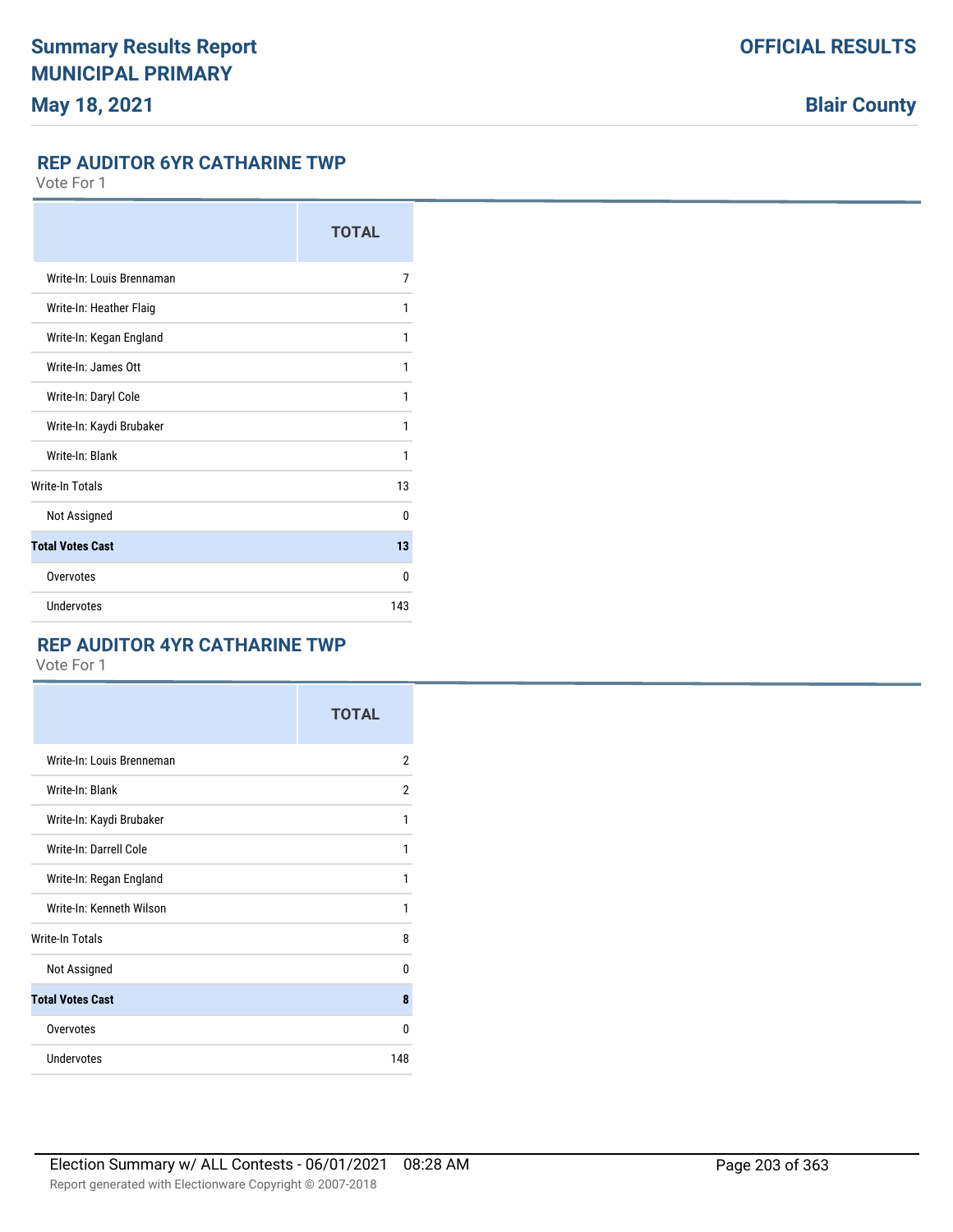#### **REP AUDITOR 2YR CATHARINE TWP**

Vote For 1

|                           | <b>TOTAL</b> |
|---------------------------|--------------|
| Write-In: Kent Wilson     | 2            |
| Write-In: Kaydi Brubaker  | 1            |
| Write-In: Regan England   | 1            |
| Write-In: Louis Brennemen | 1            |
| Write-In: Blank           | 1            |
| Write-In Totals           | 6            |
| Not Assigned              | 0            |
| <b>Total Votes Cast</b>   | 6            |
| Overvotes                 | U            |
| <b>Undervotes</b>         | 150          |

## **REP TAX COLLECTOR CATHARINE TWP**

|                          | <b>TOTAL</b> |
|--------------------------|--------------|
| <b>MELISSA A GUNNETT</b> | 146          |
| Write-In Totals          | 0            |
| Not Assigned             | 0            |
| <b>Total Votes Cast</b>  | 146          |
| Overvotes                | 0            |
| Undervotes               | 10           |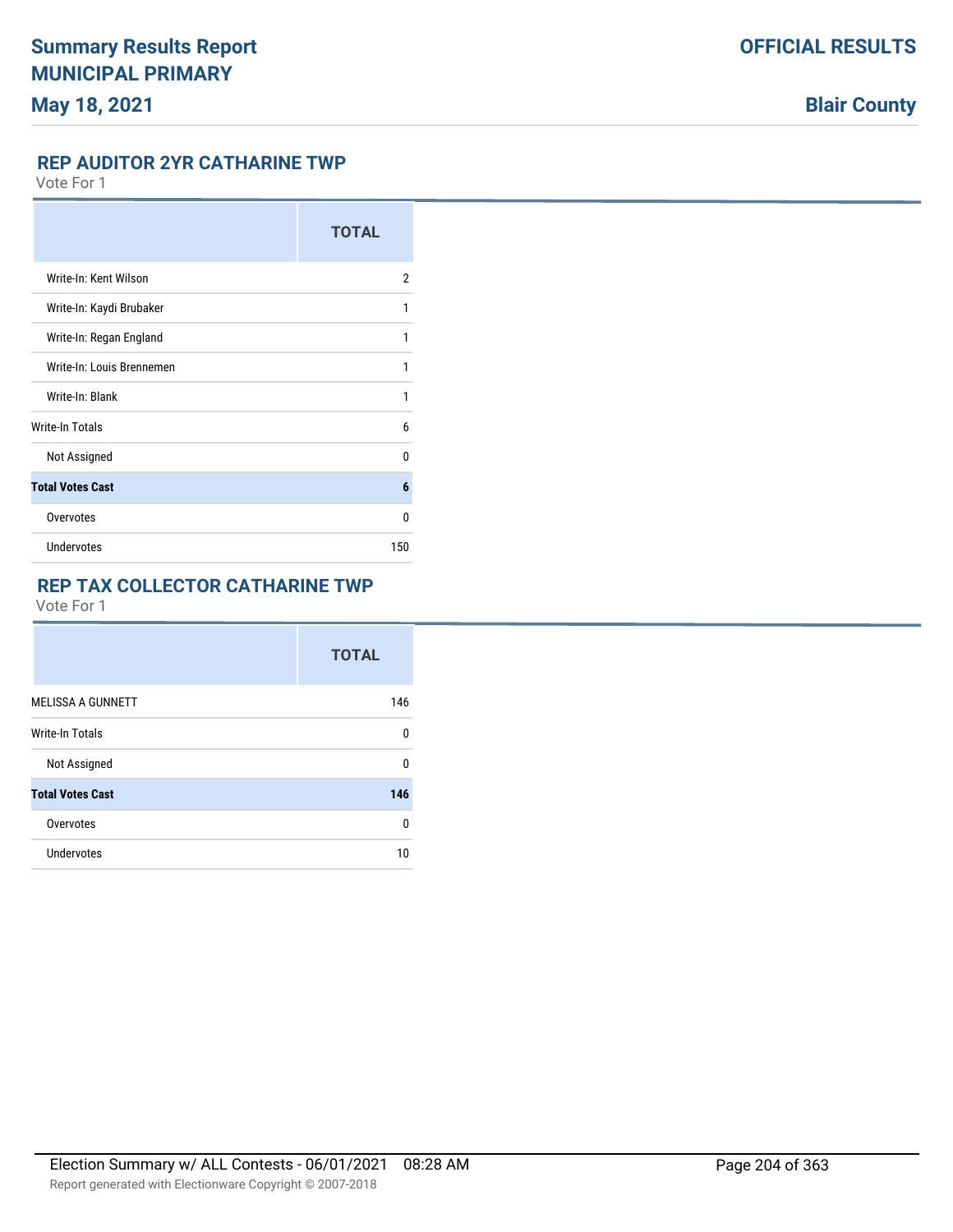#### **REP CONSTABLE CATHARINE TWP**

Vote For 1

|                          | <b>TOTAL</b> |
|--------------------------|--------------|
| Write-In: Bruce Fezio    | 3            |
| Write-In: Ted McDowell   | 3            |
| Write-In: Michael Fay    | 1            |
| Write-In: Kaydi Brubaker | 1            |
| Write-In: Regan England  | 1            |
| Write-In Totals          | 9            |
| Not Assigned             | 0            |
| <b>Total Votes Cast</b>  | 9            |
| Overvotes                | 0            |
| <b>Undervotes</b>        | 147          |

## **REP COUNCIL DUNCANSVILLE BOROUGH**

|                           | <b>TOTAL</b> |
|---------------------------|--------------|
| <b>JEFFREY LYNN</b>       | 118          |
| ANNETTE JANDORA LEWIS     | 117          |
| <b>JEANETTE KAY MILLS</b> | 103          |
| CYNTHIA LOU BLONTZ        | 91           |
| Write-In: Kennth Davis    | 1            |
| Write-In: Rodney Estep    | 1            |
| Write-In: Annette Lewis   | 1            |
| Write-In: Gerald Gardner  | 1            |
| <b>Write-In Totals</b>    | 4            |
| Not Assigned              | $\Omega$     |
| <b>Total Votes Cast</b>   | 433          |
| Overvotes                 | 6            |
| Undervotes                | 140          |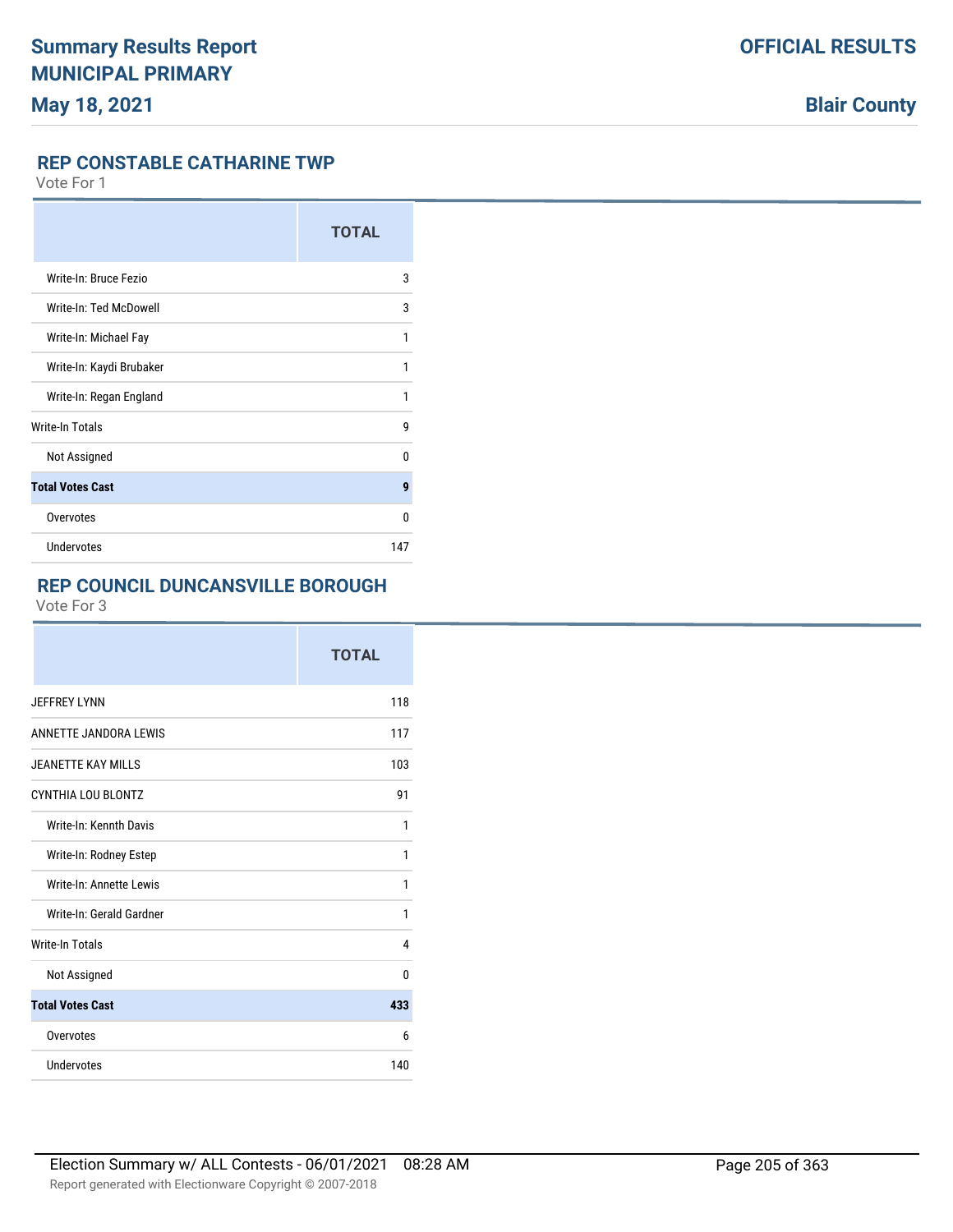## **REP TAX COLLECTOR DUNCANSVILLE BOROUGH**

Vote For 1

|                           | <b>TOTAL</b> |
|---------------------------|--------------|
| Write-In: Susan Kornowski | 5            |
| Write-In: Alicia Cobello  | 1            |
| Write-In: Wagner          | 1            |
| Write-In: Nicole Estep    | 1            |
| Write-In: Timothy Barnes  | 1            |
| Write-In: Paula Sherry    | 1            |
| <b>Write-In Totals</b>    | 10           |
| Not Assigned              | U            |
| <b>Total Votes Cast</b>   | 10           |
| Overvotes                 | U            |
| Undervotes                | 183          |

## **REP CONSTABLE DUNCANSVILLE BOROUGH**

|                               | <b>TOTAL</b> |
|-------------------------------|--------------|
| Write-In: Christopher Peweese |              |
| Write-In: Michael Weigl       | 1            |
| Write-In: Timothy Barnes      |              |
| Write-In: Paula Sherry        | 1            |
| <b>Write-In Totals</b>        | 4            |
| Not Assigned                  | n            |
| <b>Total Votes Cast</b>       | 4            |
| Overvotes                     | U            |
| Undervotes                    | 189          |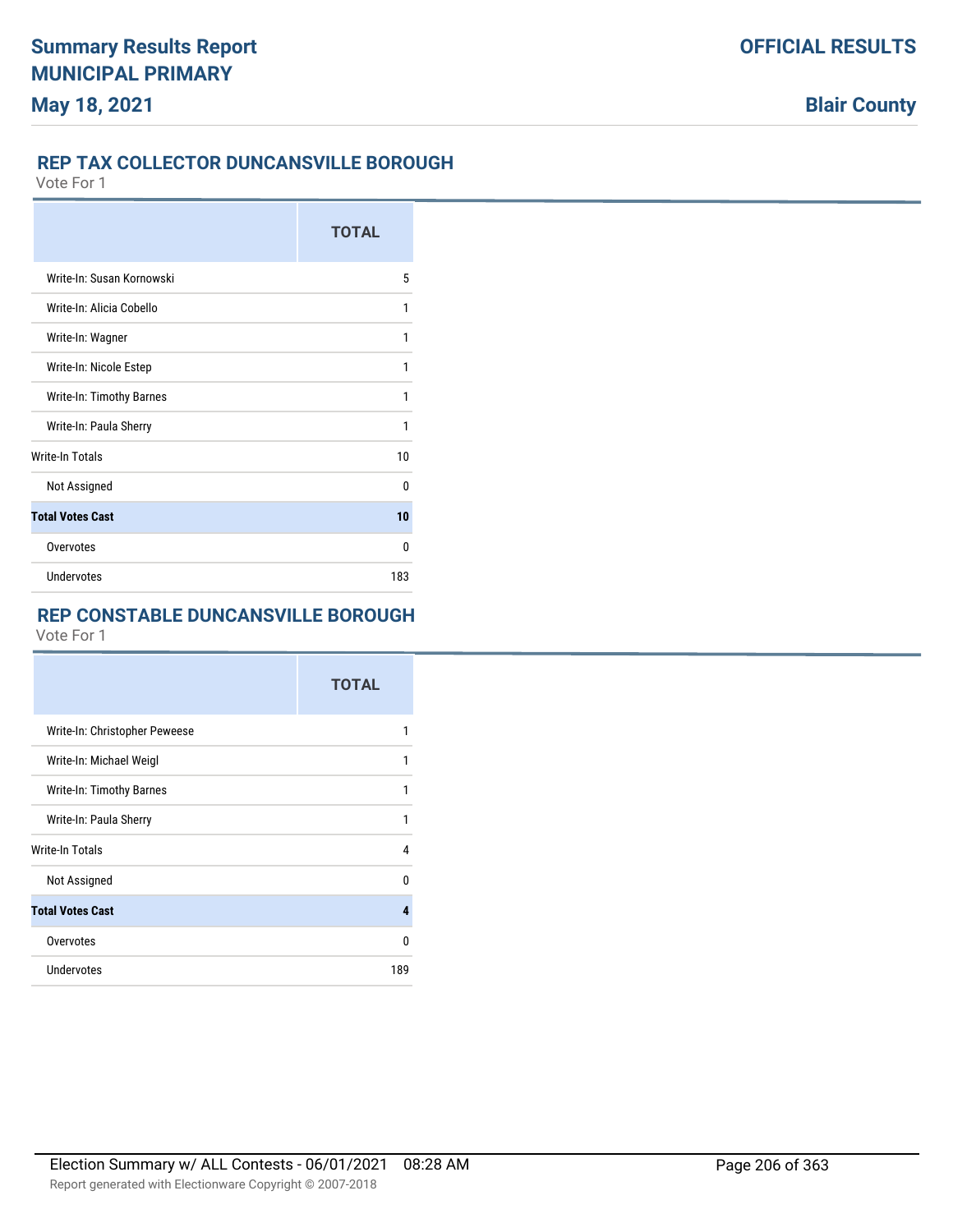#### **REP SUPERVISOR FRANKSTOWN TWP**

|                           | <b>TOTAL</b> |
|---------------------------|--------------|
| <b>GEORGE W HENRY, JR</b> | 823          |
| <b>SCOTT WHITE</b>        | 601          |
| Write-In Totals           | $\Omega$     |
| Not Assigned              | $\Omega$     |
| <b>Total Votes Cast</b>   | 1,424        |
| Overvotes                 | 1            |
| <b>Undervotes</b>         | 89           |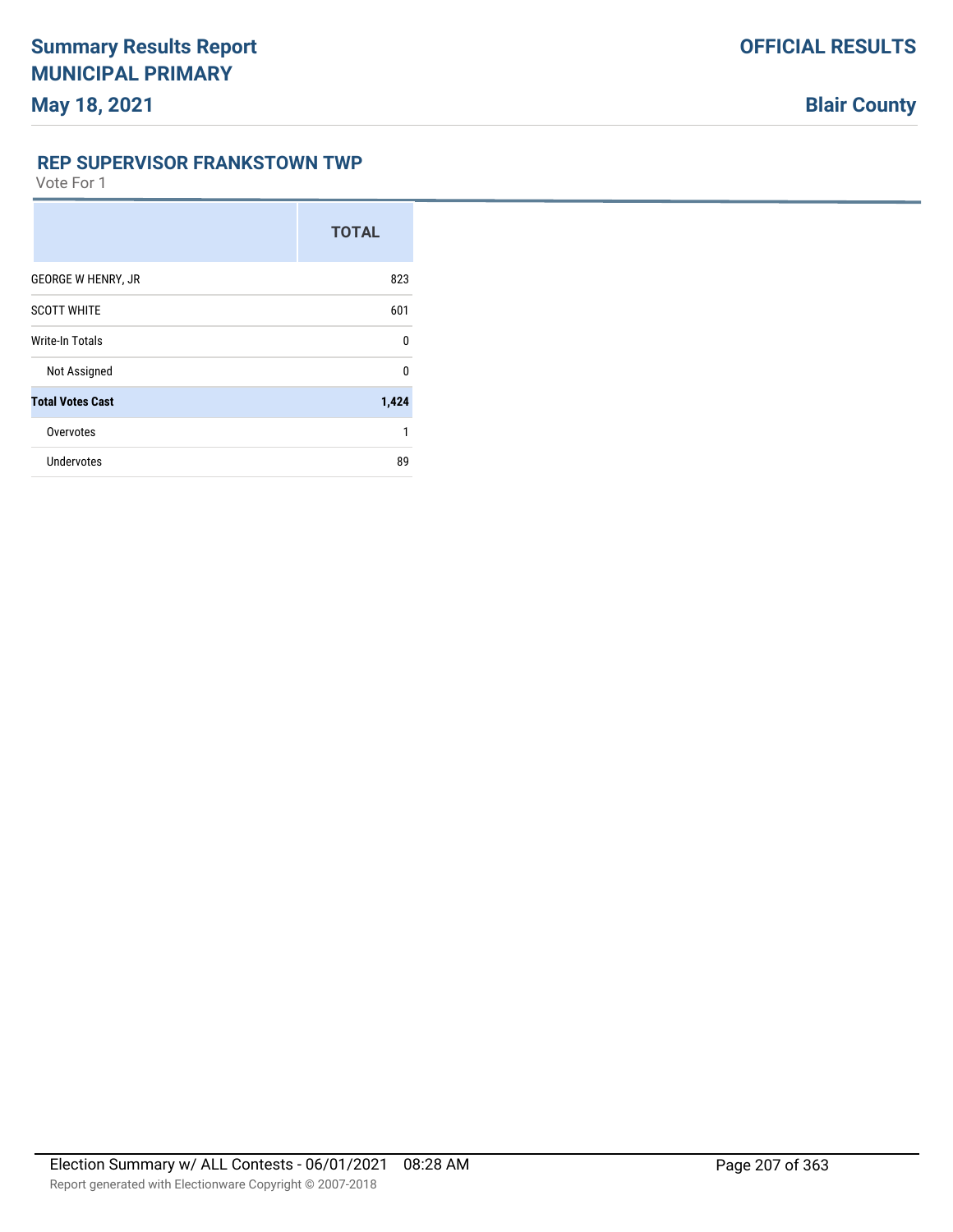#### **REP AUDITOR 6YR FRANKSTOWN TWP**

|                           | <b>TOTAL</b> |
|---------------------------|--------------|
| Write-In: Blank           | 15           |
| Write-In: Scott White     | 2            |
| Write-In: Gary Fickes     | 2            |
| Write-In: Ryan Mervine    | 2            |
| Write-In: RJ Wilson       | 1            |
| Write-In: Art Albright    | 1            |
| Write-In: Ed Ott          | 1            |
| Write-In: Eric Eminhizer  | 1            |
| Write-In: Bruce Brower    | 1            |
| Write-In: George Henry    | 1            |
| Write-In: James Spivey    | 1            |
| Write-In: Brady Wertz     | 1            |
| Write-In: Samuel Honshey  | 1            |
| Write-In: Don Kriselay    | 1            |
| Write-In: David Miller    | 1            |
| Write-In: John Swope      | 1            |
| Write-In: Peter Parker    | 1            |
| Write-In: Greg Figurelli  | 1            |
| Write-In: Wendy Traxler   | 1            |
| Write-In: Daryl Black     | 1            |
| Write-In: Louis Reese     | 1            |
| Write-In: Jane Veloz      | 1            |
| Write-In: Carolyn Luther  | 1            |
| Write-In: Donnie Rhodes   | 1            |
| Write-In: Nathan Caldwell | 1            |
| <b>Write-In Totals</b>    | 42           |
| Not Assigned              | 0            |
| <b>Total Votes Cast</b>   | 42           |
| Overvotes                 | 0            |
| Undervotes                | 1,472        |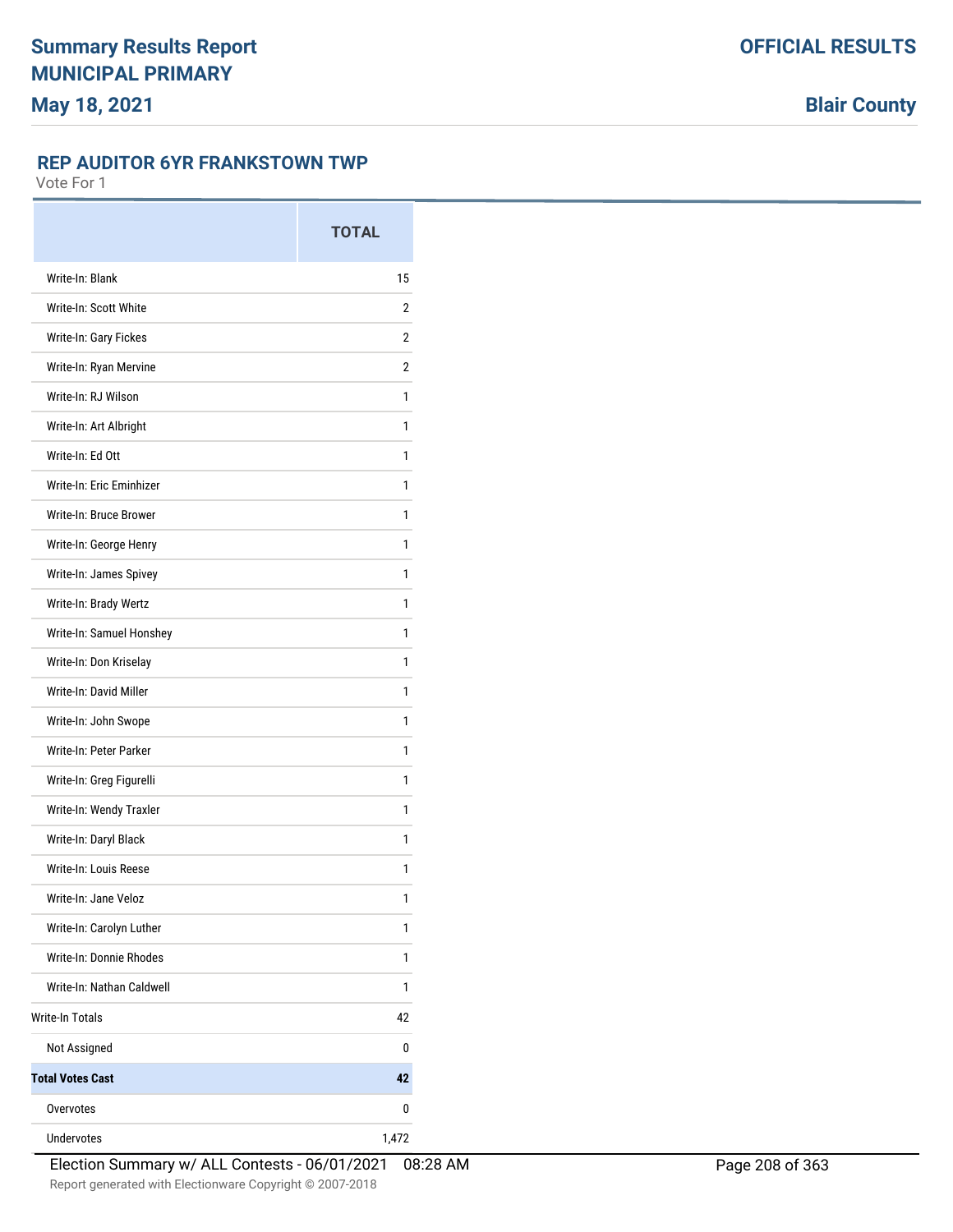### **REP AUDITOR 2YR FRANKSTOWN TWP**

|                          | <b>TOTAL</b>   |
|--------------------------|----------------|
| Write-In: Blank          | 18             |
| Write-In: Gary Fickes    | $\overline{2}$ |
| Write-In: Jane Veloz     | $\overline{2}$ |
| Write-In: Donnie Rhodes  | 1              |
| Write-In: Joseph Risbon  | 1              |
| Write-In: Ryan Mervine   | 1              |
| Write-In: Patrick Adachi | 1              |
| Write-In: Rick Karp      | 1              |
| Write-In: Denny Woomer   | 1              |
| Write-In: James Ott      | 1              |
| Write-In: Mike Gentry    | 1              |
| Write-In: John Swope     | 1              |
| Write-In: WI Teeter      | 1              |
| Write-In: Steve Rogers   | 1              |
| Write-In: Greg Figurelli | 1              |
| Write-In: Daryl Black    | 1              |
| Write-In: Beth Smith     | 1              |
| Write-In: Marissa Luther | 1              |
| Write-In: Blane          | 0              |
| Write-In Totals          | 37             |
| Not Assigned             | 0              |
| <b>Total Votes Cast</b>  | 37             |
| Overvotes                | 0              |
| <b>Undervotes</b>        | 1,477          |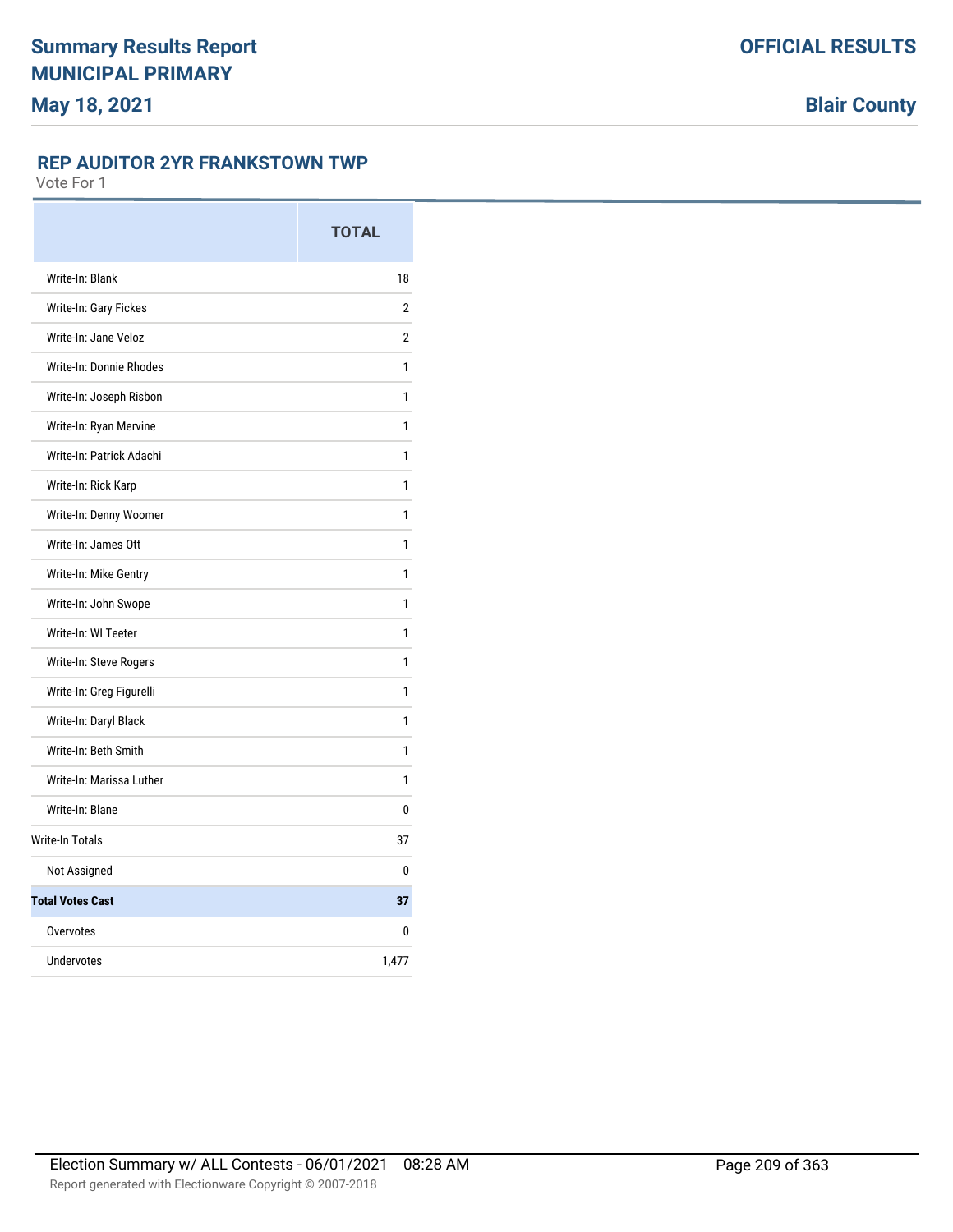### **REP TAX COLLECTOR FRANKSTOWN TWP**

Vote For 1

|                           | <b>TOTAL</b> |
|---------------------------|--------------|
| ROYELLEN I ALTMANSHOFER   | 1,259        |
| Write-In: Kathryn Hileman | 6            |
| Write-In: Blank           | 2            |
| Write-In: Rick Brozenich  | 1            |
| Write-In: Bruce Banner    | 1            |
| Write-In: Alaln Johnson   | 1            |
| Write-In Totals           | 11           |
| Not Assigned              | $\Omega$     |
| <b>Total Votes Cast</b>   | 1,270        |
| Overvotes                 | U            |
| <b>Undervotes</b>         | 244          |

#### **REP CONSTABLE FRANKSTOWN TWP**

|                         | <b>TOTAL</b>   |
|-------------------------|----------------|
| JOHN T DODSON           | 1,262          |
| Write-In: Louis Lusk    | 1              |
| Write-In: Joseph Smith  | 1              |
| Write-In Totals         | $\overline{2}$ |
| Not Assigned            | $\Omega$       |
| <b>Total Votes Cast</b> | 1,264          |
| Overvotes               | 0              |
| <b>Undervotes</b>       | 250            |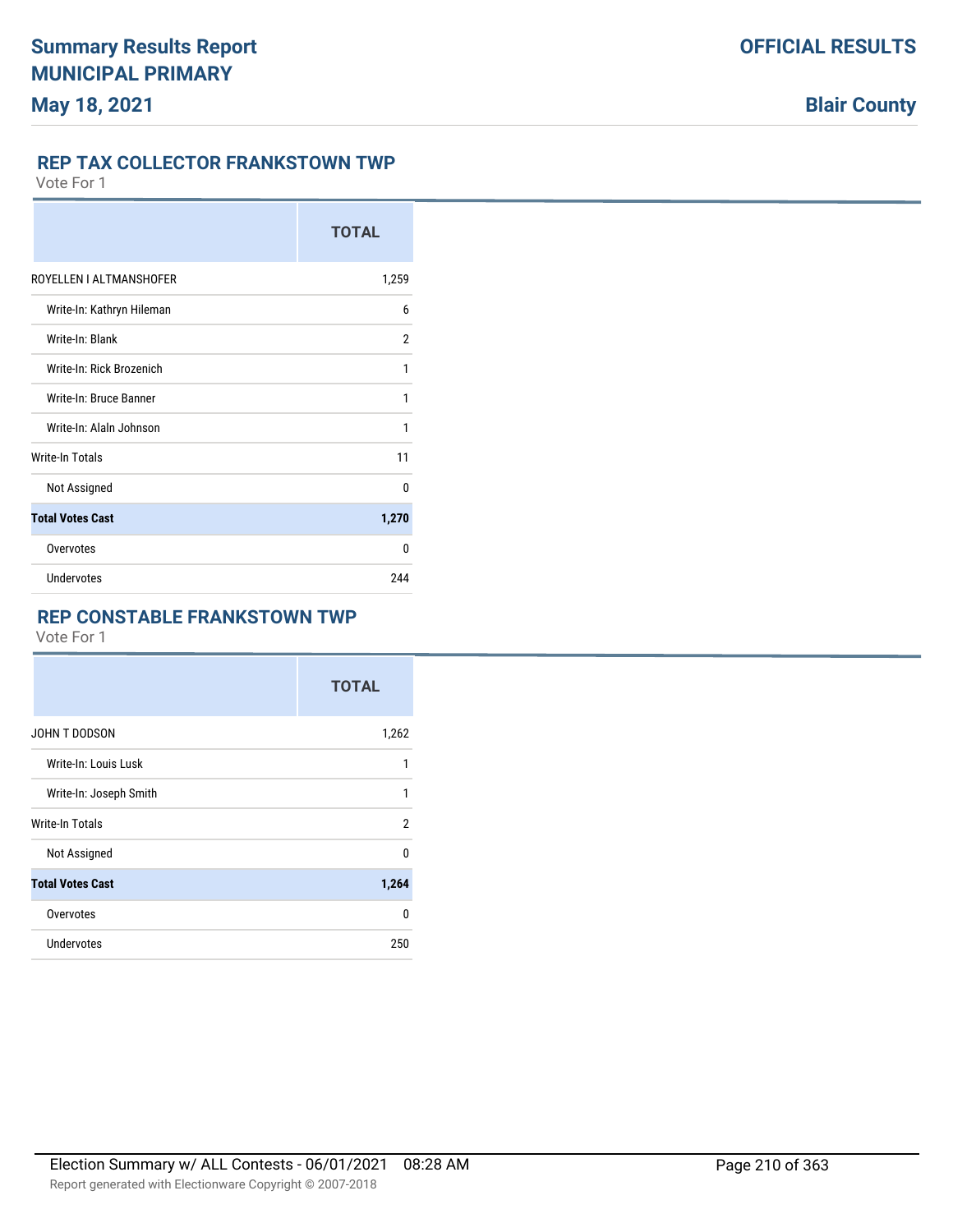### **REP SUPERVISOR 6YR FREEDOM TWP**

Vote For 1

|                         | <b>TOTAL</b> |
|-------------------------|--------------|
| <b>ED BENDER</b>        | 329          |
| <b>JEREMY K FLAUGH</b>  | 205          |
| Write-In Totals         | $\Omega$     |
| Not Assigned            | <sup>0</sup> |
| <b>Total Votes Cast</b> | 534          |
| Overvotes               | 3            |
| Undervotes              | 13           |

## **REP SUPERVISOR 2YR FREEDOM TWP**

|                              | <b>TOTAL</b> |
|------------------------------|--------------|
| TIMOTHY JAMES                | 485          |
| Write-In: Jeremy Flaugh      | 3            |
| Write-In: Ed Bender          | 1            |
| Write-In: Floyd Friedenbloom | 1            |
| Write-In Totals              | 5            |
| Not Assigned                 | $\Omega$     |
| <b>Total Votes Cast</b>      | 490          |
| Overvotes                    | $\Omega$     |
| Undervotes                   | 60           |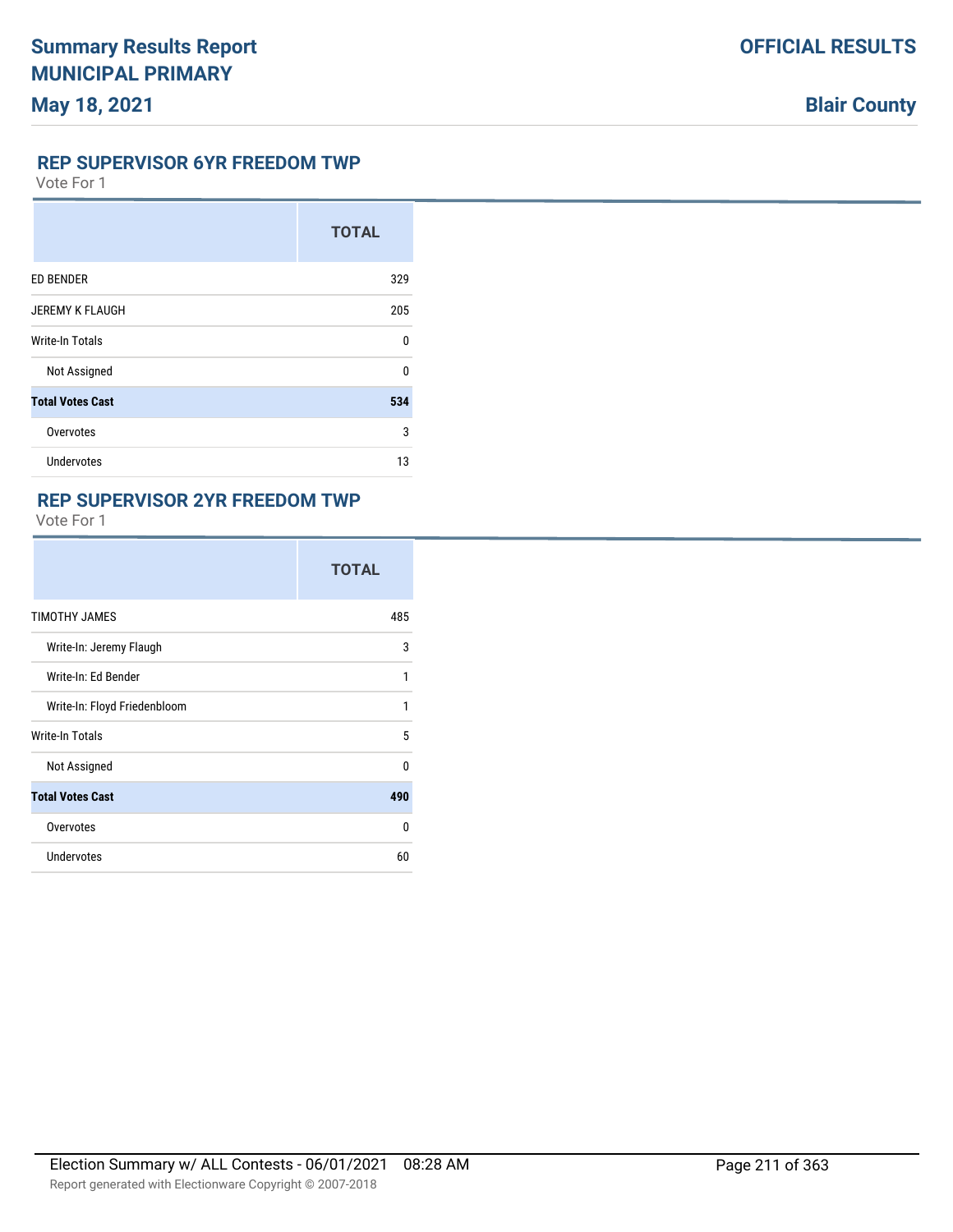# **Blair County**

#### **REP AUDITOR FREEDOM TWP**

Vote For 1

|                         | <b>TOTAL</b> |
|-------------------------|--------------|
| <b>NATHAN CALDWELL</b>  | 484          |
| Write-In: Blank         | 1            |
| Write-In Totals         | 1            |
| Not Assigned            | <sup>0</sup> |
| <b>Total Votes Cast</b> | 485          |
| Overvotes               | 1            |
| <b>Undervotes</b>       | 64           |

## **REP TAX COLLECTOR FREEDOM TWP**

|                          | <b>TOTAL</b> |
|--------------------------|--------------|
| <b>JAMES LANG</b>        | 494          |
| Write-In: Holly Link     | 3            |
| Write-In: Blank          | 2            |
| Write-In: Richard Weyant | 1            |
| Write-In Totals          | 6            |
| Not Assigned             | $\Omega$     |
| <b>Total Votes Cast</b>  | 500          |
| Overvotes                | $\Omega$     |
| Undervotes               | 50           |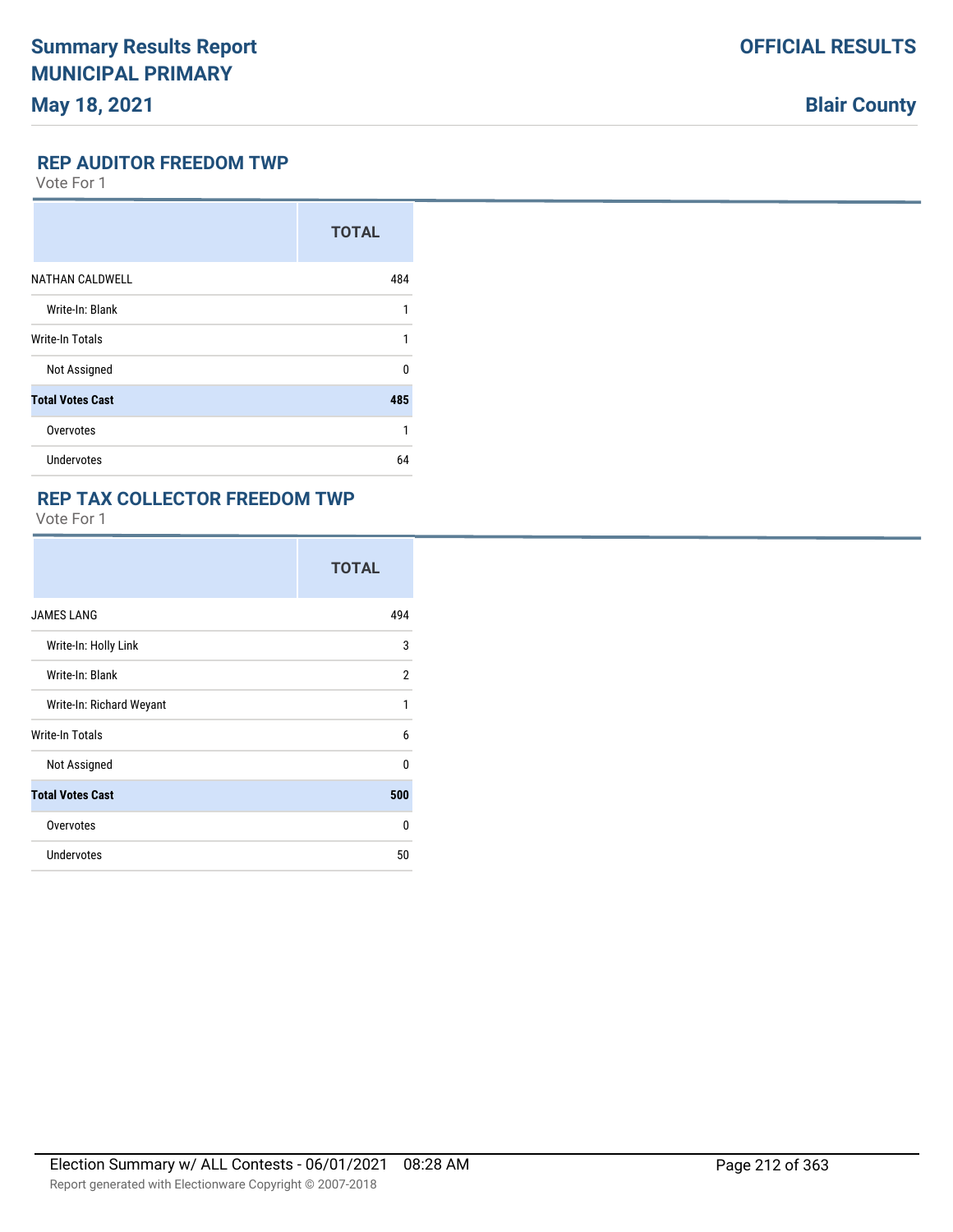**Blair County**

#### **REP CONSTABLE FREEDOM TWP**

|                           | <b>TOTAL</b>   |
|---------------------------|----------------|
| Write-In: Blank           | 15             |
| Write-In: Nathan Claycomb | 12             |
| Write-In: Ray Benton      | $\overline{2}$ |
| Write-In: Tyrus Young     | $\overline{2}$ |
| Write-In: Peterbilt Deist | $\overline{2}$ |
| Write-In: David McLahan   | 1              |
| Write-In: John Lawler     | 1              |
| Write-In: Dillenger       | 1              |
| Write-In: Ed Bender       | 1              |
| Write-In: Tom Claycomb    | 1              |
| Write-In: Jeremy Flaugh   | 1              |
| Write-In: Scatter         | 1              |
| Write-In: Joseph Logan    | 1              |
| Write-In: James Ott       | 1              |
| Write-In: Donald Lohr     | 1              |
| Write-In: Ronald Henry    | 1              |
| <b>Write-In Totals</b>    | 44             |
| Not Assigned              | 0              |
| <b>Total Votes Cast</b>   | 44             |
| Overvotes                 | 0              |
| Undervotes                | 506            |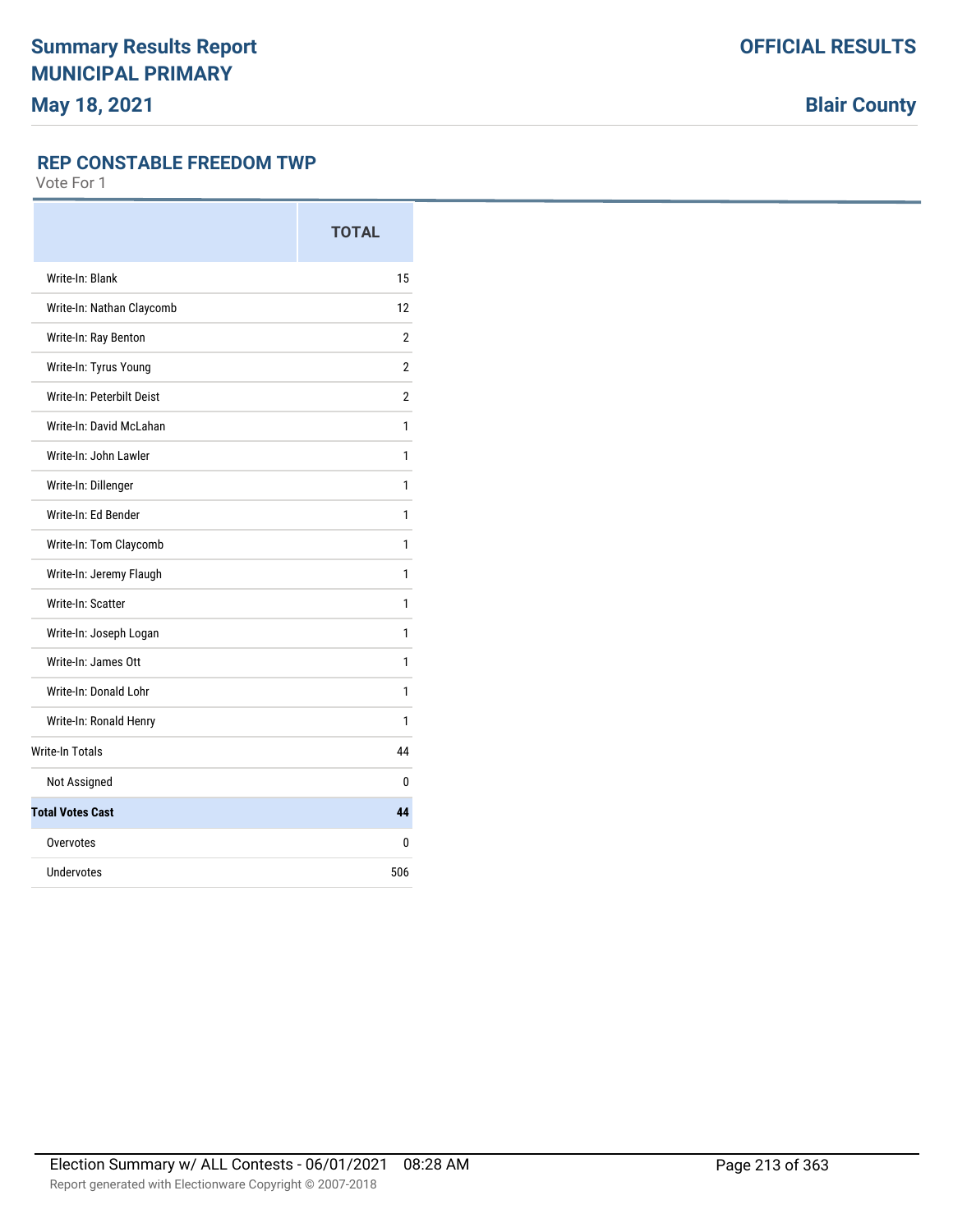**REP SUPERVISOR GREENFIELD TWP**

|                          | <b>TOTAL</b>   |
|--------------------------|----------------|
| ALEX W MUSSELMAN         | 325            |
| <b>MARYLN GRAFFIUS</b>   | 30             |
| <b>CARRIE GRAFFIUS</b>   | 23             |
| Write-In: Joseph Claar   | 3              |
| Write-In: David Diehl Jr | $\overline{2}$ |
| Write-In: Gus Walter     | 1              |
| Write-In: David Diehlor  | 0              |
| <b>Write-In Totals</b>   | 6              |
| Not Assigned             | 0              |
| <b>Total Votes Cast</b>  | 384            |
| Overvotes                | $\Omega$       |
| Undervotes               | 19             |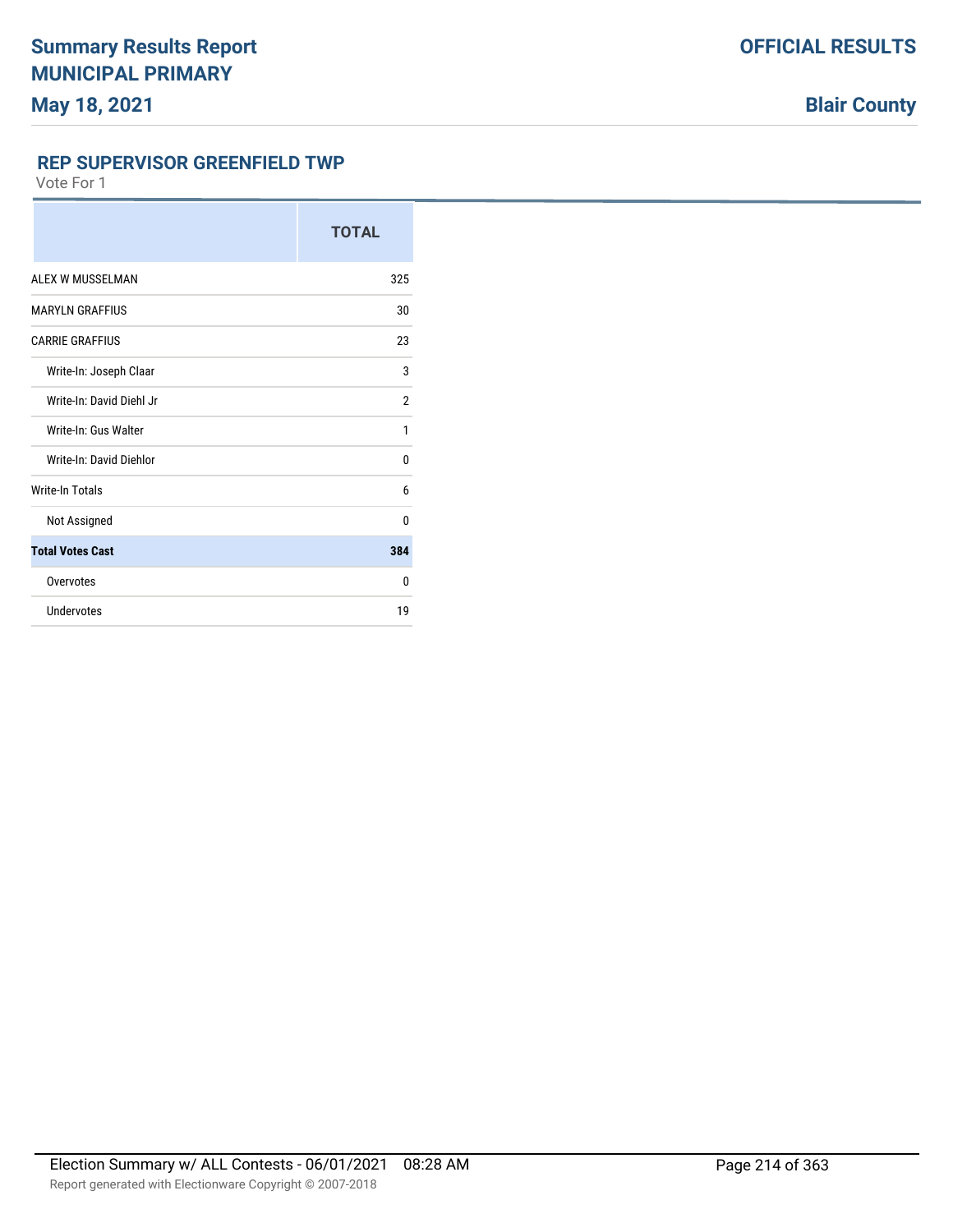**Blair County**

### **REP AUDITOR GREENFIELD TWP**

|                               | <b>TOTAL</b>   |
|-------------------------------|----------------|
| Write-In: Blank               | 5              |
| Write-In: Roger Lingenfelter  | 5              |
| <b>Write-In: Travis Sweet</b> | $\overline{2}$ |
| Write-In: Vernon Walter       | $\overline{2}$ |
| Write-In: Joan Conner         | 1              |
| Write-In: Lynn Ceist          | 1              |
| Write-In: Ray Burton          | 1              |
| Write-In: Troy McMullen       | 1              |
| Write-In: Grace Helsel        | 1              |
| Write-In: Michael Malowich    | 1              |
| Write-In: Patty Sweet         | 1              |
| Write-In: Patty Ritchey       | 1              |
| Write-In: John Dibert         | 1              |
| Write-In: Steven Oakes        | 1              |
| Write-In: Paul Medasie        | 1              |
| Write-In: Oliva Smouse        | 1              |
| Write-In: Carrie Graffius     | 1              |
| Write-In: Scatter             | 0              |
| <b>Write-In Totals</b>        | 27             |
| Not Assigned                  | 0              |
| <b>Total Votes Cast</b>       | 27             |
| Overvotes                     | 0              |
| Undervotes                    | 376            |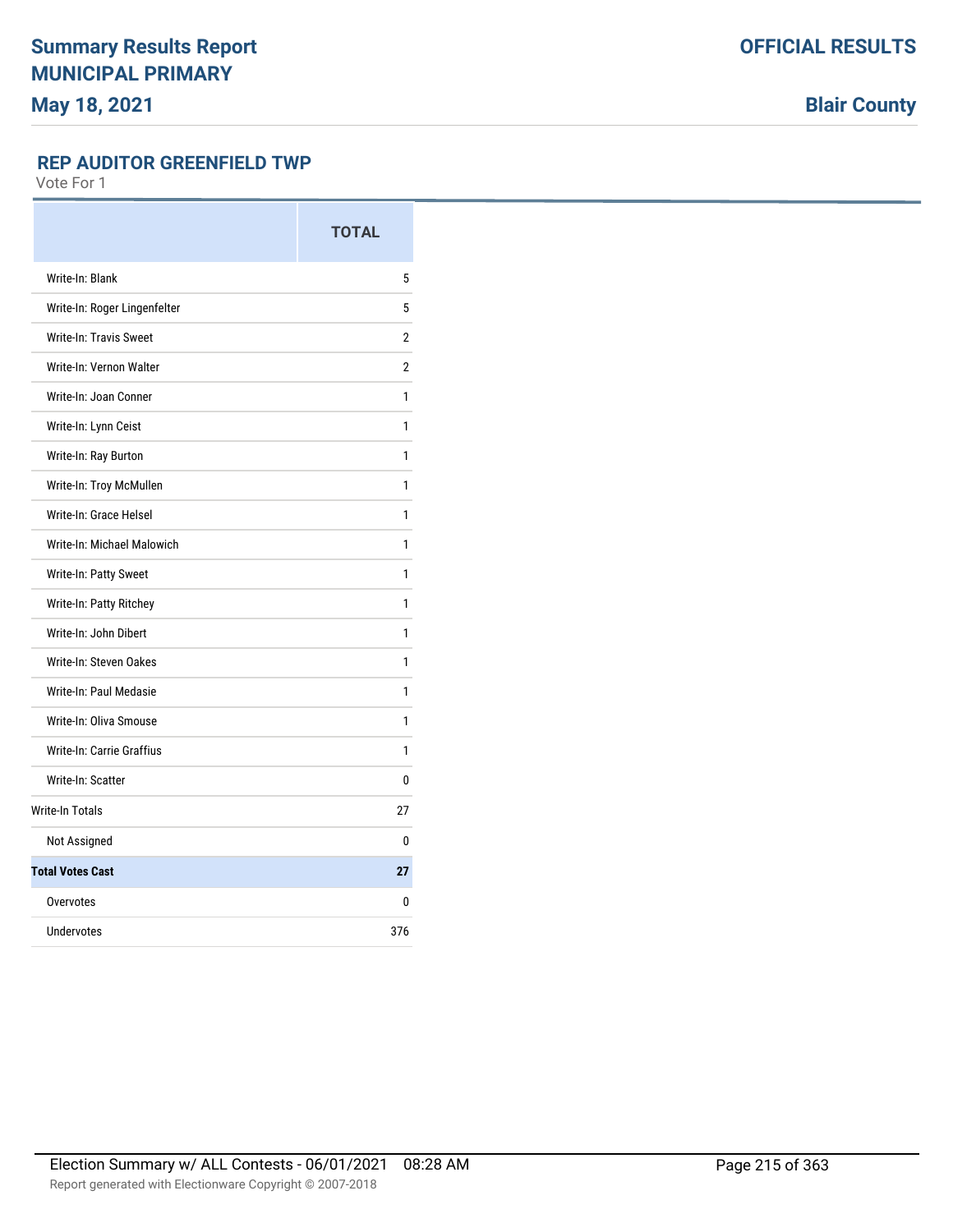### **REP TAX COLLECTOR GREENFIELD TWP**

Vote For 1

|                           | <b>TOTAL</b> |
|---------------------------|--------------|
| <b>CHRISTINE A LESLIE</b> | 383          |
| Write-In: Lori Claar      | 1            |
| <b>Write-In Totals</b>    | 1            |
| Not Assigned              | <sup>0</sup> |
| <b>Total Votes Cast</b>   | 384          |
| Overvotes                 | <sup>0</sup> |
| <b>Undervotes</b>         | 19           |

## **REP CONSTABLE GREENFIELD TWP**

|                         | <b>TOTAL</b> |
|-------------------------|--------------|
| KIMBERLY J BENTON       | 358          |
| Write-In: Scatter       | 1            |
| Write-In: Steve Oakes   | 1            |
| Write-In: Joe Dodson    | $\Omega$     |
| Write-In Totals         | 2            |
| Not Assigned            | $\Omega$     |
| <b>Total Votes Cast</b> | 360          |
| Overvotes               | $\Omega$     |
| <b>Undervotes</b>       | 43           |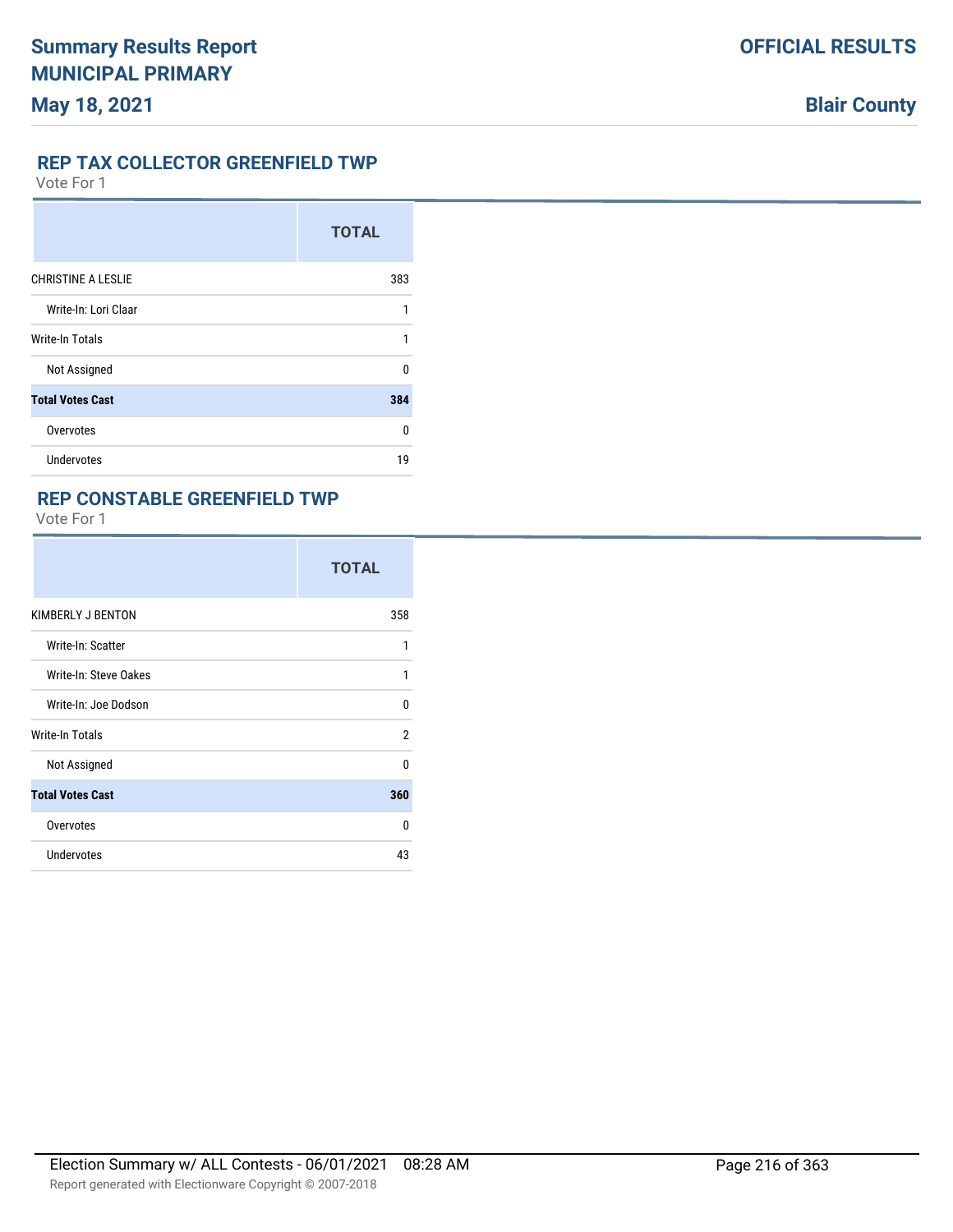### **REP MAYOR HOLLIDAYSBURG BOROUGH**

|                            | <b>TOTAL</b>   |
|----------------------------|----------------|
| JOE DODSON                 | 658            |
| Write-In: Jeff Ketner      | 17             |
| Write-In: John Stultz      | 3              |
| Write-In: Steve Albright   | $\overline{2}$ |
| Write-In: Mike Peinovich   | 1              |
| Write-In: Patrick McIntire | 1              |
| Write-In: Kathy Mathias    | 1              |
| Write-In: Alec Bernard     | 1              |
| Write-In: Todd Batzel      | 1              |
| Write-In: Jason Meadows    | 1              |
| Write-In: Sean Burke       | 1              |
| Write-In: Kyle Daugherty   | 1              |
| Write-In: Kurk Durbin      | 1              |
| Write-In: Michael Sinisi   | 1              |
| Write-In: Blank            | 1              |
| Write-In: Jim Gahret       | 0              |
| Write-In: Jim Gehret       | 0              |
| <b>Write-In Totals</b>     | 33             |
| Not Assigned               | 0              |
| <b>Total Votes Cast</b>    | 691            |
| Overvotes                  | 0              |
| Undervotes                 | 120            |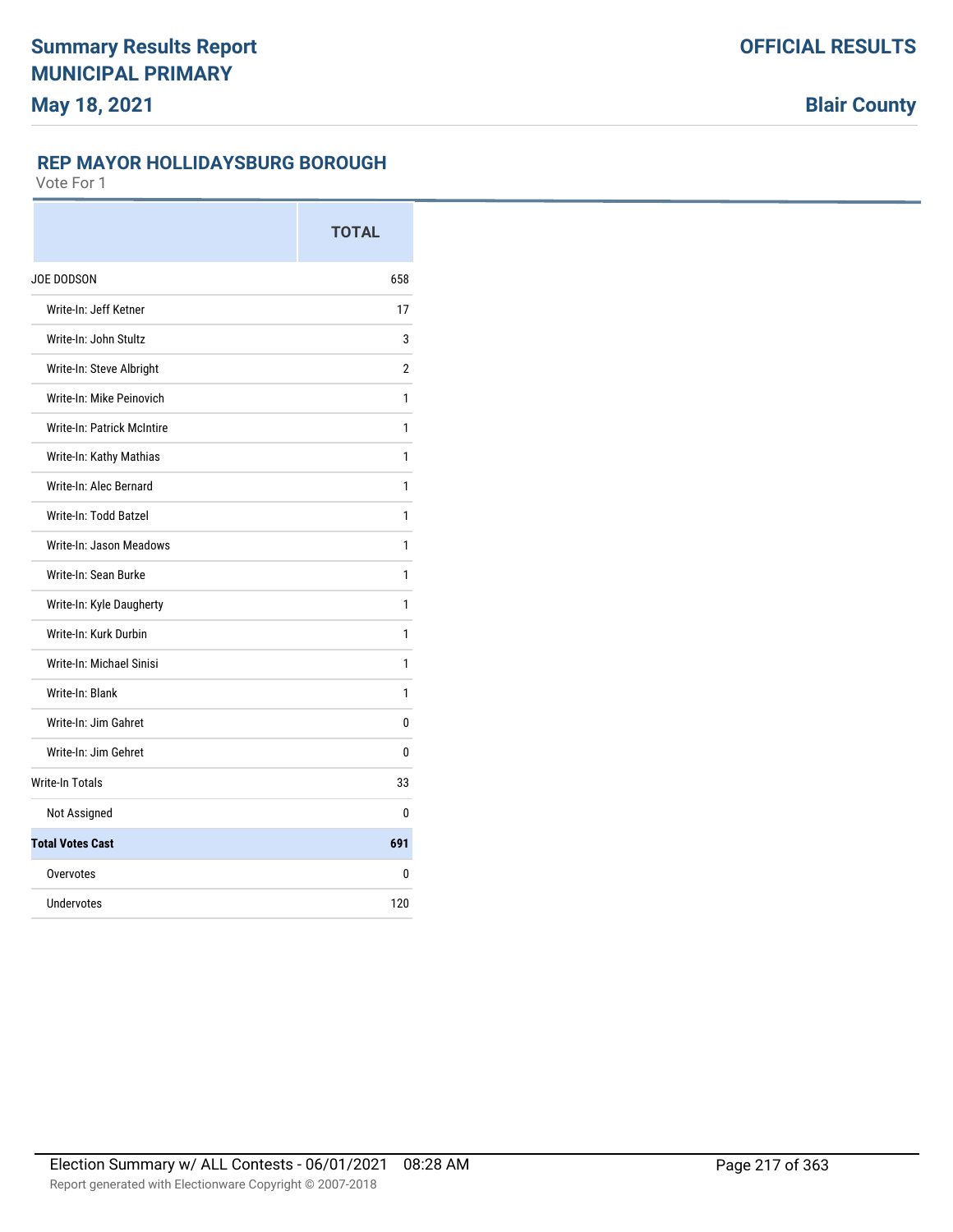### **REP COUNCIL HOLLIDAYSBURG BOROUGH WARD 2**

Vote For 1

**May 18, 2021**

|                         | <b>TOTAL</b> |
|-------------------------|--------------|
| <b>BRADY LEAHEY</b>     | 106          |
| Write-In: Greg Mielnik  | 1            |
| Write-In: Bart Monahan  | 1            |
| <b>Write-In Totals</b>  | 2            |
| Not Assigned            | n            |
| <b>Total Votes Cast</b> | 108          |
| Overvotes               | 0            |
| Undervotes              | 13           |

## **REP COUNCIL HOLLIDAYSBURG BOROUGH WARD 4**

Vote For 1

|                         | <b>TOTAL</b> |
|-------------------------|--------------|
| <b>SEAN M BURKE</b>     | 74           |
| <b>KIRK SALEME</b>      | 65           |
| Write-In Totals         | n            |
| Not Assigned            | n            |
| <b>Total Votes Cast</b> | 139          |
| Overvotes               | n            |
| Undervotes              | 5            |

## **REP COUNCIL HOLLIDAYSBURG BOROUGH WARD 6**

|                         | <b>TOTAL</b> |
|-------------------------|--------------|
| WALTER T KALISTA, III   | 97           |
| <b>Write-In Totals</b>  | 0            |
| Not Assigned            | ŋ            |
| <b>Total Votes Cast</b> | 97           |
| Overvotes               | ŋ            |
| <b>Undervotes</b>       | 25           |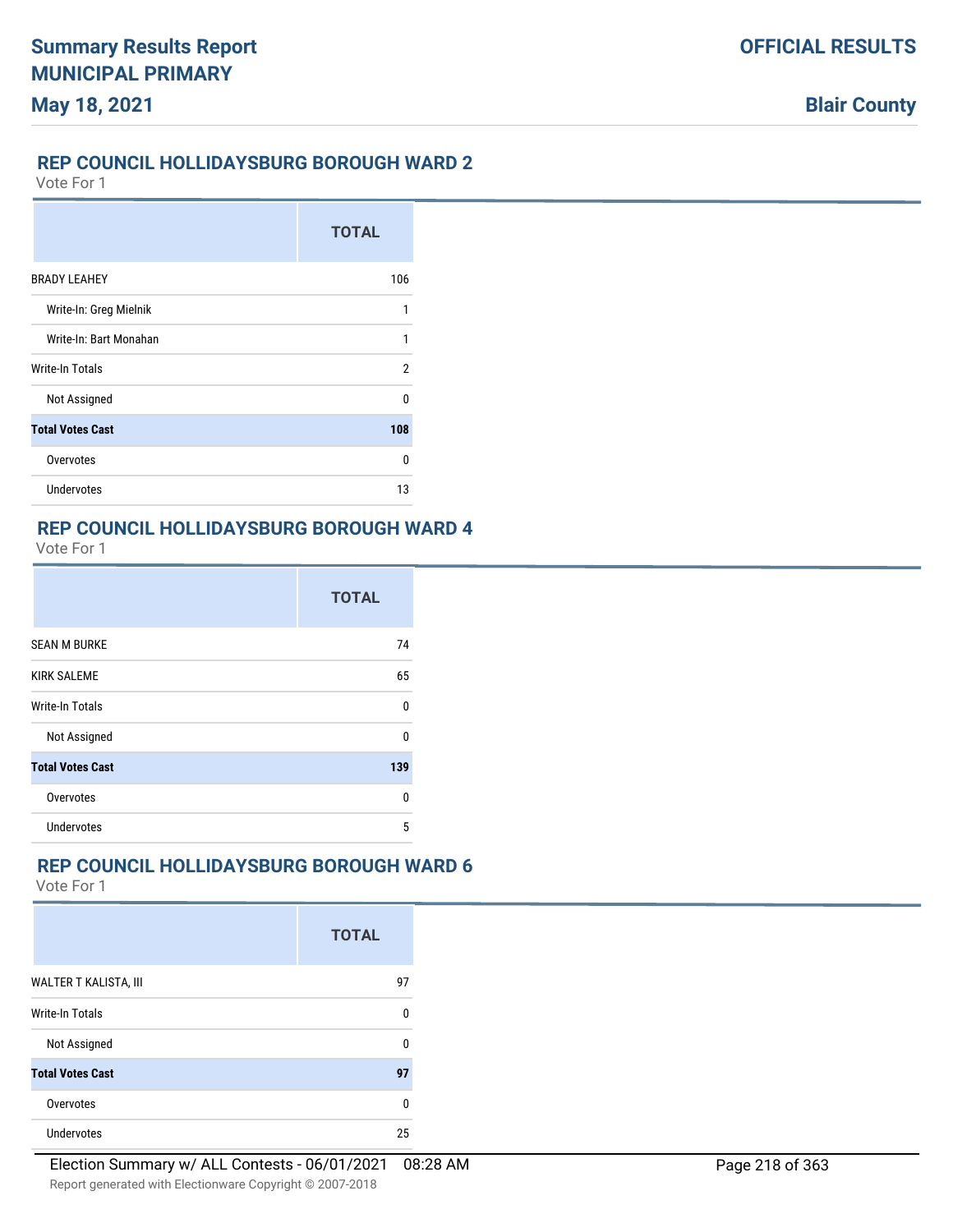### **REP TAX COLLECTOR HOLLIDAYSBURG BOROUGH**

|                         | <b>TOTAL</b> |
|-------------------------|--------------|
| <b>DONNA M CARSON</b>   | 752          |
| Write-In: Blank         | 1            |
| <b>Write-In Totals</b>  | 1            |
| Not Assigned            | 0            |
| <b>Total Votes Cast</b> | 753          |
| Overvotes               | 0            |
| <b>Undervotes</b>       | 58           |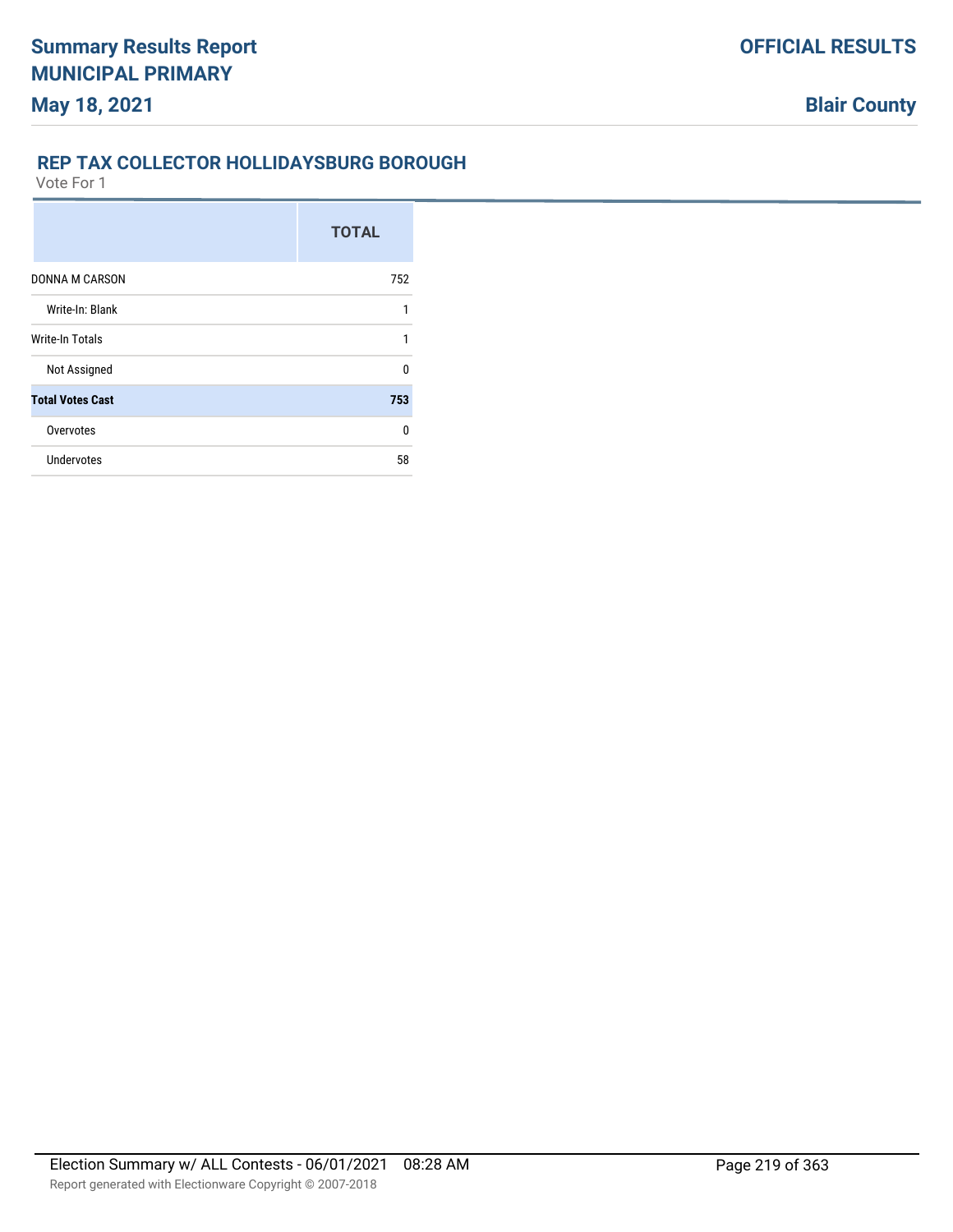### **REP CONSTABLE HOLLIDAYSBURG BOROUGH**

|                               | <b>TOTAL</b>   |
|-------------------------------|----------------|
| Write-In: Blank               | 22             |
| Write-In: Andy Haines         | 3              |
| Write-In: John Shylo          | 2              |
| Write-In: David Sill          | $\overline{2}$ |
| Write-In: Greg Mielnk         | 1              |
| Write-In: Jeff Ketner         | 1              |
| Write-In: Richard Albright    | 1              |
| Write-In: Joshua Krider       | 1              |
| Write-In: Nicholas Nale       | 1              |
| Write-In: Richard Latker      | 1              |
| <b>Write-In: Brian Datres</b> | 1              |
| Write-In: Kyle Daugherty      | 1              |
| Write-In: Ray Benton          | 1              |
| Write-In: Lou Ann Weichel     | 1              |
| Write-In: Dave Teeter         | 1              |
| Write-In: Matthias Balliet    | 1              |
| Write-In: Robert Robinson     | 1              |
| Write-In: Michael Eardley     | 1              |
| Write-In: Joshua Smith        | 1              |
| Write-In: Kent Muir           | 1              |
| Write-In: David Gehret        | 1              |
| Write-In: Bronson Woodring    | 1              |
| Write-In: Todd Batzel         | 1              |
| Write-In: Larry Field         | 1              |
| <b>Write-In Totals</b>        | 49             |
| Not Assigned                  | 0              |
| <b>Total Votes Cast</b>       | 49             |
| Overvotes                     | 0              |
| Undervotes                    | 762            |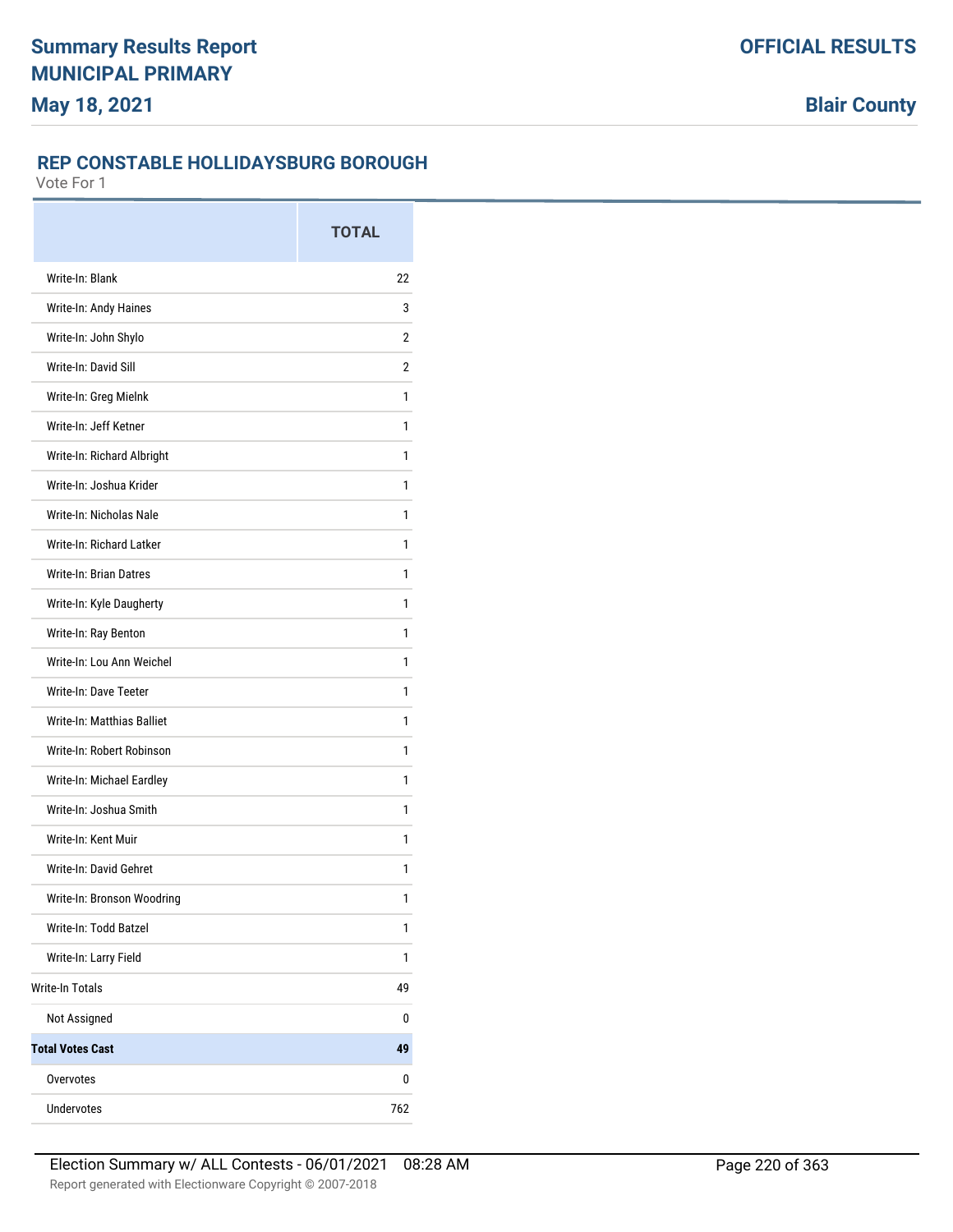# **Blair County**

#### **REP SUPERVISOR HUSTON TWP**

Vote For 1

|                         | <b>TOTAL</b> |
|-------------------------|--------------|
| <b>BRENT Y BAKER</b>    | 202          |
| Write-In: Pamela Stock  | 21           |
| Write-In: Blank         | 1            |
| Write-In Totals         | 22           |
| Not Assigned            | 0            |
| <b>Total Votes Cast</b> | 224          |
| Overvotes               | 0            |
| <b>Undervotes</b>       | 15           |

## **REP AUDITOR HUSTON TWP**

|                          | <b>TOTAL</b> |
|--------------------------|--------------|
| Write-In: Blank          | 9            |
| Write-In: Donna Gibson   | 6            |
| Write-In: Bill Straesser | 1            |
| Write-In: Deloris Odea   | 1            |
| Write-In: Kelly Ritchey  | 1            |
| Write-In Totals          | 18           |
| Not Assigned             | $\Omega$     |
| <b>Total Votes Cast</b>  | 18           |
| Overvotes                | 0            |
| <b>Undervotes</b>        | 221          |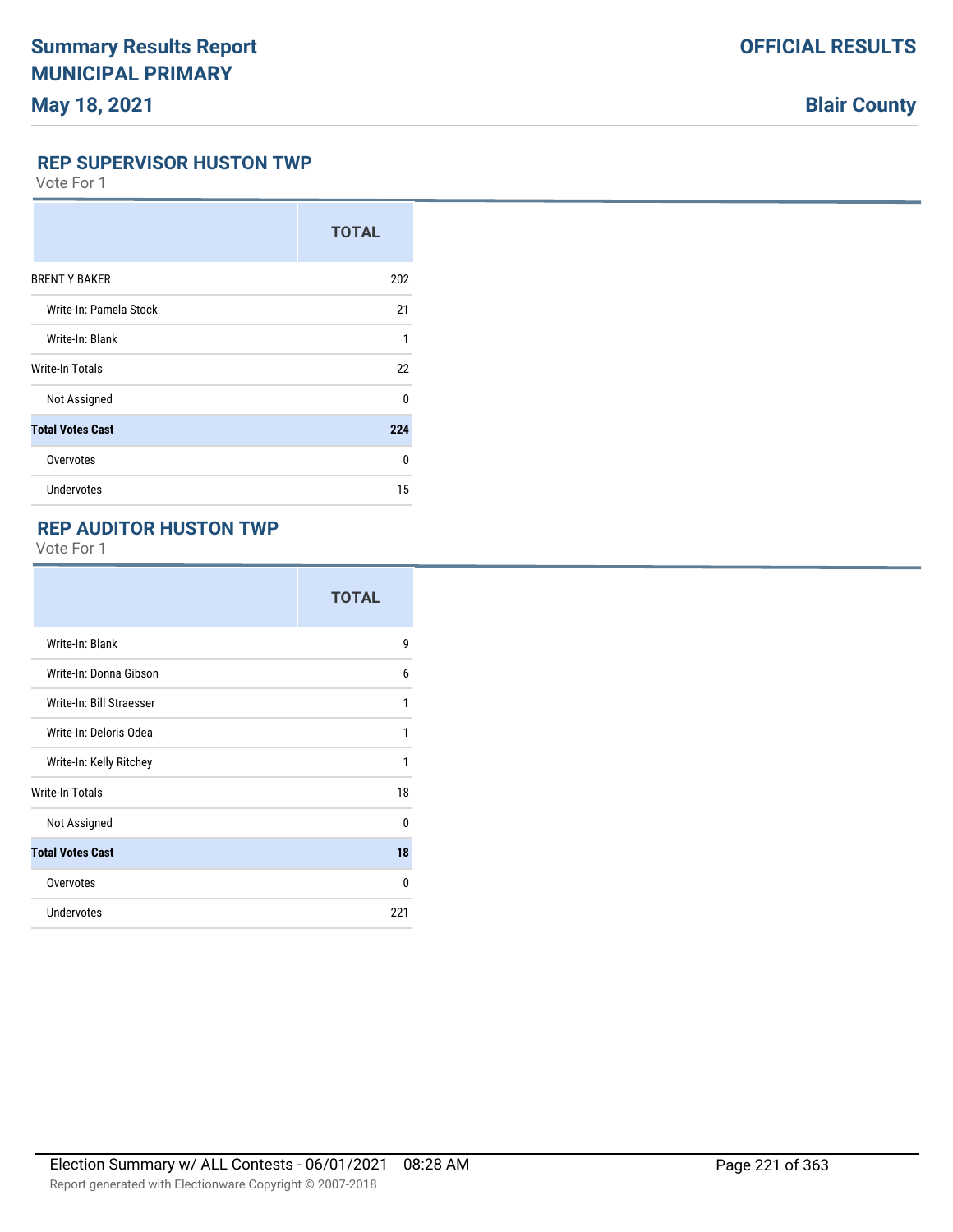#### **REP TAX COLLECTOR HUSTON TWP**

Vote For 1

|                         | <b>TOTAL</b> |
|-------------------------|--------------|
| NICOLE STOLTZFUS        | 234          |
| <b>Write-In Totals</b>  | U            |
| Not Assigned            | n            |
| <b>Total Votes Cast</b> | 234          |
| Overvotes               | 1            |
| Undervotes              | 4            |

### **REP CONSTABLE HUSTON TWP**

|                            | <b>TOTAL</b> |
|----------------------------|--------------|
| Write-In: Blank            | 3            |
| Write-In: Craig England    | 1            |
| Write-In: Greg Wyandt      | 1            |
| Write-In: Joseph Kensinger | 1            |
| Write-In: Scatter          | 1            |
| Write-In Totals            | 7            |
| Not Assigned               | $\Omega$     |
| <b>Total Votes Cast</b>    | 7            |
| Overvotes                  | 0            |
| <b>Undervotes</b>          | 232          |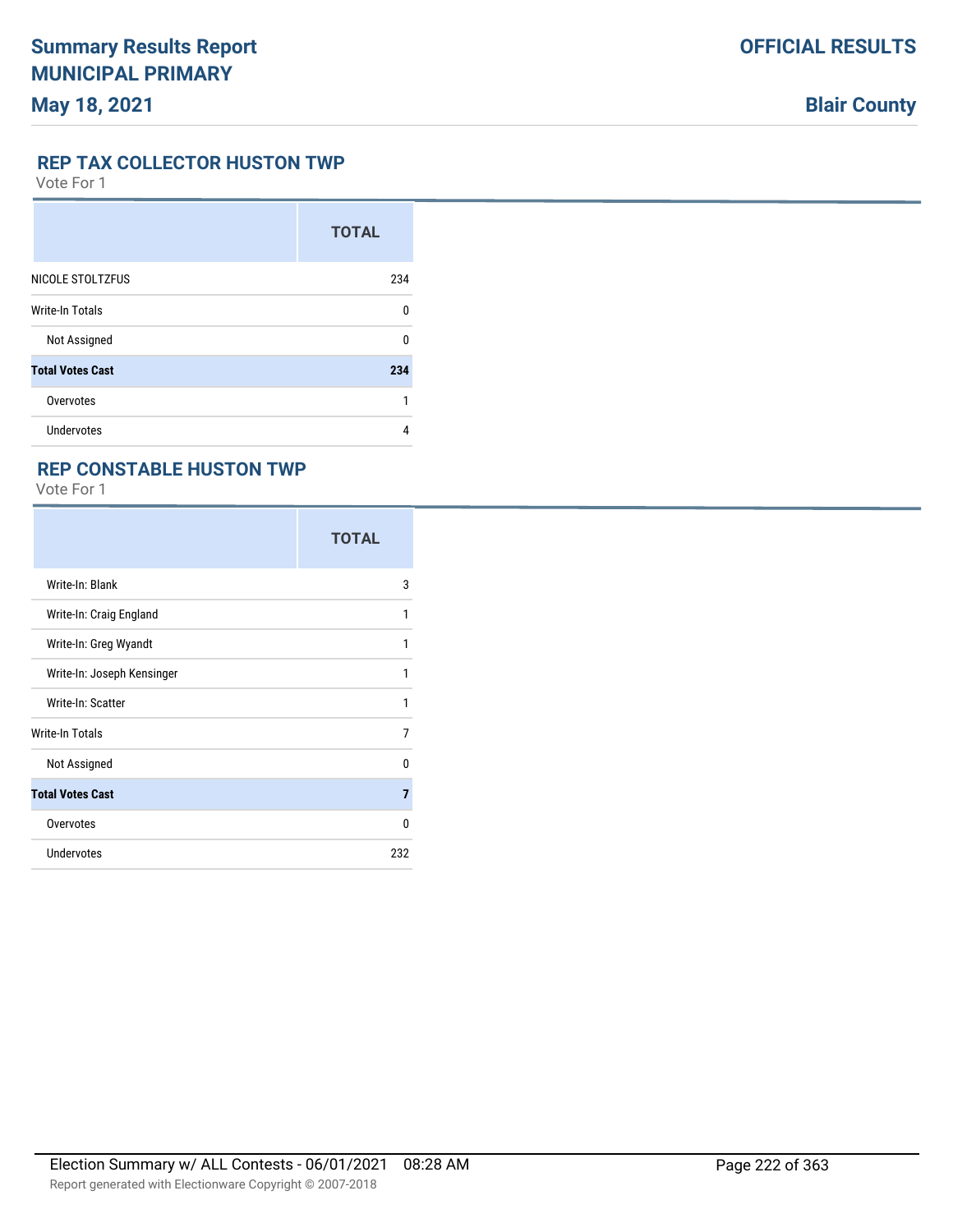# **Blair County**

#### **REP SUPERVISOR JUNIATA TWP**

Vote For 1

|                         | <b>TOTAL</b> |
|-------------------------|--------------|
| <b>DAVID RIMBECK</b>    | 175          |
| Write-In: Matt Snyder   | 2            |
| Write-In: Mark Sease    | 1            |
| Write-In: Joe Snyder    | 1            |
| Write-In Totals         | 4            |
| Not Assigned            | $\Omega$     |
| <b>Total Votes Cast</b> | 179          |
| Overvotes               | 0            |
| Undervotes              | 26           |

## **REP AUDITOR JUNIATA TWP**

|                           | <b>TOTAL</b> |
|---------------------------|--------------|
| Write-In: Blank           | 5            |
| Write-In: Roy Staszak Jr  | 1            |
| Write-In: Chris Rogers    | 1            |
| Write-In: Rhonda Jo Smith | 1            |
| Write-In: Rhonda Walker   | 1            |
| Write-In: Jim Caporuscio  | 1            |
| <b>Write-In Totals</b>    | 10           |
| Not Assigned              | $\Omega$     |
| <b>Total Votes Cast</b>   | 10           |
| Overvotes                 | $\Omega$     |
| <b>Undervotes</b>         | 195          |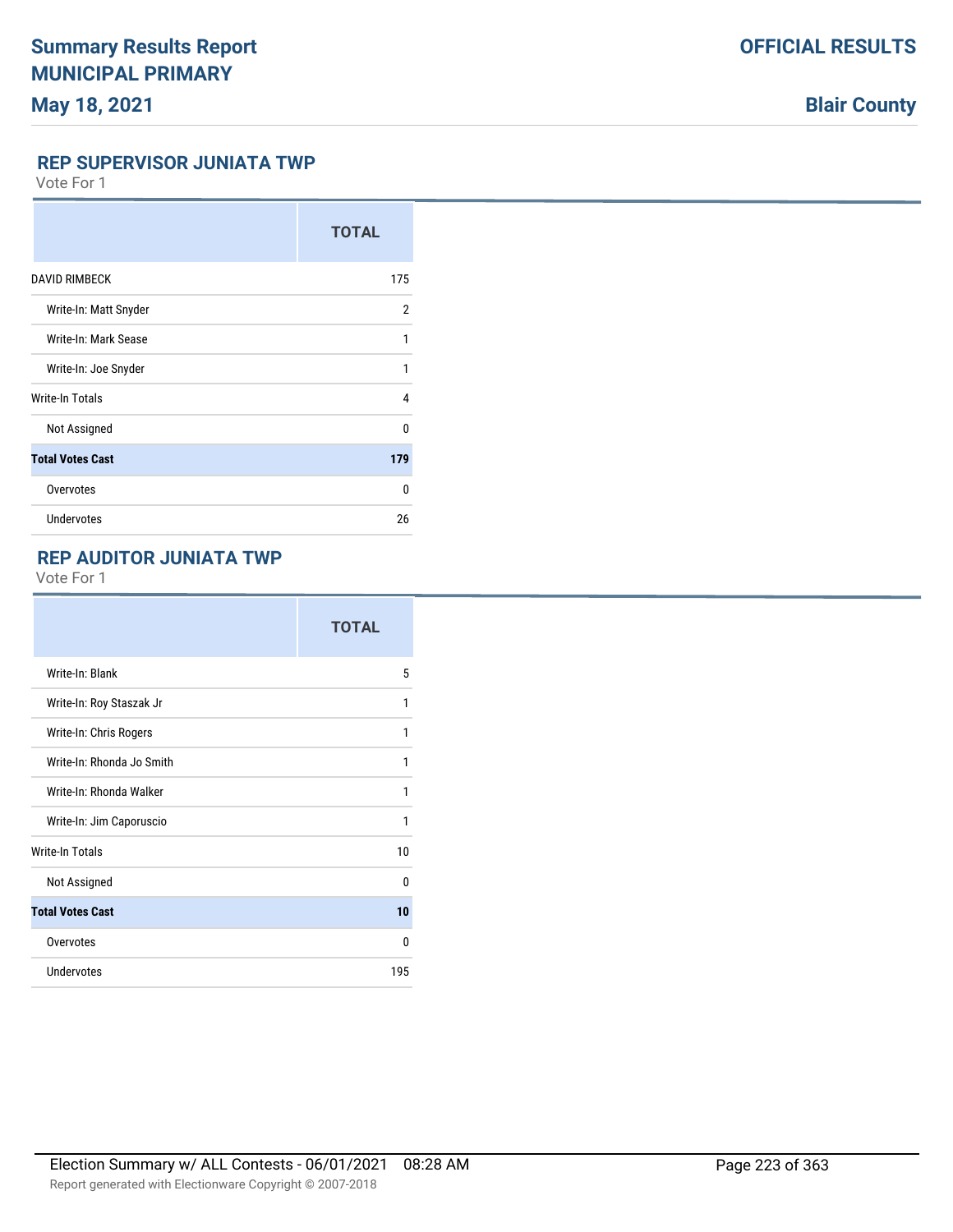#### **REP TAX COLLECTOR JUNIATA TWP**

Vote For 1

|                         | <b>TOTAL</b> |
|-------------------------|--------------|
| <b>CONNIE JACKSON</b>   | 187          |
| Write-In: Blank         | 3            |
| Write-In Totals         | 3            |
| Not Assigned            | $\Omega$     |
| <b>Total Votes Cast</b> | 190          |
| Overvotes               | n            |
| <b>Undervotes</b>       | 15           |

## **REP CONSTABLE JUNIATA TWP**

|                          | <b>TOTAL</b>   |
|--------------------------|----------------|
| Write-In: Todd Kane      | $\overline{2}$ |
| Write-In: Blank          | 2              |
| Write-In: Roy Staszak Jr | 1              |
| Write-In: Ray Benton     | 1              |
| Write-In Totals          | 6              |
| Not Assigned             | $\mathbf{0}$   |
| <b>Total Votes Cast</b>  | 6              |
| Overvotes                | $\Omega$       |
| <b>Undervotes</b>        | 199            |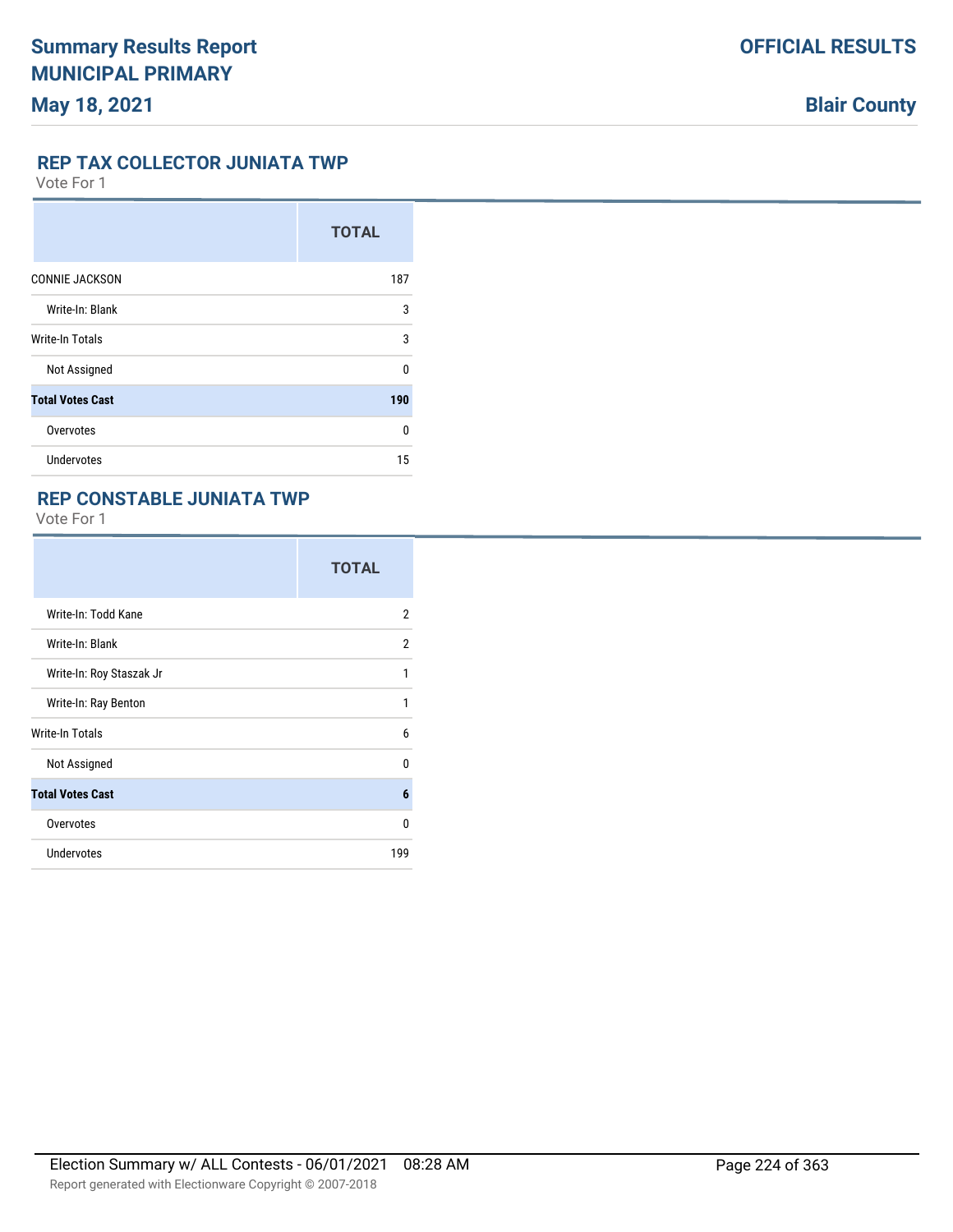# **Blair County**

### **REP SUPERVISOR LOGAN TWP**

| <b>TOTAL</b> |
|--------------|
| 895          |
| 797          |
| 1            |
| 1            |
| 1            |
| 1            |
| 4            |
| $\Omega$     |
| 1,696        |
| 1            |
| 101          |
|              |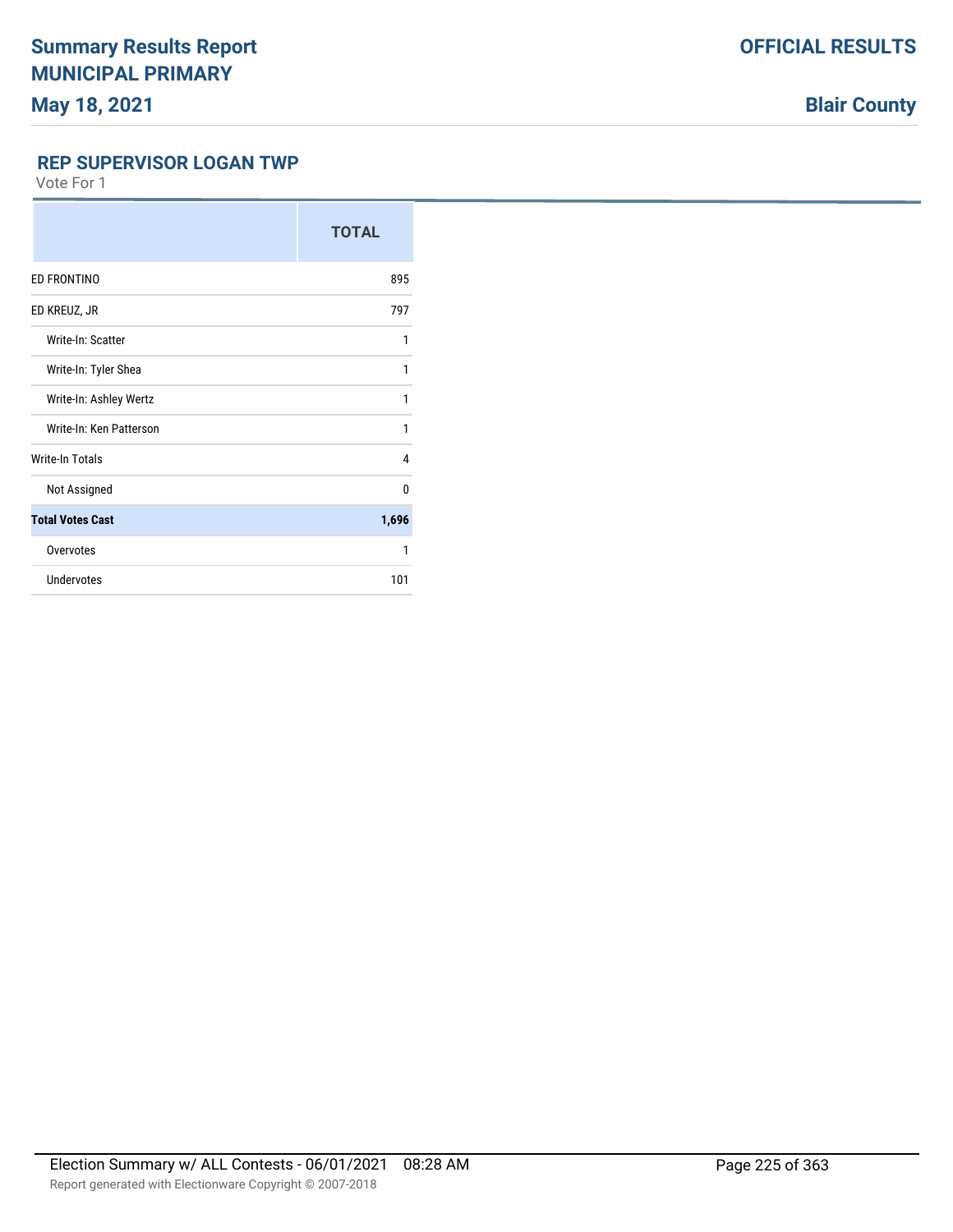**Blair County**

### **REP AUDITOR LOGAN TWP**

|                              | <b>TOTAL</b> |
|------------------------------|--------------|
| Write-In: Blank              | 27           |
| Write-In: Scatter            | 4            |
| Write-In: Timothy Defoor     | 3            |
| Write-In: Robert Hess        | 3            |
| Write-In: Paula Patrick      | 1            |
| Write-In: Matthew Kirsch     | 1            |
| Write-In: Keith Parowski     | 1            |
| Write-In: Frank Melour       | 1            |
| Write-In: Liam Long          | 1            |
| Write-In: David Mason        | 1            |
| Write-In: David Fischer      | 1            |
| Write-In: John Shoeman       | 1            |
| Write-In: Chet Kowalsi       | 1            |
| Write-In: Gary Rhodes        | 1            |
| Write-In: Scott Noel         | 1            |
| Write-In: Randy Grove Jr     | 1            |
| Write-In: Jerry Strittmatter | 1            |
| Write-In: Andrew Wojcik      | 1            |
| Write-In: Gary Watters       | 1            |
| Write-In: Ron Johnston       | 1            |
| Write-In: Nicol Yost         | 1            |
| Write-In: Edward Cohen       | 1            |
| Write-In: Ruby Rose Smith    | 1            |
| Write-In: Amber Hatfield     | 1            |
| Write-In: Mary George        | 1            |
| Write-In: Ashley Wertz       | 1            |
| Write-In: Connie Gibson      | 1            |
| Write-In: Anthony Conrad     | 1            |
| Write-In: Kirk Weyant        | 1            |
| Write-In: Richard Becker     | 1            |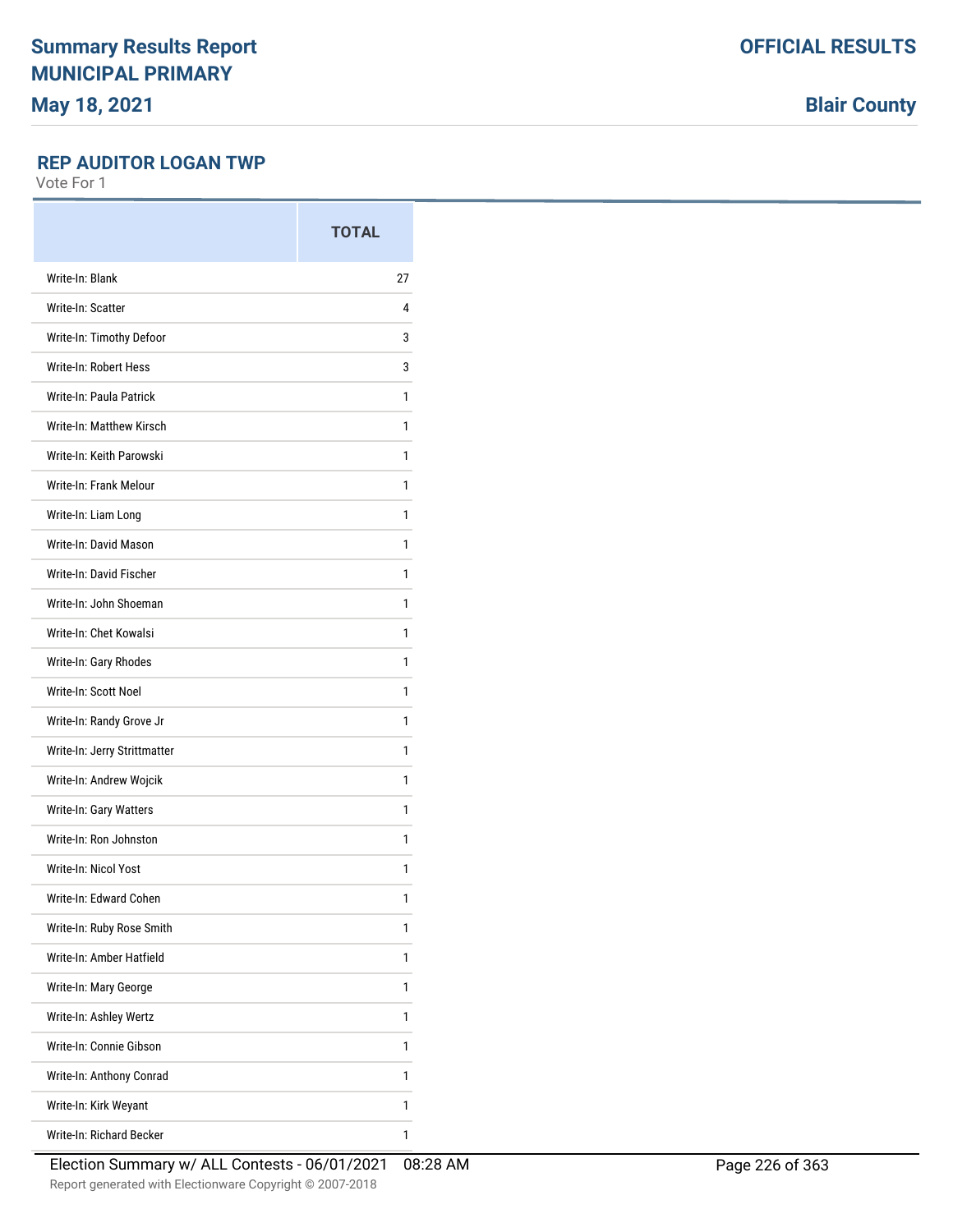**Blair County**

### **REP AUDITOR LOGAN TWP**

|                                | <b>TOTAL</b> |
|--------------------------------|--------------|
| Write-In: Robert Broadrick     | 1            |
| Write-In: Jim Foreman          | 1            |
| Write-In: Jeffery Blake        | 1            |
| Write-In: Betsy Kreuz          | 1            |
| Write-In: AC Stickel           | 1            |
| Write-In: Frances Delozier     | 1            |
| Write-In: Jennifer Moore       | 1            |
| Write-In: Charles Dry          | 1            |
| Write-In: Arthur Albright      | 1            |
| Write-In: Ryan Colyer          | 1            |
| Write-In: Meghan Middelton     | 1            |
| <b>Write-In: David Andrews</b> | 1            |
| Write-In: Terry Figart         | 1            |
| Write-In: Boyd Dunn            | 1            |
| Write-In: Jarrat Burley        | 1            |
| <b>Write-In Totals</b>         | 78           |
| Not Assigned                   | 0            |
| <b>Total Votes Cast</b>        | 78           |
| Overvotes                      | 0            |
| <b>Undervotes</b>              | 1,720        |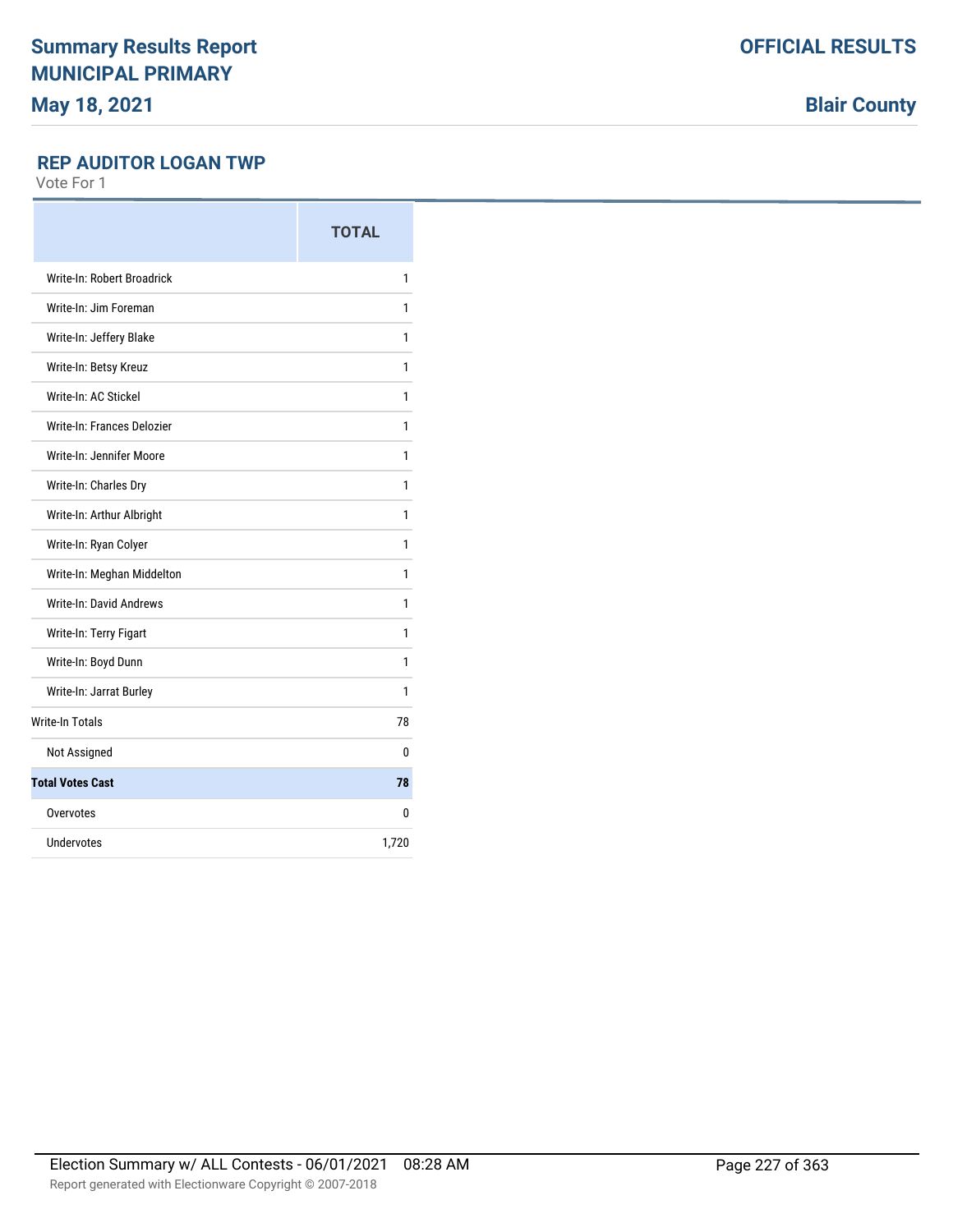**REP TAX COLLECTOR LOGAN TWP**

|                           | <b>TOTAL</b> |
|---------------------------|--------------|
| <b>CHRISTINA BLAKE</b>    | 1,643        |
| Write-In: Scatter         | 3            |
| Write-In: Zacchaeus       | 1            |
| Write-In: Ron Difrango    | 1            |
| Write-In: Benjamin Degand | 1            |
| Write-In Totals           | 6            |
| Not Assigned              | $\Omega$     |
| <b>Total Votes Cast</b>   | 1,649        |
| Overvotes                 | 0            |
| <b>Undervotes</b>         | 149          |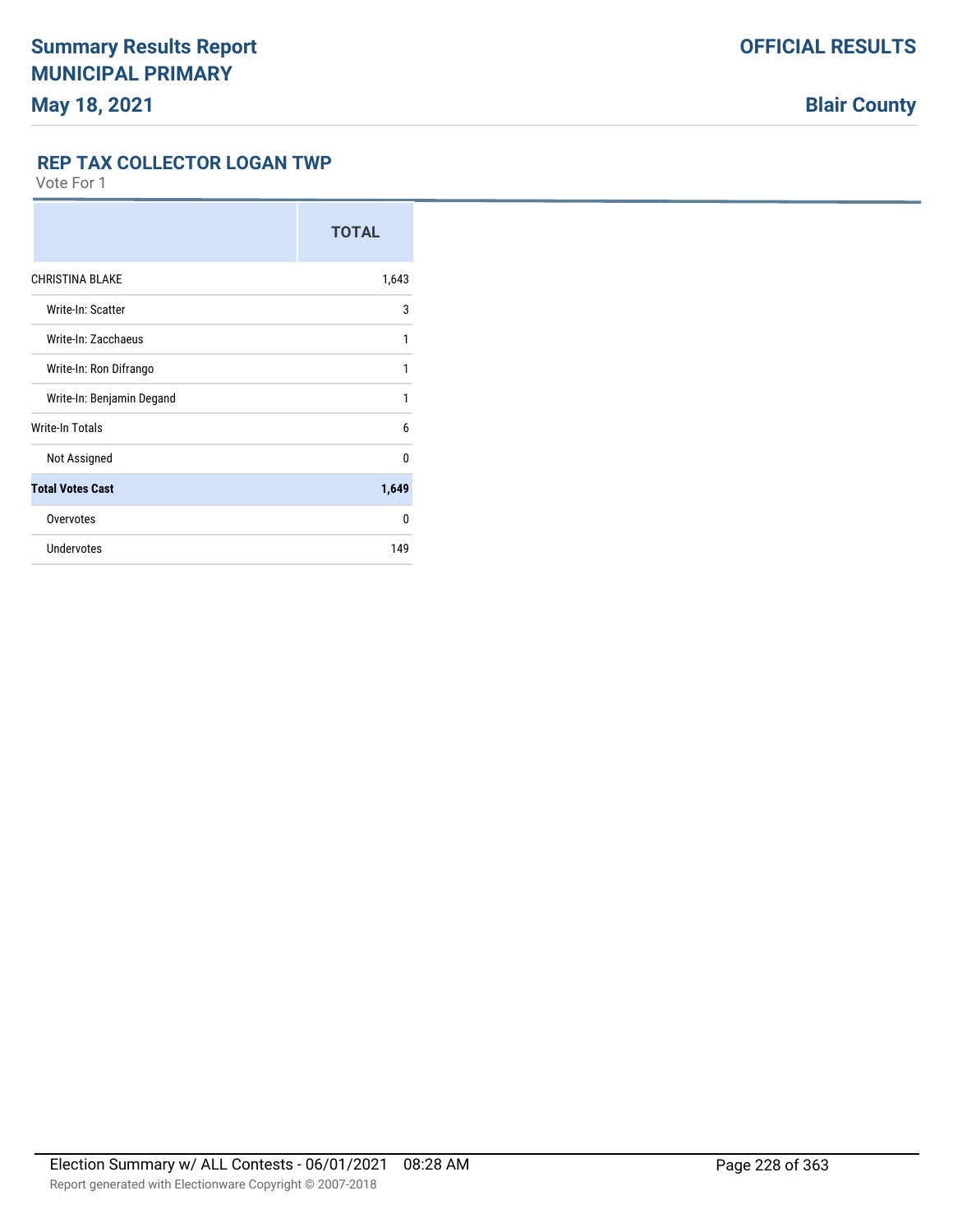**Blair County**

### **REP CONSTABLE LOGAN TWP**

|                               | <b>TOTAL</b> |
|-------------------------------|--------------|
| Write-In: Blank               | 13           |
| Write-In: Scatter             | 4            |
| Write-In: Glen Bistbine       | 1            |
| Write-In: Steven Loriwski     | 1            |
| Write-In: Benjamin Degand     | 1            |
| Write-In: Charles Stitt       | 1            |
| Write-In: Laehary Lynn Colyer | 1            |
| Write-In: Ray Benton          | 1            |
| Write-In: Chris Snyder        | 1            |
| Write-In: Kevin Brobsen       | 1            |
| Write-In: Kermit Olwine       | 1            |
| Write-In: Ed Kreuz            | 1            |
| Write-In: Randy Grove Jr      | 1            |
| Write-In: Johnny Dodson       | 1            |
| Write-In: Craig England       | 1            |
| Write-In: Mike Jacobs         | 1            |
| Write-In: Doran               | 1            |
| Write-In: Nicholas Fischer    | 1            |
| Write-In: Jeremy Dodson       | 1            |
| Write-In: Bradley Gibson      | 1            |
| Write-In: Liam Long           | 1            |
| Write-In: Anthony Conrad      | 1            |
| Write-In: Terressa Hall       | 1            |
| Write-In: DAvid Fischer       | 1            |
| Write-In: John McGinnis       | 1            |
| Write-In: Vicki Miller        | 1            |
| Write-In: Mickey Cooper Smith | 1            |
| Write-In: Wayne Delozier      | 1            |
| Write-In: Henry Fownes        | 1            |
| Write-In: Mary George         | 1            |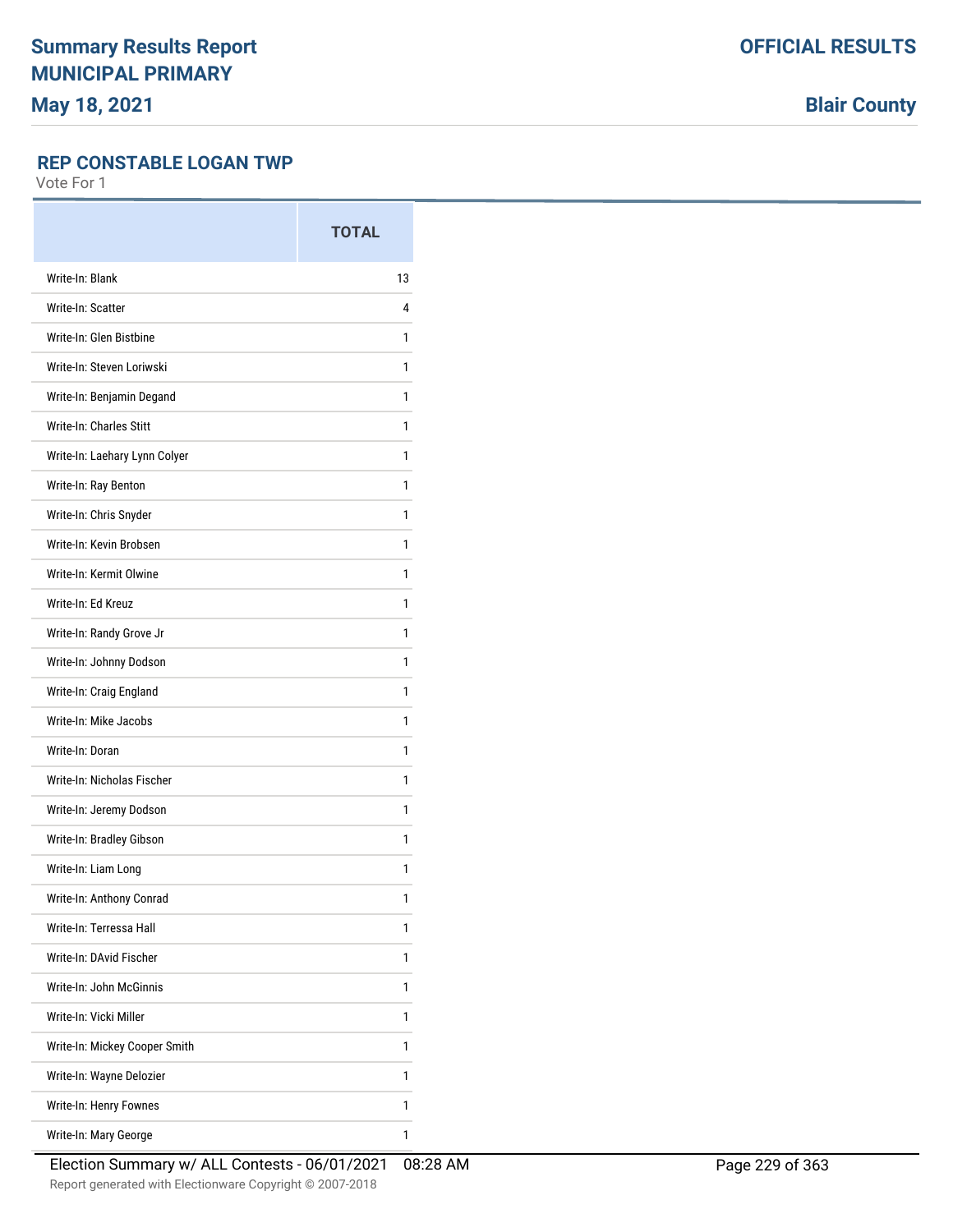**Blair County**

### **REP CONSTABLE LOGAN TWP**

Vote For 1

|                                        | <b>TOTAL</b> |
|----------------------------------------|--------------|
| Write-In: Eric Shawn                   | 1            |
| <b>Write-In: Brian Datres</b>          | 1            |
| Write-In: Ashely Wertz                 | 1            |
| Write-In: Jim Foreman                  | 1            |
| Write-In: Kevin Smith                  | 1            |
| Write-In: Richard Bekcer               | 1            |
| Write-In: Jim Patterson                | 1            |
| Write-In: John Smith                   | 1            |
| Write-In: Tim Grenser                  | 1            |
| Write-In: Richard BeckerBradley Gibson | 0            |
| Write-In: Homer Kann                   | 0            |
| <b>Write-In Totals</b>                 | 54           |
| Not Assigned                           | $\Omega$     |
| <b>Total Votes Cast</b>                | 54           |
| Overvotes                              | $\Omega$     |
| Undervotes                             | 1,744        |

### **REP MAYOR MARTINSBURG BOROUGH**

| <b>TOTAL</b> |
|--------------|
| 326          |
| 1            |
| 1            |
| $\Omega$     |
| 327          |
| 0            |
| 11           |
|              |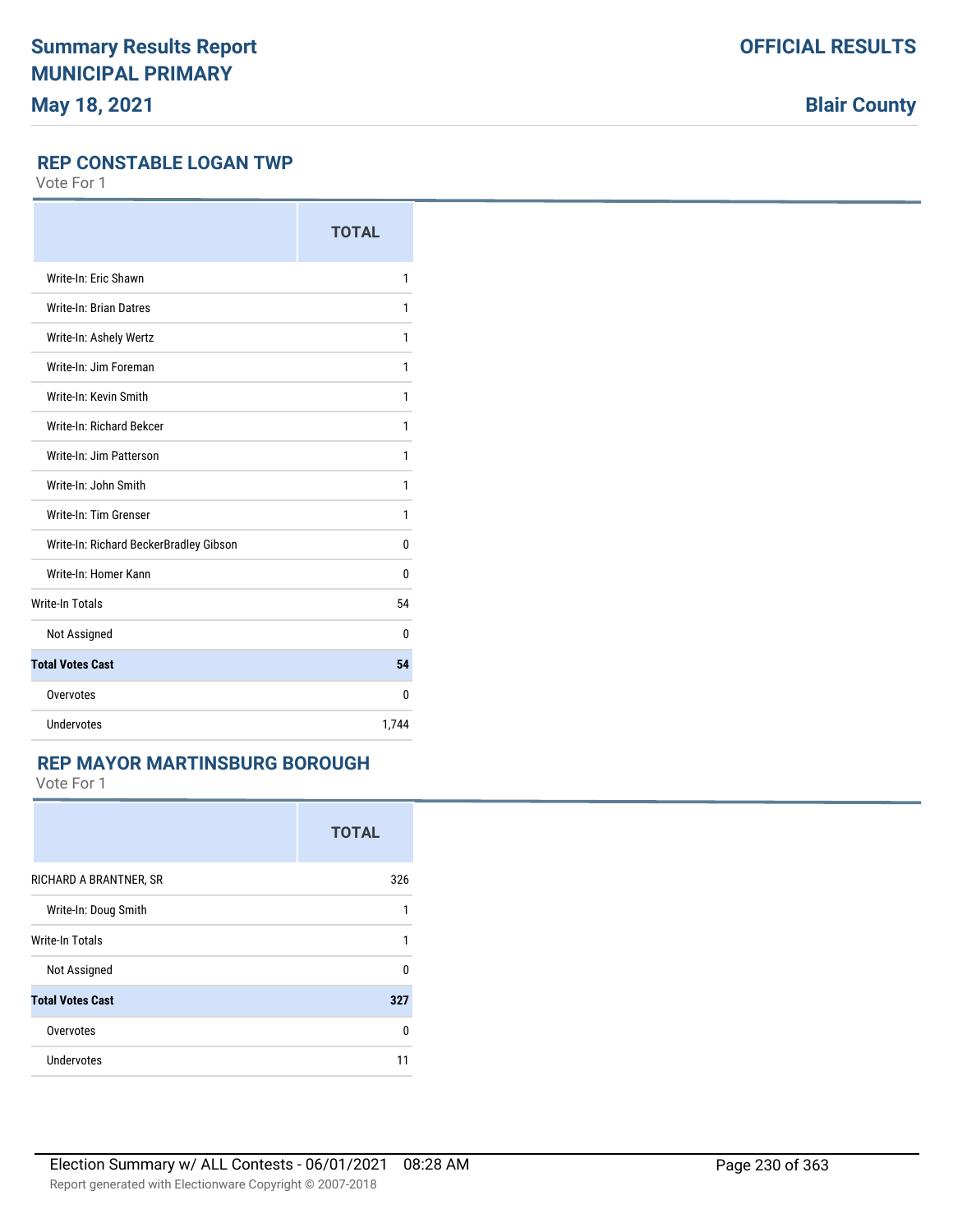### **REP COUNCIL 4YR MARTINSBURG BOROUGH**

Vote For 4

|                                | <b>TOTAL</b> |
|--------------------------------|--------------|
| <b>CHARLES E KENSINGER</b>     | 274          |
| <b>EDWARD L BENNETT</b>        | 258          |
| <b>JAMES C DELL</b>            | 243          |
| <b>JANET BLATTENBERGER</b>     | 235          |
| Write-In: Derek Dillon         | 1            |
| Write-In: Michael Horton       | 1            |
| Write-In: Brian Ellis          | 1            |
| Write-In: Lance Morris         | 1            |
| Write-In: Janett Blattenberger | 0            |
| <b>Write-In Totals</b>         | 4            |
| Not Assigned                   | 0            |
| <b>Total Votes Cast</b>        | 1,014        |
| Overvotes                      | $\Omega$     |
| Undervotes                     | 338          |

## **REP COUNCIL 2YR MARTINSBURG BOROUGH**

|                            | <b>TOTAL</b> |
|----------------------------|--------------|
| DURBAN D METZLER           | 178          |
| <b>JANET BLATTENBERGER</b> | 136          |
| <b>Write-In Totals</b>     | 0            |
| Not Assigned               | 0            |
| <b>Total Votes Cast</b>    | 314          |
| Overvotes                  | 8            |
| <b>Undervotes</b>          | 16           |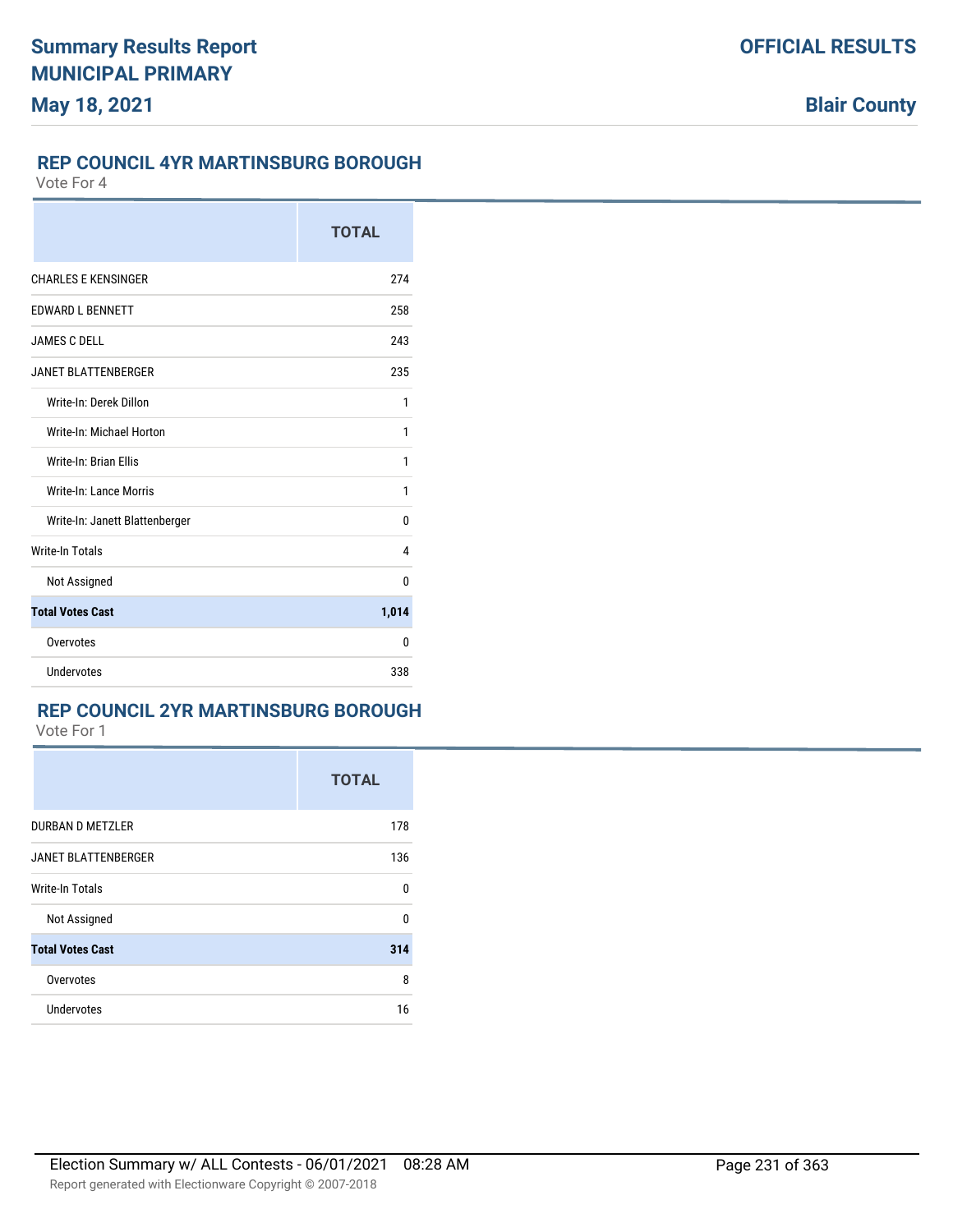## **REP TAX COLLECTOR MARTINSBURG BOROUGH**

Vote For 1

|                               | <b>TOTAL</b> |
|-------------------------------|--------------|
| M. JANE STAILY                | 320          |
| Write-In: Janet Blattenberger | 1            |
| Write-In: Blank               | 1            |
| Write-In: Scatter             | U            |
| <b>Write-In Totals</b>        | 2            |
| Not Assigned                  | $\Omega$     |
| <b>Total Votes Cast</b>       | 322          |
| Overvotes                     | U            |
| Undervotes                    | 16           |

# **REP CONSTABLE MARTINSBURG BOROUGH**

|                                | <b>TOTAL</b> |
|--------------------------------|--------------|
| Write-In: Blank                | 4            |
| Write-In: Jeffrey Lafferty     | 2            |
| Write-In: Lance Morris         | 1            |
| Write-In: Daniel R. Smouse     | 1            |
| Write-In: Destarta L. Carberry | 1            |
| Write-In: Rob Gunnett          | 1            |
| Write-In: Brent Logan          | 1            |
| Write-In: Michael Horton       | 1            |
| Write-In: Allan Brumbaugh      | 1            |
| Write-In: Scatter              | 0            |
| <b>Write-In Totals</b>         | 13           |
| Not Assigned                   | 0            |
| <b>Total Votes Cast</b>        | 13           |
| Overvotes                      | 0            |
| Undervotes                     | 325          |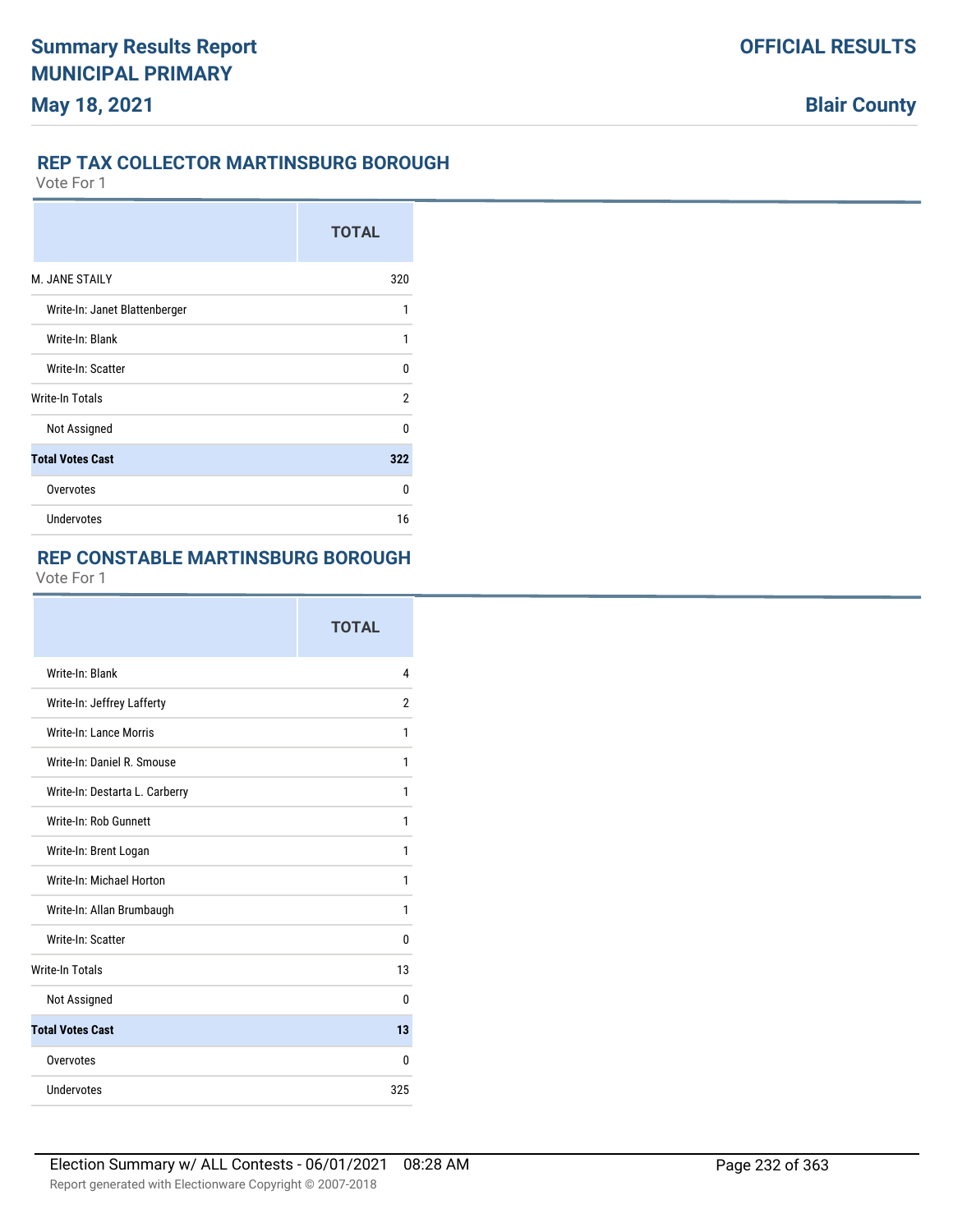# **Blair County**

### **REP MAYOR NEWRY BOROUGH**

Vote For 1

|                         | <b>TOTAL</b> |
|-------------------------|--------------|
| Write-In: Allen Dodson  |              |
| <b>Write-In Totals</b>  |              |
| Not Assigned            | n            |
| <b>Total Votes Cast</b> |              |
| Overvotes               | U            |
| <b>Undervotes</b>       | 18           |

### **REP COUNCIL NEWRY BOROUGH**

Vote For 1

|                         | <b>TOTAL</b> |
|-------------------------|--------------|
| Write-In: Rich Giarth   | 2            |
| Write-In: Terry Aiken   | 1            |
| <b>Write-In Totals</b>  | 3            |
| Not Assigned            | 0            |
| <b>Total Votes Cast</b> | 3            |
| Overvotes               | 0            |
| Undervotes              | 16           |

### **REP TAX COLLECTOR NEWRY BOROUGH**

|                         | <b>TOTAL</b> |
|-------------------------|--------------|
| <b>ANDREW MOYER</b>     | 17           |
| <b>Write-In Totals</b>  | 0            |
| Not Assigned            | U            |
| <b>Total Votes Cast</b> | 17           |
| Overvotes               | n            |
| Undervotes              | 2            |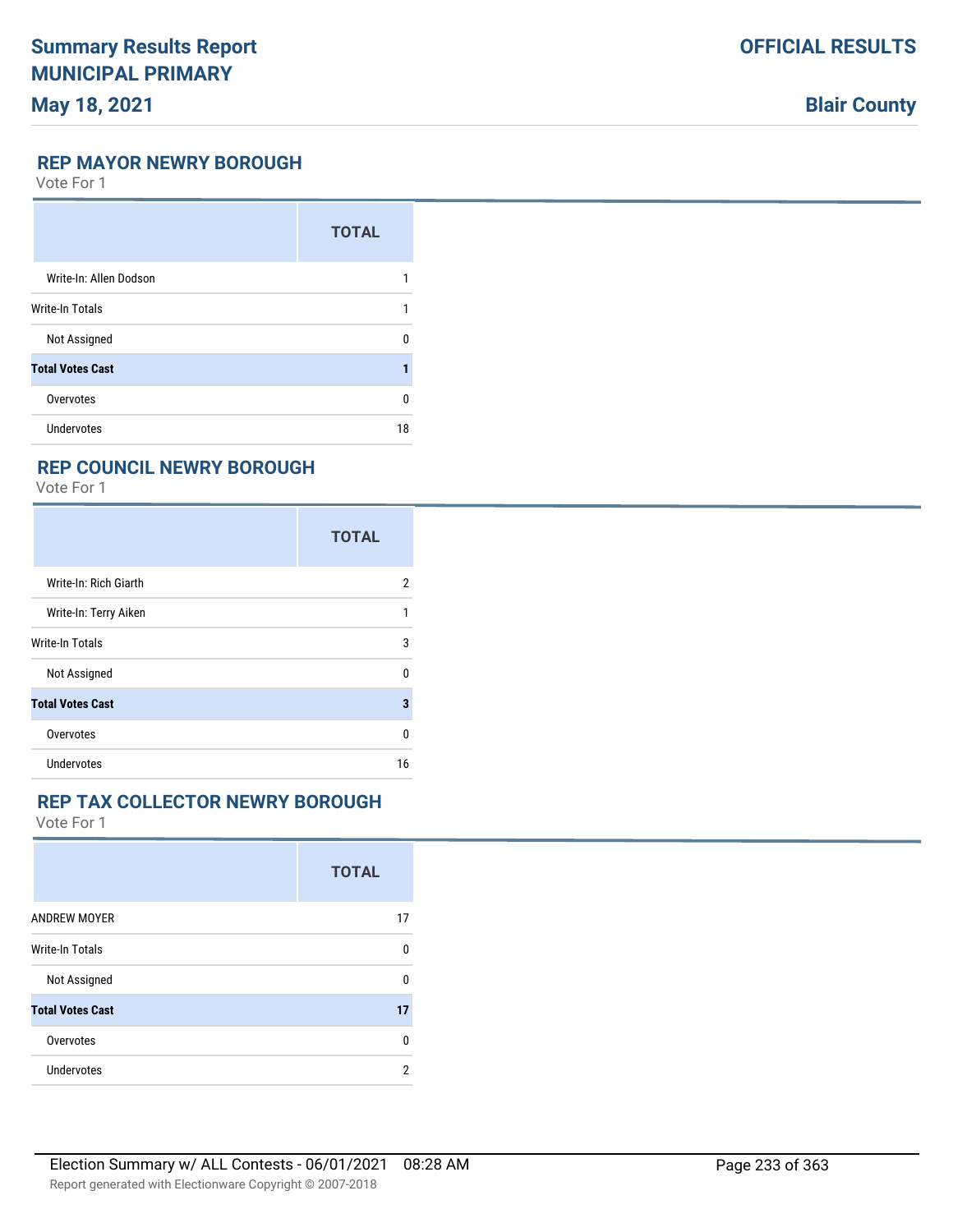### **REP CONSTABLE NEWRY BOROUGH**

Vote For 1

|                         | <b>TOTAL</b> |
|-------------------------|--------------|
| <b>Write-In Totals</b>  | 0            |
| Not Assigned            | ŋ            |
| <b>Total Votes Cast</b> | ٥            |
| Overvotes               | 0            |
| <b>Undervotes</b>       | 19           |

## **REP SUPERVISOR NORTH WOODBURY TWP**

|                                | <b>TOTAL</b> |
|--------------------------------|--------------|
| JAMES H GARMAN, JR             | 261          |
| <b>TOM SNOWBERGER</b>          | 198          |
| Write-In: JD Donaldson         | 1            |
| Write-In: Douglas Garber       | 1            |
| Write-In: Steven Kensinger     | 0            |
| Write-In: Nancy Barnett        | 0            |
| Write-In: Tom Snowberger       | 0            |
| Write-In: Candy Hoover         | 0            |
| Write-In: Bryan Mapes          | 0            |
| Write-In: Harold Blattenberger | 0            |
| Write-In: Terry Hecter         | 0            |
| Write-In: Michael Long         | 0            |
| Write-In: Linda Hilemar        | 0            |
| Write-In: Blank                | 0            |
| Write-In: Jacob Muthler        | 0            |
| Write-In Totals                | 2            |
| Not Assigned                   | 0            |
| <b>Total Votes Cast</b>        | 461          |
| Overvotes                      | 1            |
| Undervotes                     | 40           |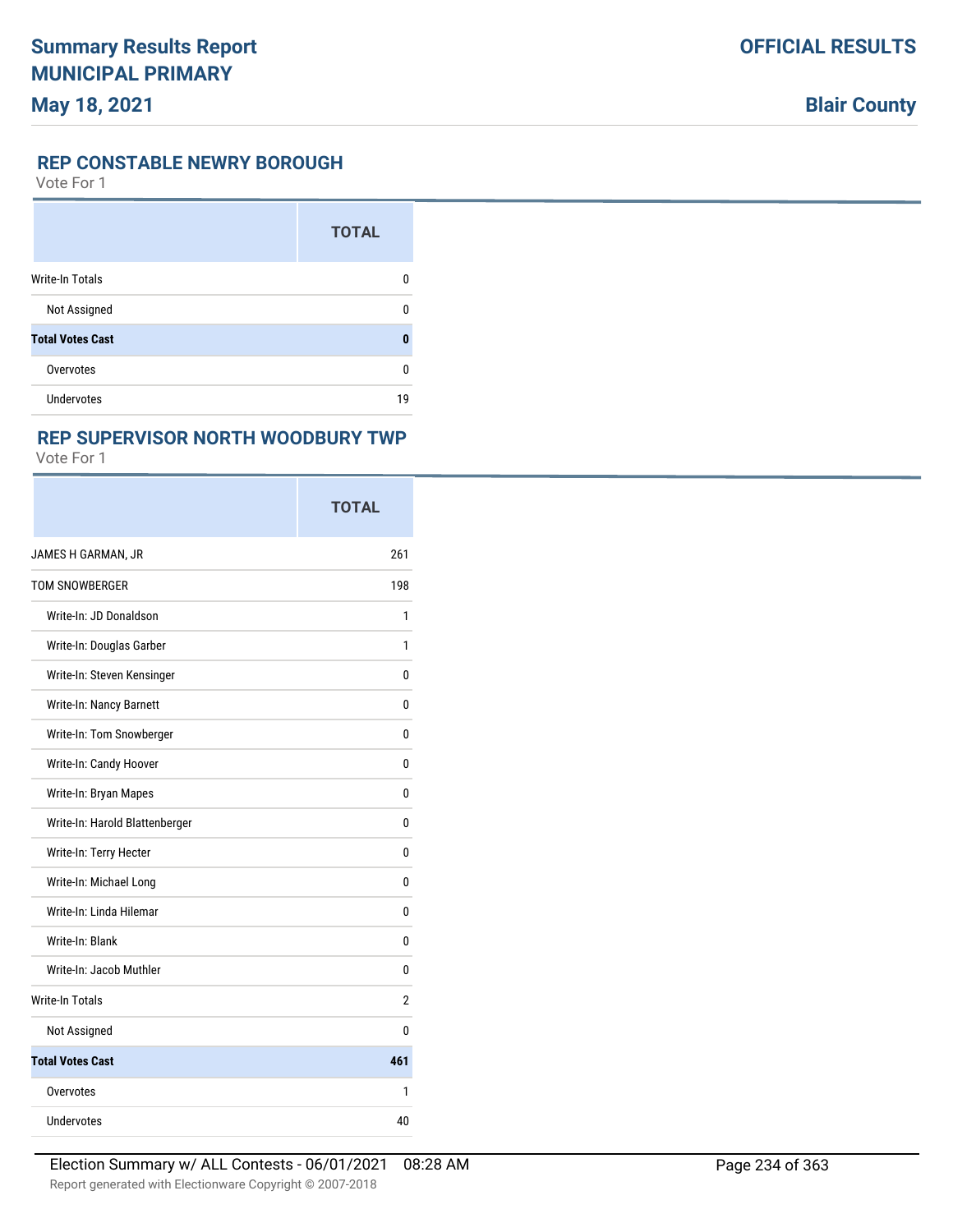### **REP AUDITOR NORTH WOODBURY TWP**

Vote For 1

|                                | <b>TOTAL</b>   |
|--------------------------------|----------------|
| Write-In: Blank                | $\overline{2}$ |
| Write-In: Linda Hileman        | 1              |
| Write-In: Jacob Muthler        | 1              |
| Write-In: Steven Kensinger     | 1              |
| Write-In: Nancy Barnett        | 1              |
| Write-In: Tom Snowberger       | 1              |
| Write-In: Candy Hoover         | 1              |
| Write-In: Bryan Mapes          | 1              |
| Write-In: Michael Long         | 1              |
| Write-In: Harold Blattenberger | 1              |
| Write-In: Terry Hecter         | 1              |
| <b>Write-In Totals</b>         | 12             |
| Not Assigned                   | 0              |
| <b>Total Votes Cast</b>        | 12             |
| Overvotes                      | 0              |
| Undervotes                     | 490            |

# **REP TAX COLLECTOR NORTH WOODBURY TWP**

|                         | <b>TOTAL</b> |
|-------------------------|--------------|
| KIMBERLY R LONG         | 451          |
| Write-In: Bonnie Risser | 1            |
| <b>Write-In Totals</b>  | 1            |
| Not Assigned            | U            |
| <b>Total Votes Cast</b> | 452          |
| Overvotes               | n            |
| Undervotes              | 50           |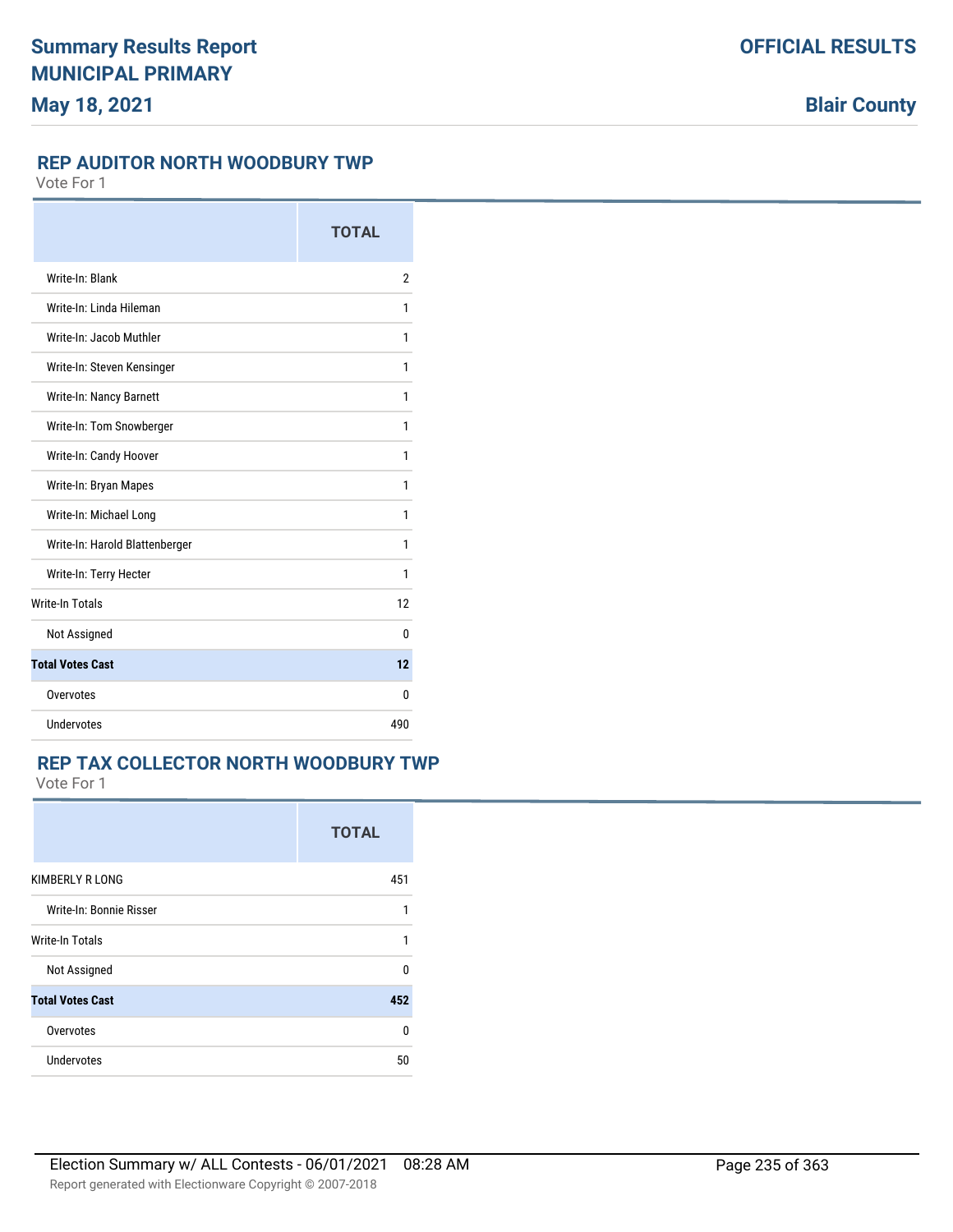### **REP CONSTABLE NORTH WOODBURY TWP**

Vote For 1

|                              | <b>TOTAL</b> |
|------------------------------|--------------|
| Write-In: Christopher Minser | 1            |
| Write-In: Cornell Thompson   | 1            |
| Write-In: Blank              | 1            |
| Write-In: Josh Hampton       | 1            |
| Write-In: Paul Frederick     | 1            |
| Write-In: Pete Weeks         | 1            |
| Write-In: Bill Ward Jr       | 1            |
| Write-In: Stephen Wertz      | 1            |
| <b>Write-In Totals</b>       | 8            |
| Not Assigned                 | 0            |
| <b>Total Votes Cast</b>      | 8            |
| Overvotes                    | 0            |
| <b>Undervotes</b>            | 494          |

### **REP MAYOR ROARING SPRING BOROUGH**

|                         | <b>TOTAL</b> |
|-------------------------|--------------|
| <b>DENNIS IGOU</b>      | 314          |
| Write-In: Craig Curfam  | 2            |
| Write-In: Pamela Brown  | 1            |
| Write-In: Rodney Green  | 1            |
| <b>Write-In Totals</b>  | 4            |
| Not Assigned            | $\Omega$     |
| <b>Total Votes Cast</b> | 318          |
| Overvotes               | 0            |
| <b>Undervotes</b>       | 34           |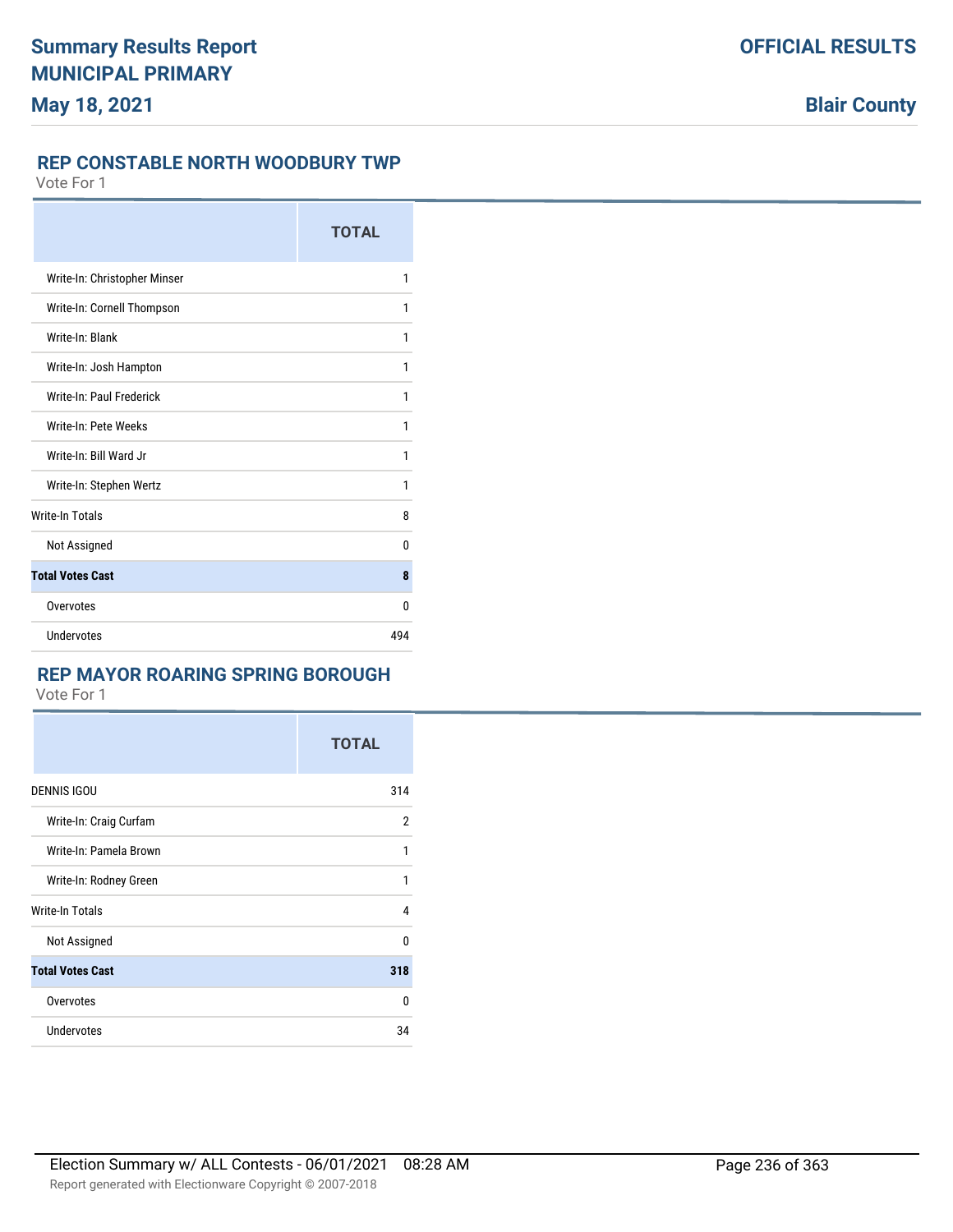### **REP COUNCIL ROARING SPRING BOROUGH**

Vote For 4

|                               | <b>TOTAL</b>   |
|-------------------------------|----------------|
| <b>KEVIN N SNOWBERGER</b>     | 285            |
| <b>KAYLA REED</b>             | 246            |
| Write-In: Craig Curfman       | 25             |
| Write-In: Erin Wyandt         | 12             |
| Write-In: Sue Ann Feather     | 8              |
| Write-In: Derek Martin        | $\overline{2}$ |
| Write-In: Nathaniel Musselman | $\overline{2}$ |
| Write-In: Mary Claycomb       | 1              |
| Write-In: Rodney Claycomb     | 1              |
| Write-In: Jeffery Stoyanoff   | 1              |
| Write-In: Gary Peel           | 1              |
| Write-In: Fred Hetrick        | 1              |
| Write-In: Randy Keith         | 1              |
| <b>Write-In Totals</b>        | 55             |
| Not Assigned                  | 0              |
| <b>Total Votes Cast</b>       | 586            |
| Overvotes                     | 0              |
| Undervotes                    | 822            |

## **REP TAX COLLECTOR ROARING SPRING BOROUGH**

|                         | <b>TOTAL</b> |
|-------------------------|--------------|
| <b>M KATHRYN FRYE</b>   | 195          |
| <b>JAN SIMINGTON</b>    | 125          |
| <b>Write-In Totals</b>  | 0            |
| Not Assigned            | U            |
| <b>Total Votes Cast</b> | 320          |
| Overvotes               | 0            |
| Undervotes              | 32           |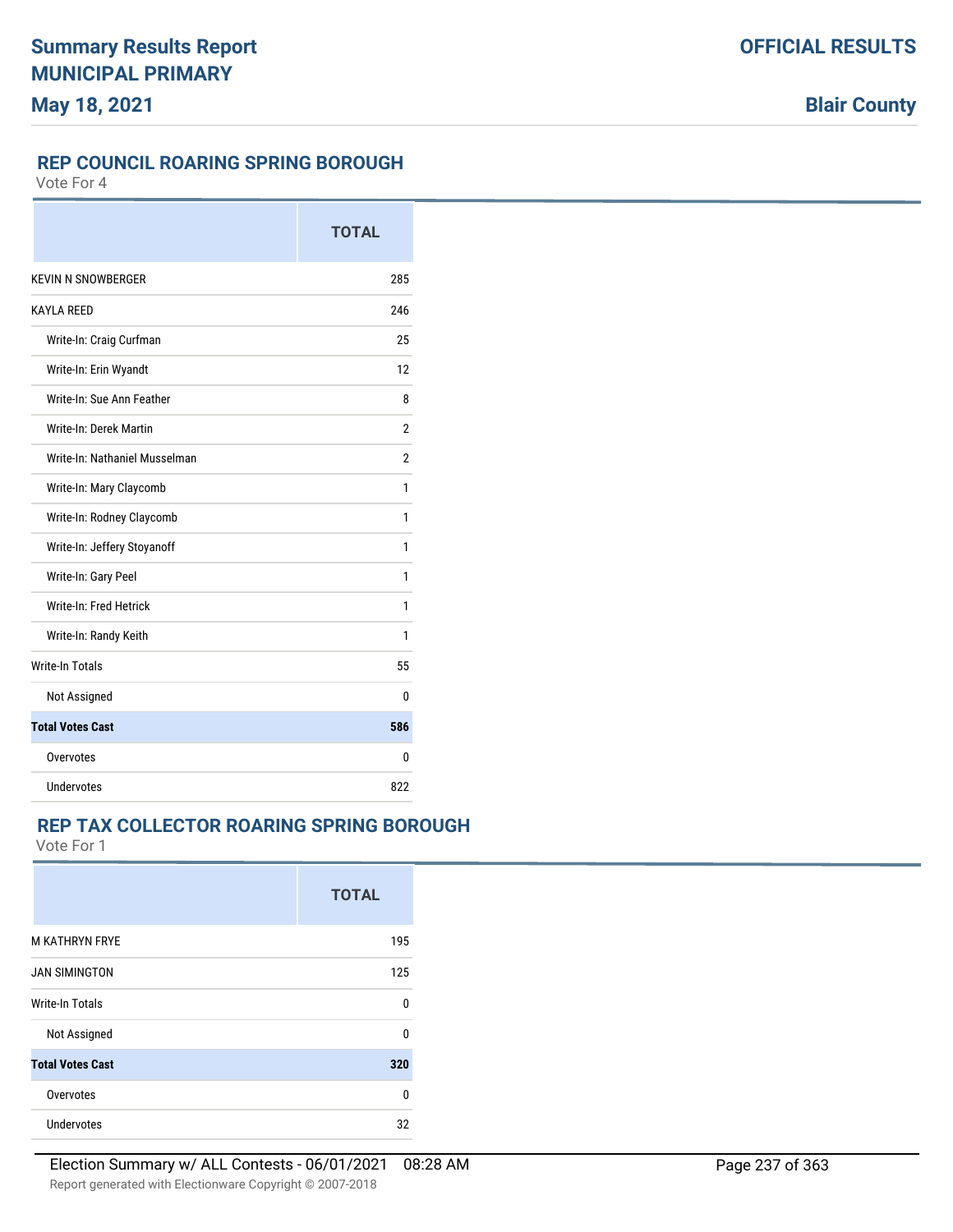## **REP CONSTABLE ROARING SPRING BOROUGH**

Vote For 1

|                         | <b>TOTAL</b>   |
|-------------------------|----------------|
| Write-In: Edgar Franks  | 36             |
| Write-In: Scatter       | $\overline{2}$ |
| Write-In: Ray Benton    | 1              |
| Write-In: Steve Metzger | 1              |
| <b>Write-In Totals</b>  | 40             |
| Not Assigned            | $\Omega$       |
| <b>Total Votes Cast</b> | 40             |
| Overvotes               | 0              |
| Undervotes              | 312            |

## **REP SUPERVISOR SNYDER TWP**

|                         | <b>TOTAL</b> |
|-------------------------|--------------|
| <b>JAMES KOST</b>       | 416          |
| Write-In: Glenn Ray     | 11           |
| Write-In: Blank         | 2            |
| Write-In: Viola Dysart  | 2            |
| Write-In: Dean Knepp    | 1            |
| <b>Write-In Totals</b>  | 16           |
| Not Assigned            | 0            |
| <b>Total Votes Cast</b> | 432          |
| Overvotes               | 0            |
| <b>Undervotes</b>       | 52           |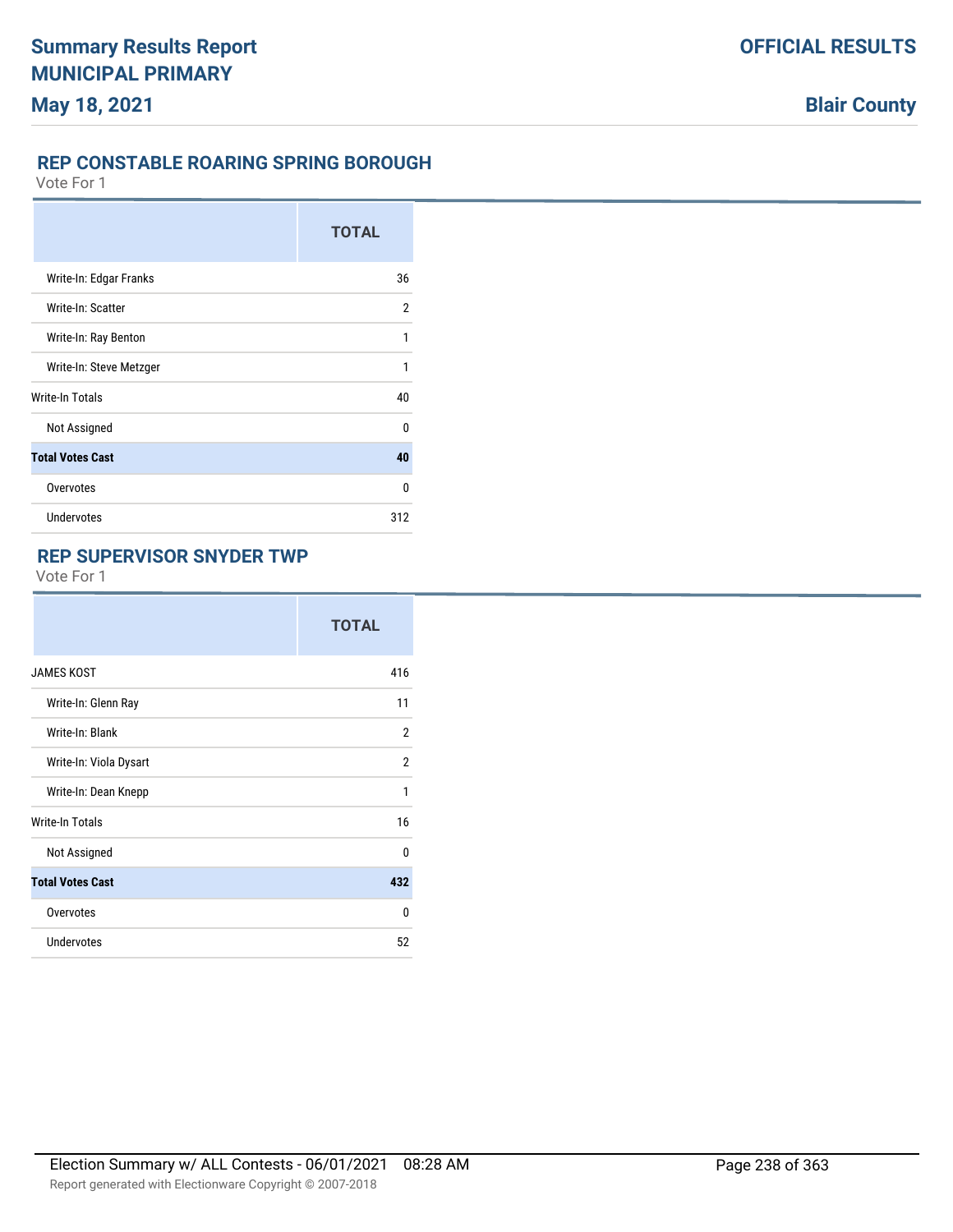# **Blair County**

#### **REP AUDITOR 6YR SNYDER TWP**

Vote For 1

|                               | <b>TOTAL</b> |
|-------------------------------|--------------|
| Write-In: Pamela Daughenbaugh | 6            |
| Write-In: Blank               | 6            |
| Write-In: Scatter             | 2            |
| Write-In: James Bucket        | 1            |
| Write-In: Donald Walker       | 1            |
| Write-In: Vicki Bell          | 1            |
| Write-In: Stephen Beals       | 1            |
| <b>Write-In Totals</b>        | 18           |
| Not Assigned                  | $\Omega$     |
| <b>Total Votes Cast</b>       | 18           |
| Overvotes                     | 0            |
| Undervotes                    | 466          |

### **REP AUDITOR 4YR SNYDER TWP**

|                            | <b>TOTAL</b>   |
|----------------------------|----------------|
| Write-In: Blank            | 6              |
| Write-In: Scatter          | $\overline{2}$ |
| Write-In: Pam Daughenbaugh | 1              |
| Write-In: Jim Bucket       | 1              |
| Write-In: Mary Walker      | 1              |
| Write-In: Kay Bell         | 1              |
| Write-In: Maarky Walker    | 0              |
| <b>Write-In Totals</b>     | 12             |
| Not Assigned               | $\Omega$       |
| <b>Total Votes Cast</b>    | 12             |
| Overvotes                  | 0              |
| Undervotes                 | 472            |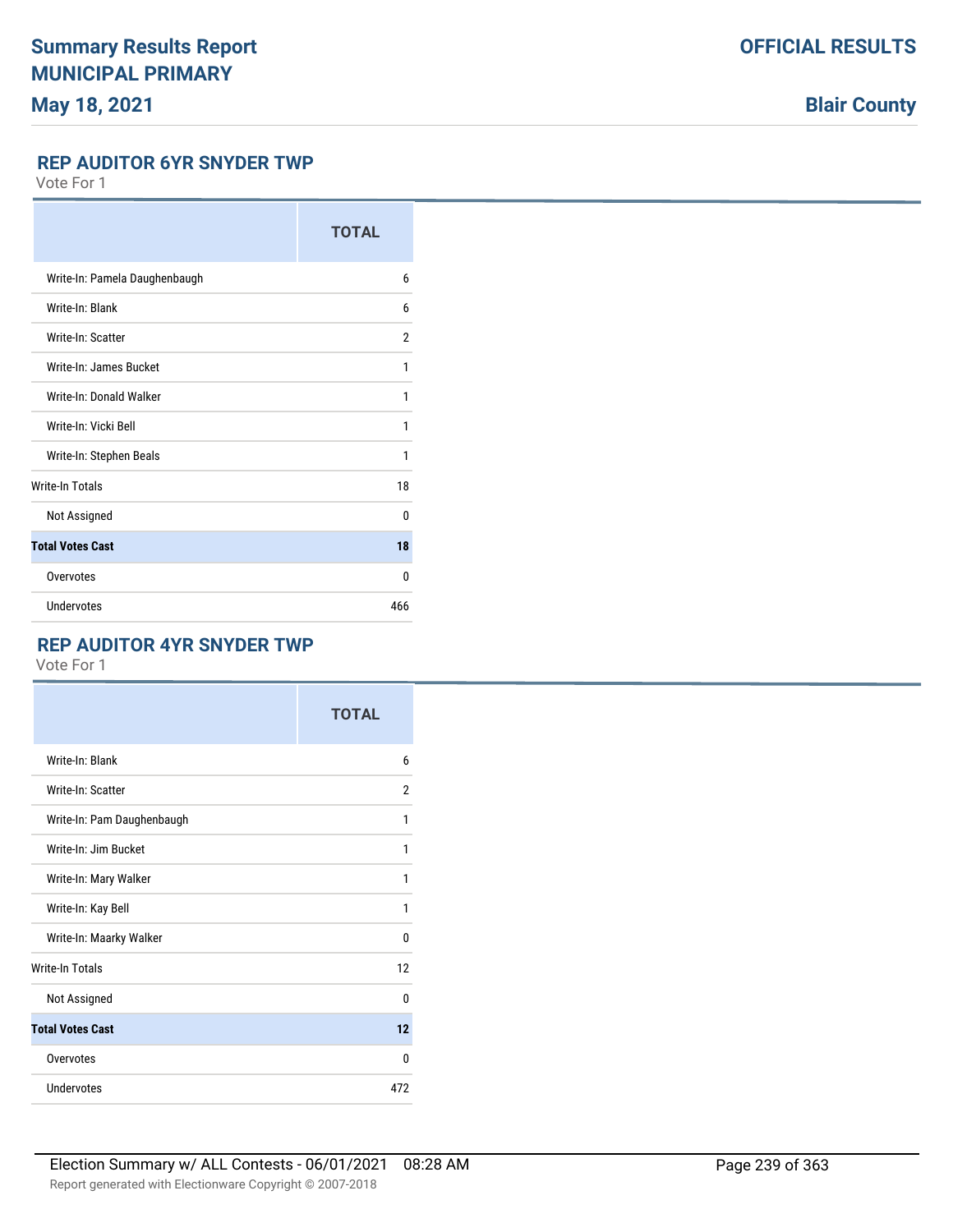#### **REP TAX COLLECTOR SNYDER TWP**

Vote For 1

|                         | <b>TOTAL</b> |
|-------------------------|--------------|
| <b>WENDY S MILLER</b>   | 458          |
| <b>Write-In Totals</b>  | U            |
| Not Assigned            | U            |
| <b>Total Votes Cast</b> | 458          |
| Overvotes               | U            |
| Undervotes              | 26           |

### **REP CONSTABLE SNYDER TWP**

|                         | <b>TOTAL</b> |
|-------------------------|--------------|
| Write-In: Blank         | 7            |
| Write-In: Scatter       | 2            |
| Write-In: James Bucket  | 1            |
| Write-In Totals         | 10           |
| Not Assigned            | $\Omega$     |
| <b>Total Votes Cast</b> | 10           |
| Overvotes               | 0            |
| <b>Undervotes</b>       | 474          |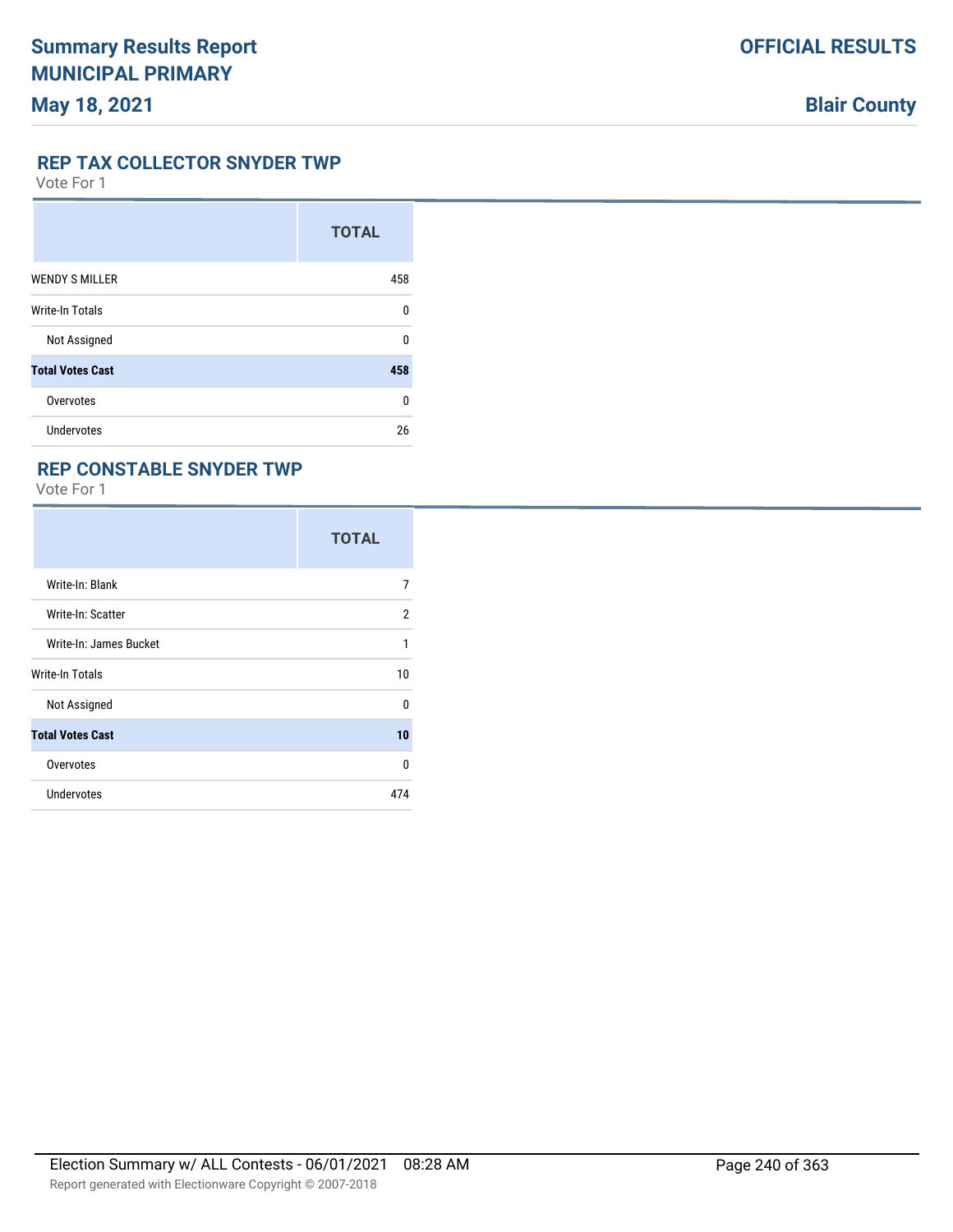# **Blair County**

### **REP SUPERVISOR TAYLOR TWP**

Vote For 1

|                            | <b>TOTAL</b> |
|----------------------------|--------------|
| <b>JOSEPH DILLING</b>      | 411          |
| Write-In: David Smith      | 2            |
| Write-In: Walter piper     | 1            |
| Write-In: William Repldgle | 1            |
| Write-In: Larry Wilson     | 1            |
| <b>Write-In Totals</b>     | 5            |
| Not Assigned               | U            |
| <b>Total Votes Cast</b>    | 416          |
| Overvotes                  | U            |
| <b>Undervotes</b>          | 35           |

## **REP AUDITOR 6YR TAYLOR TWP**

|                          | <b>TOTAL</b> |
|--------------------------|--------------|
| Write-In: Blank          | 10           |
| Write-In: Rusty Rose     | 1            |
| Write-In: Kevin Sensenig | 1            |
| Write-In: Charles Smith  | 1            |
| Write-In: Michael Speck  | 1            |
| <b>Write-In Totals</b>   | 14           |
| Not Assigned             | 0            |
| <b>Total Votes Cast</b>  | 14           |
| Overvotes                | $\Omega$     |
| <b>Undervotes</b>        | 437          |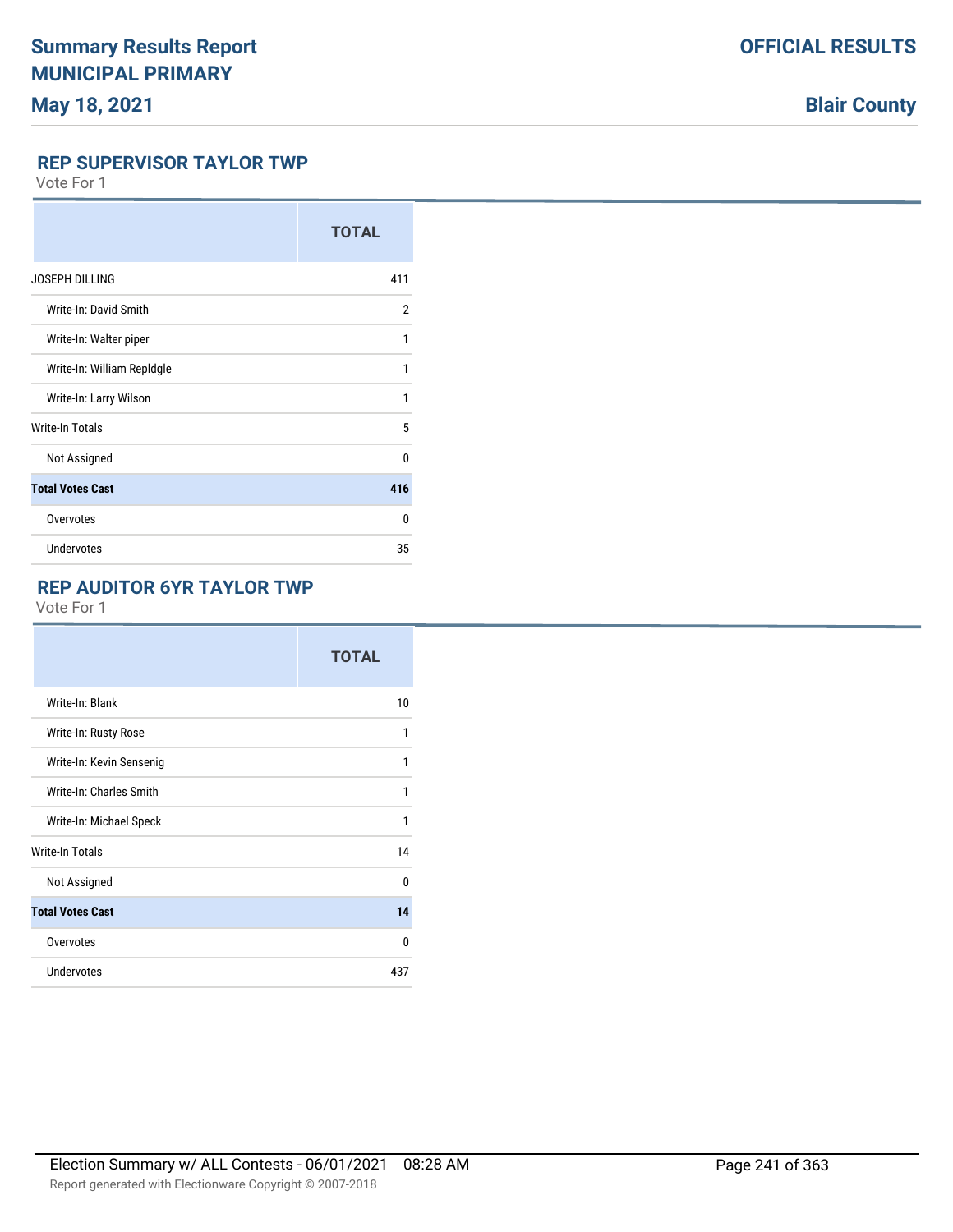# **Blair County**

### **REP AUDITOR 4YR TAYLOR TWP**

Vote For 1

|                         | <b>TOTAL</b> |
|-------------------------|--------------|
| Write-In: Blank         | 6            |
| Write-In: Rusy Rose     | 1            |
| Write-In: Mandy Crott   | 1            |
| Write-In Totals         | 8            |
| Not Assigned            | 0            |
| <b>Total Votes Cast</b> | 8            |
| Overvotes               | U            |
| <b>Undervotes</b>       | 443          |

## **REP AUDITOR 2YR TAYLOR TWP**

|                         | <b>TOTAL</b> |
|-------------------------|--------------|
| Write-In: Blank         | 7            |
| Write-In: Rusty Rose    | 1            |
| Write-In: Kent Bowers   | 1            |
| Write-In: Joy Heuston   | 0            |
| <b>Write-In Totals</b>  | 9            |
| Not Assigned            | 0            |
| <b>Total Votes Cast</b> | 9            |
| Overvotes               | 0            |
| <b>Undervotes</b>       | 442          |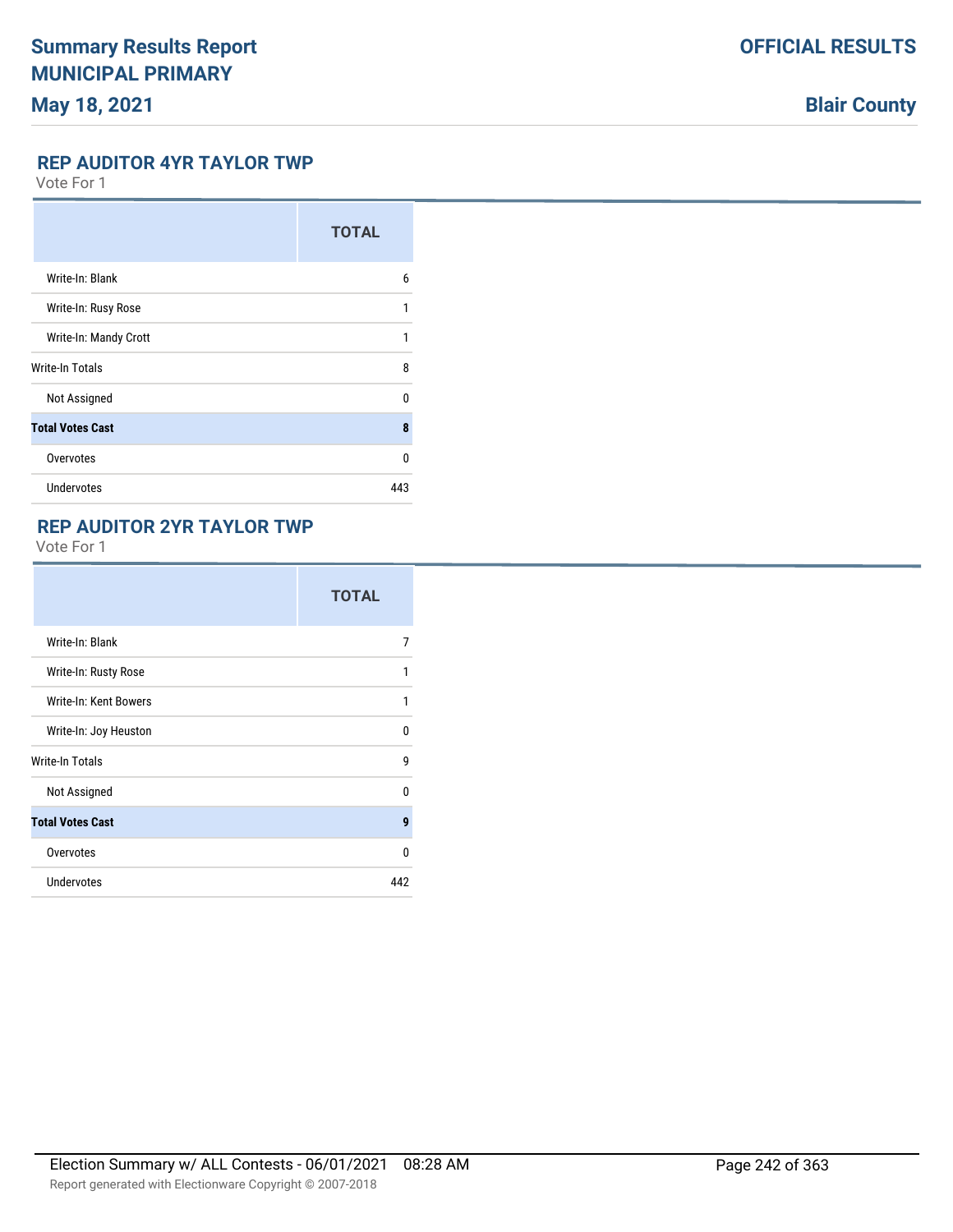#### **REP TAX COLLECTOR TAYLOR TWP**

Vote For 1

|                            | <b>TOTAL</b> |
|----------------------------|--------------|
| JOY A HEUSTON              | 431          |
| Write-In: Jan Simington    | 1            |
| Write-In: Barbara Wineland | 1            |
| Write-In Totals            | 2            |
| Not Assigned               | 0            |
| <b>Total Votes Cast</b>    | 433          |
| Overvotes                  | U            |
| <b>Undervotes</b>          | 18           |

## **REP CONSTABLE TAYLOR TWP**

|                         | <b>TOTAL</b> |
|-------------------------|--------------|
| Write-In: Blank         | 6            |
| Write-In: Rusty Rose    | 1            |
| Write-In: Wayne Bush    | 1            |
| Write-In Totals         | 8            |
| Not Assigned            | $\Omega$     |
| <b>Total Votes Cast</b> | 8            |
| Overvotes               | $\Omega$     |
| <b>Undervotes</b>       | 443          |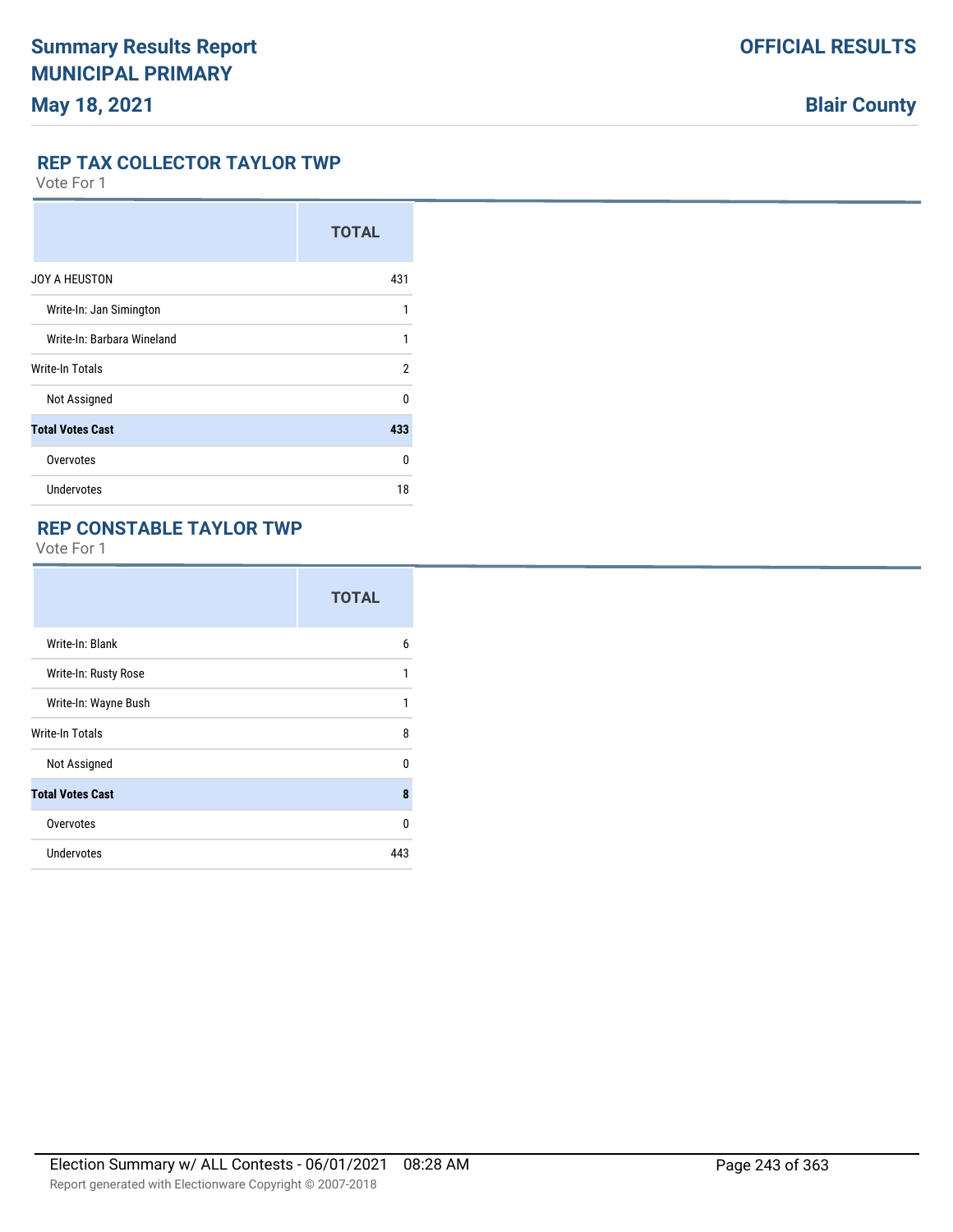### **REP MAYOR TYRONE BOROUGH**

|                            | <b>TOTAL</b> |
|----------------------------|--------------|
| <b>WILLIAM LATCHFORD</b>   | 603          |
| <b>CHARLES B MILLS, SR</b> | 126          |
| Write-In: David Snyder     | 1            |
| Write-In: Roger Barnett Jr | 1            |
| Write-In: Jon Wallace      | 1            |
| Write-In Totals            | 3            |
| Not Assigned               | $\Omega$     |
| <b>Total Votes Cast</b>    | 732          |
| Overvotes                  | $\Omega$     |
| <b>Undervotes</b>          | 21           |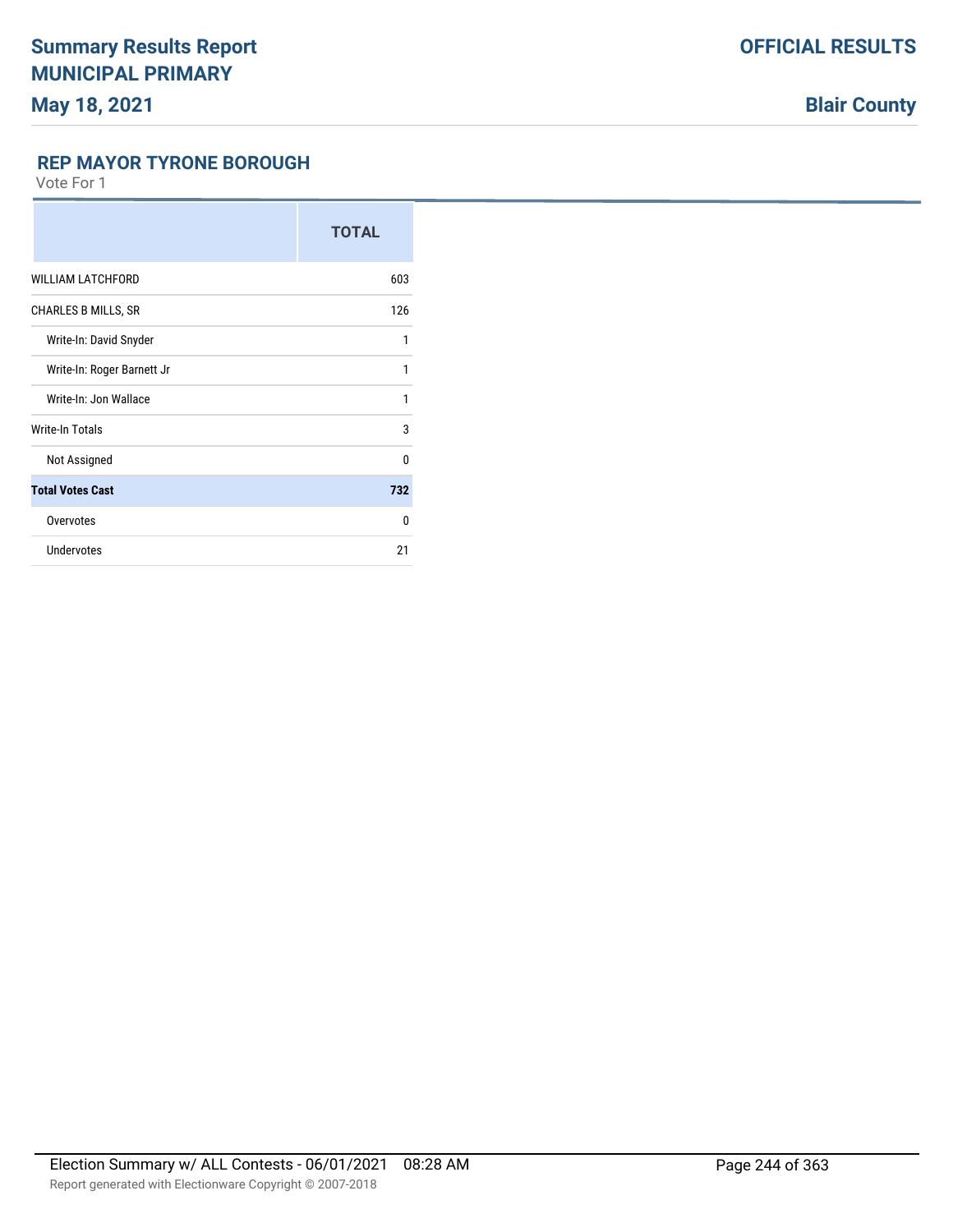**Blair County**

### **REP COUNCIL TYRONE BOROUGH**

|                            | <b>TOTAL</b> |
|----------------------------|--------------|
| <b>DAVID SNYDER</b>        | 525          |
| <b>SARAH DANE</b>          | 425          |
| <b>ROB POUST</b>           | 347          |
| <b>SARAH JANE MILLER</b>   | 259          |
| <b>HOMER KANN</b>          | 246          |
| Write-In: Devon Henninger  | 50           |
| Write-In: Tammy Wills      | 34           |
| Write-In: Kris Laird       | 8            |
| Write-In: Matthew Germino  | 5            |
| Write-In: Ian Carter       | 1            |
| Write-In: Kimberly Campena | 1            |
| Write-In: Susan Keys       | 1            |
| <b>Write-In Totals</b>     | 100          |
| Not Assigned               | 0            |
| <b>Total Votes Cast</b>    | 1,902        |
| Overvotes                  | 30           |
| Undervotes                 | 327          |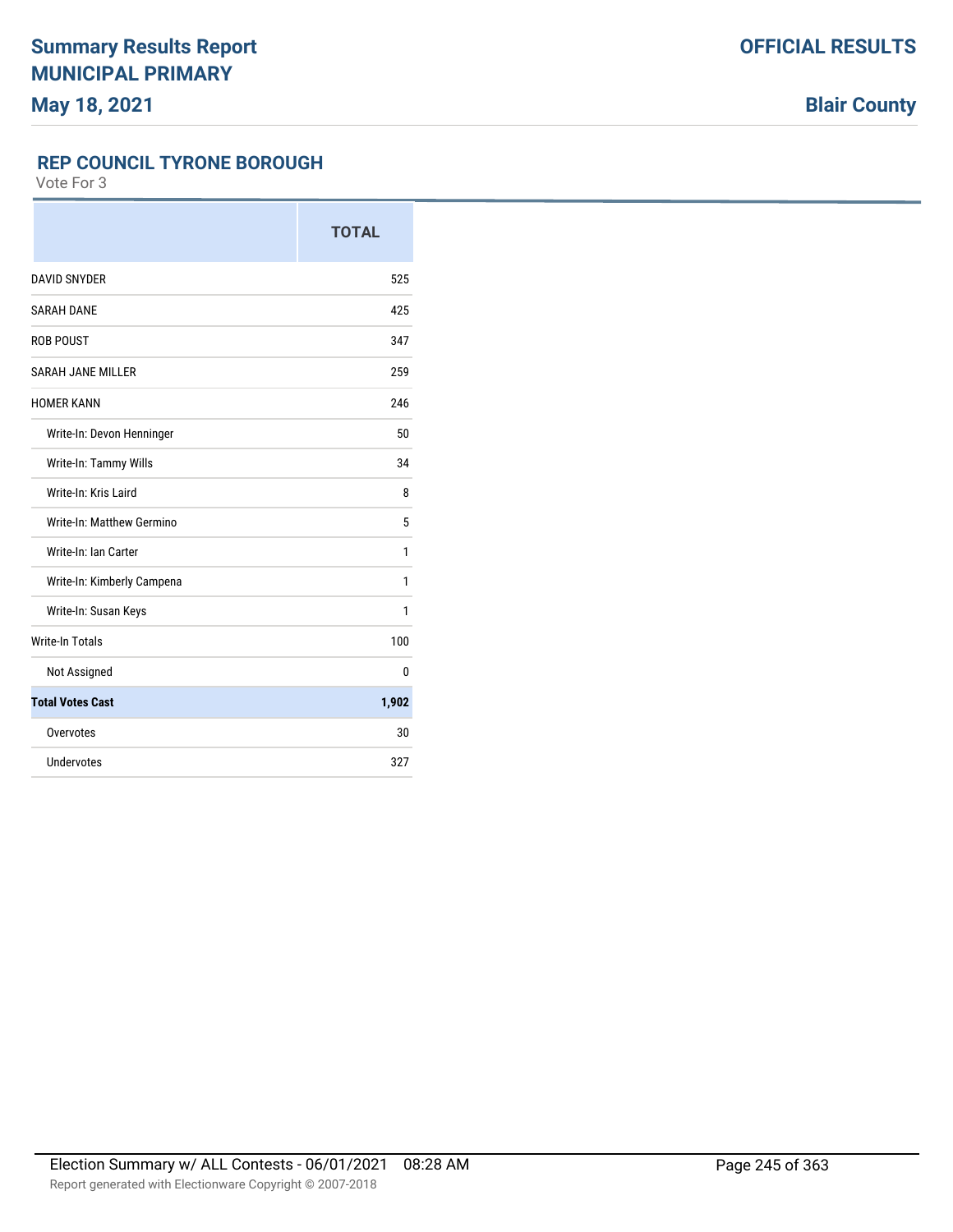### **REP CONSTABLE TYRONE BOROUGH**

|                               | <b>TOTAL</b>   |
|-------------------------------|----------------|
| <b>CHARLES B MILLS, SR</b>    | 530            |
| Write-In: Terry Tate          | 2              |
| Write-In: Blank               | $\overline{2}$ |
| Write-In: Mike Westbrook      | 1              |
| Write-In: Tracey Winters      | 1              |
| Write-In: Shawn Eckenride     | 1              |
| Write-In: William Latchford   | 1              |
| Write-In: Christopher Futrick | 1              |
| Write-In: William Wiser       | 1              |
| Write-In: Ken Patterson       | 1              |
| Write-In: Bryon McMonisce     | 1              |
| Write-In: Homer Kann          | 1              |
| Write-In: David Snyder        | 1              |
| Write-In: Charles Diehl       | 1              |
| Write-In: Heninger            | 1              |
| Write-In: Scatter             | 1              |
| <b>Write-In Totals</b>        | 17             |
| Not Assigned                  | 0              |
| <b>Total Votes Cast</b>       | 547            |
| Overvotes                     | 0              |
| Undervotes                    | 206            |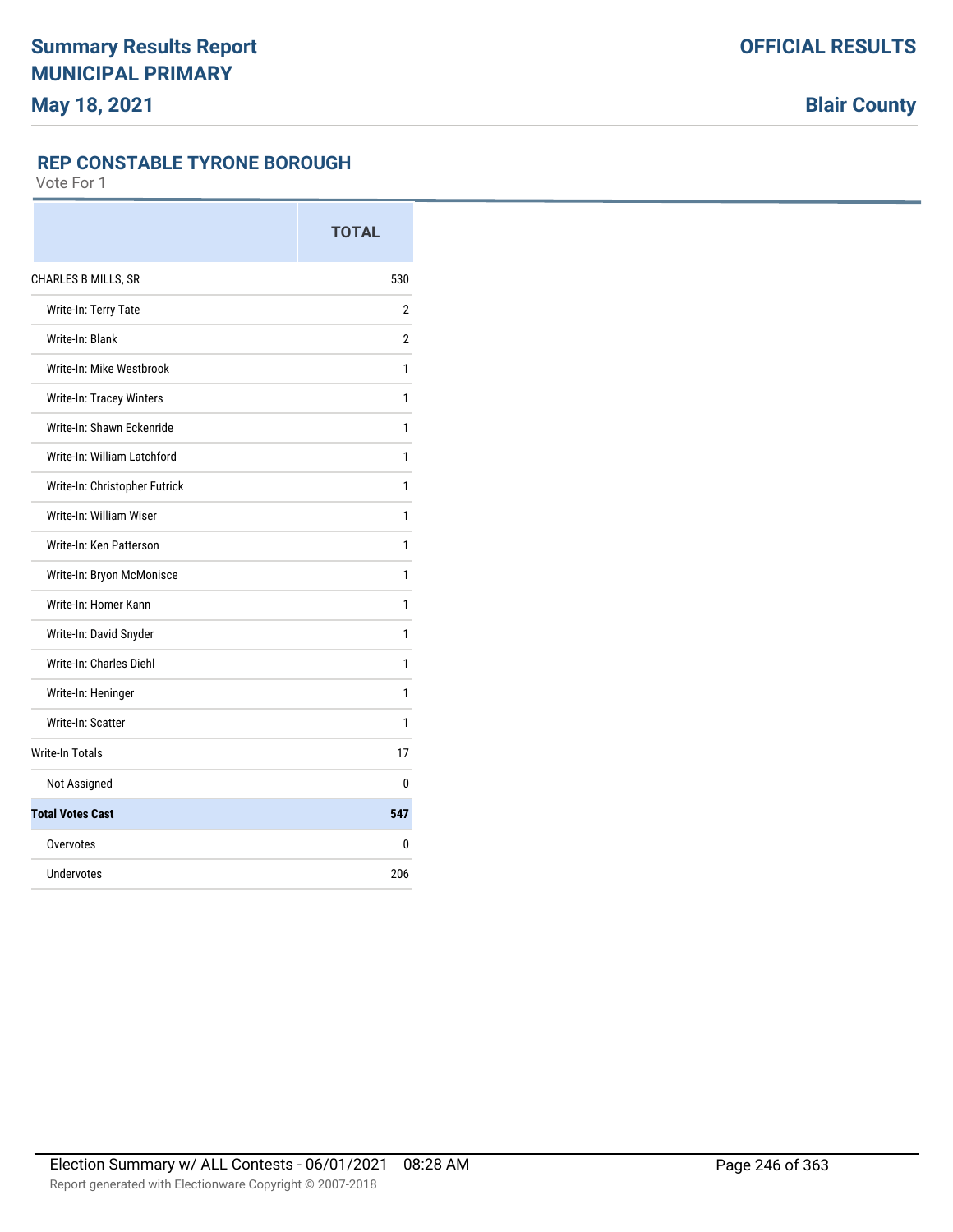# **Blair County**

#### **REP SUPERVISOR TYRONE TWP**

Vote For 1

|                           | <b>TOTAL</b>   |
|---------------------------|----------------|
| ANDREW ELLENBERGER        | 205            |
| Write-In: Andrew Harpster | 4              |
| Write-In: Regis Briggs    | $\overline{2}$ |
| <b>Write-In Totals</b>    | 6              |
| Not Assigned              | 0              |
| <b>Total Votes Cast</b>   | 211            |
| Overvotes                 | <sup>0</sup>   |
| Undervotes                | 25             |

## **REP AUDITOR 6YR TYRONE TWP**

|                         | <b>TOTAL</b> |
|-------------------------|--------------|
| <b>BRIAN M KELLY</b>    | 213          |
| Write-In Totals         | U            |
| Not Assigned            | U            |
| <b>Total Votes Cast</b> | 213          |
| Overvotes               | U            |
| Undervotes              | 23           |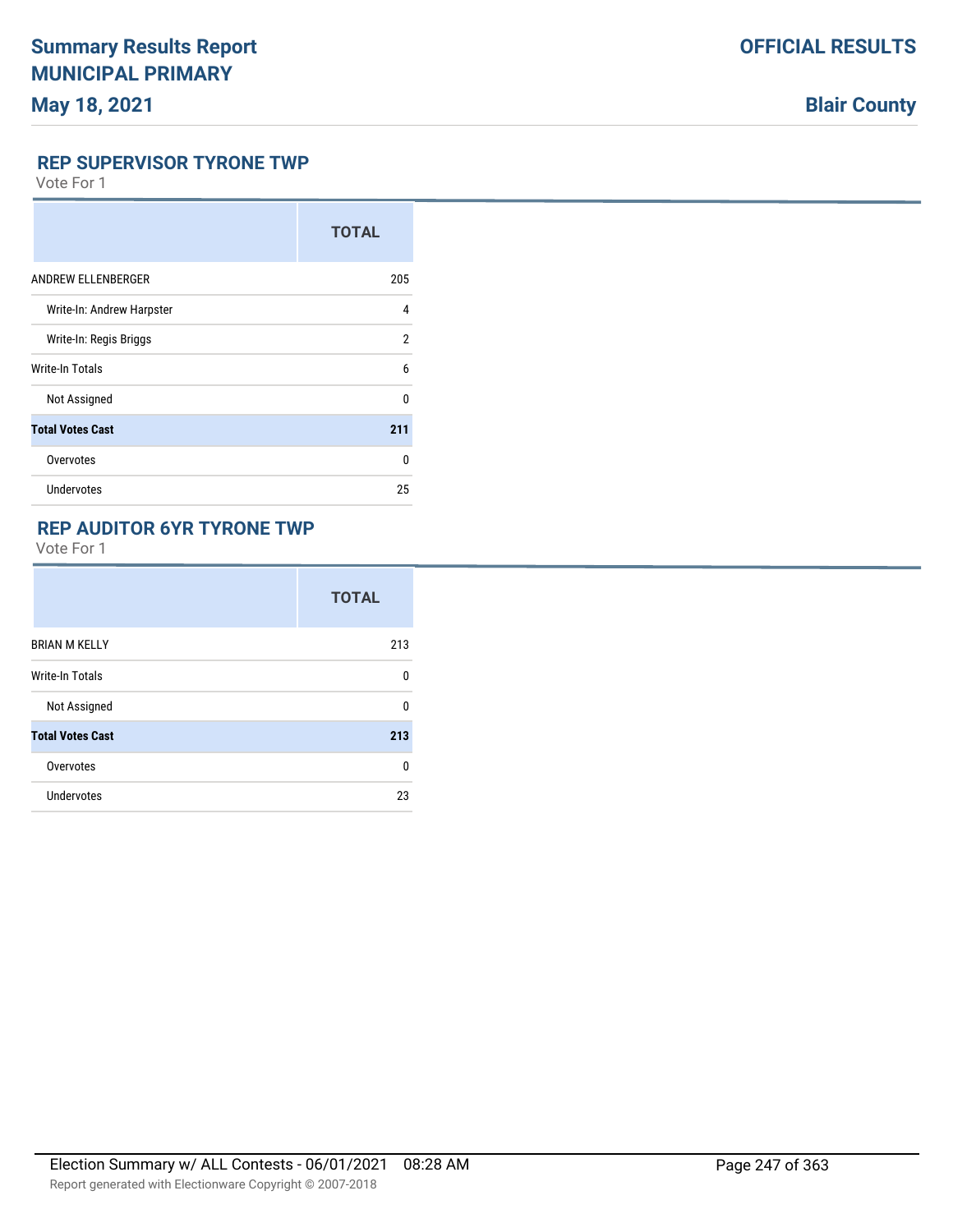# **Blair County**

### **REP AUDITOR 2YR TYRONE TWP**

Vote For 1

|                           | <b>TOTAL</b>   |
|---------------------------|----------------|
| Write-In: Blank           | 7              |
| Write-In: Todd Lewis      | $\overline{2}$ |
| Write-In: Samuel Lewis IV | $\overline{2}$ |
| Write-In: Ellen Myers     | 1              |
| Write-In Totals           | 12             |
| Not Assigned              | $\mathbf{0}$   |
| <b>Total Votes Cast</b>   | 12             |
| Overvotes                 | 0              |
| Undervotes                | 224            |

### **REP TAX COLLECTOR TYRONE TWP**

|                         | <b>TOTAL</b> |
|-------------------------|--------------|
| <b>JOHN H BOLLINGER</b> | 217          |
| Write-In: Ellen Myers   | 1            |
| <b>Write-In Totals</b>  | 1            |
| Not Assigned            | $\Omega$     |
| <b>Total Votes Cast</b> | 218          |
| Overvotes               | 0            |
| Undervotes              | 18           |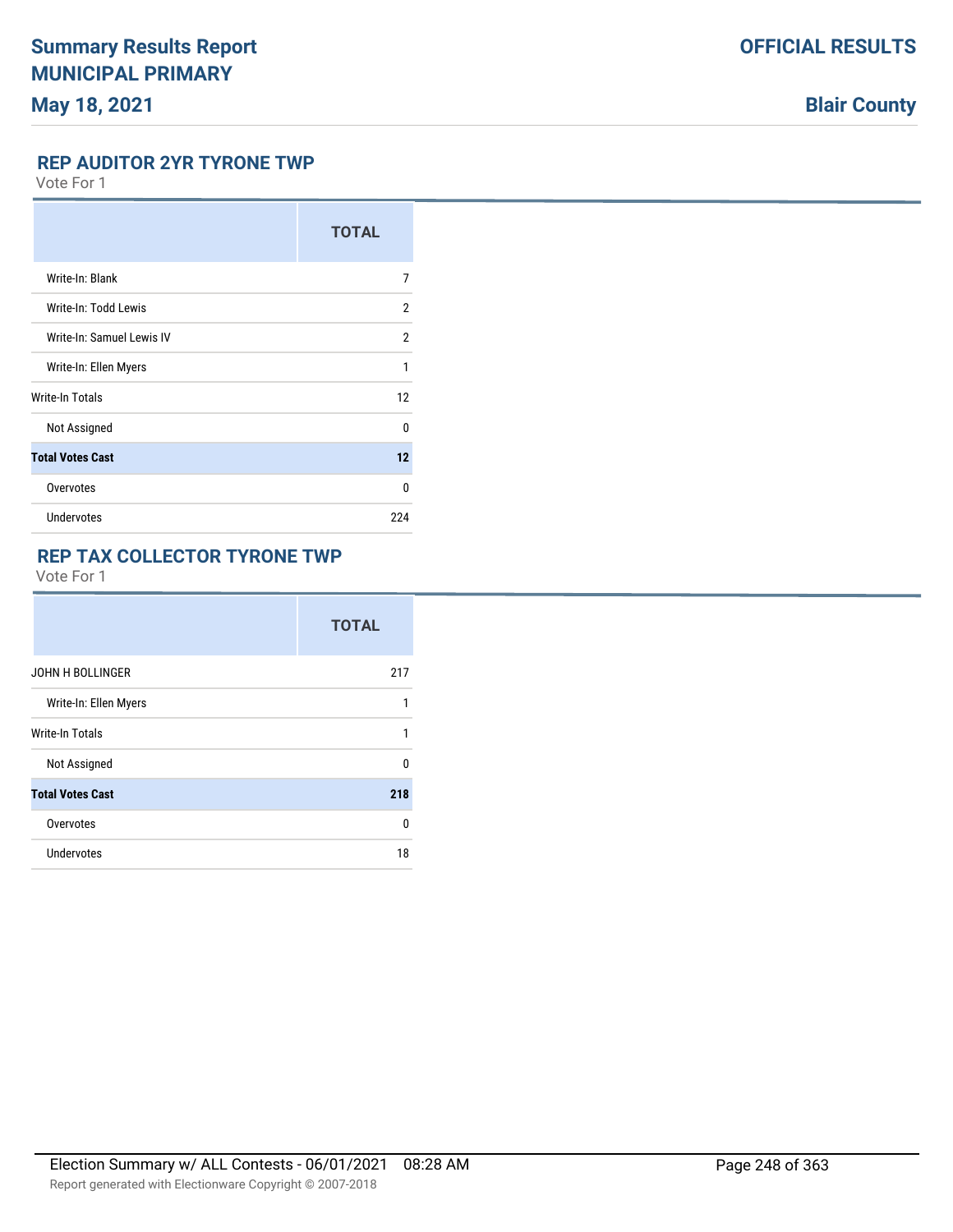# **Blair County**

### **REP CONSTABLE TYRONE TWP**

Vote For 1

|                         | <b>TOTAL</b> |
|-------------------------|--------------|
| Write-In: Blank         | 3            |
| <b>Write-In Totals</b>  | 3            |
| Not Assigned            | n            |
| <b>Total Votes Cast</b> | 3            |
| Overvotes               | ŋ            |
| Undervotes              | 233          |

### **REP MAYOR WILLIAMSBURG BOROUGH**

|                           | <b>TOTAL</b>   |
|---------------------------|----------------|
| THEODORE R HYLE           | 143            |
| Write-In: Lawrence Cardon | 1              |
| Write-In: Amy Merris      | 1              |
| Write-In Totals           | $\overline{2}$ |
| Not Assigned              | $\Omega$       |
| <b>Total Votes Cast</b>   | 145            |
| Overvotes                 | 0              |
| <b>Undervotes</b>         | 20             |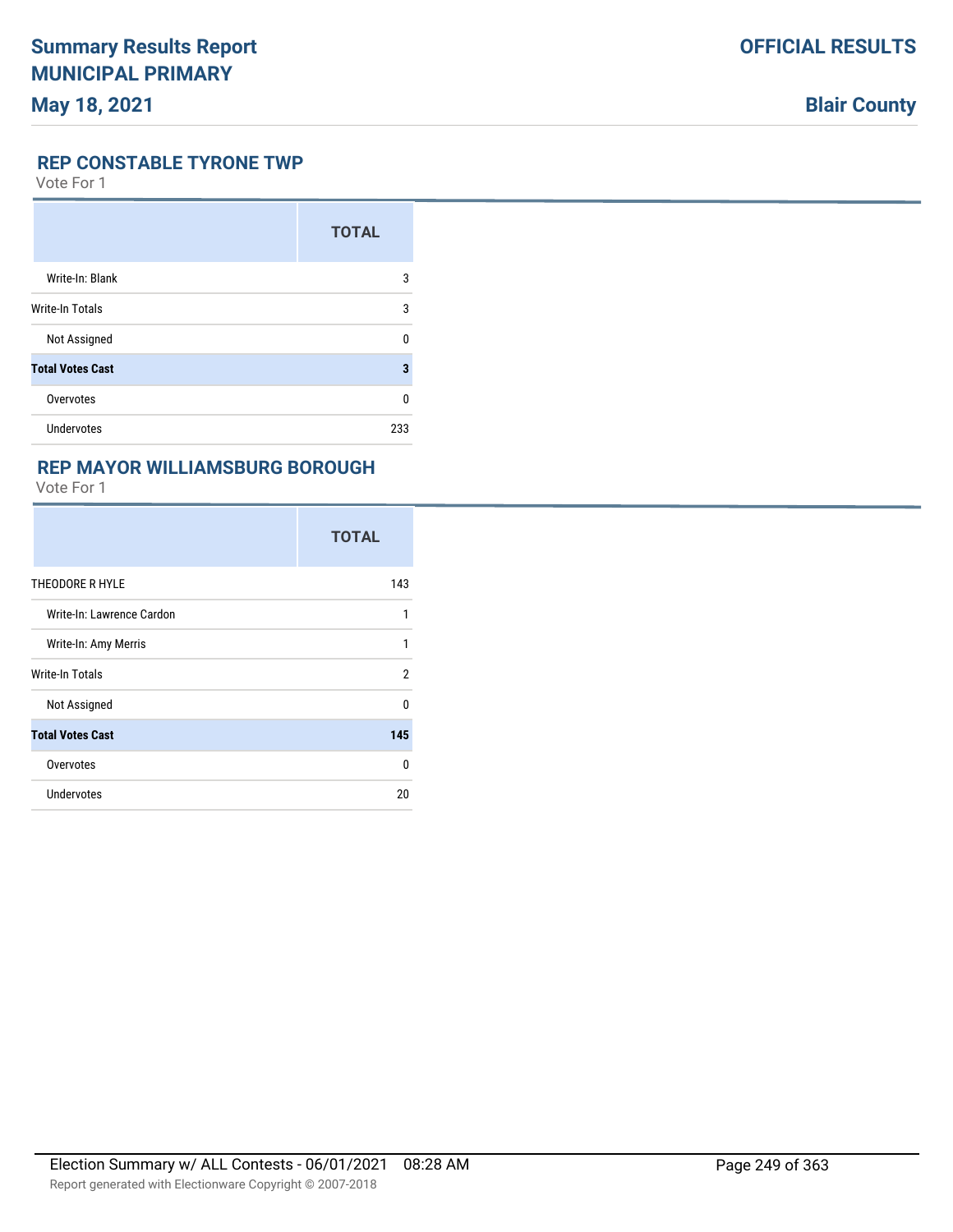### **REP COUNCIL 4YR WILLIAMSBURG BOROUGH**

Vote For 4

|                          | <b>TOTAL</b> |
|--------------------------|--------------|
| <b>BRUCE A HAMILTON</b>  | 132          |
| PAULA A HAMILTON         | 126          |
| <b>EDGAR C PATTERSON</b> | 122          |
| <b>DENNIS J HAMMEL</b>   | 118          |
| <b>Write-In Totals</b>   | $\Omega$     |
| Not Assigned             | 0            |
| <b>Total Votes Cast</b>  | 498          |
| Overvotes                | 0            |
| <b>Undervotes</b>        | 162          |

## **REP COUNCIL 2YR WILLIAMSBURG BOROUGH**

|                               | <b>TOTAL</b> |
|-------------------------------|--------------|
| Write-In: Paula Hamilton      | 3            |
| Write-In: Blank               | 2            |
| Write-In: Ron Williams        | 1            |
| Write-In: Brandon Chamberland | 1            |
| Write-In: Bill Brantner       | 1            |
| Write-In: Lugene Shelly       | 1            |
| Write-In: Harry Mollins       | 1            |
| <b>Write-In Totals</b>        | 10           |
| Not Assigned                  | U            |
| <b>Total Votes Cast</b>       | 10           |
| Overvotes                     | U            |
| Undervotes                    | 155          |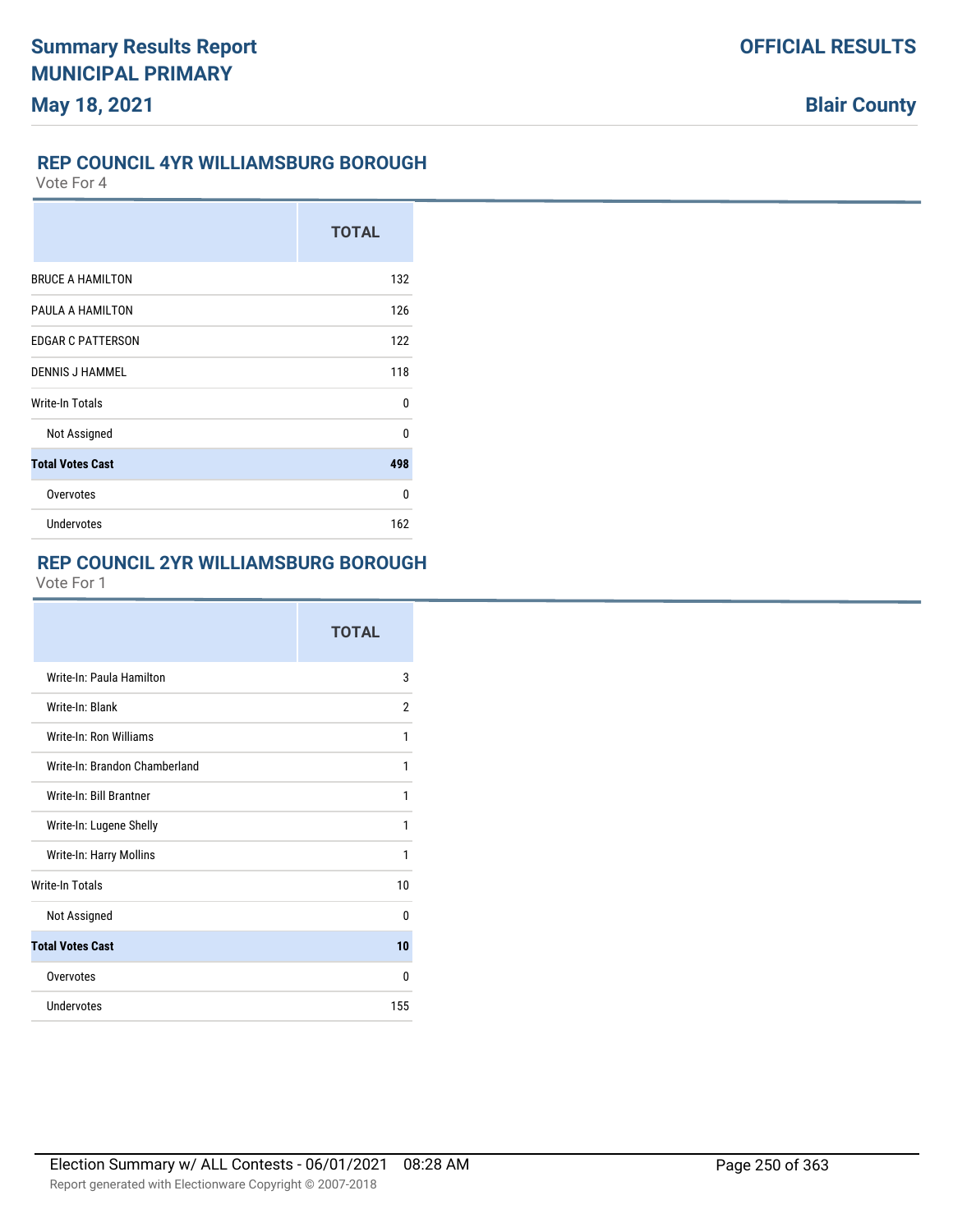### **REP AUDITOR 6YR WILLIAMSBURG BOROUGH**

Vote For 1

|                         | <b>TOTAL</b> |
|-------------------------|--------------|
| Write-In: Lisa Dishong  | 1            |
| Write-In: Blank         | 1            |
| Write-In: Harry Mullens | 1            |
| Write-In: Ed Patterson  | 1            |
| Write-In: Tim Tate      | 0            |
| <b>Write-In Totals</b>  | 4            |
| Not Assigned            | n            |
| <b>Total Votes Cast</b> | 4            |
| Overvotes               | 0            |
| <b>Undervotes</b>       | 161          |

## **REP AUDITOR 4YR WILLIAMSBURG BOROUGH**

|                           | <b>TOTAL</b> |
|---------------------------|--------------|
| Write-In: Blank           | 3            |
| Write-In: Brian Showalter | 1            |
| Write-In: Dave Meyers     | 1            |
| Write-In Totals           | 5            |
| Not Assigned              | U            |
| <b>Total Votes Cast</b>   | 5            |
| Overvotes                 | 0            |
| Undervotes                | 160          |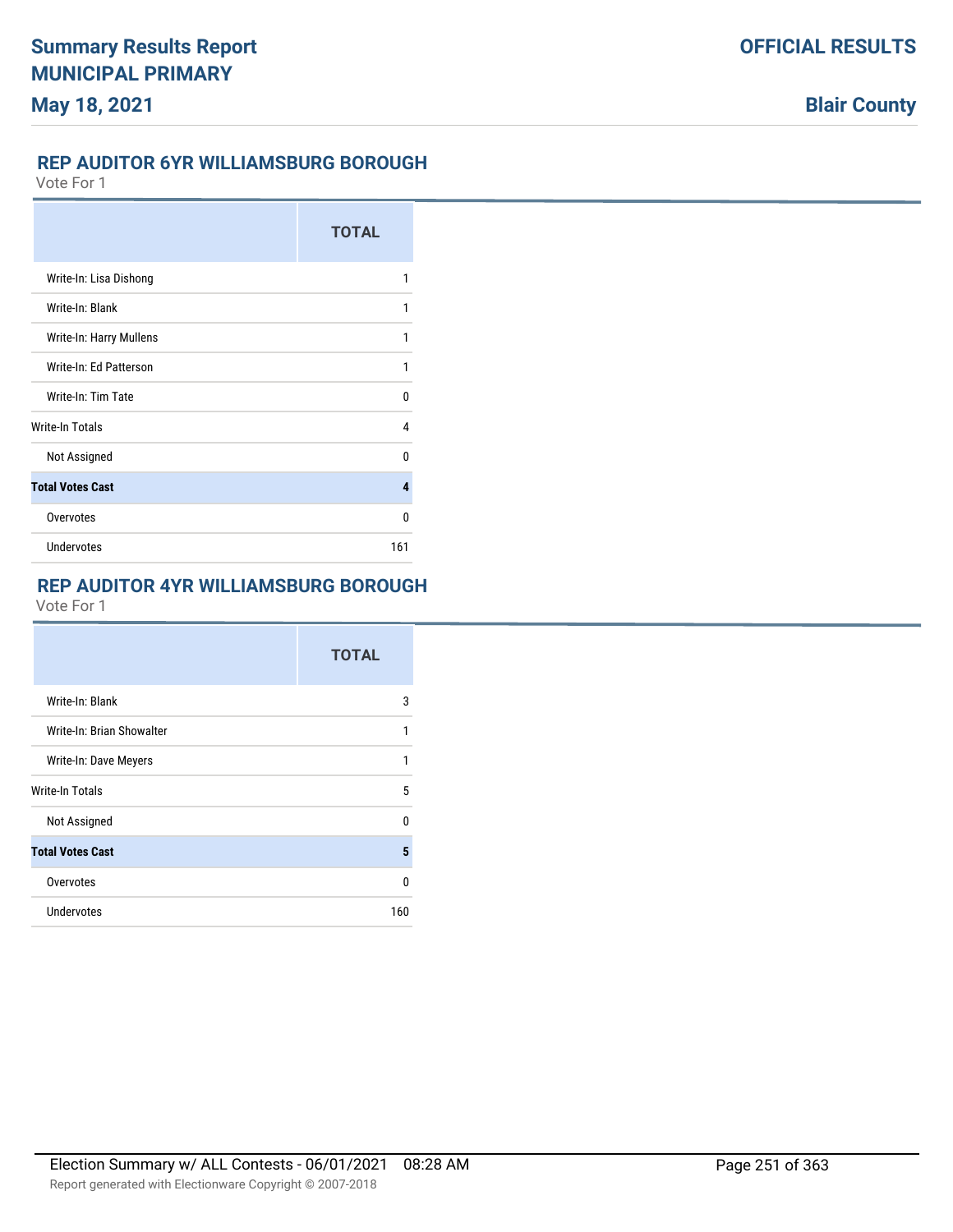### **REP AUDITOR 2YR WILLIAMSBURG BOROUGH**

Vote For 1

|                         | <b>TOTAL</b> |
|-------------------------|--------------|
| Write-In: Blank         | 3            |
| Write-In: Steve Lane    | 1            |
| Write-In: Tim Tate      | 1            |
| Write-In Totals         | 5            |
| Not Assigned            | n            |
| <b>Total Votes Cast</b> | 5            |
| Overvotes               | U            |
| <b>Undervotes</b>       | 160          |

## **REP TAX COLLECTOR WILLIAMSBURG BOROUGH**

|                         | <b>TOTAL</b> |
|-------------------------|--------------|
| <b>DAVID H MYERS</b>    | 152          |
| <b>Write-In Totals</b>  | n            |
| Not Assigned            | n            |
| <b>Total Votes Cast</b> | 152          |
| Overvotes               | n            |
| Undervotes              | 13           |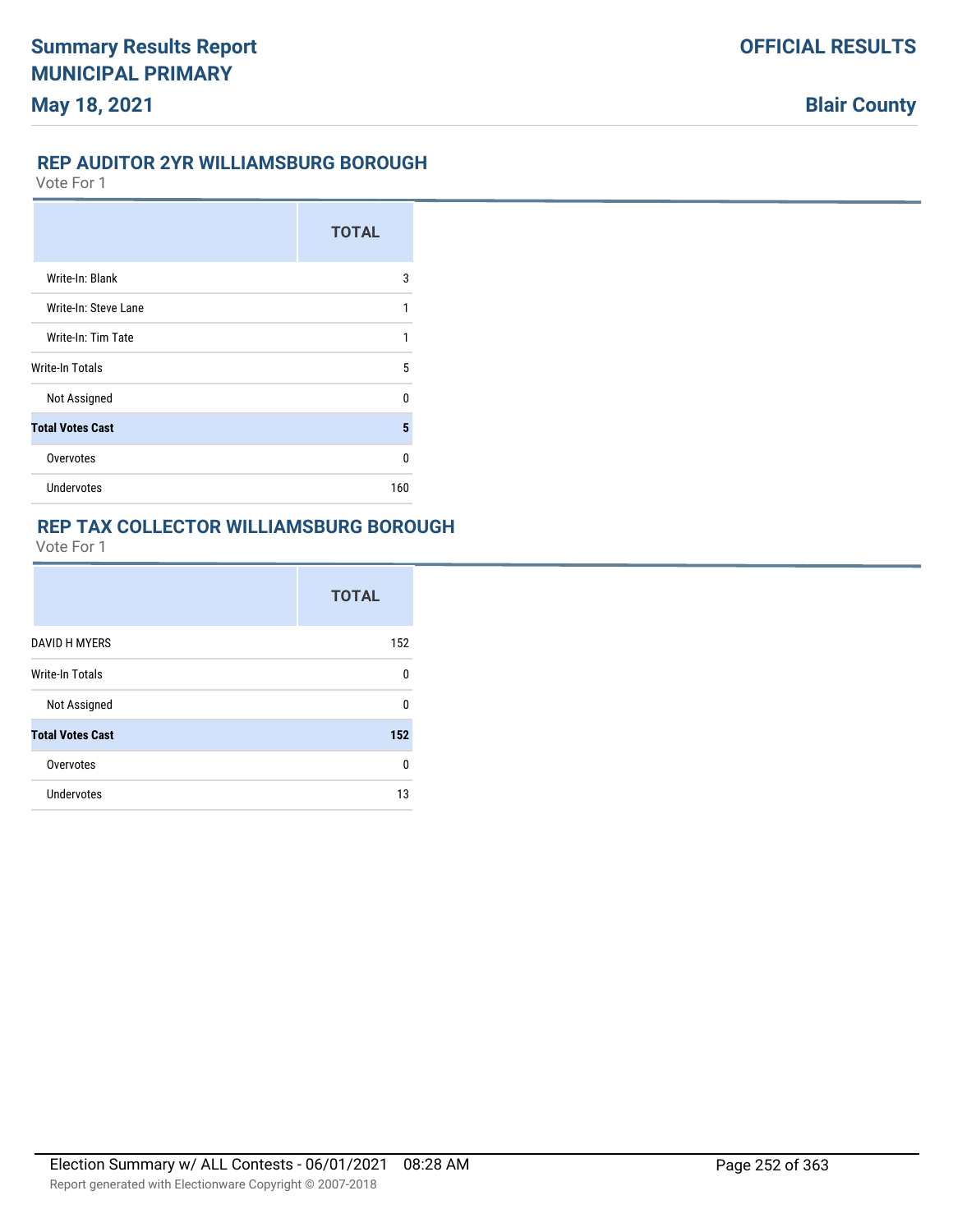#### **REP CONSTABLE WILLIAMSBURG BOROUGH**

Vote For 1

|                          | <b>TOTAL</b> |
|--------------------------|--------------|
| Write-In: Rowdy Kagarise |              |
| Write-In: Harry Mullens  | 1            |
| Write-In: Blank          | 1            |
| Write-In Totals          | 3            |
| Not Assigned             | U            |
| <b>Total Votes Cast</b>  | 3            |
| Overvotes                | U            |
| Undervotes               | 162          |

#### **REP SUPERVISOR WOODBURY TWP**

|                              | <b>TOTAL</b> |
|------------------------------|--------------|
| <b>JOE LANSBERRY</b>         | 159          |
| Write-In: Blank              | 2            |
| Write-In: Eleanor Harclerode | 1            |
| Write-In: Jake Harker        | 1            |
| Write-In Totals              | 4            |
| Not Assigned                 | <sup>0</sup> |
| <b>Total Votes Cast</b>      | 163          |
| Overvotes                    | $\Omega$     |
| Undervotes                   | 34           |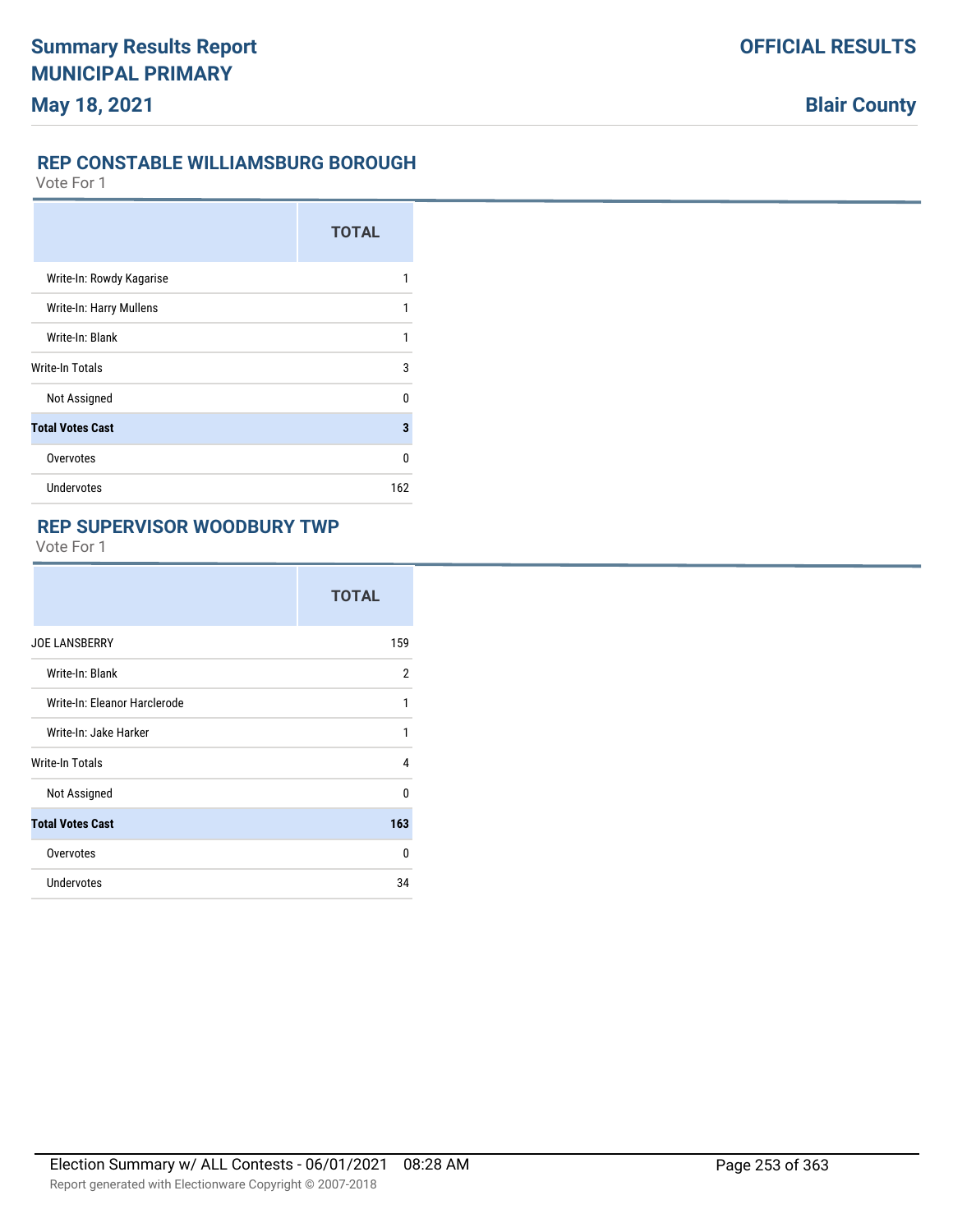# **May 18, 2021**

# **Blair County**

#### **REP AUDITOR 6YR WOODBURY TWP**

Vote For 1

|                         | <b>TOTAL</b> |
|-------------------------|--------------|
| Write-In: Blank         | 4            |
| Write-In: Cathy Over    | 1            |
| <b>Write-In Totals</b>  | 5            |
| Not Assigned            | $\Omega$     |
| <b>Total Votes Cast</b> | 5            |
| Overvotes               | 0            |
| <b>Undervotes</b>       | 192          |

#### **REP AUDITOR 4YR WOODBURY TWP**

Vote For 1

|                         | <b>TOTAL</b> |
|-------------------------|--------------|
| Write-In: Blank         | 3            |
| Write-In: Cathy Over    | 1            |
| Write-In Totals         | 4            |
| Not Assigned            | U            |
| <b>Total Votes Cast</b> | 4            |
| Overvotes               | U            |
| Undervotes              | 193          |

#### **REP TAX COLLECTOR WOODBURY TWP**

|                           | <b>TOTAL</b>   |
|---------------------------|----------------|
| <b>TINA L BOWMASTER</b>   | 178            |
| Write-In: Debbie Appleman | 2              |
| <b>Write-In Totals</b>    | $\overline{2}$ |
| Not Assigned              | $\Omega$       |
| <b>Total Votes Cast</b>   | 180            |
| Overvotes                 | U              |
| Undervotes                | 17             |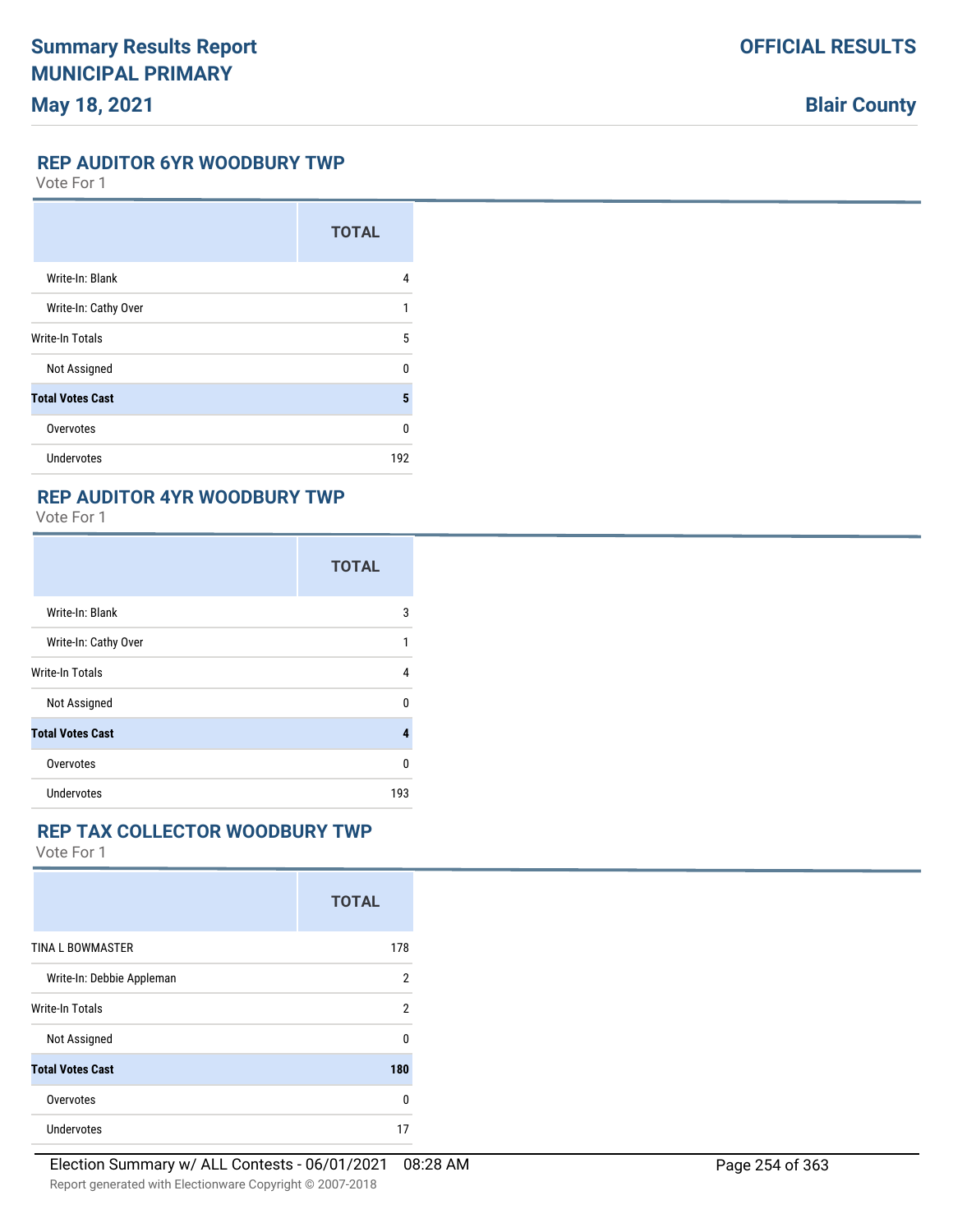# **May 18, 2021**

#### **REP CONSTABLE WOODBURY TWP**

|                          | <b>TOTAL</b>   |
|--------------------------|----------------|
| Write-In: Blank          | $\overline{2}$ |
| Write-In: Don Harcleroad | 1              |
| Write-In Totals          | 3              |
| Not Assigned             | 0              |
| <b>Total Votes Cast</b>  | 3              |
| Overvotes                | $\Omega$       |
| Undervotes               | 194            |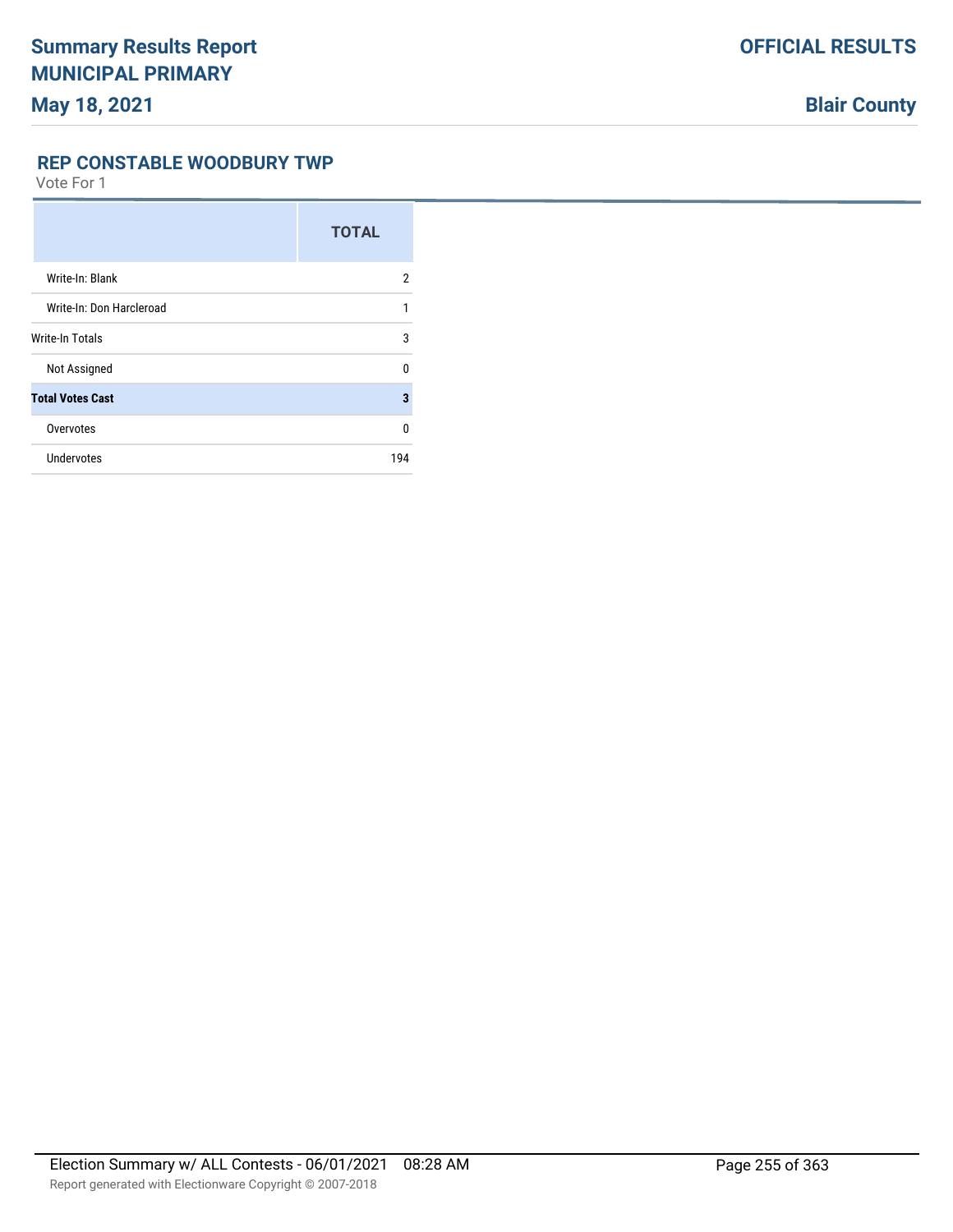## **REP SCHOOL DIRECTOR ALTOONA AREA**

|                              | <b>TOTAL</b> |
|------------------------------|--------------|
| <b>STEPHANIE MCGINNIS</b>    | 3,211        |
| <b>VAL MIGNOGNA</b>          | 2,879        |
| <b>KELLY IRWIN ADAMS</b>     | 2,749        |
| <b>DAVID E FRANCIS</b>       | 2,466        |
| <b>RICK HOOVER</b>           | 1,921        |
| TINA JOHNSTON                | 1,609        |
| <b>MICHAEL MILLER</b>        | 1,348        |
| JEFFREY J LANE               | 1,143        |
| KYLIE CIVIELLO-LYNCH         | 871          |
| Write-In: Mike Coon          | 10           |
| Write-In: Ed Kreuz           | 5            |
| Write-In: Sharon Bream       | 3            |
| Write-In: Scatter            | 3            |
| Write-In: Luke Sipes         | 2            |
| Write-In: Terry Figart       | 2            |
| Write-In: Kelly Ferguson     | 2            |
| Write-In: Blank              | 2            |
| Write-In: Nichole Nagle      | 2            |
| Write-In: Devin Spradling    | 2            |
| Write-In: Stephanie McGinnis | 1            |
| Write-In: Erik Weaver        | 1            |
| Write-In: Frank Prorak       | 1            |
| Write-In: Thomas Gierlach    | 1            |
| Write-In: Tina Johnson       | 1            |
| Write-In: Jack Speece        | 1            |
| Write-In: Ashley Wertz       | 1            |
| Write-In: Doug McIntosh      | 1            |
| Write-In: Charles Mills      | 1            |
| Write-In: Matthew Lindsey    | 1            |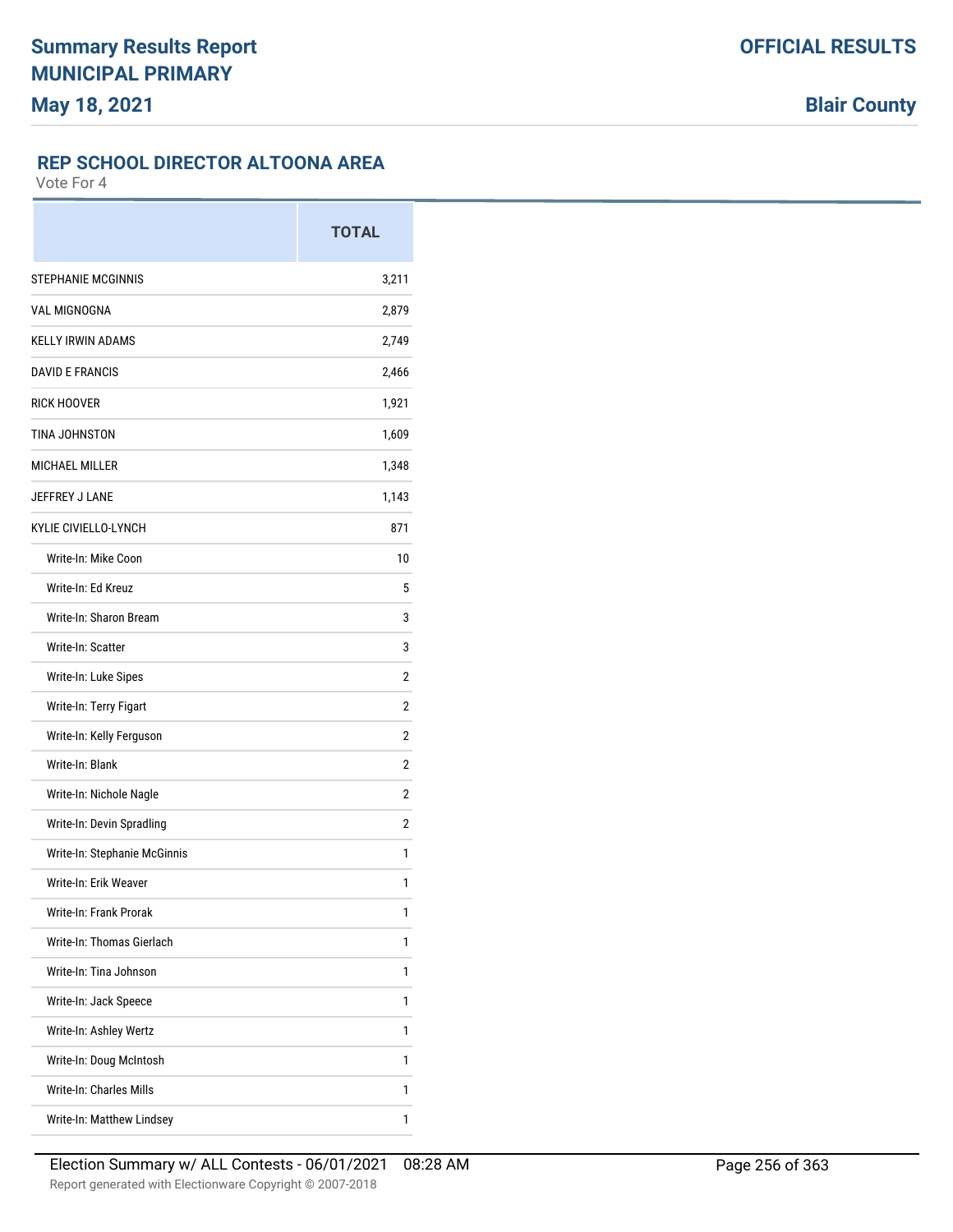#### **REP SCHOOL DIRECTOR ALTOONA AREA**

|                               | <b>TOTAL</b> |
|-------------------------------|--------------|
| Write-In: Anthony Conrad      | 1            |
| Write-In: Thomas Bruner       | 1            |
| Write-In: Richard Becker      | 1            |
| Write-In: Cherie Becker       | 1            |
| Write-In: Loren Bowman        | 1            |
| Write-In: David Servia        | 1            |
| Write-In: John Joyce          | 1            |
| Write-In: Nichole Nagel       | 1            |
| Write-In: Robert Seymore      | 1            |
| Write-In: Rick Becker         | 1            |
| Write-In: Dave Servello Sr.   | 1            |
| Write-In: Moses Horwitz       | 1            |
| Write-In: Jerome Horwitz      | 1            |
| Write-In: Samuel Horwitz      | 1            |
| Write-In: Louis Feinberg      | 1            |
| Write-In: Richard Lockhard Sr | 1            |
| Write-In: John Donley         | 1            |
| Write-In: Jenelle Lockard     | 1            |
| Write-In: Rebecca Robinson    | 1            |
| Write-In: Zack Scholl         | 1            |
| Write-In: Gerald Cox          | 1            |
| Write-In: Scatter 2           | 1            |
| Write-In: Scatter 3           | 1            |
| Write-In: Thu Evans           | 1            |
| Write-In: Michael Miller      | 1            |
| Write-In: Curtis Miller       | 1            |
| Write-In: Mike Baker          | 1            |
| Write-In: Sarah Bougher       | 1            |
| Write-In: David Fischer       | 1            |
| Write-In: Kim Ettors          | 1            |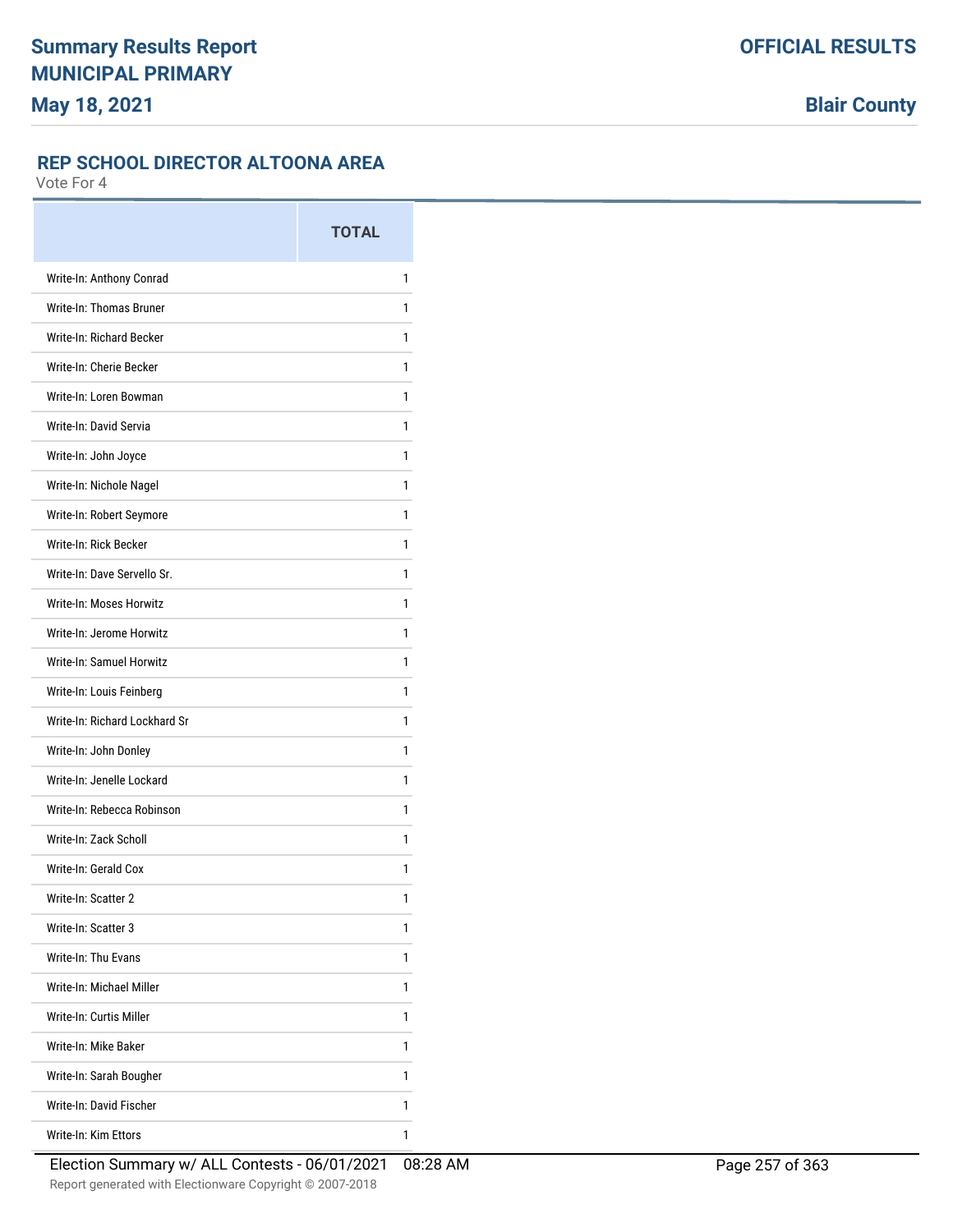#### **REP SCHOOL DIRECTOR ALTOONA AREA**

|                            | <b>TOTAL</b> |
|----------------------------|--------------|
| Write-In: Clair Lauver     | 1            |
| Write-In: Edward Drzewicki | 1            |
| Write-In: Brenda Fix       | 1            |
| Write-In Totals            | 76           |
| Not Assigned               | <sup>0</sup> |
| <b>Total Votes Cast</b>    | 18,273       |
| Overvotes                  | 20           |
| Undervotes                 | 5,127        |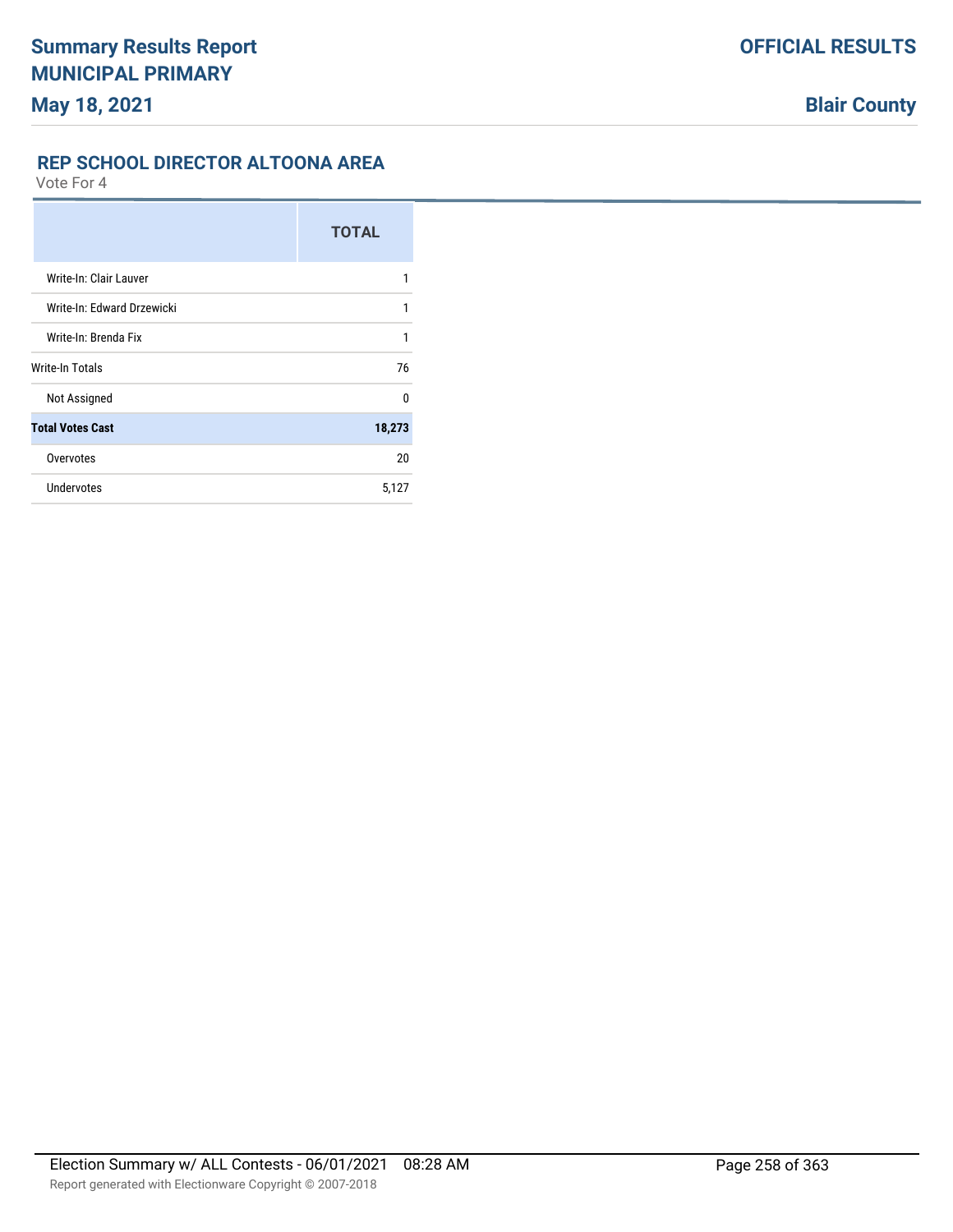## **REP SCHOOL DIRECTOR BELLWOOD ANTIS**

|                             | <b>TOTAL</b>   |
|-----------------------------|----------------|
| TIMOTHY J MALLON            | 905            |
| <b>THOMAS HAMMOND</b>       | 820            |
| <b>SETH D SAGER</b>         | 799            |
| Write-In: Matthew Gibbons   | 12             |
| Write-In: Melissa Webreck   | 7              |
| Write-In: Michael Daugherty | 4              |
| Write-In: Robert Fischer    | 4              |
| Write-In: Jeff Nicam        | 3              |
| Write-In: David Shildt      | 3              |
| Write-In: Brion McCaulley   | 3              |
| Write-In: Blank             | 3              |
| Write-In: Scatter           | 2              |
| Write-In: Scatter 1         | 2              |
| Write-In: Scatter2          | 2              |
| Write-In: Scatter 3         | 2              |
| Write-In: Chris Forsey      | 2              |
| Write-In: Shawn Shaulls     | 2              |
| Write-In: Ben Irvin         | 2              |
| Write-In: Melanie Shildt    | 2              |
| Write-In: Timothy Knob Jr   | 2              |
| Write-In: Kristy Weeks      | 2              |
| Write-In: Charles McCloskey | 2              |
| Write-In: Tom Martin        | 2              |
| Write-In: Scott Baker       | $\overline{2}$ |
| Write-In: Taylor Shildt     | 2              |
| Write-In: Arik Shildt       | 2              |
| Write-In: Chris McCartney   | $\overline{2}$ |
| Write-In: Shannon McCaulley | 2              |
| Write-In: Bryan Fatzinger   | 2              |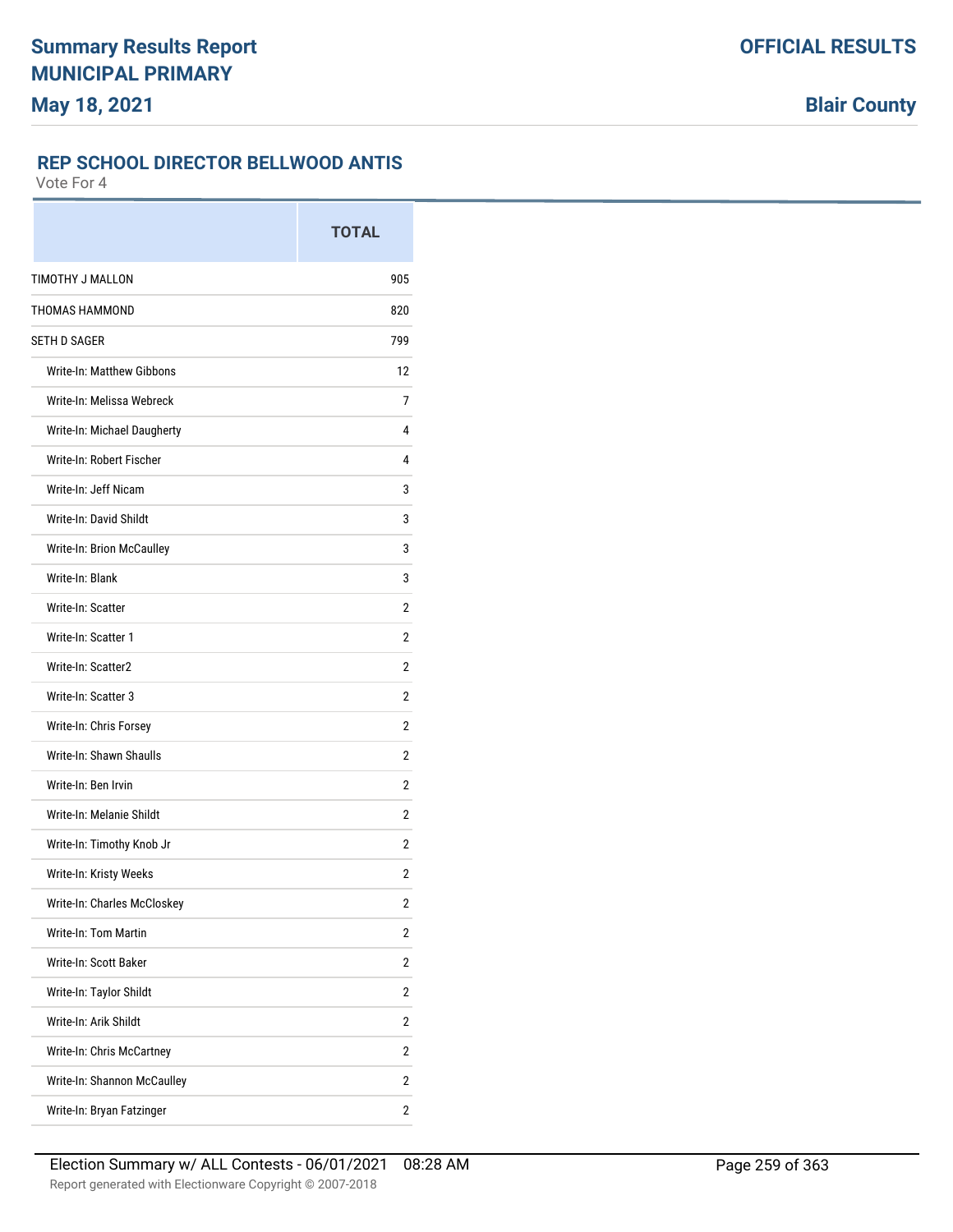## **REP SCHOOL DIRECTOR BELLWOOD ANTIS**

|                                 | <b>TOTAL</b> |
|---------------------------------|--------------|
| Write-In: Charles Tayler        | 2            |
| Write-In: William Abbot         | 2            |
| Write-In: Caroline Nagle        | 2            |
| Write-In: Jessica Hescox        | 1            |
| Write-In: Melody Plummer        | 1            |
| Write-In: Timothy Albert        | 1            |
| Write-In: Paige McCreary        | 1            |
| Write-In: Seth Bobbers          | 1            |
| Write-In: Jeff Plummer          | 1            |
| Write-In: Brian Kustaborder     | 1            |
| Write-In: Carl Crider Jr        | 1            |
| Write-In: Randy Rydbom          | 1            |
| Write-In: Sarah Dane            | 1            |
| Write-In: Tami Chadick          | 1            |
| Write-In: Owen Shaulls          | 1            |
| Write-In: Melissa Weaver        | 1            |
| Write-In: Robert Tyler          | 1            |
| Write-In: Jacki Star            | 1            |
| Write-In: Roy Forsht            | 1            |
| Write-In: David Mackey          | 1            |
| Write-In: Melody Jenkins        | 1            |
| Write-In: Margaret Baker        | 1            |
| Write-In: Christopher McCartney | 1            |
| Write-In: Harold McCaulley Jr   | 1            |
| Write-In: Tim Mallon            | 1            |
| Write-In: Aaron Gray            | 1            |
| Write-In: Donald McCaulley      | 1            |
| Write-In: Latecia McCaulley     | 1            |
| Write-In: Sheri Noonan          | 1            |
| Write-In: Owda McCaulley        | 1            |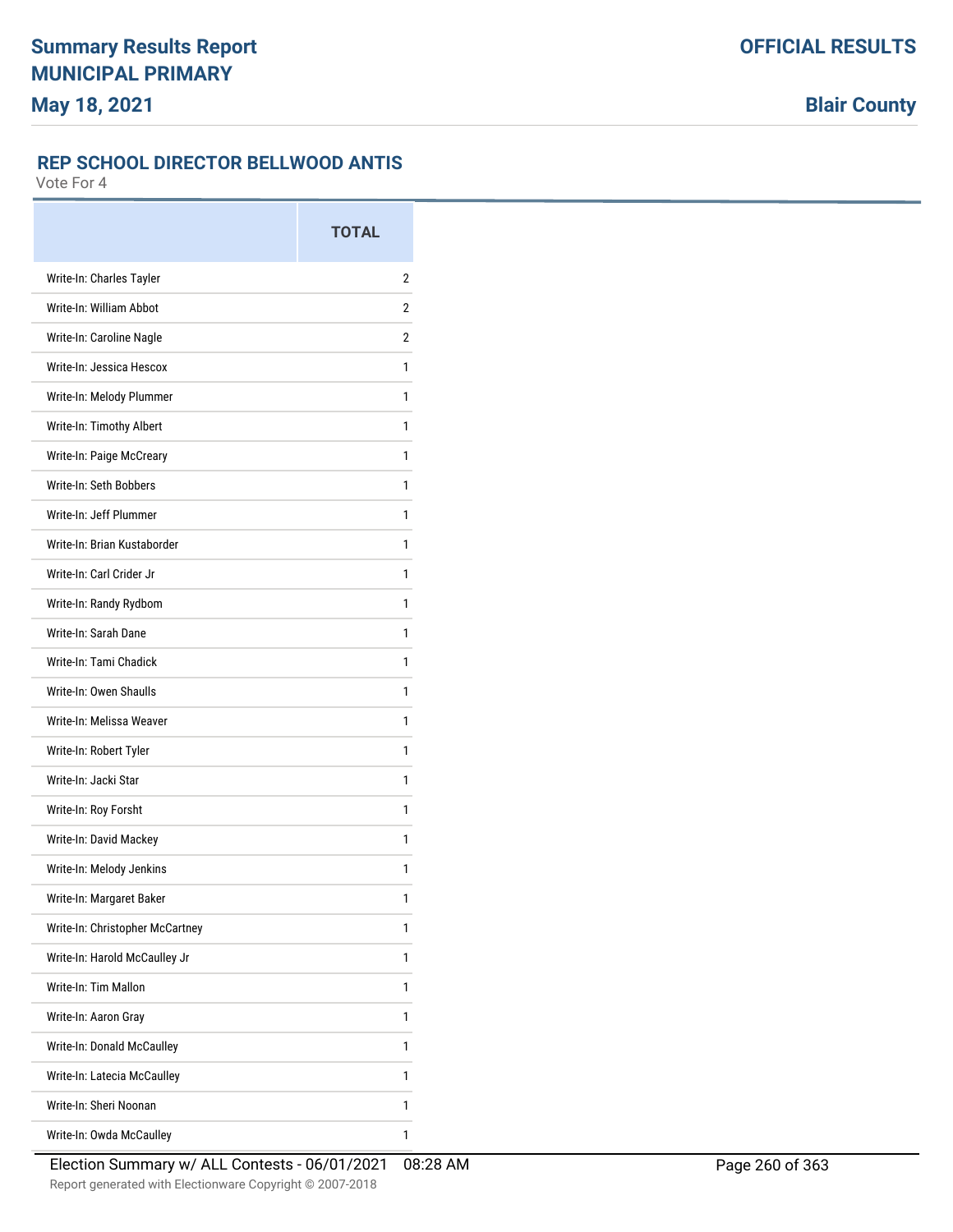# **REP SCHOOL DIRECTOR BELLWOOD ANTIS**

|                           | <b>TOTAL</b> |
|---------------------------|--------------|
| Write-In: Don Mills       | 1            |
| Write-In: Scott Clapper   | 1            |
| Write-In: Stephie Forger  | 1            |
| Write-In: Denise Thompson | 1            |
| Write-In: Josh Hewitt     | 1            |
| Write-In: Terri Harpster  | 1            |
| Write-In: Paul Eckenrod   | 1            |
| Write-In: Haley Crabtree  | 1            |
| Write-In: Kevin Conlon    | 1            |
| Write-In: Jene Cross      | 1            |
| Write-In: Scott Boyer     | 1            |
| Write-In: Timothy Mercer  | 1            |
| Write-In: Justin Kobuck   | 1            |
| Write-In: James Rumbarger | 1            |
| Write-In: Tiothy Albert   | 0            |
| <b>Write-In Totals</b>    | 122          |
| Not Assigned              | 0            |
| <b>Total Votes Cast</b>   | 2,646        |
| Overvotes                 | 0            |
| Undervotes                | 2,730        |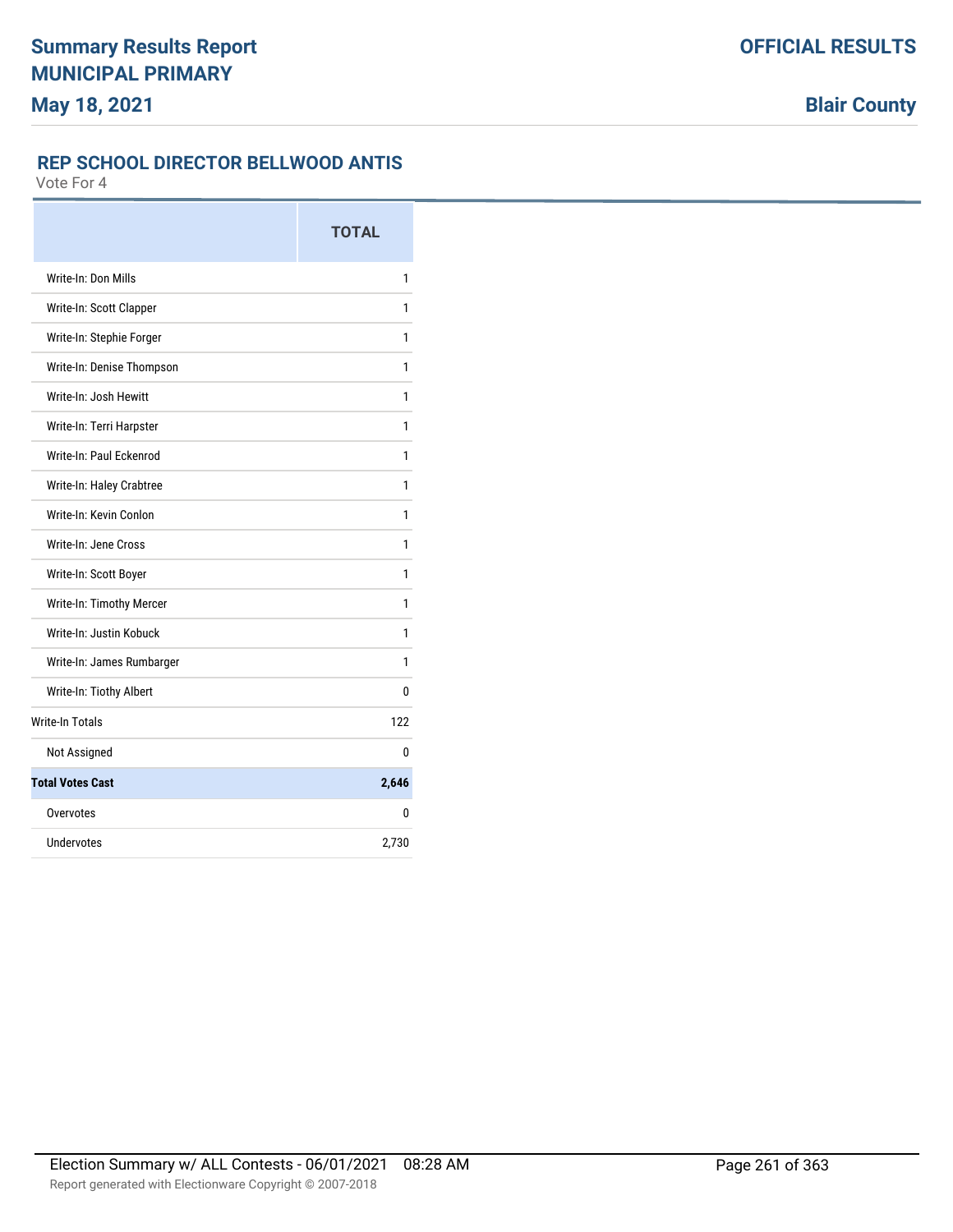#### **REP SCHOOL DIRECTOR CLAYSBURG-KIMMEL 1**

Vote For 1

|                           | <b>TOTAL</b> |
|---------------------------|--------------|
| <b>MONA E ECKLEY</b>      | 167          |
| Write-In: Gary Dichy      | 1            |
| Write-In: Steven Oakes    | 1            |
| Write-In: Blank           | 1            |
| Write-In: Patty Sweet     | 1            |
| Write-In: Lisa Auty       | 1            |
| Write-In: Mandy Daugherty | 1            |
| Write-In: Scatter         | 1            |
| <b>Write-In Totals</b>    | 7            |
| Not Assigned              | U            |
| <b>Total Votes Cast</b>   | 174          |
| Overvotes                 | 0            |
| Undervotes                | 14           |

# **REP SCHOOL DIRECTOR CLAYSBURG-KIMMEL 2**

|                             | <b>TOTAL</b> |
|-----------------------------|--------------|
| <b>JEREMY KNOTT</b>         | 126          |
| <b>GERI MOCK</b>            | 111          |
| <b>CARRIE GRAFFIUS</b>      | 41           |
| <b>MARLYN GRAFFIUS</b>      | 29           |
| Write-In: Terri Ligenfetter | 1            |
| Write-In: Tracy Dehoff      | 1            |
| <b>Write-In Totals</b>      | 2            |
| Not Assigned                | $\Omega$     |
| <b>Total Votes Cast</b>     | 309          |
| Overvotes                   | 0            |
| <b>Undervotes</b>           | 121          |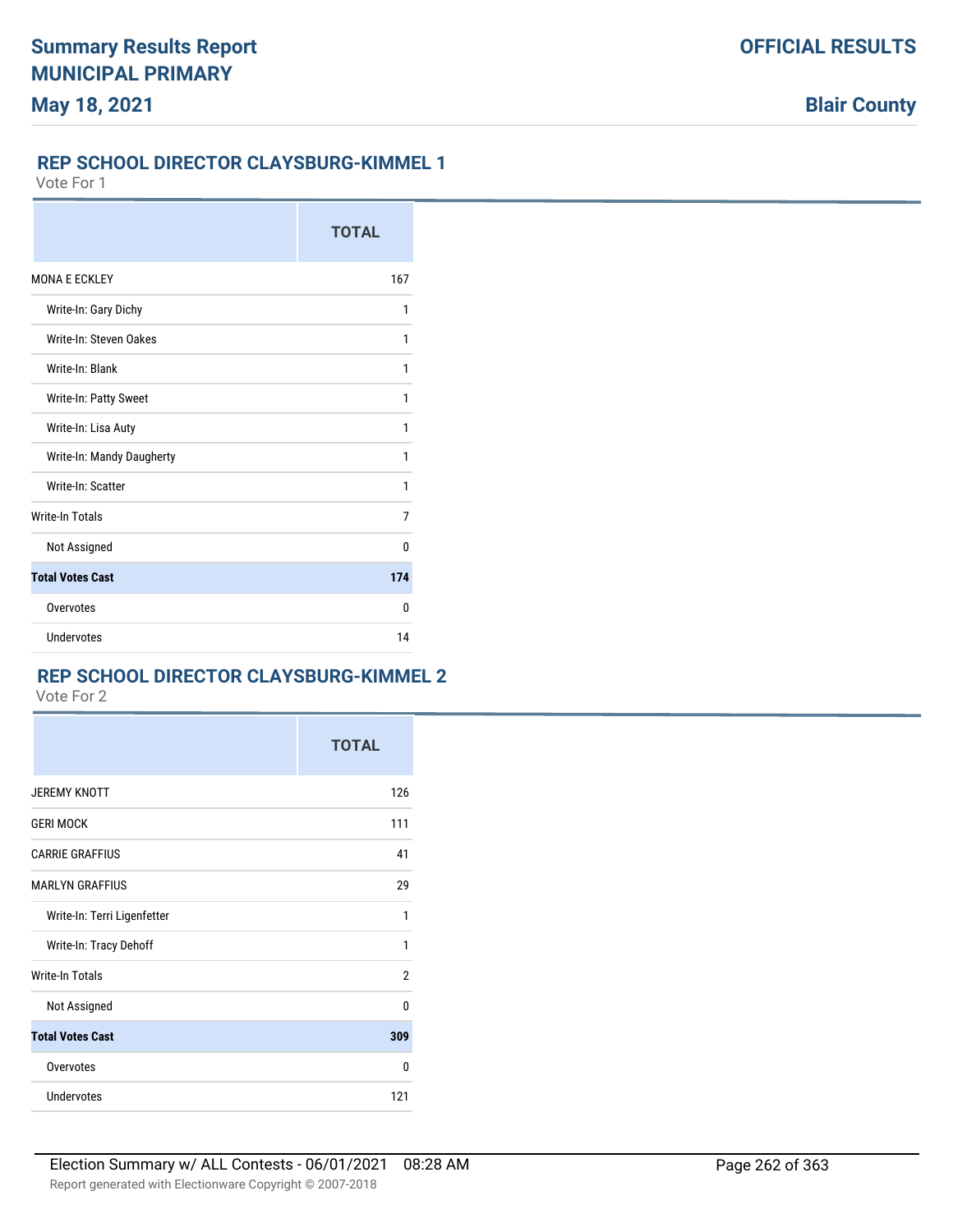#### **REP SCHOOL DIRECTOR HOLLIDAYSBURG AREA**

|                             | <b>TOTAL</b> |
|-----------------------------|--------------|
| <b>SCOTT S BRENNEMAN</b>    | 2,395        |
| <b>JENNIFER COSTANZA</b>    | 2,365        |
| RONALD P SOMMER             | 2,039        |
| <b>CARMEN B BILEK</b>       | 2,022        |
| <b>JONATHAN F GRIER</b>     | 1,859        |
| <b>RICHARD LATKER</b>       | 1,548        |
| <b>CHRISTOPHER R GARMAN</b> | 1,524        |
| <b>ERIC E EMINHIZER</b>     | 748          |
| Write-In: Scatter           | 2            |
| Write-In: Scatter 1         | 2            |
| Write-In: Blank             | 2            |
| Write-In: Mike Ergler       | 2            |
| Write-In: Kalen Allen       | 1            |
| Write-In: Robert Gildea     | 1            |
| Write-In: Amanda Seelye     | 1            |
| Write-In: Ellis Baird       | 1            |
| Write-In: Melissa Peppetti  | 1            |
| Write-In: Laura Zeek        | 1            |
| Write-In: Joy Finochio      | 1            |
| Write-In: John Swope        | 1            |
| Write-In: Ray malone        | 1            |
| Write-In: Traci Krider      | 1            |
| Write-In: Renee Stout       | 1            |
| Write-In: Val Mignogw       | 1            |
| Write-In: Glenn Trout       | 1            |
| Write-In: Joshua Krider     | 1            |
| Write-In: Erik Petrunak     | 1            |
| Write-In: Sean Burke        | 1            |
| Write-In: Greg Mielnik      | 1            |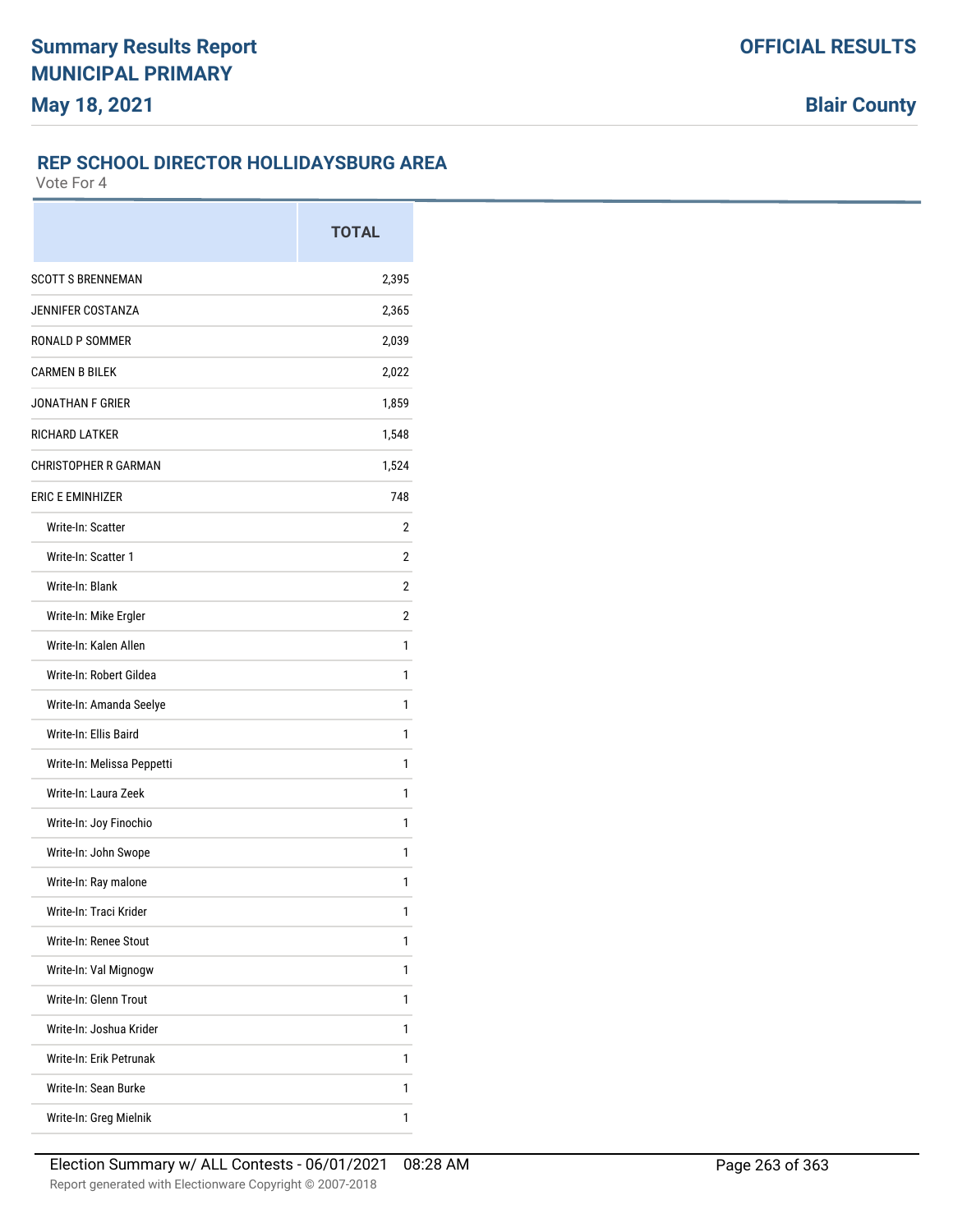# **REP SCHOOL DIRECTOR HOLLIDAYSBURG AREA**

|                            | <b>TOTAL</b> |
|----------------------------|--------------|
| Write-In: Melissa Mitchell | 1            |
| Write-In: Kirk Saleme      | 1            |
| <b>Write-In Totals</b>     | 27           |
| Not Assigned               | $\Omega$     |
| <b>Total Votes Cast</b>    | 14,527       |
| Overvotes                  | 20           |
| Undervotes                 | 3,485        |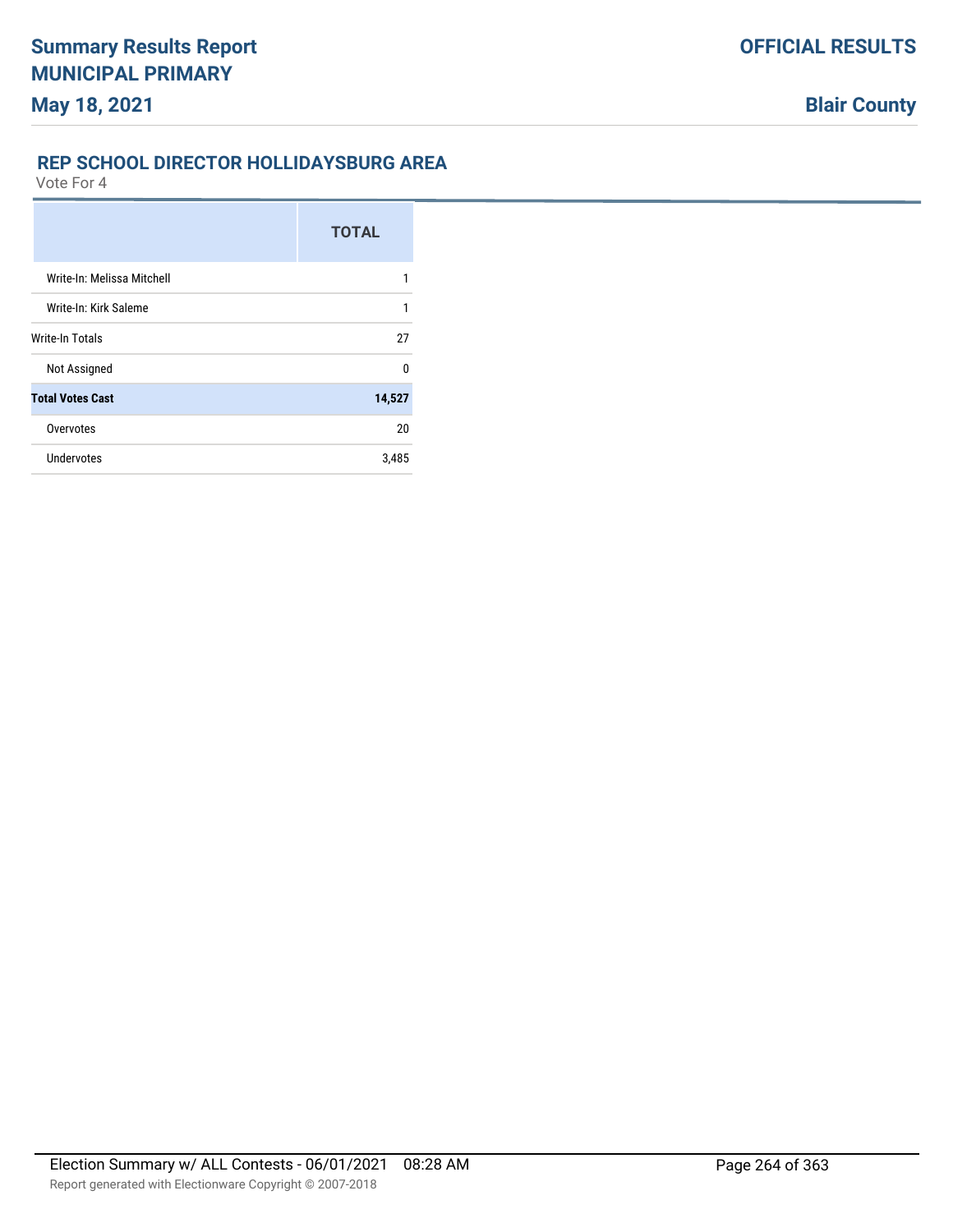## **REP SCHOOL DIRECTOR 4YR SPRING COVE**

|                              | <b>TOTAL</b> |
|------------------------------|--------------|
| <b>CHUCK GOJMERAC</b>        | 1,727        |
| <b>LINDA KAY SMITH</b>       | 1,701        |
| AMY ACKER-KNISELY            | 1,662        |
| JOHN R BIDDI F               | 1,592        |
| Write-In: Lynnae Krehl       | 38           |
| Write-In: Randy Lafferty     | 9            |
| Write-In: James Musselman Jr | 2            |
| Write-In: Wayne Bush         | 2            |
| Write-In: Sue Stern          | 2            |
| Write-In: Mandy Smith        | 1            |
| Write-In: Michael Horton     | 1            |
| Write-In: Steven Schoon      | 1            |
| Write-In: Floyd Detterline   | 1            |
| Write-In: Scatter            | 1            |
| Write-In: John Showalter     | 1            |
| Write-In: David Cromrine     | 1            |
| Write-In: Derek Martin       | 1            |
| Write-In: Fritz Yarrison     | 1            |
| Write-In: Miriam Park        | 1            |
| Write-In: Reggie Nevins      | 1            |
| Write-In: Lance Morris       | 1            |
| Write-In: Terry Feather      | 1            |
| Write-In: Beverly Mingle     | 1            |
| Write-In: Jennifer Costanza  | 1            |
| Write-In: Jason Butler       | 1            |
| Write-In: Carmen Bilek       | 1            |
| Write-In: Steven Kensinger   | 1            |
| Write-In: Richard Latker     | 1            |
| Write-In: Carla Kensinger    | 1            |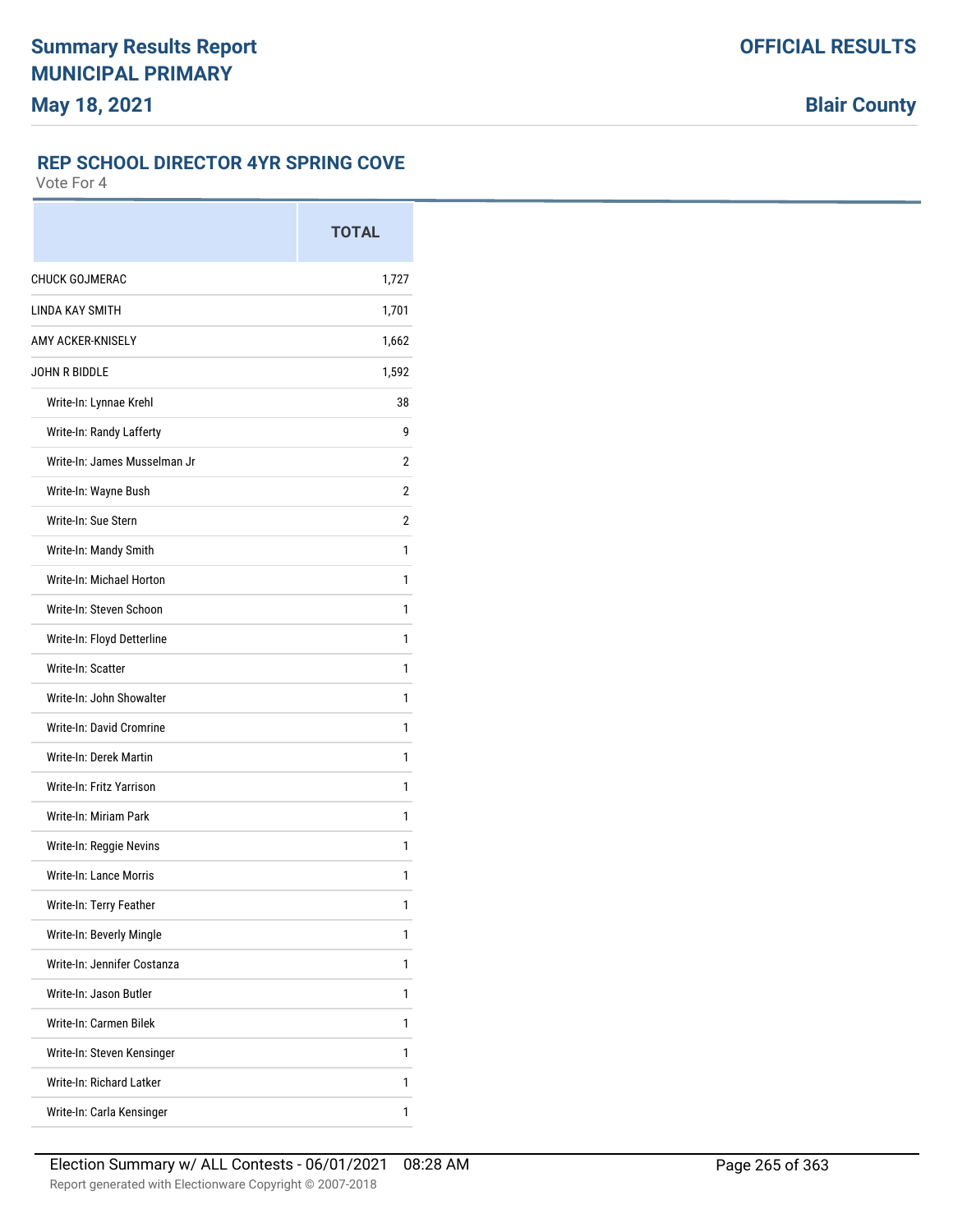## **REP SCHOOL DIRECTOR 4YR SPRING COVE**

|                                | <b>TOTAL</b> |
|--------------------------------|--------------|
| Write-In: Lisa King            | 1            |
| Write-In: Gretchen Bettwy      | 1            |
| Write-In: Troy Wright          | 1            |
| Write-In: Gail Albright-Hall   | 1            |
| Write-In: Thad Albright        | 1            |
| Write-In: Ken Johnson          | 1            |
| Write-In: Harold Blattenberger | 1            |
| Write-In: Jonathan Grier       | 1            |
| Write-In: Jennifer McCoy       | 1            |
| Write-In: Dennis Giont         | 1            |
| Write-In: Shawn Miller         | 1            |
| Write-In: Dana Weaver          | 1            |
| Write-In: John Riley           | 1            |
| Write-In: Laura Rhodes         | 1            |
| Write-In: Tim Weimer           | 1            |
| Write-In: Larry Wilson         | 1            |
| Write-In: Tom Thompson         | 1            |
| <b>Write-In Totals</b>         | 90           |
| Not Assigned                   | 0            |
| <b>Total Votes Cast</b>        | 6,772        |
| Overvotes                      | 4            |
| Undervotes                     | 2,952        |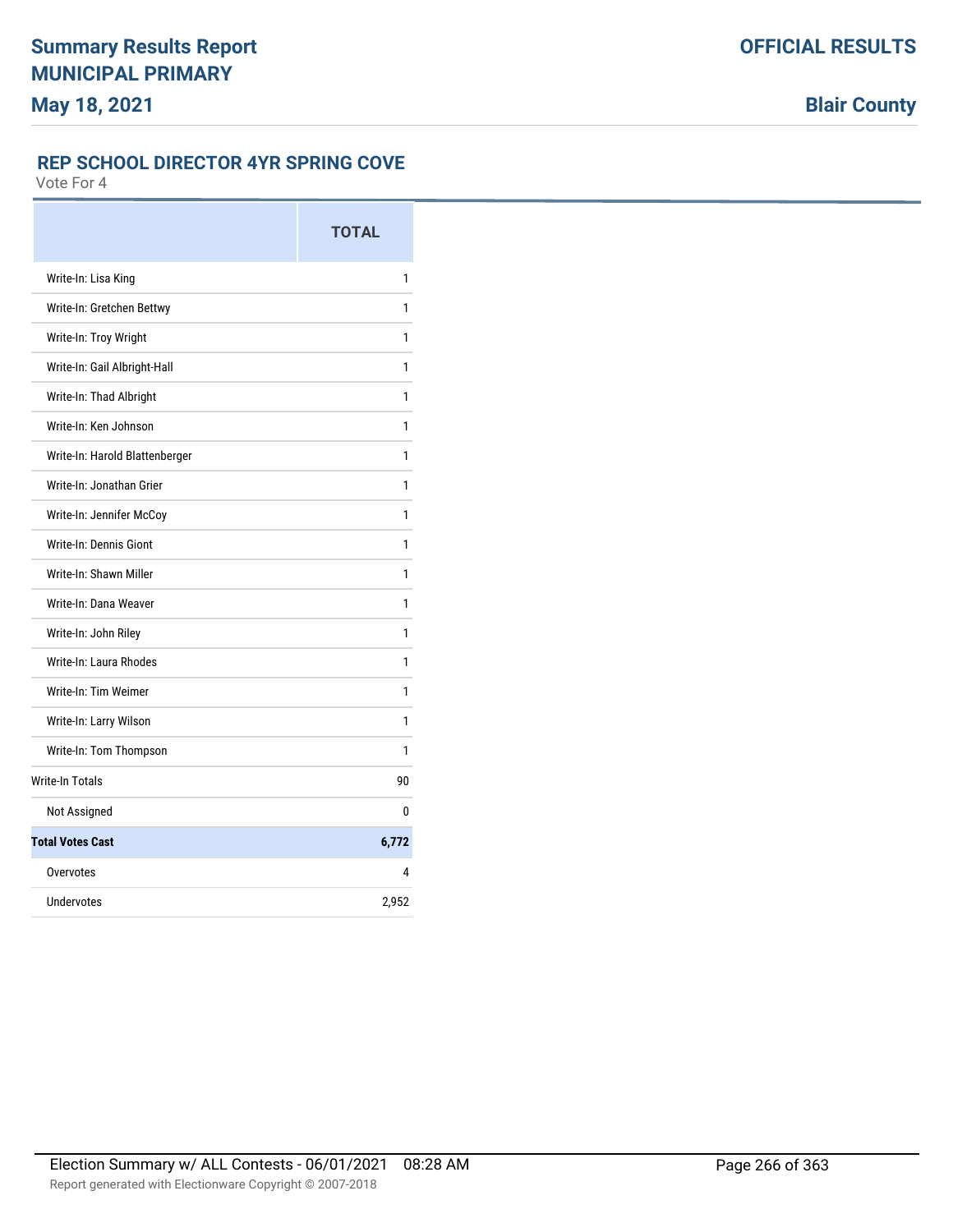## **REP SCHOOL DIRECTOR 2YR SPRING COVE**

|                                | <b>TOTAL</b> |
|--------------------------------|--------------|
| <b>CHUCK GOJMERAC</b>          | 2,045        |
| Write-In: Lynnae Krehl         | 14           |
| Write-In: Randy Lafferty       | 8            |
| Write-In: Gretchen Bettwy      | 3            |
| Write-In: Linda Kay Smith      | 2            |
| Write-In: Blank                | 1            |
| <b>Write-In: Lance Morris</b>  | 1            |
| Write-In: Wayne Bush           | 1            |
| Write-In: DAna Weaver          | 1            |
| Write-In: Amy Acker-Knisely    | 1            |
| Write-In: John Biddle          | 1            |
| Write-In: Destarta Carberry    | 1            |
| Write-In: Josh Mingle          | 1            |
| Write-In: Joe Poluka           | 1            |
| Write-In: Thomas Schneider     | 1            |
| Write-In: Barry Millott        | 1            |
| Write-In: James Musselman      | 1            |
| Write-In: Larry Greeleaf       | 1            |
| Write-In: Willard Thompson     | 1            |
| Write-In: Caleb Moses          | 1            |
| Write-In: Tom Thompson         | 1            |
| Write-In: David Crumrine       | 1            |
| Write-In: Luke Ritchey         | 1            |
| Write-In: Brooke Long Yarrison | 1            |
| <b>Write-In Totals</b>         | 46           |
| Not Assigned                   | 0            |
| <b>Total Votes Cast</b>        | 2,091        |
| Overvotes                      | 1            |
| <b>Undervotes</b>              | 340          |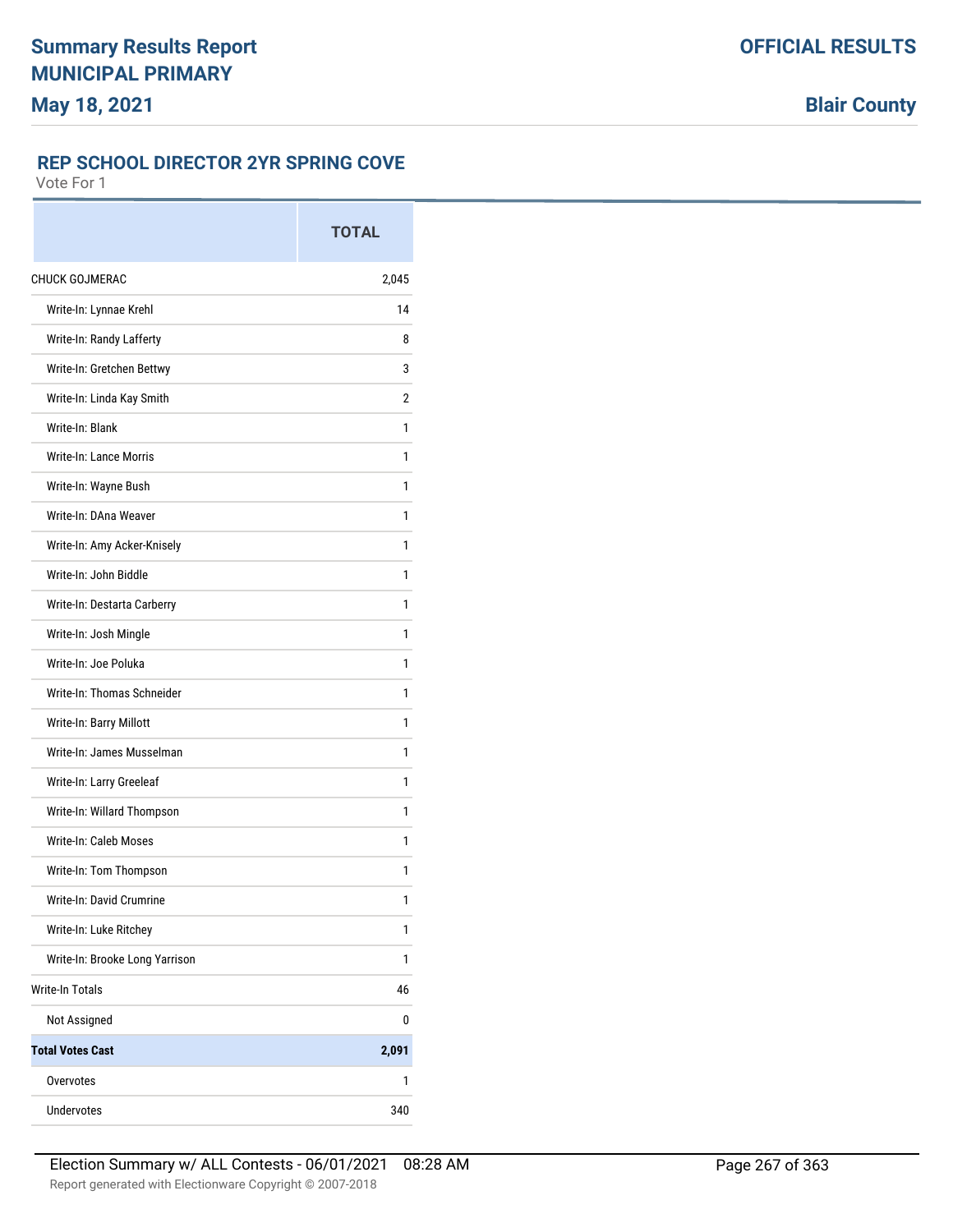#### **REP SCHOOL DIRECTOR TYRONE AREA**

|                                 | <b>TOTAL</b>   |
|---------------------------------|----------------|
| ROSE A BLACK                    | 1,015          |
| <b>GUNTER VOLDERS</b>           | 814            |
| Write-In: Kris Laird            | 223            |
| Write-In: Matthew Germino       | 122            |
| Write-In: Loretta Dane          | 4              |
| Write-In: Martha Melissa Miller | 4              |
| Write-In: Blank                 | 3              |
| Write-In: Brian Bressler        | 3              |
| Write-In: Jeff Friday           | $\overline{2}$ |
| Write-In: Scatter               | 2              |
| Write-In: Scatter 1             | 2              |
| Write-In: Julie White           | 2              |
| Write-In: Keith Deal            | 2              |
| Write-In: Krystan Wyland        | 2              |
| Write-In: Richard Umholtz       | 1              |
| Write-In: Terry Tate Jr         | 1              |
| Write-In: Tom McNelis           | 1              |
| Write-In: Scott Weaver          | 1              |
| Write-In: Robert Dick           | 1              |
| Write-In: Doug Castagnola       | 1              |
| Write-In: Tom Coleman           | 1              |
| Write-In: Annette Lynn          | 1              |
| Write-In: Devon Henninger       | 1              |
| Write-In: Ken Patterson         | 1              |
| Write-In: Wills                 | 1              |
| Write-In: William Miller        | 1              |
| Write-In: Scott Dane            | 1              |
| Write-In: Ray Diebold           | 1              |
| Write-In: Jeff Lang             | 1              |
| Write-In: Homer Hann            | 1              |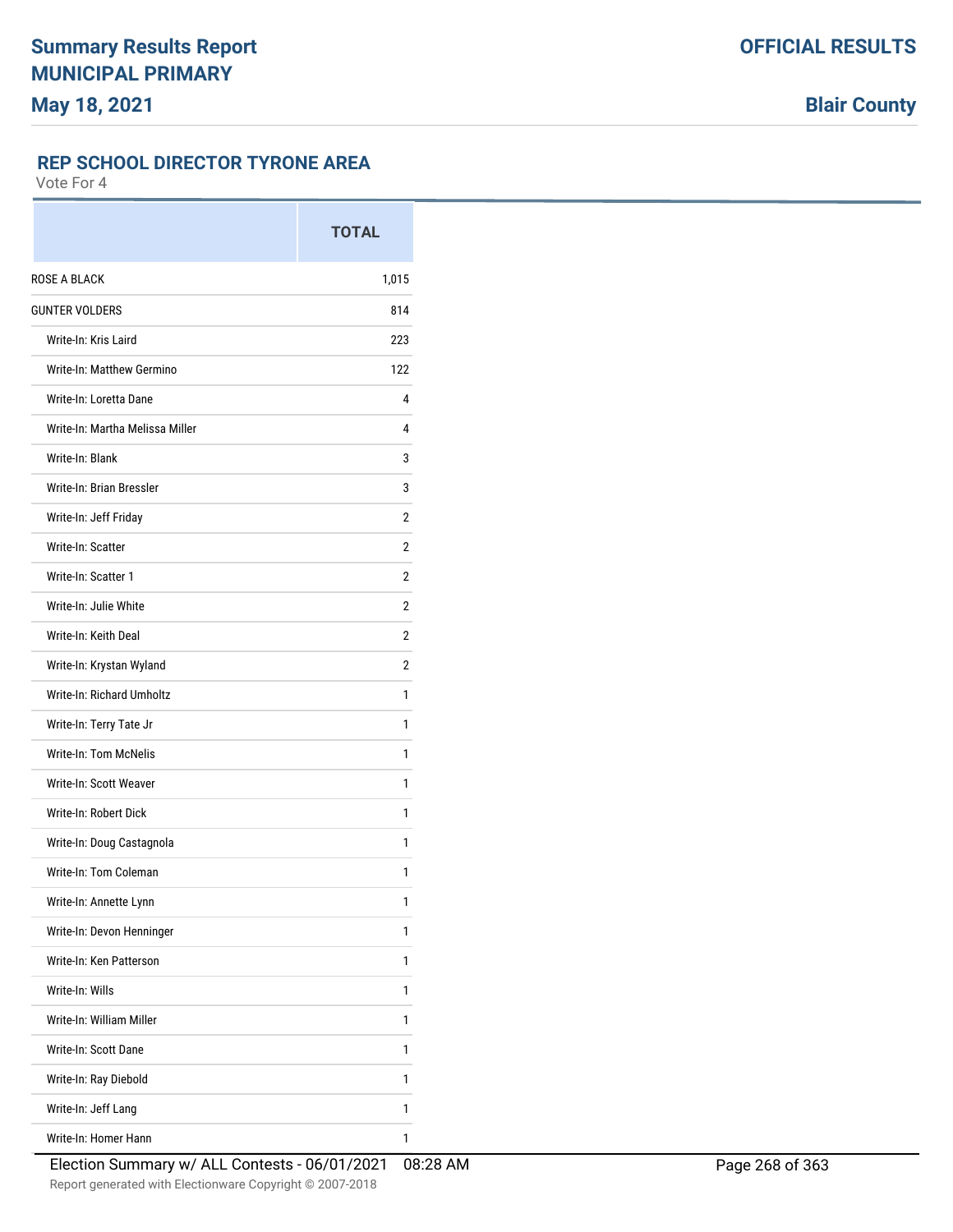#### **REP SCHOOL DIRECTOR TYRONE AREA**

Vote For 4

|                           | <b>TOTAL</b> |
|---------------------------|--------------|
| Write-In: Sara Dane       | 1            |
| Write-In: Andrew Johnson  | 1            |
| Write-In: Semantha Friday | 1            |
| Write-In: Joshua King     | U            |
| Write-In: Regan England   | n            |
| Write-In: Louis Brennemen | n            |
| <b>Write-In Totals</b>    | 390          |
| Not Assigned              | n            |
| <b>Total Votes Cast</b>   | 2,219        |
| Overvotes                 | 4            |
| Undervotes                | 3,285        |

#### **REP SCHOOL DIRECTOR WILLIAMSBURG COMMUNITY 1**

|                              | <b>TOTAL</b> |
|------------------------------|--------------|
| <b>BENJAMIN POSTLES</b>      | 105          |
| Write-In: Louis Brenneman    | 32           |
| Write-In: Joshua King        | 14           |
| Write-In: Timothy Strohmeyer | 1            |
| Write-In: Regan England      | 1            |
| Write-In Totals              | 48           |
| Not Assigned                 | U            |
| <b>Total Votes Cast</b>      | 153          |
| Overvotes                    | n            |
| Undervotes                   | 159          |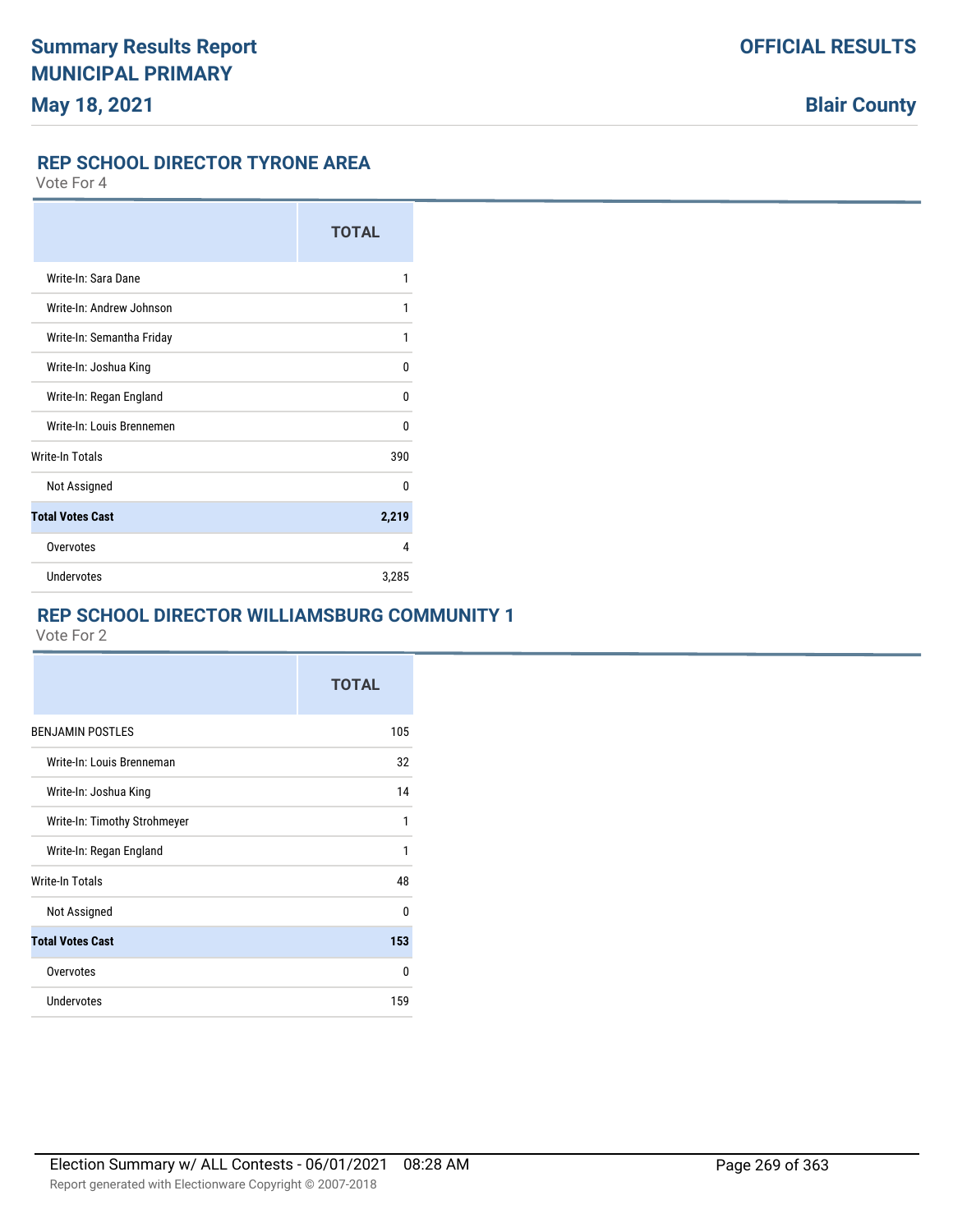#### **REP SCHOOL DIRECTOR WILLIAMSBURG COMMUNITY 2**

Vote For 1

|                         | <b>TOTAL</b> |
|-------------------------|--------------|
| MARION PHEASANT, JR     | 141          |
| Write-In: Ben Postle    | 2            |
| Write-In: Joshua King   | 1            |
| Write-In: Jerry Hoy     | 1            |
| <b>Write-In Totals</b>  | 4            |
| Not Assigned            | n            |
| <b>Total Votes Cast</b> | 145          |
| Overvotes               | U            |
| <b>Undervotes</b>       | 20           |

# **REP SCHOOL DIRECTOR 4YR WILLIAMSBURG COMMUNITY 3**

|                          | <b>TOTAL</b> |
|--------------------------|--------------|
| Write-In: Chris Creek    | 7            |
| Write-In: Blank          | 4            |
| Write-In: Joshua King    | 1            |
| Write-In: Beth Lonsberry | 1            |
| Write-In: Don Harkleroad | 1            |
| Write-In Totals          | 14           |
| Not Assigned             | <sup>0</sup> |
| <b>Total Votes Cast</b>  | 14           |
| Overvotes                | 0            |
| Undervotes               | 183          |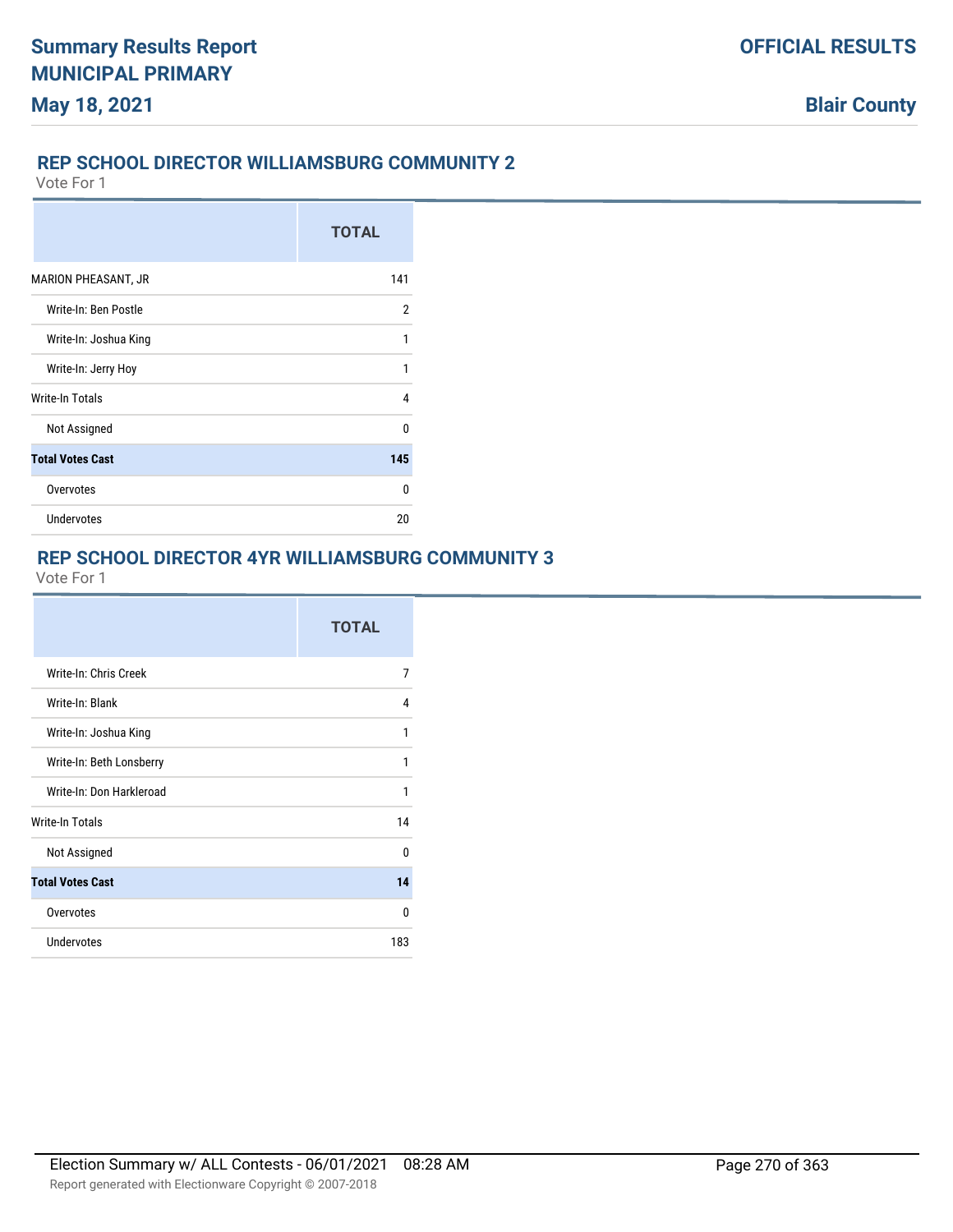#### **REP SCHOOL DIRECTOR 2YR WILLIAMSBURG COMMUNITY 3**

Vote For 1

**May 18, 2021**

|                         | <b>TOTAL</b> |
|-------------------------|--------------|
| TIMOTHY A STROHMEYER    | 176          |
| <b>Write-In Totals</b>  | 0            |
| Not Assigned            | U            |
| <b>Total Votes Cast</b> | 176          |
| Overvotes               | 0            |
| <b>Undervotes</b>       | 21           |

#### **REP SCHOOL DIRECTOR PENN CAMBRIA**

|                           | <b>TOTAL</b>   |
|---------------------------|----------------|
| <b>RUDY MCCARTHY</b>      | $\overline{2}$ |
| Write-In: Aaron Sieg      | $\overline{2}$ |
| Write-In: Ed Shuagis      | $\overline{2}$ |
| Write-In: Matthew Kearney | $\overline{2}$ |
| TERRY M. KRUG             | 1              |
| Write-In: Caleb Drenning  | 1              |
| Write-In: Tom McConnel    | 1              |
| <b>Write-In Totals</b>    | 8              |
| Not Assigned              | 0              |
| <b>Total Votes Cast</b>   | 11             |
| Overvotes                 | $\Omega$       |
| Undervotes                | 5              |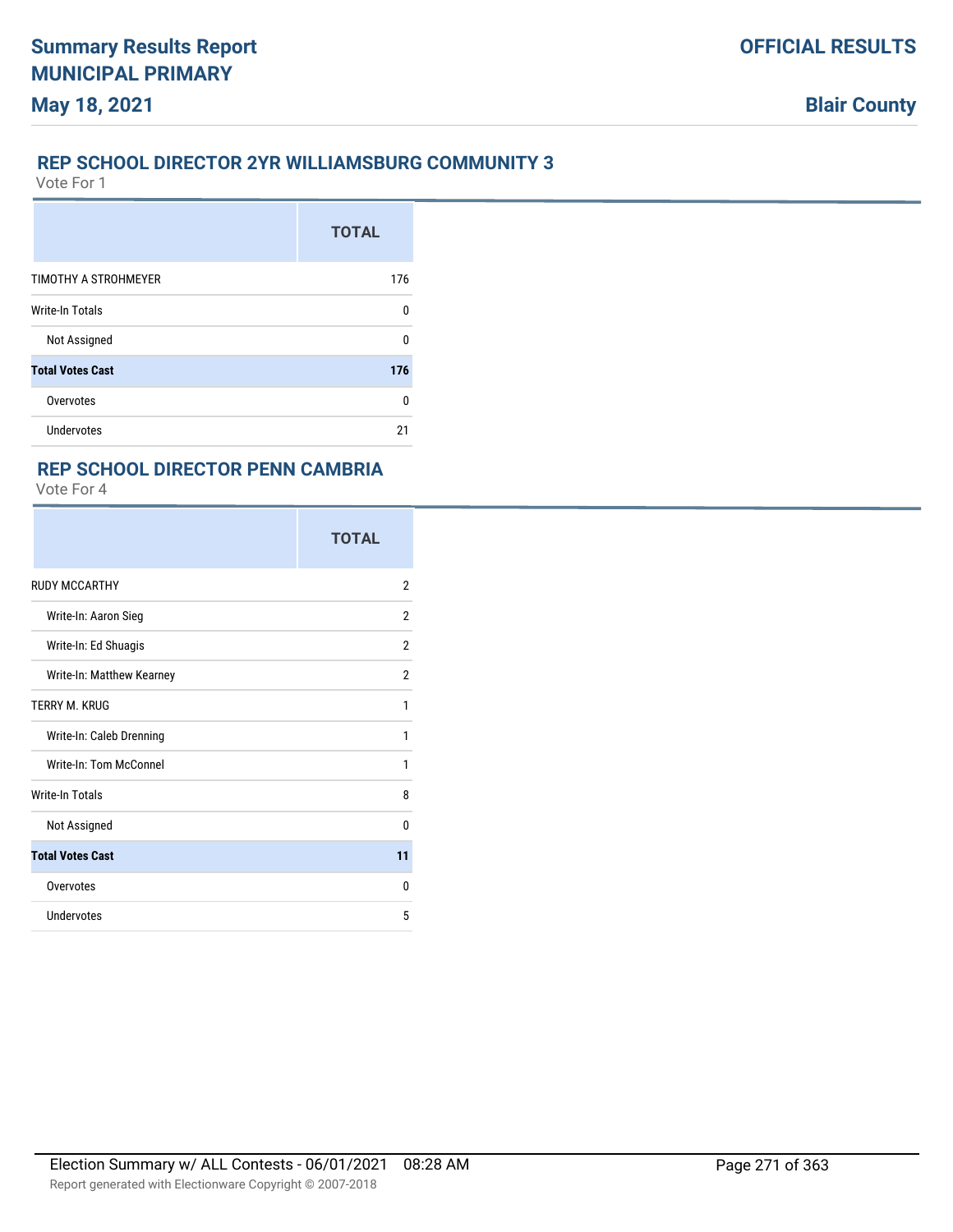## **REP JUDGE OF ELECTION Altoona Ward 1**

Vote For 1

|                         | <b>TOTAL</b> |
|-------------------------|--------------|
| Write-In: Rachel Korman | 3            |
| Write-In: Scott Darger  | 1            |
| Write-In: Bruce Kelly   | 1            |
| Write-In: Blank         |              |
| Write-In Totals         | 6            |
| Not Assigned            | n            |
| <b>Total Votes Cast</b> | 6            |
| Overvotes               | n            |
| <b>Undervotes</b>       | 72           |

#### **REP JUDGE OF ELECTION Altoona Ward 2, Precinct 1**

|                         | <b>TOTAL</b> |
|-------------------------|--------------|
| Write-In: Blank         |              |
| Write-In Totals         |              |
| Not Assigned            | n            |
| <b>Total Votes Cast</b> |              |
| Overvotes               | 0            |
| Undervotes              | 32           |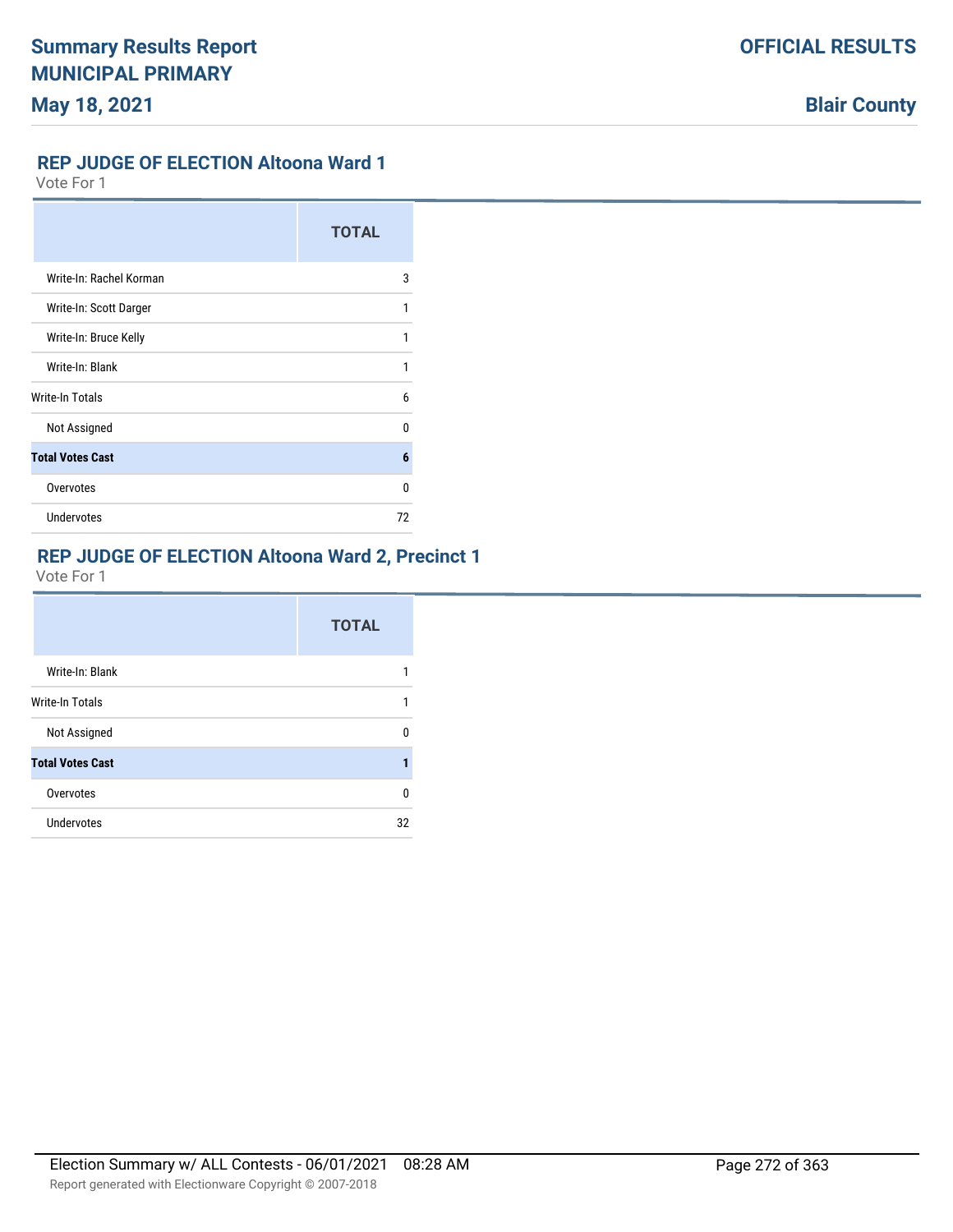# **REP JUDGE OF ELECTION Altoona Ward 2, Precinct 2**

Vote For 1

|                          | <b>TOTAL</b> |
|--------------------------|--------------|
| Write-In: Blank          | 1            |
| Write-In: George Blackie | 1            |
| Write-In: Scatter        | 1            |
| Write-In: Ronald Settle  | 1            |
| <b>Write-In Totals</b>   | 4            |
| Not Assigned             | n            |
| <b>Total Votes Cast</b>  | 4            |
| Overvotes                | n            |
| <b>Undervotes</b>        | 103          |

#### **REP JUDGE OF ELECTION Altoona Ward 3, Precinct 1**

|                         | <b>TOTAL</b> |
|-------------------------|--------------|
| Write-In: Blank         | 1            |
| Write-In: Michael Cohen | 1            |
| Write-In: Scatter       | 1            |
| Write-In: Doug Brown    | 1            |
| <b>Write-In Totals</b>  | 4            |
| Not Assigned            | U            |
| <b>Total Votes Cast</b> | 4            |
| Overvotes               | U            |
| Undervotes              | 41           |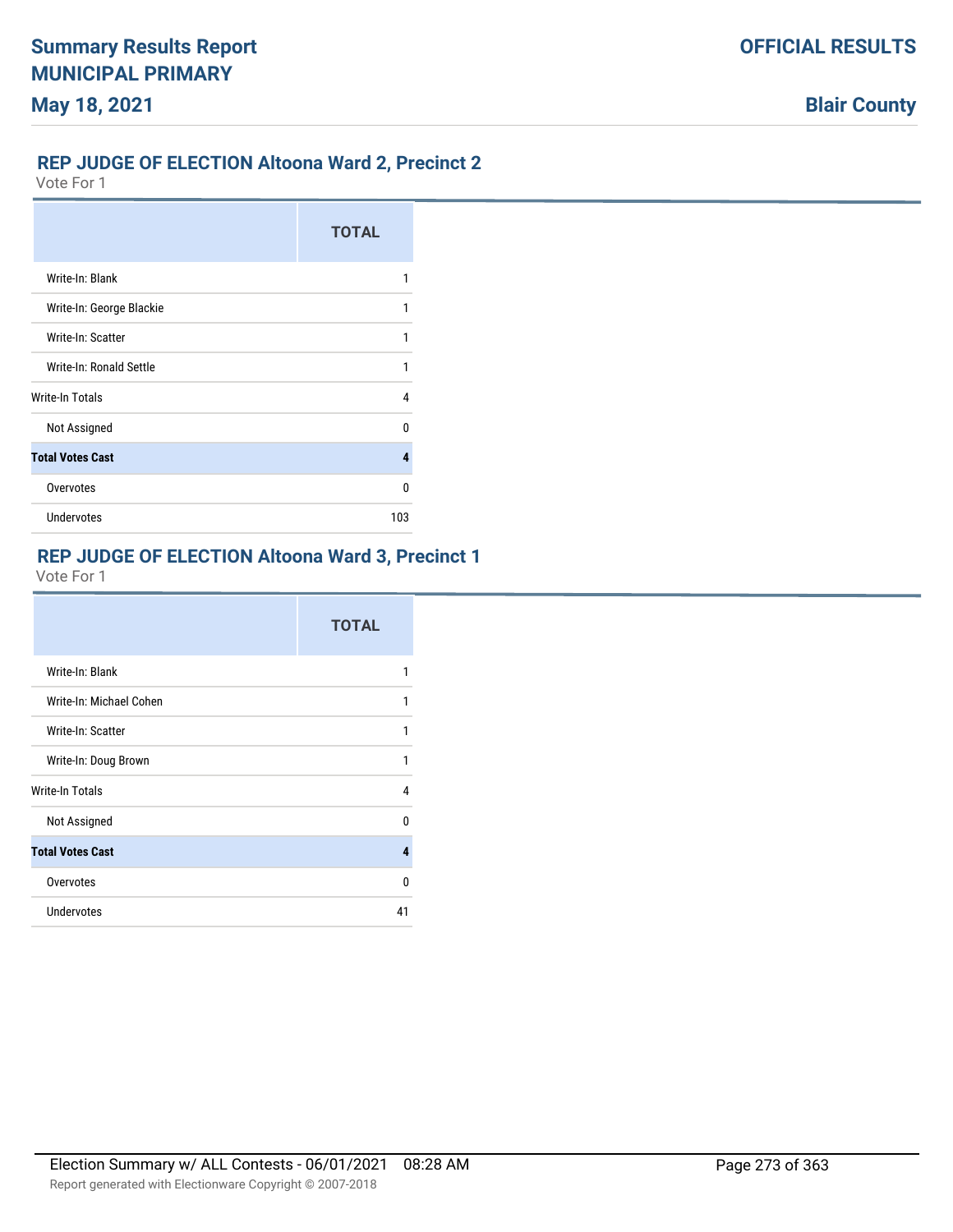## **REP JUDGE OF ELECTION Altoona Ward 3, Precinct 2**

Vote For 1

|                          | <b>TOTAL</b> |
|--------------------------|--------------|
| Write-In: Blank          | 2            |
| Write-In: Bob Ells       | 1            |
| Write-In: Scatter        | 1            |
| Write-In: Conner Mosebey | 1            |
| Write-In Totals          | 5            |
| Not Assigned             | n            |
| <b>Total Votes Cast</b>  | 5            |
| Overvotes                | n            |
| <b>Undervotes</b>        | 119          |

#### **REP JUDGE OF ELECTION Altoona Ward 4, Precinct 1**

|                           | <b>TOTAL</b> |
|---------------------------|--------------|
| Write-In: Blank           | 3            |
| Write-In: Heather Kaspick | 1            |
| Write-In: Jerry Adams     | 1            |
| Write-In: Wayne Killinger | 1            |
| Write-In Totals           | 6            |
| Not Assigned              | U            |
| <b>Total Votes Cast</b>   | 6            |
| Overvotes                 | 0            |
| Undervotes                | 64           |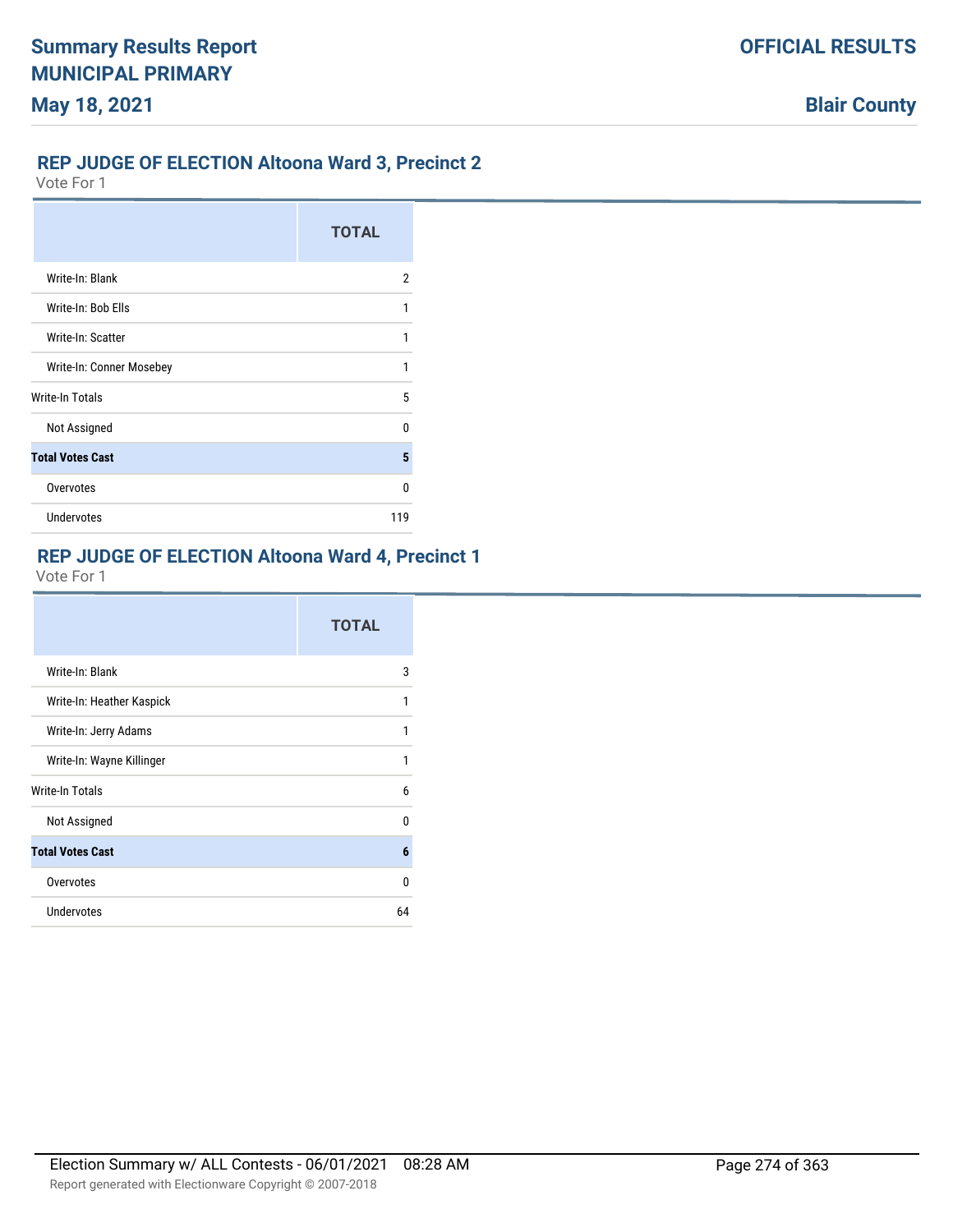# **REP JUDGE OF ELECTION Altoona Ward 4, Precinct 2**

Vote For 1

|                           | <b>TOTAL</b> |
|---------------------------|--------------|
| Write-In: Ron Heath       | 3            |
| Write-In: Terry Tomasetti |              |
| Write-In: Scott Simington |              |
| Write-In Totals           | 5            |
| Not Assigned              | n            |
| <b>Total Votes Cast</b>   | 5            |
| Overvotes                 | ŋ            |
| Undervotes                | 134          |

#### **REP JUDGE OF ELECTION Altoona Ward 5, Precinct 1**

Vote For 1

|                         | <b>TOTAL</b> |
|-------------------------|--------------|
| Write-In Totals         | n            |
| Not Assigned            | ŋ            |
| <b>Total Votes Cast</b> | Л            |
| Overvotes               | ŋ            |
| <b>Undervotes</b>       | 12           |

#### **REP JUDGE OF ELECTION Altoona Ward 5, Precinct 2**

|                             | <b>TOTAL</b> |
|-----------------------------|--------------|
| Write-In: Patricia Flanagan |              |
| Write-In: Jubiler           |              |
| <b>Write-In Totals</b>      | 2            |
| Not Assigned                | n            |
| <b>Total Votes Cast</b>     | 2            |
| Overvotes                   | U            |
| Undervotes                  | 59           |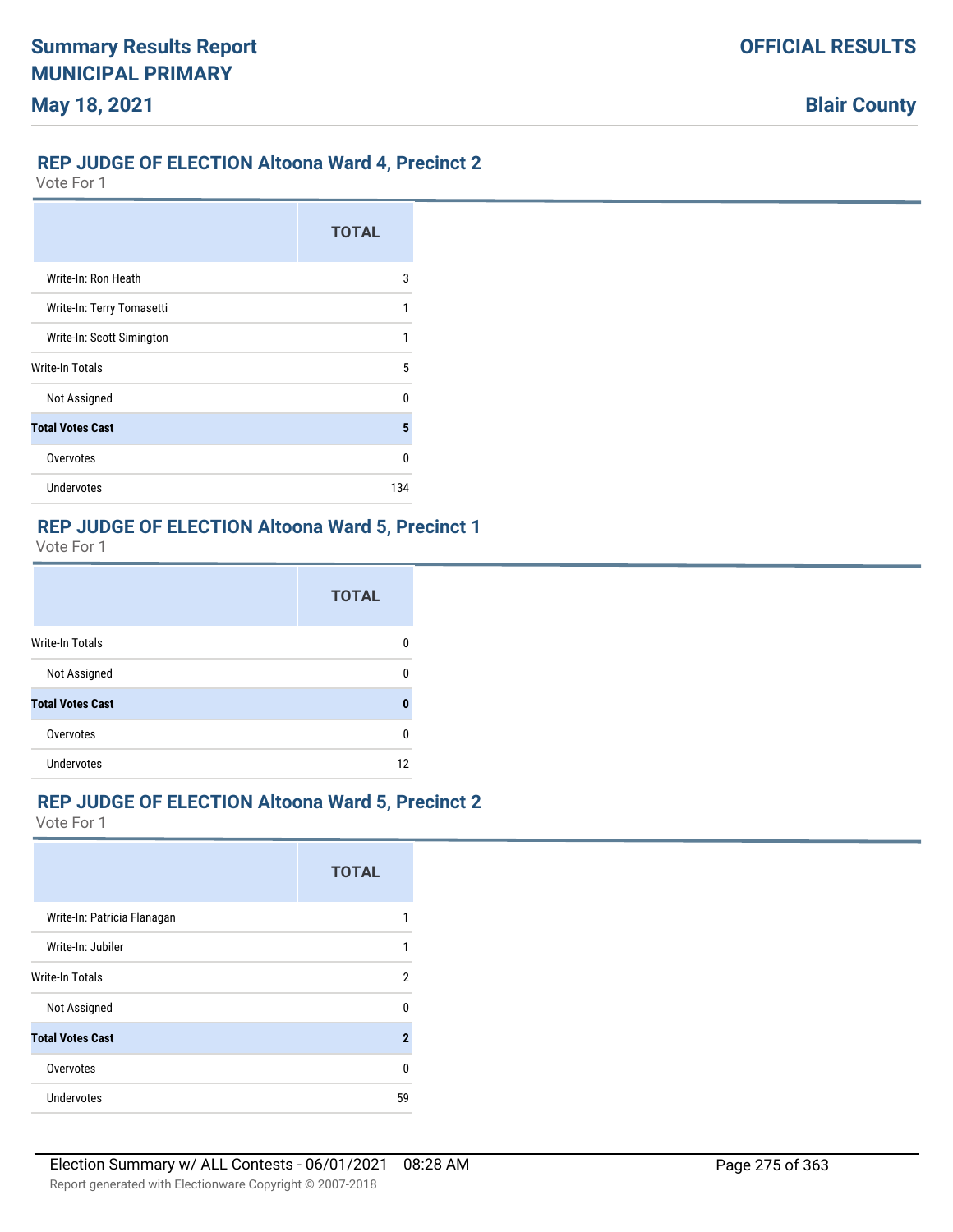# **REP JUDGE OF ELECTION Altoona Ward 5, Precinct 3**

Vote For 1

|                         | <b>TOTAL</b> |
|-------------------------|--------------|
| Write-In: Blank         | 3            |
| Write-In: Frank Prorok  |              |
| Write-In: Frznk Prorok  | U            |
| Write-In Totals         | 4            |
| Not Assigned            | n            |
| <b>Total Votes Cast</b> | 4            |
| Overvotes               | U            |
| <b>Undervotes</b>       | 73           |

# **REP JUDGE OF ELECTION Altoona Ward 6, Precinct 1**

|                            | <b>TOTAL</b>   |
|----------------------------|----------------|
| Write-In: Scatter          | $\overline{2}$ |
| Write-In: Blank            | 2              |
| Write-In: Bryson Peterman  | 1              |
| Write-In: Chris Podelco    | 1              |
| Write-In: Helen Ehgartner  | 1              |
| Write-In: Bruce Erb        | 1              |
| Write-In: Lory Murphey     | 1              |
| Write-In: Clavdia Pegnigot | 1              |
| Write-In: Thomas Gorlach   | 1              |
| <b>Write-In Totals</b>     | 11             |
| Not Assigned               | $\Omega$       |
| <b>Total Votes Cast</b>    | 11             |
| Overvotes                  | 0              |
| Undervotes                 | 112            |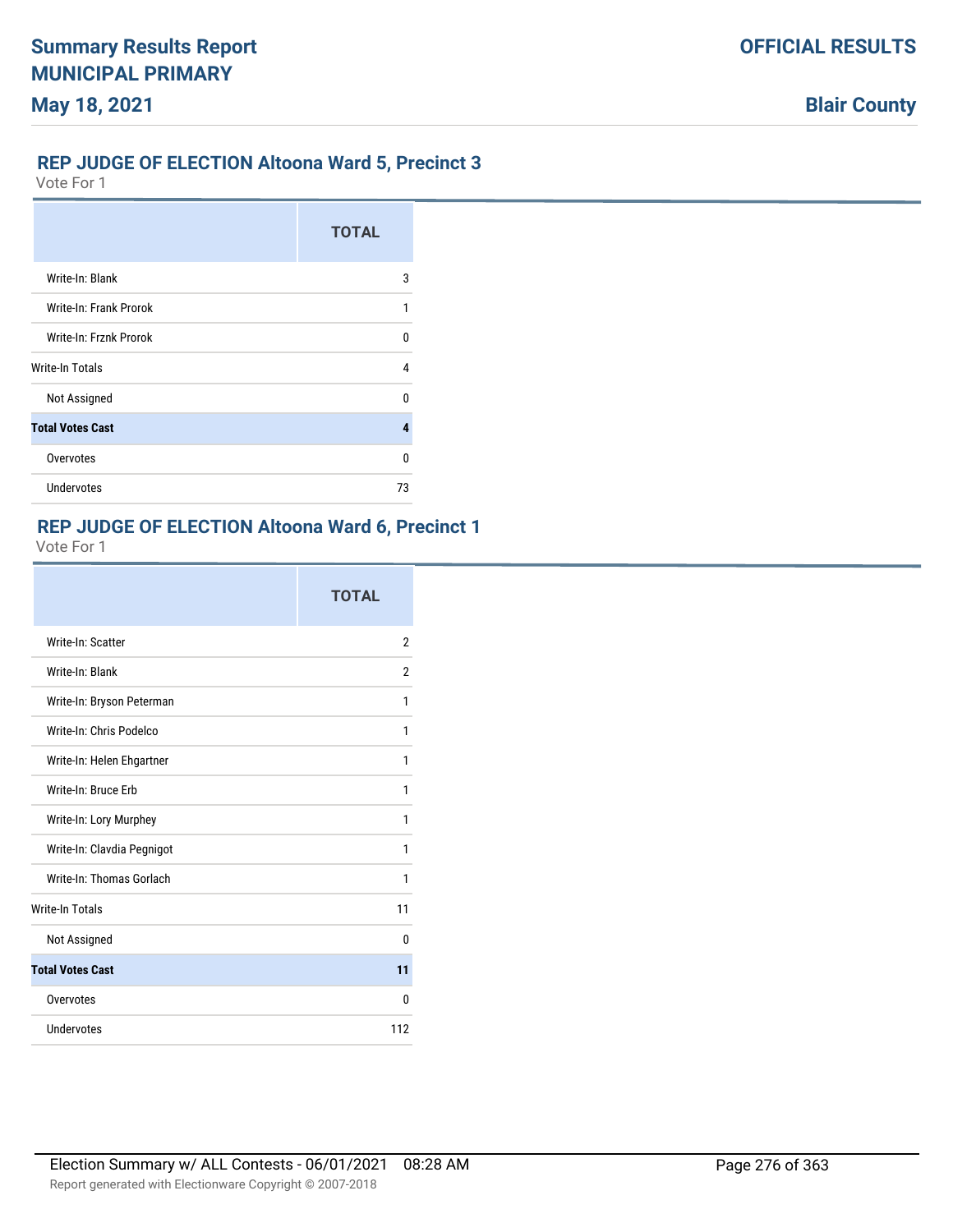# **REP JUDGE OF ELECTION Altoona Ward 6, Precinct 2**

Vote For 1

|                         | <b>TOTAL</b> |
|-------------------------|--------------|
| Write-In: Bruce Erb     |              |
| Write-In Totals         |              |
| Not Assigned            | n            |
| <b>Total Votes Cast</b> |              |
| Overvotes               | n            |
| <b>Undervotes</b>       | 149          |

# **REP JUDGE OF ELECTION Altoona Ward 6, Precinct 3**

|                          | <b>TOTAL</b> |
|--------------------------|--------------|
| Write-In: Blank          | 3            |
| Write-In: Ronald Roefaro | 1            |
| Write-In: Jim Rhodes     | 1            |
| Write-In: Bill Schwif    | 1            |
| Write-In: Susan Mathen   | 1            |
| Write-In: Marie Love     | 1            |
| <b>Write-In Totals</b>   | 8            |
| Not Assigned             | 0            |
| <b>Total Votes Cast</b>  | 8            |
| Overvotes                | 0            |
| <b>Undervotes</b>        | 147          |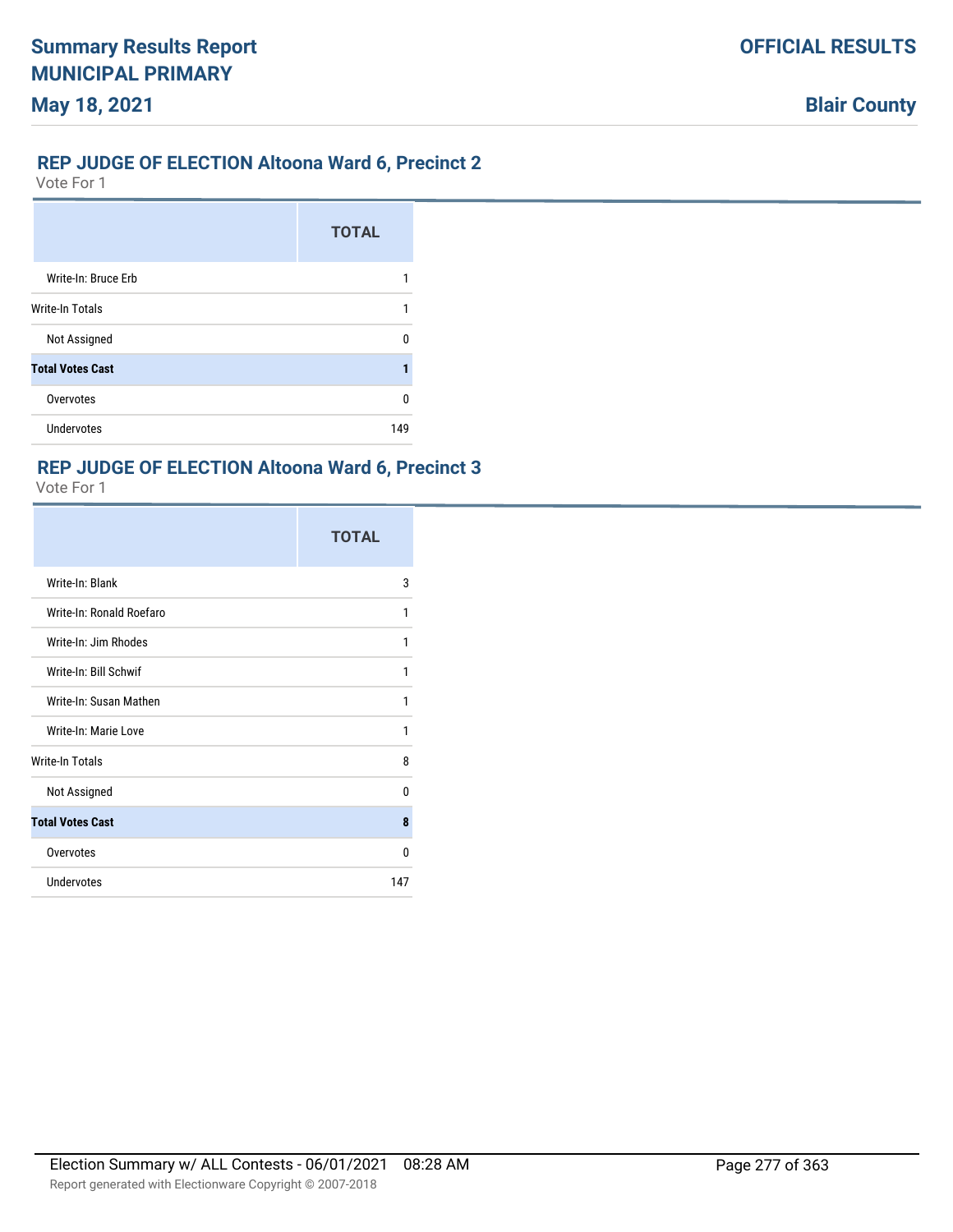# **REP JUDGE OF ELECTION Altoona Ward 6, Precinct 4**

Vote For 1

|                         | <b>TOTAL</b> |
|-------------------------|--------------|
| Write-In: Terry Figart  | 1            |
| Write-In: Scatter       | 1            |
| Write-In: Blank         | 1            |
| Write-In: Bonnie Adler  | 1            |
| Write-In Totals         | 4            |
| Not Assigned            | n            |
| <b>Total Votes Cast</b> | 4            |
| Overvotes               | U            |
| Undervotes              | 163          |

# **REP JUDGE OF ELECTION Altoona Ward 7**

|                          | <b>TOTAL</b> |
|--------------------------|--------------|
| Write-In: Alan Thompson  | 1            |
| Write-In: Kathy Greiner  | 1            |
| Write-In: Bruce Erb      | 1            |
| Write-In: Dennis Holland | 1            |
| Write-In: James Mock     | 1            |
| <b>Write-In Totals</b>   | 5            |
| Not Assigned             | U            |
| <b>Total Votes Cast</b>  | 5            |
| Overvotes                | 0            |
| Undervotes               | 70           |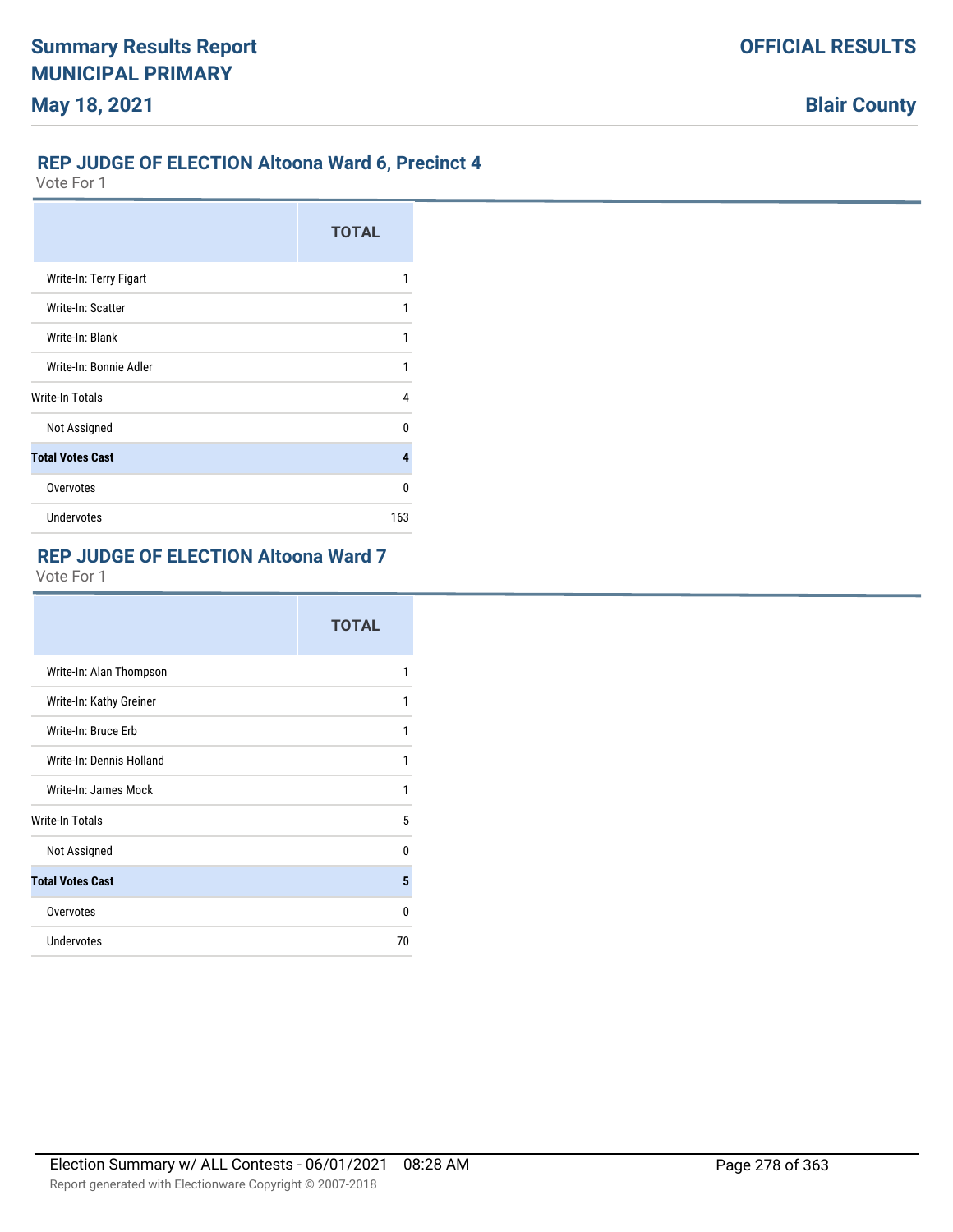#### **REP JUDGE OF ELECTION Altoona Ward 8, Precinct 1**

Vote For 1

|                         | <b>TOTAL</b> |
|-------------------------|--------------|
| <b>ESTHER BROOKS</b>    | 40           |
| <b>Write-In Totals</b>  | $\Omega$     |
| Not Assigned            | U            |
| <b>Total Votes Cast</b> | 40           |
| Overvotes               | U            |
| <b>Undervotes</b>       | 3            |

#### **REP JUDGE OF ELECTION Altoona Ward 8, Precinct 2**

Vote For 1

|                               | <b>TOTAL</b> |
|-------------------------------|--------------|
| Write-In: Blank               |              |
| Write-In: Patricia McCulbaugh |              |
| Write-In: Christine Siler     | 1            |
| <b>Write-In Totals</b>        | 3            |
| Not Assigned                  | U            |
| <b>Total Votes Cast</b>       | 3            |
| Overvotes                     | n            |
| Undervotes                    | 90           |

# **REP JUDGE OF ELECTION Altoona Ward 9**

|                         | <b>TOTAL</b>   |
|-------------------------|----------------|
| Write-In: Tina Johnston | 1              |
| Write-In: Blank         | 1              |
| <b>Write-In Totals</b>  | 2              |
| Not Assigned            | U              |
| <b>Total Votes Cast</b> | $\overline{2}$ |
| Overvotes               | 0              |
| Undervotes              | 97             |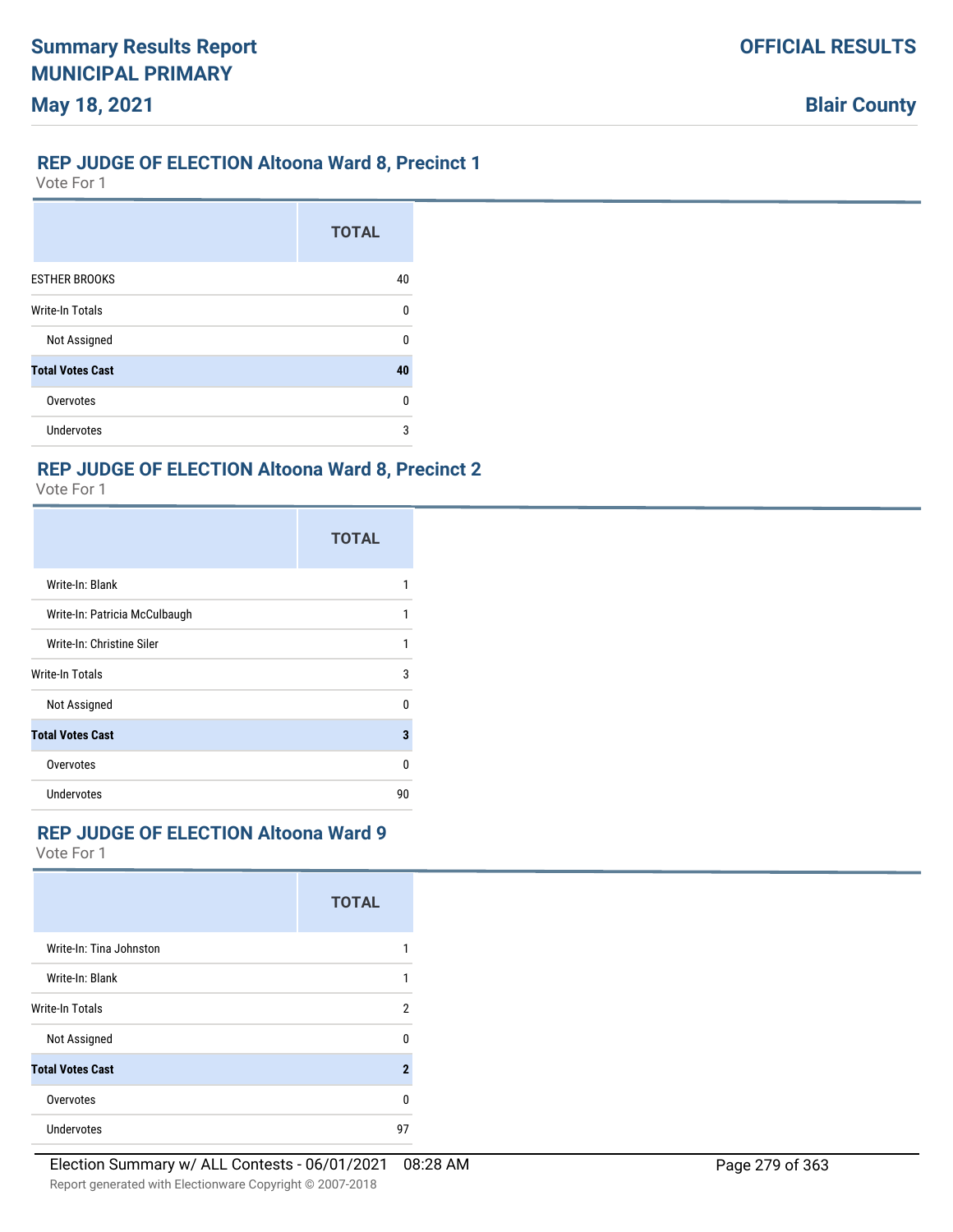# **REP JUDGE OF ELECTION Altoona Ward 10, Precinct 1**

Vote For 1

|                           | <b>TOTAL</b> |
|---------------------------|--------------|
| Write-In: Devin Spradling | 1            |
| Write-In: Joan Amerine    | 1            |
| Write-In: Stacy Wallar    | 1            |
| Write-In: Black           | 1            |
| Write-In: Blank           | 1            |
| Write-In: Scatter         | 1            |
| Write-In Totals           | 6            |
| Not Assigned              | n            |
| <b>Total Votes Cast</b>   | 6            |
| Overvotes                 | n            |
| <b>Undervotes</b>         | 126          |

# **REP JUDGE OF ELECTION Altoona Ward 10, Precinct 2**

|                           | <b>TOTAL</b> |
|---------------------------|--------------|
| <b>HELEN V. EHGARTNER</b> | 177          |
| Write-In: Scatter         | 1            |
| Write-In: Rose Balasco    | 1            |
| <b>Write-In Totals</b>    | 2            |
| Not Assigned              | U            |
| <b>Total Votes Cast</b>   | 179          |
| Overvotes                 | $\Omega$     |
| <b>Undervotes</b>         | 23           |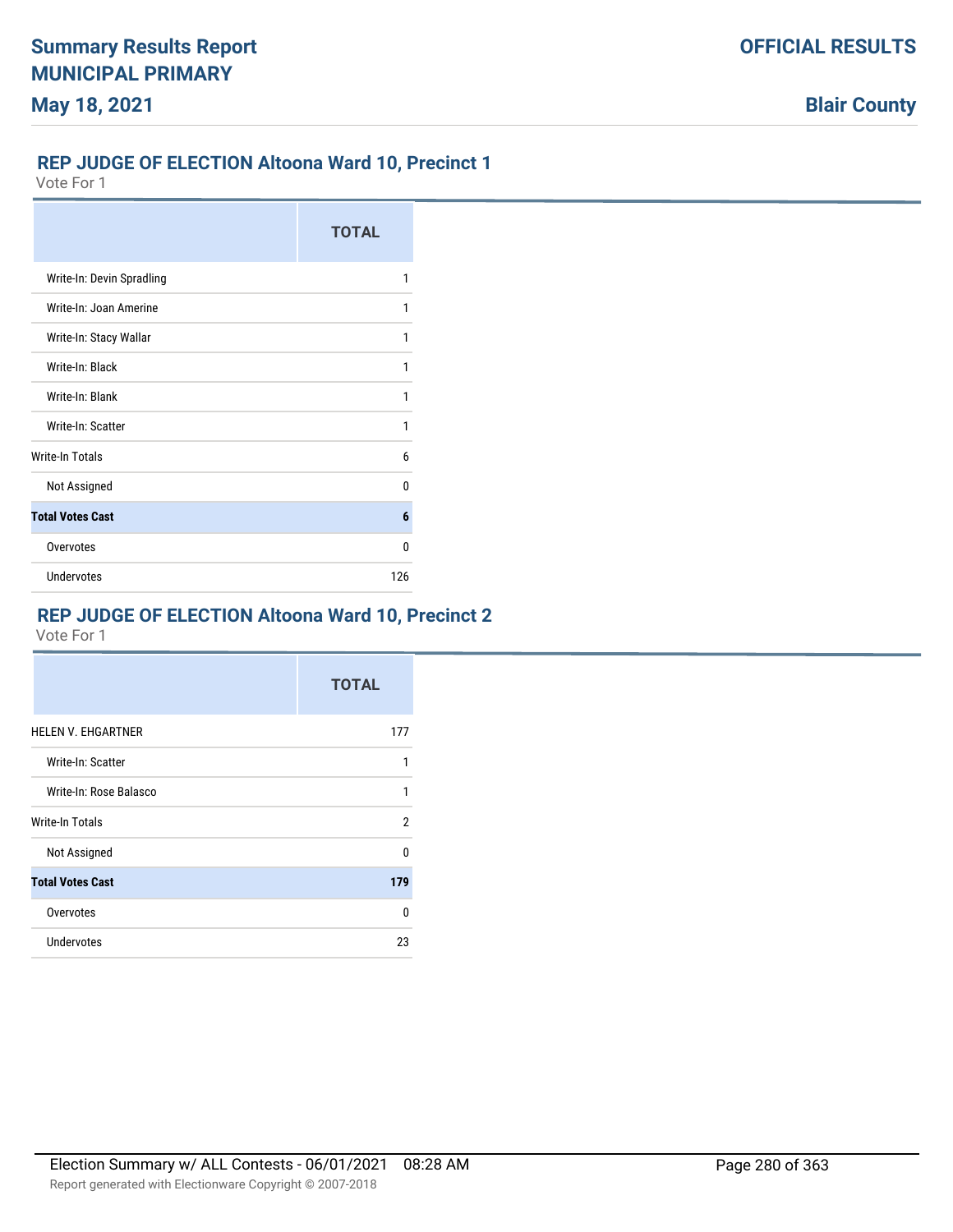# **REP JUDGE OF ELECTION Altoona Ward 11, Precinct 1**

|                            | <b>TOTAL</b> |
|----------------------------|--------------|
| Write-In: Blank            | 2            |
| Write-In: Patrick Himes Sr | 1            |
| Write-In: Sharon Shoenfelt | 1            |
| Write-In: Scatter          | 1            |
| Write-In Totals            | 5            |
| Not Assigned               | 0            |
| <b>Total Votes Cast</b>    | 5            |
| Overvotes                  | 0            |
| <b>Undervotes</b>          | 151          |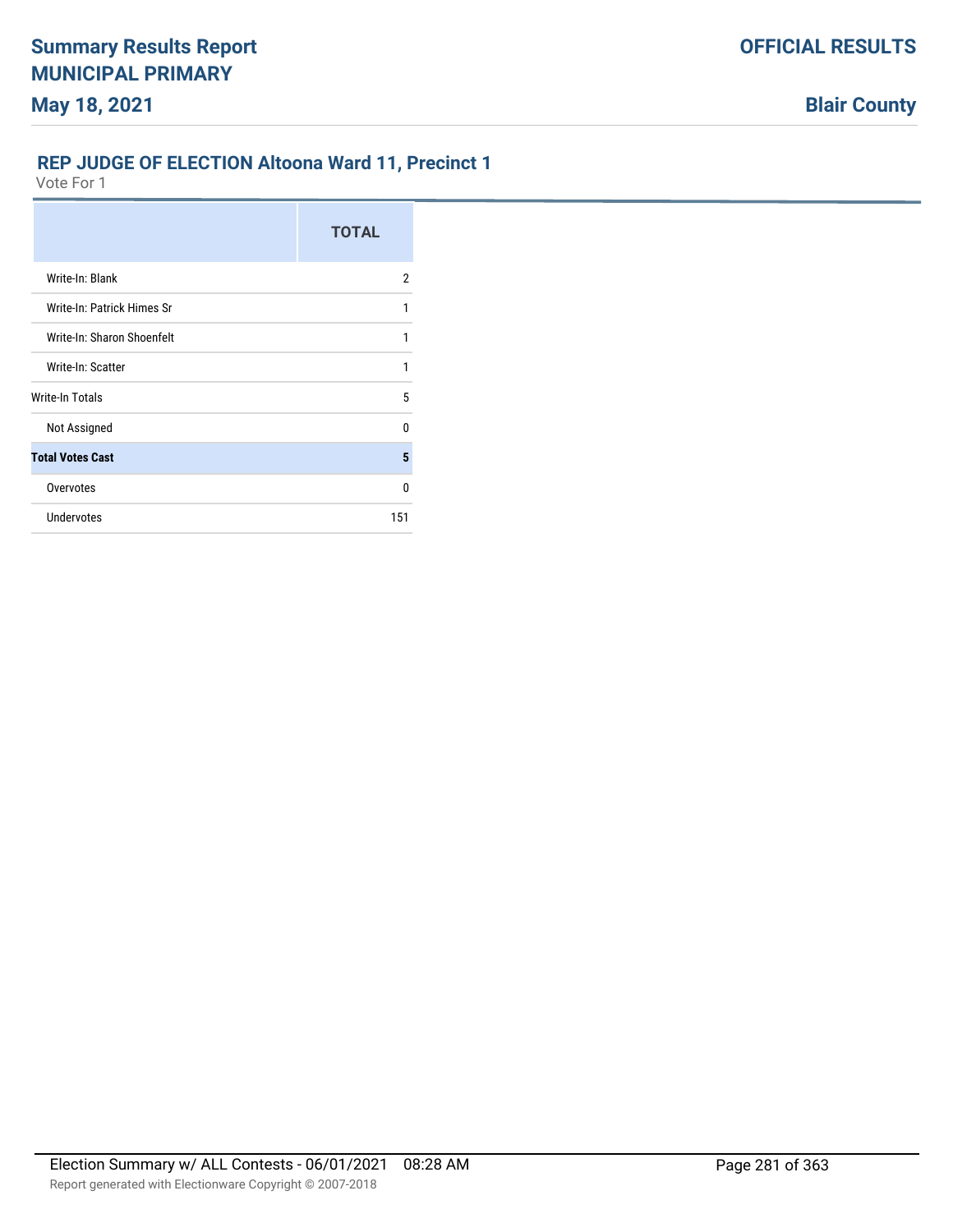# **REP JUDGE OF ELECTION Altoona Ward 11, Precinct 2**

|                              | <b>TOTAL</b>   |
|------------------------------|----------------|
| Write-In: William Neugebauer | 3              |
| Write-In: Blank              | 3              |
| Write-In: Pat Good           | 3              |
| Write-In: Ben Bower          | $\overline{2}$ |
| Write-In: Mike Shuma         | 1              |
| Write-In: Kathie Beatty      | 1              |
| Write-In: Dick Lockard       | 1              |
| Write-In: Amy Rosensteel     | 1              |
| Write-In: Yance Hollen       | 1              |
| Write-In: Ryan Lynn          | 1              |
| Write-In: Doris Grimm        | 1              |
| Write-In: William Nevqebaver | 0              |
| <b>Write-In Totals</b>       | 18             |
| Not Assigned                 | 0              |
| <b>Total Votes Cast</b>      | 18             |
| Overvotes                    | 0              |
| Undervotes                   | 205            |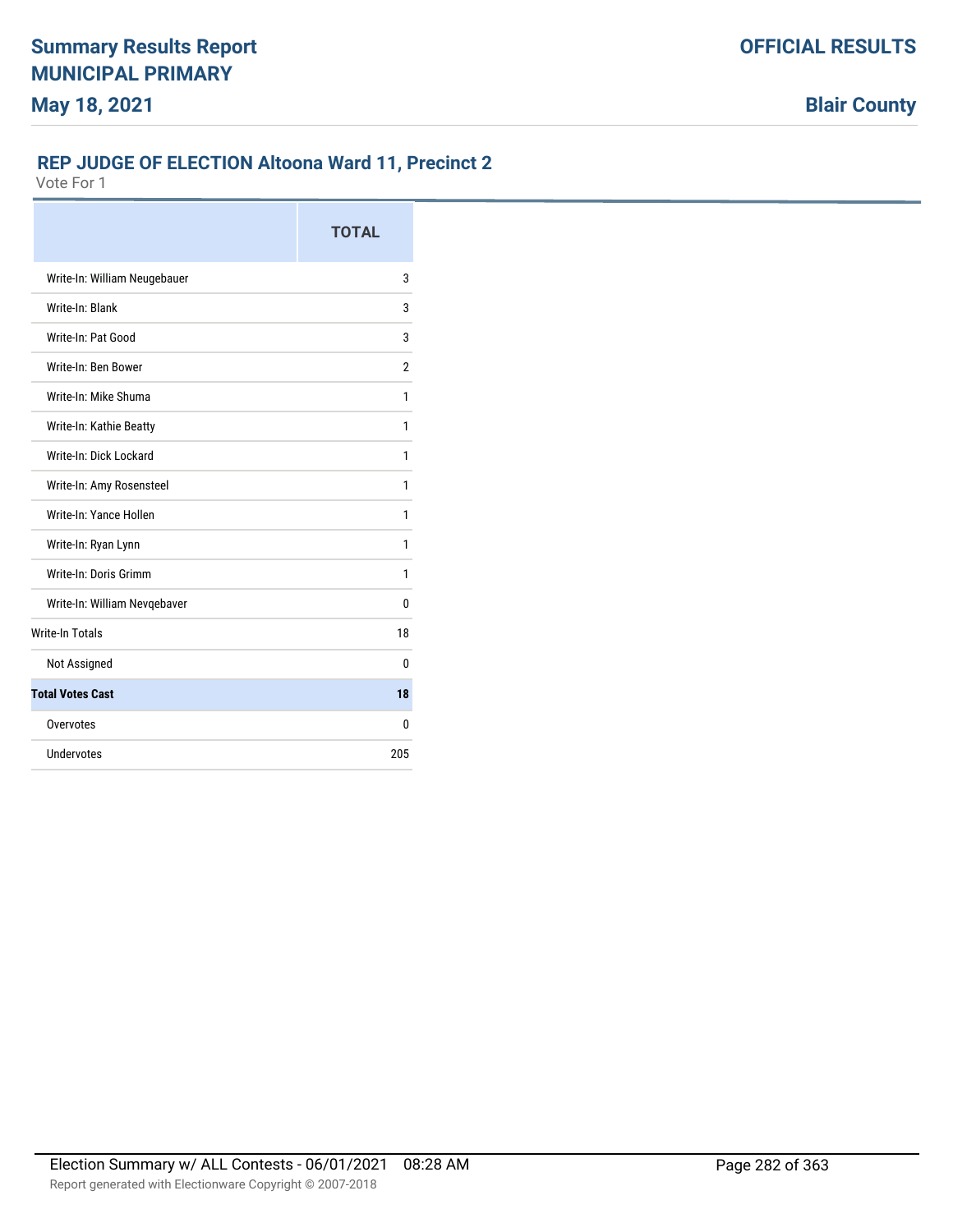# **REP JUDGE OF ELECTION Altoona Ward 12, Precinct 1**

|                             | <b>TOTAL</b> |
|-----------------------------|--------------|
| Write-In: Blank             | 4            |
| Write-In: Scatter           | 2            |
| Write-In: Baker             | 1            |
| Write-In: Sarah Bougher     | 1            |
| Write-In: Wyatt             | 1            |
| Write-In: Kerry Clapper     | 1            |
| Write-In: Daniel Miliron    | 1            |
| Write-In: James Butterbaugh | 1            |
| Write-In: Chris Litzinger   | 1            |
| Write-In: Nicole Delozier   | 1            |
| <b>Write-In Totals</b>      | 14           |
| Not Assigned                | 0            |
| <b>Total Votes Cast</b>     | 14           |
| Overvotes                   | 0            |
| Undervotes                  | 93           |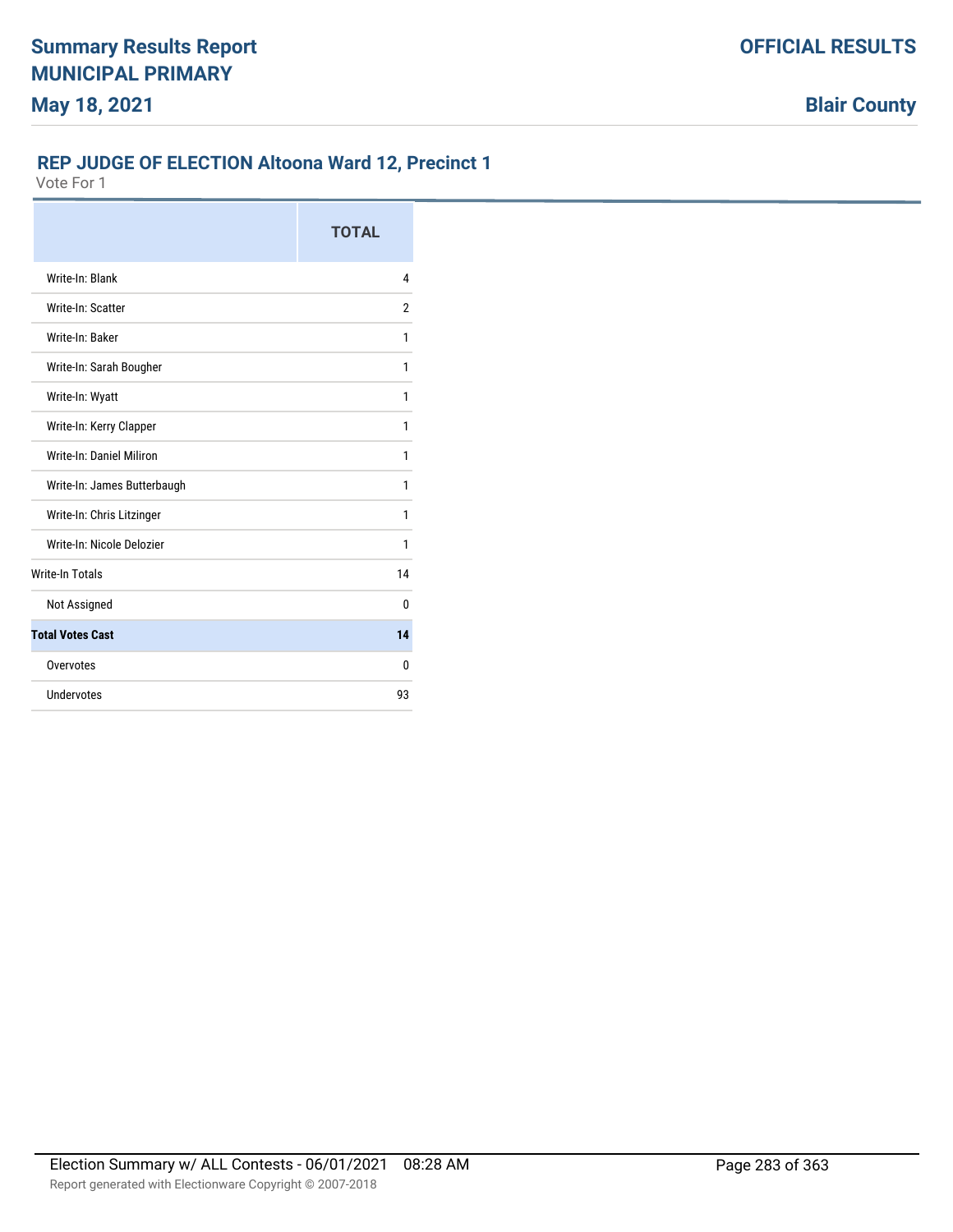#### **REP JUDGE OF ELECTION Altoona Ward 12, Precinct 2**

Vote For 1

|                                 | <b>TOTAL</b> |
|---------------------------------|--------------|
| Write-In: Becky Betar           | 2            |
| Write-In: Blank                 | 1            |
| Write-In: Holly Blair           | 1            |
| Write-In: Christopher Moser     | 1            |
| Write-In: Matthew Lindsey       | 1            |
| Write-In: Scatter               | 1            |
| Write-In: Rob Hibbo             | 1            |
| Write-In: Richard Burchfield Jr | 1            |
| Write-In: Richard Birchfield Jr | 0            |
| <b>Write-In Totals</b>          | 9            |
| Not Assigned                    | n            |
| <b>Total Votes Cast</b>         | 9            |
| Overvotes                       | n            |
| Undervotes                      | 86           |

# **REP JUDGE OF ELECTION Altoona Ward 12, Precinct 3**

|                              | <b>TOTAL</b> |
|------------------------------|--------------|
| Write-In: Blank              | 2            |
| Write-In: Blake Bauer        | 1            |
| Write-In: Stephanie McGinnis | 1            |
| Write-In Totals              | 4            |
| Not Assigned                 | U            |
| <b>Total Votes Cast</b>      | 4            |
| Overvotes                    | 0            |
| <b>Undervotes</b>            | 80           |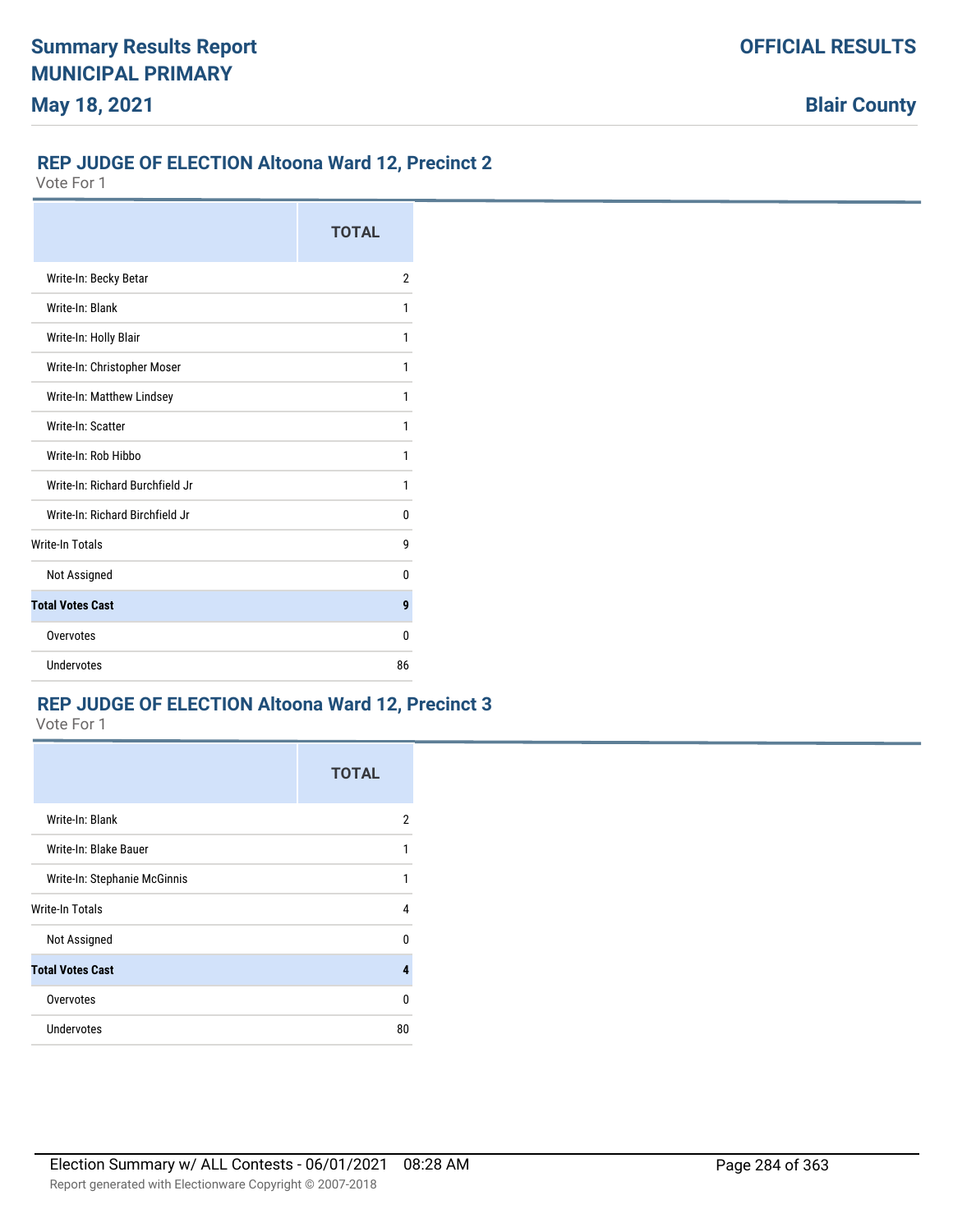# **REP JUDGE OF ELECTION Altoona Ward 12, Precinct 4**

Vote For 1

|                            | <b>TOTAL</b> |
|----------------------------|--------------|
| Write-In: Joseph Zolna     | 16           |
| Write-In: Blank            | 3            |
| Write-In: Shannon Flanagan |              |
| Write-In: Laura Rotunno    | 1            |
| Write-In: Amy Webster      | 1            |
| Write-In: David Francis    | 1            |
| <b>Write-In Totals</b>     | 23           |
| Not Assigned               | n            |
| <b>Total Votes Cast</b>    | 23           |
| Overvotes                  | n            |
| <b>Undervotes</b>          | 113          |

# **REP JUDGE OF ELECTION Altoona Ward 13, Precinct 1**

|                            | <b>TOTAL</b>   |
|----------------------------|----------------|
| Write-In: Stephane Eckard  | $\overline{2}$ |
| Write-In: Blank            | 2              |
| Write-In: Victoria Collins | 1              |
| Write-In: Duke             | 1              |
| Write-In Totals            | 6              |
| Not Assigned               | 0              |
| <b>Total Votes Cast</b>    | 6              |
| Overvotes                  | 0              |
| Undervotes                 | 187            |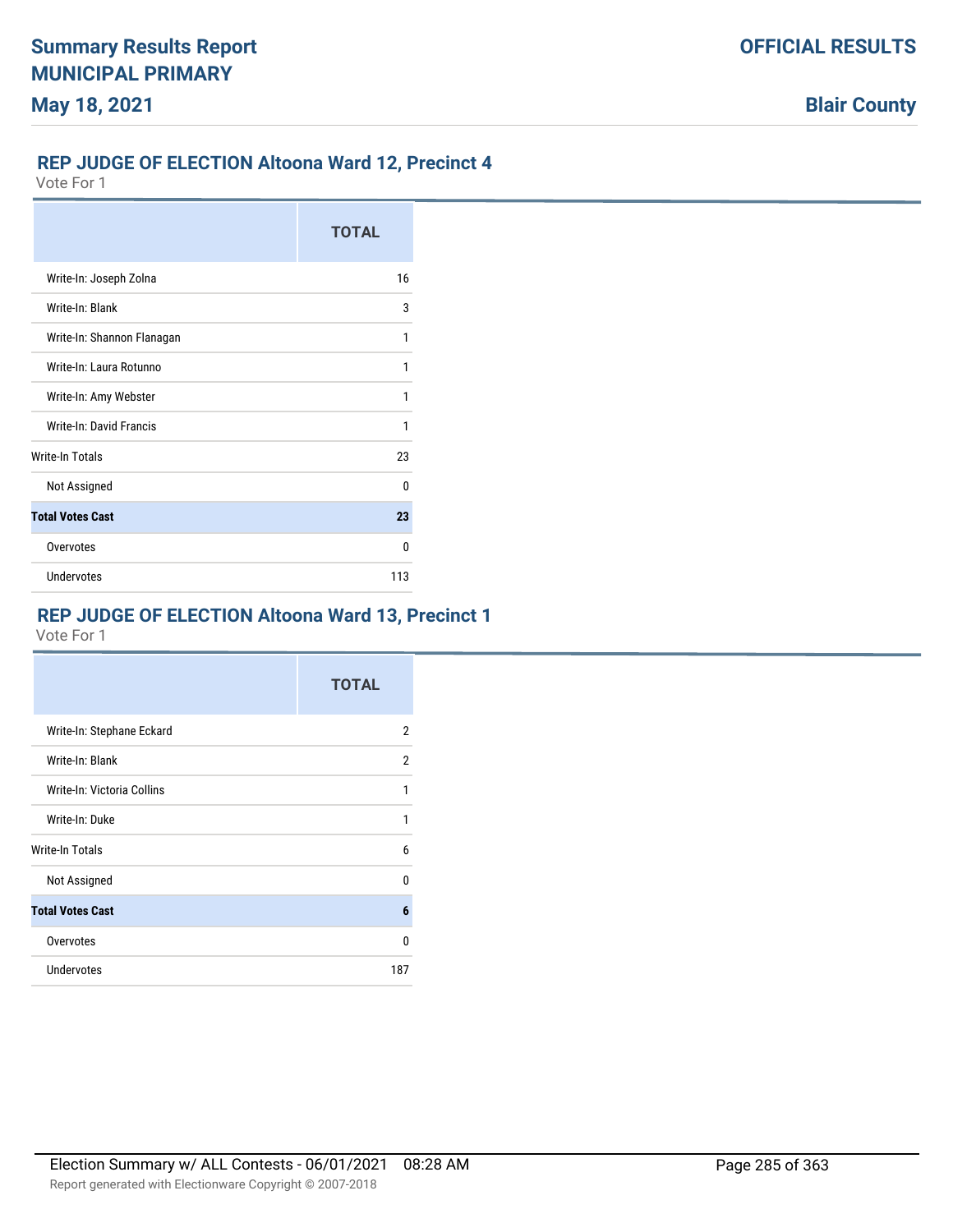# **REP JUDGE OF ELECTION Altoona Ward 13, Precinct 2**

Vote For 1

|                                | <b>TOTAL</b> |
|--------------------------------|--------------|
| Write-In: Amy Webster          | 1            |
| Write-In: Rick Lighte          | 1            |
| Write-In: Richard Helldebridle |              |
| Write-In: Ralstone Adams       | 1            |
| Write-In Totals                | 4            |
| Not Assigned                   | n            |
| <b>Total Votes Cast</b>        | 4            |
| Overvotes                      | n            |
| Undervotes                     | 131          |

# **REP JUDGE OF ELECTION Altoona Ward 13, Precinct 3**

Vote For 1

|                         | <b>TOTAL</b> |
|-------------------------|--------------|
| MARK A MOYER            | 97           |
| Write-In Totals         | 0            |
| Not Assigned            | 0            |
| <b>Total Votes Cast</b> | 97           |
| Overvotes               | 0            |
| Undervotes              | 14           |

## **REP JUDGE OF ELECTION Altoona Ward 13, Precinct 4**

|                         | <b>TOTAL</b> |
|-------------------------|--------------|
| Write-In: Blank         |              |
| <b>Write-In Totals</b>  |              |
| Not Assigned            | n            |
| <b>Total Votes Cast</b> |              |
| Overvotes               | $\Omega$     |
| Undervotes              | 72           |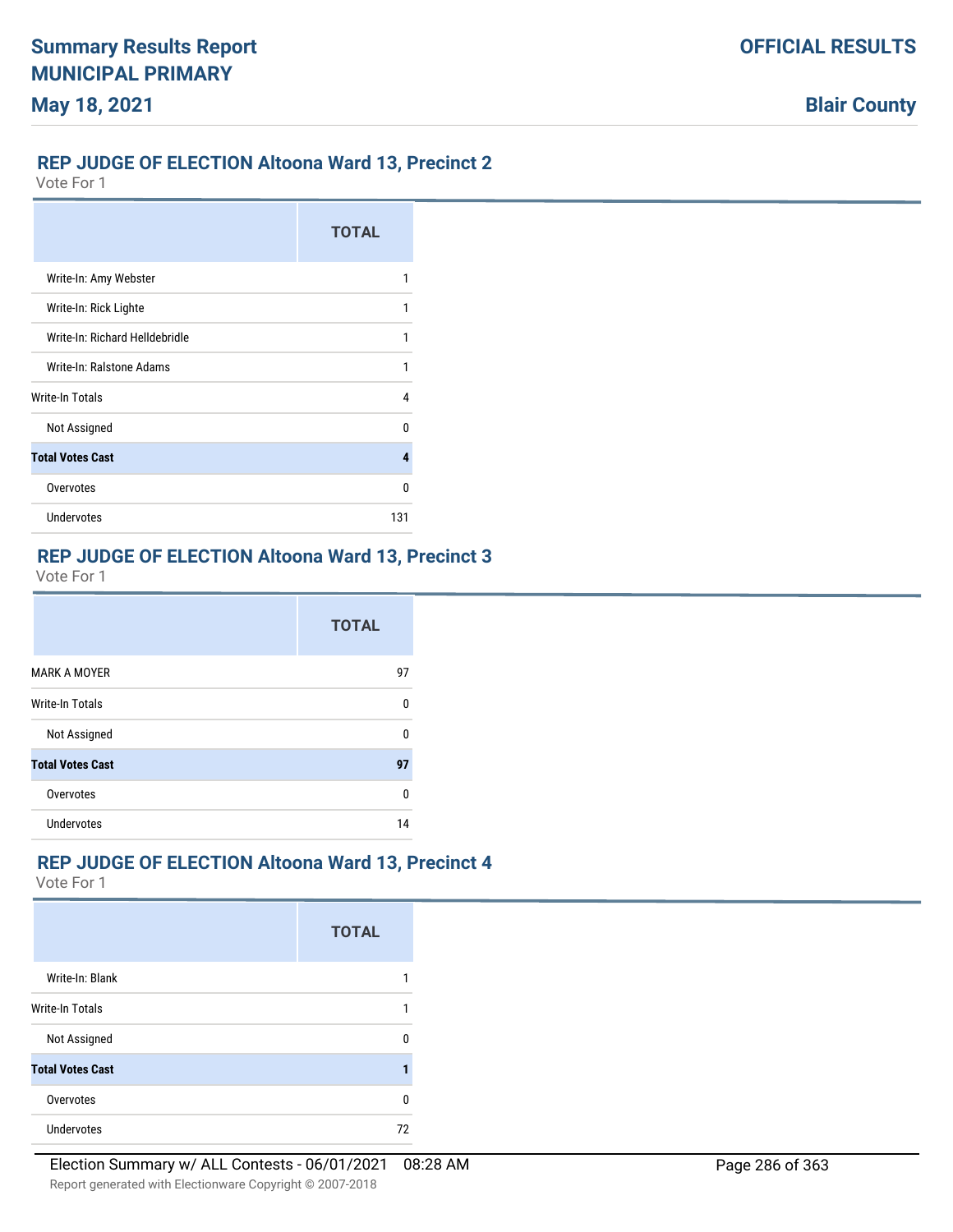# **REP JUDGE OF ELECTION Altoona Ward 14, Precinct 1**

|                             | <b>TOTAL</b> |
|-----------------------------|--------------|
| Write-In: Blank             | 2            |
| Write-In: August Stickel IV | 1            |
| Write-In: Brandon Ryan      | 1            |
| Write-In: Michael James     | 1            |
| Write-In: Drew Brennan      | 1            |
| Write-In: Ron Beatty        | 1            |
| Write-In: Nick Gates        | 1            |
| Write-In: Allison Rebekah   | 1            |
| Write-In: Matthew Zeak      | 1            |
| Write-In: Leslie Padula     | 1            |
| Write-In: Jim Balzano       | 1            |
| <b>Write-In Totals</b>      | 12           |
| Not Assigned                | 0            |
| <b>Total Votes Cast</b>     | 12           |
| Overvotes                   | 0            |
| Undervotes                  | 228          |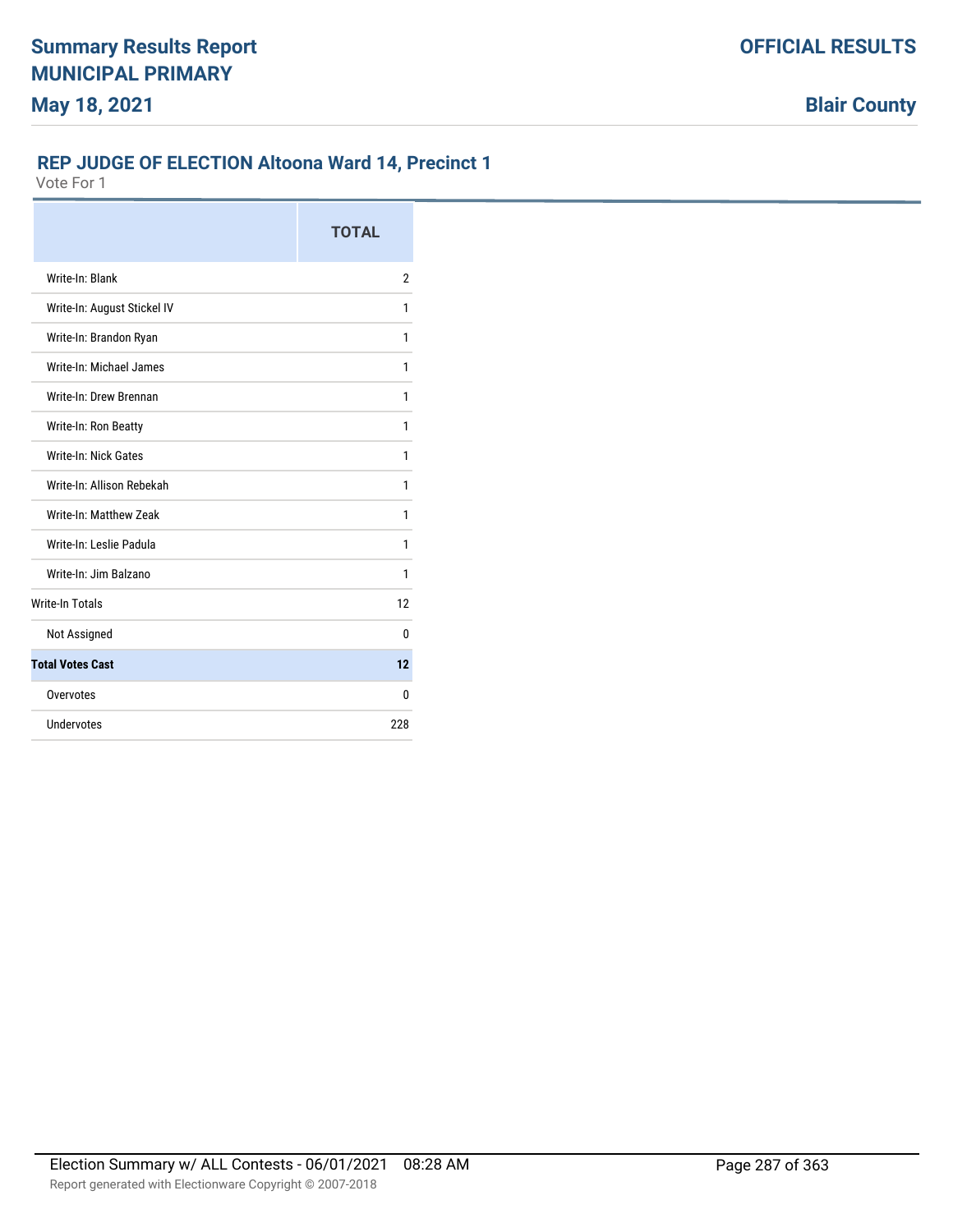#### **REP JUDGE OF ELECTION Altoona Ward 14, Precinct 2**

Vote For 1

|                          | <b>TOTAL</b> |
|--------------------------|--------------|
| Write-In: Blank          | 2            |
| Write-In: Korman         | 1            |
| Write-In: Dan Milliron   | 1            |
| Write-In: Alison Hainiey | 1            |
| Write-In: Scatter        | 1            |
| Write-In: Robert Housman | 1            |
| Write-In: Amy Rosensteel | 1            |
| Write-In: John Steele    | 1            |
| Write-In: Tina Miller    | 0            |
| <b>Write-In Totals</b>   | g            |
| Not Assigned             | U            |
| <b>Total Votes Cast</b>  | 9            |
| Overvotes                | n            |
| <b>Undervotes</b>        | 210          |

# **REP JUDGE OF ELECTION Altoona Ward 14, Precinct 3**

|                               | <b>TOTAL</b> |
|-------------------------------|--------------|
| Write-In: Blank               | 2            |
| Write-In: Doug Mastrimino     | 1            |
| Write-In: Scatter             | 1            |
| Write-In: Elizabeth Bettwy    | 1            |
| Write-In: Harrison Hargreaves | 1            |
| Write-In Totals               | 6            |
| Not Assigned                  | U            |
| <b>Total Votes Cast</b>       | 6            |
| Overvotes                     | U            |
| Undervotes                    | 198          |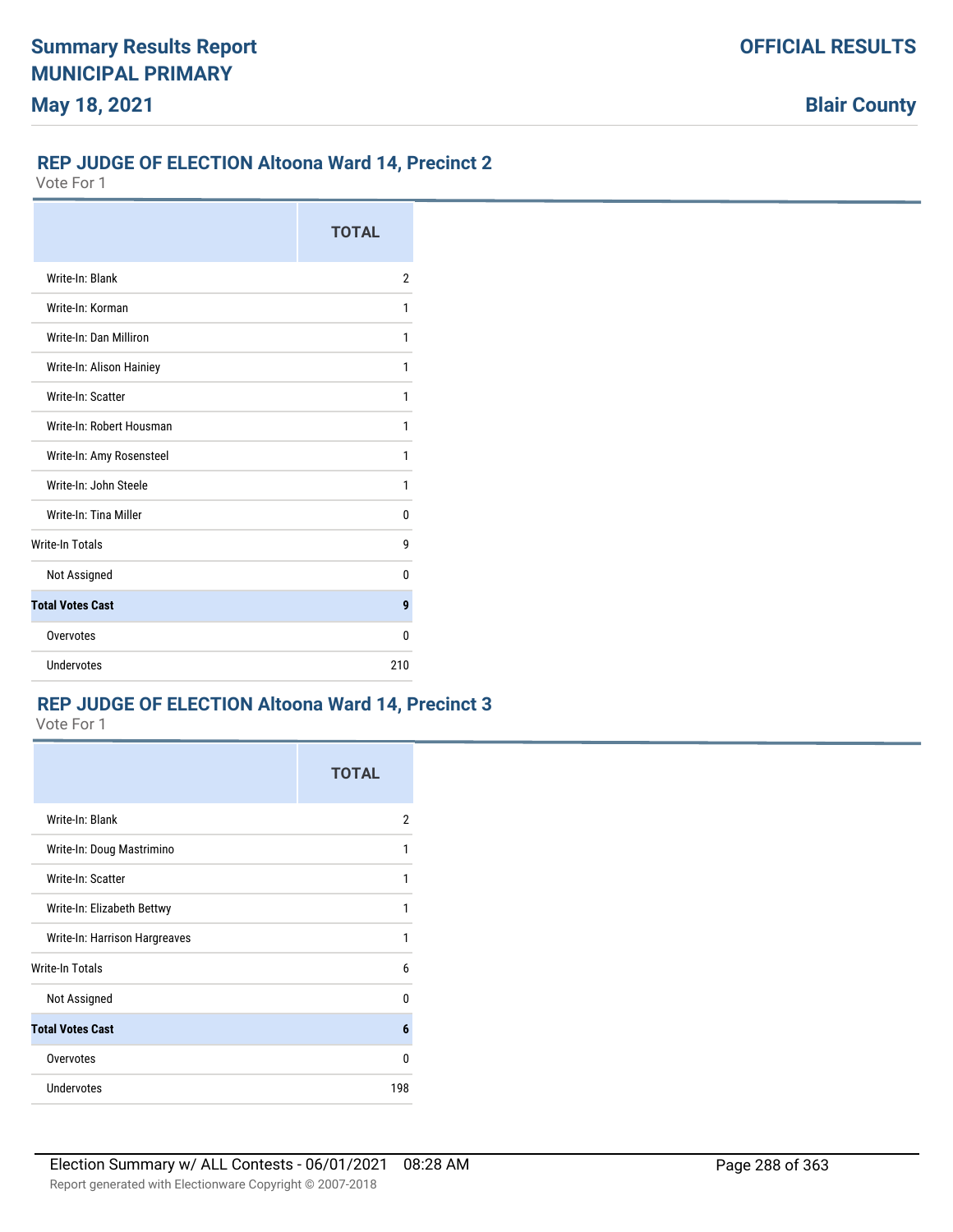## **REP JUDGE OF ELECTION Allegheny Township, District 1**

Vote For 1

|                           | <b>TOTAL</b> |
|---------------------------|--------------|
| Write-In: Emilee Elder    | 3            |
| Write-In: Maureen Smith   | 1            |
| Write-In: Melissa Krott   | 1            |
| Write-In: Debbie Oppel    | 1            |
| Write-In: Helen Eghartner | 1            |
| Write-In: Debbie Pittman  | 1            |
| Write-In: James Bonerigo  | 1            |
| Write-In: Scatter         | 1            |
| Write-In: Blank           | 1            |
| Write-In: Orrin Williams  | 1            |
| <b>Write-In Totals</b>    | 12           |
| Not Assigned              | 0            |
| <b>Total Votes Cast</b>   | 12           |
| Overvotes                 | 0            |
| Undervotes                | 390          |

### **REP JUDGE OF ELECTION Allegheny Township, District 2**

|                         | <b>TOTAL</b> |
|-------------------------|--------------|
| <b>APRYL D SMITH</b>    | 319          |
| <b>Write-In Totals</b>  | U            |
| Not Assigned            | n            |
| <b>Total Votes Cast</b> | 319          |
| Overvotes               | U            |
| Undervotes              | 47           |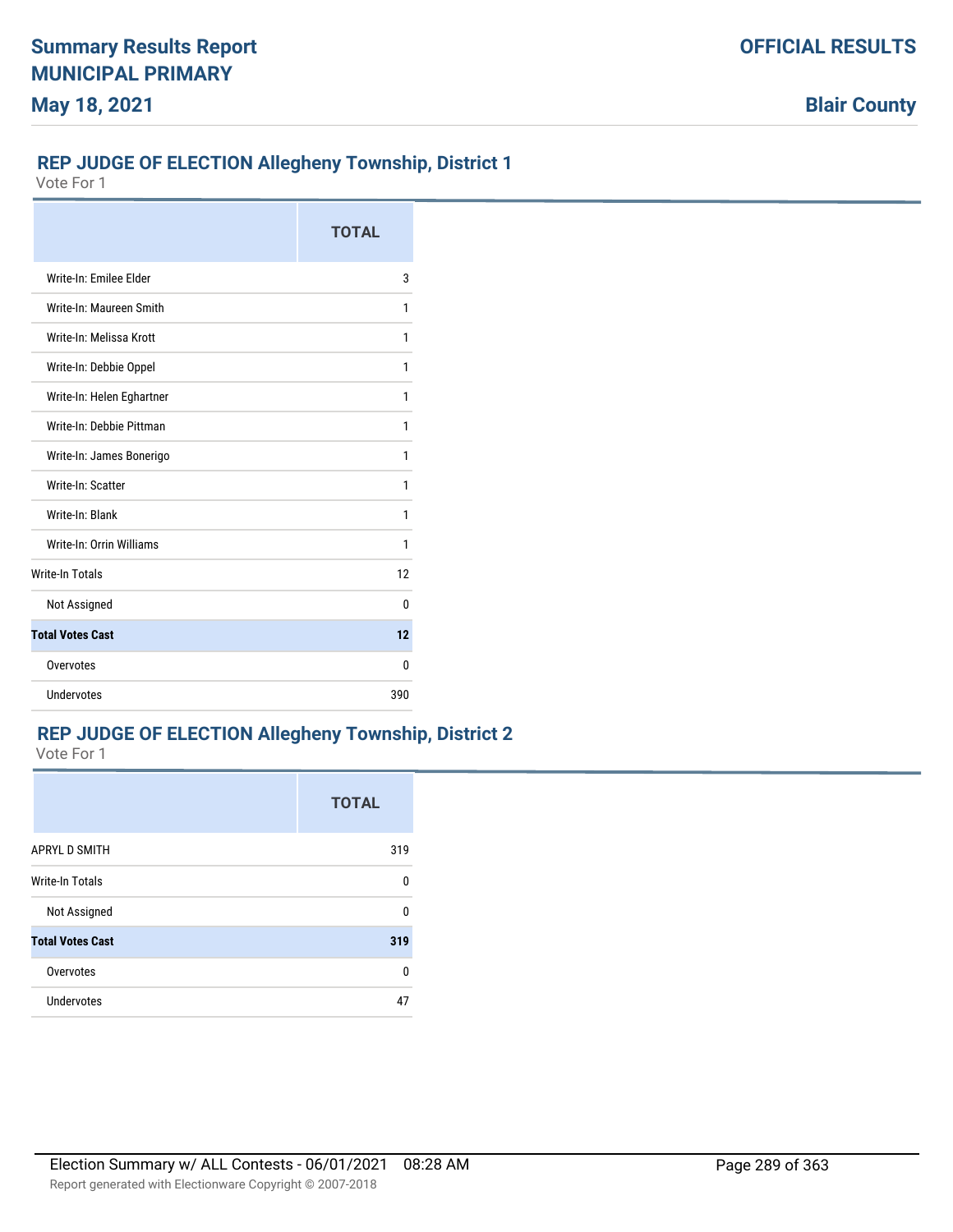## **REP JUDGE OF ELECTION Allegheny Township, District 3**

Vote For 1

|                         | <b>TOTAL</b> |
|-------------------------|--------------|
| Write-In: Becky Hall    |              |
| <b>Write-In Totals</b>  |              |
| Not Assigned            | n            |
| <b>Total Votes Cast</b> |              |
| Overvotes               | n            |
| Undervotes              | 57           |

## **REP JUDGE OF ELECTION Allegheny Township, District 4**

|                         | <b>TOTAL</b> |
|-------------------------|--------------|
| PEARL A MCKEE           | 160          |
| Write-In Totals         | 0            |
| Not Assigned            | U            |
| <b>Total Votes Cast</b> | 160          |
| Overvotes               | 0            |
| <b>Undervotes</b>       | 25           |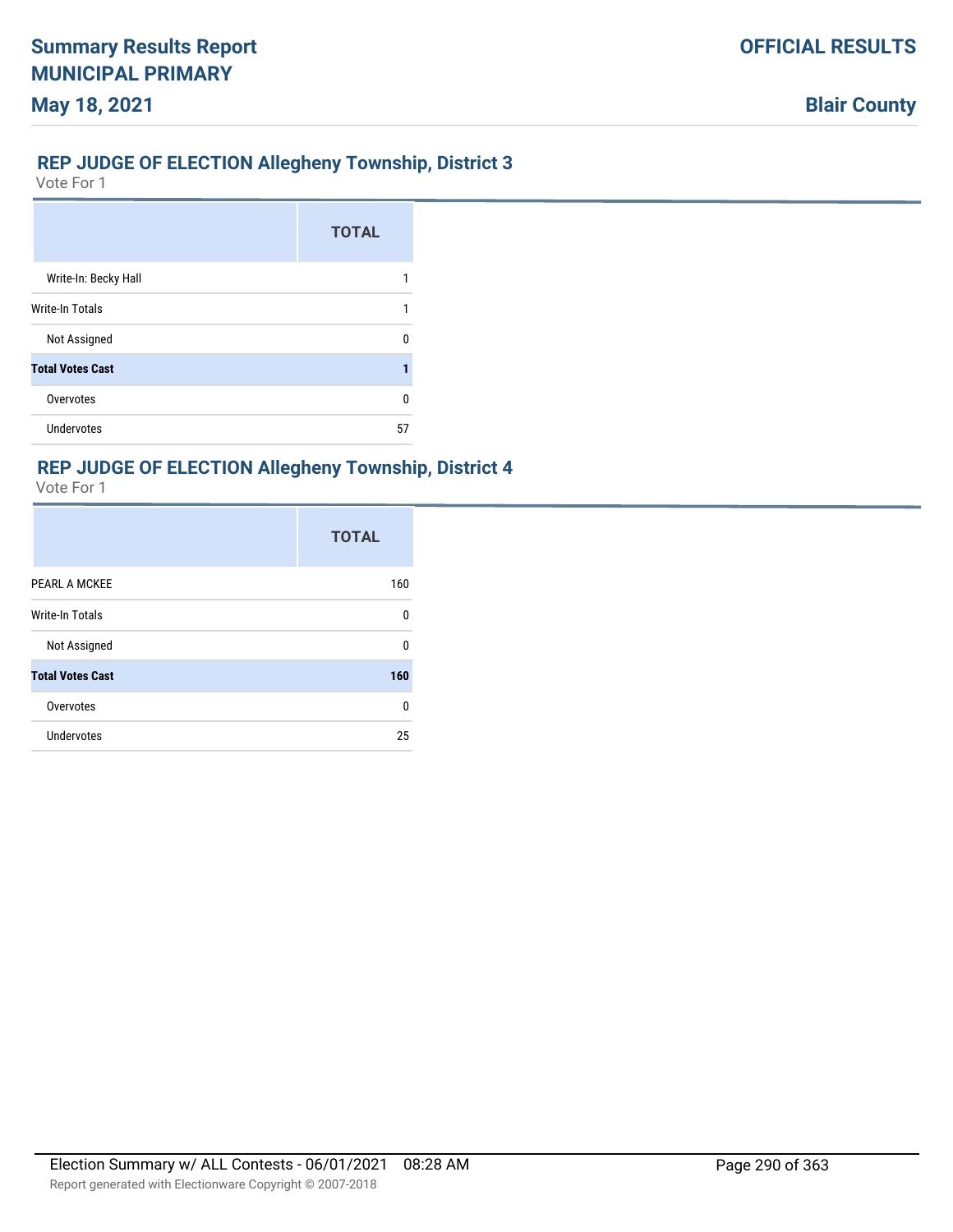**Blair County**

### **REP JUDGE OF ELECTION Antis Township, District 1**

Vote For 1

|                               | <b>TOTAL</b> |
|-------------------------------|--------------|
| Write-In: Carol Yeager        | 8            |
| Write-In: Blank               | 2            |
| Write-In: Timothy Albert      | 1            |
| Write-In: David Butterbaugh   | 1            |
| Write-In: Roger Wilburn       | 1            |
| Write-In: Brent Hescox        | 1            |
| Write-In: Lance Kustobider    | 1            |
| Write-In: Bruce Erb           | 1            |
| Write-In: Benjamin Hornberger | 1            |
| Write-In: Lisa West           | 1            |
| <b>Write-In Totals</b>        | 18           |
| Not Assigned                  | 0            |
| <b>Total Votes Cast</b>       | 18           |
| Overvotes                     | n            |
| Undervotes                    | 419          |

## **REP JUDGE OF ELECTION Antis Township, District 2**

|                           | <b>TOTAL</b> |
|---------------------------|--------------|
| <b>KATHERINE L CHERRY</b> | 246          |
| Write-In: Scatter         | 1            |
| Write-In: Blank           | 1            |
| Write-In Totals           | 2            |
| Not Assigned              | 0            |
| <b>Total Votes Cast</b>   | 248          |
| Overvotes                 | <sup>0</sup> |
| Undervotes                | 42           |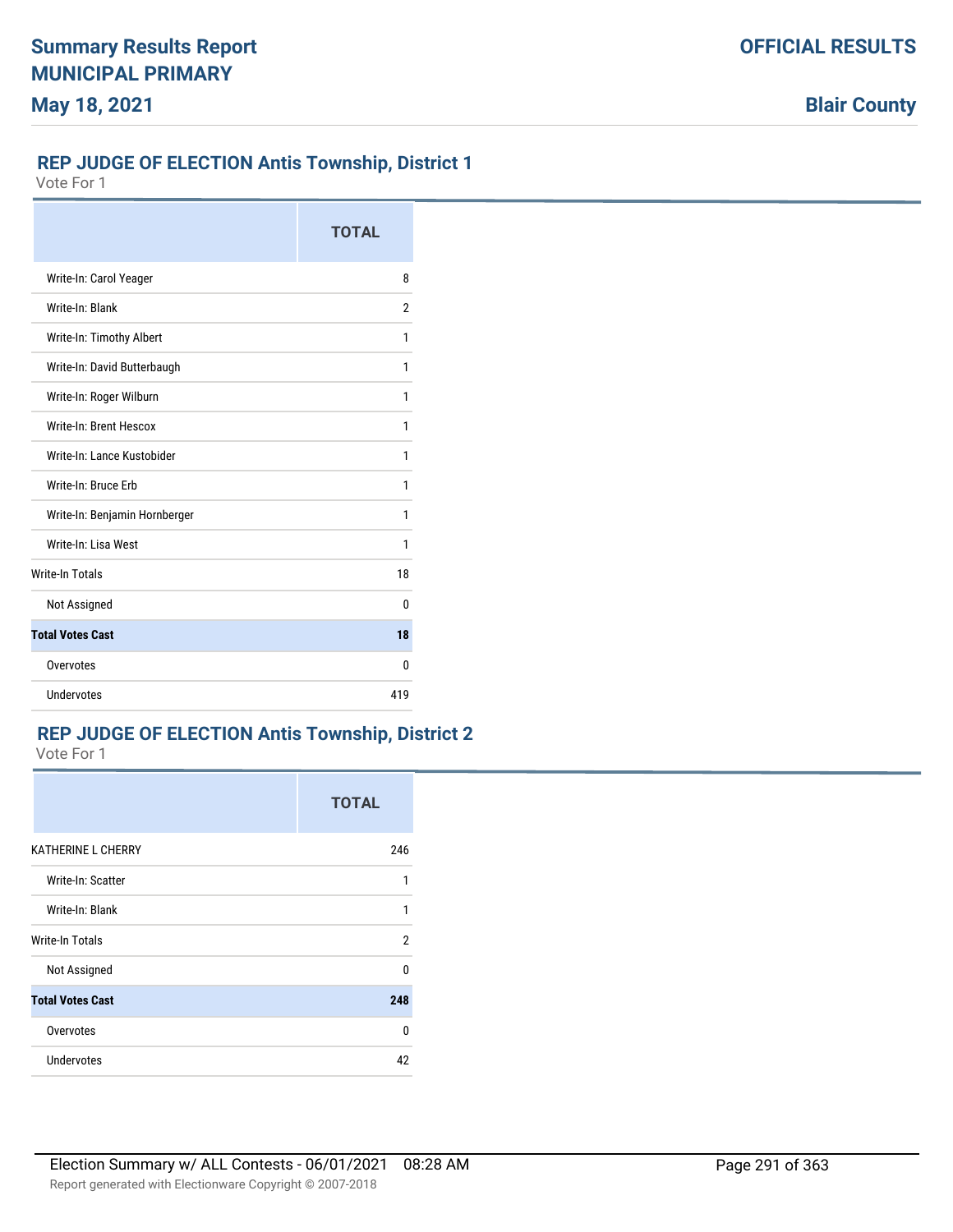## **REP JUDGE OF ELECTION Antis Township, District 3**

|                          | <b>TOTAL</b> |
|--------------------------|--------------|
| Write-In: Blank          | 5            |
| Write-In: Caroline Nagle | 1            |
| Write-In: Johnny Cochran | 1            |
| Write-In: Amy Webster    | 1            |
| Write-In Totals          | 8            |
| Not Assigned             | U            |
| <b>Total Votes Cast</b>  | 8            |
| Overvotes                | $\Omega$     |
| <b>Undervotes</b>        | 347          |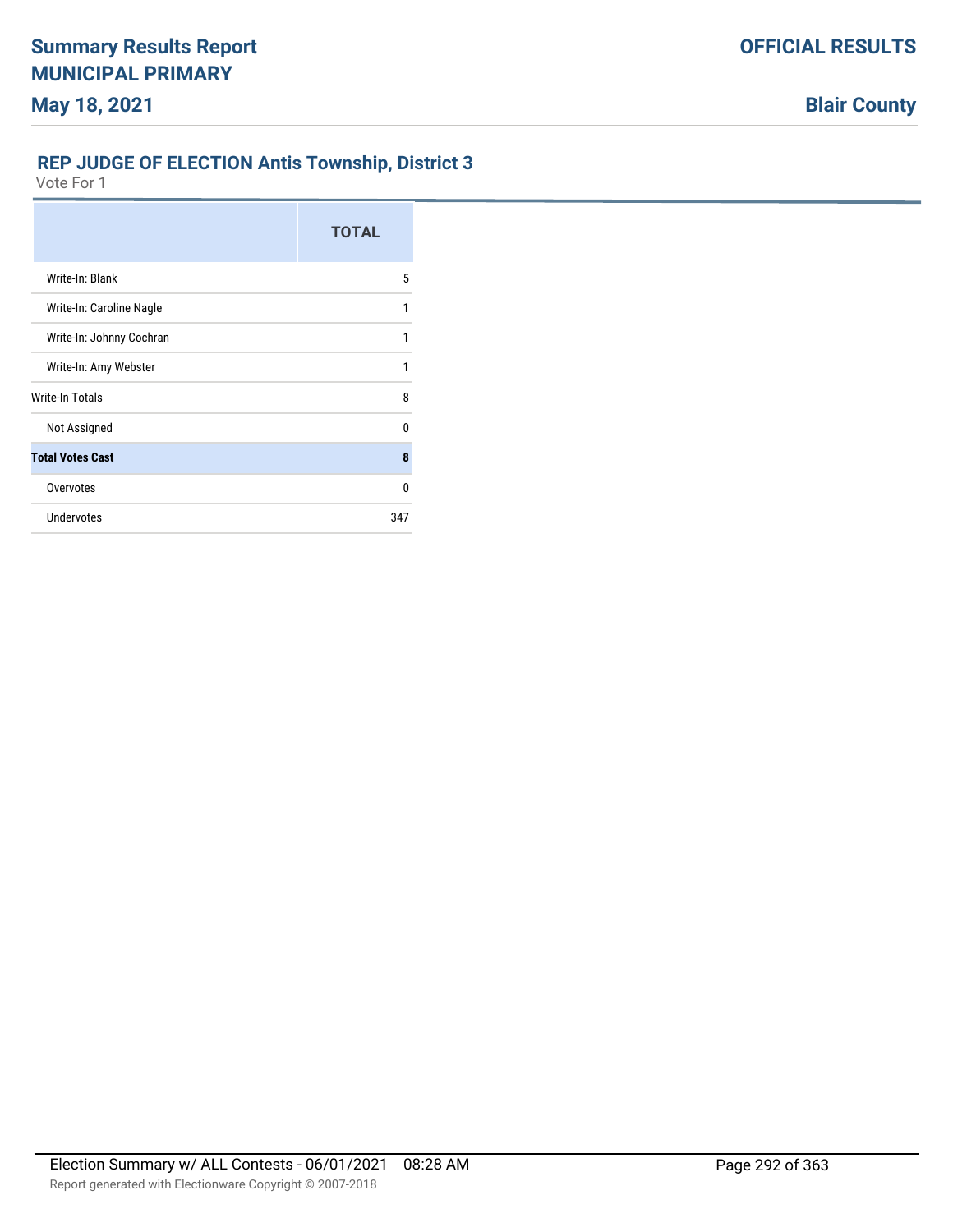**Blair County**

## **REP JUDGE OF ELECTION Bellwood Borough**

|                               | <b>TOTAL</b>   |
|-------------------------------|----------------|
| Write-In: Blank               | $\overline{2}$ |
| Write-In: Melody Jenkins      | 1              |
| Write-In: Shannon McCaulley   | 1              |
| Write-In: Ken Conrad          | 1              |
| Write-In: Onda McCaulley      | 1              |
| Write-In: William Fldon       | 1              |
| Write-In: Josh Evans          | 1              |
| Write-In: Alexander McCaulley | 1              |
| Write-In: Fred Miller         | 1              |
| Write-In: John Poe            | 1              |
| Write-In: James Butler        | 1              |
| Write-In: Reed Johnson        | 1              |
| Write-In: Michael Dancer      | 1              |
| Write-In: Lateca McCaulley    | 1              |
| <b>Write-In Totals</b>        | 15             |
| Not Assigned                  | 0              |
| <b>Total Votes Cast</b>       | 15             |
| Overvotes                     | 0              |
| Undervotes                    | 247            |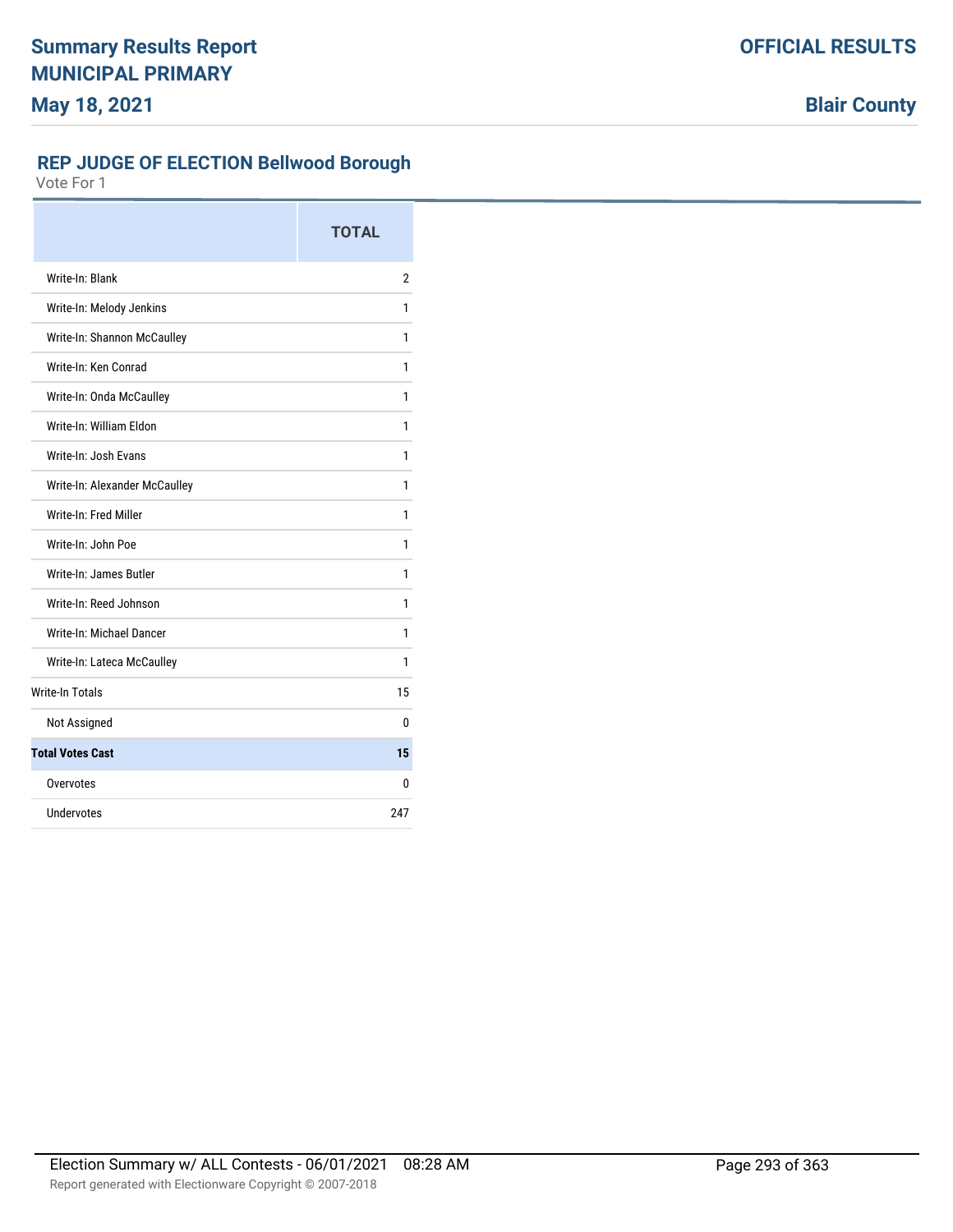#### **REP JUDGE OF ELECTION Blair Township, District 1**

Vote For 1

|                             | <b>TOTAL</b> |
|-----------------------------|--------------|
| Write-In: Joseph Melusky    | 2            |
| Write-In: Christian Johnson | 1            |
| <b>Write-In Totals</b>      | 3            |
| Not Assigned                | n            |
| <b>Total Votes Cast</b>     | 3            |
| Overvotes                   | U            |
| Undervotes                  | 272          |

#### **REP JUDGE OF ELECTION Blair Township, District 2**

Vote For 1

|                         | <b>TOTAL</b> |
|-------------------------|--------------|
| Write-In: Blank         | 2            |
| Write-In Totals         | 2            |
| Not Assigned            | U            |
| <b>Total Votes Cast</b> | 2            |
| Overvotes               | 0            |
| Undervotes              | 248          |

### **REP JUDGE OF ELECTION Blair Township, District 3**

|                         | <b>TOTAL</b> |
|-------------------------|--------------|
| <b>JAMES R JACKSON</b>  | 197          |
| Write-In: Jeb Bush      | 1            |
| Write-In Totals         | $\mathbf{1}$ |
| Not Assigned            | U            |
| <b>Total Votes Cast</b> | 198          |
| Overvotes               | U            |
| Undervotes              | 36           |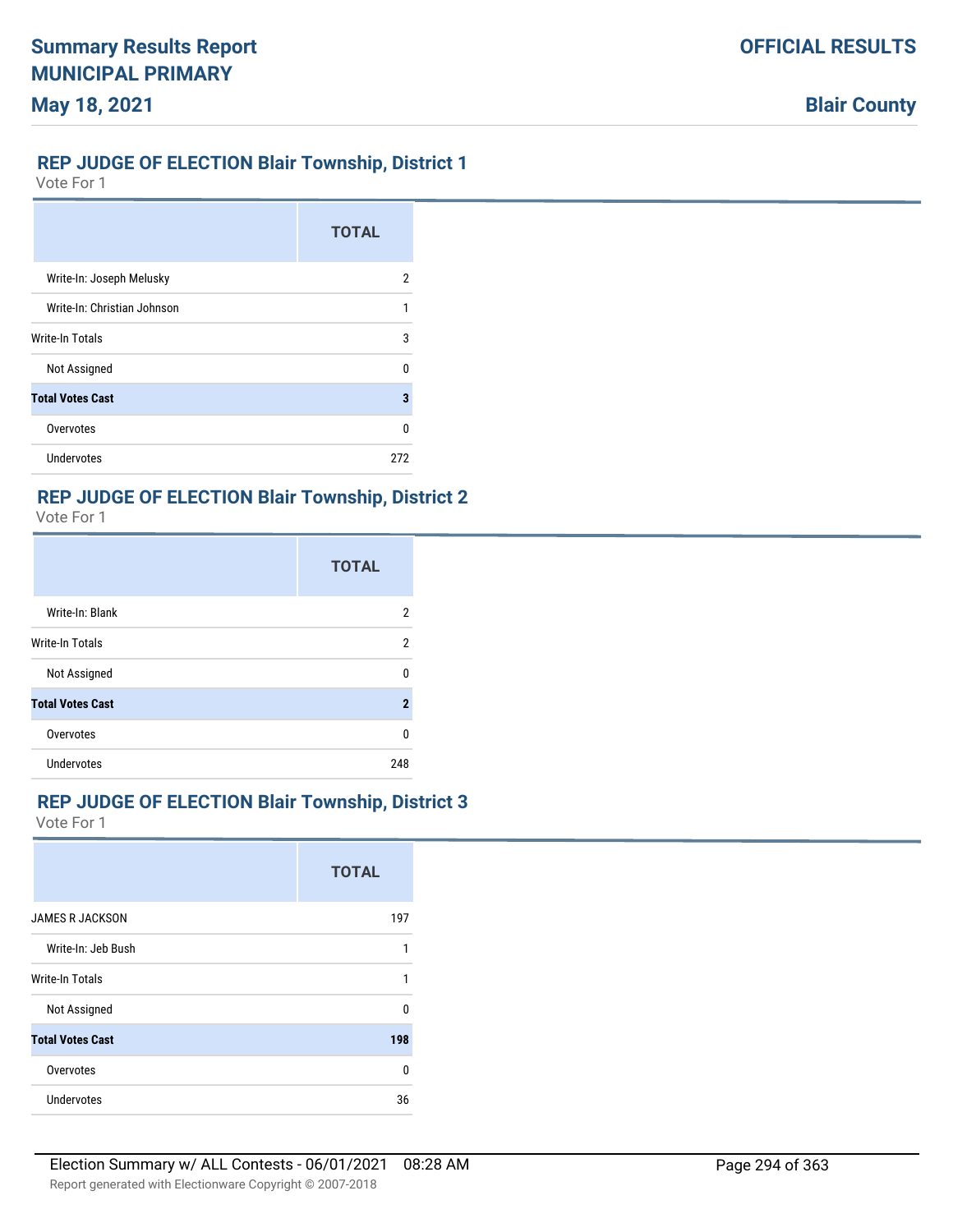#### **REP JUDGE OF ELECTION Catharine Township**

Vote For 1

|                           | <b>TOTAL</b> |
|---------------------------|--------------|
| Write-In: Krista Caputo   | 3            |
| Write-In: Kaydi Brubaker  | 1            |
| Write-In: Michael Fay     | 1            |
| Write-In: Krista McDowell | 1            |
| Write-In: Helen Bigelow   | 1            |
| Write-In: Mindy Edwards   | 1            |
| Write-In: Regon England   | 1            |
| <b>Write-In Totals</b>    | g            |
| Not Assigned              | U            |
| <b>Total Votes Cast</b>   | 9            |
| Overvotes                 | 0            |
| Undervotes                | 147          |

## **REP JUDGE OF ELECTION Duncansville Borough**

|                         | <b>TOTAL</b> |
|-------------------------|--------------|
| DEBORAH J BLACKBURN     | 172          |
| <b>Write-In Totals</b>  | 0            |
| Not Assigned            | 0            |
| <b>Total Votes Cast</b> | 172          |
| Overvotes               | 0            |
| Undervotes              | 21           |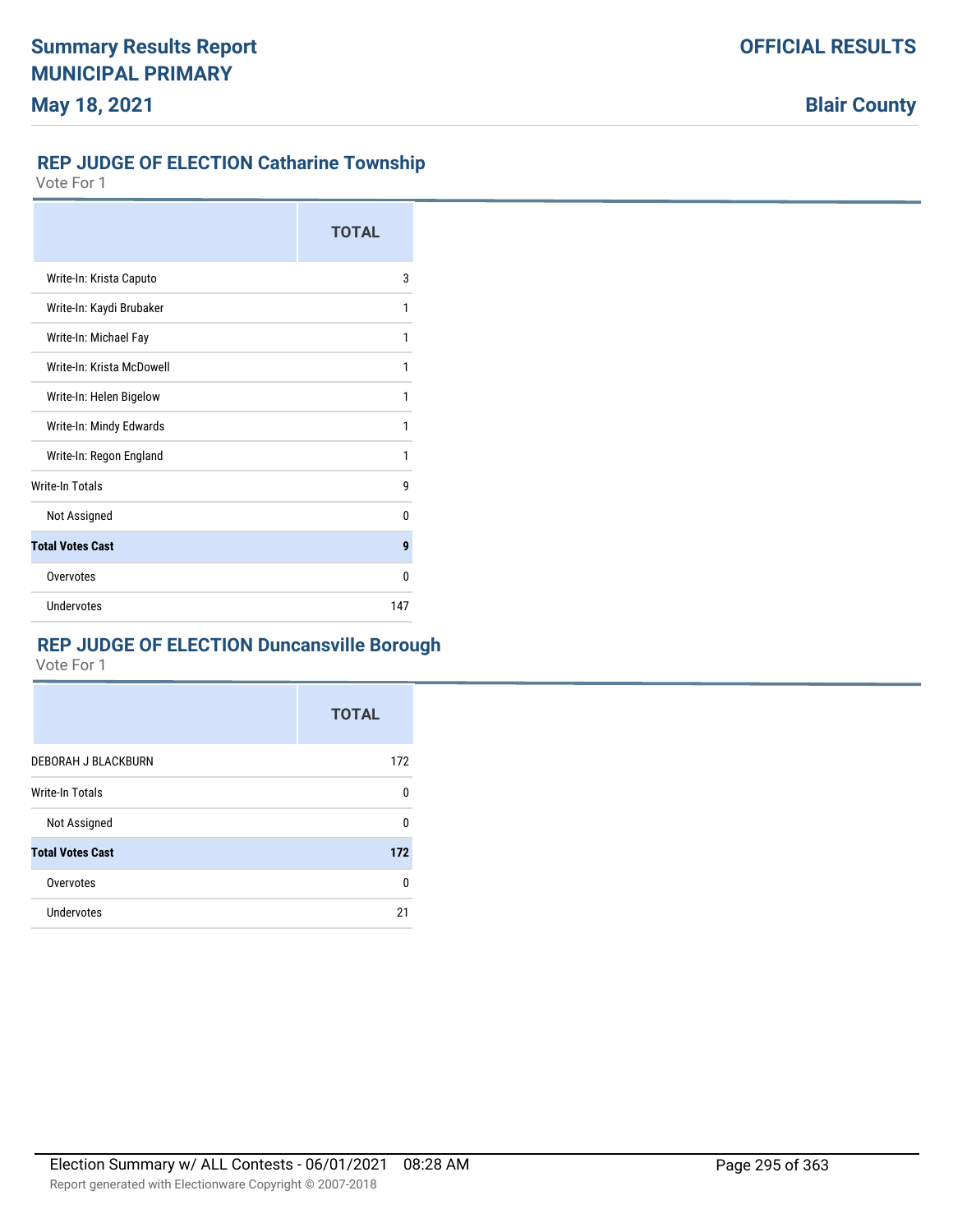#### **REP JUDGE OF ELECTION Frankstown Twp, District 1**

Vote For 1

**May 18, 2021**

|                         | <b>TOTAL</b> |
|-------------------------|--------------|
| <b>BARBARA MATTERN</b>  | 283          |
| Write-In: Angela Reilly | 1            |
| Write-In Totals         | 1            |
| Not Assigned            | n            |
| <b>Total Votes Cast</b> | 284          |
| Overvotes               | ŋ            |
| Undervotes              | 50           |

## **REP JUDGE OF ELECTION Frankstown Twp, District 2**

Vote For 1

|                         | <b>TOTAL</b>        |
|-------------------------|---------------------|
| Write-In: Sue Haney     |                     |
| Write-In: Blank         |                     |
| <b>Write-In Totals</b>  | 2                   |
| Not Assigned            | U                   |
| <b>Total Votes Cast</b> | $\boldsymbol{\eta}$ |
| Overvotes               | n                   |
| <b>Undervotes</b>       | 259                 |

### **REP JUDGE OF ELECTION Frankstown Twp, District 3**

|                         | <b>TOTAL</b> |
|-------------------------|--------------|
| <b>BARRY ALLEN</b>      | 278          |
| Write-In: Samuel Howshy | 1            |
| <b>Write-In Totals</b>  | 1            |
| Not Assigned            | $\theta$     |
| <b>Total Votes Cast</b> | 279          |
| Overvotes               | $\mathbf{0}$ |
| Undervotes              | 44           |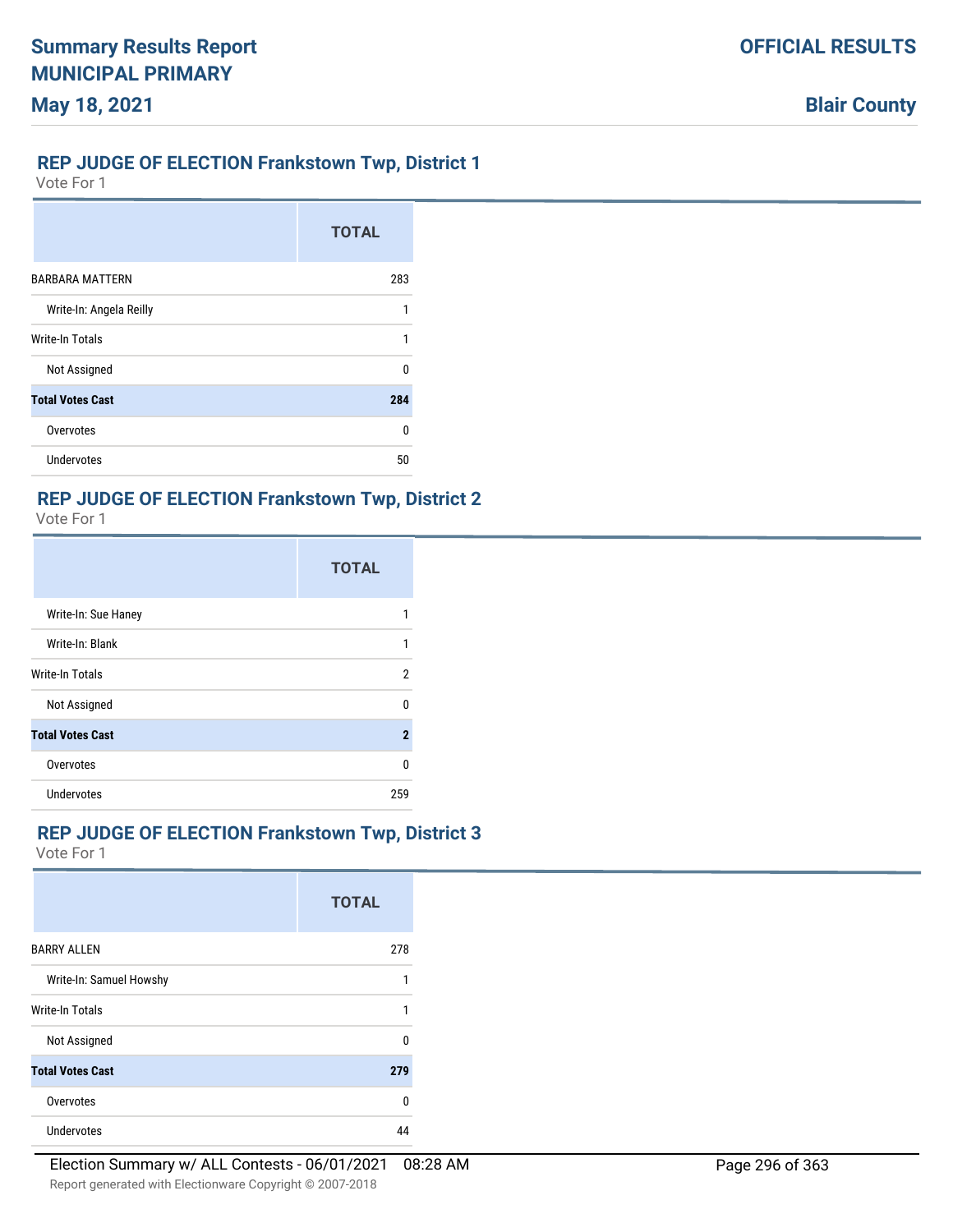# **REP JUDGE OF ELECTION Frankstown Twp, District 4**

Vote For 1

**May 18, 2021**

|                         | <b>TOTAL</b> |
|-------------------------|--------------|
| <b>JANET WASSERMAN</b>  | 195          |
| Write-In Totals         | $\Omega$     |
| Not Assigned            | ŋ            |
| <b>Total Votes Cast</b> | 195          |
| Overvotes               | ŋ            |
| <b>Undervotes</b>       | 31           |

#### **REP JUDGE OF ELECTION Frankstown Twp, District 5**

|                              | <b>TOTAL</b> |
|------------------------------|--------------|
| Write-In: Blank              | 3            |
| Write-In: Liz Williams       | 1            |
| Write-In: Angela Reilly      | 1            |
| Write-In: Flizabeth Williams | 1            |
| Write-In: Rick Bruenich      | 1            |
| Write-In: Scott Horvath Jr   | 1            |
| Write-In: Matthew Stuckey    | 1            |
| Write-In: Tyrus Youg         | 0            |
| <b>Write-In Totals</b>       | 9            |
| Not Assigned                 | 0            |
| <b>Total Votes Cast</b>      | 9            |
| Overvotes                    | 0            |
| Undervotes                   | 361          |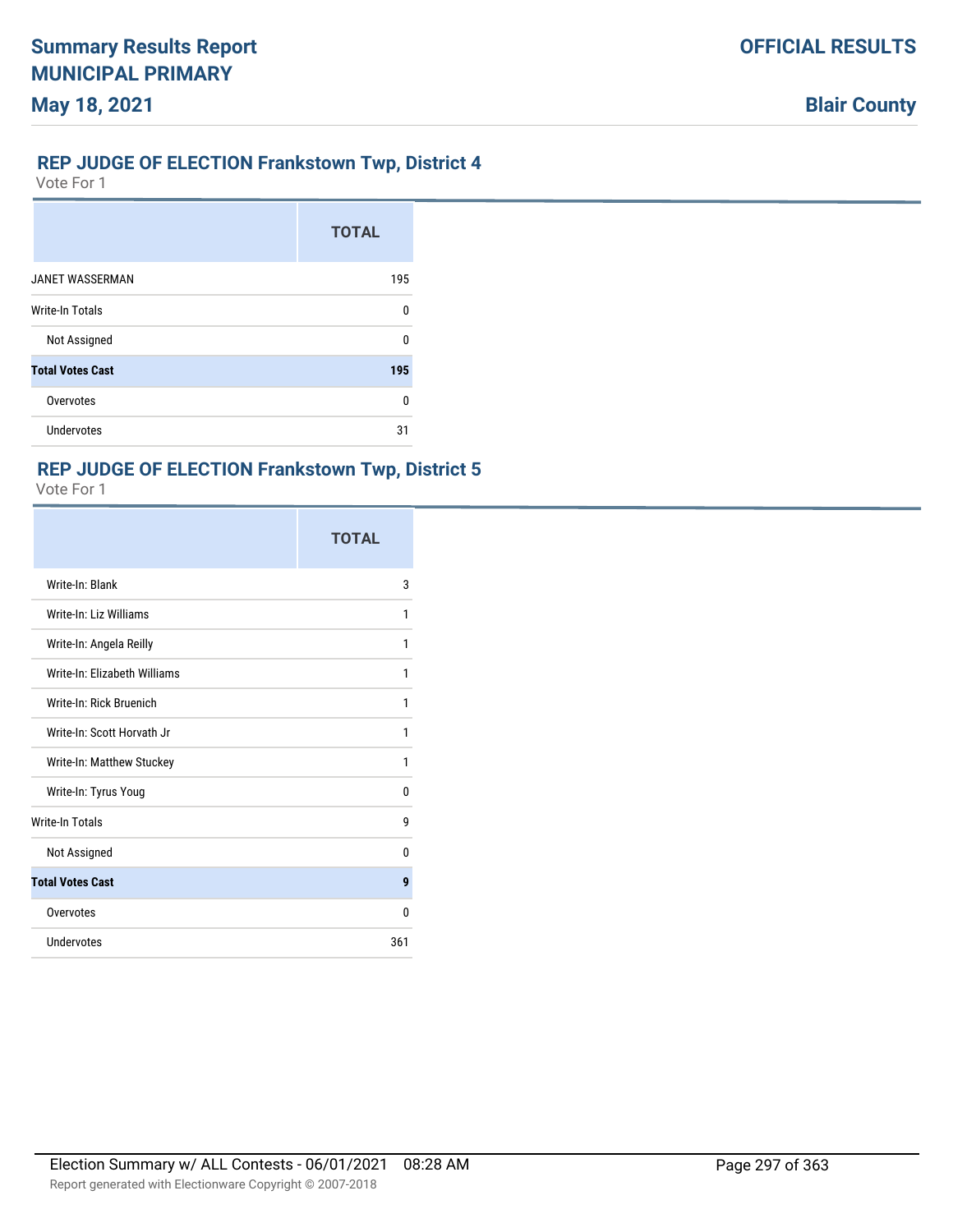# **REP JUDGE OF ELECTION Freedom Twp, District 1**

Vote For 1

|                               | <b>TOTAL</b>   |
|-------------------------------|----------------|
| Write-In: Blank               | 3              |
| Write-In: Amy Keith           | 2              |
| Write-In: Peterbuilt Deist    | 2              |
| Write-In: Tyrus Young         | $\overline{2}$ |
| Write-In: Micuael Lingenpeter | 1              |
| Write-In: Debra Pike          | 1              |
| <b>Write-In Totals</b>        | 11             |
| Not Assigned                  | U              |
| <b>Total Votes Cast</b>       | 11             |
| Overvotes                     | n              |
| Undervotes                    | 161            |

# **REP JUDGE OF ELECTION Freedom Twp, District 2**

|                             | <b>TOTAL</b> |
|-----------------------------|--------------|
| Write-In: Blank             | 12           |
| Write-In: Shaun Coppersmith | 1            |
| Write-In: James Ott         | 1            |
| Write-In: Melvin Edmontson  | 1            |
| Write-In: Ron Hanny         | 1            |
| Write-In: Scatter           | 1            |
| Write-In Totals             | 17           |
| Not Assigned                | U            |
| <b>Total Votes Cast</b>     | 17           |
| Overvotes                   | 0            |
| Undervotes                  | 361          |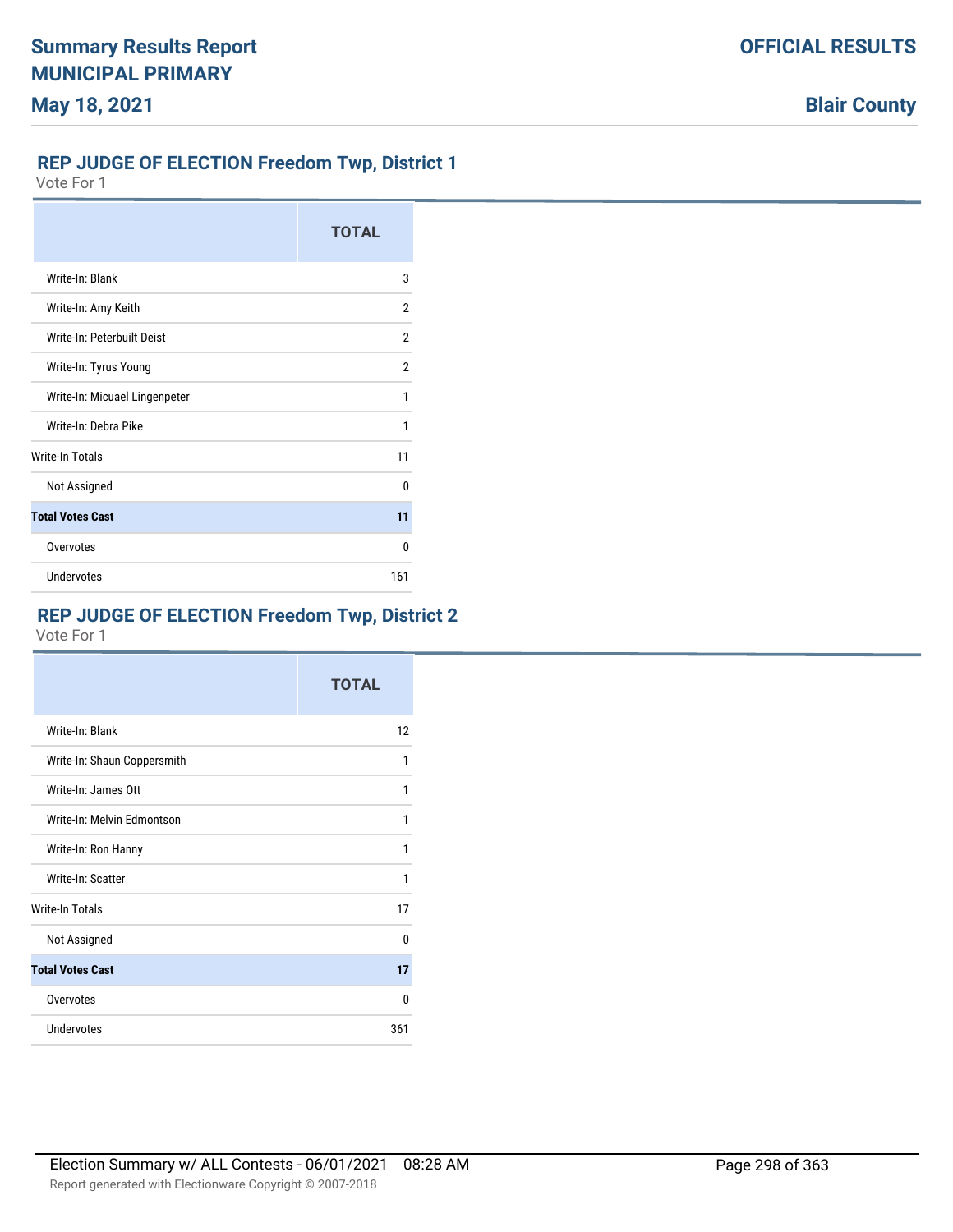**Blair County**

## **REP JUDGE OF ELECTION Greenfield Twp, District 1**

Vote For 1

|                            | <b>TOTAL</b>   |
|----------------------------|----------------|
| Write-In: Lynn Crist       | 5              |
| Write-In: Shelly Snyder    | 5              |
| Write-In: Ken Snyder       | 2              |
| Write-In: Flaine Smith     | $\overline{2}$ |
| Write-In: Blank            | 2              |
| Write-In: Jordan Oldham    | 1              |
| Write-In: Steve Oaks       | 1              |
| Write-In: Michael Malavich | 1              |
| Write-In: Patty Sweet      | 1              |
| Write-In: John Dibert      | 1              |
| Write-In: Buida Marvin     | 1              |
| Write-In: Scatter          | 1              |
| Write-In: Jonathan Dehil   | 1              |
| <b>Write-In Totals</b>     | 24             |
| Not Assigned               | 0              |
| <b>Total Votes Cast</b>    | 24             |
| Overvotes                  | 0              |
| Undervotes                 | 164            |

### **REP JUDGE OF ELECTION Greenfield Twp, District 2**

|                           | <b>TOTAL</b> |
|---------------------------|--------------|
| <b>MARGARET ROUDABUSH</b> | 24           |
| <b>Write-In Totals</b>    | 0            |
| Not Assigned              | 0            |
| <b>Total Votes Cast</b>   | 24           |
| Overvotes                 | ŋ            |
| Undervotes                | 1            |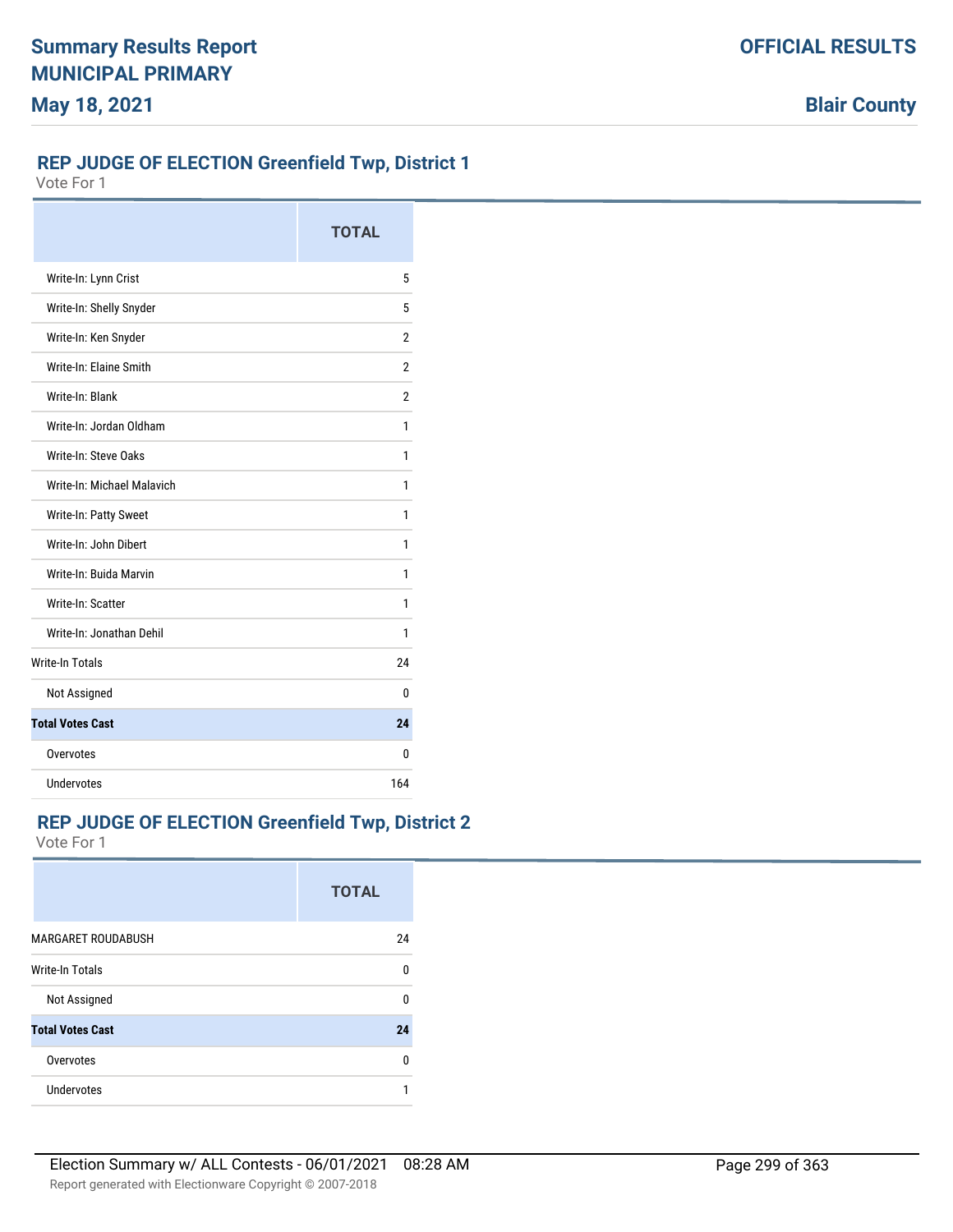### **REP JUDGE OF ELECTION Greenfield Twp, District 3**

Vote For 1

|                           | <b>TOTAL</b> |
|---------------------------|--------------|
| Write-In: Brenda Marriner | 4            |
| Write-In: Blank           | 3            |
| Write-In: Paul Medasie    | 1            |
| Write-In: Marlyn Grattiws |              |
| Write-In Totals           | 9            |
| Not Assigned              | n            |
| <b>Total Votes Cast</b>   | 9            |
| Overvotes                 | n            |
| Undervotes                | 181          |

#### **REP JUDGE OF ELECTION Hollidaysburg Boro, Ward 1**

Vote For 1

|                         | <b>TOTAL</b> |
|-------------------------|--------------|
| Write-In Totals         | 0            |
| Not Assigned            | 0            |
| <b>Total Votes Cast</b> | n            |
| Overvotes               | 0            |
| Undervotes              | 58           |

### **REP JUDGE OF ELECTION Hollidaysburg Boro, Ward 2**

|                            | <b>TOTAL</b> |
|----------------------------|--------------|
| Write-In: Blank            | 14           |
| Write-In: Mattnias Balliet | 1            |
| Write-In Totals            | 15           |
| Not Assigned               | U            |
| <b>Total Votes Cast</b>    | 15           |
| Overvotes                  | U            |
| Undervotes                 | 106          |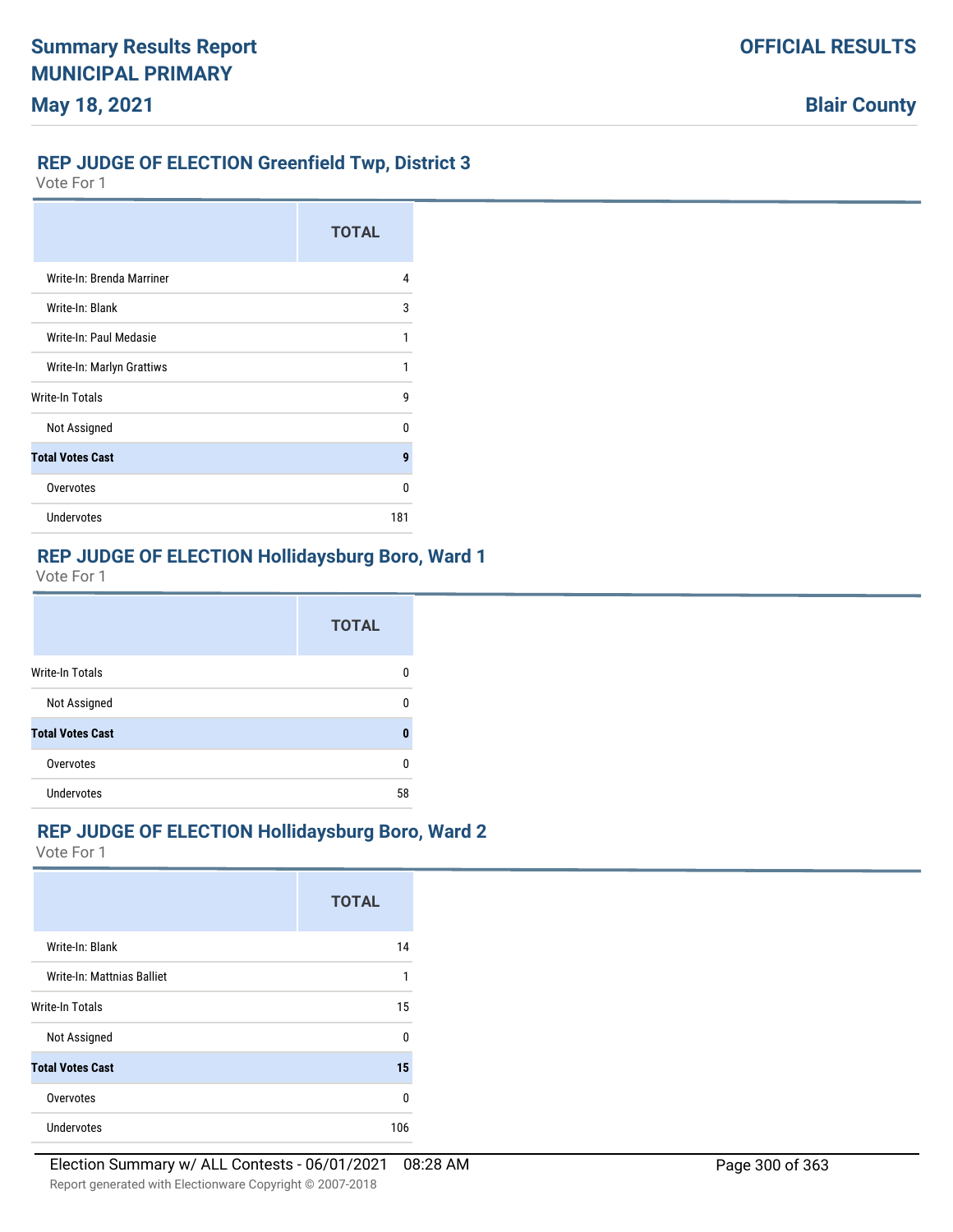## **REP JUDGE OF ELECTION Hollidaysburg Boro, Ward 3**

Vote For 1

|                         | <b>TOTAL</b> |
|-------------------------|--------------|
| Write-In: Susan Painter | 11           |
| Write-In: Blank         | 1            |
| Write-In: Todd Batzel   | 1            |
| Write-In: Shawn Leydig  | 1            |
| Write-In: Jerry Cox     | 1            |
| Write-In: Nicholas Nale | 1            |
| <b>Write-In Totals</b>  | 16           |
| Not Assigned            | n            |
| <b>Total Votes Cast</b> | 16           |
| Overvotes               | n            |
| <b>Undervotes</b>       | 91           |

## **REP JUDGE OF ELECTION Hollidaysburg Boro, Ward 4**

|                          | <b>TOTAL</b> |
|--------------------------|--------------|
| <b>JANICE K ALBRIGHT</b> | 119          |
| Write-In: Scatter        | 1            |
| Write-In: Kim Koelle     | 0            |
| Write-In Totals          | 1            |
| Not Assigned             | U            |
| <b>Total Votes Cast</b>  | 120          |
| Overvotes                | $\Omega$     |
| <b>Undervotes</b>        | 24           |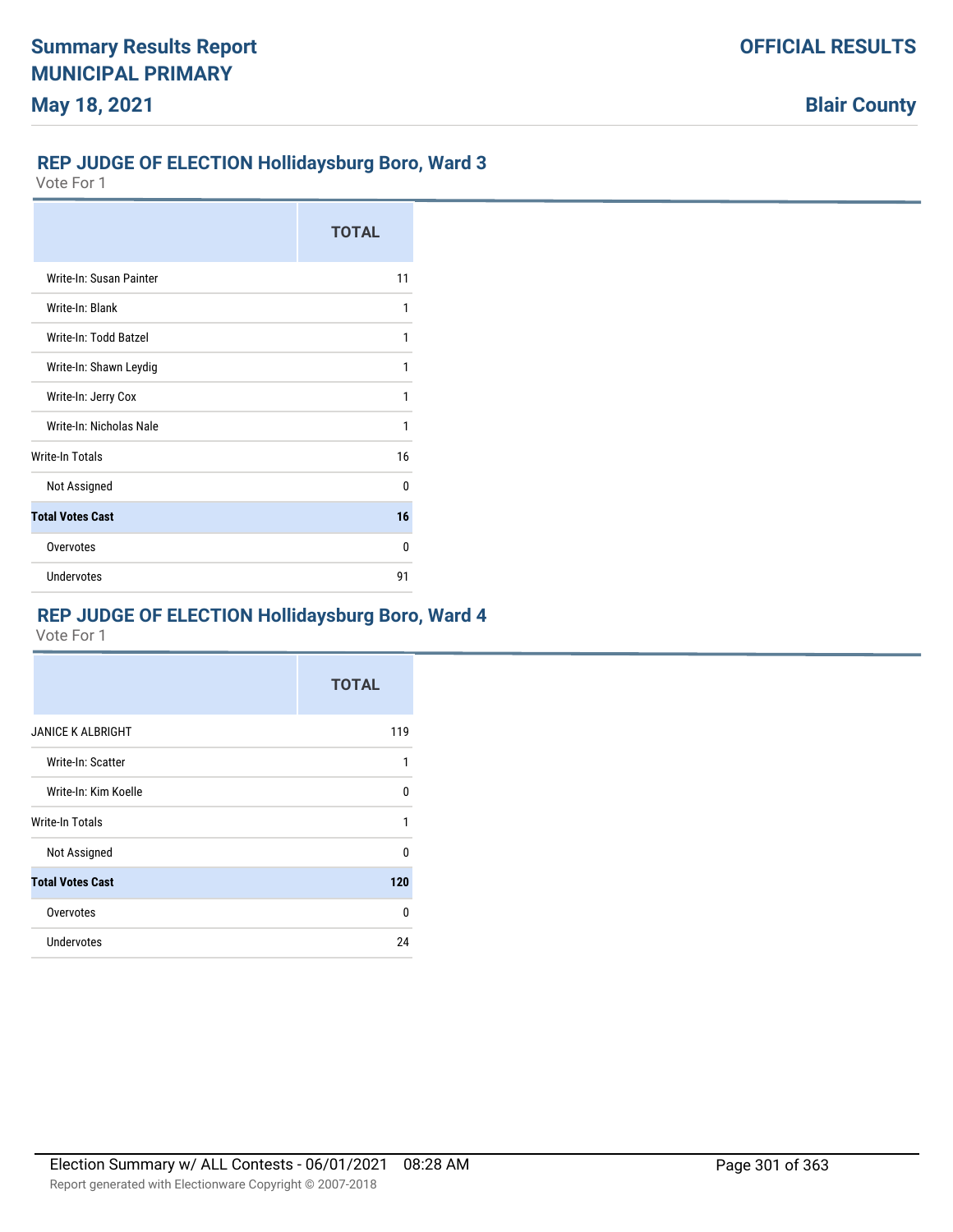## **REP JUDGE OF ELECTION Hollidaysburg Boro, Ward 5**

Vote For 1

|                             | <b>TOTAL</b> |
|-----------------------------|--------------|
| Write-In: Kim Koelle        |              |
| Write-In: Kevin Bobson      | 1            |
| Write-In: Kathleen Shiffler | 1            |
| Write-In Totals             | 3            |
| Not Assigned                | n            |
| <b>Total Votes Cast</b>     | 3            |
| Overvotes                   | n            |
| <b>Undervotes</b>           | 125          |

# **REP JUDGE OF ELECTION Hollidaysburg Boro, Ward 6**

|                                 | <b>TOTAL</b> |
|---------------------------------|--------------|
| Write-In: Robert Olson          | 1            |
| Write-In: Jim Foreman           | 1            |
| Write-In: Christopher Michelone | 1            |
| Write-In: Blank                 | 1            |
| <b>Write-In Totals</b>          | 4            |
| Not Assigned                    | 0            |
| <b>Total Votes Cast</b>         | 4            |
| Overvotes                       | 0            |
| Undervotes                      | 118          |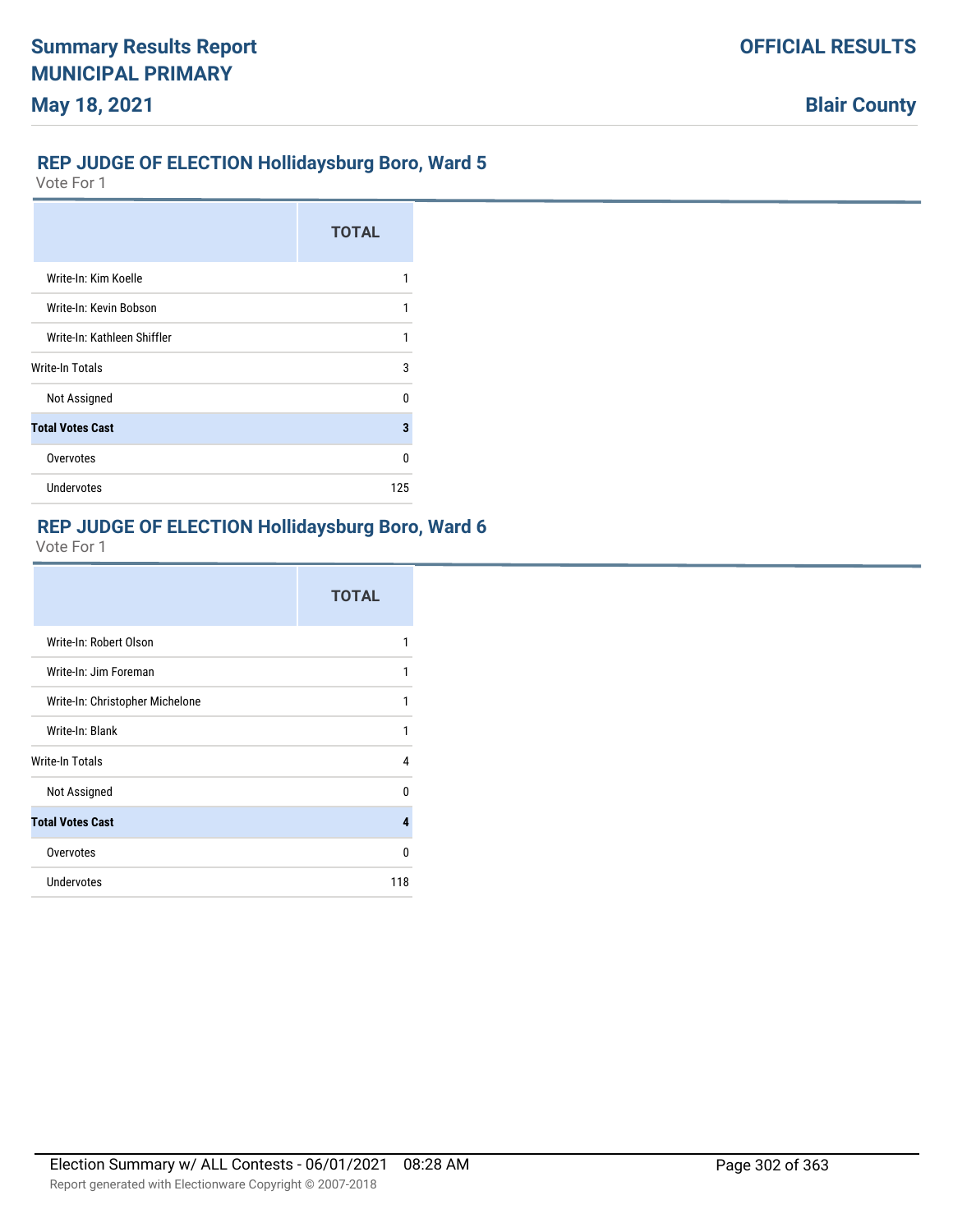## **REP JUDGE OF ELECTION Hollidaysburg Boro, Ward 7**

Vote For 1

|                         | <b>TOTAL</b> |
|-------------------------|--------------|
| PATRICIA MAE GILDEA     | 114          |
| Write-In: Blank         | 1            |
| <b>Write-In Totals</b>  | 1            |
| Not Assigned            | U            |
| <b>Total Votes Cast</b> | 115          |
| Overvotes               | $\Omega$     |
| Undervotes              | 16           |

## **REP JUDGE OF ELECTION Huston Township**

|                         | <b>TOTAL</b> |
|-------------------------|--------------|
| PATRICIA G. MOCK        | 228          |
| Write-In Totals         | <sup>0</sup> |
| Not Assigned            | <sup>0</sup> |
| <b>Total Votes Cast</b> | 228          |
| Overvotes               | 0            |
| <b>Undervotes</b>       |              |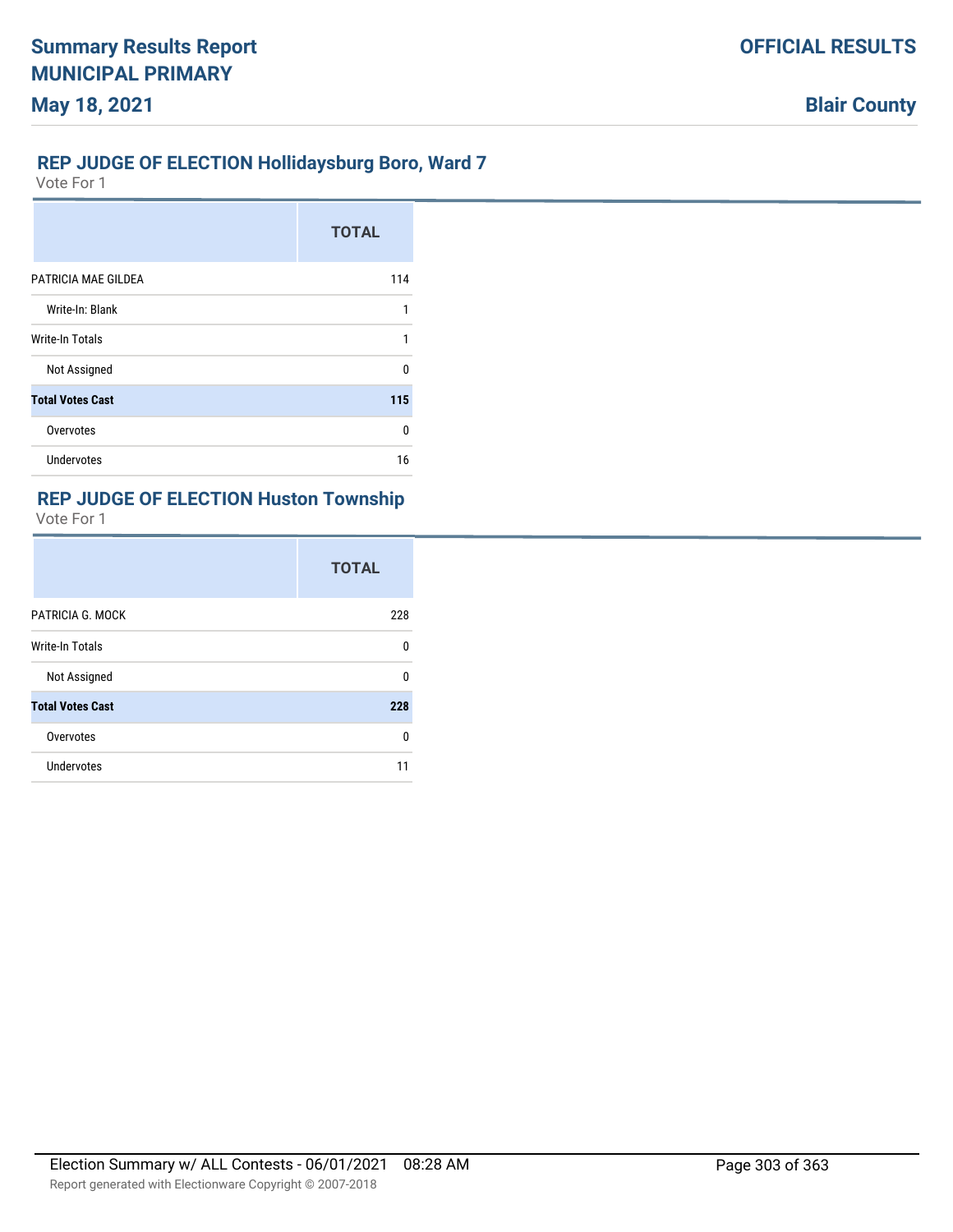## **REP JUDGE OF ELECTION Juniata Township**

Vote For 1

|                         | <b>TOTAL</b> |
|-------------------------|--------------|
| Write-In: Donna Snyder  | 10           |
| Write-In: Blank         | 2            |
| Write-In: Tim Sullivan  | 1            |
| Write-In: Susan Painter | 1            |
| Write-In: Roy Stasak Jr | 1            |
| <b>Write-In Totals</b>  | 15           |
| Not Assigned            | <sup>0</sup> |
| <b>Total Votes Cast</b> | 15           |
| Overvotes               | $\Omega$     |
| <b>Undervotes</b>       | 190          |

# **REP JUDGE OF ELECTION Logan Twp, District 1**

|                            | <b>TOTAL</b> |
|----------------------------|--------------|
| Write-In: Blank            | 3            |
| Write-In: Anthony Conrad   | 1            |
| Write-In: Buster Cherry    | 1            |
| Write-In: Richard Bender   | 1            |
| Write-In: Joan Rothrock    | 1            |
| Write-In: Bruce Frb        | 1            |
| Write-In: Bruce Dunlap     | 1            |
| Write-In: Robert Broadrick | 1            |
| Write-In: Scatter          | 1            |
| <b>Write-In Totals</b>     | 11           |
| Not Assigned               | 0            |
| <b>Total Votes Cast</b>    | 11           |
| Overvotes                  | 0            |
| Undervotes                 | 283          |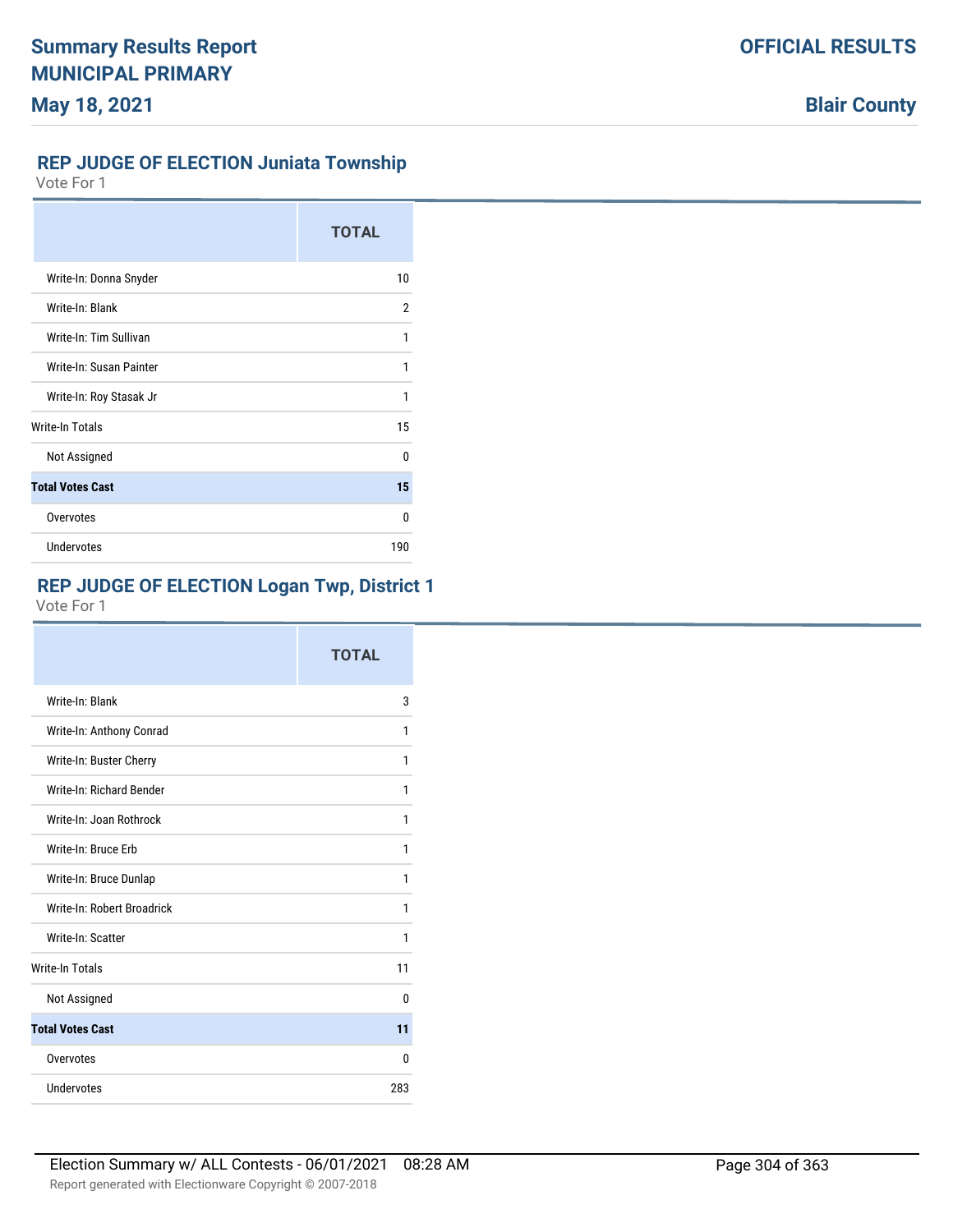### **REP JUDGE OF ELECTION Logan Twp, District 2**

Vote For 1

|                          | <b>TOTAL</b> |
|--------------------------|--------------|
| <b>SHARON L MERRITTS</b> | 281          |
| <b>Write-In Totals</b>   | n            |
| Not Assigned             | n            |
| <b>Total Votes Cast</b>  | 281          |
| Overvotes                | n            |
| <b>Undervotes</b>        | 31           |

### **REP JUDGE OF ELECTION Logan Twp, District 3**

|                         | <b>TOTAL</b> |
|-------------------------|--------------|
| Write-In: Kathy Knupp   | 2            |
| Write-In: Blank         | 1            |
| Write-In: Jackie Forsht | 1            |
| Write-In: Amy Webster   | 1            |
| Write-In Totals         | 5            |
| Not Assigned            | U            |
| <b>Total Votes Cast</b> | 5            |
| Overvotes               | 0            |
| <b>Undervotes</b>       | 209          |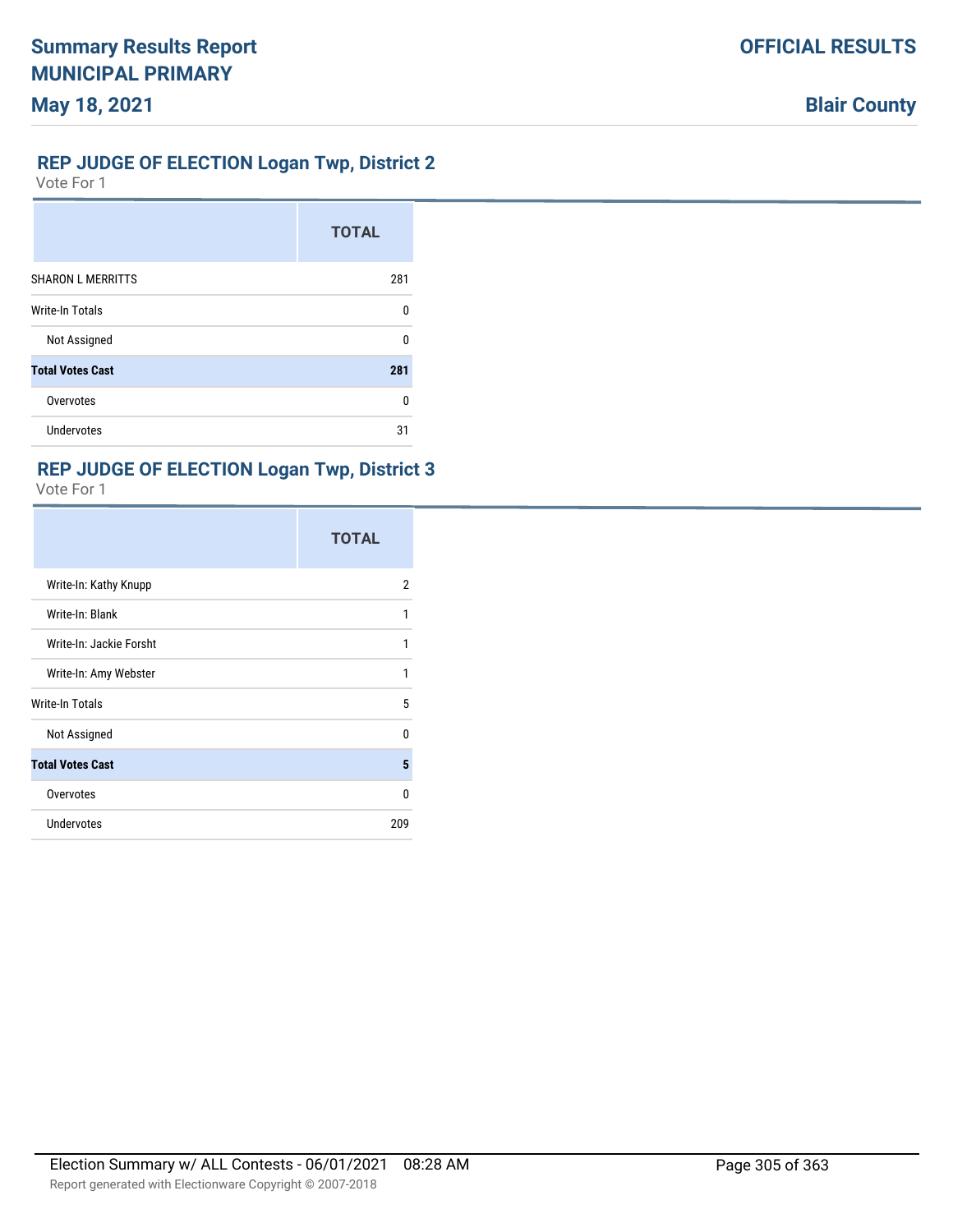## **OFFICIAL RESULTS**

**Blair County**

### **REP JUDGE OF ELECTION Logan Twp, District 4**

Vote For 1

|                                | <b>TOTAL</b> |
|--------------------------------|--------------|
| Write-In: Blank                | 2            |
| Write-In: Vicky Plummer        | 1            |
| Write-In: Ed Kreuz             | 1            |
| Write-In: Randy Grove          | 1            |
| Write-In: Kylie Civiello-Lynch | 1            |
| Write-In: Bruce Erb            | 1            |
| Write-In: Allen Mitchell       | 0            |
| <b>Write-In Totals</b>         | 7            |
| Not Assigned                   | U            |
| <b>Total Votes Cast</b>        | 7            |
| Overvotes                      | 0            |
| Undervotes                     | 260          |

## **REP JUDGE OF ELECTION Logan Twp, District 5**

|                           | <b>TOTAL</b> |
|---------------------------|--------------|
| Write-In: Steven Jackson  | 1            |
| Write-In: Philip Luciano  | 1            |
| Write-In: Allen Mitchell  | 1            |
| Write-In: Brenda Clapper  | 1            |
| Write-In: Michael Tremmel | 1            |
| Write-In Totals           | 5            |
| Not Assigned              | $\mathbf{0}$ |
| <b>Total Votes Cast</b>   | 5            |
| Overvotes                 | $\Omega$     |
| Undervotes                | 268          |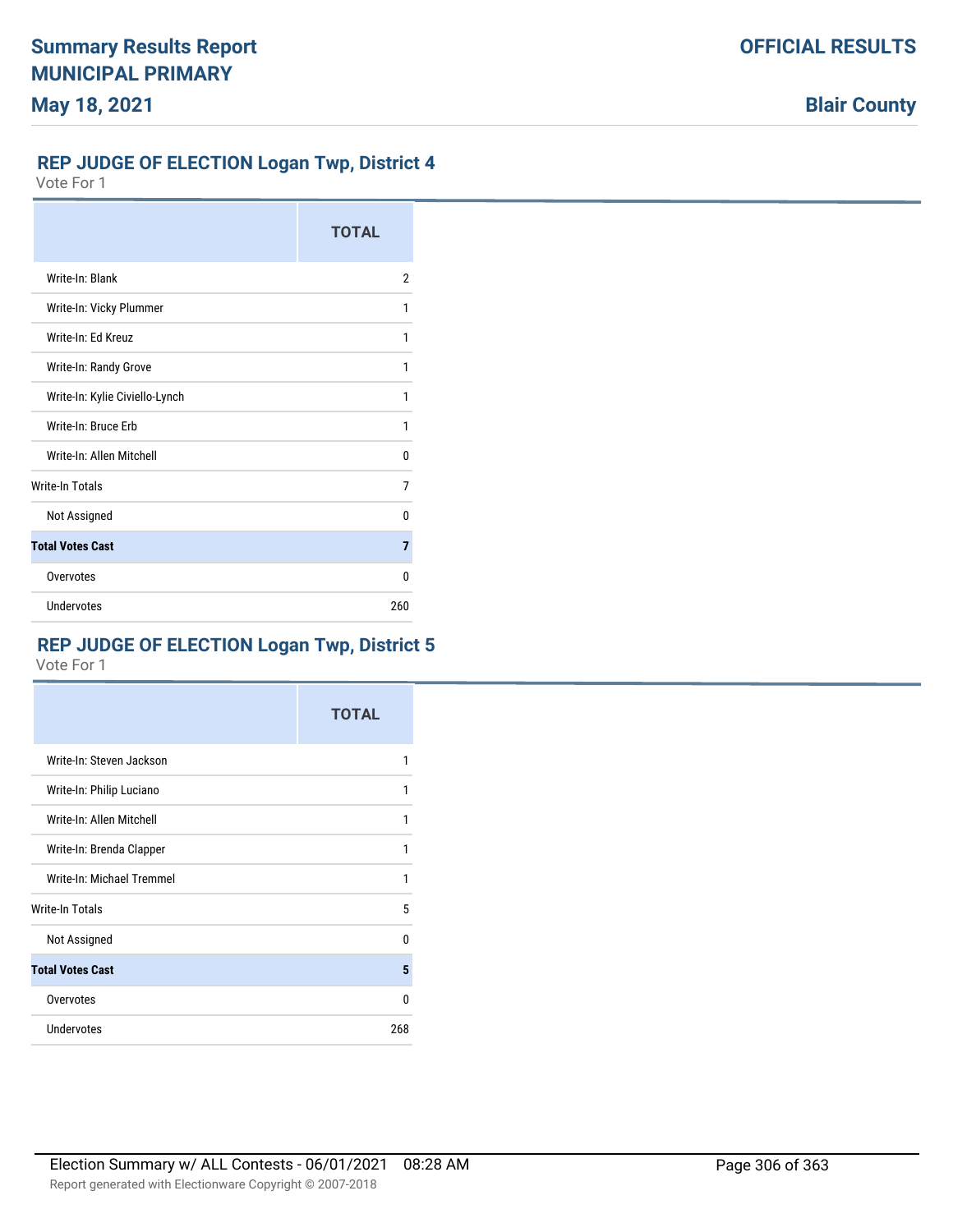### **REP JUDGE OF ELECTION Logan Twp, Distict 6**

Vote For 1

|                           | <b>TOTAL</b> |
|---------------------------|--------------|
| Write-In: Blank           | 3            |
| Write-In: Paula Aigner    | 1            |
| Write-In: Ashley Wertz    | 1            |
| Write-In: Scatter         | 1            |
| Write-In: Reese Leyo      | 1            |
| Write-In: Jim Foreman     | 1            |
| Write-In: Jennifer Cox    | 1            |
| Write-In: Scott Simington | 1            |
| Write-In: Mary George     | 1            |
| <b>Write-In Totals</b>    | 11           |
| Not Assigned              | 0            |
| <b>Total Votes Cast</b>   | 11           |
| Overvotes                 | 0            |
| Undervotes                | 297          |

## **REP JUDGE OF ELECTION Logan Twp, District 7**

Vote For 1

|                             | <b>TOTAL</b> |
|-----------------------------|--------------|
| Write-In: Blank             | 1            |
| Write-In: David Fischer     | 1            |
| Write-In: Ellie Adams       | 1            |
| Write-In: Scatter           | 1            |
| Write-In: Liam Long         | 1            |
| Write-In: Thersa Robenstein | 1            |
| Write-In Totals             | 6            |
| Not Assigned                | U            |
| <b>Total Votes Cast</b>     | 6            |
| Overvotes                   | U            |
| <b>Undervotes</b>           | 124          |

**Blair County**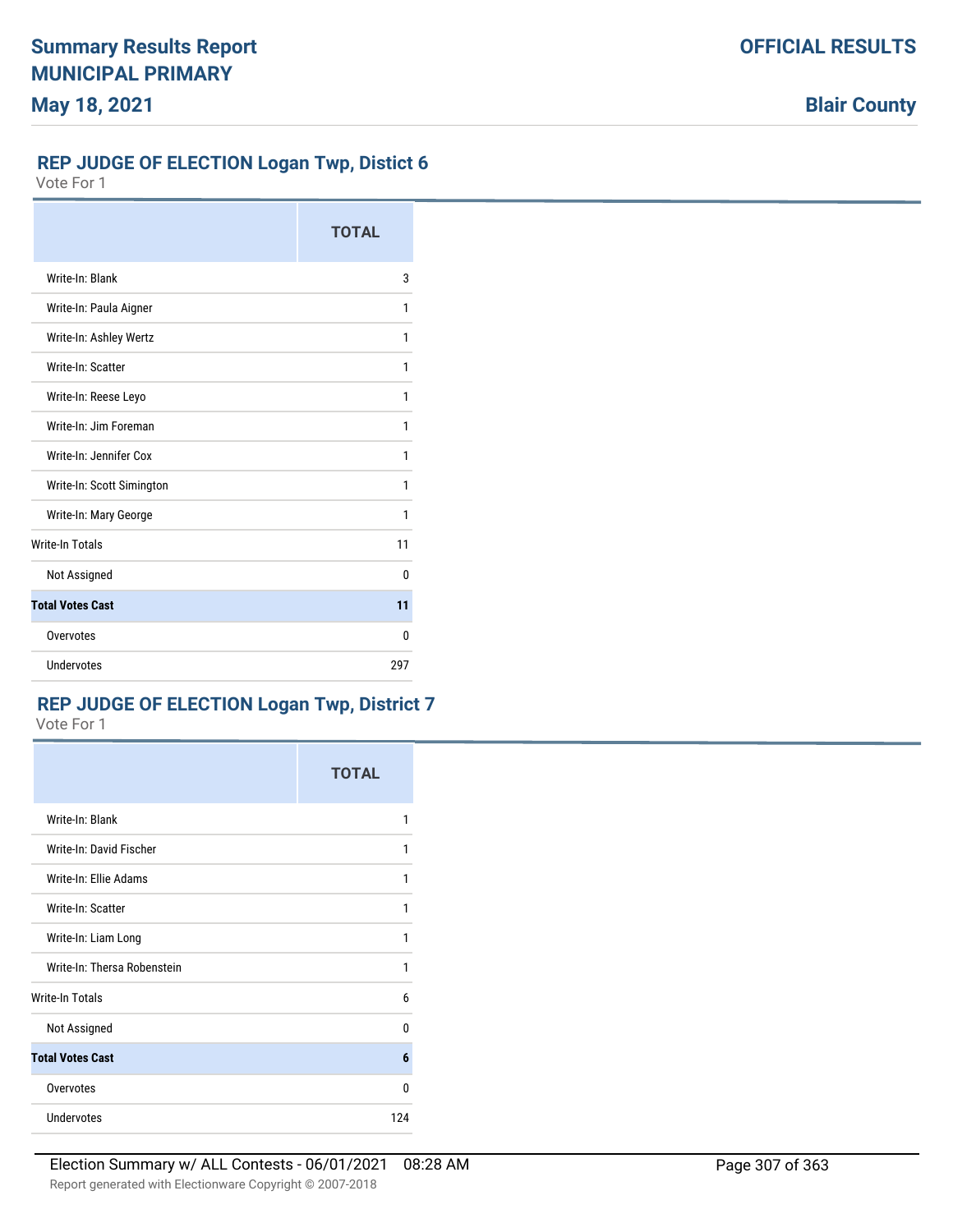#### **REP JUDGE OF ELECTION Martinsburg Boro, District 1**

Vote For 1

|                         | <b>TOTAL</b> |
|-------------------------|--------------|
| Write-In: Blank         | 2            |
| Write-In: Abby Martin   |              |
| Write-In: Josh Hart     |              |
| Write-In: Rob Gunnett   | 1            |
| <b>Write-In Totals</b>  | 5            |
| Not Assigned            | n            |
| <b>Total Votes Cast</b> | 5            |
| Overvotes               | n            |
| <b>Undervotes</b>       | 161          |

### **REP JUDGE OF ELECTION Martinsburg Boro, District 2**

|                                | <b>TOTAL</b>   |
|--------------------------------|----------------|
| Write-In: Blank                | $\overline{2}$ |
| Write-In: Thomas Artzberger    | 1              |
| Write-In: Michael Huston       | 1              |
| Write-In: Sandra Weyandy       | 1              |
| Write-In: Desfarta Cranberry   | 1              |
| Write-In: Andrew Blattenburger | 1              |
| Write-In: Brent Cogan          | 1              |
| Write-In: Suzanne McNally      | 1              |
| Write-In: thomas Artzberger    | 0              |
| <b>Write-In Totals</b>         | g              |
| Not Assigned                   | 0              |
| <b>Total Votes Cast</b>        | 9              |
| Overvotes                      | n              |
| Undervotes                     | 163            |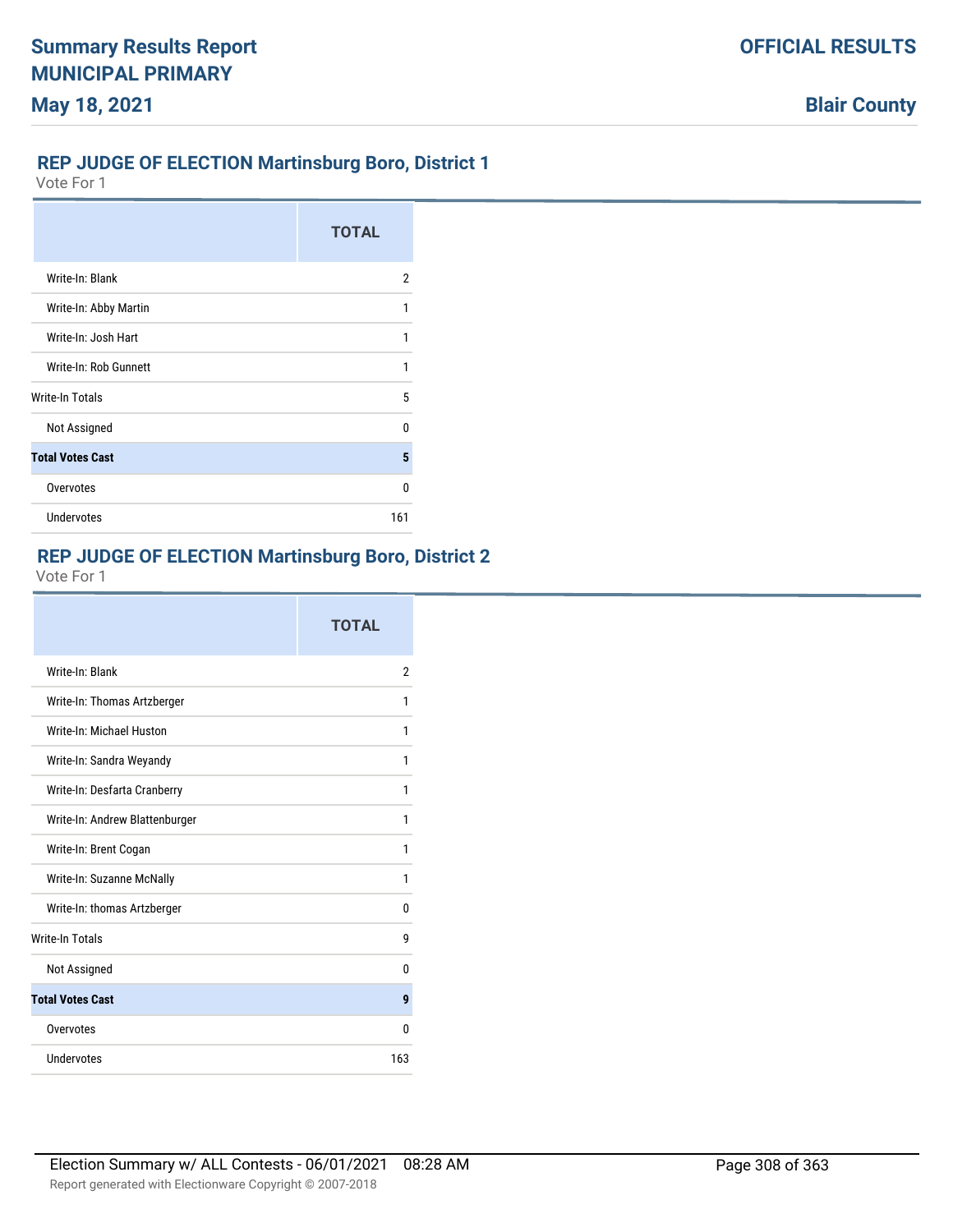### **REP JUDGE OF ELECTION Newry Borough**

Vote For 1

|                         | <b>TOTAL</b> |
|-------------------------|--------------|
| <b>Write-In Totals</b>  | 0            |
| Not Assigned            | n            |
| <b>Total Votes Cast</b> | Ω            |
| Overvotes               | n            |
| <b>Undervotes</b>       | 19           |

## **REP JUDGE OF ELECTION North Woodbury Township**

Vote For 1

|                             | <b>TOTAL</b> |
|-----------------------------|--------------|
| <b>BARBARA A SLAGENWEIT</b> | 449          |
| <b>Write-In Totals</b>      | 0            |
| Not Assigned                | U            |
| <b>Total Votes Cast</b>     | 449          |
| Overvotes                   | 0            |
| <b>Undervotes</b>           | 53           |

## **REP JUDGE OF ELECTION Roaring Spring Boro 1**

|                         | <b>TOTAL</b> |
|-------------------------|--------------|
| Write-In: Santa Nissly  | 1            |
| Write-In: Scatter       | 1            |
| Write-In: Blank         | 1            |
| Write-In Totals         | 3            |
| Not Assigned            | 0            |
| <b>Total Votes Cast</b> | 3            |
| Overvotes               | <sup>0</sup> |
| Undervotes              | 81           |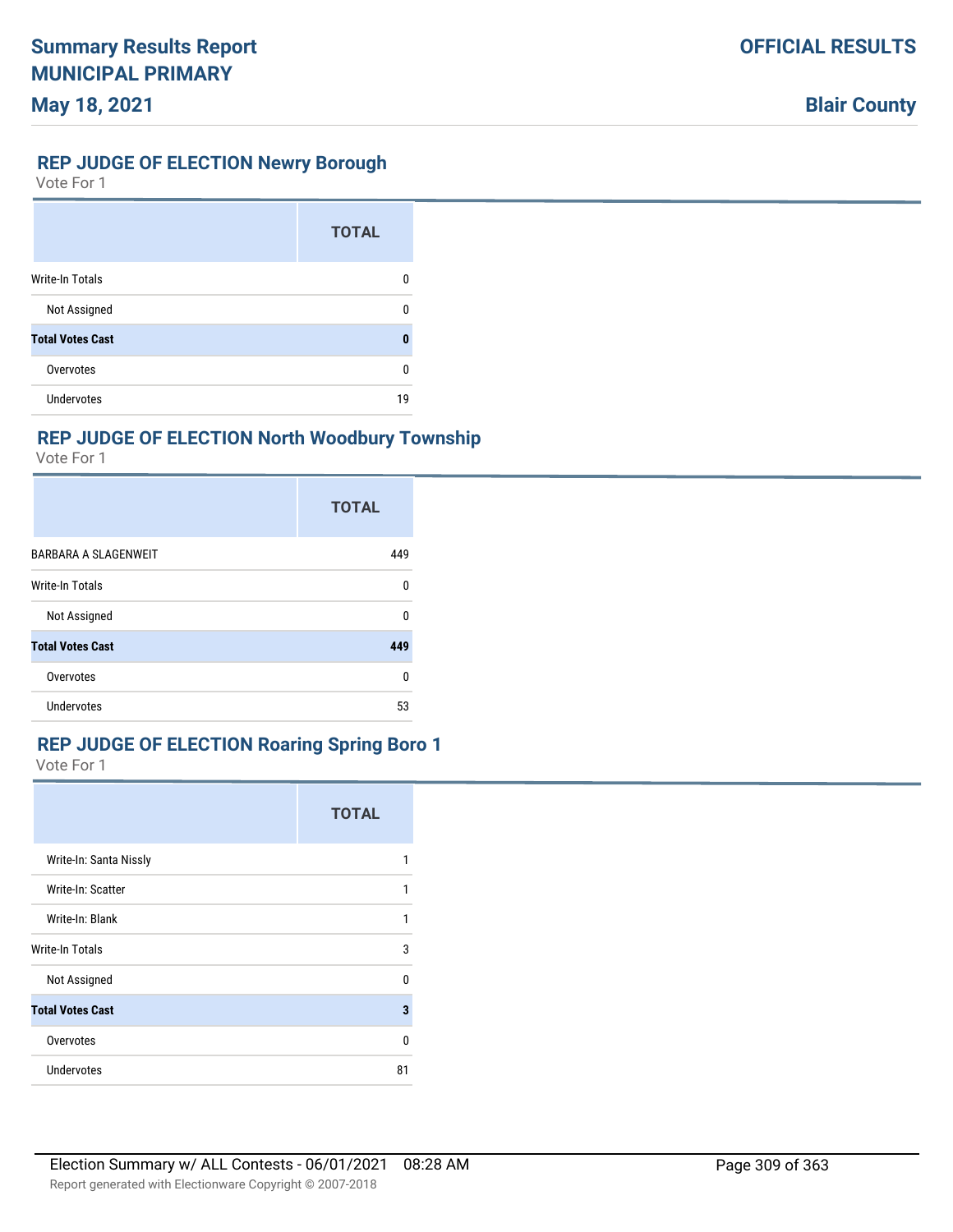### **REP JUDGE OF ELECTION Roaring Spring Boro 2**

Vote For 1

|                          | <b>TOTAL</b> |
|--------------------------|--------------|
| <b>CAROLINE J HOOVER</b> | 141          |
| Write-In: Blank          | 1            |
| <b>Write-In Totals</b>   | 1            |
| Not Assigned             | n            |
| <b>Total Votes Cast</b>  | 142          |
| Overvotes                | U            |
| Undervotes               | 14           |

## **REP JUDGE OF ELECTION Roaring Spring Boro 3**

|                             | <b>TOTAL</b> |
|-----------------------------|--------------|
| Write-In: Blank             | 2            |
| Write-In: Marsha Berkheimer | 1            |
| Write-In: Robin Patton      | 1            |
| Write-In: Janice Musselman  | 1            |
| Write-In Totals             | 5            |
| Not Assigned                | <sup>0</sup> |
| <b>Total Votes Cast</b>     | 5            |
| Overvotes                   | 0            |
| Undervotes                  | 107          |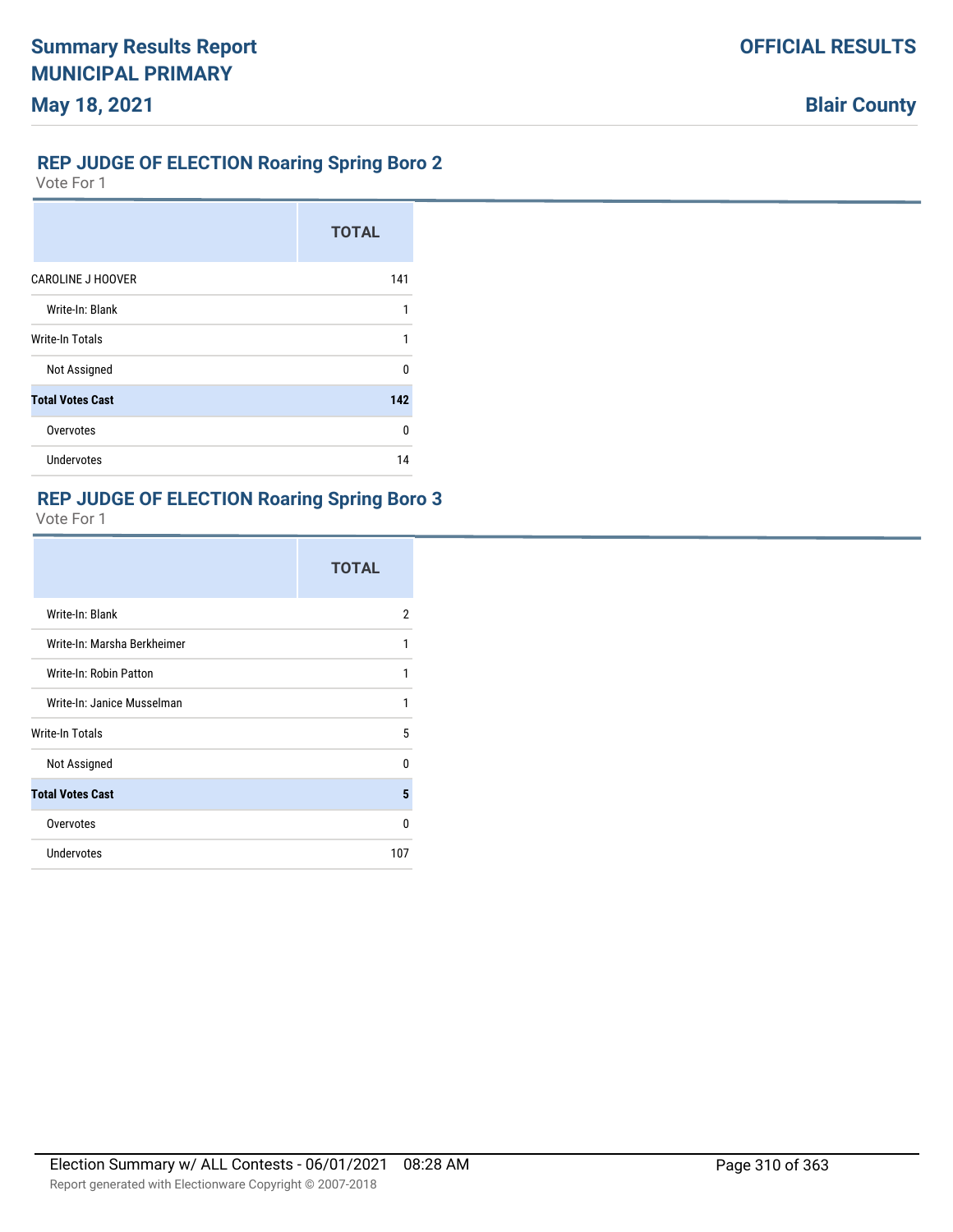# **OFFICIAL RESULTS**

### **REP JUDGE OF ELECTION Snyder Twp, District 1**

Vote For 1

|                           | <b>TOTAL</b> |
|---------------------------|--------------|
| <b>DORIS WILSON</b>       | 174          |
| Write-In: Vincent Cambell | 1            |
| <b>Write-In Totals</b>    | 1            |
| Not Assigned              | n            |
| <b>Total Votes Cast</b>   | 175          |
| Overvotes                 | U            |
| Undervotes                | 18           |

## **REP JUDGE OF ELECTION Snyder Twp, District 2**

|                         | <b>TOTAL</b> |
|-------------------------|--------------|
| Write-In: Viola Dysart  | 18           |
| Write-In: Blank         | 4            |
| Write-In: Scatter       | 1            |
| Write-In: Vicki Bell    | 1            |
| Write-In Totals         | 24           |
| Not Assigned            | $\Omega$     |
| <b>Total Votes Cast</b> | 24           |
| Overvotes               | 0            |
| <b>Undervotes</b>       | 267          |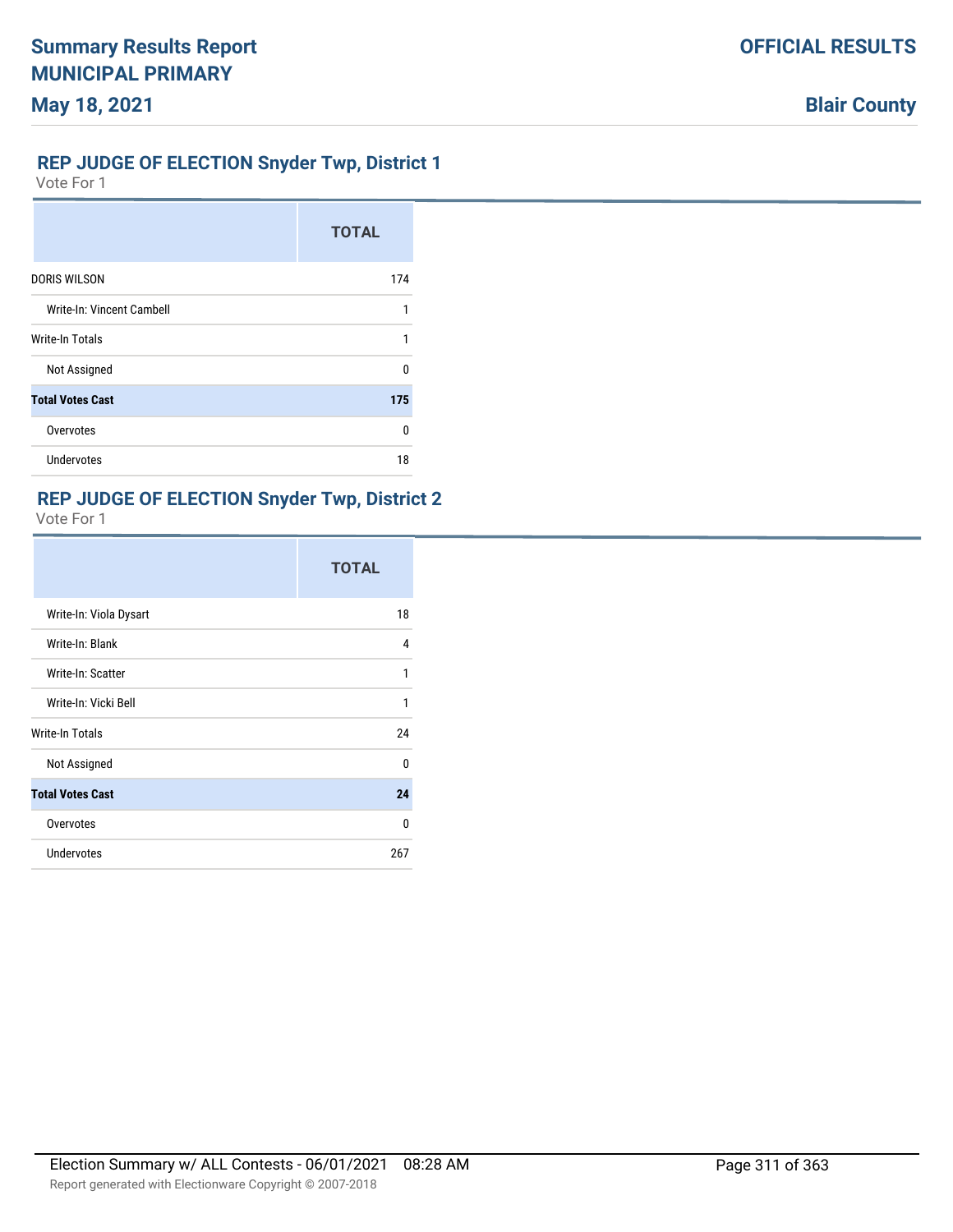#### **REP JUDGE OF ELECTION Taylor Twp**

Vote For 1

|                            | <b>TOTAL</b> |
|----------------------------|--------------|
| Write-In: Blank            | 6            |
| Write-In: William Replogle | 1            |
| Write-In: Rusty Rose       | 1            |
| Write-In: Jerry Freeman    | 1            |
| Write-In: Trish Haught     | 1            |
| Write-In Totals            | 10           |
| Not Assigned               | $\Omega$     |
| <b>Total Votes Cast</b>    | 10           |
| Overvotes                  | <sup>0</sup> |
| Undervotes                 | 441          |

# **REP JUDGE OF ELECTION Tyrone Boro, Ward 1**

|                         | <b>TOTAL</b> |
|-------------------------|--------------|
| Write-In: Andrew Smith  | 4            |
| Write-In: Deb Myers     | 1            |
| <b>Write-In Totals</b>  | 5            |
| Not Assigned            | U            |
| <b>Total Votes Cast</b> | 5            |
| Overvotes               | U            |
| Undervotes              | 135          |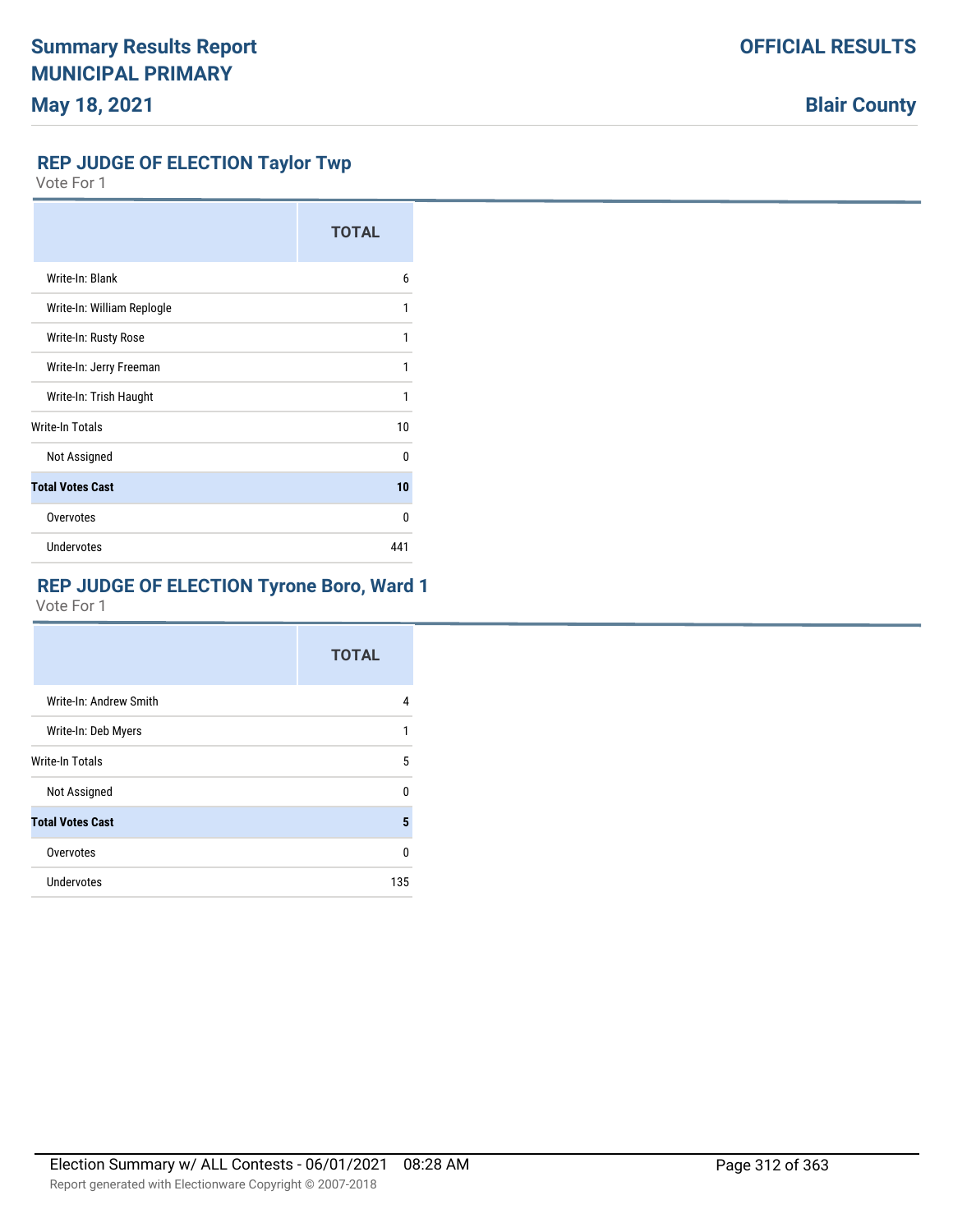# **REP JUDGE OF ELECTION Tyrone Boro, Ward 2**

Vote For 1

|                              | <b>TOTAL</b> |
|------------------------------|--------------|
| Write-In: Vincent Campbell   | 3            |
| Write-In: Rose Castagnoa     | 1            |
| Write-In: Terry Tate Jr      | 1            |
| Write-In: Blank              | 1            |
| <b>Write-In: Tom McNelis</b> | 1            |
| Write-In: tom McNelis        | U            |
| Write-In Totals              | 7            |
| Not Assigned                 | n            |
| <b>Total Votes Cast</b>      | 7            |
| Overvotes                    | U            |
| <b>Undervotes</b>            | 77           |

# **REP JUDGE OF ELECTION Tyrone Boro, Ward 3**

|                         | <b>TOTAL</b> |
|-------------------------|--------------|
| Write-In: Terry Tate    | 1            |
| Write-In: Blank         | 1            |
| Write-In: David Snyder  | 1            |
| Write-In: Charlee Nills | 1            |
| Write-In Totals         | 4            |
| Not Assigned            | U            |
| <b>Total Votes Cast</b> | 4            |
| Overvotes               | U            |
| Undervotes              | 59           |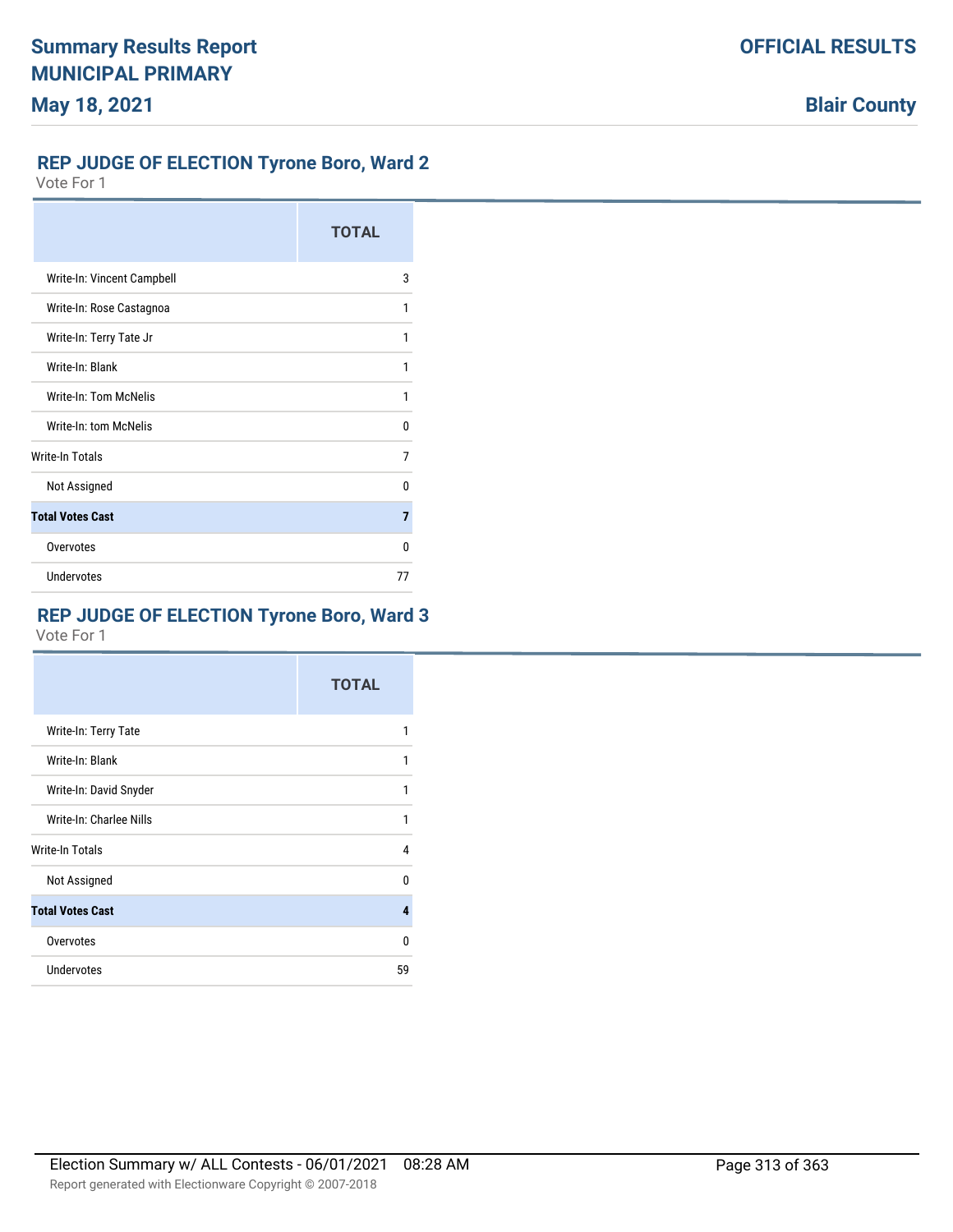# **REP JUDGE OF ELECTION Tyrone Boro, Ward 4**

Vote For 1

|                         | <b>TOTAL</b> |
|-------------------------|--------------|
| <b>Write-In Totals</b>  | 0            |
| Not Assigned            | n            |
| <b>Total Votes Cast</b> | 0            |
| Overvotes               | U            |
| Undervotes              | 63           |

## **REP JUDGE OF ELECTION Tyrone Boro, Ward 5**

|                           | <b>TOTAL</b>   |
|---------------------------|----------------|
| Write-In: Amy Webster     | $\overline{2}$ |
| Write-In: Devon Henninger | 1              |
| Write-In: Milliron        | 1              |
| Write-In: Roberta Scott   | 1              |
| Write-In: Scott Carroll   | 1              |
| Write-In: Scatter         | 1              |
| Write-In: Boni Richardson | 1              |
| <b>Write-In Totals</b>    | 8              |
| Not Assigned              | 0              |
| <b>Total Votes Cast</b>   | 8              |
| Overvotes                 | 0              |
| Undervotes                | 76             |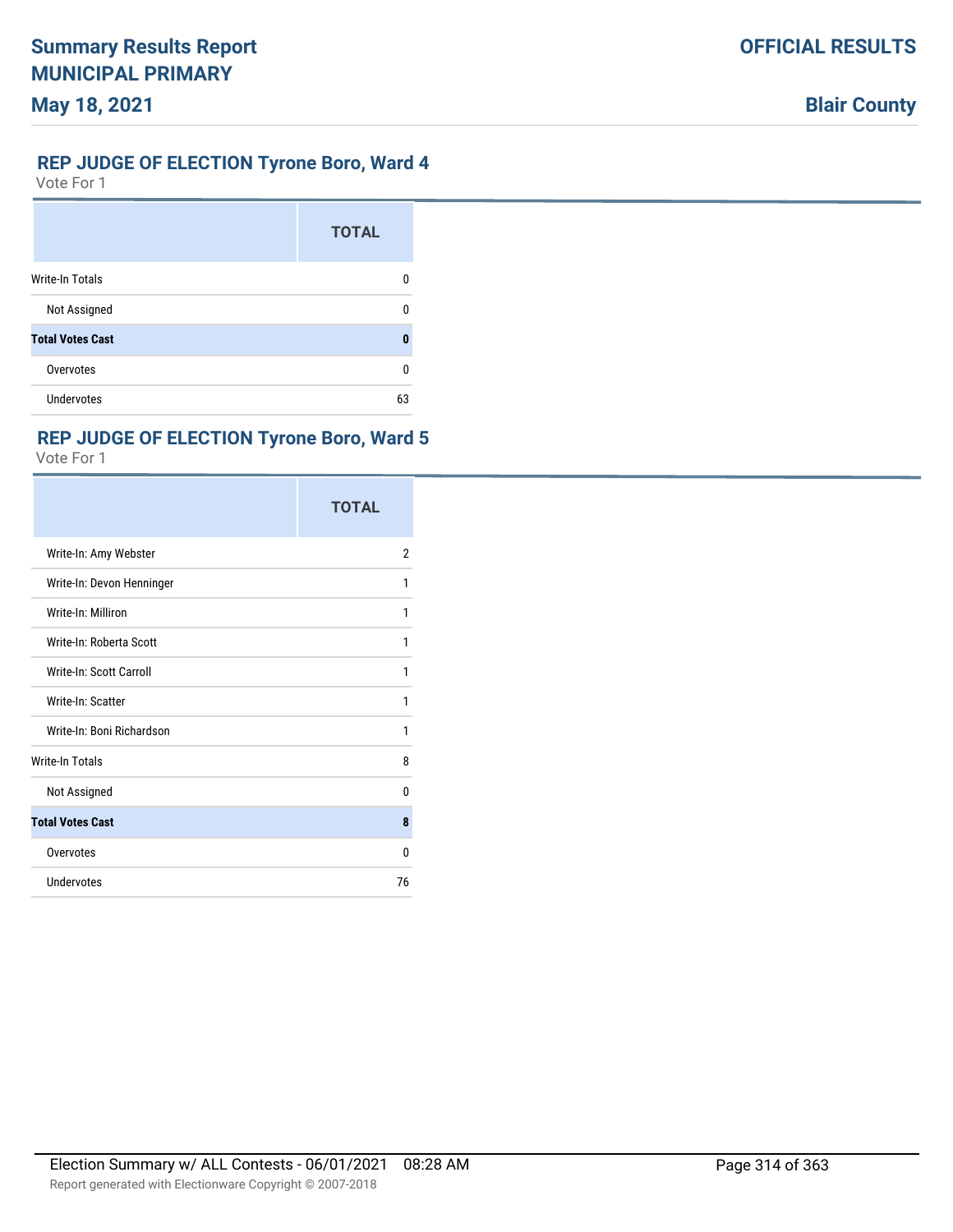### **OFFICIAL RESULTS**

# **Blair County**

#### **REP JUDGE OF ELECTION Tyrone Boro, Ward 6**

Vote For 1

|                         | <b>TOTAL</b> |
|-------------------------|--------------|
| Write-In: Blank         | 2            |
| Write-In: Gary Barr     | 1            |
| Write-In: Ken Patterson | 1            |
| Write-In Totals         | 4            |
| Not Assigned            | U            |
| <b>Total Votes Cast</b> | 4            |
| Overvotes               | 0            |
| <b>Undervotes</b>       | 183          |

### **REP JUDGE OF ELECTION Tyrone Boro, Ward 7**

Vote For 1

|                         | <b>TOTAL</b> |
|-------------------------|--------------|
| ROBERTA F SCOTT         | 118          |
| <b>Write-In Totals</b>  | 0            |
| Not Assigned            | n            |
| <b>Total Votes Cast</b> | 118          |
| Overvotes               | 0            |
| <b>Undervotes</b>       | 14           |

## **REP JUDGE OF ELECTION Tyrone Twp, District 1**

|                          | <b>TOTAL</b> |
|--------------------------|--------------|
| <b>RACHEL K DETWILER</b> | 129          |
| <b>Write-In Totals</b>   | U            |
| Not Assigned             | n            |
| <b>Total Votes Cast</b>  | 129          |
| Overvotes                | 0            |
| Undervotes               | 11           |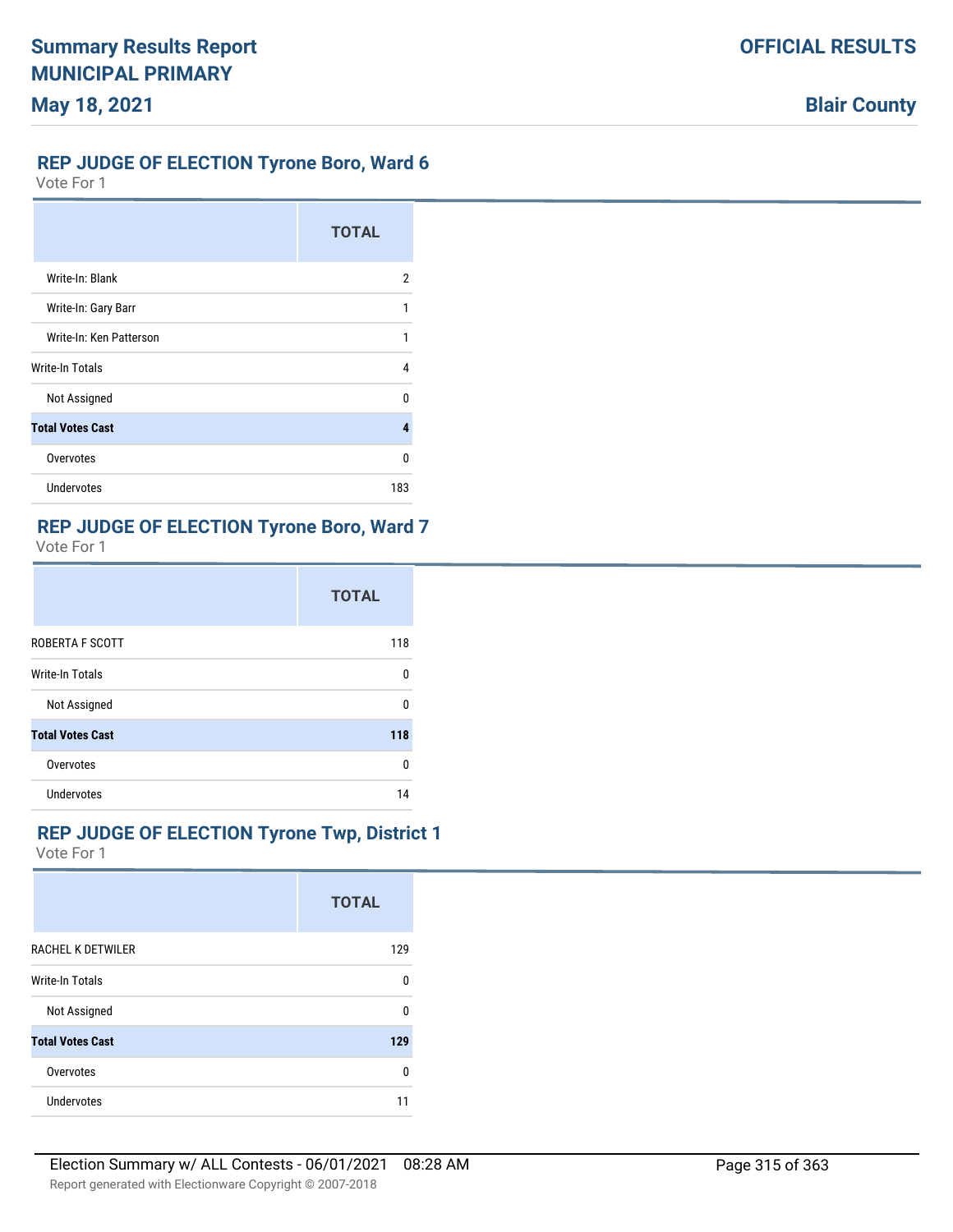## **OFFICIAL RESULTS**

# **Blair County**

#### **REP JUDGE OF ELECTION Tyrone Twp, District 2**

Vote For 1

|                         | <b>TOTAL</b> |
|-------------------------|--------------|
| Write-In: R Lane        | 1            |
| Write-In: Dan Miliron   | 1            |
| Write-In: Blank         | 1            |
| <b>Write-In Totals</b>  | 3            |
| Not Assigned            | n            |
| <b>Total Votes Cast</b> | 3            |
| Overvotes               | 0            |
| <b>Undervotes</b>       | 93           |

## **REP JUDGE OF ELECTION Williamsburg Borough**

Vote For 1

|                          | <b>TOTAL</b> |
|--------------------------|--------------|
| <b>DELLA LEONARD</b>     | 157          |
| Write-In: Bruce Hamilton |              |
| <b>Write-In Totals</b>   |              |
| Not Assigned             | n            |
| <b>Total Votes Cast</b>  | 158          |
| Overvotes                | n            |
| Undervotes               |              |

## **REP JUDGE OF ELECTION Woodbury Township**

|                         | <b>TOTAL</b> |
|-------------------------|--------------|
| ROSEANNE SPAGNOLA       | 168          |
| <b>Write-In Totals</b>  | 0            |
| Not Assigned            | U            |
| <b>Total Votes Cast</b> | 168          |
| Overvotes               | 0            |
| <b>Undervotes</b>       | 29           |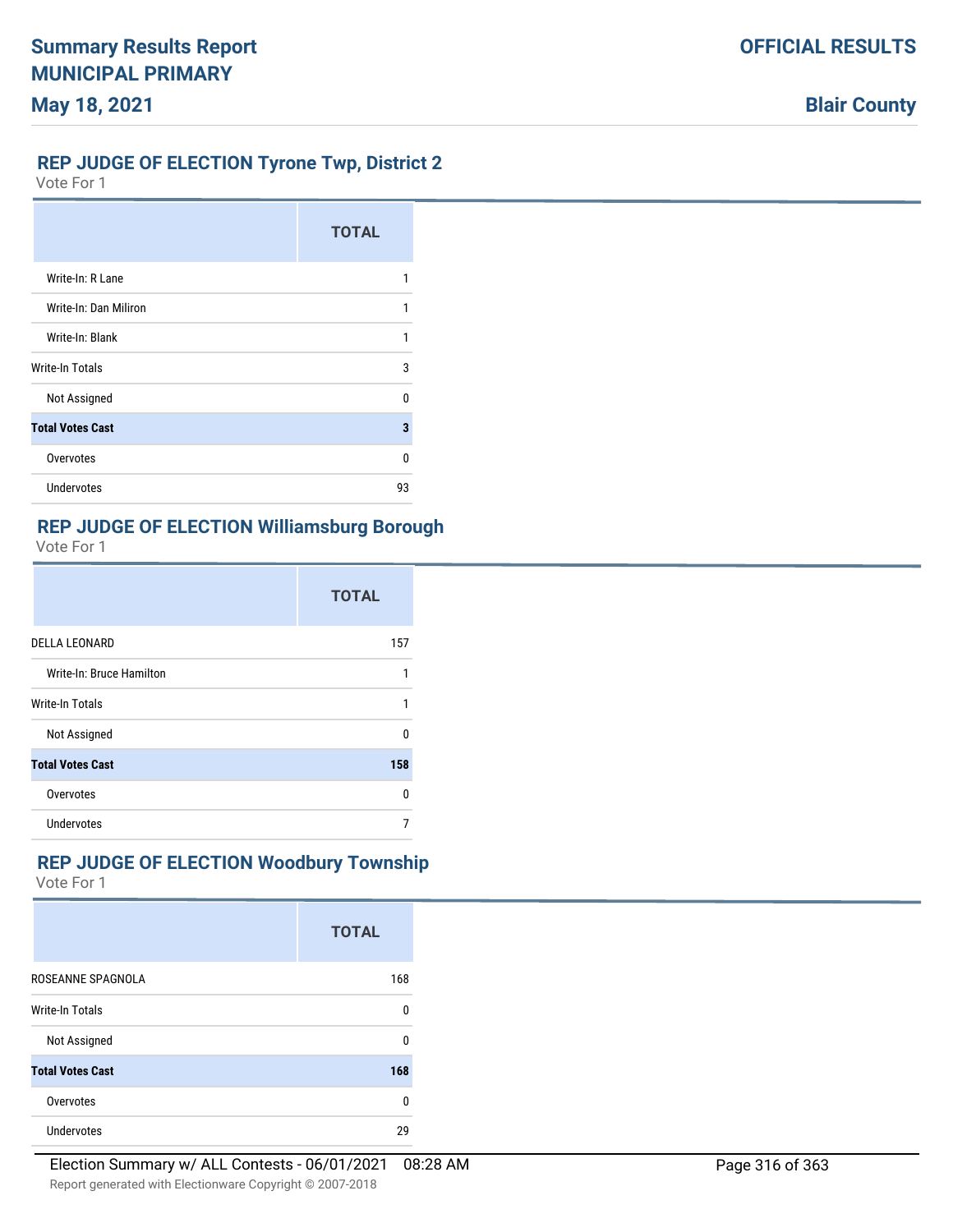#### **REP INSPECTOR OF ELECTION Altoona Ward 1**

Vote For 1

|                           | <b>TOTAL</b> |
|---------------------------|--------------|
| Write-In: Blank           | 1            |
| Write-In: Terry Figart    | 1            |
| Write-In: Carol Gillespie | 1            |
| Write-In: Doug Herendeen  | 1            |
| Write-In Totals           | 4            |
| Not Assigned              | n            |
| <b>Total Votes Cast</b>   | 4            |
| Overvotes                 | n            |
| Undervotes                | 74           |

#### **REP INSPECTOR OF ELECTION Altoona Ward 2, Precinct 1**

Vote For 1

|                         | <b>TOTAL</b> |
|-------------------------|--------------|
| Write-In Totals         |              |
| Not Assigned            | n            |
| <b>Total Votes Cast</b> | Λ            |
| Overvotes               | n            |
| <b>Undervotes</b>       | 33           |

## **REP INSPECTOR OF ELECTION Altoona Ward 2, Precinct 2**

|                         | <b>TOTAL</b> |
|-------------------------|--------------|
| Write-In: Blank         |              |
| Write-In: Jaska Settle  |              |
| <b>Write-In Totals</b>  | 2            |
| Not Assigned            | n            |
| <b>Total Votes Cast</b> | 2            |
| Overvotes               | n            |
| <b>Undervotes</b>       | 105          |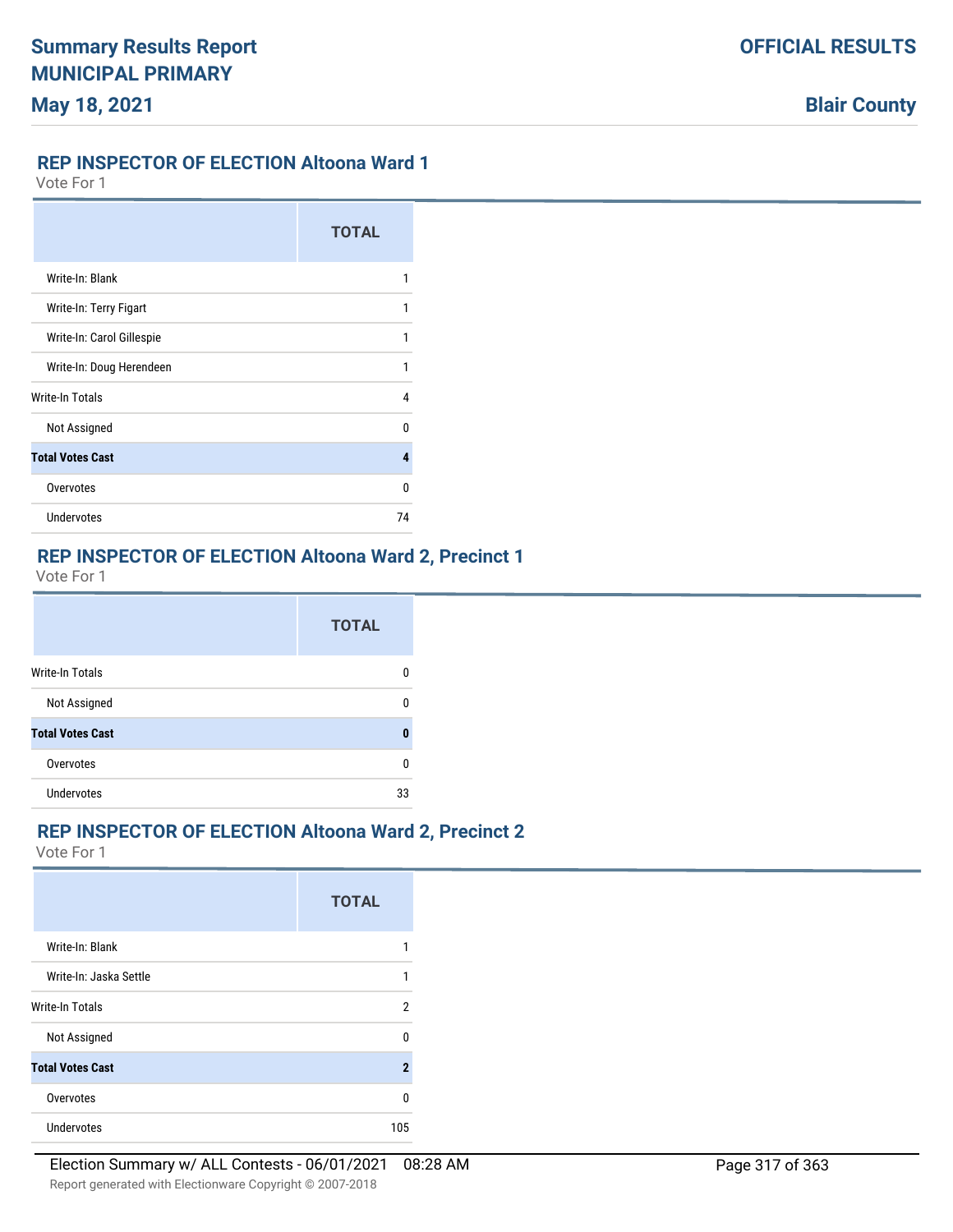## **REP INSPECTOR OF ELECTION Altoona Ward 3, Precinct 1**

Vote For 1

|                         | <b>TOTAL</b> |
|-------------------------|--------------|
| Write-In: Blank         | 2            |
| Write-In: Doug Brown    | 1            |
| Write-In: Michael Cohen | 1            |
| Write-In Totals         | 4            |
| Not Assigned            | n            |
| <b>Total Votes Cast</b> | 4            |
| Overvotes               | U            |
| <b>Undervotes</b>       | 41           |

## **REP INSPECTOR OF ELECTION Altoona Ward 3, Precinct 2**

|                         | <b>TOTAL</b> |
|-------------------------|--------------|
| Write-In: Blank         | 3            |
| Write-In: Bob Ellis     | 1            |
| Write-In Totals         | 4            |
| Not Assigned            | U            |
| <b>Total Votes Cast</b> | 4            |
| Overvotes               | 0            |
| Undervotes              | 120          |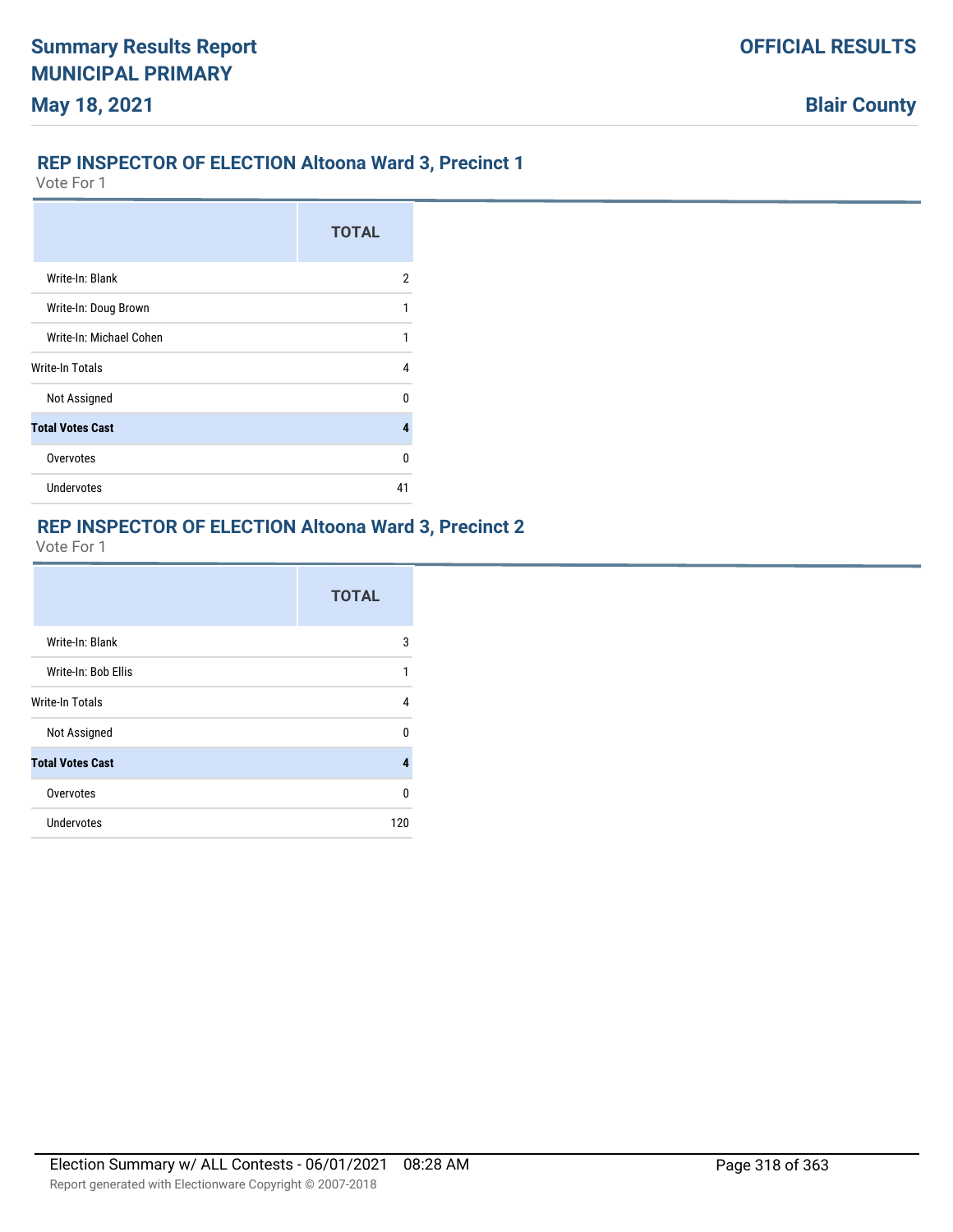#### **REP INSPECTOR OF ELECTION Altoona Ward 4, Precinct 1**

Vote For 1

|                           | <b>TOTAL</b> |
|---------------------------|--------------|
| Write-In: Blank           | 3            |
| Write-In: Heather Kospick | 1            |
| Write-In: Jerry Adams     | 1            |
| Write-In: David Haas      | 1            |
| Write-In Totals           | 6            |
| Not Assigned              | n            |
| <b>Total Votes Cast</b>   | 6            |
| Overvotes                 | n            |
| <b>Undervotes</b>         | 64           |

#### **REP INSPECTOR OF ELECTION Altoona Ward 4, Precinct 2**

|                           | <b>TOTAL</b> |
|---------------------------|--------------|
| Write-In: John Franco III |              |
| Write-In: Scott Simington | 1            |
| <b>Write-In Totals</b>    | 2            |
| Not Assigned              | n            |
| <b>Total Votes Cast</b>   | $\mathbf{2}$ |
| Overvotes                 | n            |
| Undervotes                | 137          |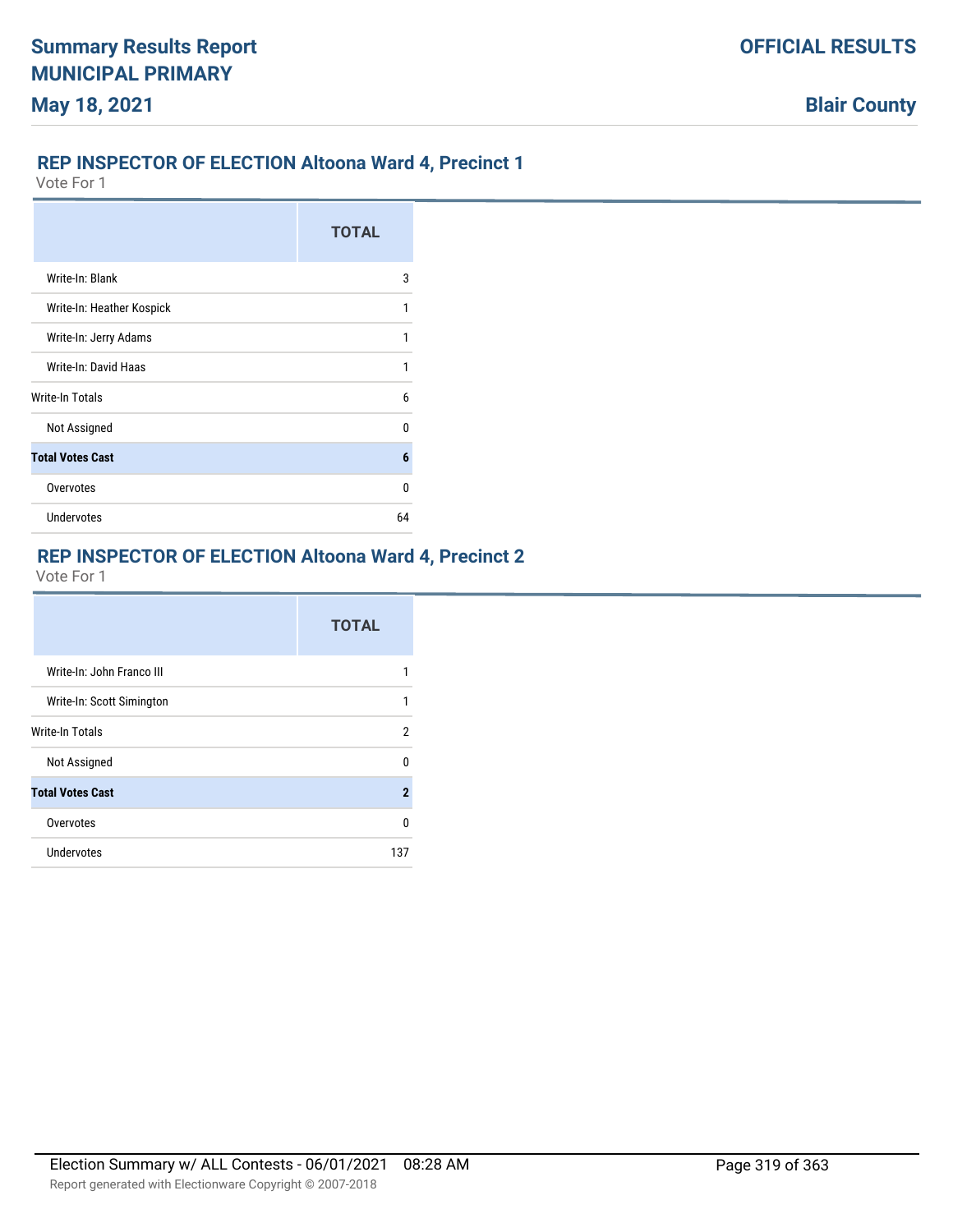### **REP INSPECTOR OF ELECTION Altoona Ward 5, Precinct 1**

Vote For 1

|                         | <b>TOTAL</b> |
|-------------------------|--------------|
| Write-In: Blank         |              |
| Write-In Totals         |              |
| Not Assigned            | n            |
| <b>Total Votes Cast</b> |              |
| Overvotes               | n            |
| <b>Undervotes</b>       |              |

### **REP INSPECTOR OF ELECTION Altoona Ward 5, Precinct 2**

Vote For 1

|                         | <b>TOTAL</b> |
|-------------------------|--------------|
| EILEEN R EDWARDS        | 50           |
| <b>Write-In Totals</b>  | $\Omega$     |
| Not Assigned            | n            |
| <b>Total Votes Cast</b> | 50           |
| Overvotes               | U            |
| <b>Undervotes</b>       |              |

### **REP INSPECTOR OF ELECTION Altoona Ward 5, Precinct 3**

|                         | <b>TOTAL</b> |
|-------------------------|--------------|
| Write-In: Blank         | 3            |
| Write-In: Steven Ice Jr | 1            |
| <b>Write-In Totals</b>  | 4            |
| Not Assigned            | n            |
| <b>Total Votes Cast</b> | 4            |
| Overvotes               | n            |
| Undervotes              | 73           |
|                         |              |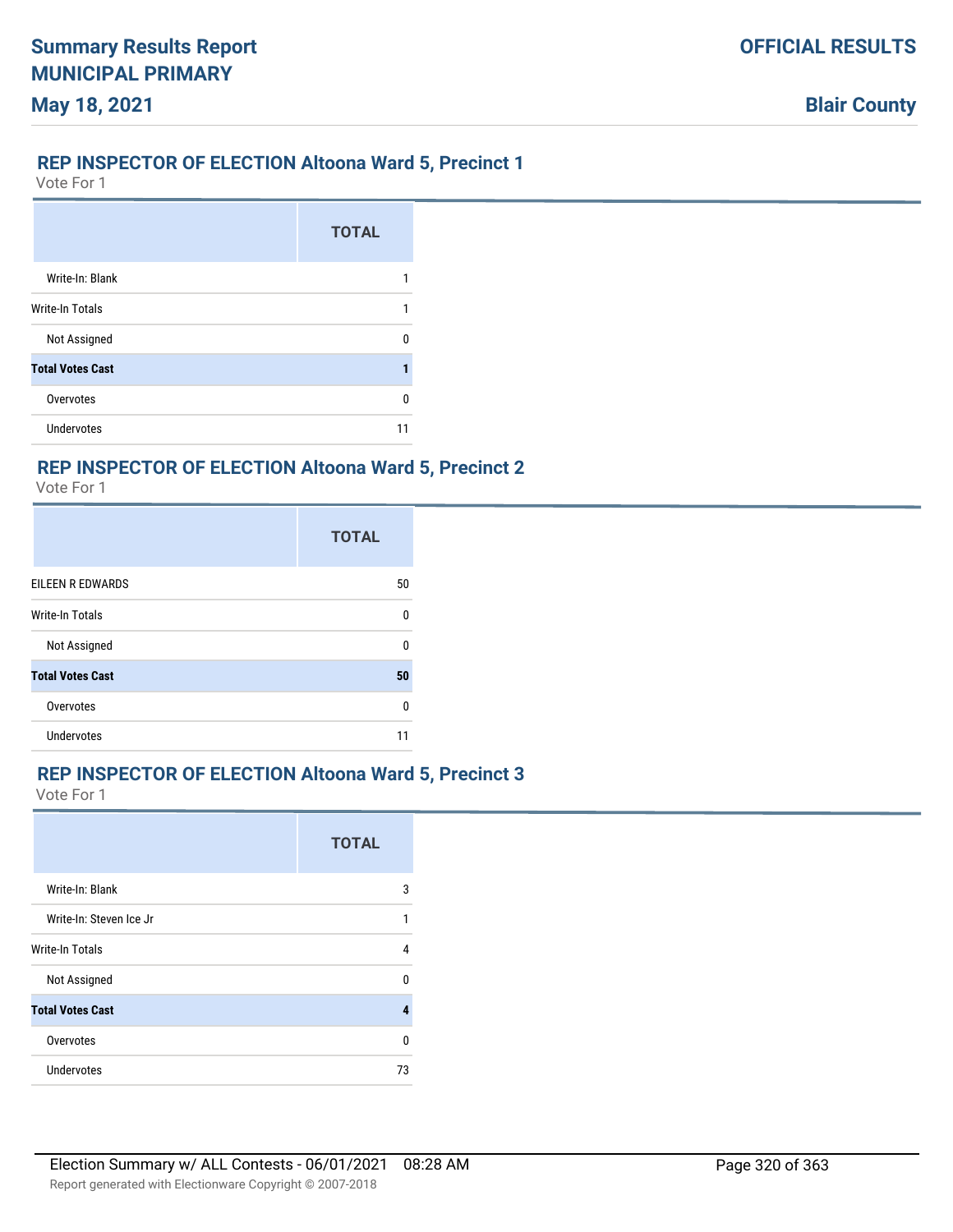### **REP INSPECTOR OF ELECTION Altoona Ward 6, Precinct 1**

Vote For 1

|                             | <b>TOTAL</b>   |
|-----------------------------|----------------|
| Write-In: Scatter           | $\overline{2}$ |
| Write-In: Corey Murphy      | 2              |
| Write-In: Blank             | 2              |
| Write-In: Patricia Morris   | 1              |
| Write-In: Thomas Gerlach    | 1              |
| Write-In: Helen Ehgertner   | 1              |
| Write-In: Lucinda Kelly     | 1              |
| Write-In: Christina Britten | 1              |
| <b>Write-In Totals</b>      | 11             |
| Not Assigned                | U              |
| <b>Total Votes Cast</b>     | 11             |
| Overvotes                   | 0              |
| Undervotes                  | 112            |

## **REP INSPECTOR OF ELECTION Altoona Ward 6, Precinct 2**

|                         | <b>TOTAL</b> |
|-------------------------|--------------|
| Write-In: Alice Joyce   |              |
| <b>Write-In Totals</b>  | 1            |
| Not Assigned            | n            |
| <b>Total Votes Cast</b> |              |
| Overvotes               | n            |
| <b>Undervotes</b>       | 149          |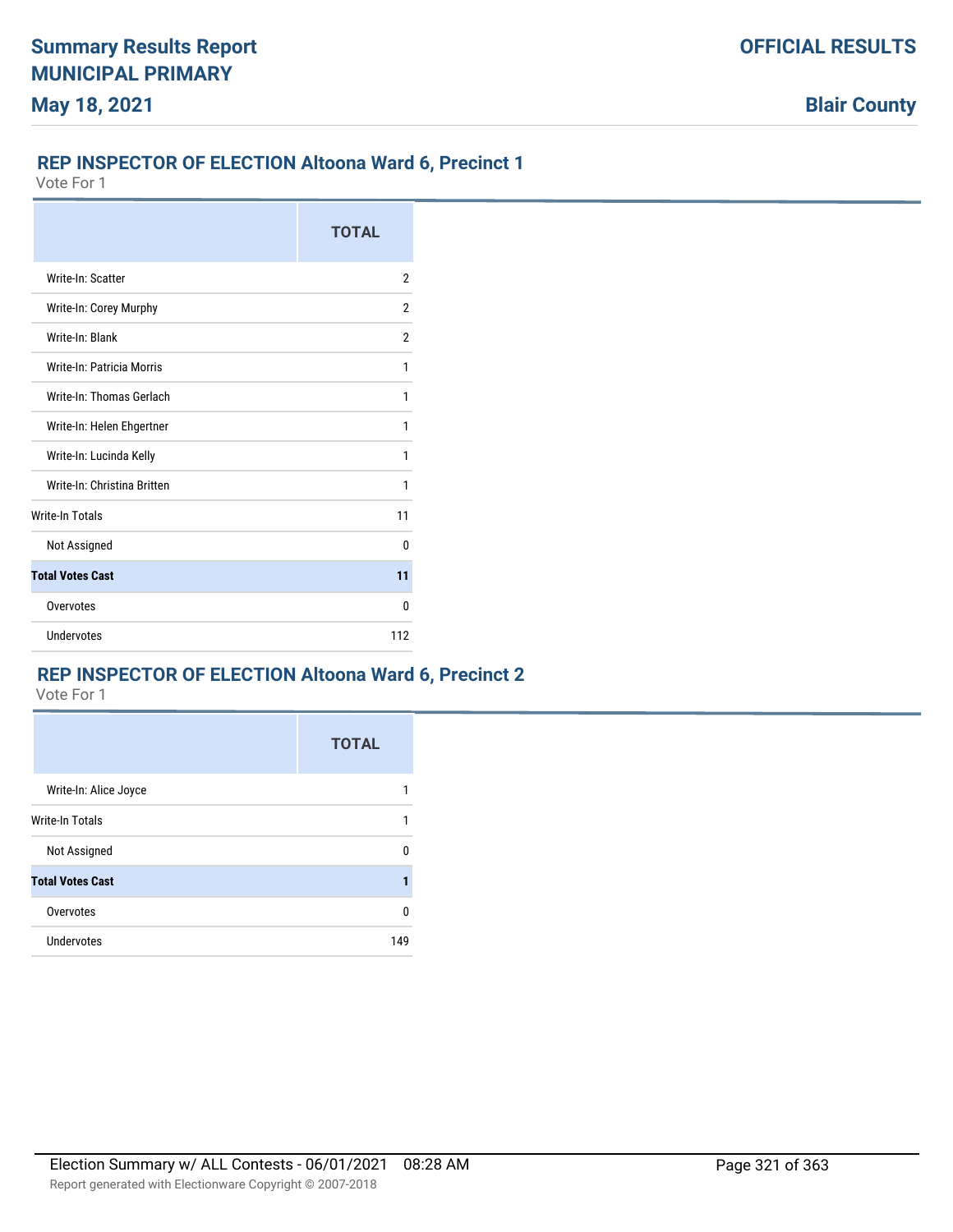## **REP INSPECTOR OF ELECTION Altoona Ward 6, Precinct 3**

Vote For 1

|                          | <b>TOTAL</b> |
|--------------------------|--------------|
| Write-In: Blank          | 2            |
| Write-In: Jim Rhodes     | 1            |
| Write-In: Mark Love      | 1            |
| Write-In: Joe Antesbeger | 1            |
| Write-In: Nicole Roetaro | 1            |
| Write-In: David Krier    | 1            |
| Write-In Totals          | 7            |
| Not Assigned             | n            |
| <b>Total Votes Cast</b>  | 7            |
| Overvotes                | n            |
| Undervotes               | 148          |

# **REP INSPECTOR OF ELECTION Altoona Ward 6, Precinct 4**

|                         | <b>TOTAL</b> |
|-------------------------|--------------|
| Write-In: Gregg Danella | 1            |
| Write-In: Blank         | 1            |
| Write-In: Scatter       | 1            |
| <b>Write-In Totals</b>  | 3            |
| Not Assigned            | U            |
| <b>Total Votes Cast</b> | 3            |
| Overvotes               | $\Omega$     |
| Undervotes              | 164          |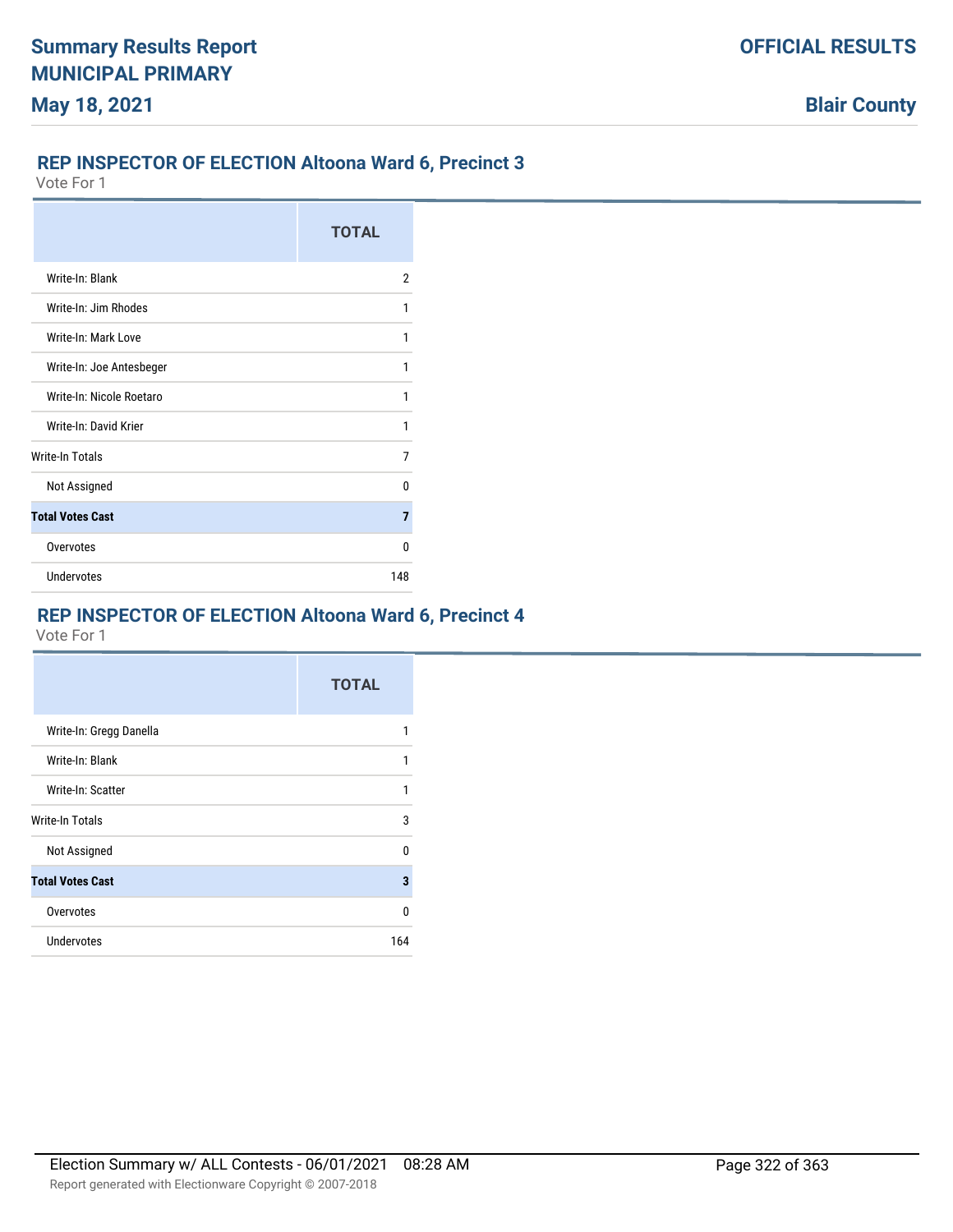### **REP INSPECTOR OF ELECTION Altoona Ward 7**

Vote For 1

|                            | <b>TOTAL</b>        |
|----------------------------|---------------------|
| Write-In: Edward Drzewieks |                     |
| Write-In: Bruce Erb        | 1                   |
| Write-In Totals            | 2                   |
| Not Assigned               | U                   |
| <b>Total Votes Cast</b>    | $\boldsymbol{\eta}$ |
| Overvotes                  | U                   |
| Undervotes                 | 73                  |

#### **REP INSPECTOR OF ELECTION Altoona Ward 8, Precinct 1**

|                         | <b>TOTAL</b> |
|-------------------------|--------------|
| Write-In: Charles Mills |              |
| <b>Write-In Totals</b>  | 1            |
| Not Assigned            | n            |
| <b>Total Votes Cast</b> |              |
| Overvotes               | U            |
| <b>Undervotes</b>       | 42           |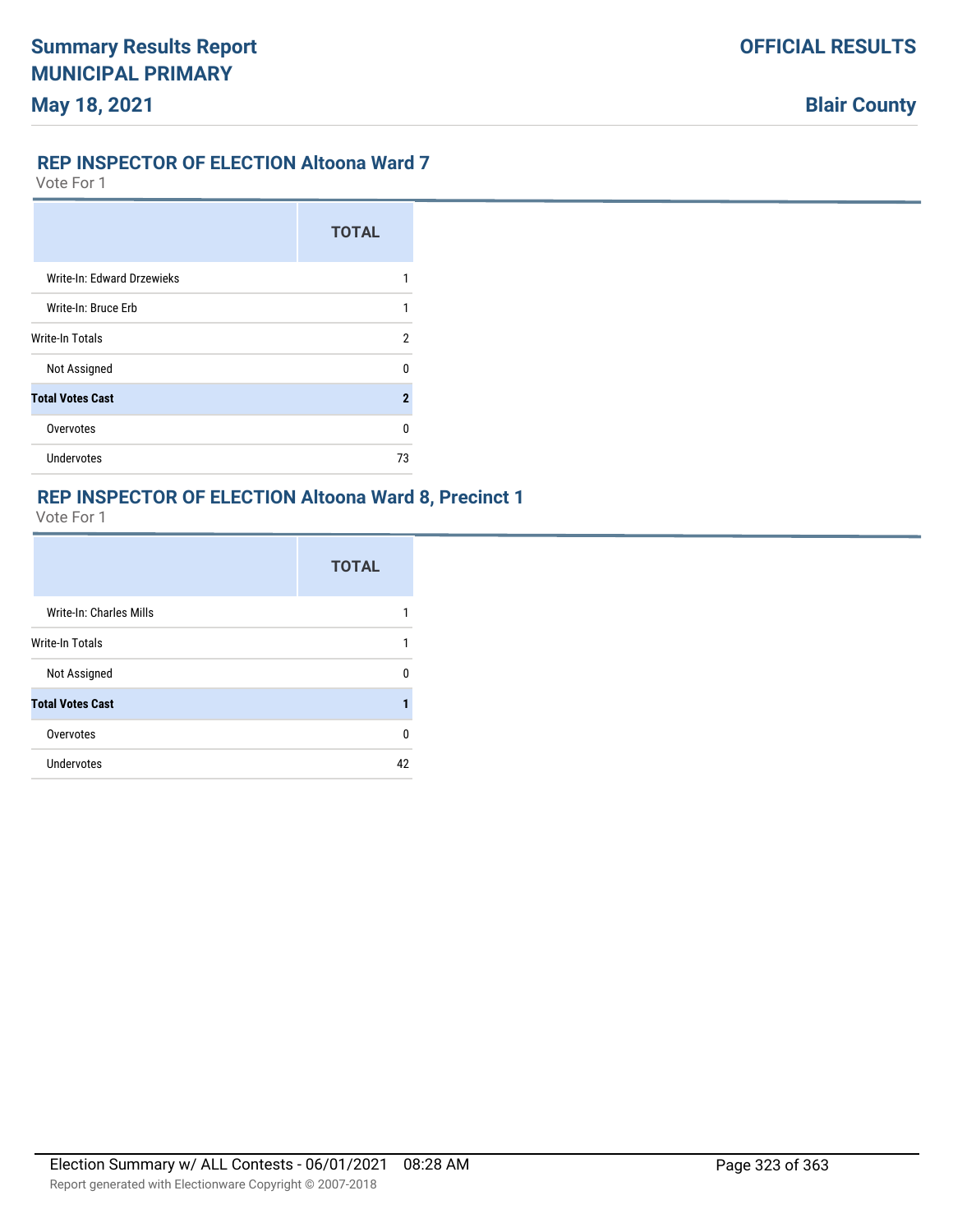## **REP INSPECTOR OF ELECTION Altoona Ward 8, Precinct 2**

Vote For 1

|                         | <b>TOTAL</b>   |
|-------------------------|----------------|
| Write-In: P Hoover      | 1              |
| Write-In: Blank         | 1              |
| Write-In: David Boslet  | 1              |
| Write-In: Earl Kelly    | 1              |
| Write-In Totals         | 4              |
| Not Assigned            | n              |
| <b>Total Votes Cast</b> | $\overline{4}$ |
| Overvotes               | U              |
| <b>Undervotes</b>       | 89             |

### **REP INSPECTOR OF ELECTION Altoona Ward 9**

|                            | <b>TOTAL</b> |
|----------------------------|--------------|
| Write-In: Bill Straesser   | 1            |
| Write-In: Robert Smith Sr  | 1            |
| Write-In: Blank            | 1            |
| Write-In: Patrick Anderson | 0            |
| Write-In Totals            | 3            |
| Not Assigned               | U            |
| <b>Total Votes Cast</b>    | 3            |
| Overvotes                  | U            |
| Undervotes                 | 96           |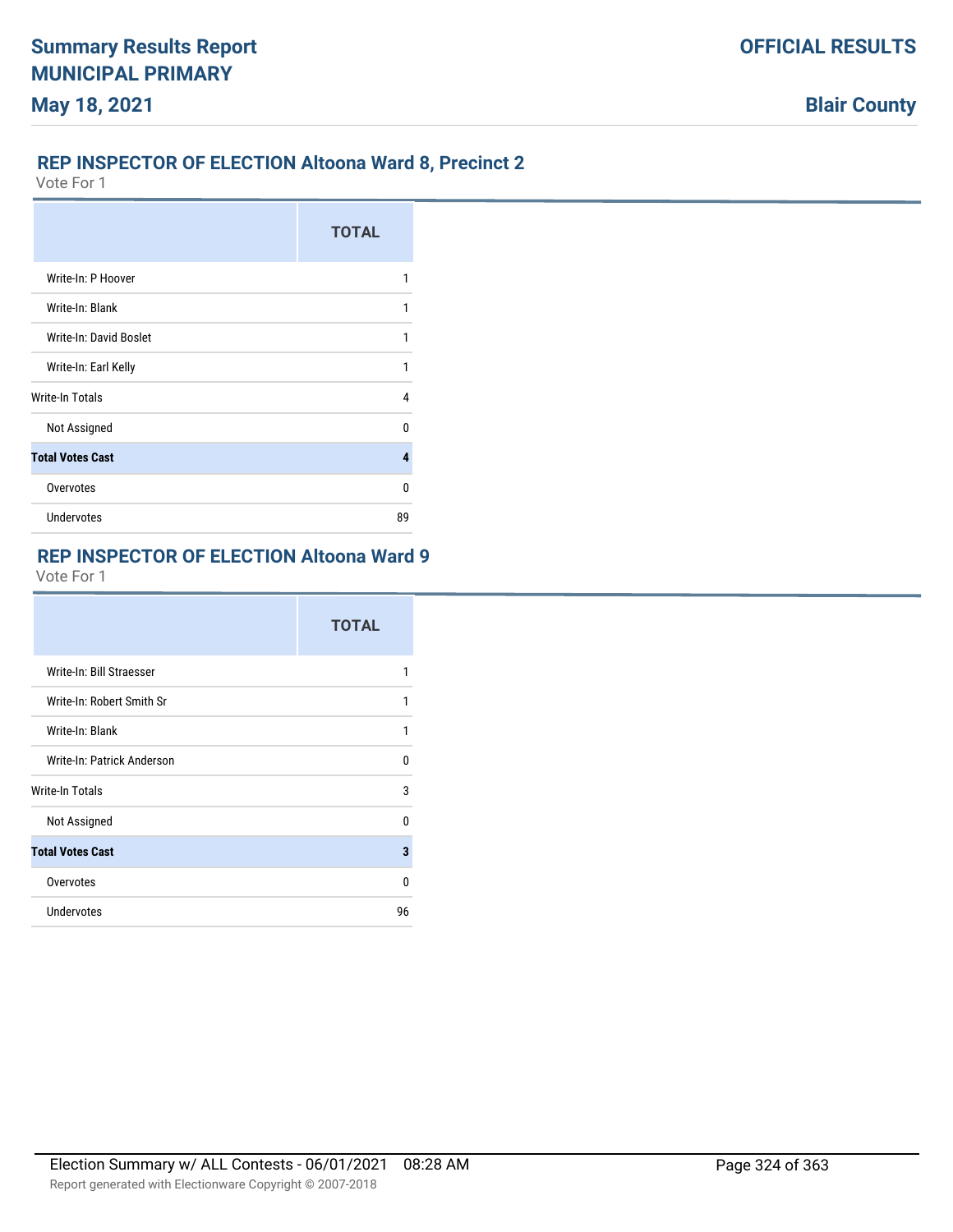### **REP INSPECTOR OF ELECTION Altoona Ward 10, Precinct 1**

Vote For 1

|                            | <b>TOTAL</b> |
|----------------------------|--------------|
| Write-In: Devin Spradling  | 1            |
| Write-In: Patrick Anderson | 1            |
| Write-In: Duane Coy        | 1            |
| Write-In: Blank            | 1            |
| Write-In: Stephen Puit Jr  | 1            |
| <b>Write-In Totals</b>     | 5            |
| Not Assigned               | n            |
| <b>Total Votes Cast</b>    | 5            |
| Overvotes                  | n            |
| <b>Undervotes</b>          | 127          |

# **REP INSPECTOR OF ELECTION Altoona Ward 10, Precinct 2**

|                          | <b>TOTAL</b> |
|--------------------------|--------------|
| <b>THOMAS DREXLER</b>    | 180          |
| Write-In: Lerry Focht Sr | 1            |
| <b>Write-In Totals</b>   |              |
| Not Assigned             | U            |
| <b>Total Votes Cast</b>  | 181          |
| Overvotes                | 0            |
| Undervotes               | 21           |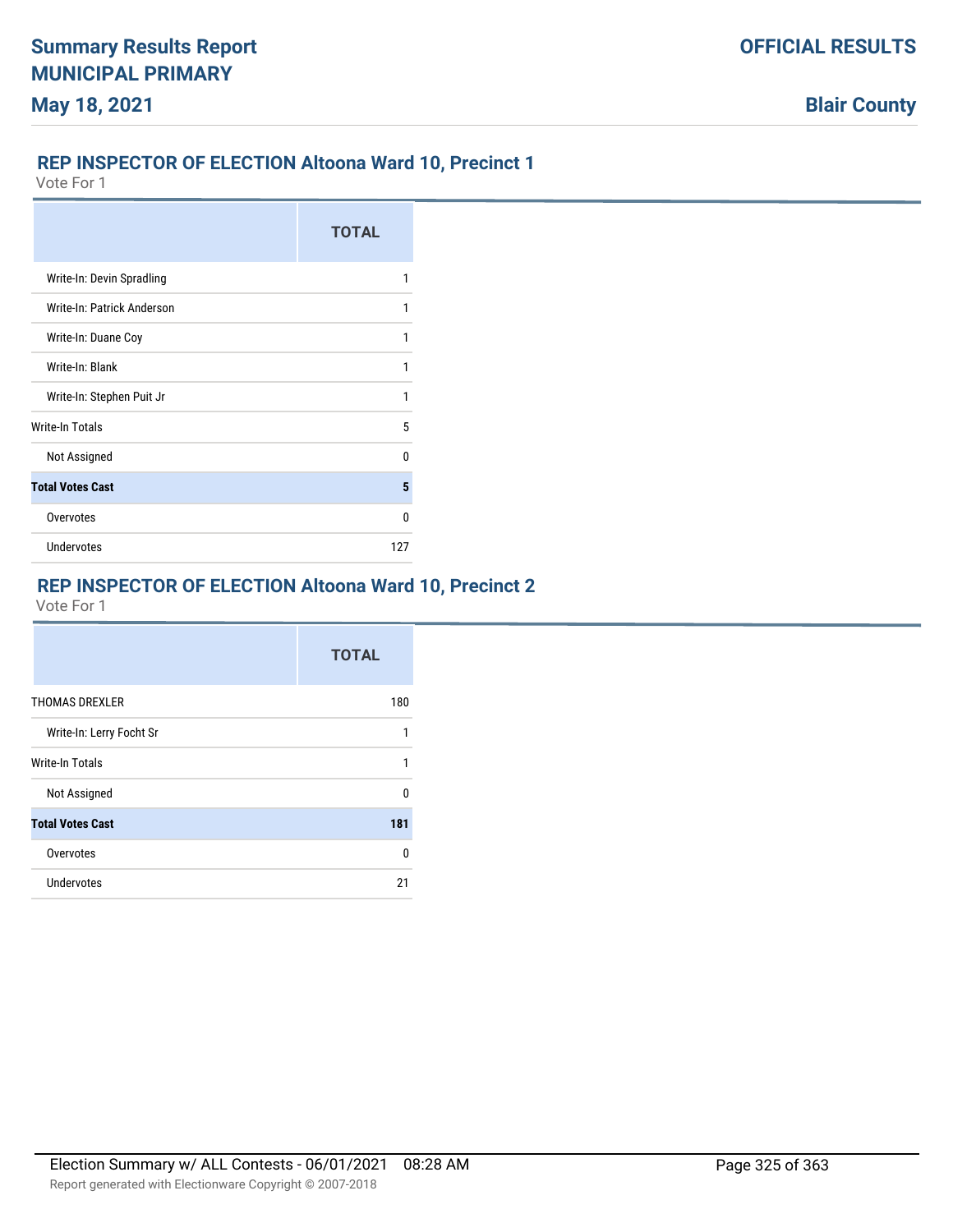# **REP INSPECTOR OF ELECTION Altoona Ward 11, Precinct 1**

Vote For 1

|                            | <b>TOTAL</b> |
|----------------------------|--------------|
| Write-In: Blank            | 1            |
| Write-In: Ronald Shoenfelt | 1            |
| Write-In: Patrick Himes Sr | 1            |
| Write-In: Scatter          | 1            |
| Write-In Totals            | 4            |
| Not Assigned               | n            |
| <b>Total Votes Cast</b>    | 4            |
| Overvotes                  | n            |
| <b>Undervotes</b>          | 152          |

# **REP INSPECTOR OF ELECTION Altoona Ward 11, Precinct 2**

|                            | <b>TOTAL</b> |
|----------------------------|--------------|
| Write-In: Linda Neugebauer | 3            |
| Write-In: Blank            | 3            |
| Write-In: Ben Bower        | 2            |
| Write-In: Sandy Huben      | 1            |
| Write-In: Ryan Lynn        | 1            |
| Write-In: Mike Shuma       | 1            |
| Write-In: Jerry McAleer    | 1            |
| Write-In: Doris Grimm      | 1            |
| Write-In: Kathie Beatty    | 1            |
| Write-In: Amy Rosensteel   | 1            |
| Write-In: Dick Lockard     | 1            |
| <b>Write-In Totals</b>     | 16           |
| Not Assigned               | 0            |
| <b>Total Votes Cast</b>    | 16           |
| Overvotes                  | U            |
| Undervotes                 | 207          |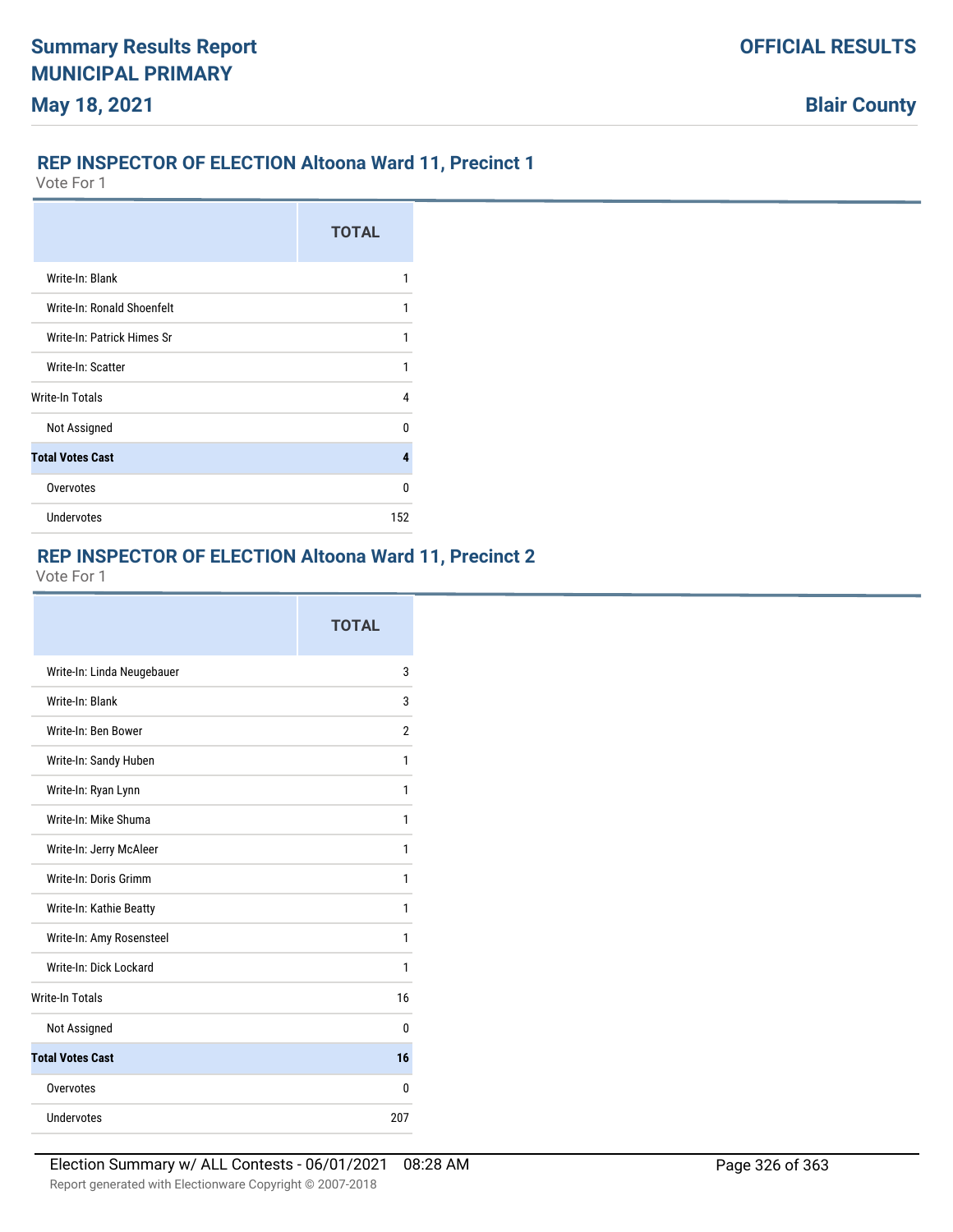#### **REP INSPECTOR OF ELECTION Altoona Ward 12, Precinct 1**

|                            | <b>TOTAL</b> |
|----------------------------|--------------|
| Write-In: Blank            | 9            |
| Write-In: Gadget           | 2            |
| Write-In: Kerry Clapper    | 1            |
| Write-In: Matthew Lattieri | 1            |
| Write-In: Chris Litzinger  | 1            |
| Write-In: Baker            | 1            |
| Write-In: John McKee       | 1            |
| Write-In: Scatter          | 1            |
| <b>Write-In Totals</b>     | 17           |
| Not Assigned               | 0            |
| <b>Total Votes Cast</b>    | 17           |
| Overvotes                  | 0            |
| Undervotes                 | 90           |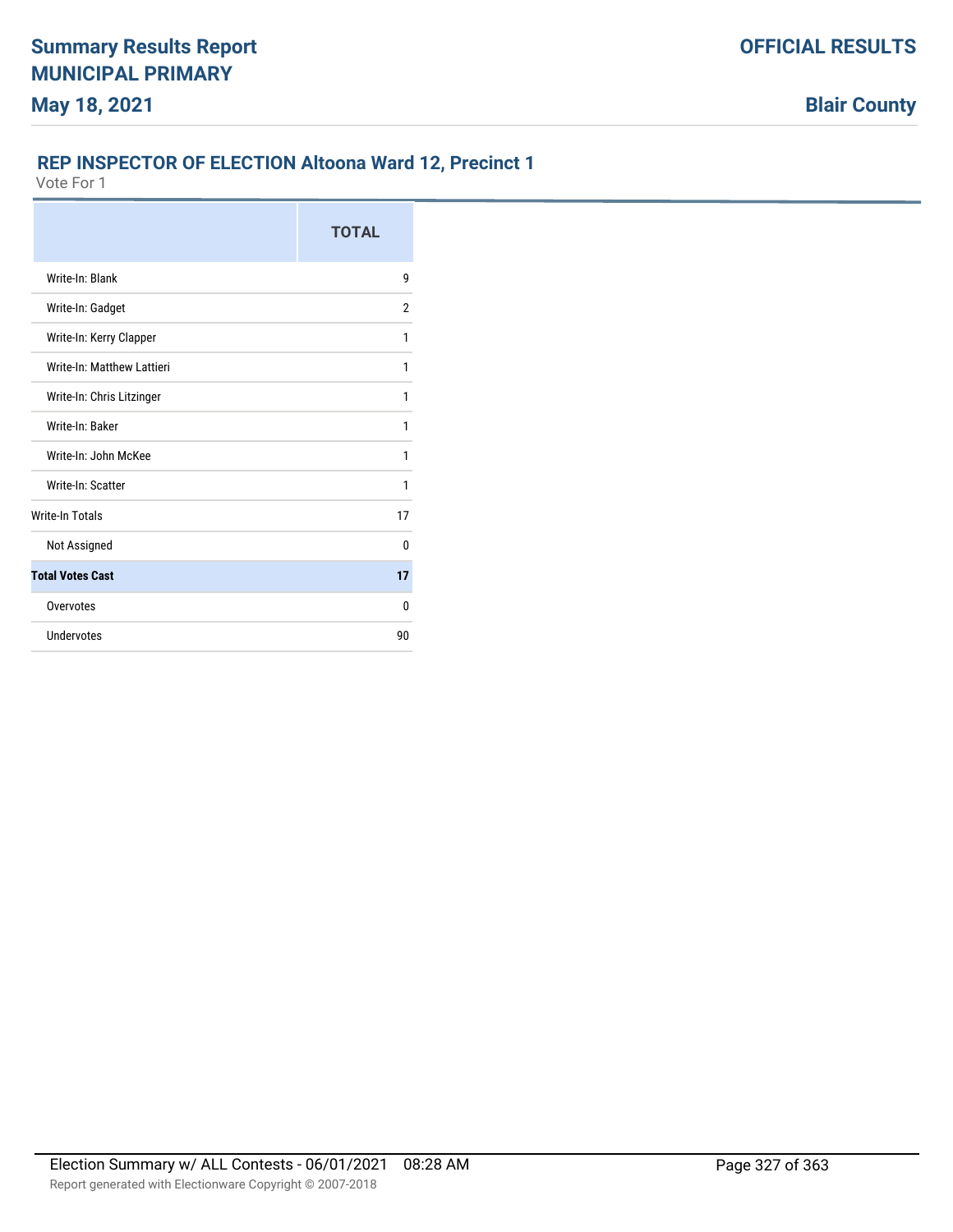### **REP INSPECTOR OF ELECTION Altoona Ward 12, Precinct 2**

Vote For 1

|                                 | <b>TOTAL</b>   |
|---------------------------------|----------------|
| Write-In: Blank                 | $\overline{2}$ |
| Write-In: Christopher Moser     | 1              |
| Write-In: Rod Hibbo             | 1              |
| Write-In: Linda Blake           | 1              |
| Write-In: Matthew Lindsay       | 1              |
| Write-In: Juniata McLucas       | 1              |
| Write-In: Holly Blair           | 1              |
| Write-In: Richard Burchfield Jr | 1              |
| <b>Write-In Totals</b>          | g              |
| Not Assigned                    | 0              |
| <b>Total Votes Cast</b>         | 9              |
| Overvotes                       | $\Omega$       |
| Undervotes                      | 86             |

# **REP INSPECTOR OF ELECTION Altoona Ward 12, Precinct 3**

|                         | <b>TOTAL</b> |
|-------------------------|--------------|
| Write-In: Blank         | 2            |
| Write-In: John McGinnis | 1            |
| Write-In: Kelly Adams   | 1            |
| Write-In Totals         | 4            |
| Not Assigned            | U            |
| <b>Total Votes Cast</b> | 4            |
| Overvotes               | 0            |
| <b>Undervotes</b>       | 80           |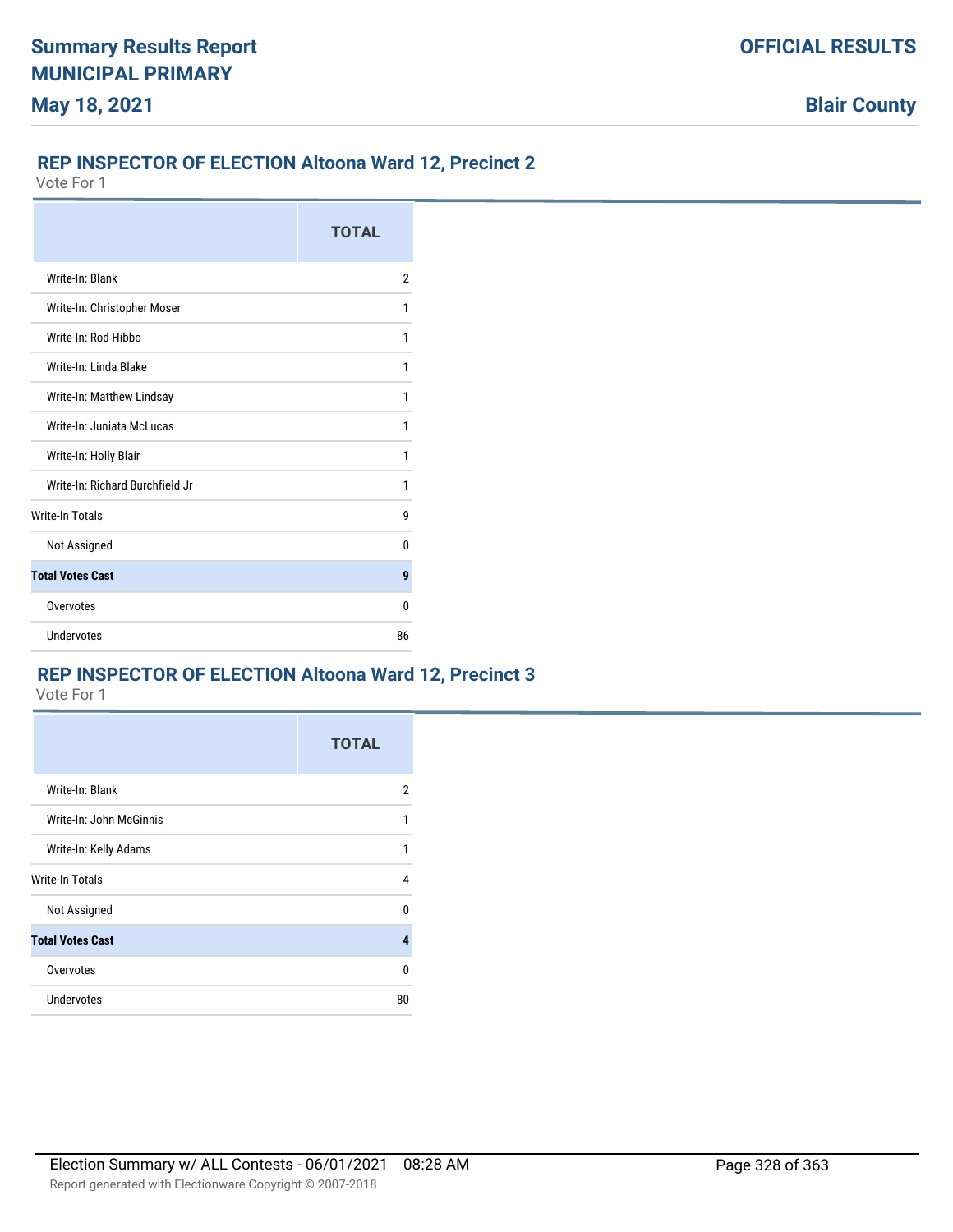### **REP INSPECTOR OF ELECTION Altoona Ward 12, Precinct 4**

Vote For 1

|                         | <b>TOTAL</b> |
|-------------------------|--------------|
| Write-In: Joseph Zolna  | 6            |
| Write-In: Blank         | 3            |
| Write-In: Bruce Erb     | 1            |
| Write-In: Douglas Page  | 1            |
| Write-In Totals         | 11           |
| Not Assigned            | U            |
| <b>Total Votes Cast</b> | 11           |
| Overvotes               | n            |
| <b>Undervotes</b>       | 125          |

#### **REP INSPECTOR OF ELECTION Altoona Ward 13, Precinct 1**

|                             | <b>TOTAL</b>   |
|-----------------------------|----------------|
| Write-In: Blank             | $\overline{2}$ |
| Write-In: Patricia Obrian   | 2              |
| Write-In: Michelle Thompson | 1              |
| Write-In: Barbara Rivas     | 1              |
| Write-In: Adam Flder        | 1              |
| Write-In: Duke              | 1              |
| Write-In: William Carter    | 1              |
| <b>Write-In Totals</b>      | 9              |
| Not Assigned                | 0              |
| <b>Total Votes Cast</b>     | 9              |
| Overvotes                   | U              |
| Undervotes                  | 184            |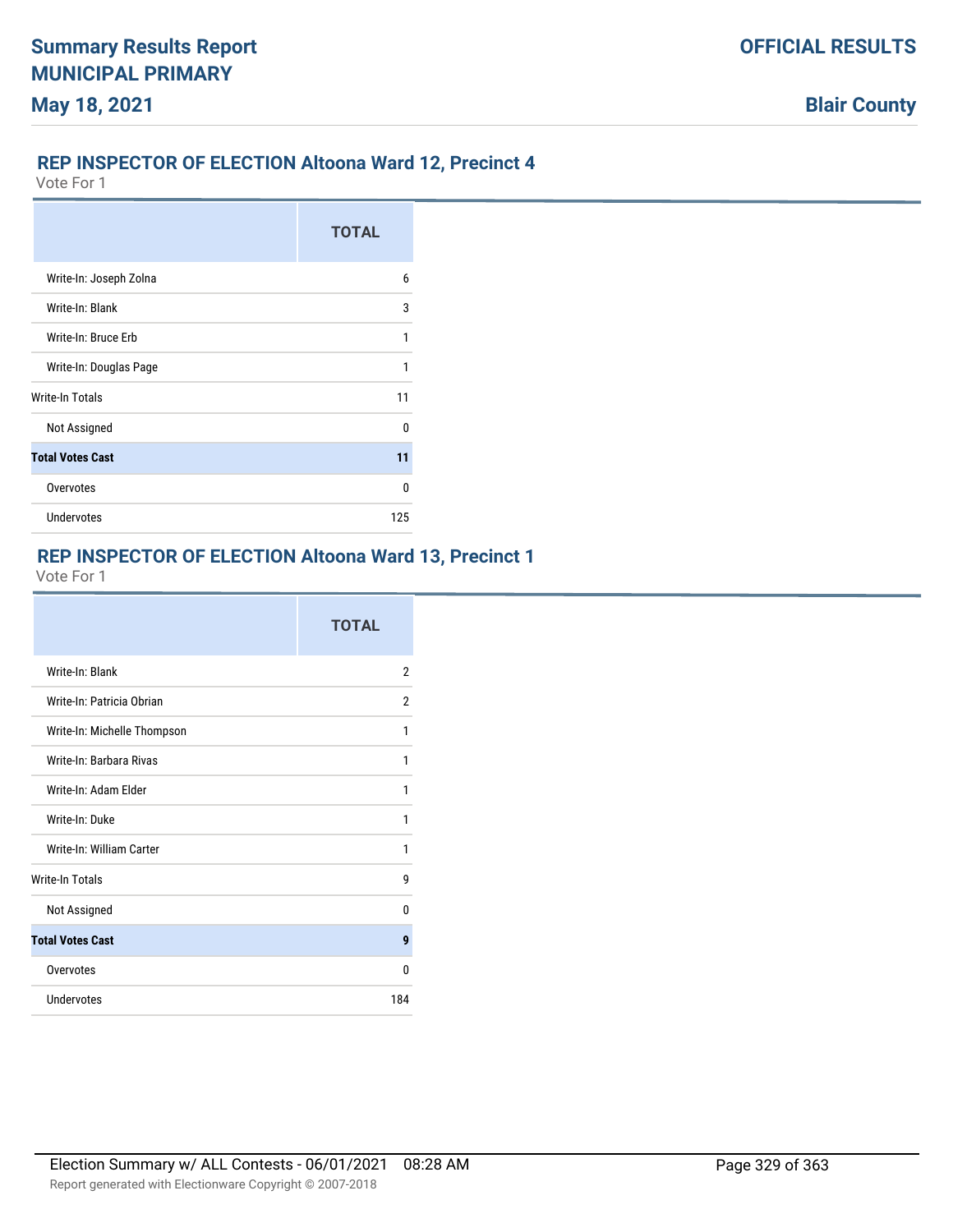### **REP INSPECTOR OF ELECTION Altoona Ward 13, Precinct 2**

Vote For 1

|                              | <b>TOTAL</b> |
|------------------------------|--------------|
| Write-In: Jeffrey Rickabaugh | 2            |
| Write-In: Joseph Novak       | 1            |
| Write-In: Ralston Alan       | 1            |
| Write-In: Laura Burke        |              |
| Write-In: Marge Krine        | 1            |
| <b>Write-In Totals</b>       | 6            |
| Not Assigned                 | n            |
| <b>Total Votes Cast</b>      | 6            |
| Overvotes                    | n            |
| Undervotes                   | 129          |

# **REP INSPECTOR OF ELECTION Altoona Ward 13, Precinct 3**

|                           | <b>TOTAL</b>   |
|---------------------------|----------------|
| Write-In: Sherri McGregor |                |
| Write-In: Scatter         |                |
| Write-In Totals           | 2              |
| Not Assigned              | U              |
| <b>Total Votes Cast</b>   | $\overline{2}$ |
| Overvotes                 | U              |
| <b>Undervotes</b>         | 109            |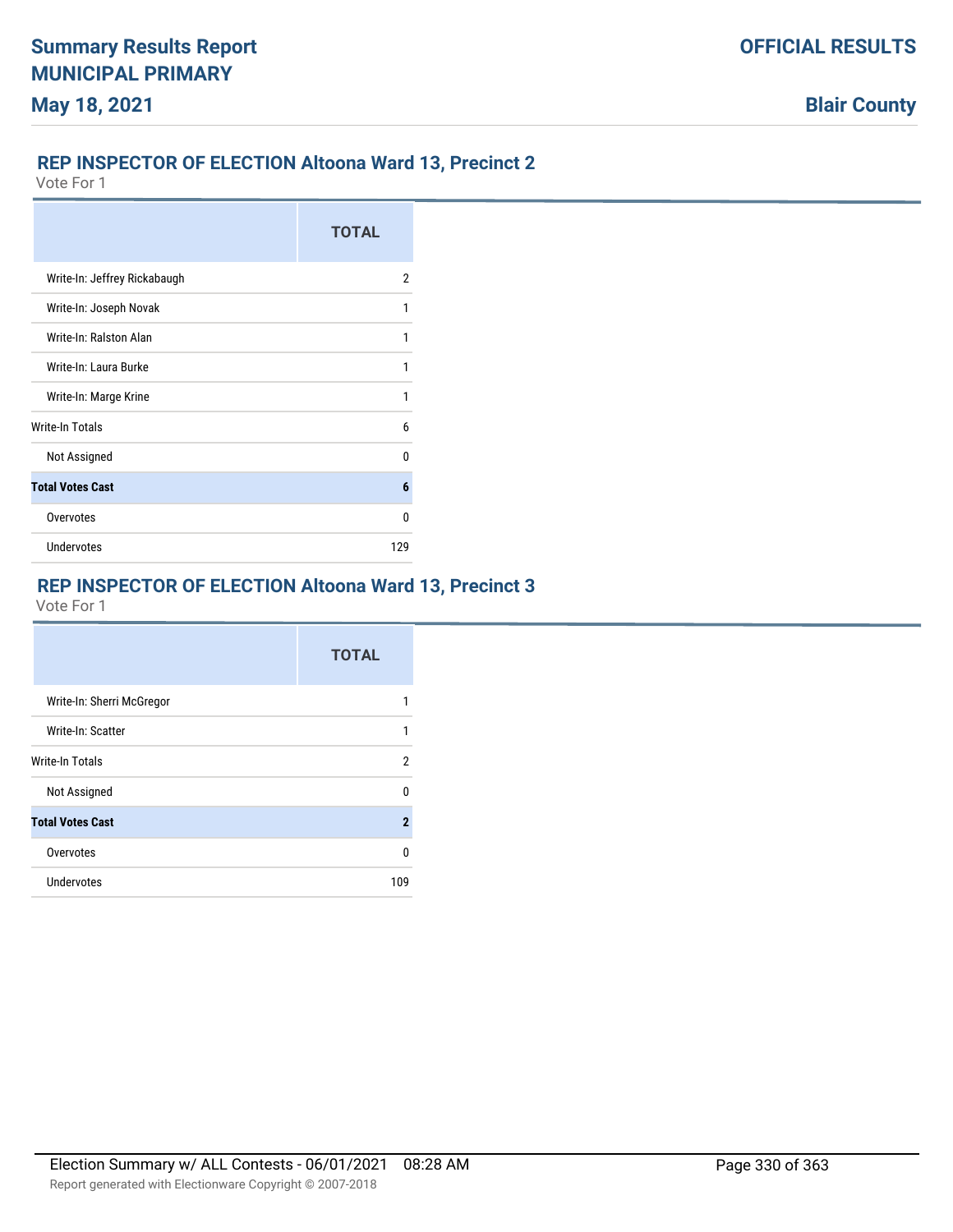## **REP INSPECTOR OF ELECTION Altoona Ward 13, Precinct 4**

Vote For 1

|                         | <b>TOTAL</b> |
|-------------------------|--------------|
| <b>Write-In Totals</b>  | n            |
| Not Assigned            | Ω            |
| <b>Total Votes Cast</b> | 0            |
| Overvotes               | 0            |
| <b>Undervotes</b>       | 73           |

# **REP INSPECTOR OF ELECTION Altoona Ward 14, Precinct 1**

Vote For 1

|                         | <b>TOTAL</b> |
|-------------------------|--------------|
| DREW ALDEN BRENNAN      | 196          |
| <b>Write-In Totals</b>  | 0            |
| Not Assigned            | n            |
| <b>Total Votes Cast</b> | 196          |
| Overvotes               | ŋ            |
| <b>Undervotes</b>       | ΔΔ           |

#### **REP INSPECTOR OF ELECTION Altoona Ward 14, Precinct 2**

|                          | <b>TOTAL</b> |
|--------------------------|--------------|
| Write-In: Blank          | 1            |
| Write-In: Alison Hainsey | 1            |
| Write-In: Paula Aigner   | 1            |
| Write-In: Scatter        | 1            |
| Write-In: John Steele    | 1            |
| Write-In Totals          | 5            |
| Not Assigned             | n            |
| <b>Total Votes Cast</b>  | 5            |
| Overvotes                | U            |
| <b>Undervotes</b>        | 214          |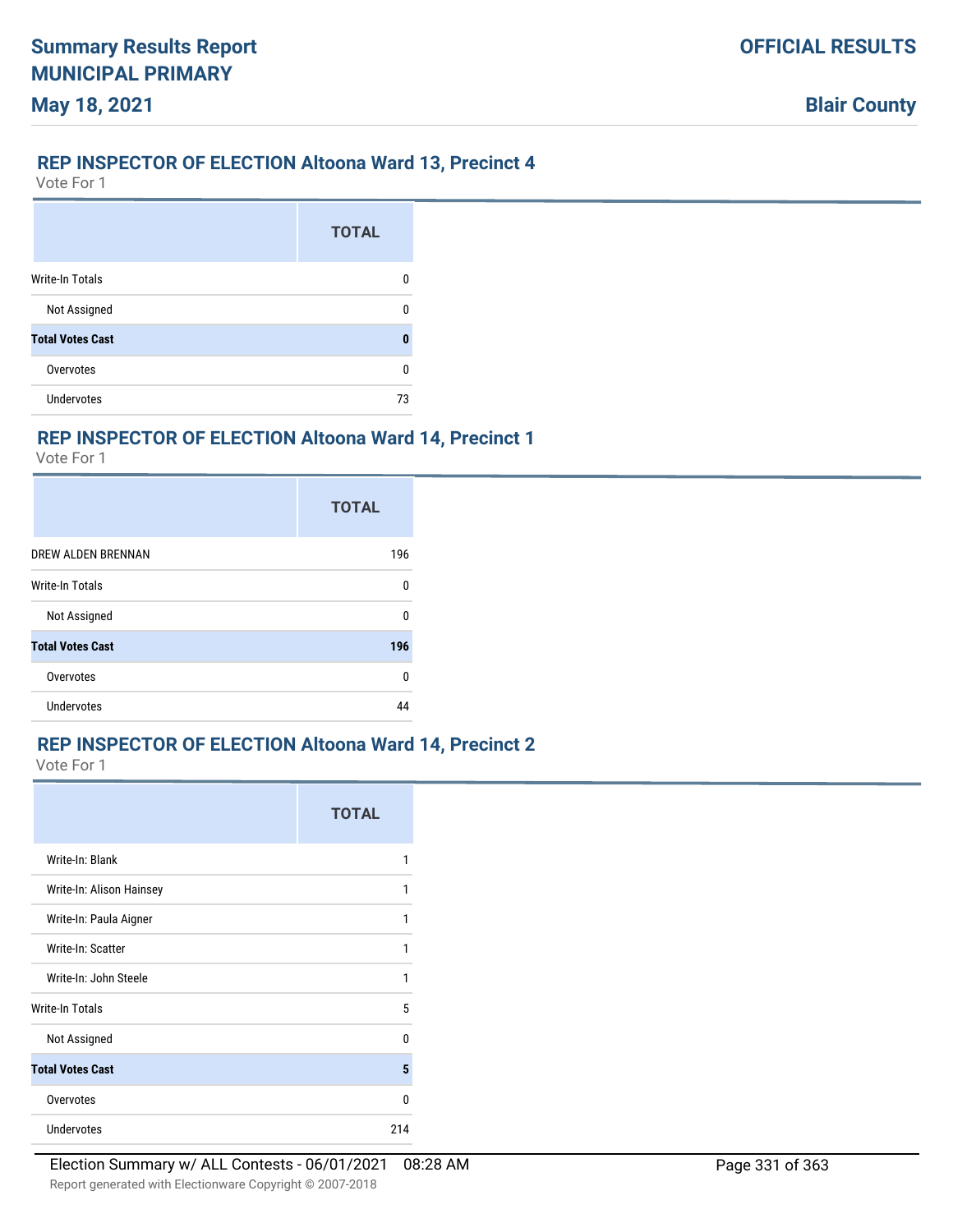### **REP INSPECTOR OF ELECTION Altoona Ward 14, Precinct 3**

Vote For 1

|                            | <b>TOTAL</b> |
|----------------------------|--------------|
| Write-In: Blank            | 2            |
| Write-In: Barry Bradfield  |              |
| Write-In: Scatter          |              |
| Write-In: Elizabeth Bettwy |              |
| Write-In: August Stickel   |              |
| Write-In Totals            | 6            |
| Not Assigned               | U            |
| <b>Total Votes Cast</b>    | 6            |
| Overvotes                  | n            |
| <b>Undervotes</b>          | 198          |

# **REP INSPECTOR OF ELECTION Allegheny Township, District 1**

|                          | <b>TOTAL</b> |
|--------------------------|--------------|
| Write-In: Emilee Elder   | 2            |
| Write-In: Blank          | 2            |
| Write-In: Mary Elder     | 1            |
| Write-In: Randy Smith    | 1            |
| Write-In: Kenny Krott    | 1            |
| Write-In: James Bonerigo | 1            |
| Write-In: Cheryl Rupp    | 1            |
| Write-In: Orrin Williams | 1            |
| Write-In: Ben Wright     | 1            |
| Write-In: Scatter        | 1            |
| <b>Write-In Totals</b>   | 12           |
| Not Assigned             | U            |
| <b>Total Votes Cast</b>  | 12           |
| Overvotes                | 0            |
| Undervotes               | 390          |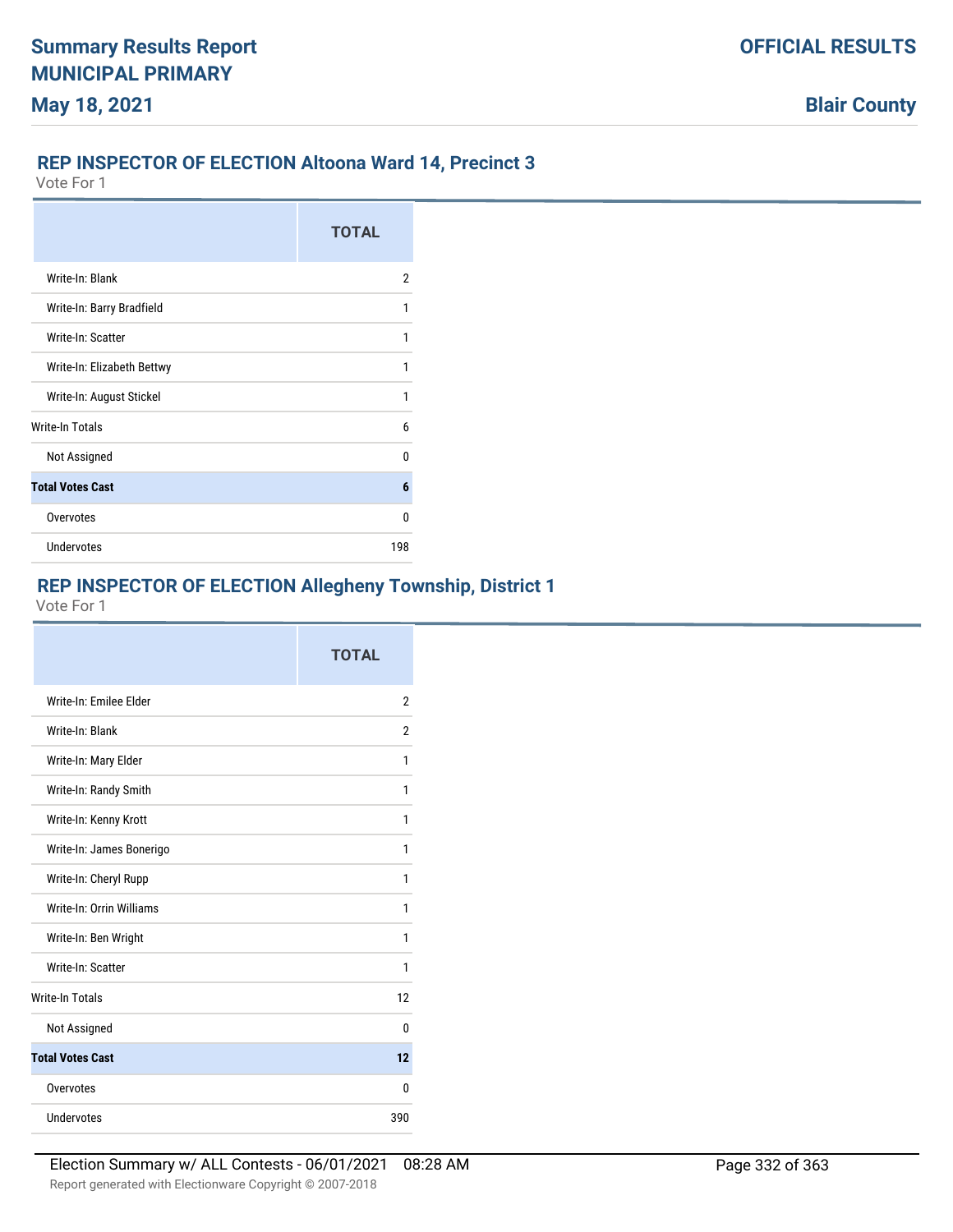# **REP INSPECTOR OF ELECTION Allegheny Township, District 2**

Vote For 1

**May 18, 2021**

|                         | <b>TOTAL</b> |
|-------------------------|--------------|
| <b>KENNETH P SMITH</b>  | 325          |
| <b>Write-In Totals</b>  | $\Omega$     |
| Not Assigned            | U            |
| <b>Total Votes Cast</b> | 325          |
| Overvotes               | U            |
| <b>Undervotes</b>       | 41           |

#### **REP INSPECTOR OF ELECTION Allegheny Township, District 3**

|                         | <b>TOTAL</b> |
|-------------------------|--------------|
| Write-In: Blank         |              |
| <b>Write-In Totals</b>  |              |
| Not Assigned            | n            |
| <b>Total Votes Cast</b> |              |
| Overvotes               | 0            |
| <b>Undervotes</b>       | 57           |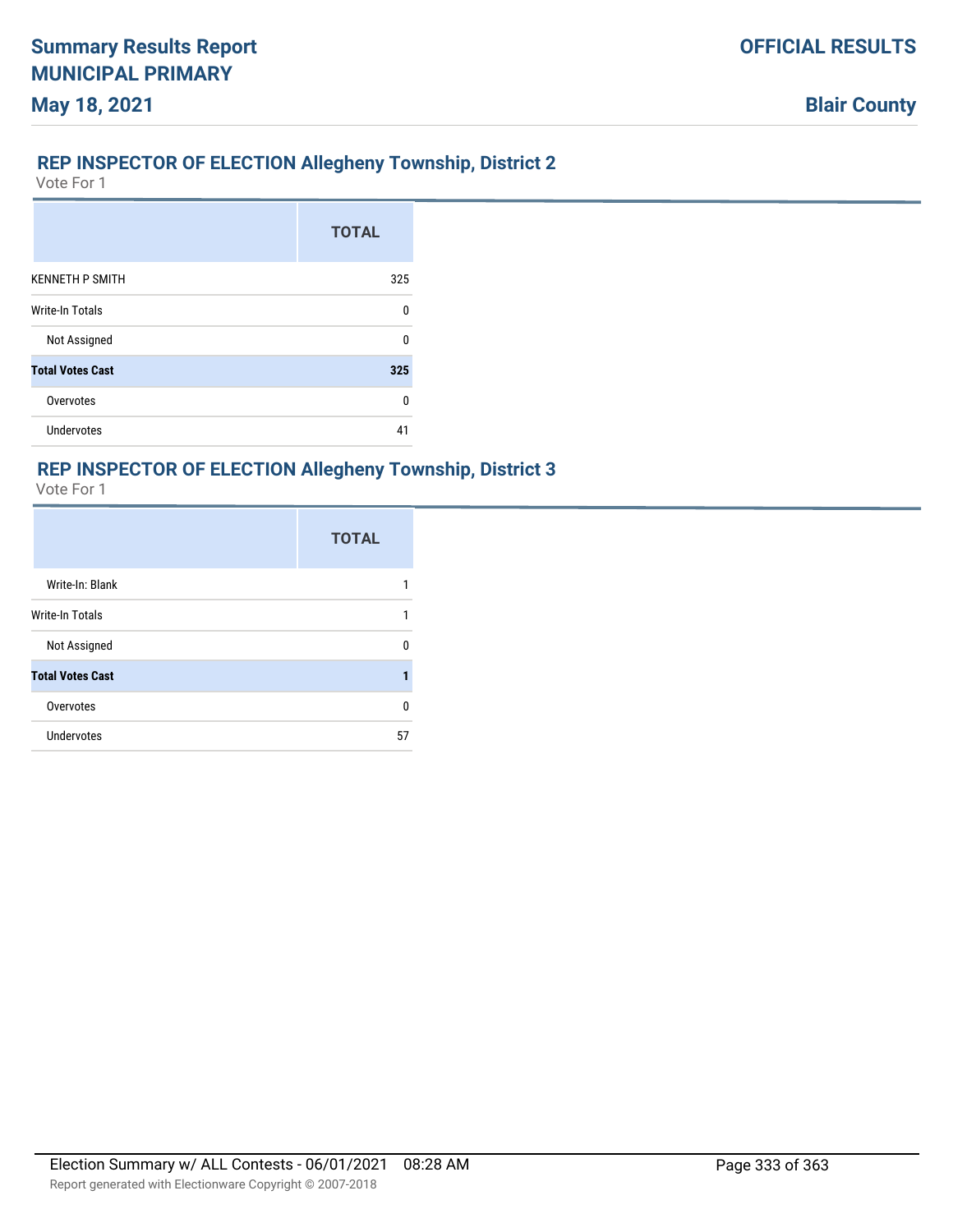# **REP INSPECTOR OF ELECTION Allegheny Township, District 4**

|                          | <b>TOTAL</b>   |
|--------------------------|----------------|
| Write-In: Douglas Dibert | $\overline{2}$ |
| Write-In: Blank          | $\overline{2}$ |
| Write-In: Daniel Regala  | 1              |
| Write-In: Pearl McKee    | 1              |
| Write-In: George Good    | 1              |
| Write-In: Glann Trout    | 1              |
| Write-In: Donald Fix III | 1              |
| Write-In: Renee Stout    | 1              |
| Write-In: Rachel Moyer   | 1              |
| Write-In: Edith Bender   | 1              |
| Write-In: Justin Bender  | 1              |
| Write-In: Terry Clapper  | 1              |
| <b>Write-In Totals</b>   | 14             |
| Not Assigned             | 0              |
| <b>Total Votes Cast</b>  | 14             |
| Overvotes                | 0              |
| Undervotes               | 171            |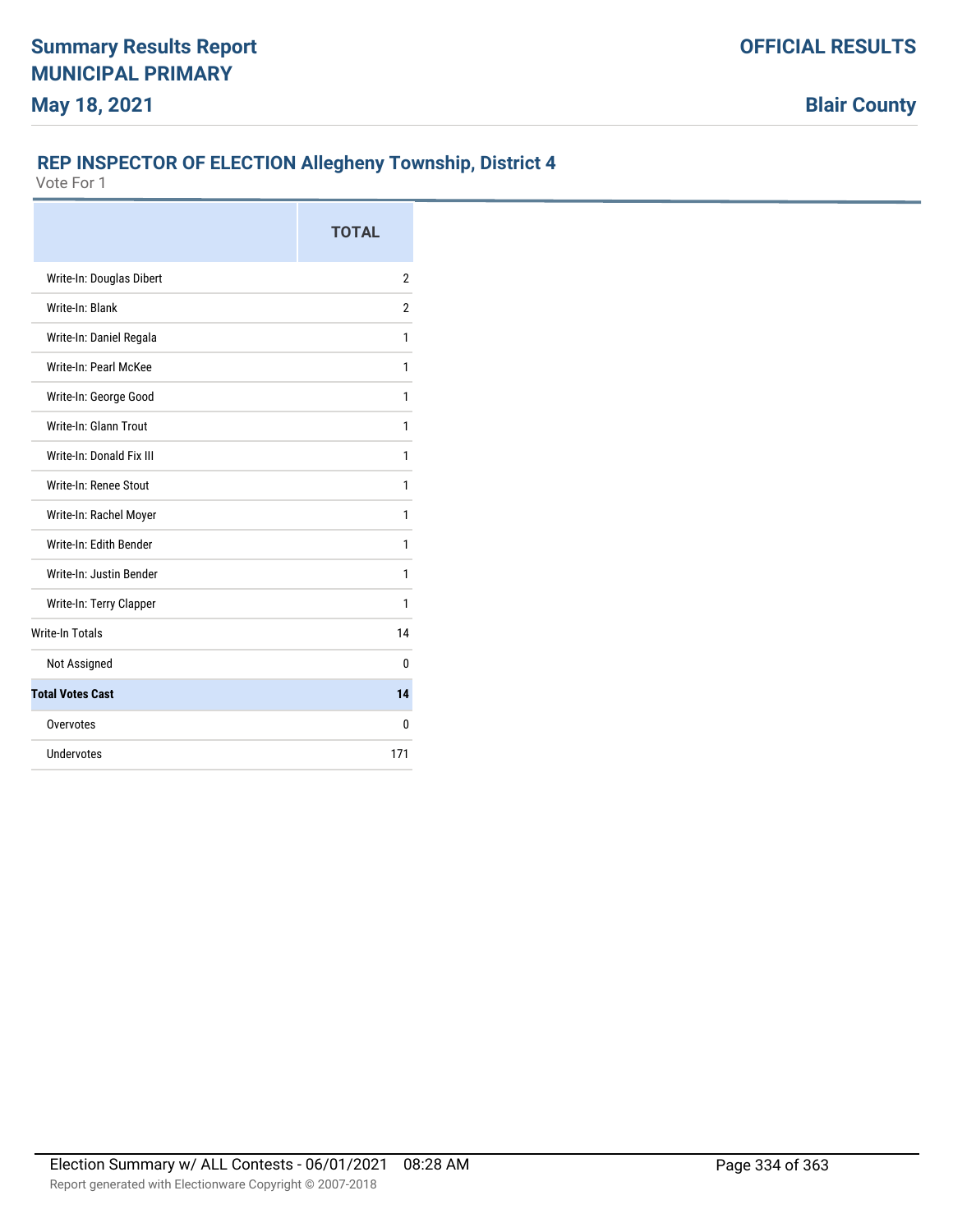### **REP INSPECTOR OF ELECTION Antis Township, District 1**

|                             | <b>TOTAL</b> |
|-----------------------------|--------------|
| Write-In: Roy Amerhein      | 6            |
| Write-In: Blank             | 3            |
| Write-In: Lisa West         | 1            |
| Write-In: Timothy Albert    | 1            |
| Write-In: Will Smithfield   | 1            |
| Write-In: Lance Kustoberder | 1            |
| Write-In: Roy Amrhein       | 0            |
| <b>Write-In Totals</b>      | 13           |
| Not Assigned                | 0            |
| <b>Total Votes Cast</b>     | 13           |
| Overvotes                   | <sup>0</sup> |
| Undervotes                  | 424          |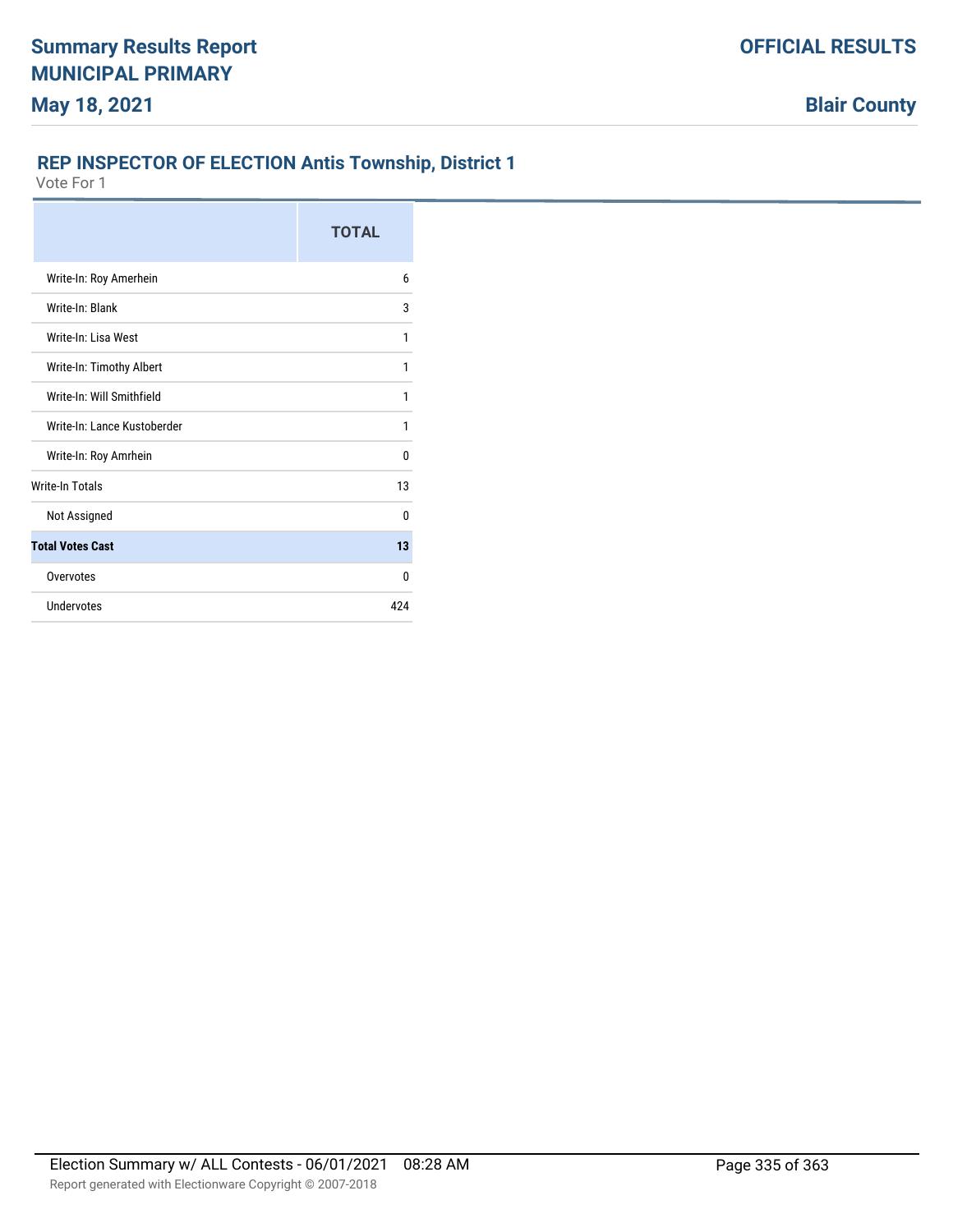#### **REP INSPECTOR OF ELECTION Antis Township, District 2**

Vote For 1

|                           | <b>TOTAL</b> |
|---------------------------|--------------|
| Write-In: Diane Irwin     | 3            |
| Write-In: Blank           | 3            |
| Write-In: Heather Mock    | 2            |
| Write-In: Shawn Shaulis   | 2            |
| Write-In: Scatter         | 2            |
| Write-In: Darla Greger    | 1            |
| Write-In: Justin Mock     | 1            |
| Write-In: Suzanne Johnson | 1            |
| Write-In: Cindy Weber     | 1            |
| <b>Write-In Totals</b>    | 16           |
| Not Assigned              | n            |
| <b>Total Votes Cast</b>   | 16           |
| Overvotes                 | n            |
| Undervotes                | 274          |

# **REP INSPECTOR OF ELECTION Antis Township, District 3**

|                         | <b>TOTAL</b> |
|-------------------------|--------------|
| Write-In: Blank         | 7            |
| Write-In: Laura Burke   | 1            |
| Write-In: Michael Nagle | 1            |
| Write-In: David Shildt  | 1            |
| <b>Write-In Totals</b>  | 10           |
| Not Assigned            | $\Omega$     |
| <b>Total Votes Cast</b> | 10           |
| Overvotes               | $\Omega$     |
| <b>Undervotes</b>       | 345          |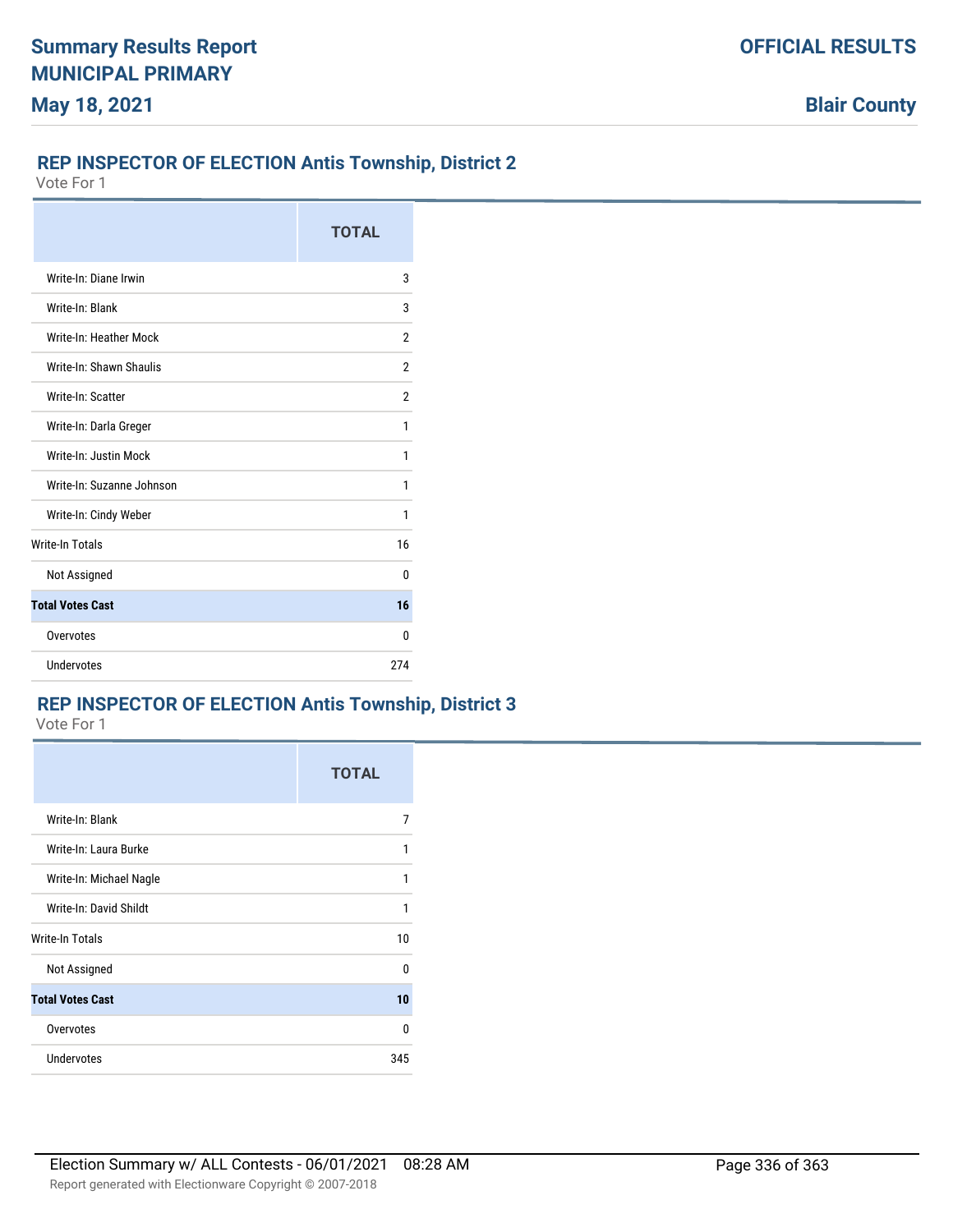## **REP INSPECTOR OF ELECTION Bellwood Borough**

Vote For 1

|                             | <b>TOTAL</b>   |
|-----------------------------|----------------|
| Write-In: Blank             | $\overline{2}$ |
| Write-In: Scatter           | 1              |
| Write-In: Fred Miller       | 1              |
| Write-In: Mack Messnek      | 1              |
| Write-In: Brienda McCaulley | 1              |
| Write-In: Justin Hartman    | 1              |
| Write-In: Brian Shara       | 1              |
| Write-In: Ken Conrad        | 1              |
| Write-In: Letecia McCaulley | 1              |
| Write-In: Douglas Sloey     | 1              |
| Write-In: Alice Corle       | 1              |
| <b>Write-In Totals</b>      | 12             |
| Not Assigned                | 0              |
| <b>Total Votes Cast</b>     | 12             |
| Overvotes                   | 0              |
| Undervotes                  | 250            |

## **REP INSPECTOR OF ELECTION Blair Township, District 1**

|                               | <b>TOTAL</b> |
|-------------------------------|--------------|
| <b>WILLIAM J PADAMONSKY</b>   | 225          |
| Write-In: Robert Lonero       | 1            |
| Write-In: William Padamonster | n            |
| Write-In Totals               | 1            |
| Not Assigned                  | 0            |
| <b>Total Votes Cast</b>       | 226          |
| Overvotes                     | U            |
| Undervotes                    | 49           |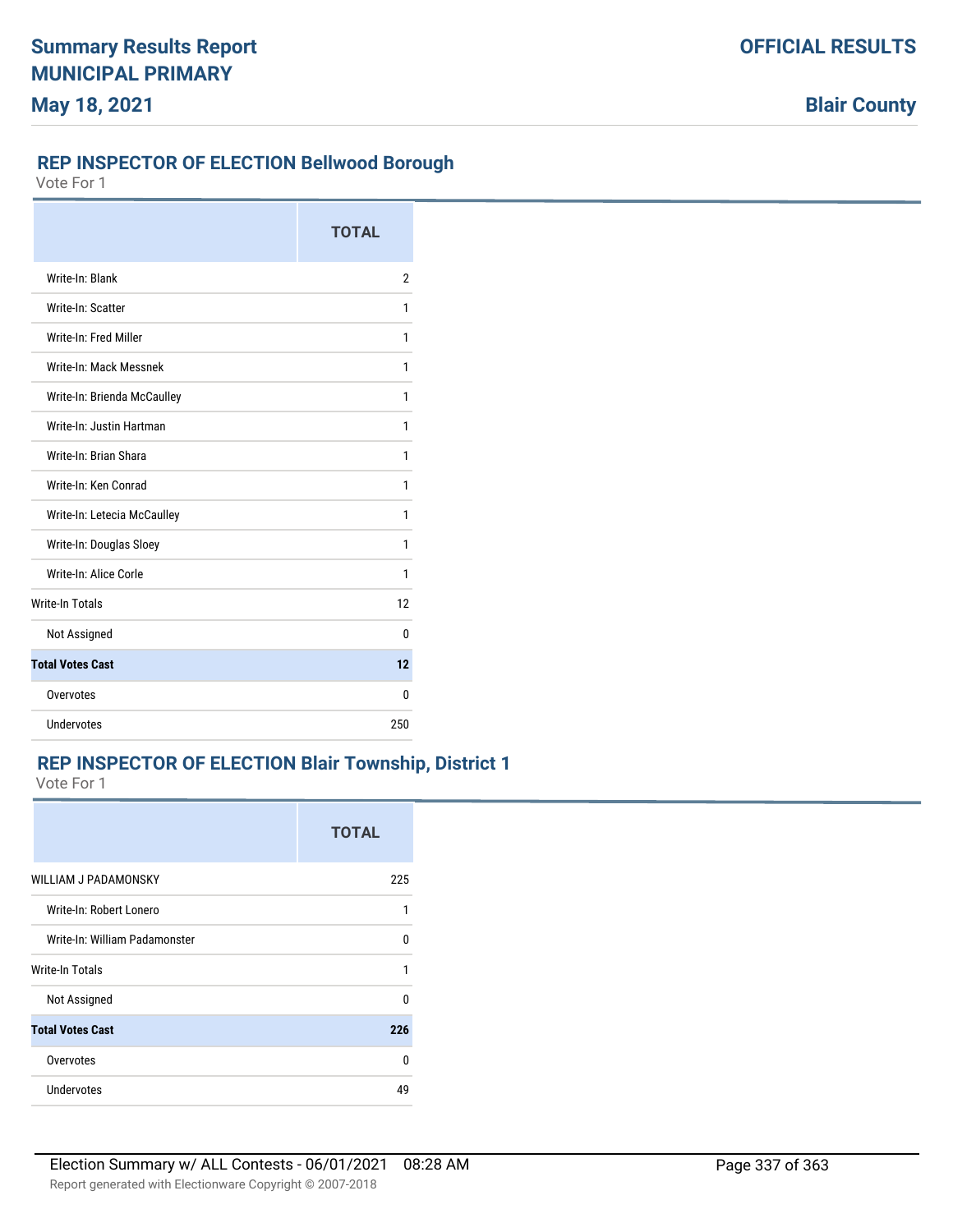### **REP INSPECTOR OF ELECTION Blair Township, District 2**

Vote For 1

|                               | <b>TOTAL</b> |
|-------------------------------|--------------|
| Write-In: William Padamonster |              |
| Write-In: Joe Smith           | U            |
| Write-In Totals               | 1            |
| Not Assigned                  | n            |
| <b>Total Votes Cast</b>       |              |
| Overvotes                     | U            |
| <b>Undervotes</b>             | 249          |

## **REP INSPECTOR OF ELECTION Blair Township, District 3**

|                         | <b>TOTAL</b> |
|-------------------------|--------------|
| <b>KARLA S JACKSON</b>  | 193          |
| Write-In: Joe Smith     | 1            |
| <b>Write-In Totals</b>  | 1            |
| Not Assigned            | 0            |
| <b>Total Votes Cast</b> | 194          |
| Overvotes               | $\Omega$     |
| Undervotes              | 40           |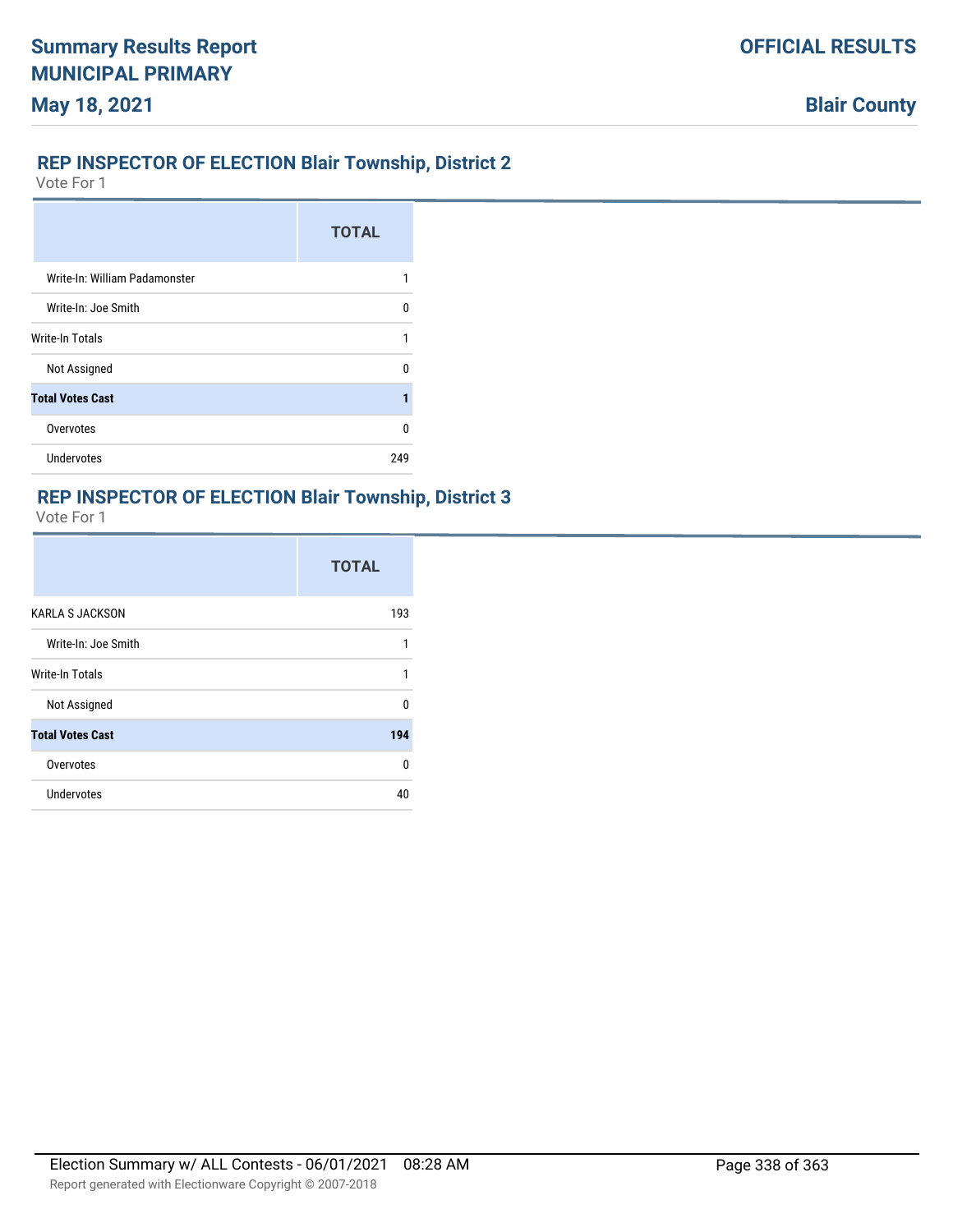## **REP INSPECTOR OF ELECTION Catharine Township**

Vote For 1

|                            | <b>TOTAL</b> |
|----------------------------|--------------|
| Write-In: Richard Brubaker | 2            |
| Write-In: Regon England    | 1            |
| Write-In: Michael Fay      |              |
| <b>Write-In Totals</b>     | 4            |
| Not Assigned               | n            |
| <b>Total Votes Cast</b>    | Δ            |
| Overvotes                  | U            |
| <b>Undervotes</b>          | 152          |

# **REP INSPECTOR OF ELECTION Duncansville Borough**

|                         | <b>TOTAL</b> |
|-------------------------|--------------|
| <b>LISA A CREAMER</b>   | 172          |
| Write-In Totals         | n            |
| Not Assigned            | n            |
| <b>Total Votes Cast</b> | 172          |
| Overvotes               | n            |
| Undervotes              | 21           |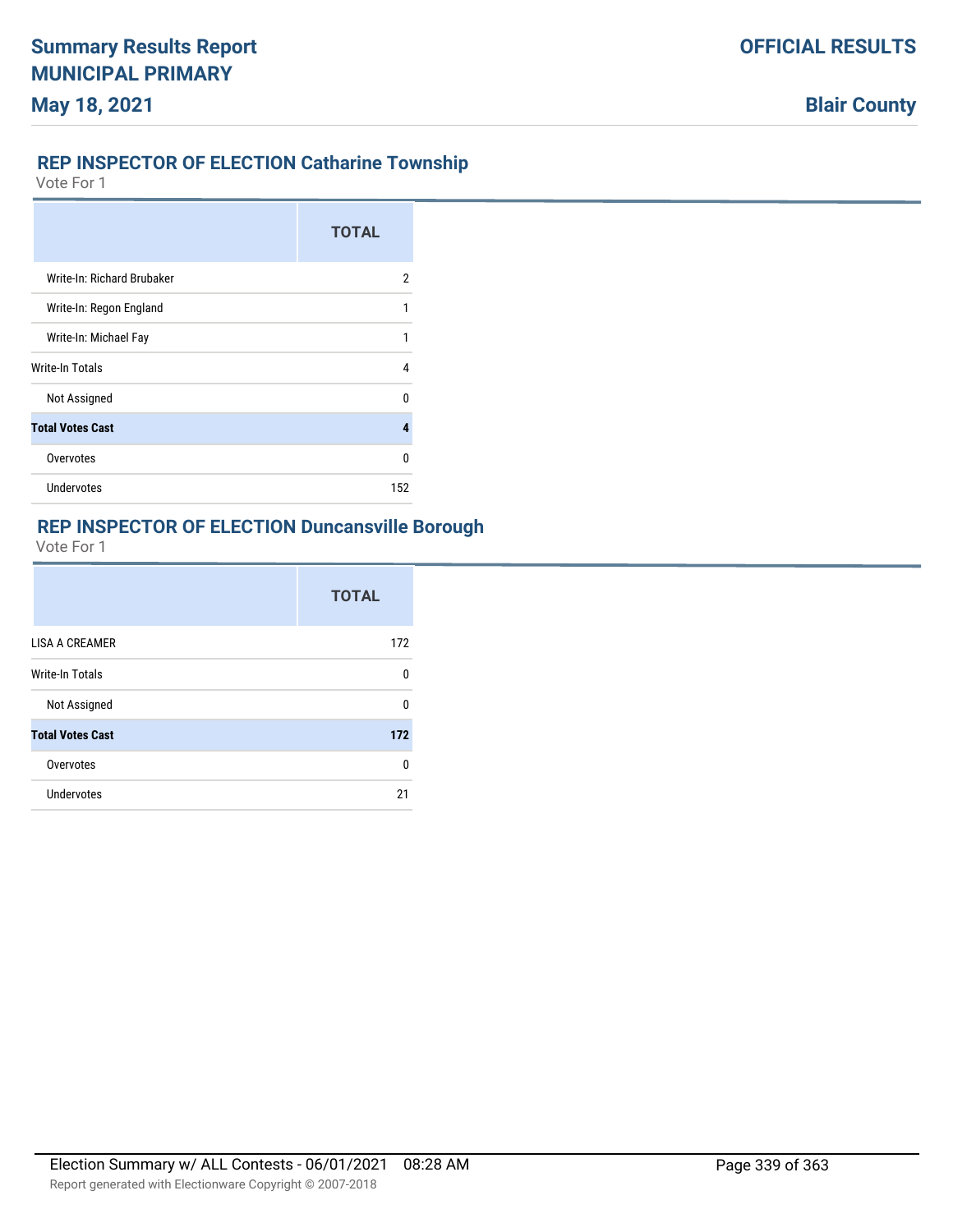### **REP INSPECTOR OF ELECTION Frankstown Twp, District 1**

Vote For 1

|                              | <b>TOTAL</b> |
|------------------------------|--------------|
| Write-In: Beth Smith         | 6            |
| Write-In: Blank              | 3            |
| Write-In: Paul Luther        | 2            |
| Write-In: Beth O'Brien       | 1            |
| Write-In: Jim Foreman        | 1            |
| Write-In: Lois Kaneshiki     | 1            |
| Write-In: Donnie Rhodes      | 1            |
| Write-In: Judith Fitzpatrick | 1            |
| <b>Write-In Totals</b>       | 16           |
| Not Assigned                 | 0            |
| <b>Total Votes Cast</b>      | 16           |
| Overvotes                    | 0            |
| Undervotes                   | 318          |

### **REP INSPECTOR OF ELECTION Frankstown Twp, District 2**

|                         | <b>TOTAL</b> |
|-------------------------|--------------|
| Write-In: Blank         | 2            |
| Write-In: Darrel Werner | 1            |
| Write-In Totals         | 3            |
| Not Assigned            | 0            |
| <b>Total Votes Cast</b> | 3            |
| Overvotes               | 0            |
| Undervotes              | 258          |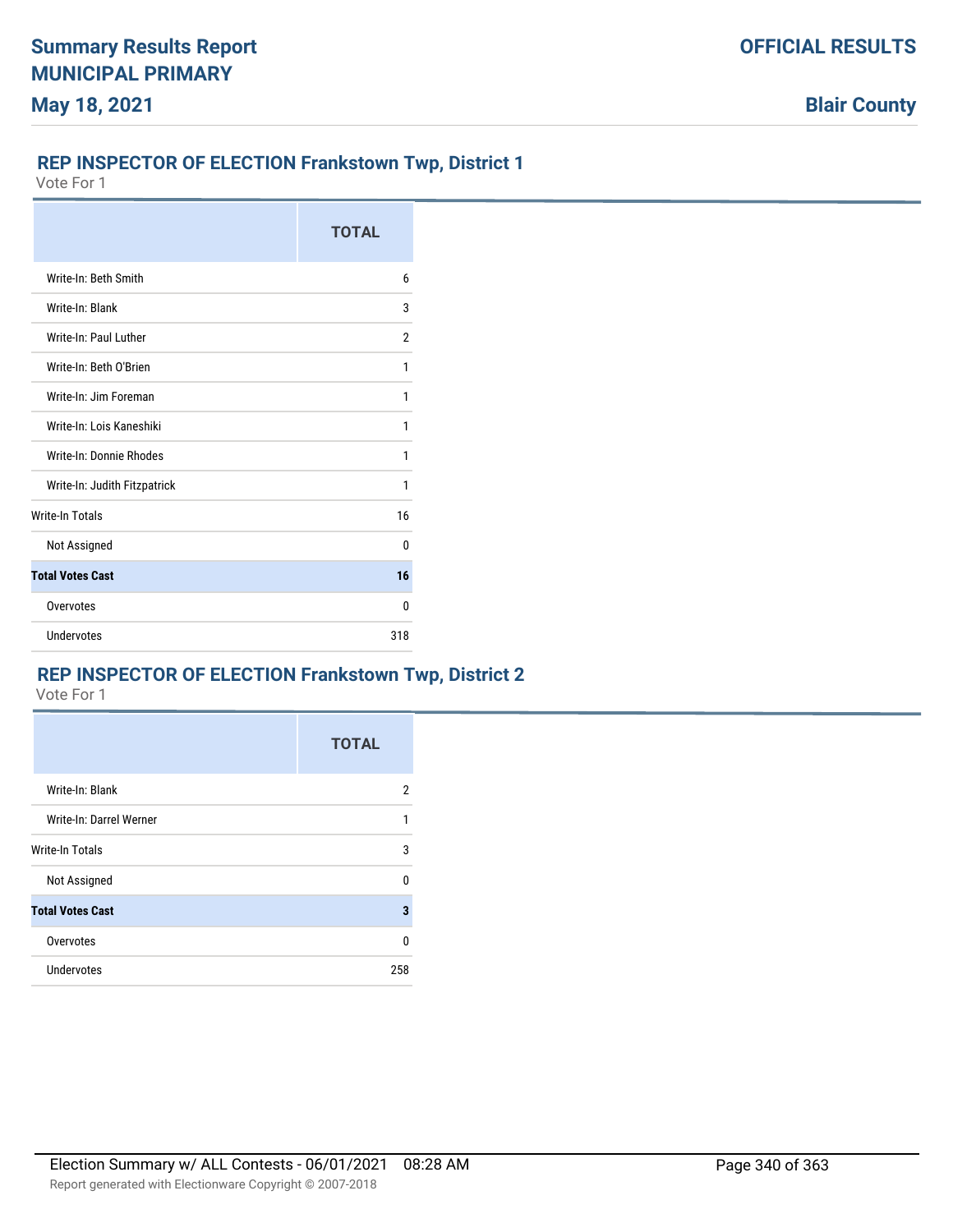## **REP INSPECTOR OF ELECTION Frankstown Twp, District 3**

Vote For 1

|                         | <b>TOTAL</b> |
|-------------------------|--------------|
| Write-In: Blank         | 2            |
| Write-In: Mike Ergler   |              |
| Write-In: Don Kinsely   |              |
| Write-In: Samuel Haushy |              |
| Write-In: Samuel Haughy | n            |
| Write-In Totals         | 5            |
| Not Assigned            | n            |
| <b>Total Votes Cast</b> | 5            |
| Overvotes               | n            |
| <b>Undervotes</b>       | 318          |

# **REP INSPECTOR OF ELECTION Frankstown Twp, District 4**

|                                | <b>TOTAL</b> |
|--------------------------------|--------------|
| Write-In: Scott White          | 2            |
| Write-In: Ryan Merke           | 1            |
| Write-In: Blank                | 1            |
| <b>Write-In: Richard Parks</b> | 1            |
| Write-In: Susan Brower         | 1            |
| Write-In Totals                | 6            |
| Not Assigned                   | U            |
| <b>Total Votes Cast</b>        | 6            |
| Overvotes                      | U            |
| <b>Undervotes</b>              | 220          |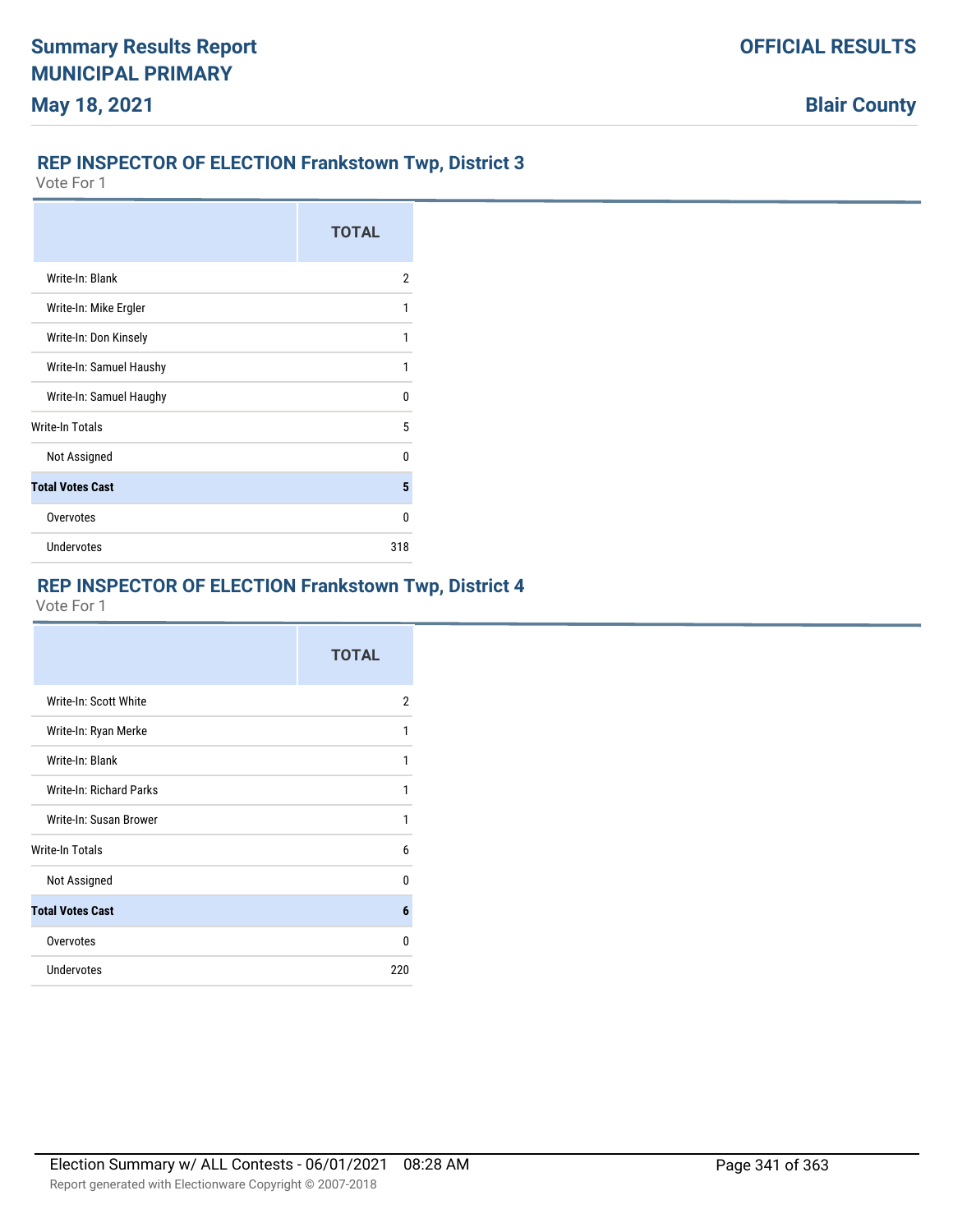# **REP INSPECTOR OF ELECTION Frankstown Twp, District 5**

Vote For 1

|                              | <b>TOTAL</b> |
|------------------------------|--------------|
| Write-In: Blank              | 2            |
| Write-In: Ed Ott             | 1            |
| Write-In: Scott Horvath JR   | 1            |
| Write-In: Matthew Gieg       | 1            |
| Write-In: Judith Fitzpatrick | 1            |
| Write-In: Denny Shaw         | 1            |
| Write-In Totals              | 7            |
| Not Assigned                 | n            |
| <b>Total Votes Cast</b>      | 7            |
| Overvotes                    | n            |
| Undervotes                   | 363          |

# **REP INSPECTOR OF ELECTION Freedom Twp, District 1**

|                               | <b>TOTAL</b> |
|-------------------------------|--------------|
| Write-In: Blank               | 3            |
| Write-In: Peterbuilt Deist    | 2            |
| Write-In: Tyrus Young         | 2            |
| Write-In: Amy Keith           | 1            |
| Write-In: Michael Lindenpeter | 1            |
| Write-In Totals               | g            |
| Not Assigned                  | U            |
| <b>Total Votes Cast</b>       | 9            |
| Overvotes                     | 0            |
| Undervotes                    | 163          |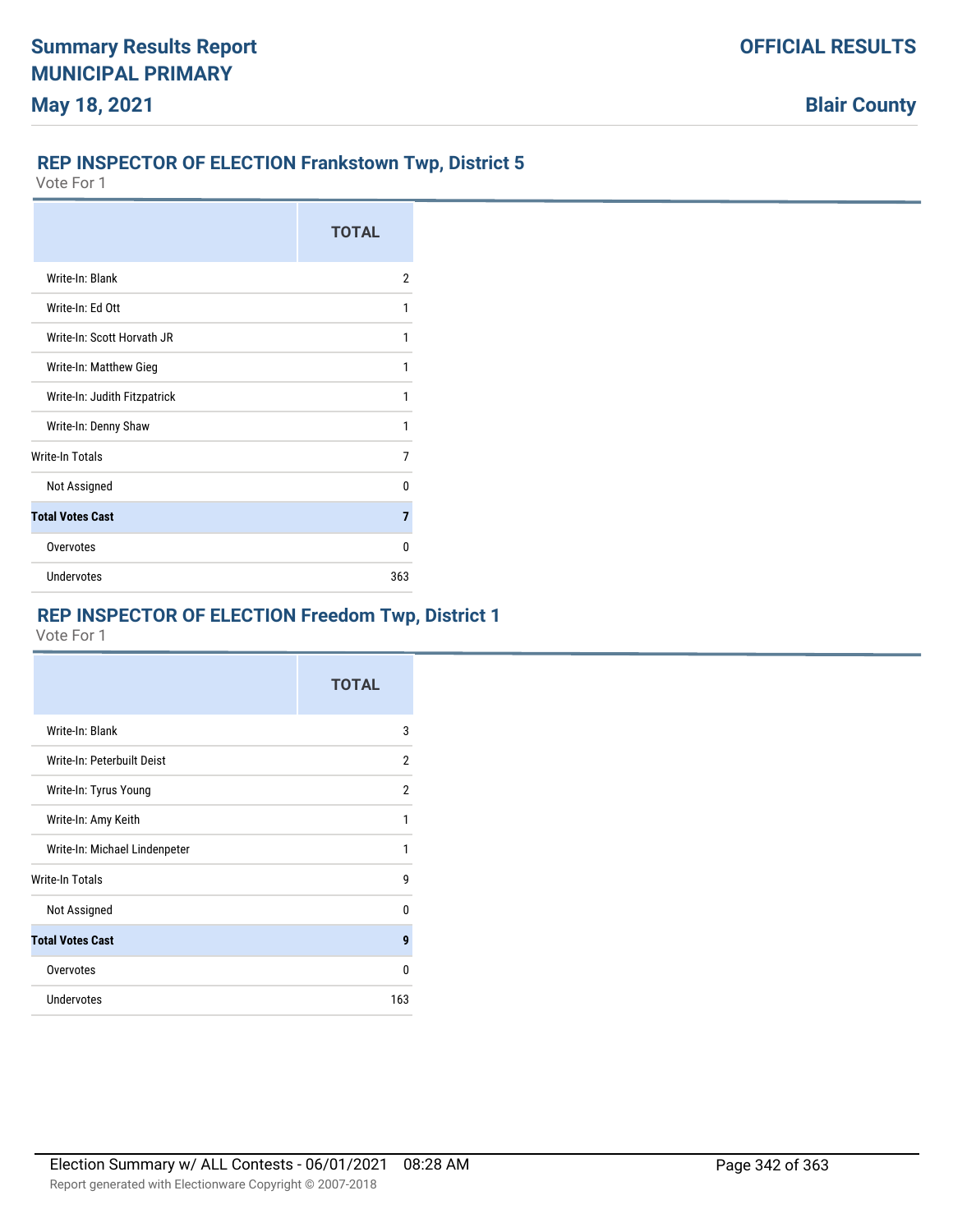# **REP INSPECTOR OF ELECTION Freedom Twp, District 2**

|                             | <b>TOTAL</b> |
|-----------------------------|--------------|
| Write-In: Blank             | 7            |
| Write-In: Scott Caldwell    | 2            |
| Write-In: Scatter           | 1            |
| Write-In: Shawn Coppersmith | 1            |
| Write-In: Julie Potter      | 1            |
| Write-In: Ellen Detwiler    | 1            |
| Write-In: James Ott         | 1            |
| Write-In: Kashy Gasslen     | 1            |
| <b>Write-In Totals</b>      | 15           |
| Not Assigned                | 0            |
| <b>Total Votes Cast</b>     | 15           |
| Overvotes                   | 0            |
| Undervotes                  | 363          |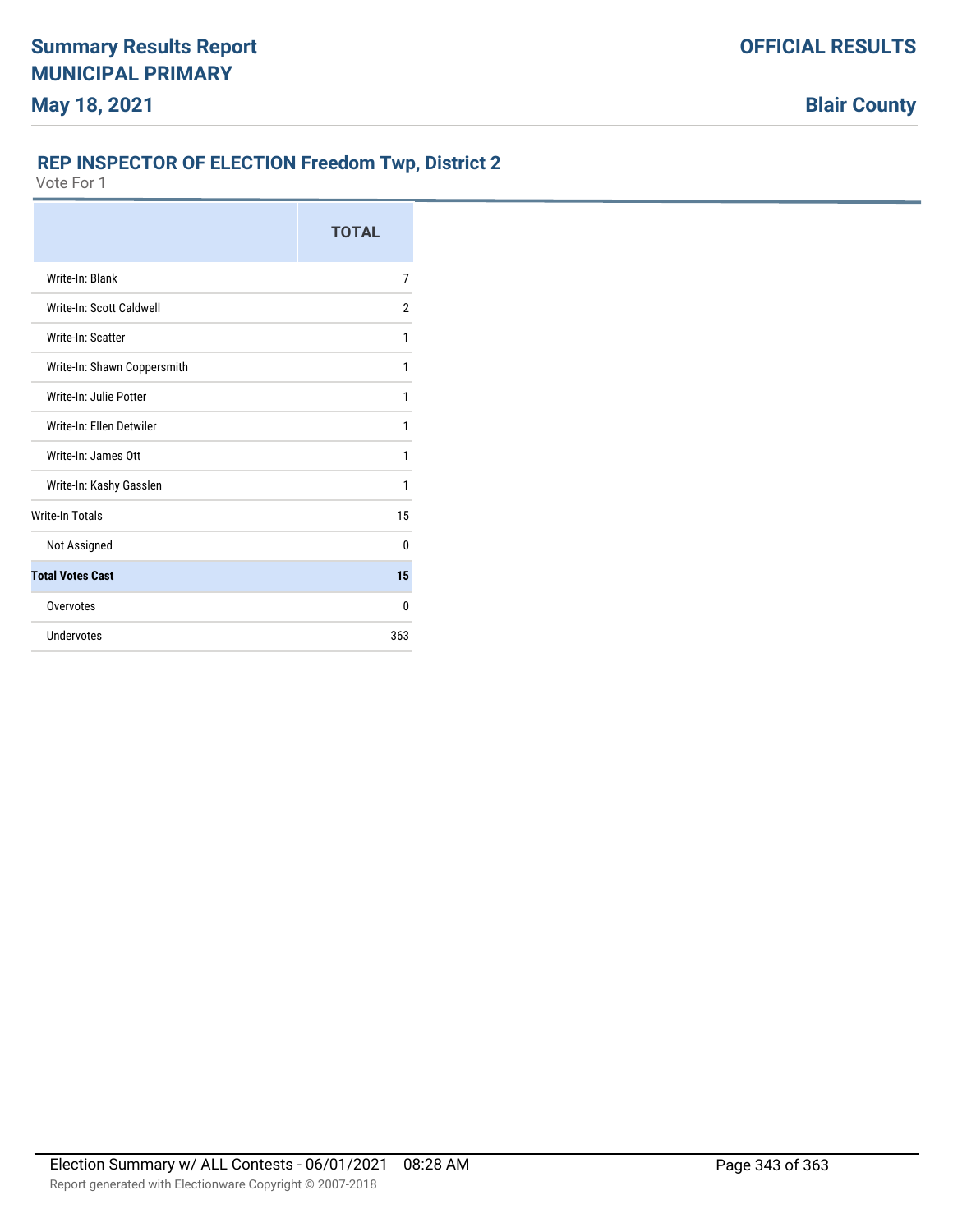### **REP INSPECTOR OF ELECTION Greenfield Twp, District 1**

Vote For 1

|                              | <b>TOTAL</b> |
|------------------------------|--------------|
| Write-In: Terri Lingenfelter | 2            |
| Write-In: Elane Smith        | 2            |
| Write-In: Patricia Sweet     | 2            |
| Write-In: Blank              | 2            |
| Write-In: Shelly Snyder      | 2            |
| Write-In: Adam Dibert        | 2            |
| Write-In: Derick Musselman   | 1            |
| Write-In: Tom Ritchey        | 1            |
| Write-In: John Dibert        | 1            |
| Write-In: Janice Crist       | 1            |
| Write-In: Thea Aungst        | 1            |
| Write-In: Scatter            | 1            |
| Write-In: Mike Childers      | 1            |
| Write-In: Michael Malovich   | 1            |
| <b>Write-In Totals</b>       | 20           |
| Not Assigned                 | 0            |
| <b>Total Votes Cast</b>      | 20           |
| Overvotes                    | 0            |
| Undervotes                   | 168          |

# **REP INSPECTOR OF ELECTION Greenfield Twp, District 2**

|                         | <b>TOTAL</b> |
|-------------------------|--------------|
| <b>Write-In Totals</b>  | O            |
| Not Assigned            | n            |
| <b>Total Votes Cast</b> |              |
| Overvotes               | n            |
| <b>Undervotes</b>       | 25           |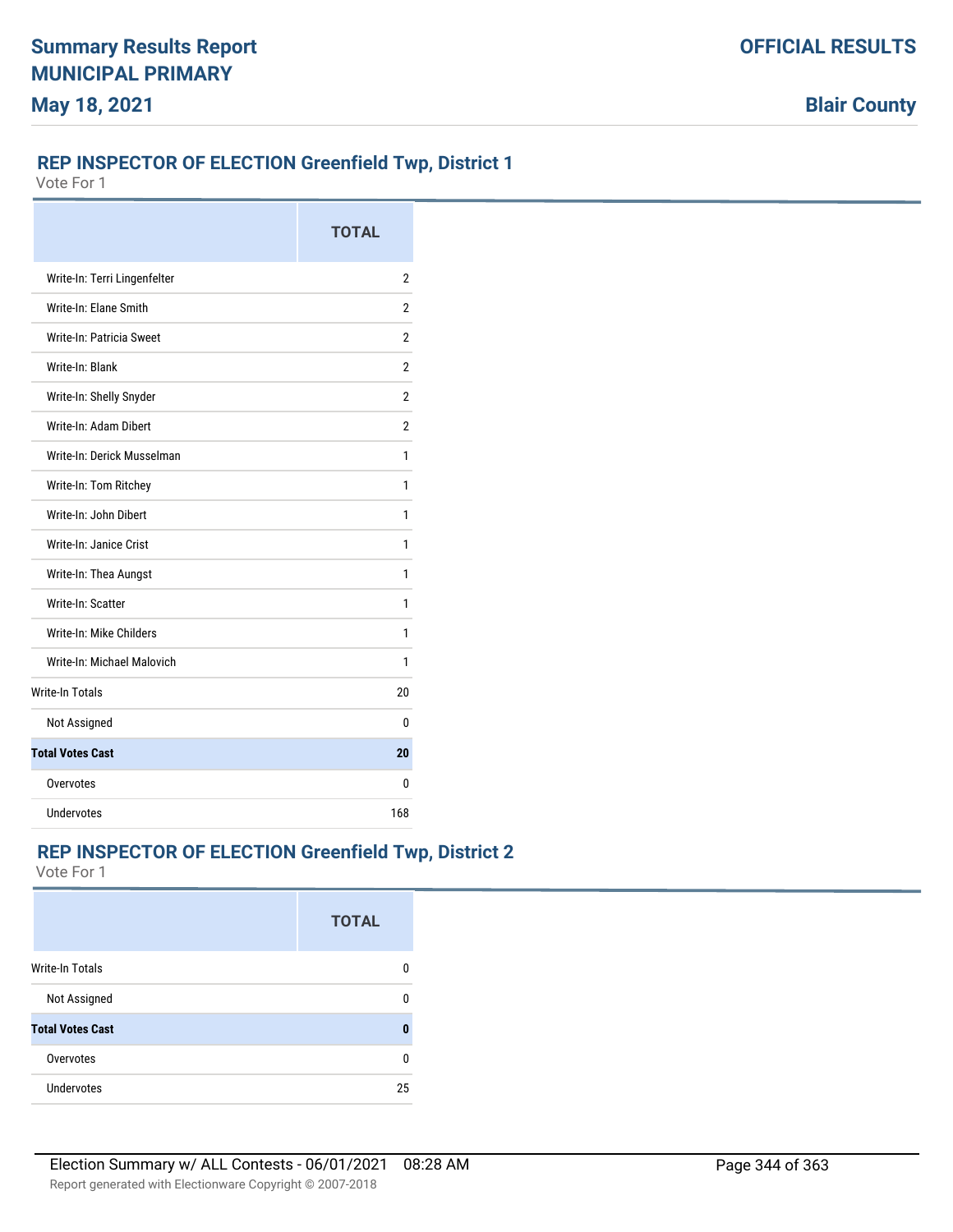## **REP INSPECTOR OF ELECTION Greenfield Twp, District 3**

Vote For 1

|                           | <b>TOTAL</b> |
|---------------------------|--------------|
| Write-In: Karen Musselman | 2            |
| Write-In: Marlyn Graffius | 1            |
| Write-In: Blank           |              |
| Write-In: Paul Medasie    | 1            |
| Write-In Totals           | 5            |
| Not Assigned              | n            |
| <b>Total Votes Cast</b>   | 5            |
| Overvotes                 | n            |
| Undervotes                | 185          |

#### **REP INSPECTOR OF ELECTION Hollidaysburg Boro, Ward 1**

|                         | <b>TOTAL</b> |
|-------------------------|--------------|
| Write-In: Seth Tanner   |              |
| <b>Write-In Totals</b>  |              |
| Not Assigned            | n            |
| <b>Total Votes Cast</b> |              |
| Overvotes               | n            |
| Undervotes              | 57           |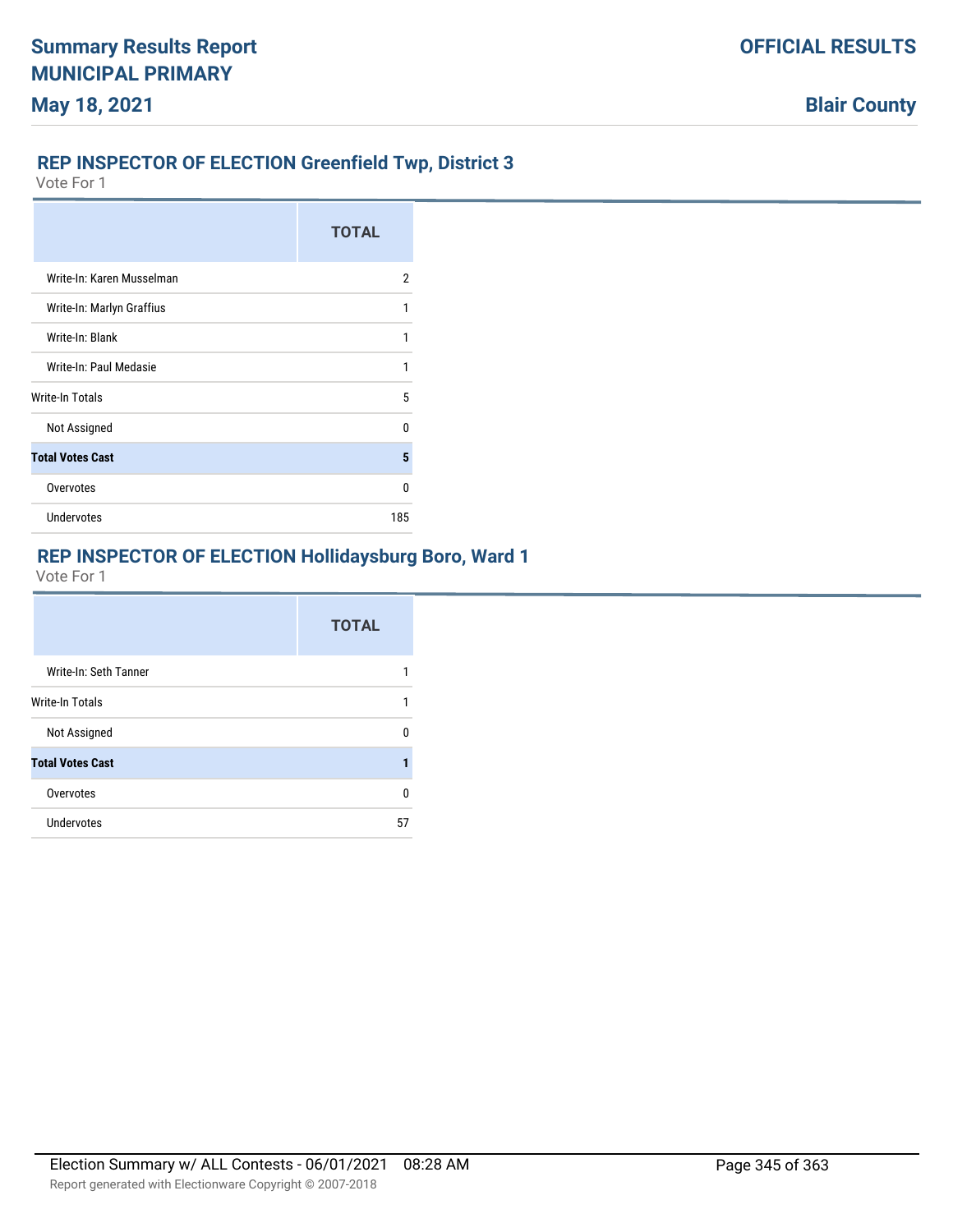# **REP INSPECTOR OF ELECTION Hollidaysburg Boro, Ward 2**

Vote For 1

|                            | <b>TOTAL</b> |
|----------------------------|--------------|
| Write-In: Blank            | 15           |
| Write-In: John Yogus       | 1            |
| Write-In: Matthias Balliet | 1            |
| Write-In Totals            | 17           |
| Not Assigned               | n            |
| <b>Total Votes Cast</b>    | 17           |
| Overvotes                  | U            |
| <b>Undervotes</b>          | 104          |

# **REP INSPECTOR OF ELECTION Hollidaysburg Boro, Ward 3**

|                            | <b>TOTAL</b> |
|----------------------------|--------------|
| Write-In: Blank            | 2            |
| Write-In: Susan Painter    | 2            |
| Write-In: Jerry Cox        | 1            |
| Write-In: Todd Batzel      | 1            |
| Write-In: Joshua Krider    | 1            |
| Write-In: Nicholas Nale    | 1            |
| Write-In: Richard Albright | 1            |
| Write-In: Robert Olson     | 1            |
| <b>Write-In Totals</b>     | 10           |
| Not Assigned               | 0            |
| <b>Total Votes Cast</b>    | 10           |
| Overvotes                  | 0            |
| Undervotes                 | 97           |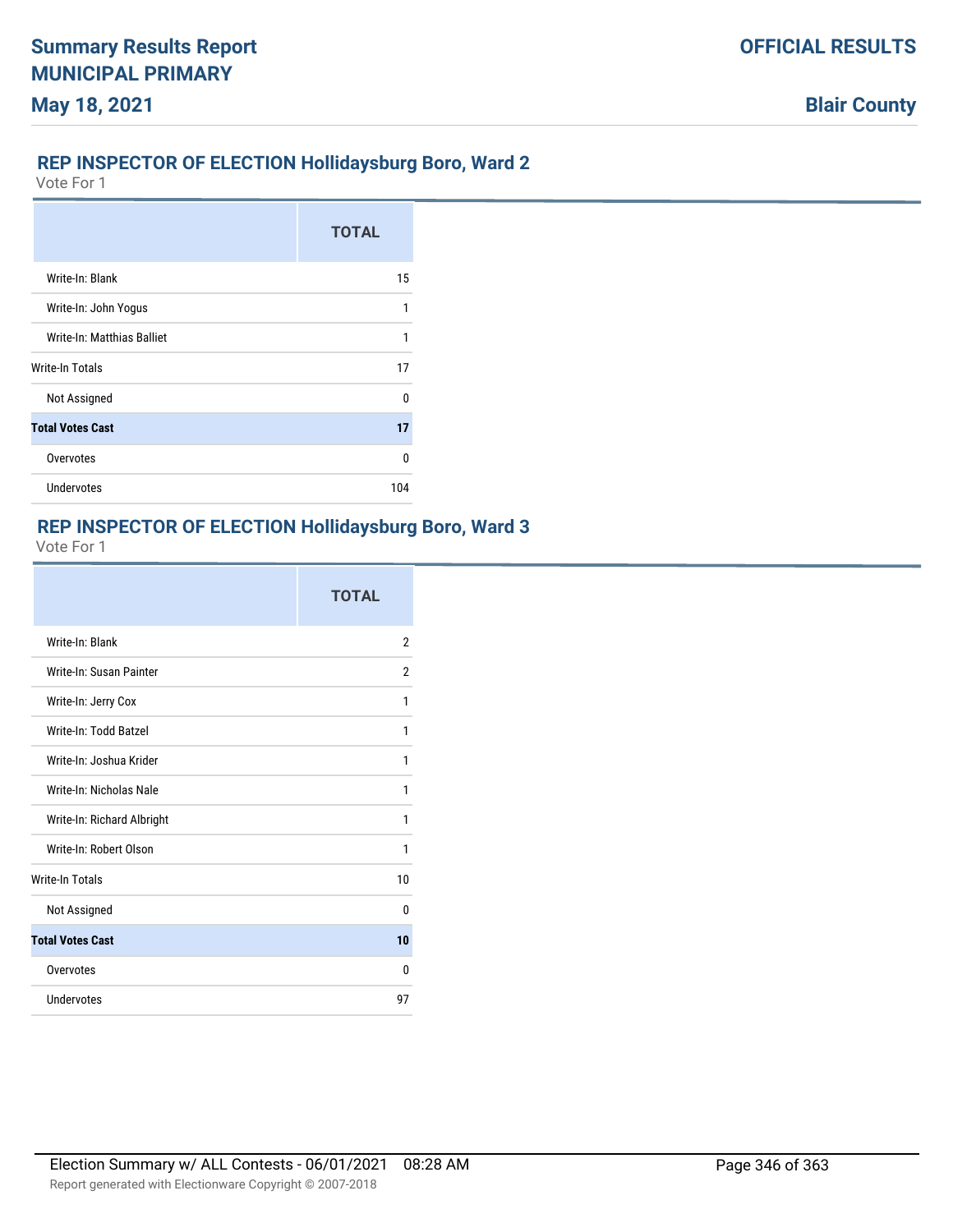### **REP INSPECTOR OF ELECTION Hollidaysburg Boro, Ward 4**

Vote For 1

|                            | <b>TOTAL</b> |
|----------------------------|--------------|
| Write-In: Blank            | 3            |
| Write-In: Ton Reese        | 1            |
| Write-In: Kyle Daugherty   | 1            |
| Write-In: Sam Haines       | 1            |
| Write-In: Constance C Hurd | 1            |
| Write-In: LouAnne Weichel  | 1            |
| Write-In: Barbara Huff     | 1            |
| Write-In: Sam Himes        | 0            |
| <b>Write-In Totals</b>     | g            |
| Not Assigned               | 0            |
| <b>Total Votes Cast</b>    | 9            |
| Overvotes                  | 0            |
| Undervotes                 | 135          |

# **REP INSPECTOR OF ELECTION Hollidaysburg Boro, Ward 5**

|                         | <b>TOTAL</b> |
|-------------------------|--------------|
| Write-In: Lucille Aiken |              |
| <b>Write-In Totals</b>  | 1            |
| Not Assigned            | n            |
| <b>Total Votes Cast</b> |              |
| Overvotes               | n            |
| Undervotes              | 127          |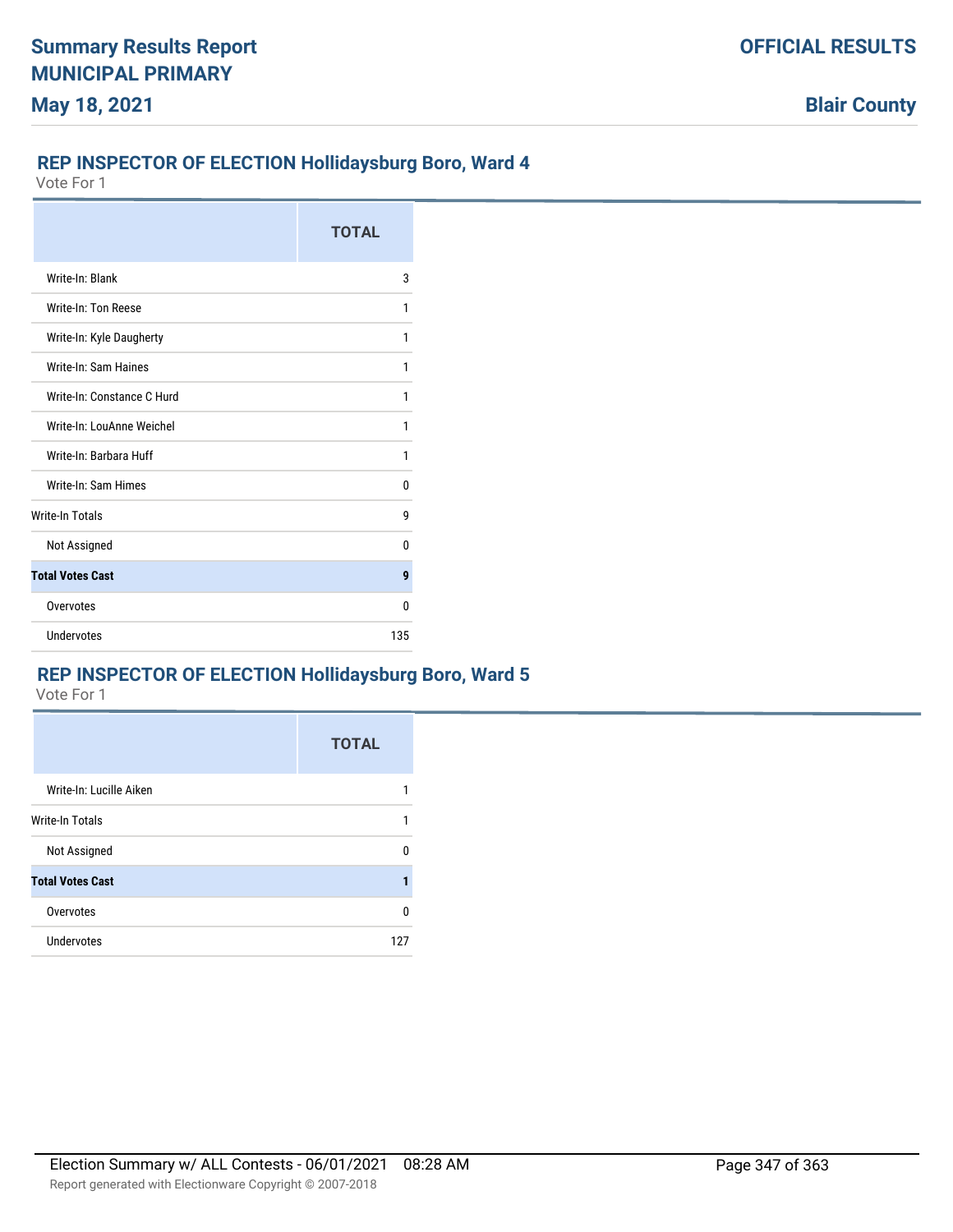# **REP INSPECTOR OF ELECTION Hollidaysburg Boro, Ward 6**

Vote For 1

**May 18, 2021**

|                         | <b>TOTAL</b> |
|-------------------------|--------------|
|                         |              |
| <b>DONNAK BLAIR</b>     | 82           |
| <b>ZENAS BREHM</b>      | 24           |
| Write-In Totals         | U            |
| Not Assigned            | U            |
| <b>Total Votes Cast</b> | 106          |
| Overvotes               | 0            |
| Undervotes              | 16           |

# **REP INSPECTOR OF ELECTION Hollidaysburg Boro, Ward 7**

|                             | <b>TOTAL</b> |
|-----------------------------|--------------|
| Write-In: Daniel Riggle III | 1            |
| Write-In: Bill Straesser    | 1            |
| Write-In: Robert Madisan    | 1            |
| Write-In: Scatter           | 1            |
| Write-In: Alec Bernard      | 1            |
| Write-In: Connie Hurd       | 1            |
| Write-In: Richard Reimer    | 1            |
| Write-In Totals             | 7            |
| Not Assigned                | 0            |
| <b>Total Votes Cast</b>     | 7            |
| Overvotes                   | <sup>0</sup> |
| Undervotes                  | 124          |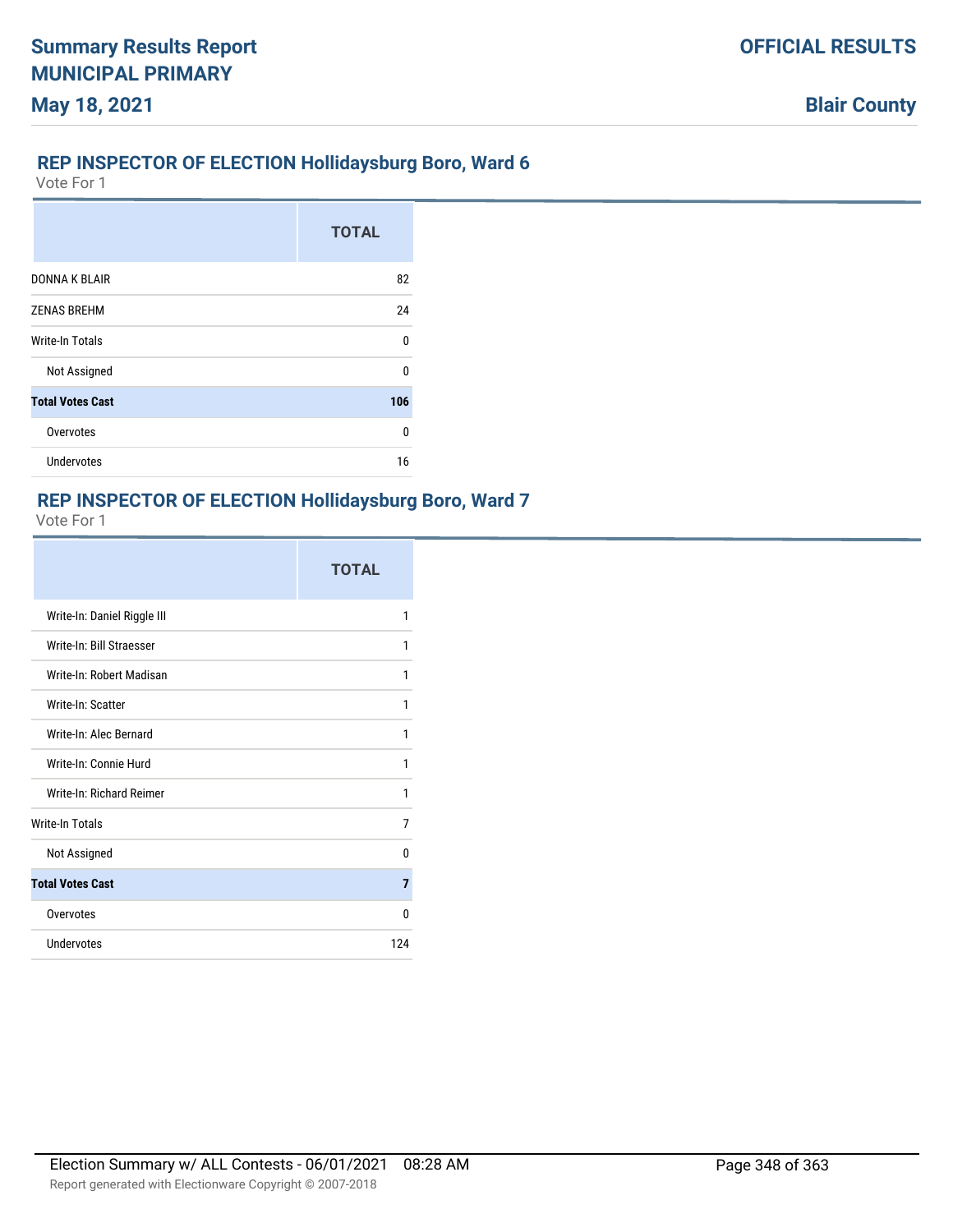## **REP INSPECTOR OF ELECTION Huston Township**

Vote For 1

|                            | <b>TOTAL</b> |
|----------------------------|--------------|
| Write-In: Dothy Stahl      | 26           |
| Write-In: Particia Smith   | 4            |
| Write-In: Blank            | 2            |
| Write-In: Randy Trexler    | 1            |
| Write-In: Sharon Kensinger | 1            |
| Write-In: Donna Gibson     | 1            |
| Write-In Totals            | 35           |
| Not Assigned               | <sup>0</sup> |
| <b>Total Votes Cast</b>    | 35           |
| Overvotes                  | U            |
| Undervotes                 | 204          |

# **REP INSPECTOR OF ELECTION Juniata Township**

|                          | <b>TOTAL</b>   |
|--------------------------|----------------|
| Write-In: Joan Chappell  | 12             |
| Write-In: Blank          | $\overline{2}$ |
| Write-In: Roy Stoszak Jr | 1              |
| <b>Write-In Totals</b>   | 15             |
| Not Assigned             | $\Omega$       |
| <b>Total Votes Cast</b>  | 15             |
| Overvotes                | 0              |
| Undervotes               | 190            |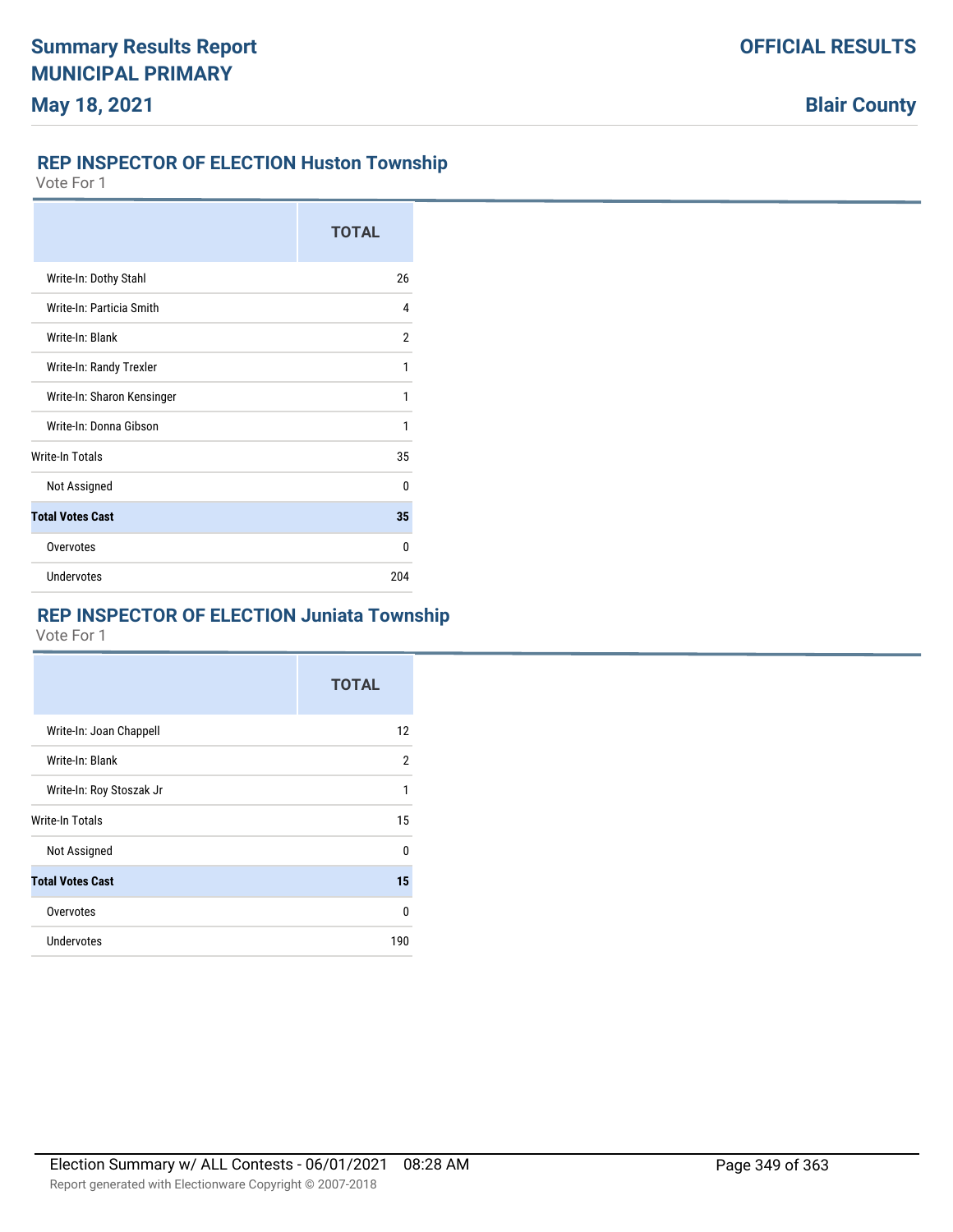## **REP INSPECTOR OF ELECTION Logan Twp, District 1**

Vote For 1

|                            | <b>TOTAL</b> |
|----------------------------|--------------|
| Write-In: Scatter          | 2            |
| Write-In: Blank            | 2            |
| Write-In: Ben Dover        | 1            |
| Write-In: Anthony Conrad   | 1            |
| Write-In: Richard Becker   | 1            |
| Write-In: Benjamin Degand  | 1            |
| Write-In: Robert Breadrick | 1            |
| <b>Write-In Totals</b>     | 9            |
| Not Assigned               | n            |
| <b>Total Votes Cast</b>    | 9            |
| Overvotes                  | 0            |
| Undervotes                 | 285          |

# **REP INSPECTOR OF ELECTION Logan Twp, District 2**

|                          | <b>TOTAL</b> |
|--------------------------|--------------|
| <b>SANDRA A HEBLER</b>   | 280          |
| Write-In: Theresa Murray | 1            |
| Write-In Totals          | 1            |
| Not Assigned             | 0            |
| <b>Total Votes Cast</b>  | 281          |
| Overvotes                | n            |
| Undervotes               | 31           |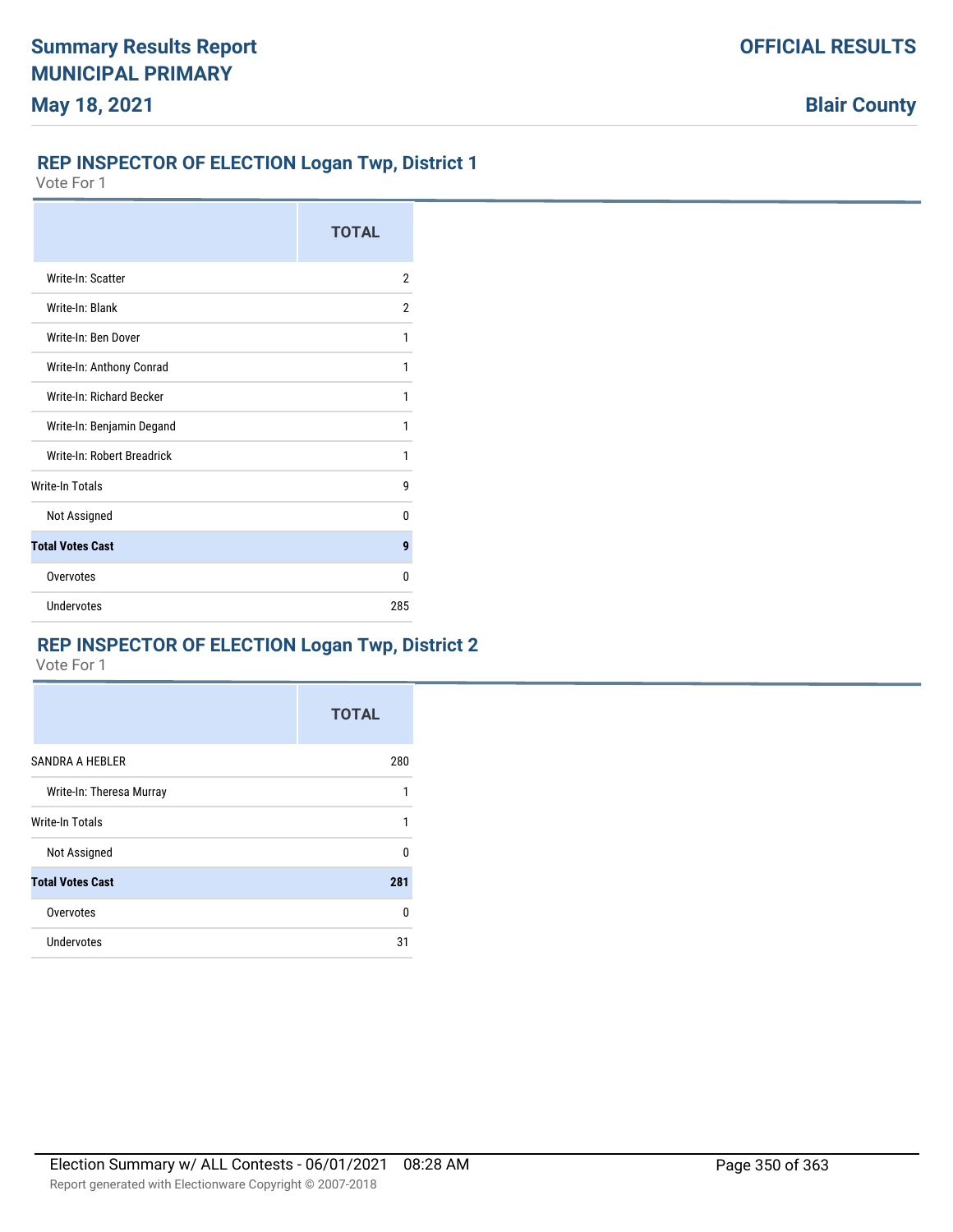## **REP INSPECTOR OF ELECTION Logan Twp, District 3**

Vote For 1

|                         | <b>TOTAL</b> |
|-------------------------|--------------|
| Write-In: Blank         | 1            |
| Write-In: Jackie Forsht | 1            |
| Write-In: Naomi Thomas  |              |
| Write-In: Gary Dull     | 1            |
| Write-In Totals         | 4            |
| Not Assigned            | n            |
| <b>Total Votes Cast</b> | 4            |
| Overvotes               | n            |
| Undervotes              | 210          |

## **REP INSPECTOR OF ELECTION Logan Twp, District 4**

|                            | <b>TOTAL</b>   |
|----------------------------|----------------|
| Write-In: Blank            | 3              |
| Write-In: Hal Badorrek     | 2              |
| Write-In: Scatter          | $\overline{2}$ |
| Write-In: Bruce Plummer Sr | 1              |
| Write-In: Val Mignogna     | 1              |
| Write-In: Amy Webster      | 1              |
| Write-In: Megan Pitts      | 1              |
| Write-In: Ed Kreuz         | 1              |
| Write-In: Daniel Ramsey    | 1              |
| Write-In: Terriann Grove   | 1              |
| Write-In: Daniel Rawsey    | n              |
| <b>Write-In Totals</b>     | 14             |
| Not Assigned               | 0              |
| <b>Total Votes Cast</b>    | 14             |
| Overvotes                  | 0              |
| Undervotes                 | 253            |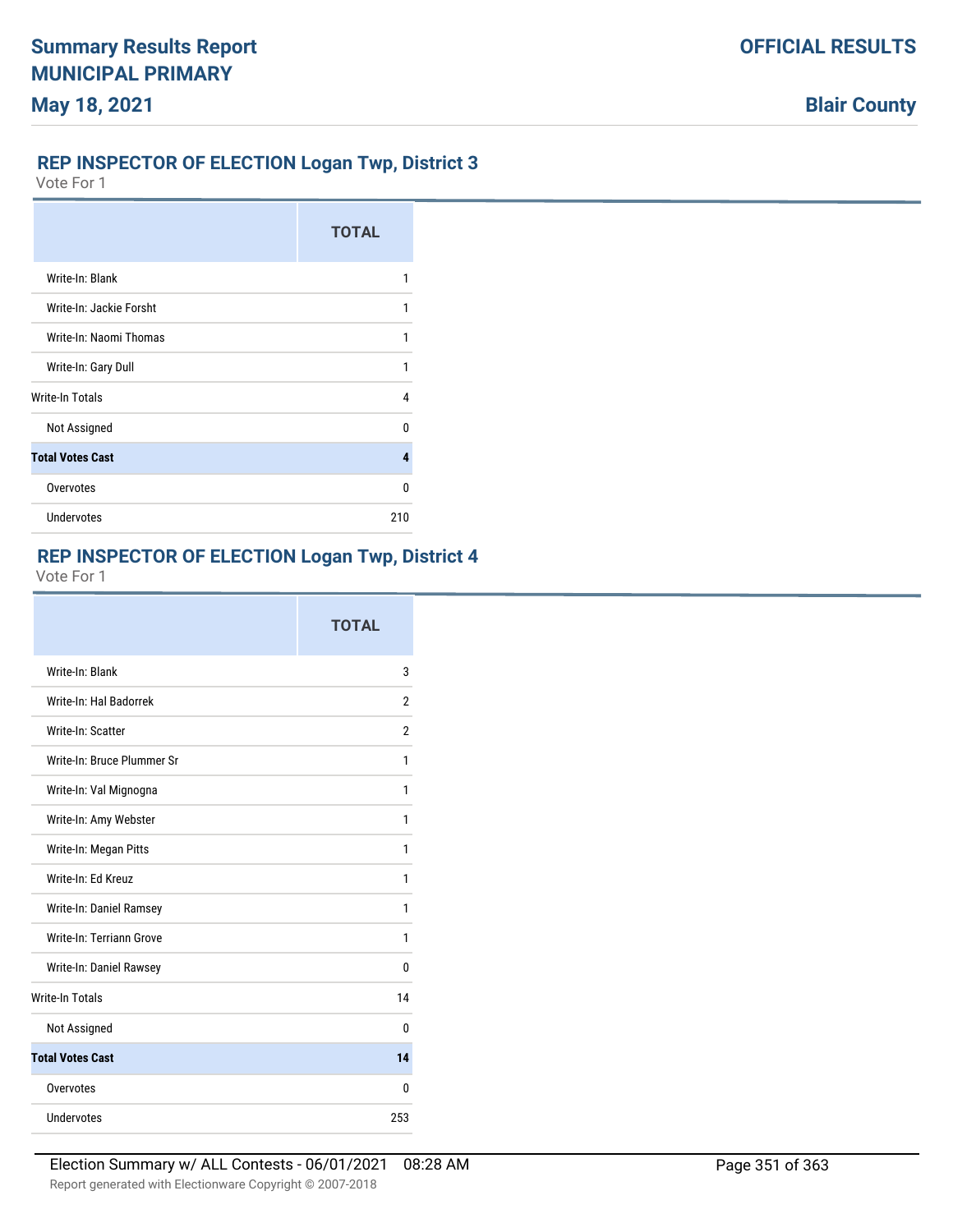# **May 18, 2021**

#### **REP INSPECTOR OF ELECTION Logan Twp, District 5**

Vote For 1

|                          | <b>TOTAL</b> |
|--------------------------|--------------|
| <b>ANNETTE AJAY</b>      | 215          |
| Write-In: Brenda Clapper | 1            |
| <b>Write-In Totals</b>   | 1            |
| Not Assigned             | n            |
| <b>Total Votes Cast</b>  | 216          |
| Overvotes                | n            |
| Undervotes               | 57           |

# **REP INSPECTOR OF ELECTION Logan Twp, Distict 6**

|                          | <b>TOTAL</b> |
|--------------------------|--------------|
| Write-In: Blank          | 2            |
| Write-In: Ashley Wertz   | 1            |
| Write-In: Jim Foreman    | 1            |
| Write-In: Scatter        | 1            |
| Write-In: Jennifer Cox   | 1            |
| Write-In: David Fowler   | 1            |
| Write-In: Amber Hatfield | 1            |
| Write-In: Mary George    | 1            |
| <b>Write-In Totals</b>   | g            |
| Not Assigned             | 0            |
| <b>Total Votes Cast</b>  | 9            |
| Overvotes                | 0            |
| <b>Undervotes</b>        | 299          |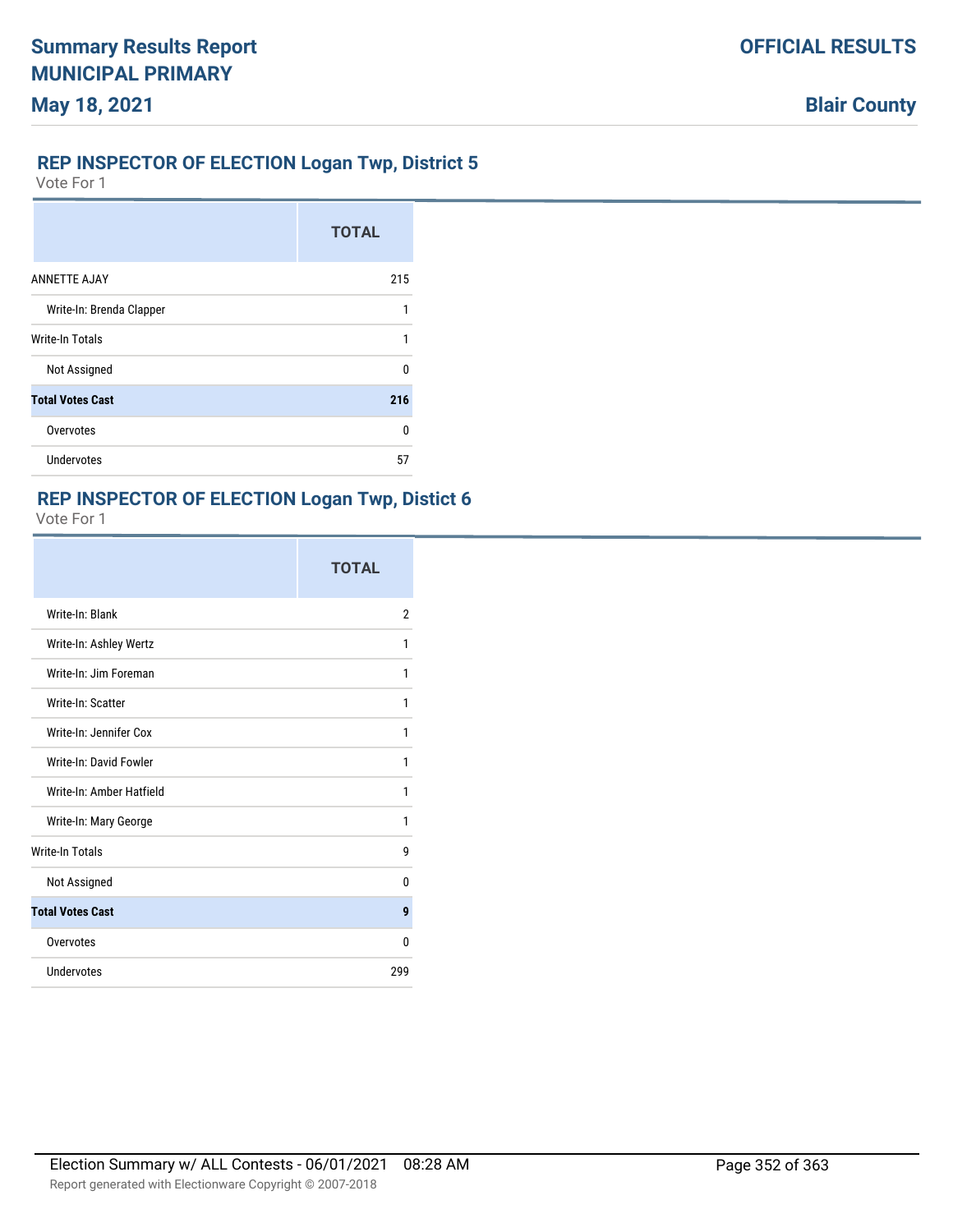### **REP INSPECTOR OF ELECTION Logan Twp, District 7**

Vote For 1

|                         | <b>TOTAL</b> |
|-------------------------|--------------|
| Write-In: Amy Webster   | 1            |
| Write-In: Scatter       | 1            |
| Write-In: Blank         | 1            |
| Write-In: Liam Long     | 1            |
| Write-In: Linda Fischer | 1            |
| Write-In: David Fischer | 1            |
| Write-In: Linda Fisher  | 0            |
| <b>Write-In Totals</b>  | 6            |
| Not Assigned            | n            |
| <b>Total Votes Cast</b> | 6            |
| Overvotes               | 0            |
| Undervotes              | 124          |

## **REP INSPECTOR OF ELECTION Martinsburg Boro, District 1**

|                         | <b>TOTAL</b> |
|-------------------------|--------------|
| Write-In: Rob Gunnett   | 1            |
| Write-In: Kerry Hoover  | 1            |
| Write-In: Blank         | 1            |
| Write-In Totals         | 3            |
| Not Assigned            | 0            |
| <b>Total Votes Cast</b> | 3            |
| Overvotes               | 0            |
| Undervotes              | 163          |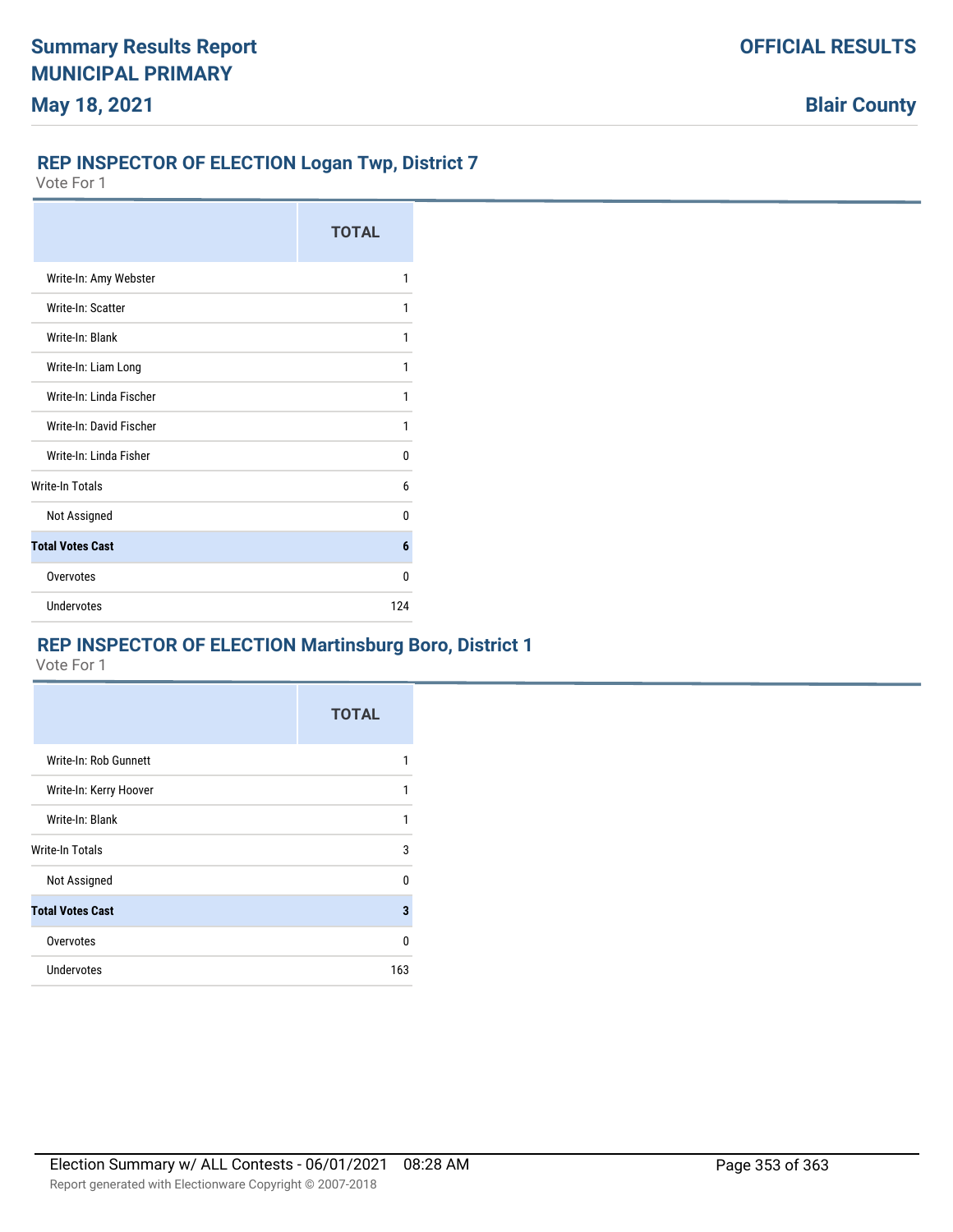## **REP INSPECTOR OF ELECTION Martinsburg Boro, District 2**

Vote For 1

|                             | <b>TOTAL</b> |
|-----------------------------|--------------|
| Write-In: Destarta Carberry | 1            |
| Write-In: Scatter           | 1            |
| Write-In: Valerie Ellis     | 1            |
| Write-In: Ralph Lewis       | 1            |
| Write-In Totals             | 4            |
| Not Assigned                | n            |
| <b>Total Votes Cast</b>     | 4            |
| Overvotes                   | U            |
| <b>Undervotes</b>           | 168          |

# **REP INSPECTOR OF ELECTION Newry Borough**

|                         | <b>TOTAL</b> |
|-------------------------|--------------|
| Write-In Totals         |              |
| Not Assigned            |              |
| <b>Total Votes Cast</b> | Ω            |
| Overvotes               | n            |
| <b>Undervotes</b>       | 19           |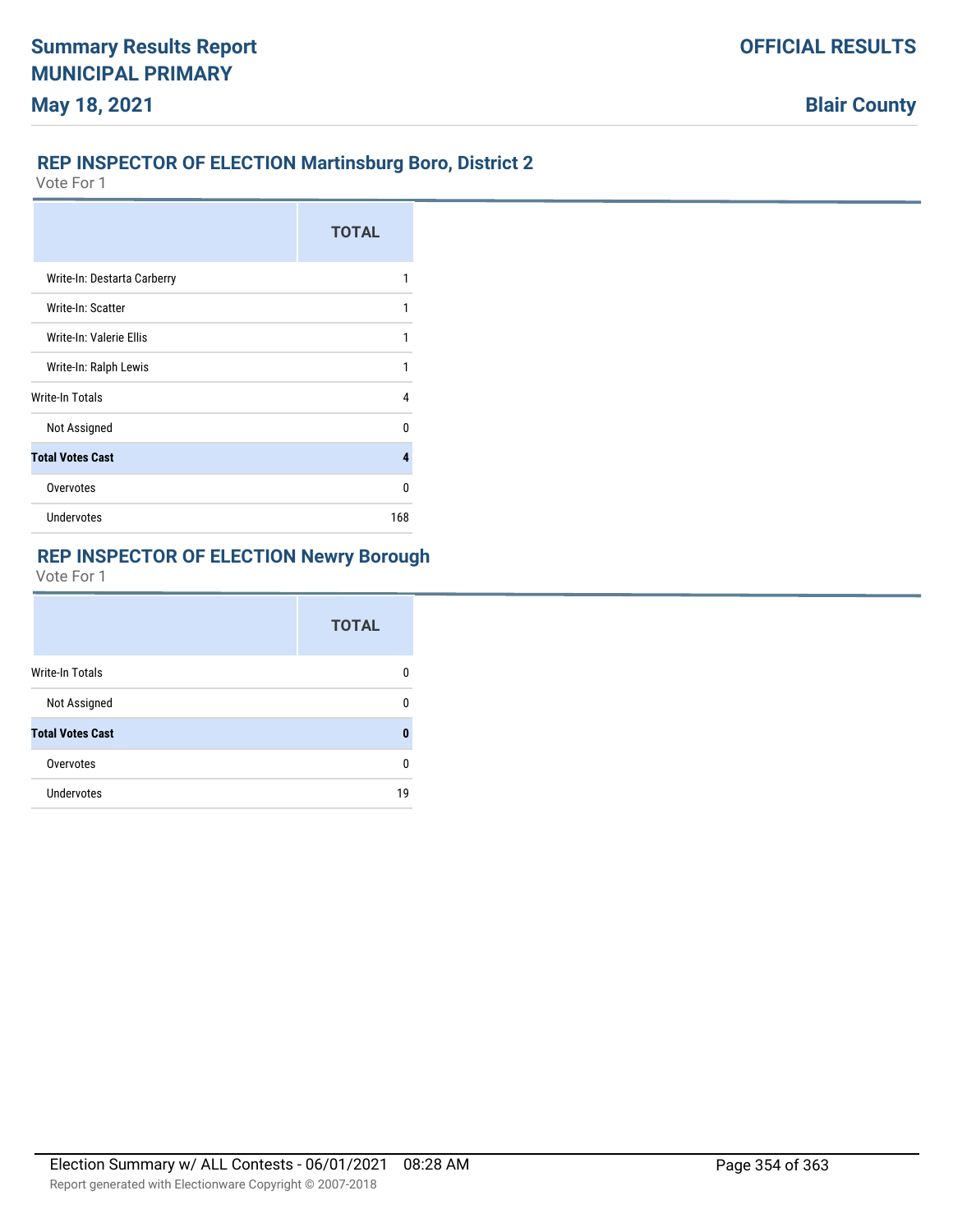# **REP INSPECTOR OF ELECTION North Woodbury Township**

Vote For 1

|                             | <b>TOTAL</b> |
|-----------------------------|--------------|
| Write-In: Susan Miller      | 2            |
| Write-In: Tharesa Brumbaugh | 1            |
| Write-In: Rebecca Miller    | 1            |
| Write-In: Blank             | 1            |
| Write-In: Bryan Mapes       | 1            |
| Write-In: Ginger Albright   | 1            |
| Write-In: Kimberly Long     | 1            |
| Write-In: Loreen Foor       | 1            |
| Write-In: Lillian Dilling   | 1            |
| Write-In: Teresa Brumbaugh  | 1            |
| Write-In: Thomas Thompson   | 1            |
| <b>Write-In Totals</b>      | 12           |
| Not Assigned                | 0            |
| <b>Total Votes Cast</b>     | 12           |
| Overvotes                   | 0            |
| Undervotes                  | 490          |

## **REP INSPECTOR OF ELECTION Roaring Spring Boro 1**

|                          | <b>TOTAL</b> |
|--------------------------|--------------|
| Write-In: Barb Richey    | 1            |
| Write-In: John Reilly Jr | 1            |
| Write-In: Scatter        | 1            |
| Write-In: Blank          | 1            |
| Write-In Totals          | 4            |
| Not Assigned             | n            |
| <b>Total Votes Cast</b>  | 4            |
| Overvotes                | n            |
| <b>Undervotes</b>        | 80           |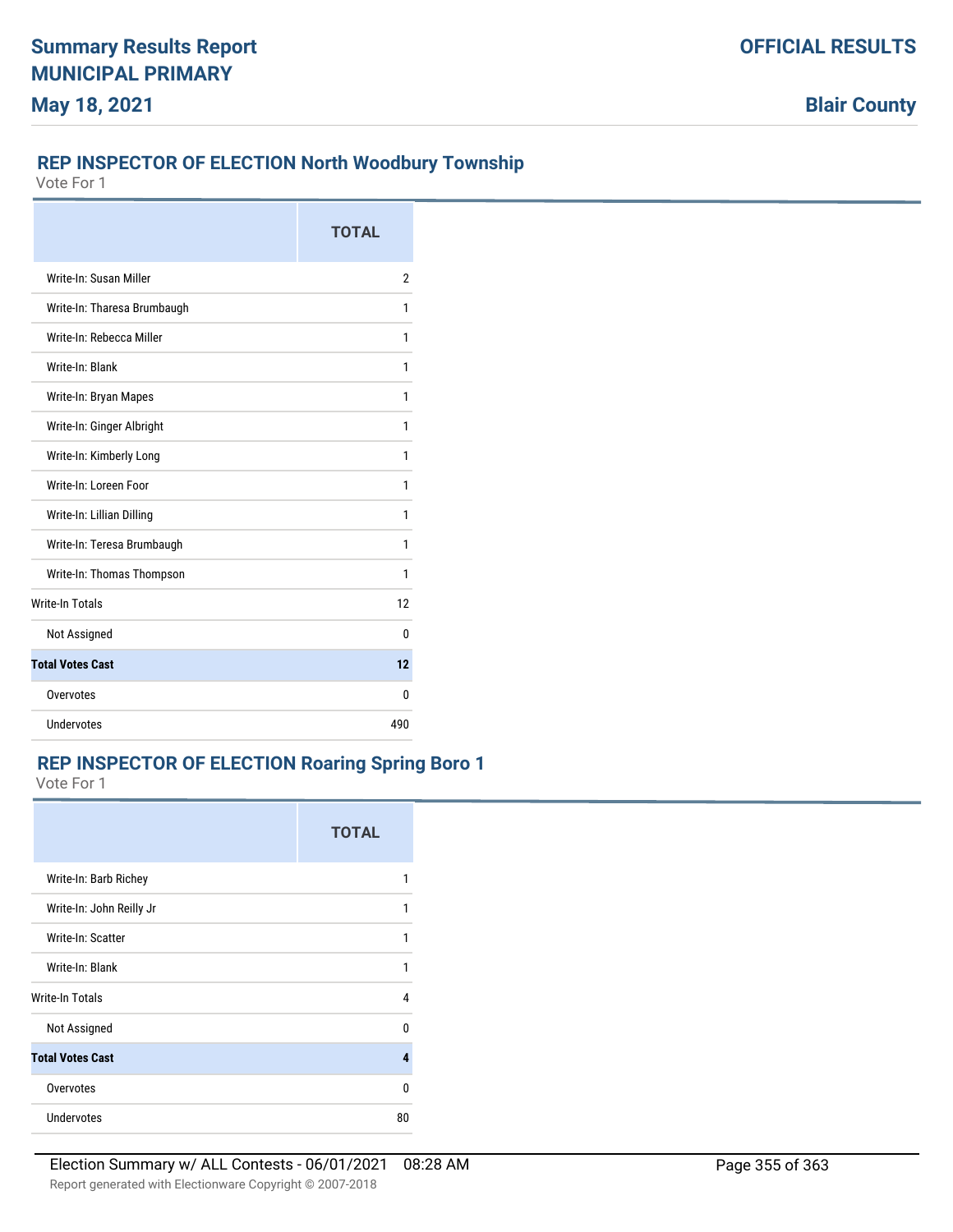## **REP INSPECTOR OF ELECTION Roaring Spring Boro 2**

Vote For 1

**May 18, 2021**

|                         | <b>TOTAL</b> |
|-------------------------|--------------|
| <b>GARY L HOOVER</b>    | 144          |
| Write-In Totals         | U            |
| Not Assigned            | n            |
| <b>Total Votes Cast</b> | 144          |
| Overvotes               | $\Omega$     |
| Undervotes              | 12           |

# **REP INSPECTOR OF ELECTION Roaring Spring Boro 3**

Vote For 1

|                                | <b>TOTAL</b> |
|--------------------------------|--------------|
| Write-In: Steven Rickabaugh Jr |              |
| Write-In: Blank                | 1            |
| Write-In Totals                | 2            |
| Not Assigned                   | n            |
| <b>Total Votes Cast</b>        | 2            |
| Overvotes                      | U            |
| <b>Undervotes</b>              | 110          |

#### **REP INSPECTOR OF ELECTION Snyder Twp, District 1**

|                          | <b>TOTAL</b> |
|--------------------------|--------------|
| Write-In: Kristin Steele | 7            |
| Write-In: Blank          | 2            |
| Write-In: Leah Campbell  | 1            |
| Write-In Totals          | 10           |
| Not Assigned             | n            |
| <b>Total Votes Cast</b>  | 10           |
| Overvotes                | U            |
| <b>Undervotes</b>        | 183          |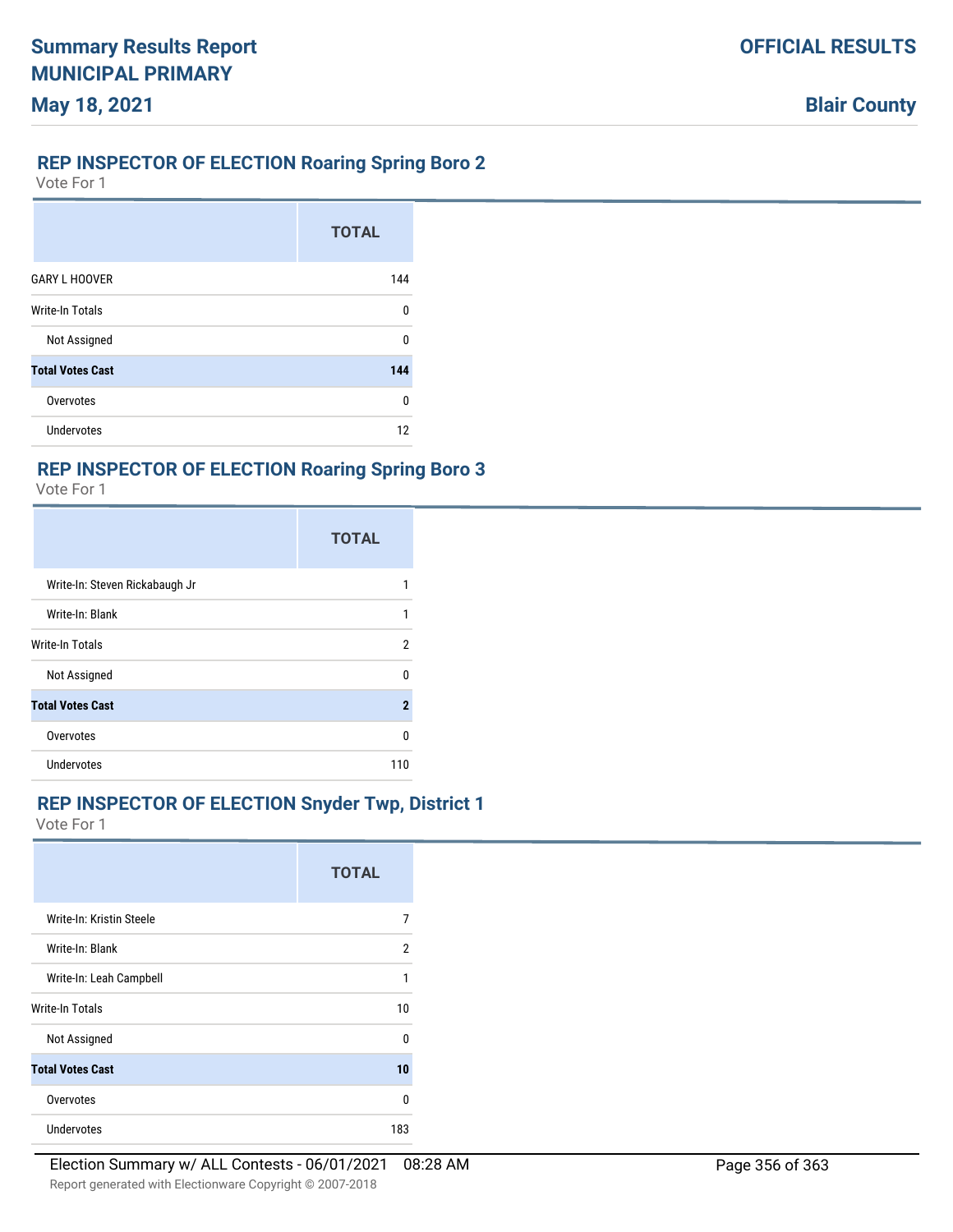## **REP INSPECTOR OF ELECTION Snyder Twp, District 2**

Vote For 1

|                         | <b>TOTAL</b> |
|-------------------------|--------------|
| PAMELA K DAUGHENBAUGH   | 174          |
| <b>VICKI K BELL</b>     | 97           |
| Write-In: Viola Dysart  | 1            |
| Write-In Totals         | 1            |
| Not Assigned            | $\Omega$     |
| <b>Total Votes Cast</b> | 272          |
| Overvotes               | 8            |
| <b>Undervotes</b>       | 11           |

# **REP INSPECTOR OF ELECTION Taylor Twp**

|                         | <b>TOTAL</b> |
|-------------------------|--------------|
| <b>REGINA A ITLE</b>    | 399          |
| Write-In Totals         | U            |
| Not Assigned            | n            |
| <b>Total Votes Cast</b> | 399          |
| Overvotes               | n            |
| Undervotes              | 52           |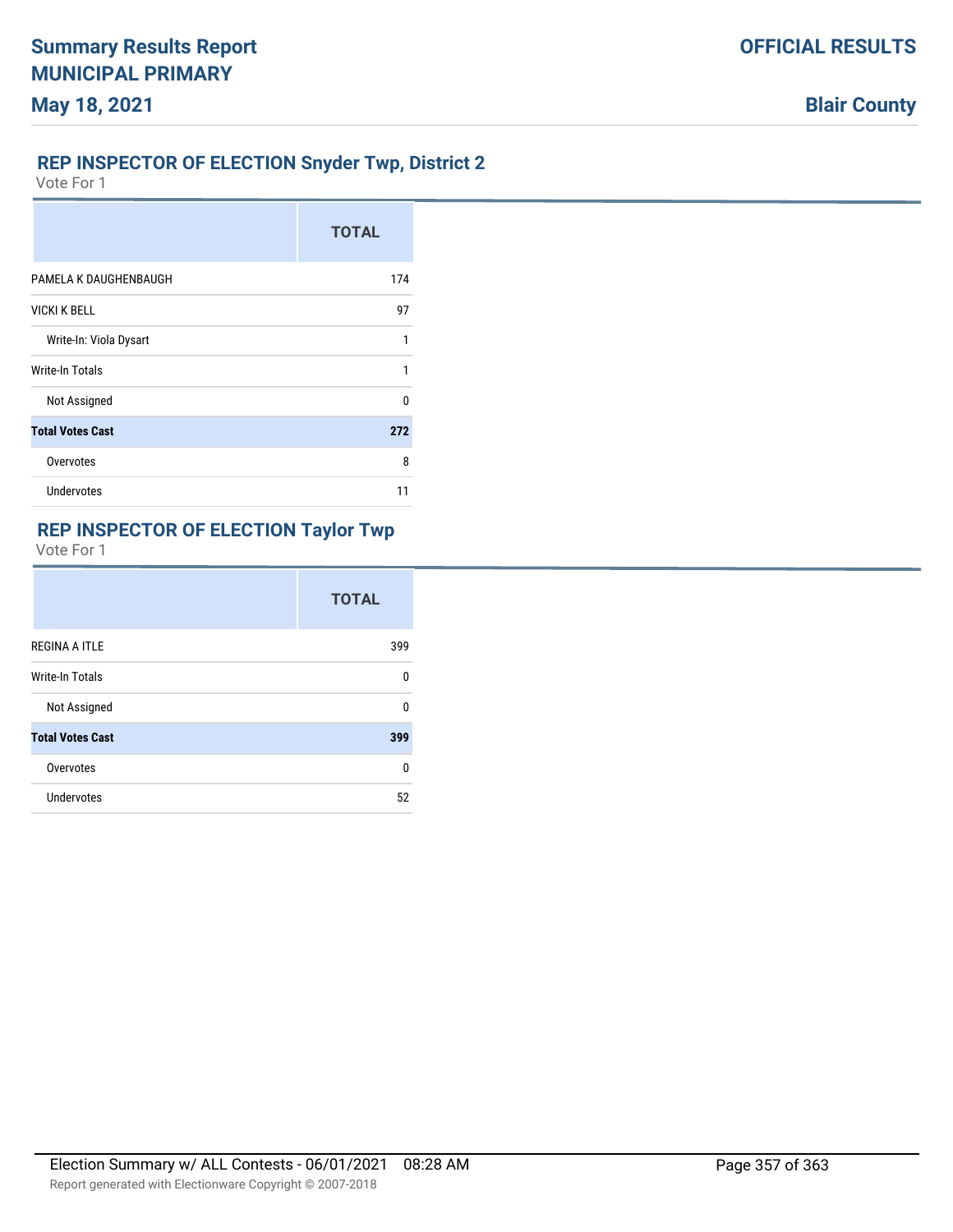### **REP INSPECTOR OF ELECTION Tyrone Boro, Ward 1**

Vote For 1

|                         | <b>TOTAL</b> |
|-------------------------|--------------|
| Write-In: Jean Bressler |              |
| Write-In: Deb Myers     | 1            |
| Write-In: Leah Campbell |              |
| Write-In: Bryan Neft    | n            |
| Write-In Totals         | 3            |
| Not Assigned            | n            |
| <b>Total Votes Cast</b> | 3            |
| Overvotes               | n            |
| <b>Undervotes</b>       | 137          |

## **REP INSPECTOR OF ELECTION Tyrone Boro, Ward 2**

|                         | <b>TOTAL</b> |
|-------------------------|--------------|
| ROSE M CASTAGNOLA       | 75           |
| <b>Write-In Totals</b>  | 0            |
| Not Assigned            | 0            |
| <b>Total Votes Cast</b> | 75           |
| Overvotes               | <sup>0</sup> |
| Undervotes              | g            |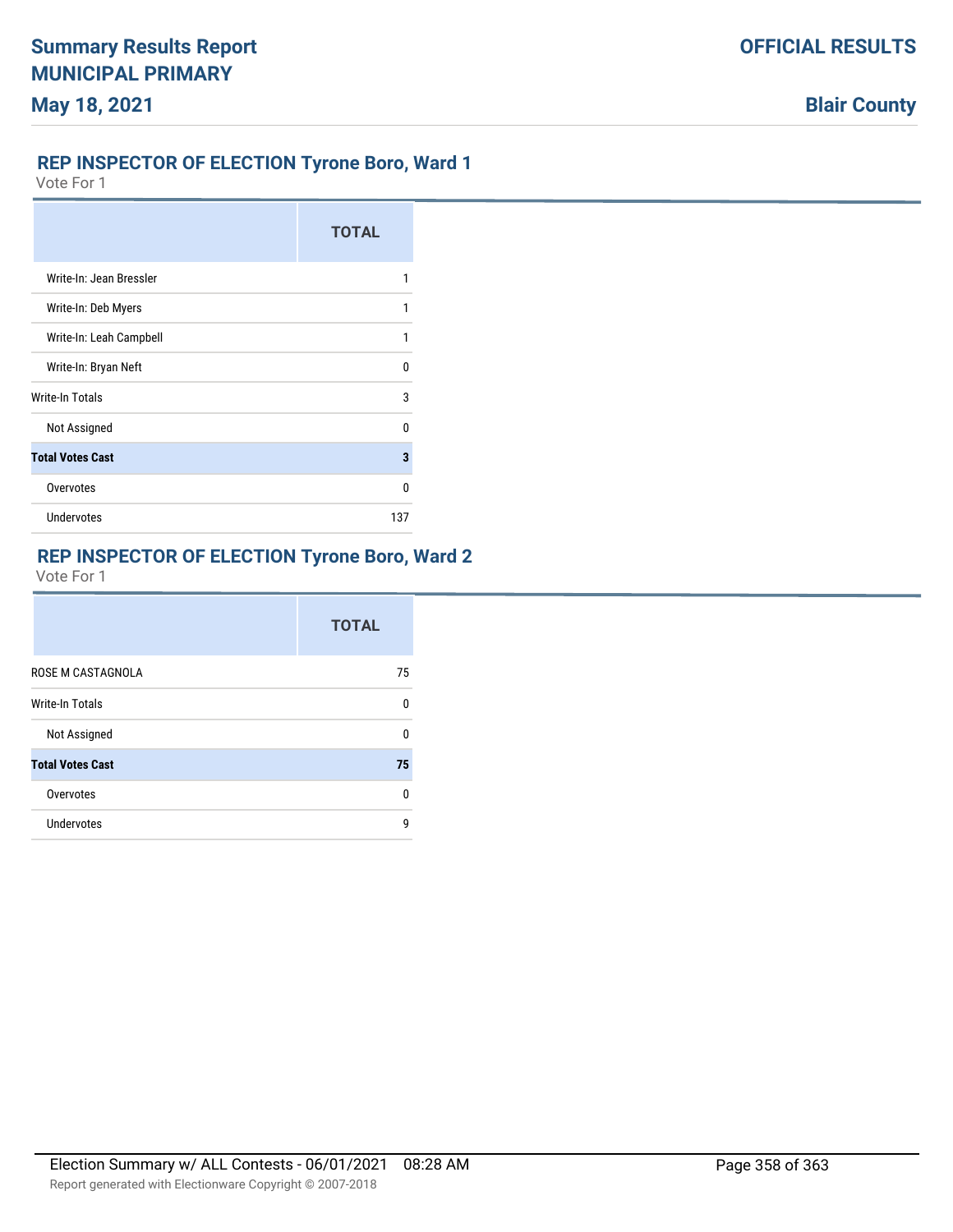## **REP INSPECTOR OF ELECTION Tyrone Boro, Ward 3**

Vote For 1

|                         | <b>TOTAL</b> |
|-------------------------|--------------|
| Write-In: David Snyder  | 1            |
| Write-In: Scott Dame    | 1            |
| Write-In: Terry Tate    | 1            |
| Write-In: Deb Kann      | 1            |
| Write-In: Blank         | 1            |
| Write-In Totals         | 5            |
| Not Assigned            | n            |
| <b>Total Votes Cast</b> | 5            |
| Overvotes               | n            |
| <b>Undervotes</b>       | 58           |

# **REP INSPECTOR OF ELECTION Tyrone Boro, Ward 4**

|                         | <b>TOTAL</b> |
|-------------------------|--------------|
| <b>Write-In Totals</b>  | n            |
| Not Assigned            | n            |
| <b>Total Votes Cast</b> | 0            |
| Overvotes               | n            |
| Undervotes              | 63           |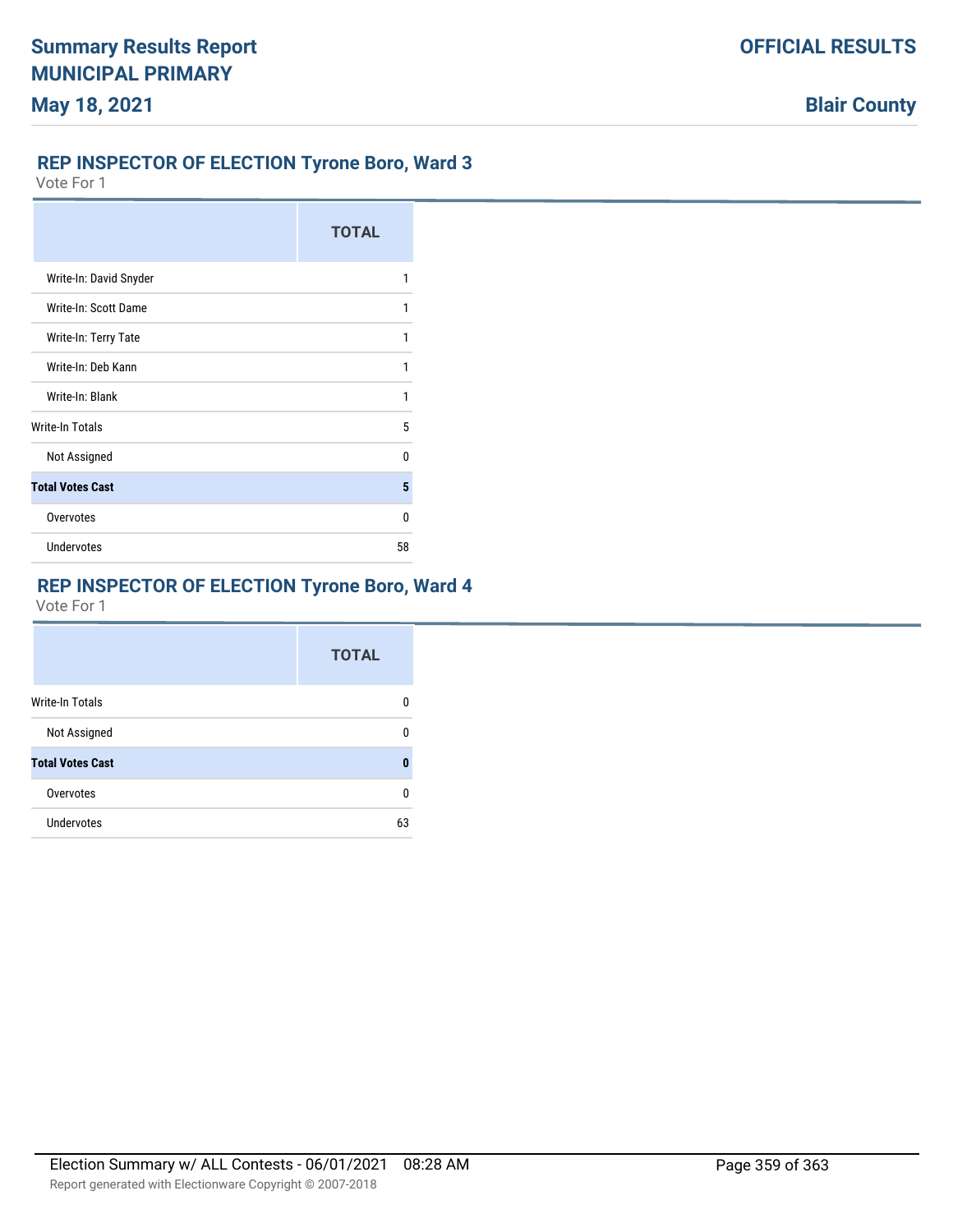## **REP INSPECTOR OF ELECTION Tyrone Boro, Ward 5**

Vote For 1

|                           | <b>TOTAL</b> |
|---------------------------|--------------|
| Write-In: Susan Keys      | 1            |
| Write-In: Scatter         | 1            |
| Write-In: Cynthia Walker  | 1            |
| Write-In: Devon Henninger | 1            |
| Write-In: Bruce Frb       | 1            |
| Write-In: Marvin Frazell  | 1            |
| Write-In: Laura Burke     | 1            |
| Write-In: Scott Carroll   | 1            |
| <b>Write-In Totals</b>    | 8            |
| Not Assigned              | 0            |
| <b>Total Votes Cast</b>   | 8            |
| Overvotes                 | 0            |
| <b>Undervotes</b>         | 76           |

### **REP INSPECTOR OF ELECTION Tyrone Boro, Ward 6**

|                         | <b>TOTAL</b> |
|-------------------------|--------------|
| Write-In: Ken Patterson | 1            |
| Write-In: Blank         | 1            |
| Write-In: Kathy Barr    | 1            |
| Write-In Totals         | 3            |
| Not Assigned            | 0            |
| <b>Total Votes Cast</b> | 3            |
| Overvotes               | 0            |
| <b>Undervotes</b>       | 184          |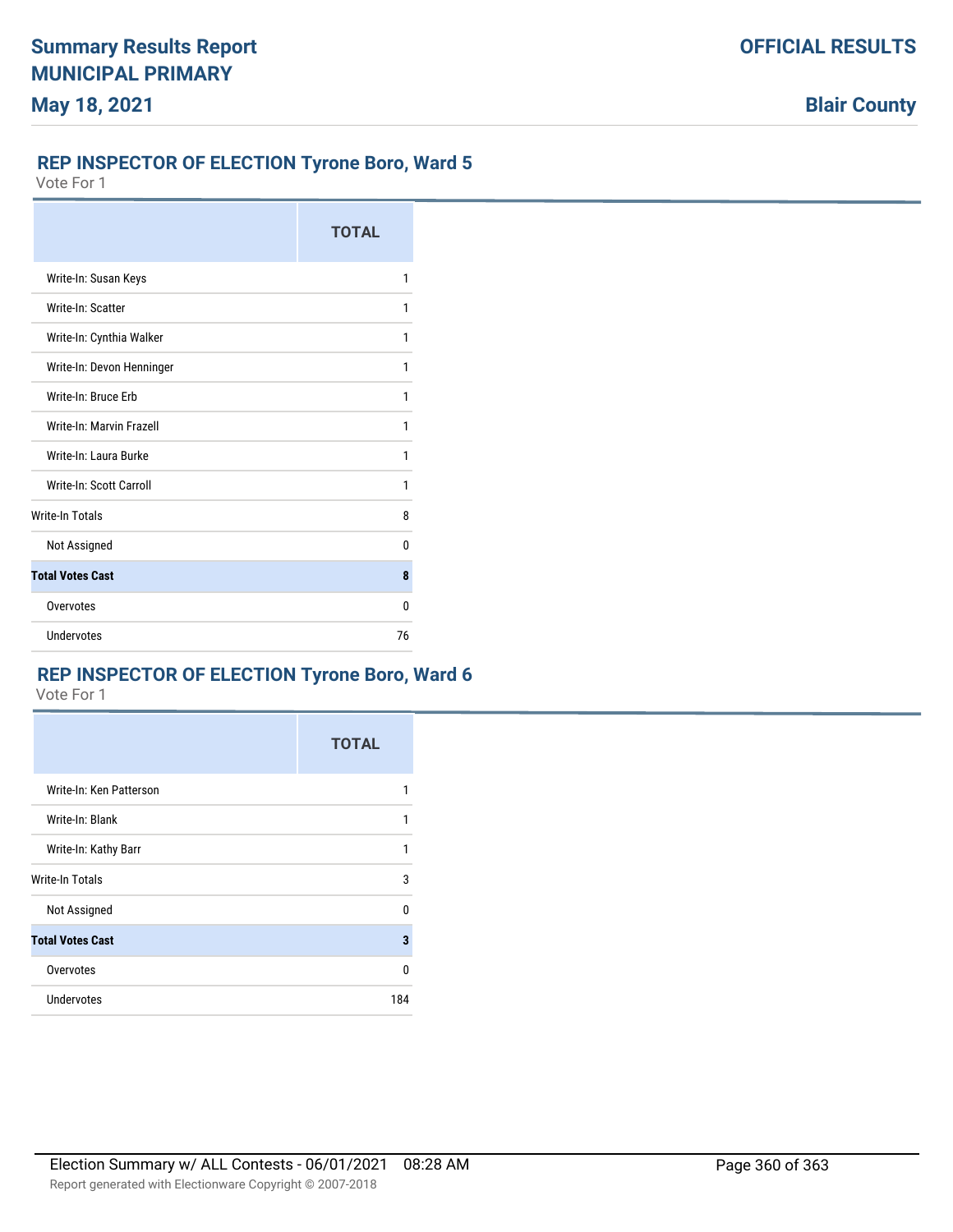# **REP INSPECTOR OF ELECTION Tyrone Boro, Ward 7**

Vote For 1

**May 18, 2021**

|                         | <b>TOTAL</b> |
|-------------------------|--------------|
| <b>SUSAN L KEYS</b>     | 121          |
| <b>Write-In Totals</b>  | 0            |
| Not Assigned            | 0            |
| <b>Total Votes Cast</b> | 121          |
| Overvotes               | 0            |
| <b>Undervotes</b>       | 11           |

#### **REP INSPECTOR OF ELECTION Tyrone Twp, District 1**

Vote For 1

|                          | <b>TOTAL</b> |
|--------------------------|--------------|
| <b>MEAGAN SCIARRILLO</b> | 127          |
| Write-In Totals          | 0            |
| Not Assigned             | n            |
| <b>Total Votes Cast</b>  | 127          |
| Overvotes                | 0            |
| <b>Undervotes</b>        | 13           |

#### **REP INSPECTOR OF ELECTION Tyrone Twp, District 2**

Vote For 1

|                          | <b>TOTAL</b> |
|--------------------------|--------------|
| Write-In: Frank Burn     |              |
| Write-In: Darlene Slippy | 1            |
| Write-In: Seymour        | 1            |
| Write-In Totals          | 3            |
| Not Assigned             | U            |
| <b>Total Votes Cast</b>  | 3            |
| Overvotes                | n            |
| <b>Undervotes</b>        | 93           |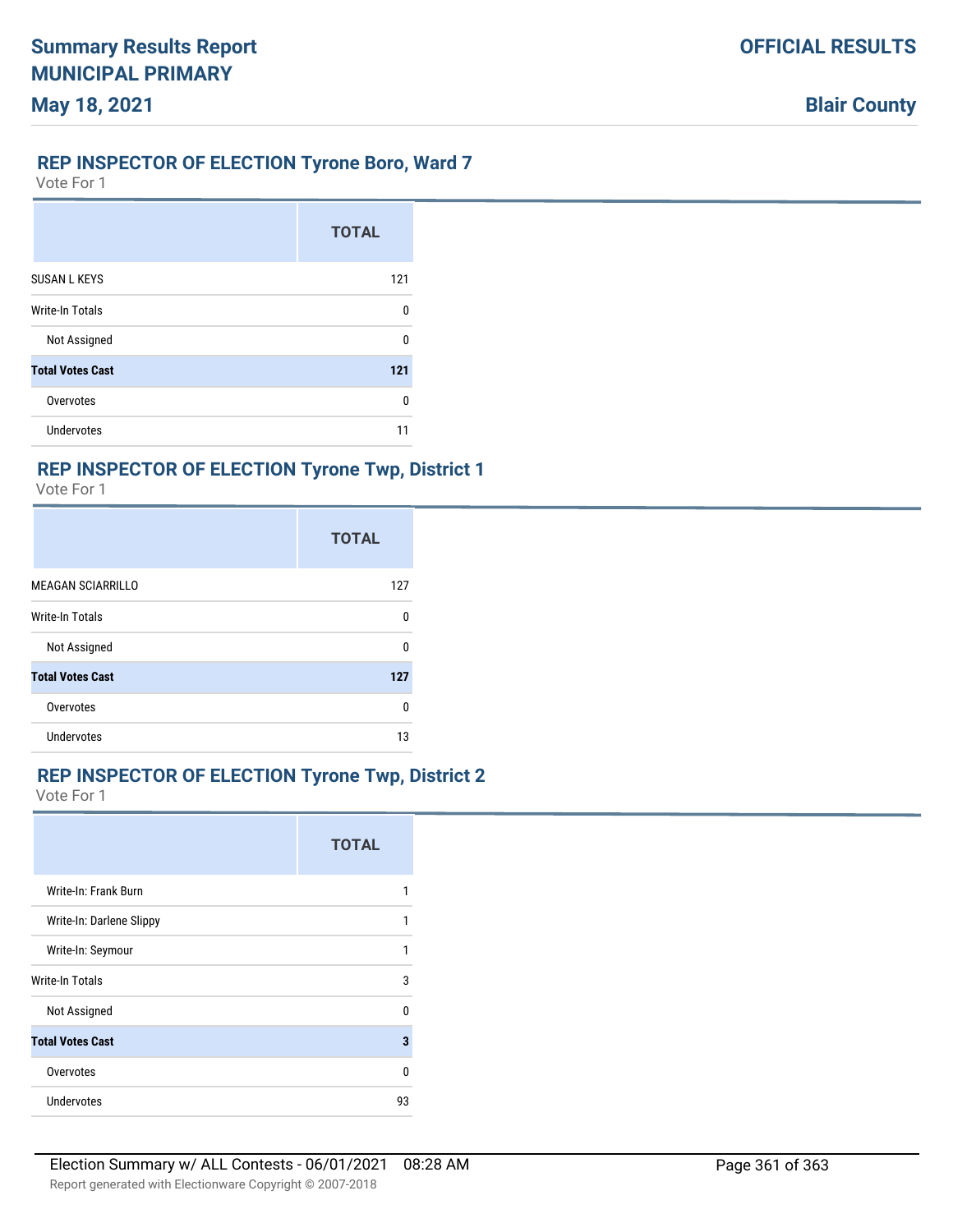#### **REP INSPECTOR OF ELECTION Williamsburg Borough**

Vote For 1

**May 18, 2021**

|                         | <b>TOTAL</b> |
|-------------------------|--------------|
| <b>TIMOTHY R TATE</b>   | 153          |
| Write-In Totals         | 0            |
| Not Assigned            | U            |
| <b>Total Votes Cast</b> | 153          |
| Overvotes               | $\Omega$     |
| Undervotes              | 12           |

#### **REP INSPECTOR OF ELECTION Woodbury Township**

Vote For 1

|                           | <b>TOTAL</b>   |
|---------------------------|----------------|
| <b>CAROL HIMES</b>        | 98             |
| <b>GINGER A MICHELONE</b> | 81             |
| <b>Write-In Totals</b>    | $\Omega$       |
| Not Assigned              | 0              |
| <b>Total Votes Cast</b>   | 179            |
| Overvotes                 | $\overline{2}$ |
| <b>Undervotes</b>         | 16             |

### **PROPOSED CONSTITUTIONAL AMENDMENT 1**

Vote For 1

|                         | <b>TOTAL</b> |
|-------------------------|--------------|
| <b>YES</b>              | 14,942       |
| N <sub>0</sub>          | 6,696        |
| <b>Total Votes Cast</b> | 21,638       |
| Overvotes               | 15           |
| Undervotes              | 1,064        |